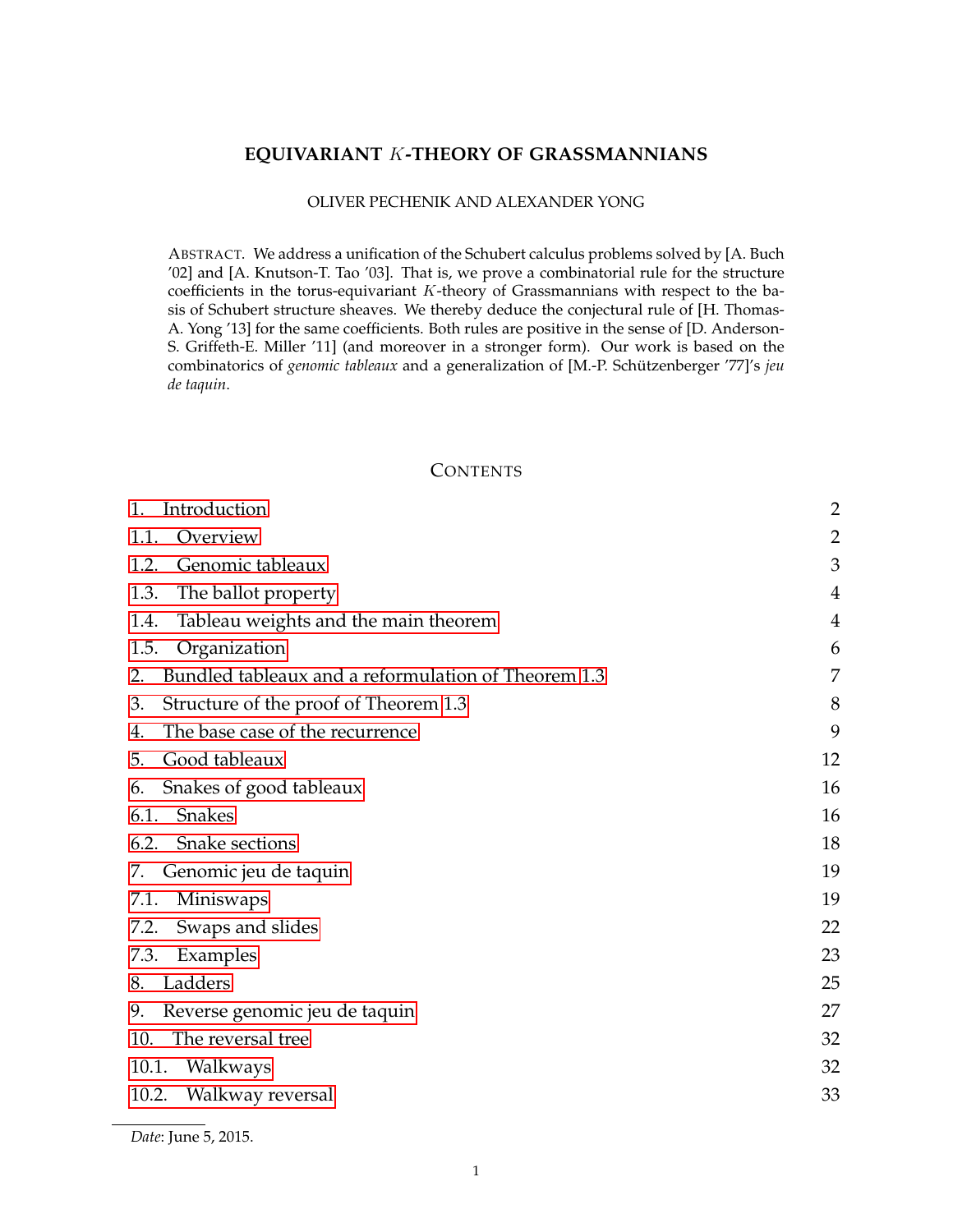| The recurrence coefficients<br>11.                                           |    |  |  |
|------------------------------------------------------------------------------|----|--|--|
| 12. Weight preservation                                                      | 43 |  |  |
| Fine tableaux and their weights<br>12.1.                                     | 43 |  |  |
| 12.2. Main claim about weight preservation                                   | 44 |  |  |
| Pairing maps<br>12.3.                                                        | 46 |  |  |
| 13. Proof of the conjectural $K_T$ rule from [ThYo13]                        | 53 |  |  |
| Appendix A. Proof of Proposition 7.7                                         | 58 |  |  |
| Appendix B. Proof of Proposition 9.5                                         | 71 |  |  |
| Appendix C. Block decomposition; completion of proof of Proposition 12.3(II) | 82 |  |  |
| Acknowledgments                                                              | 91 |  |  |
| References                                                                   | 92 |  |  |

#### 1. INTRODUCTION

<span id="page-1-1"></span><span id="page-1-0"></span>1.1. **Overview.** Let  $X = \mathrm{Gr}_k(\mathbb{C}^n)$  denote the Grassmannian of k-dimensional subspaces of  $\mathbb{C}^n$ . The action of  $\mathsf{GL}_n(\mathbb{C})$  on  $X$  restricts to an action of the Borel subgroup B of invertible upper triangular matrices and its subgroup T of invertible diagonal matrices. The T-fixed points  $e_{\lambda} \in X$  are naturally indexed by Young diagrams  $\lambda$  contained in the rectangle  $k \times (n - k)$ . The **Schubert varieties** are the orbit closures  $X_{\lambda} = B_{\lambda}$ . The Poincaré duals  $[X_{\lambda}]$  of their classes form a Z-basis of the cohomology ring  $H^*(X,\mathbb{Z})$ .

The (classical) **Schubert structure constants**  $c_{\lambda,\mu}^{\nu}$  are defined by  $[X_{\lambda}]\cdot[X_{\mu}] = \sum_{\nu} c_{\lambda,\mu}^{\nu}[X_{\nu}]$ . In Schubert calculus, one interprets  $c_{\lambda,\mu}^{\nu} \in \mathbb{Z}_{\geq 0}$  as the number of points (when finite) in a generic triple intersection of Schubert varieties. Combinatorially,  $c^{\nu}_{\lambda,\mu}$  is computed, in a manifestly nonnegative manner, by Littlewood-Richardson rules. The first such rule was stated by D. E. Littlewood-A. R. Richardson in the 1930s [\[LiRi34\]](#page-91-1) in their study of the representation theory of the symmetric group. The first rigorous proof of a rule was given by M.-P. Schützenberger [\[Sc77\]](#page-91-2) in the 1970s. These rules describe  $c^{\nu}_{\lambda,\mu}$  as a count of certain Young tableaux.

In the modern Schubert calculus, there is significant attention on the problem of generalizing the above work to richer cohomology theories. Early last decade, two problems of this type were solved. A. Buch [\[Bu02\]](#page-91-3) found the first rule for the multiplication of the Schubert structure sheaves in K-theory. His rule is positive after accounting for a predictable alternation of sign. Separately, A. Knutson-T. Tao [\[KnTa03\]](#page-91-4) introduced *puzzles* to give the first rule for equivariant Schubert calculus that is positive in the sense of [\[Gr01\]](#page-91-5).

We turn to a unification of these problems. Let  $K_T(X)$  denote the Grothendieck ring of T-equivariant vector bundles over X. This ring has a natural  $K<sub>T</sub>(pt)$ -module structure and an additive basis given by the classes of Schubert structure sheaves; for background, we refer the reader to, e.g., [\[KoKu90,](#page-91-6) [AnGrMi11\]](#page-91-7) and the references therein. The analogues of Littlewood-Richardson coefficients are the Laurent polynomials  $K_{\lambda,\mu}^{\nu} \in$  $\mathbb{Z}[t_1^{\pm 1}, \ldots, t_n^{\pm 1}] \cong K_{\mathsf{T}}(\text{pt})$  defined by

$$
[\mathcal{O}_{X_{\lambda}}] \cdot [\mathcal{O}_{X_{\mu}}] = \sum_{\nu \subseteq k \times (n-k)} K_{\lambda,\mu}^{\nu} [\mathcal{O}_{X_{\nu}}],
$$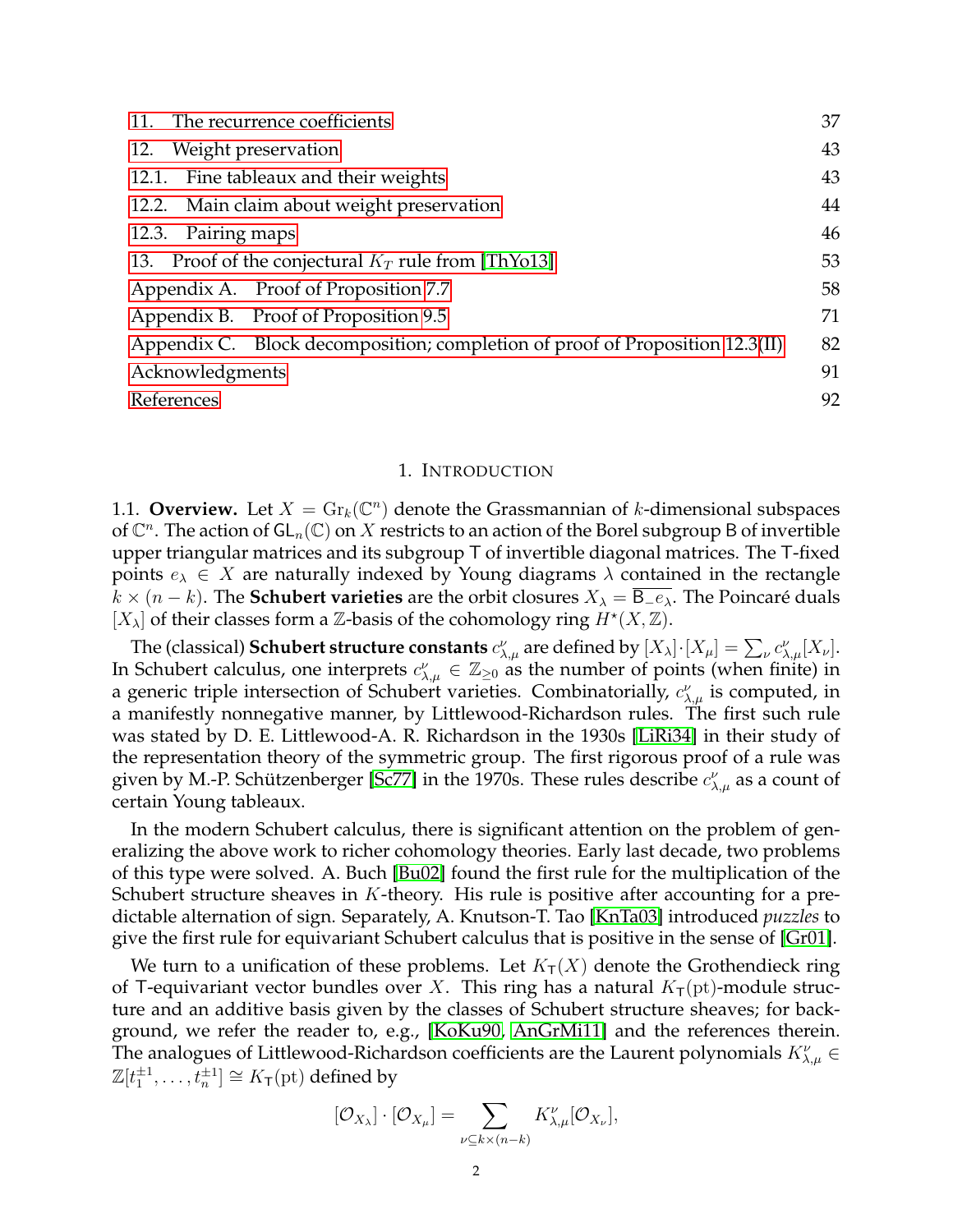where  $[O_{X_{\lambda}}]$  is the class of the structure sheaf of  $X_{\lambda}$ . These coefficients may be algebraically computed using *double Grothendieck polynomials*; see [\[LaSc82,](#page-91-8) [FuLa94\]](#page-91-9). The problem addressed by this paper is to prove a combinatorial rule for  $K_{\lambda,\mu}^{\nu}.$ 

We give a summary of earlier contributions to the problem: A. Knutson-R. Vakil conjectured a (still-open) formula for  $K_{\lambda,\mu}^{\nu}$  in terms of puzzles (reported in [\[CoVa05,](#page-91-10) §5]). V. Kreiman [\[Kr05\]](#page-91-11) proved a rule for the case  $\lambda = \nu$ , corresponding to a certain localization (cf. Section [4\)](#page-8-0). C. Lenart-A. Postnikov [\[LePo07\]](#page-91-12) determined a rule for the case  $\lambda = (1)$ (in a broader context applicable to any generalized flag variety); we use this result. Later, W. Graham-S. Kumar [\[GrKu08\]](#page-91-13) determined the coefficients in the case  $X = \mathbb{P}^{n-1}$ . "Positivity" of  $K_{\lambda,\mu}^{\nu}$  (in a more general context) was geometrically established by D. Anderson-S. Griffeth-E. Miller [\[AnGrMi11\]](#page-91-7). More recently, A. Knutson [\[Kn10\]](#page-91-14) obtained a puzzle rule in  $K<sub>T</sub>(X)$  for the different problem of multiplying the class of a Schubert structure sheaf by that of an *opposite* Schubert structure sheaf. Finally, H. Thomas and the second author conjectured the first Young tableau rule for  $K^{\nu}_{\lambda,\mu}$  [\[ThYo13,](#page-92-0) Conjecture 4.7]; they showed their conjectural rule is positive in the sense of [\[AnGrMi11\]](#page-91-7); see [\[ThYo13,](#page-92-0) §4.1].

This paper introduces and proves an [\[AnGrMi11\]](#page-91-7)-positive rule for  $K_{\lambda,\mu}^{\nu}$  (Theorem [1.3\)](#page-4-0); in fact our rule exhibits a further property of the coefficients which seems at present not to have a geometric explanation. Our rule allows us to deduce the aforementioned conjecture of [\[ThYo13\]](#page-92-0). Indeed, our approach completes the strategy set out in *loc. cit.* and our Theorem [1.3](#page-4-0) is a generalization of the rule of [\[ThYo13\]](#page-92-0) for T-equivariant cohomology. The general approach of our proof is to relate our combinatorial rule to a  $K$ -theoretic generalization of a recurrence proven by A. Molev-B. Sagan [\[MoSa99\]](#page-91-15) and A. Knutson-T. Tao [\[KnTa03\]](#page-91-4) (who also credit A. Okounkov). A similar approach was employed by A. Buch [\[Bu15\]](#page-91-16) who gave a rule for the equivariant quantum cohomology of Grassmannians, cf. [\[BuMi11\]](#page-91-17). (The case of non-equivariant quantum cohomology had been previously handled geometrically by [\[Co09\]](#page-91-18) and combinatorially by [\[BKPT13\]](#page-91-19), cf. [\[BuKrTa03\]](#page-91-20).)

We introduce *genomic tableaux* and a generalization of M.-P. Schützenberger's *jeu de taquin* [\[Sc77\]](#page-91-2). C. Monical has reported applications of genomic tableaux in the study of *Lascoux polynomials* (see, e.g., [\[RoYo13\]](#page-91-21) and references therein) and K-theoretic analogues of *Demazure atoms*, extending results of [\[HLMvW11\]](#page-91-22). These tableaux also give a new rule for (non-equivariant)  $K$ -theory of Grassmannians; the announcement [\[PeYo15\]](#page-91-23) outlines applications to analogous problems when X is replaced by Lagrangian or maximal orthogonal Grassmannians. In addition, one hopes to use our results to shed light on the A. Knutson-R. Vakil's puzzle conjecture for  $K_{\lambda,\mu}^{\nu}$ . Note the puzzle conjecture does not directly recover an earlier ordinary  $K$ -theory puzzle rule; this is a qualitative difference with the rules of this text. Moreover, closely related to the equivariant Schubert calculus of X, the combinatorial rule of A. Molev-B. Sagan [\[MoSa99\]](#page-91-15) solves a *triple Schubert calculus* problem in  $H^{\star}(\mathsf{GL}_n(\mathbb{C})/\mathsf{B}\times X \times \mathsf{GL}_n(\mathbb{C})/\mathsf{B})$  (see [\[KnTa03,](#page-91-4) §6]). Our methods should extend to give a K-theoretic analogue, cf. [\[KnTa03,](#page-91-4)  $\S6.2$ ].

<span id="page-2-0"></span>1.2. **Genomic tableaux.** A **genomic** tableau is a Young diagram filled with (subscripted) labels  $i_j$  where  $i \in \mathbb{Z}_{>0}$  and the j's that appear for each i form an initial segment of  $\mathbb{Z}_{>0}$ . It is **edge-labeled** of shape  $\nu/\lambda$  if each horizontal edge of a box weakly below the southern border of  $\lambda$  (viewed as a lattice path from  $(0, 0)$  to  $(k, n - k)$ ) is filled with a subset of  $\{i_i\}$ .

Let  $x^{\rightarrow}$  be the box immediately east of x,  $x^{\uparrow}$  the box immediately north of x, etc. For a box x, let  $\bar{x}$  denote the upper horizontal edge of x and  $\underline{x}$  denote the lower horizontal edge.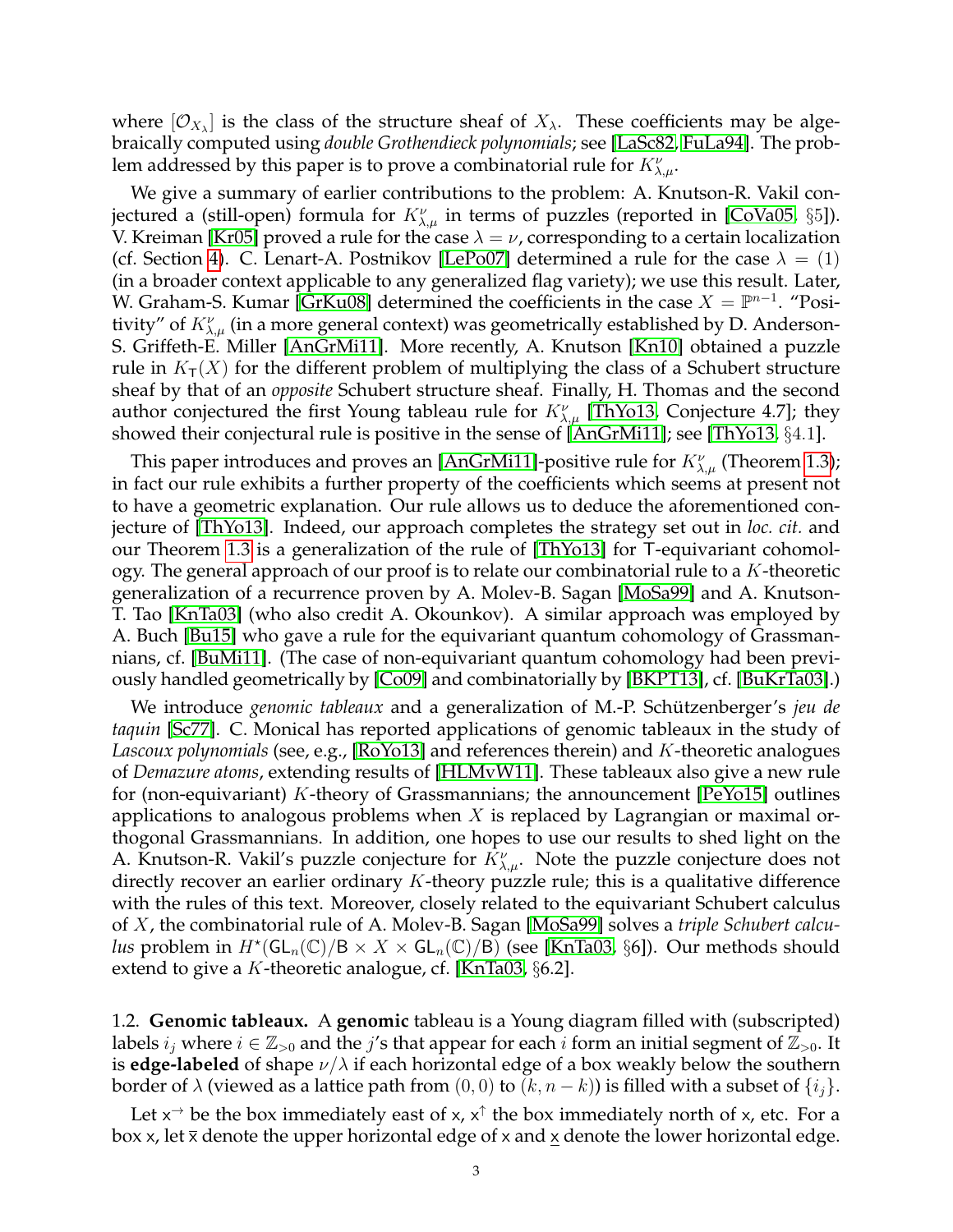We write  $\texttt{family}(i_j) = i.$  We distinguish two orders on subscripted labels. Say  $i_j < k_\ell$  if *i* < *k*. Write  $i_j$  ≺  $k_\ell$  if  $i < k$  or  $i = k$  with  $j < \ell$ . Note that ≺ is a total order, while < is not.

A genomic tableau T is **semistandard** if the following four conditions hold:

 $(S.1)$  label $(x) \prec$  label $(x^{\rightarrow})$ ;

- (S.2) every label is <-strictly smaller than any label South $^1$  $^1$  in its column;
- (S.3) if  $i_j, k_\ell$  appear on the same edge then  $i \neq k$ ;
- (S.4) if  $i_j$  is West of  $i_k$ , then  $j \leq k$ .

Refer to the multiset  $\{i_j\}$  (for fixed i and j) collectively as a **gene**. The **content** of T is  $(c_1, c_2, c_3, \ldots)$  where  $c_i$  is the number of genes of family *i*. Suppose x is in row *r*. A label  $i_j$ is **too high** if  $i \geq r$  and  $i_j \in \overline{x}$ , or alternatively if  $i > r$  and  $i_j \in x$  or  $i_j \in \underline{x}$ .

<span id="page-3-3"></span>*Example* 1.1*.* For  $\lambda = (4, 2, 2, 1)$  and  $\nu = (6, 5, 4, 3, 2)$  consider the genomic tableau *T*:

|                   |                    |                  |                | 1 <sub>2</sub> | $1_3$ |
|-------------------|--------------------|------------------|----------------|----------------|-------|
|                   |                    | 1 <sub>2</sub>   | $\mathbf{2}_1$ | 2 <sub>2</sub> |       |
|                   |                    | $\mathbf{2}_{1}$ | $\mathbf{3}_2$ |                |       |
|                   | 1 <sub>1</sub>     | $\frac{3}{4}$    |                |                |       |
| $\frac{2_1}{3_1}$ | $\frac{2}{3}3_{2}$ | $\mathbf{4}_{2}$ |                |                |       |

The content of T is  $(3, 2, 2, 2)$ . The tableau T is not semistandard, since the second column from the left fails (S.2). If we deleted the  $3<sub>2</sub>$  from the edge, the result would be semistandard. No label is too high.

 $\Box$ 

<span id="page-3-0"></span>1.3. **The ballot property.** A **genotype** G of T is a choice of one label from each gene of T. Let word(G) be obtained by reading G down columns from right to left. (If there are multiple labels on an edge, read them from smallest to largest in  $\prec$ -order.) Then G is **ballot** if in every initial segment of word $(G)$ , there are at least as many labels of family i as of family  $i + 1$ , for each  $i \geq 1$ . We say T is **ballot** if all of its genotypes are ballot. Let BallotGen( $\nu/\lambda$ ) be the set of ballot, semistandard, edge-labeled genomic tableaux of shape  $\nu/\lambda$  where no label is too high.

*Example* 1.2. Let  $T = \frac{1}{|1_1|2_1|}$  and  $U = \frac{1}{|1_1|2_1|}$ . Then  $T$  is ballot: the one genotype (itself) has reading word is  $1_22_11_1$ , which is a ballot sequence. U is not ballot: it has two genotypes  $1_1$   $2_1$ and  $\boxed{\frac{1}{21}}$  and the word for the former is  $2_1 1_1$ , which is not ballot.

<span id="page-3-1"></span>1.4. **Tableau weights and the main theorem.** Let  $T \in \text{BallotGen}(\nu/\lambda)$ . For a box x, Man(x) is the "Manhattan distance" from the southwest corner (point) of  $k \times (n - k)$  to the northwest corner (point) of  $\times$  (the length of any north-east lattice path between the corners).

For a gene  $G$ , let  $N_G$  be the number of genes  $G'$  with  $\texttt{family}(G') = \texttt{family}(G)$  and  $G' \succ G$ . For instance, in Example [1.1,](#page-3-3)  $N_{11} = 2$  since the genes  $1_2$  and  $1_3$  are of the same family as  $1_1$  (namely family 1) but  $1_1 \prec 1_2, 1_3$ .

<span id="page-3-2"></span><sup>&</sup>lt;sup>1</sup>Throughout, we write "West", "west" and "NorthWest" to mean "strictly west", "weakly west" and "strictly north and strictly west" respectively, etc.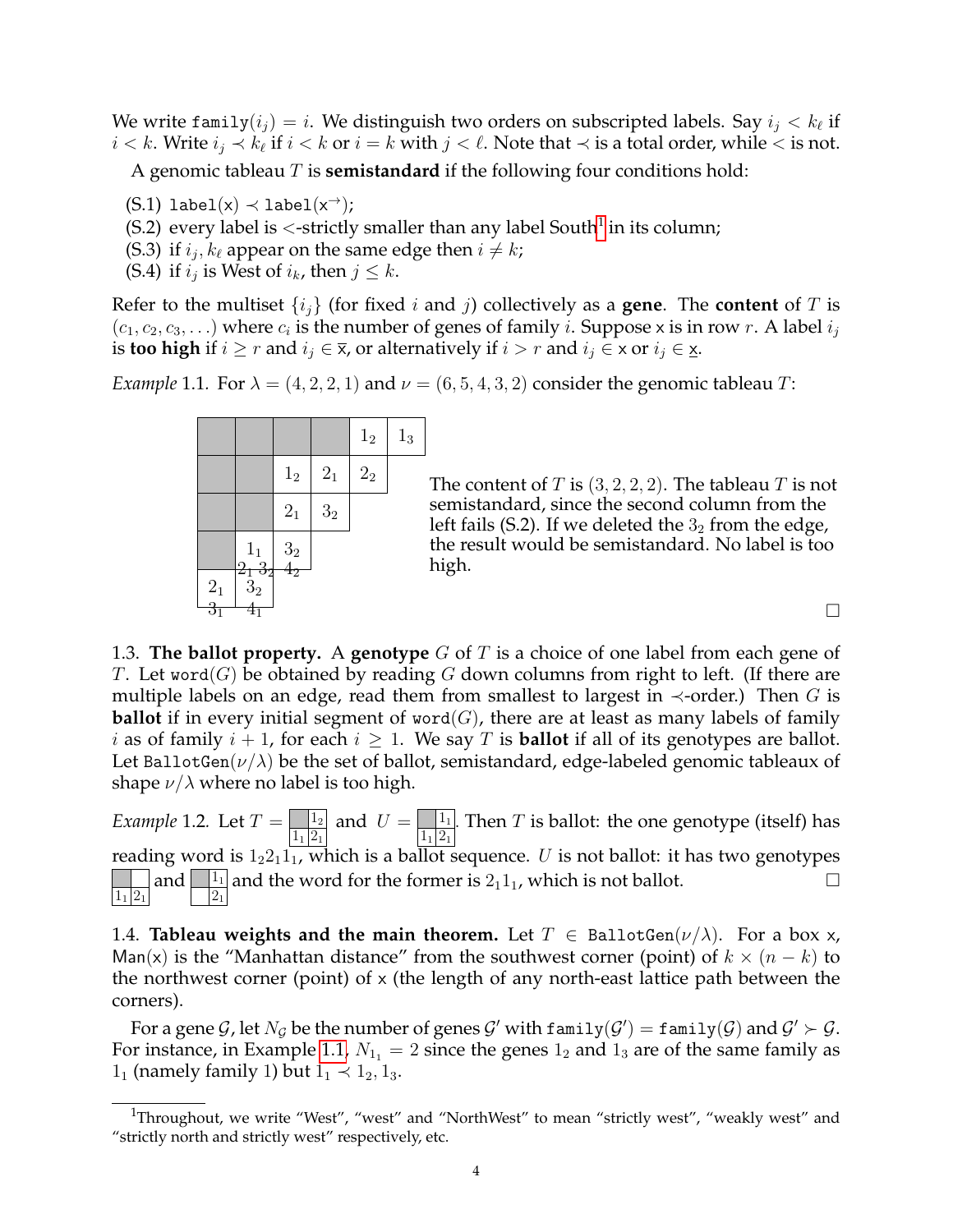If  $\ell = i_j \in \underline{x}$  and x is in row r, then

(1.1) 
$$
\text{edgefactor}(\ell) := \text{edgefactor}_{\underline{x}}(i_j) := 1 - \frac{t_{\text{Man}}(\mathsf{x})}{t_{r-i+N_{i_j}+1+\text{Man}(\mathsf{x})}}.
$$

The  $\textbf{edge weight}$  edgewt $(T)$  is  $\prod_\ell$  edgefactor $(\ell)$ ; the product is over edge labels of  $T.$ 

A nonempty box x in row r is **productive** if  $label(x) < label(x^{\rightarrow})$ . If  $i_j \in x$ , set

(1.2) 
$$
\qquad \qquad \text{boxfactor}(\mathsf{x}) := \frac{t_{\mathsf{Man}(\mathsf{x})+1}}{t_{r-i+N_{i_j}+1+\mathsf{Man}(\mathsf{x})}}.
$$

The  ${\bf box}$  weight of a tableau  $T$  is  ${\bf boxwt}(T):=\prod_{\mathsf{x}} {\bf boxfactor}(\mathsf{x})$ , where the product is over all productive boxes of T. The **weight** of T is  $wt T := (-1)^{d(T)} \times$  box $wt(T) \times$  edgewt $(T)$ . Here  $d(T) \ = \ \sum_{\mathcal{G}}(|\mathcal{G}|-1)$ , where the sum is over all genes  $\mathcal G$  and  $|\mathcal{G}|$  is the (multiset) cardinality of  $\mathcal{G}$ . Set

$$
L_{\lambda,\mu}^{\nu}:=\sum_{T}\operatorname{wt}T,
$$

where the sum is over all  $T \in \text{BallotGen}(\nu/\lambda)$  that have content  $\mu$ .

<span id="page-4-0"></span>**Theorem 1.3** (Main Theorem).  $K^{\nu}_{\lambda,\mu} = L^{\nu}_{\lambda,\mu}$ .

This provides the first proved rule for  $K_{\lambda,\mu}^{\nu}$  that is manifestly [\[AnGrMi11\]](#page-91-7)-positive. That is, let  $z_i := \frac{t_i}{t_{i+1}} - 1.$  For  $j > i$ , we have

<span id="page-4-1"></span>(1.3) 
$$
\frac{t_i}{t_j} = \prod_{k=i}^{j-1} (z_k + 1) \text{ and } 1 - \frac{t_i}{t_j} = -\left(\prod_{k=i}^{j-1} (z_k + 1) - 1\right).
$$

Therefore,  $(-1)^{\# \text{edge labels}} \times \text{boxwt}(T) \times \text{edgewt}(T)$  is z-positive. Since clearly  $d(T) =$  $|\nu|-|\lambda|-|\mu|+\#\text{edge labels, we have that } (-1)^{|\nu|-|\lambda|-|\mu|}L_{\lambda,\mu}^{\nu}=\sum_{T}(-1)^{|\nu|-|\lambda|-|\mu|}\text{wt }T\text{ is }$ z-positive. This positivity is the same as that of [\[AnGrMi11,](#page-91-7) Corollary 5.3] after the substitution  $z_i \mapsto e^{\alpha_i} - 1$  where  $\alpha_i$  is the *i*-th simple root for the root system  $A_{n-1}$ .

<span id="page-4-2"></span>*Example* 1.4. To compute  $K_{(2),(2,1)}^{(2,2)}$  for  $\text{Gr}_2(\mathbb{C}^4)$ , the required tableaux are

$$
T_1 = \boxed{\frac{1}{\frac{1}{21} \cdot 1_2}}, \ T_2 = \boxed{\frac{1}{1_1 \cdot \frac{1}{2_1^2}}}, \ T_3 = \boxed{\frac{1}{\frac{1}{21} \cdot \frac{1}{2_1^2}}}, \ T_4 = \boxed{\frac{1}{1_1 \cdot \frac{1}{2_1^2}}}, \ T_5 = \boxed{\frac{1}{\frac{1}{21} \cdot \frac{1}{2_1^2}}}
$$

Then

• 
$$
\text{edgewt}(T_1) = 1 - \frac{t_1}{t_2}
$$
,  $\text{boxwt}(T_1) = \frac{t_3}{t_4}$  and  $d(T_1) = 0$ ;

 $\bullet$  edgewt $(T_2)=1-\frac{t_2}{t_2}$  $\frac{t_2}{t_3}$ , boxwt $(T_2)=\frac{t_3}{t_4}$  and  $d(T_2)=0$ ;

• 
$$
\text{edgewt}(T_3) = (1 - \frac{t_1}{t_2})(1 - \frac{t_2}{t_3})
$$
,  $\text{boxwt}(T_3) = \frac{t_3}{t_4}$  and  $d(T_3) = 1$ ;

 $\bullet$  edgewt $(T_4)=(1-\frac{t_3}{t_4})$  $\frac{t_3}{t_4}),$  boxwt $(T_4)=\frac{t_2}{t_4}$  and  $d(T_4)=0$ ; and

• 
$$
\text{edgewt}(T_5) = (1 - \frac{t_1}{t_2})(1 - \frac{t_3}{t_4})
$$
,  $\text{boxwt}(T_5) = \frac{t_2}{t_4}$  and  $d(T_5) = 1$ .

**Hence** 

$$
K_{(2),(2,1)}^{(2,2)} = \left(1 - \frac{t_1}{t_2}\right) \frac{t_3}{t_4} + \left(1 - \frac{t_2}{t_3}\right) \frac{t_3}{t_4} - \left(1 - \frac{t_1}{t_2}\right) \left(1 - \frac{t_2}{t_3}\right) \frac{t_3}{t_4} + \left(1 - \frac{t_3}{t_4}\right) \frac{t_2}{t_4} - \left(1 - \frac{t_1}{t_2}\right) \left(1 - \frac{t_3}{t_4}\right) \frac{t_2}{t_4}.
$$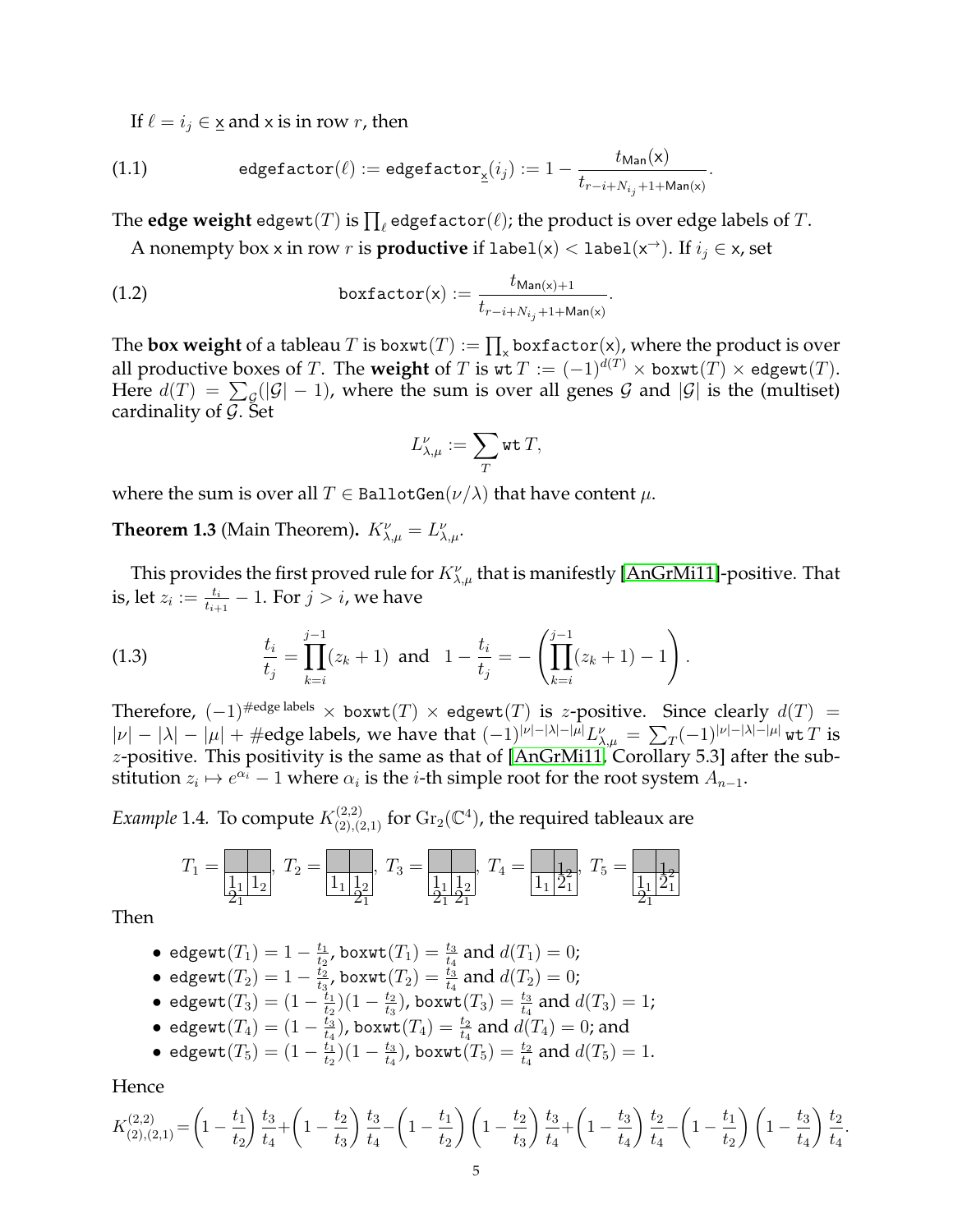Observe that, after rewriting using [\(1.3\)](#page-4-1), each term is z-negative, in agreement with the discussion above; that is,

$$
(-1)^{|(2,2)|-|(2,1)|}K_{(2),(2,1)}^{(2,2)} = -(-z_1)(z_3+1) - (-z_2)(z_3+1) + (-z_1)(-z_2)(z_3+1)
$$
  

$$
-(-z_3)(z_2+1)(z_3+1) + (-z_1)(-z_3)(z_2+1)(z_3+1)
$$
  

$$
= z_1(z_3+1) + z_2(z_3+1) + z_1z_2(z_3+1)
$$
  

$$
+z_3(z_2+1)(z_3+1) + z_1z_3(z_2+1)(z_3+1)
$$

is *z*-positive (without any cancellation needed).  $\Box$ 

There is a stronger positivity property exhibited by the rule of Theorem [1.3.](#page-4-0) The work of [\[AnGrMi11\]](#page-91-7) generalizes the positivity of W. Graham [\[Gr01\]](#page-91-5): the equivariant Schubert structure coefficients are polynomials with nonnegative integer coefficients in the simple roots  $\alpha_i$ . In [\[Kn10\]](#page-91-14), A. Knutson observes W. Graham's geometric argument further implies the coefficients can be expressed as polynomials with nonnegative integer coefficients in the positive roots *such that each monomial is square-free*. Moreover, A. Knutson raises the issue of finding a "proper analogue" in equivariant  $K$ -theory for this squarefree property. For  $X$ , we offer:

<span id="page-5-1"></span>**Corollary 1.5** (Strengthened [\[AnGrMi11\]](#page-91-7)-positivity). Let  $z_{ij} := \frac{t_i}{t_j} - 1$ . Then  $(-1)^{|\nu| - |\lambda| - |\mu|} K^{\nu}_{\lambda,\mu}$ *is expressible as a polynomial with nonnegative integer coefficients in the*  $z_{ij}$ *'s such that each monomial is square-free.*

*Proof.* The nonnegativity of the coefficients is immediate from each  $z_{ij}$  being positive in the  $z_i$ 's. It remains to show each monomial in our expression  $L^{\nu}_{\lambda,\mu}$  is square-free.

Consider a T  $\in$  BallotGen( $\nu/\lambda$ ). Every edgefactor( $\ell$ ) is of the form  $-z_{ij}$ , while every boxfactor(x) is of the form  $z_{ij} + 1$ . Define an  $(i, j)$ -label to be either an edge label with edgefactor $(\ell) = -z_{ij}$  or a label  $\ell$  in a productive box x with boxfactor $({\sf x}) = z_{ij} + 1$ .

Suppose  $\ell, \ell'$  are  $(i, j)$ -labels of T. Say  $\ell \in \times$  or  $\overline{\times}$  and  $\ell' \in \overline{y}$  or  $\overline{y}$ . Since both are  $(i, -)$ labels,  $Man(x) = Man(y)$ . Hence x and y are boxes of the same diagonal. We may assume x northwest of y. Let  $\ell$  be an instance of  $m_n$  and  $\ell'$  and instance of  $p_q$ . Since both are  $(-, j)$ labels, row(x) –  $m + N_{m_n} = \text{row}(y) - p + N_{p_q}$ . By (S.1) and (S.2),  $m + r(y) - r(x) \leq p$ , so  $N_{m_n} = r(\mathsf{y}) - r(\mathsf{x}) + m - p + N_{p_q} \leq p - p + N_{p_q} = N_{p_q}.$  Hence by ballotness of  $T$ ,  $\mathsf{x} = \mathsf{y}$ and moreover  $m = p$ . Therefore by (S.2) and (S.3),  $\ell = \ell'$ , and thus  $T$  contains at most one  $(i, j)$ -label and each monomial in our expression is square-free.

We do not know a geometric explanation for Corollary [1.5.](#page-5-1) However, based on this result, one speculates that for any  $G/P$ , if for each positive root  $\alpha$  we set  $z_{\alpha} := e^{\alpha} - 1$ , then the corresponding Schubert structure coefficients for  $K_T(G/P)$  may be expressed in a square-free manner with nonnegative coefficients in the  $z_{\alpha}$ 's.

<span id="page-5-0"></span>1.5. **Organization.** The first key to the proof is to reformulate Theorem [1.3](#page-4-0) in terms of the more technical *bundled* tableaux that are appropriate for the inductive argument; this is presented in Section [2.](#page-6-0) In Section [3,](#page-7-0) we outline this inductive argument that the rule of Theorem [1.3](#page-4-0) satisfies the key recurrence alluded to above. The base case is in Section [4.](#page-8-0) Both the plan of induction and the base case may be considered routine.

The core of the argument lies in Sections [5–](#page-11-0)[12.](#page-42-0) There we construct local swapping rules, defining a genomic generalization of M.-P. Schützenberger's *jeu de taquin*. This permits us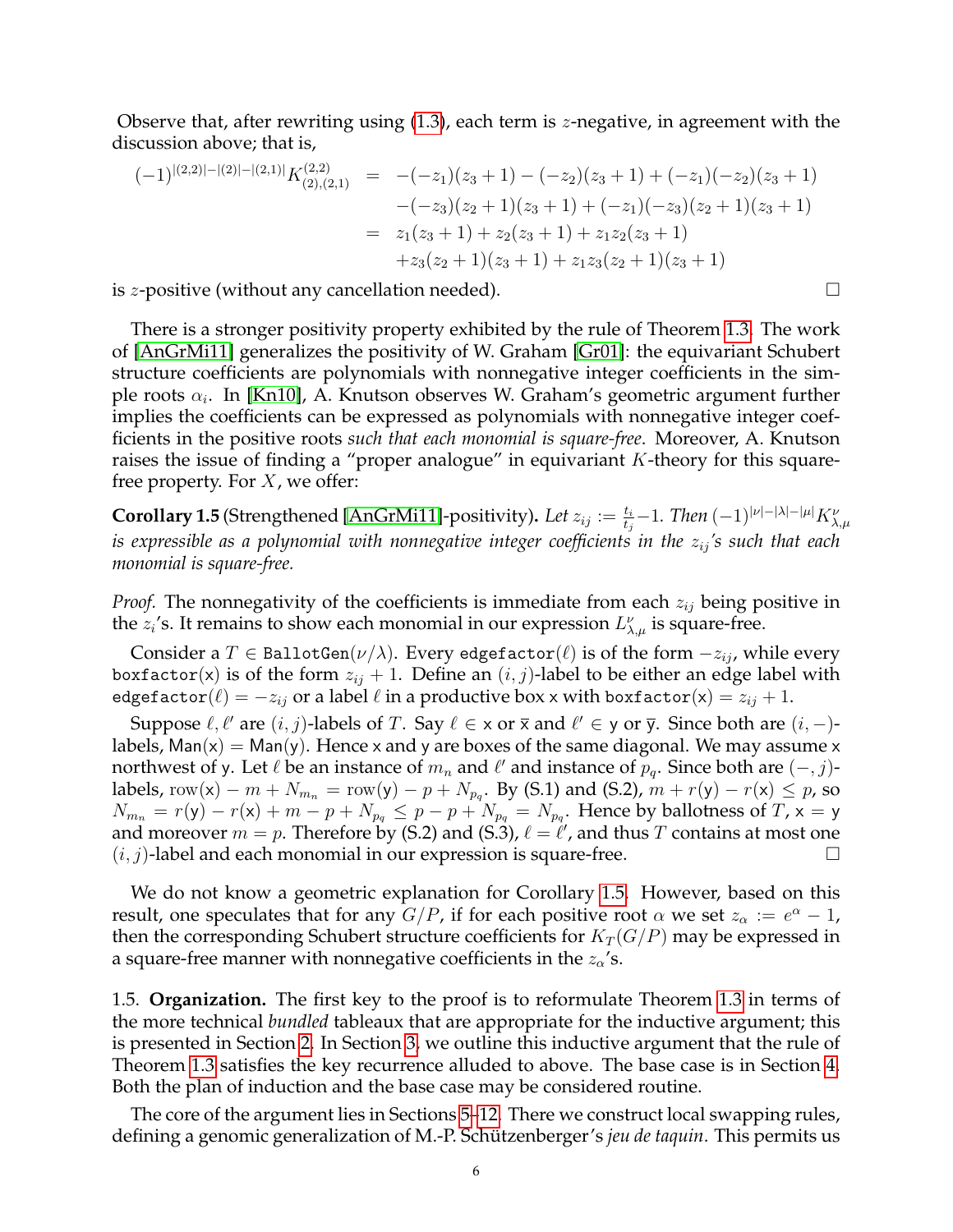to establish a combinatorial map of formal sums of tableaux. This part of the argument is developed as a sequence of four main ideas:

- (1) To show well-definedness of the map, we identify and characterize the class of *good tableaux* that arise via genomic *jeu de taquin* (Sections [5,](#page-11-0) [6](#page-15-0) and [7\)](#page-18-0).
- (2) To establish surjectivity, we define reverse swaps and slides and prove these operations keep one in the class of good tableaux (Sections [8](#page-24-0) and [9\)](#page-26-0).
- (3) To prove that the map respects the coefficients of the key recurrence, we define and prove properties of a *reversal tree* (Sections [10](#page-31-0) and [11\)](#page-36-0).
- (4) The map is weight-preserving. However, a significant subtlety is that it is not generally weight-preserving on *individual* tableaux. To establish this property of the map, we need involutions that pair tableaux (Section [12\)](#page-42-0).

In Section [13,](#page-52-0) we recall the conjecture of [\[ThYo13\]](#page-92-0) and prove it from Theorem [1.3;](#page-4-0) this argument is essentially independent of the rest of the paper. The three appendices isolate essentially straightforward but long technical proofs of important propositions.

# 2. BUNDLED TABLEAUX AND A REFORMULATION OF THEOREM [1.3](#page-4-0)

<span id="page-6-0"></span>A tableau  $T \in$  BallotGen( $\nu/\lambda$ ) is **bundled** if every edge label is the westmost label of its gene. For example, in Example [1.4,](#page-4-2) only  $T_3$  is *not* bundled (the eastmost  $2_1$  is to blame). We denote the set of bundled tableaux of shape  $\nu/\lambda$  by Bundled( $\nu/\lambda$ ).

Define a surjection Bun : BallotGen $(\nu/\lambda) \rightarrow$  Bundled $(\nu/\lambda)$ . This sends T to Bun(T) by deleting each edge label of T that is not maximally west in its gene. If  $B \in$  Bundled $(\nu/\lambda)$ , then any  $T \in \text{Bun}^{-1}(B)$  differs from B by having (possibly 0) additional edge labels. Let  $E_{i_j}$  be the edges where  $i_j$  appears in some  $T \in \text{Bun}^{-1}(B)$  but not in B, i.e., the set of edges of B where adding an  $i_j$  would yield an element of BallotGen( $\nu/\lambda$ ). We say B has a **virtual label**  $i_j$  on each edge of  $E_{i_j}.$  We denote a virtual label  $i_j$  by  $(i_j).$ 

<span id="page-6-2"></span>*Example* 2.1*.* All virtual labels are depicted below:



 $\Box$ 

<span id="page-6-1"></span>For  $B \in$  Bundled $(\nu/\lambda)$ , let

(2.1) 
$$
\operatorname{wt}(B) = \sum_{T \in \text{Bun}^{-1}(B)} \operatorname{wt}(T).
$$

Let  $B_{\lambda,\mu}^{\nu}$  denote the set of tableaux in Bundled $(\nu/\lambda)$  with content  $\mu$ .

<span id="page-6-3"></span>Proposition 2.2.  $L_{\lambda,\mu}^{\nu} = \sum_{B \in B_{\lambda,\mu}^{\nu}} \operatorname{\mathtt{wt}}(B).$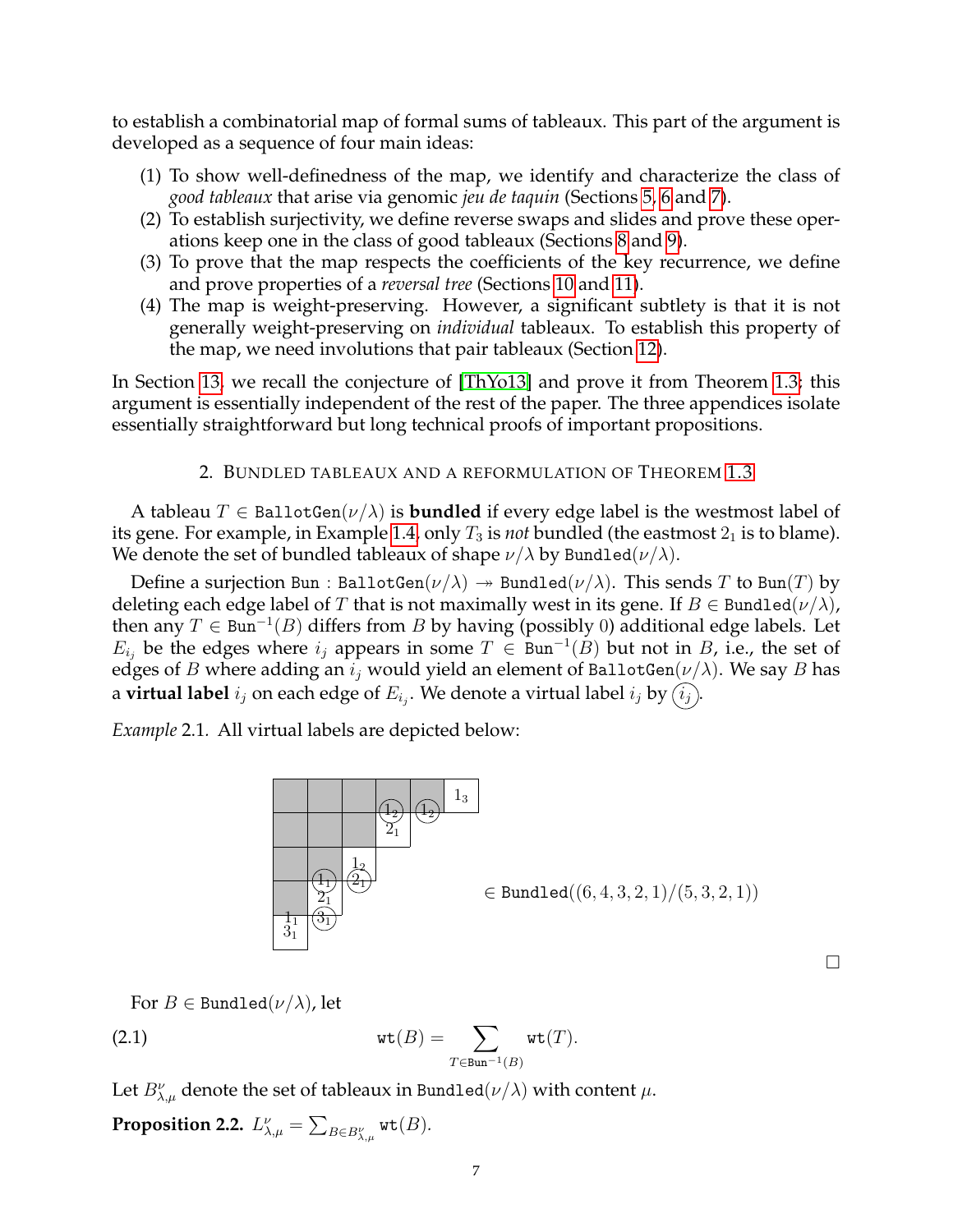*Proof.* Immediate from [\(2.1\)](#page-6-1) and the definition of  $L_{\lambda}^{\nu}$  $\lambda, \mu$ .

Compute  $\widetilde{\text{wt}}(B)$  as a product: an edge label  $\ell$  contributes a factor of edgefactor $(\ell)$  and each productive box x contributes a factor of boxfactor(x). Each virtual label  $\ell \in \mathbf{x}$ contributes  $1-$  edge $\texttt{factor}_\mathbf{x}(\ell)$  (where the latter is calculated as if  $(\ell)$  were instead  $\ell$ ). Multiply by  $(-1)^{d(T)}$  where  $d(T) = \sum_{\mathcal{G}}(|\mathcal{G}|-1)$  and here  $|\mathcal{G}|$  is interpreted to be the multiset cardinality of non-virtual  $\mathcal G$  in  $\tilde T$ .

*Example* 2.3. For *B* from Example [2.1,](#page-6-2)  $\widetilde{\text{wt}}(B) = (-1)^1 \cdot \left(1 - \frac{t_2}{t_8}\right)$  $t_8$  $\cdot \frac{t_2}{t_1}$  $t_4$  $t_4$  $t_6$  $t_6$  $t_9$  $t_8$  $t_8$  $t_{11}$  $\frac{t_{11}}{t_{11}} \cdot \frac{t_3}{t_5}$  $t_5$  $t_4$  $t_9$  $t_5$  $t_7$  $t_8$  $t_{10}$  $t_9$  $t_{11}$  $\Box$ 

**Lemma 2.4.**  $wt(B) = wt(B)$ .

*Proof.* Let m be the number of virtual labels in  $B$  and  $a_i$  be the non-virtual weight of the  $i$ -th virtual label (listed in some given order). By the weights' definitions, the lemma follows from the "inclusion-exclusion" identity  $\prod_{i\in [m]}a_i = \sum_{S\subseteq [m]}(-1)^{|S|}\prod_{i\in S}(1-a_i)$ .

### 3. STRUCTURE OF THE PROOF OF THEOREM [1.3](#page-4-0)

<span id="page-7-0"></span>Let  $\lambda^+ := \{\rho \supsetneq \lambda : \rho/\lambda \text{ has no two boxes in the same row or column}\}$  and  $\nu^- := \{\delta \supsetneq \emptyset\}$  $\nu$  :  $\nu/\delta$  has no two boxes in the same row or column}. For a set D of boxes, let wt D :=  $\prod_{\mathsf{x}\in D}$  $t_{\mathsf{Man}(\mathsf{x})}$  $\frac{\iota_{\mathsf{Man}(x)}}{\iota_{\mathsf{Man}(x)+1}}$ .

<span id="page-7-2"></span>**Proposition 3.1** (Key recurrence)**.**

<span id="page-7-1"></span>(3.1) 
$$
\sum_{\rho \in \lambda^+} (-1)^{|\rho/\lambda|+1} K_{\rho,\mu}^{\nu} = K_{\lambda,\mu}^{\nu} (1 - \text{wt } \nu/\lambda) + \sum_{\delta \in \nu^-} (-1)^{|\nu/\delta|+1} K_{\lambda,\mu}^{\delta} \text{ wt } \delta/\lambda.
$$

*Proof.* The Chevalley formula in equivariant *K*-theory [\[LePo07,](#page-91-12) Corollary 8.2] implies:

$$
[\mathcal{O}_{X_{\lambda}}][\mathcal{O}_{X_{\Box}}]=[\mathcal{O}_{X_{\lambda}}](1-\text{wt}\,\lambda)+\sum_{\rho\in\lambda^+}(-1)^{|\rho/\lambda|+1}[\mathcal{O}_{X_{\rho}}]\,\text{wt}\,\lambda.
$$

Thus, the coefficient of  $[\mathcal{O}_{X_\nu}]$  in  $([\mathcal{O}_{X_\lambda}][\mathcal{O}_{X_\square}])\,[\mathcal{O}_{X_\mu}]$  is

$$
K_{\lambda,\mu}^{\nu}(1-{\rm wt}\,\lambda)+\sum_{\rho\in\lambda^+}(-1)^{|\rho/\lambda|+1}K_{\rho,\mu}^{\nu}\,{\rm wt}\,\lambda.
$$

On the other hand, the coefficient of  $[\mathcal{O}_{X_\nu}]$  in  $\left(\left[\mathcal{O}_{X_\lambda}\right]\left[\mathcal{O}_{X_\mu}\right]\right)\left[\mathcal{O}_{X_\Box}\right]$  is

$$
K_{\lambda,\mu}^{\nu}(1-{\rm wt}\,\nu)+\sum_{\delta\in\nu^-}(-1)^{\vert\nu/\delta\vert+1}K_{\lambda,\mu}^{\delta}\,{\rm wt}\,\delta.
$$

The proposition then follows from associativity and commutativity:

$$
\left(\left[\mathcal{O}_{X_{\lambda}}\right]\left[\mathcal{O}_{X_{\square}}\right]\right)\left[\mathcal{O}_{X_{\mu}}\right] = \left(\left[\mathcal{O}_{X_{\lambda}}\right]\left[\mathcal{O}_{X_{\mu}}\right]\right)\left[\mathcal{O}_{X_{\square}}\right].
$$

To prove  $K_{\lambda,\mu}^{\nu}=L_{\lambda,\mu'}^{\nu}$ , we induct on  $|\nu/\lambda|$ . Proposition [4.1](#page-8-1) is the base case:  $K_{\lambda,\mu}^{\lambda}=L_{\lambda,\mu}^{\lambda}$ ; this is proved using the description of  $L^{\lambda}_{\lambda,\mu}$  from Section [1.](#page-1-0)

The remaining cases use the description of  $L_{\lambda,\mu}^{\nu}$  from Proposition [2.2.](#page-6-3) Assume  $K_{\theta,\mu}^{\tau}$  =  $L^{\tau}_{\theta,\mu}$  when  $|\tau/\theta| \leq h$ . Suppose we are given  $\lambda,\nu$  with  $|\nu/\lambda| = h + 1$ . We show that  $L^{\nu}_{\lambda,\mu}$ satisfies [\(3.1\)](#page-7-1). Since Proposition [3.1](#page-7-2) asserts  $K^{\nu}_{\lambda,\mu}$  also satisfies (3.1) we will be done by induction.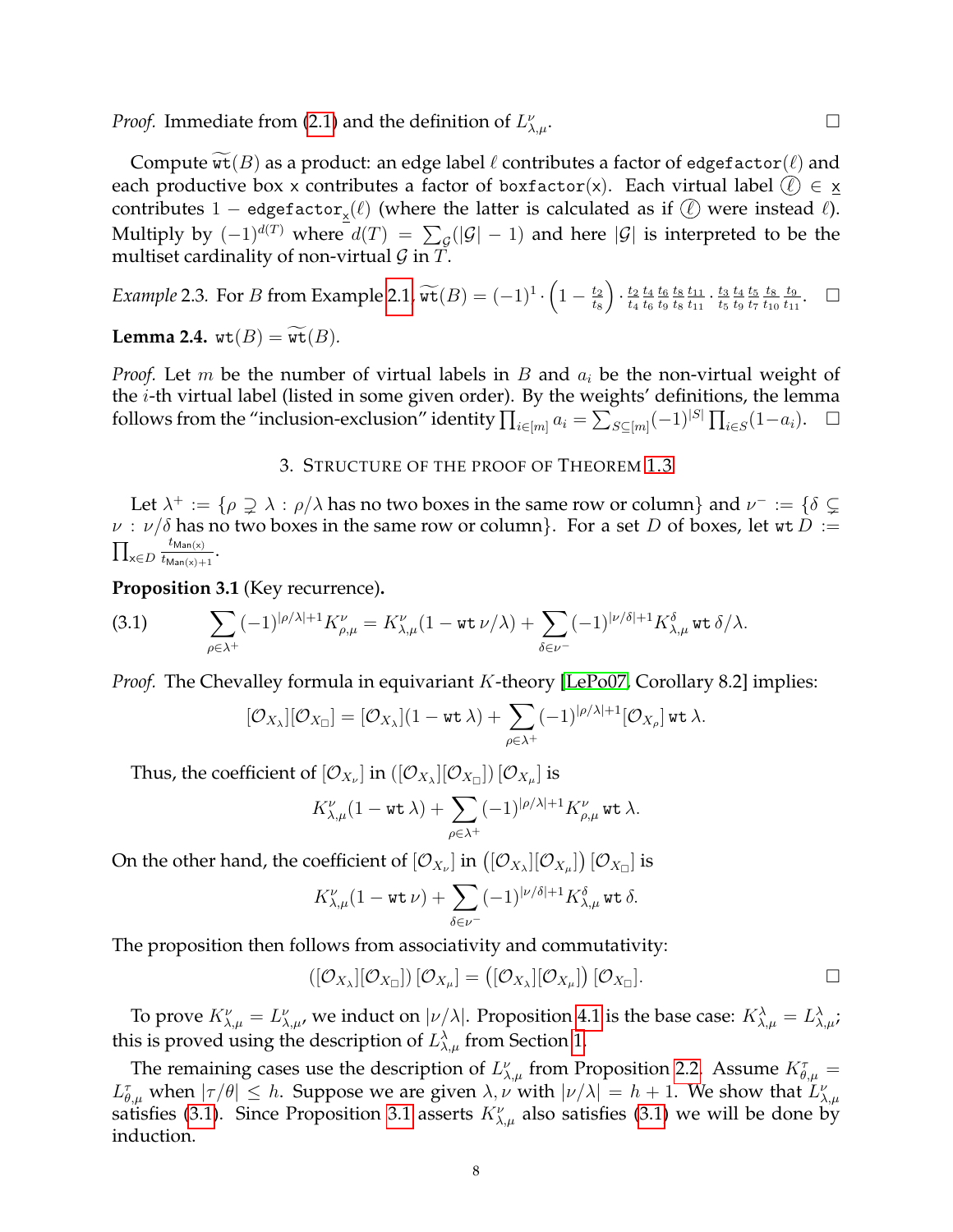Fix  $\lambda$ ,  $\mu$ ,  $\nu$  with  $\lambda \subsetneq \nu$ . Define the formal sum

$$
\Lambda^+:=\sum_{\rho\in\lambda^+}(-1)^{|\rho/\lambda|+1}\sum_{T\in B_{\rho,\mu}^\nu}T.
$$

Similarly define

$$
\Lambda:=(1-\mathop{\rm wt}\nolimits \nu/\lambda)\sum_{T\in B_{\lambda,\mu}^{\nu}}T\ \ \text{ and }\ \ \Lambda^{-}:=\sum_{\delta\in \nu^{-}}(-1)^{|\nu/\delta|+1}(\mathop{\rm wt}\nolimits \delta/\lambda)\sum_{T\in B_{\lambda,\mu}^{\delta}}T.
$$

In Section [7.2,](#page-21-0) we define an operation slide $\rho/\lambda$  that takes as input  $T\in \Lambda^+$  and returns a formal sum of tableaux with coefficients from  $\mathbb{Z}[t_1^{\pm 1},\ldots,t_n^{\pm 1}].$  The construction of slide $_{\rho/\lambda}$ and proof of its correctness are found in Sections [5](#page-11-0)[–7.](#page-18-0) Specifically, Corollary [7.11](#page-22-1) shows the tableaux in the formal sum are from  $B_{\lambda,\mu}^{\nu}\cup\left(\bigcup_{\delta\in\nu^-}B_{\lambda,\mu}^{\delta}\right)$ .

In Section [11](#page-36-0) we prove that

$$
\text{slide}(\Lambda^+):=\sum_{\rho\in\lambda^+}(-1)^{|\rho/\lambda|+1}\sum_{T\in B_{\rho,\mu}^\nu}\text{slide}_{\rho/\lambda}(T)=\Lambda+\Lambda^-;
$$

see Proposition [11.8](#page-42-2) for the precise statement. Finally Proposition [12.3](#page-43-1) shows that  $\text{wt\,} \Lambda^+=0$ wt slide $(\Lambda^{+})$ , so  $\sum_{\rho\in\lambda^{+}}(-1)^{|\rho/\lambda|+1}L^{\nu}_{\rho,\mu}\ =\ L^{\nu}_{\lambda,\mu}(1-$  wt  $\nu/\lambda)+\sum_{\delta\in\nu^{-}}(-1)^{|\nu/\delta|+1}L^{\delta}_{\lambda,\mu}$  wt  $\delta/\lambda.$ This completes the proof that the Laurent polynomials  $L^{\nu}_{\lambda,\mu}$  defined by the rule of Propo-sition [2.2](#page-6-3) equal  $K_{\lambda,\mu}^{\nu}$ . Hence we have completed our proof of Theorem [1.3.](#page-4-0)

#### 4. THE BASE CASE OF THE RECURRENCE

<span id="page-8-0"></span>A different rule for the case  $K^{\lambda}_{\lambda,\mu}$  was given by V. Kreiman [\[Kr05\]](#page-91-11). We give an independent proof of the following:

<span id="page-8-1"></span>**Proposition 4.1** (Base case of the recurrence).  $K^{\lambda}_{\lambda,\mu} = L^{\lambda}_{\lambda,\mu}$ .

*Proof.* We use the original (unbundled) definition of  $L^{\lambda}_{\lambda,\mu}$  from Section [1.](#page-1-0)

One says that  $\pi \in S_n$  is a **Grassmannian permutation** if there is at most one k such that  $\pi(k) > \pi(k+1)$ . The Grassmannian permutation for  $\lambda \subseteq k \times (n-k)$  is the (unique) Grassmannian permutation  $\pi_{\lambda} \in S_n$  defined by  $\pi_{\lambda}(i) = i + \lambda_{k-i+1}$  for  $1 \leq i \leq k$  and  $\pi(i) < \pi(i+1)$  for  $i \neq k$ .

Let  $w', v' \in S_n$  be the Grassmannian permutations for the conjugate diagrams  $\lambda', \mu' \subseteq S_n$  $(n-k)\times k$ . The following identity relates  $K_{\lambda,\mu}^{\lambda}$  to the localization of the class  $[O_{X_{\lambda}}]$  at the T-fixed point  $e_{\mu}$ , expressed as a specialization of a double Grothendieck polynomial:

<span id="page-8-3"></span>**Lemma 4.2.**  $K^{\lambda}_{\lambda,\mu} = \overline{\mathfrak{G}_{v'}(t_{w'(1)},\ldots,t_{w'(n)};t_1,\ldots,t_n)}$ , where  $\overline{f(t_1,\ldots,t_n)}$  is obtained by applying *the substitution*  $t_j \mapsto t_{n-j+1}$  *to*  $f(t_1, \ldots, t_n)$ *.* 

*Proof.* This lemma is known to experts, but for completeness we give details and references. Suppose  $X_w$  is a Schubert variety in  $GL_n(\mathbb{C})/B$ . We have in  $K_\mathsf{T}(\mathsf{GL}_n(\mathbb{C})/B)$ ,

<span id="page-8-2"></span>(4.1) 
$$
[\mathcal{O}_{X_v}][\mathcal{O}_{X_w}] = K_{v,w}^w[\mathcal{O}_{X_w}] + \sum_{\theta \neq w} K_{v,w}^{\theta}[\mathcal{O}_{X_{\theta}}].
$$

It is known that  $K^{\theta}_{v,w}=0$  unless  $v\leq \theta$  in Bruhat order; this follows for instance from the equivariant K-theory localization formula of M. Willems [\[Wi06\]](#page-92-1) together with the *mutatis mutandis* modification of the proof of [\[KnTa03,](#page-91-4) Proposition 1].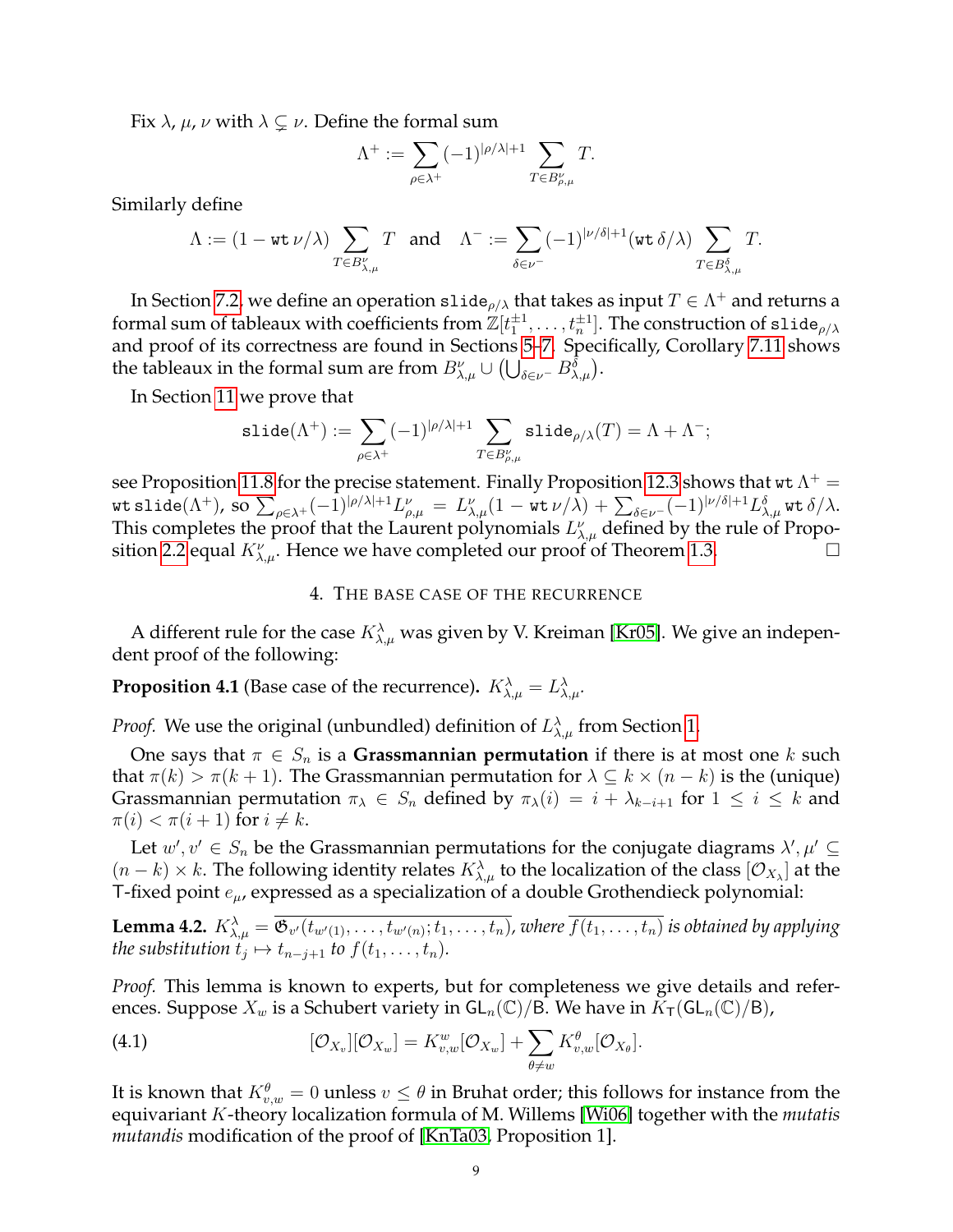Now, let  $[\mathcal{O}_{X_v}]|_{e_w}$  denote the localization of the class  $[\mathcal{O}_{X_v}]$  at the T-fixed point  $e_w :=$ wB/B. Localization is a  $\mathbb{Z}[t_1^{\pm 1},...,t_n^{\pm 1}]$ -module homomorphism from  $K_\mathsf{T}(\mathsf{GL}_n(\mathbb{C})/\mathsf{B})$  to  $K_{\mathsf{T}}(e_w) \cong \mathbb{Z}[t_1^{\pm 1}, \ldots, t_n^{\pm 1}]$ . Applying the localization map to [\(4.1\)](#page-8-2) gives

$$
[\mathcal{O}_{X_v}]|_{e_w}[\mathcal{O}_{X_w}]|_{e_w} = K^w_{v,w}[\mathcal{O}_{X_w}]|_{e_w}.
$$

All terms in the summation vanish because  $[\mathcal{O}_{X_\pi}]|_{e_\rho}=0$  unless  $\rho\leq\pi$  in Bruhat order. This vanishing condition appears in [\[Wi06\]](#page-92-1) for generalized flag varieties; it also follows in the case at hand from, e.g., from the later work [\[WoYo12,](#page-92-2) Theorem 4.5] (see specifically the proof). For similar reasons,  $[\mathcal{O}_{X_w}]|_{e_w}\neq 0.$  Hence dividing by this shows  $K_{v,w}^w=[\mathcal{O}_{X_v}]|_{e_w}.$ 

Consider the natural projection  $GL_n(\mathbb{C})/B \to X$ . The pullback of of each Schubert variety in X is a distinct Schubert variety in  $GL_n(\mathbb{C})/B$  (see, e.g., [\[Br05,](#page-91-24) Example 1.2.3(6)]). Thus the Schubert basis of X is sent into the Schubert basis of  $GL_n(\mathbb{C})/B$ . Hence we obtain an injection  $K_T(X) \hookrightarrow K_T(\mathsf{GL}_n(\mathbb{C})/\mathsf{B})$ . Thus, if  $\lambda, \mu \subseteq k \times (n-k)$  and  $w, v \in S_n$  are respectively their Grassmannian permutations, then  $K_{\lambda,\mu}^{\lambda}=K_{w,v}^w.$  The lemma now follows from [\[WoYo12,](#page-92-2) Theorem 4.5] (after chasing conventions).

Since v' is Grassmannian, by [\[KnMiYo09,](#page-91-25) Theorem 5.8]  $\mathfrak{G}_{v'}(X;Y) = \sum_{T}$ SVSSYTwt $(T)$ , where the sum is over all set-valued semistandard Young tableaux T of shape  $\mu'$  with entries bounded above by  $n-k$ . Here SVSSYTwt $(T)=(-1)^{|\widetilde{L}(T)|-|\mu'|}\prod_{\ell\in L(T)}(1-\frac{x_\ell}{y_{\ell+{\rm col}(x)}})$  $\frac{x_{\ell}}{y_{\ell+\text{col(x)}-\text{row(x)}}}\big)$ where  $L(T)$  is the set of labels in T and x is the box containing  $\ell$ .

Let SVSSYTeqwt $(T)$  be the result of the substitution  $x_j \mapsto t_{w'(j)}, y_j \mapsto t_j$ . Define A to be the set of  $T \in \text{BallotGen}(\lambda/\lambda)$  that have content  $\mu$ . Define  $\beta$  to be the set of set-valued semistandard tableaux U of shape  $\mu'$  where SVSSYTeqwt $(U) \neq 0$ .

<span id="page-9-0"></span>**Lemma 4.3.** *There is a bijection*  $\xi : A \to B$ *, with*  $wt(T) =$  SVSSYTeqwt $(\xi(T))$  *for all*  $T \in A$ *.* 

*Proof.* Index columns of  $k \times (n - k)$  by  $1, 2, ..., n - k$  from *right to left*. To construct  $\xi(T)$ , begin with a Young diagram of shape  $\mu'$ . For each label in  $\overline{T}$ , we add a label to  $\xi(T)$  as follows: If  $i_j$  appears in column c in T, place a label c in position  $(\mu_i + 1 - j, i)$  in  $\xi(T)$ .

We have a candidate inverse map  $\xi^{-1}$  :  $\mathcal{B} \to \mathcal{A}$ : For each label  $c$  in (matrix) position  $(r, i)$  in  $U \in \mathcal{B}$ , we place an  $i_{\mu_i+1-r}$  at the bottom of column  $c$  of  $\lambda/\lambda$ .

*Example* 4.4*.* Let  $n = 7$ ,  $k = 3$ ,  $\lambda = (4, 2, 1)$  and  $\mu = (3, 2, 0)$ . Then T, together with the column labels 1, 2, 3, 4, and  $\xi(T)$  are depicted below:



We compute that  $\text{wt}(T) = (-1)^1 \left(1 - \frac{t_1}{t_0}\right)$  $\left(\frac{t_1}{t_6}\right) \left(1 - \frac{t_3}{t_6}\right)$  $\left(\frac{t_3}{t_6}\right) \left(1 - \frac{t_5}{t_7}\right)$  $\left(\frac{t_5}{t_7}\right) \left(1 - \frac{t_6}{t_7}\right)$  $\left(\frac{t_6}{t_7}\right)\left(1-\frac{t_1}{t_4}\right)$  $\left(\frac{t_1}{t_4}\right) \left(1 - \frac{t_3}{t_4}\right)$  $t_4$  , where the first four factors correspond to the labels  $1<sub>j</sub>$  of T from left to right and the last two factors correspond to the labels  $2<sub>j</sub>$  of T from left to right. Now,

$$
\text{SUSSYTwt}(\xi(T)) = (-1)^1 \left( 1 - \frac{x_4}{y_2} \right) \left( 1 - \frac{x_3}{y_2} \right) \left( 1 - \frac{x_2}{y_1} \right) \left( 1 - \frac{x_1}{y_1} \right) \left( 1 - \frac{x_4}{y_4} \right) \left( 1 - \frac{x_3}{y_4} \right),
$$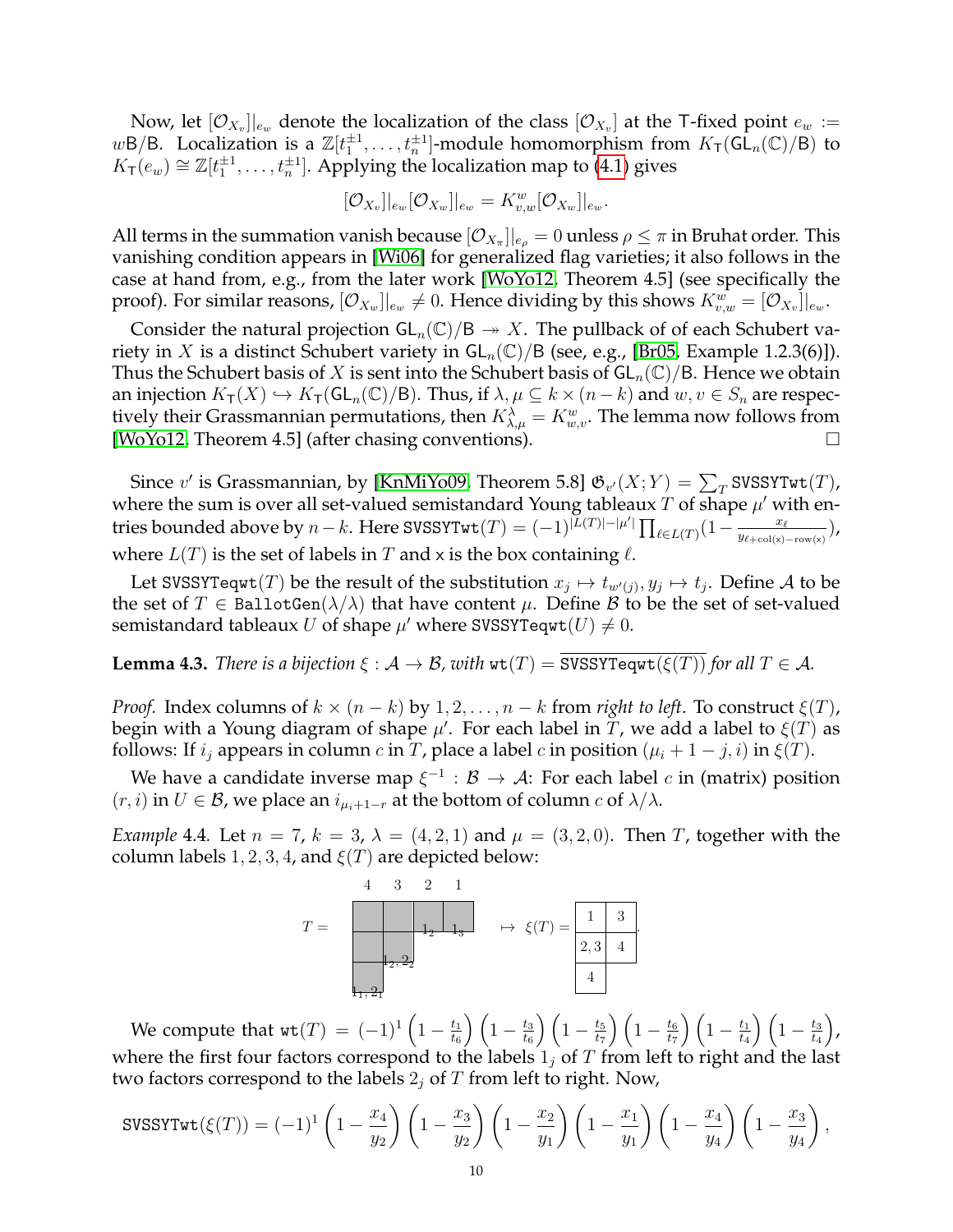where the factors correspond to the entries of  $\xi(T)$  as read up columns from left to right (i.e., consistent with the order of factors of  $wt(T)$  above).

Since  $\lambda' = (3, 2, 1, 1)$  we have  $w' = 2357146$  (one-line notation). So substituting, we get

$$
\text{SUSSYTeqwt}(\xi(T)) = (-1)^1 \left(1 - \frac{t_7}{t_2}\right) \left(1 - \frac{t_5}{t_2}\right) \left(1 - \frac{t_3}{t_1}\right) \left(1 - \frac{t_2}{t_1}\right) \left(1 - \frac{t_7}{t_4}\right) \left(1 - \frac{t_5}{t_4}\right).
$$

The reader can check  $\overline{\text{SVSSYTeqrt}(\xi(T))} = \text{wt}(T)$ , in agreement with the lemma.

 $(\xi^{-1}$  is well-defined and is weight-preserving): Let  $U \in \mathcal{B}$ . That  $\xi^{-1}(U)$  is an edgelabeled genomic tableau is immediate from the column strictness of  $U$ . Ballotness follows from the row increasingness of U.

We now check that no label of  $\xi^{-1}(U)$  is too high. Suppose c is a **bad** label in U in (matrix) position  $(r, i)$ , i.e., one such that the label  $i_{\mu_i+1-r}$  placed in column c of  $\lambda/\lambda$  is too high. Observe that every label  $c'$  North of  $c$  and in the same column of  $U$  is also bad: this is since  $c'$  corresponds to placing another label of family  $i$  in the weakly shorter column  $c'$ East of column  $c$  (since  $c' < c$ ). Thus we may assume  $c$  is in the northmost row of U, i.e.,  $r = 1$ . Now if  $i = 1$ , then since c is bad, it must be that  $\lambda'_{n-k-c+1} = 0$ , so  $w'(c) = c + 0$ . Now *c* contributes a factor of  $1 - \frac{x_c}{y_a}$  $\frac{x_c}{y_c}$  to SVSSYTwt $(U)$  and hence a factor of  $1-\frac{t_{c+0}}{t_c}$  $\frac{c+0}{t_c}=0$  to SVSSYTeqwt(U). That is, SVSSYTeqwt(U) = 0, so  $U \notin \mathcal{B}$ , a contradiction. Otherwise, we may also assume  $i > 1$  is smallest such that a label in  $(r = 1, i)$  is bad. Since no label  $c'$  in  $(r = 1, i - 1)$  of U is bad, it must be that c is "barely" bad, i.e.,

<span id="page-10-0"></span>
$$
\lambda'_{n-k-c+1} = i-1
$$

(column *c* is one box too short). However, *c* contributes a factor of  $1-\frac{x_c}{y_{c}}$  $\frac{x_c}{y_{c+i-1}}$  to SVSSYTwt $(U)$ and hence a factor of  $1-\frac{t_{c+\lambda'_{n-k-c+1}}}{t_{c+i-1}}$  to SVSSYTeqwt $(U)$ . This latter factor is  $0$  precisely by [\(4.2\)](#page-10-0). Hence again  $U \notin \mathcal{B}$ , a contradiction. Thus  $U$  has no bad labels and thus no label of  $\xi^{-1}(U)$  is too high, as desired.

The sign appearing in  $\text{wt } \xi^{-1}(U)$  records the difference between  $|\mu|$  and the number of labels in  $\xi^{-1}(U)$ , while the sign in SVSSYTeqwt $(\overline{U)}$  records the difference between  $|\mu|$  and number of labels in  $U$ . Since the number of labels in  $U$  is clearly the same as the number of labels in  $\xi^{-1}(U)$ , these signs are equal.

We check that the weight assigned to a label c of U in position  $(r, i)$  is the same as the edgefactor assigned to the corresponding label  $i_{\mu_i+1-r}$  at the bottom of column c in  $\xi^{-1}(U)$ . The label  $c$  is assigned the weight

$$
\mathrm{SSYTeqfactor}_{(r,i)}(c):=1-\frac{x_c}{y_{c+i-r}}=1-\frac{t_{c+\lambda'_{n-k+1-c}}}{t_{c+i-r}}.
$$

Hence we must show the equality of these two quantities:

$$
\overline{\text{SSYTeqfactor}_{(r,i)}(c)} = 1 - \frac{t_{n+1-c-\lambda'_{n-k+1-c}}}{t_{n+1-c+r-i}} \text{ and } \\ \text{edgefactor}_{\underline{\mathbf{x}}}(i_{\mu_i+1-r}) = 1 - \frac{t_{\text{Man}(\mathbf{x})}}{t_{\lambda'_{n-k+1-c}-i+r+\text{Man}(\mathbf{x})}},
$$

where  $\underline{x}$  is the southern edge of  $\lambda$  in column  $c$ .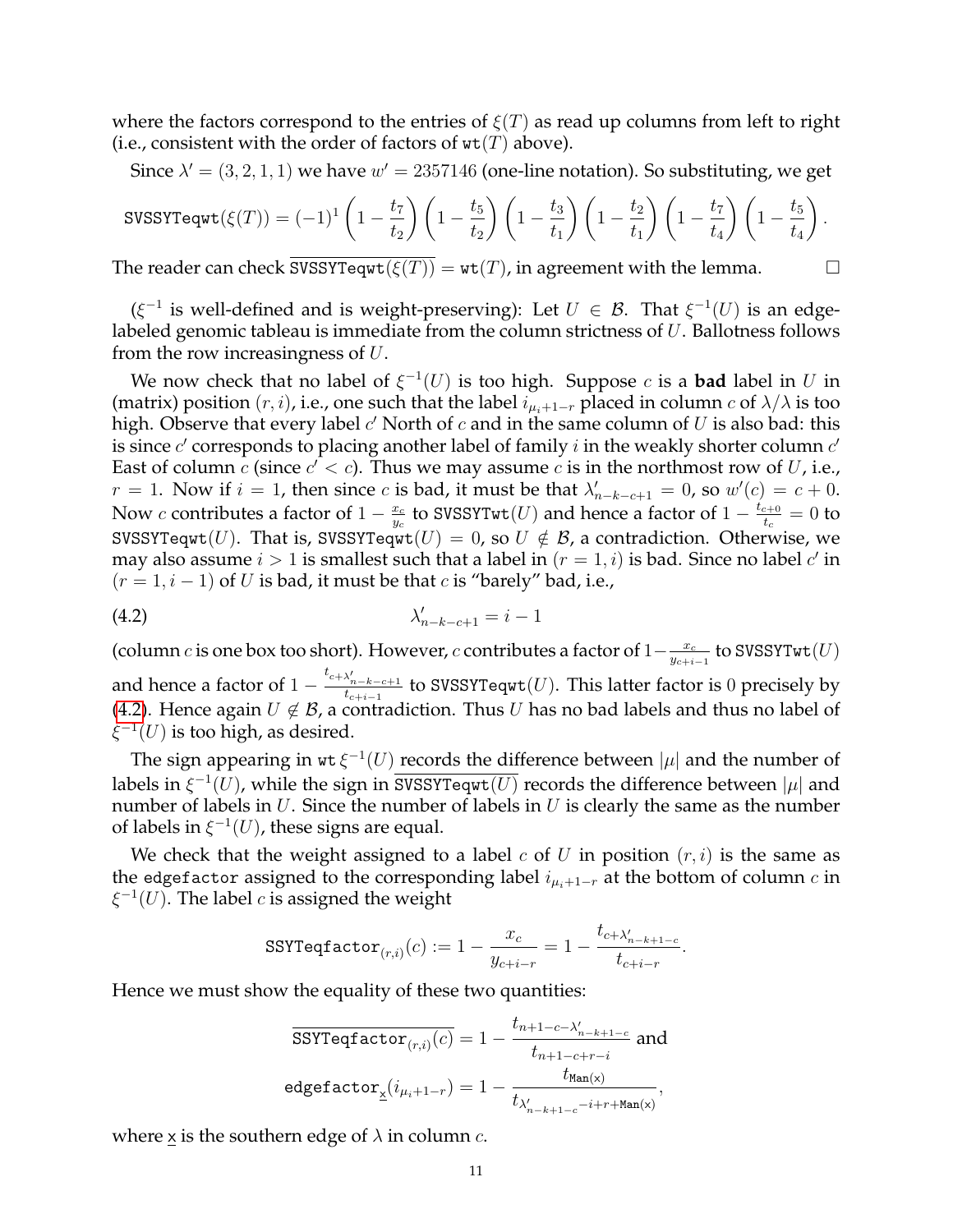Now, counting the rows and columns separating x from the southwest corner of  $k \times$  $(n - k)$ , we have

$$
\text{Man}(\mathbf{x}) = (n - k - c) + (k - \lambda'_{n - k + 1 - c} + 1) = n + 1 - c - \lambda'_{n - k + 1 - c}.
$$

Thus, the numerators of the quotients of SSYTeqfactor(c) and edgefactor(c) are equal. To see that the denominators are also equal, observe

$$
\text{Man}(\mathbf{x}) + \lambda'_{n-k+1-c} - i + r = (n+1-c - \lambda'_{n-k+1-c}) + \lambda'_{n-k+1-c} - i + r
$$
  
=  $n+1-c-i+r$ .

( $\xi$  is well-defined and weight-preserving): Let  $T \in \mathcal{A}$ . We must show  $\xi(T)$  is strictly increasing along columns. This is clear since  $T$  satisfies (S.3) and (S.4).

Now we show that  $\xi(T)$  is weakly increasing along rows. Suppose we have a in position  $(r, i)$  and b in position  $(r, i + 1)$ . This a comes from an  $i_{\mu_i+1-r}$  in column a in T, while this b comes from an  $(i+1)_{\mu_{i+1}+1-r}$  in column b. By ballotness of T, each  $i_{\mu_i+1-r}$  must be weakly right of each  $(i + 1)_{\mu_{i+1}+1-r}$ . Thus  $a \leq b$ .

Hence  $\xi(T)$  is a set-valued semistandard tableau of shape  $\mu'$ . The same computations showing  $\xi^{-1}$  is weight preserving shows  $0\neq \texttt{wt}(T)=\overline{\texttt{SSYTeqrt}(\xi(T))}$  and so the desired conclusions hold.

<span id="page-11-0"></span>The proposition now follows immediately from Lemmas [4.2](#page-8-3) and [4.3.](#page-9-0)  $\Box$ 

### 5. GOOD TABLEAUX

In this section, we give an intrinsic description of the tableaux that will appear during our generalized *jeu de taquin* process (defined in Section [7\)](#page-18-0). Since we will use *box* labels  $\bullet$ <sub>G</sub>, we distinguish labels  $i_j$  as **genetic labels**. As a visual aid, we mark genetic labels  $\mathcal{F}$ southeast of a  $\bullet_{\mathcal{G}}$  with  $\mathcal{F}\prec\mathcal{G}$  as  $\mathcal{F}^!$ . For a gene  $\mathcal{G}$ , let  $\mathcal{G}^+$  (respectively,  $\mathcal{G}^-$ ) denote the successor (respectively, predecessor) of G in the total order  $\prec$  on genes. For example,  $1_1^+=2_1$  if  $\mu_1=1$ , and  $1_1^+=1_2$  if  $\mu_1>1$ . Let  $\mathcal{G}_{\max}$  be the maximum gene that can appear, namely  $\ell(\mu)_{\mu_{\ell(\mu)}}$  where  $\ell(\mu)$  is the number of nonzero rows of  $\mu$ . Declare  $\mathcal{G}^+_{\max}:=(\ell(\mu)+1)_1$ .

A G-good tableau is an edge-labeled filling T of  $\nu/\lambda$  by genetic labels  $i_j$  (such that  $i \in \mathbb{Z}_{>0}$  and the *j's* that appear for each *i* form an initial segment of  $\mathbb{Z}_{>0}$ ) and *box* labels  $\bullet$ <sub>G</sub>, satisfying the conditions (G.1)–(G.13) below:

- (G.1) no genetic label is too high;
- (G.2) no  $\bullet$ <sub>G</sub> is southeast of another (in particular,  $\bullet$ <sub>G</sub>'s are in distinct rows and columns);
- (G.3) the labels  $\prec$ -increase along rows (ignoring any  $\bullet_g$ 's), except for possibly three con-

secutive labels 
$$
|\mathcal{H}|\bullet_{\mathcal{G}}|\mathcal{F}^{\prime}|
$$
 with  $\mathcal{H} > \mathcal{F}$ ;

- (G.4) the labels  $\lt$ -increase down columns (ignoring any  $\bullet_g$ 's), except that unmarked  $\mathcal F$ may appear adjacent and above  $\mathcal{F}^!$  when both are box labels;
- (G.5) if  $i_j, k_\ell$  appear on the same edge, then  $i \neq k$ ;
- (G.6) if  $i_j$  is West of  $i_k$ , then  $j \leq k$ ;
- (G.7) each edge label is maximally west in its gene;
- $(G.8)$  each genotype G obtained by choosing one label of each gene of T is ballot in the sense defined in Section [1.3.](#page-3-0)
- (G.9) if  $\mathcal F$  appears northwest of  $\bullet_{\mathcal G}$ , then  $\mathcal F\prec\mathcal G$ ;
- (G.10) if  $\mathcal{F}^! \in \times$  or  $\mathcal{F}^! \in \times$ , then  $\bullet_{\mathcal{G}}$  appears in x's row;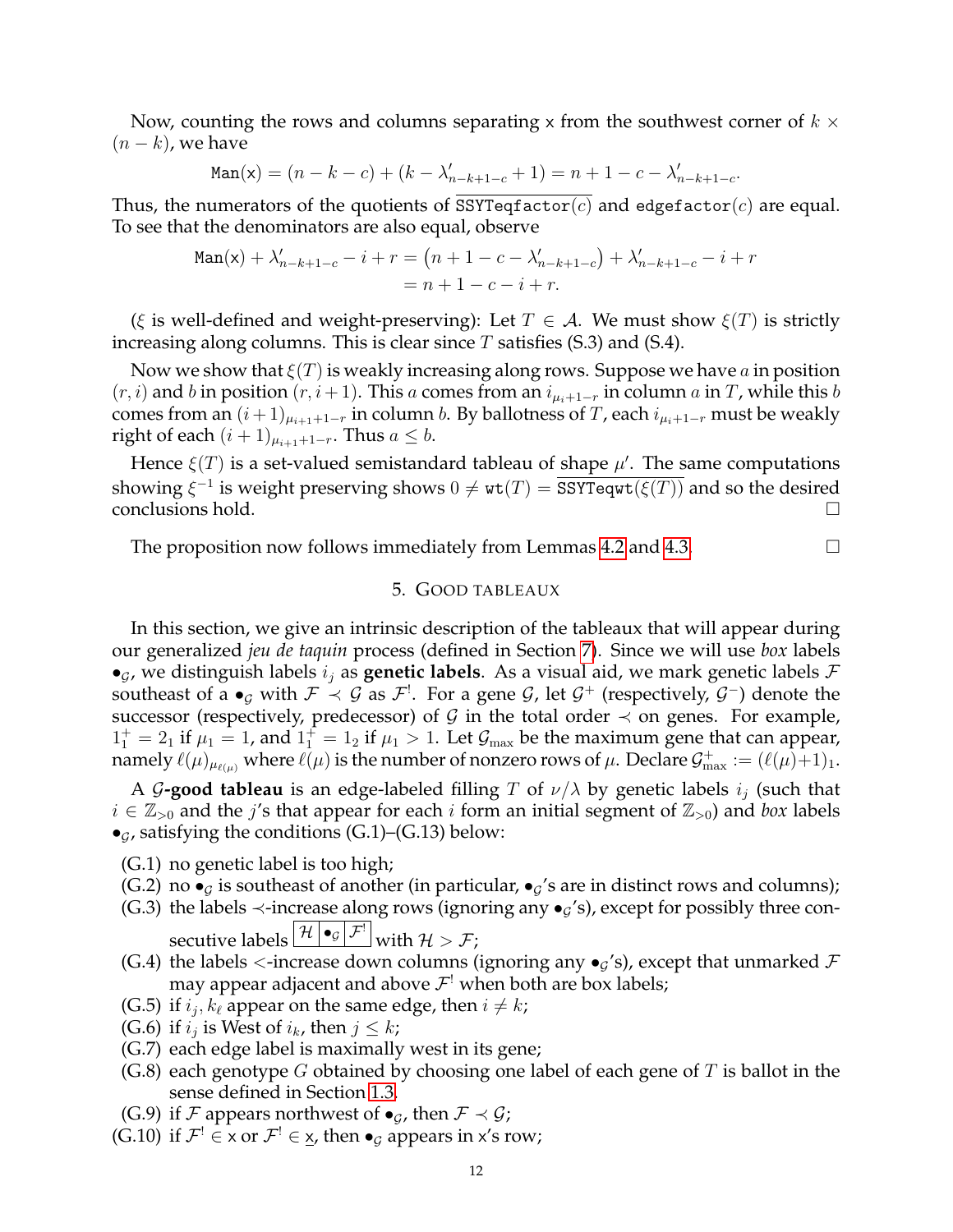- $(G.11)$   $\bullet$ <sub>G</sub> does not appear in a column containing a marked label;
- (G.12) if  $\ell$  and  $\ell'$  are genetic labels of the same family with  $\ell$  NorthWest of  $\ell'$ , then there are boxes x, z in row r with x West of z,  $\ell \in \times$  or  $\overline{\mathsf{x}}$ , and  $\ell' \in$  z or <u>z</u>; further,  $\bullet_\mathcal{G}$  appears in some box y of  $r$  that is East of x and west of z. Pictorially, the scenarios are:



Furthermore, if  $y = z = x^{\rightarrow}$  in the last scenario, then  $y^{\rightarrow}$  does not contain a marked label nor another instance of the gene of  $\ell'$ .

We place a **virtual label**  $\widehat{H}$  on each edge x where  $H \in \mathbf{x}$  would

- (V.1) *not* be marked (hence if  $(\mathcal{H})$  appears southeast of a  $\bullet_G$ , then  $\mathcal{H} \succeq \mathcal{G}$ );
- (V.2) *not* be maximally west in its gene (hence violating condition (G.7)); and
- (V.3) satisfy the conditions  $(G.1)$ ,  $(G.4)$ ,  $(G.5)$ ,  $(G.6)$ ,  $(G.8)$ ,  $(G.9)$  and  $(G.12)$ .
- (G.13) If  $\mathcal{E}^! \in \times$  or  $\mathcal{E}^! \in \times$ , then there is  $\mathcal F$  or  $(\mathcal F)$  on  $\underline{\times}$  with  $N_\mathcal{E} = N_\mathcal{F}$  and family $(\mathcal{F}) =$ family $(\mathcal{E}) + 1$ .

A tableau is **good** if it is  $G$ -good for some  $G$ .

*Example* 5.1. The tableau  $\frac{\frac{1}{21} \cdot \frac{1}{22}}{\frac{12}{22}}$  $\frac{1}{22}$  is 2<sub>2</sub>-good. Although the labels in the second row do not increase left to right, they satisfy (G.3). Furthermore, notice the  $1_1$  and  $1_2^1$  satisfy  $(G.12)$ , as do the  $2<sub>1</sub>$  and  $2<sub>2</sub>$ .

$$
\begin{array}{|c|c|}\n\hline\n1_1 & \bullet_{2_1}\n\hline\n\bullet & 1! \\
\hline\n\end{array}
$$

The tableau  $\frac{\bullet_{2_1} 1_1^1}{2_1^1}$  is also good. Although the label  $1_1$  appears twice in the same column, the lower instance is marked in accordance with  $(G.4)$ .

*Example* 5.2*.* The following tableaux are *not* good:



The first fails conditions  $(G.1)$  and  $(G.7)$  because of the edge label  $2<sub>1</sub>$ . The second fails (G.8), as the unique genotype is not ballot. Although the marked  $1_1^1$  in the third tableau has a label of family 2 on the lower edge of its box, the tableau fails (G.13) as  $1 = N_{11} \neq$  $N_{21} = 0$ . It also fails (G.11) by having both a  $\bullet_{21}$  and a marked label in the second column. The fourth tableau fails (G.12).  $\Box$ 

<span id="page-12-0"></span>**Lemma 5.3.** If  $T \in$  Bundled $(\nu/\lambda)$ , then T is G-good for every G. Moreover the virtual labels of *the* G*-good tableau* T *(as defined by* (V.1)*–*(V.3)*) are the same as the virtual labels of the bundled tableau* T *(as defined in Section [2\)](#page-6-0).*

*Proof.* Since T is bundled, (S.1), (S.2), (S.3) and (S.4) hold. These conditions respectively imply  $(G.3)$ ,  $(G.4)$ ,  $(G.5)$  and  $(G.6)$ .  $(G.1)$ ,  $(G.7)$  and  $(G.8)$  are part of the definition of a bundled tableau. For (G.12), if  $\ell$  is NorthWest of  $\ell'$  and both are from the same family,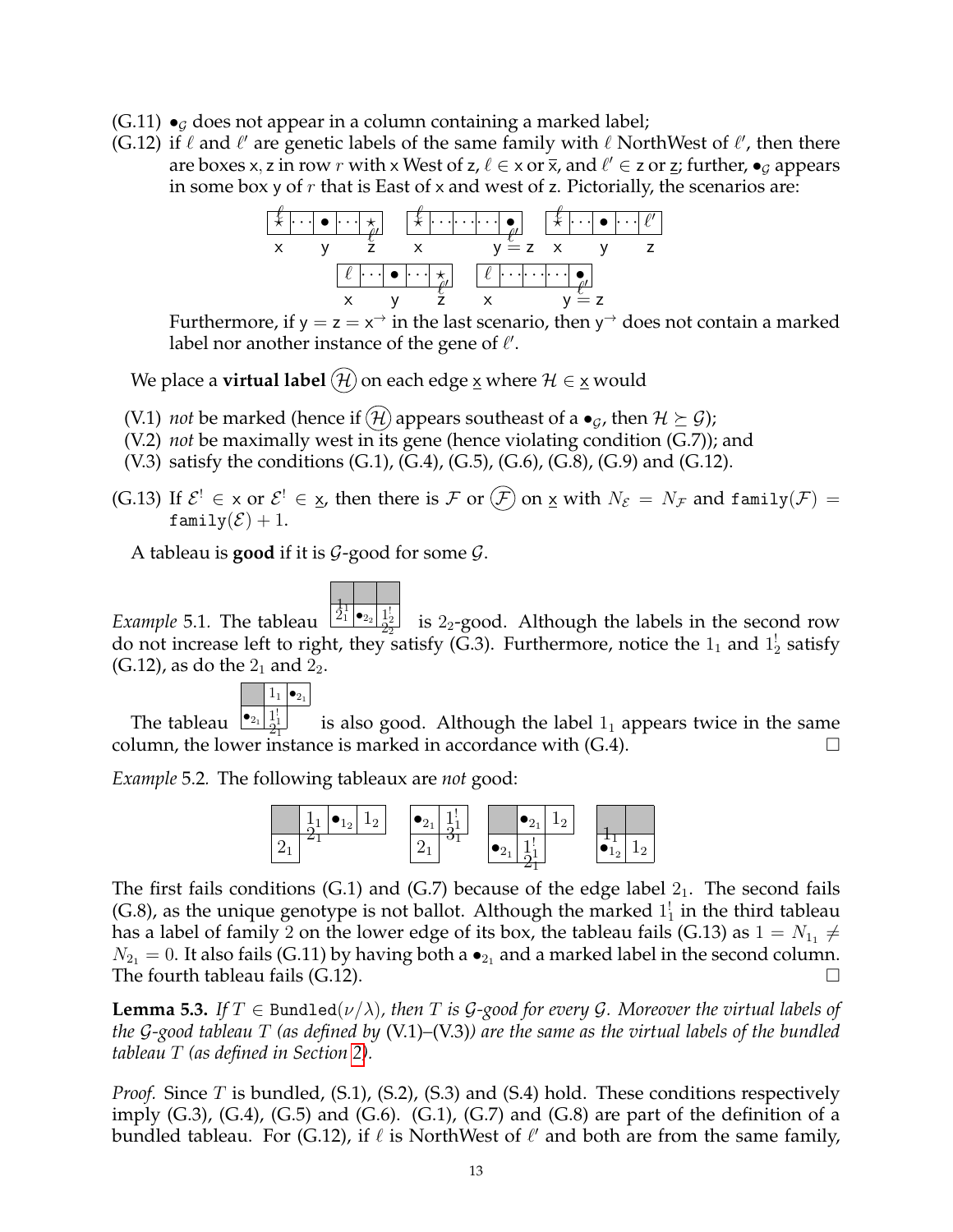(S.1) or (S.2) is violated. The remaining conditions are vacuous since T has no  $\bullet_g$ 's. Hence  $T$  is  $\mathcal{G}\text{-good}.$ 

The claim about virtual labels is then clear from the definitions.  $\Box$ 

<span id="page-13-1"></span>**Lemma 5.4** (Strong form of (G.10))**.** *Assume* T *is* G*-good. Let* x *be a box of* T *in row* r*.*

- (I) If  $\mathcal{F}^! \in \underline{\mathsf{x}}$ , then label(x) is marked.
- (II) If  $\mathcal{F}^! \in \times$ , then there is a y West of x in r such that  $\bullet_\mathcal{G} \in \mathsf{y}$ . Every box label of r between x *and* y *is marked.*

*Proof.* (I): Since  $\mathcal{F}^! \in \underline{x}$ ,  $\underline{x}$  (and hence also x) is southeast of a  $\bullet_{\mathcal{G}}$ . By (G.11),  $\bullet_{\mathcal{G}} \notin x$ . Hence some  $\mathcal{E} \in \times$ . By (G.4),  $\mathcal{E} < \mathcal{F}$ . Therefore the  $\mathcal{E} \in \times$  is marked.

(II): Since  $\mathcal{F}^! \in x$ , there is a  $\bullet_{\mathcal{G}}$  northwest of x. By (G.10), there is a  $\bullet_{\mathcal{G}}$  in x's row. If this latter  $\bullet_G$  is East of x, these two  $\bullet_G$ 's are distinct and violate (G.2). Hence the  $\bullet_G$  in x's row is in some box y West of x. If  $\mathcal E$  is a box label between x and y (and in the same row), it is southeast of the label(y) =  $\bullet_G$ . By (G.3)  $\mathcal{E} \prec \mathcal{F}$ . Hence this  $\mathcal{E}$  is also marked.

<span id="page-13-2"></span>**Lemma 5.5** (Strong form of (G.13)). Let T be G-good. Suppose  $\mathcal{E}^! \in \times$  or  $\mathcal{E}^! \in \times$  with  $\text{family}(\mathcal{G}) - \text{family}(\mathcal{E}) = k > 0$ . For each  $0 < h < k$ , there is  $\mathcal{H}^! \in \underline{\mathsf{x}}$  with  $N_{\mathcal{H}} = N_{\mathcal{E}}$ and  $\texttt{family}(\mathcal{H})~=~\texttt{family}(\mathcal{E})+h.$  Also, there is a  $\mathcal{G}'$  or  $\big(\mathcal{G}'\big)\,\in~\underline{\mathsf{x}}$  with  $N_{\mathcal{G}'}~=~N_{\mathcal{E}}$  and  $\texttt{family}(\mathcal{G}') = \texttt{family}(\mathcal{G}).$ 

*Proof.* This follows by repeated application of  $(G.13)$ . Note that none of the  $H$ 's of the statement can be virtual since they must be marked.  $\Box$ 

<span id="page-13-0"></span>**Lemma 5.6.** If  $\mathcal{E} < \mathcal{F}$  are genes of a good tableau T with  $N_{\mathcal{E}} = N_{\mathcal{F}}$ , then no  $\mathcal{F}$  or  $(\widehat{\mathcal{F}})$  is East of *any* E*.*

*Proof.* First suppose that some F is East of some  $\mathcal{E}$ . Let G be a genotype of T with  $\mathcal{F} \in G$ that is East of some  $\mathcal{E} \in G$ . Then F appears before  $\mathcal{E}$  in word(G). By (G.6), the initial segment W of word(G) ending at F contains  $N_F + 1$  labels of family(F) and at most  $N_{\mathcal{E}}$ labels of family( $\mathcal{E}$ ). Thus T's (G.8) is violated for some family( $\mathcal{E}$ )  $\leq i <$  family( $\mathcal{F}$ ), a contradiction. Finally, if some  $(F)$  is East of some  ${\mathcal E}$ , then by (V.3) the tableau  $T'$  obtained by replacing that  $(F)$  by F satisfies (G.6) and (G.8). Now we derive the same contradiction as before, using  $T'$  in place of T.

<span id="page-13-3"></span>**Lemma 5.7.** If  $\mathcal{E}^!$  appears in a good tableau  $T$ , then it is maximally west in its gene.

*Proof.* Suppose  $\mathcal{E}^! \in \times$  or  $\mathcal{E}^! \in \times$ . By (G.13), there is an  $\mathcal{F}$  or  $(\mathcal{F}) \in \times$  with  $N_{\mathcal{E}} = N_{\mathcal{F}}$  and  $\mathcal{E} < \mathcal{F}$ . Thus we are done by Lemma [5.6.](#page-13-0)

**Lemma 5.8.** *Suppose column c of good tableau*  $T$  *contains labels*  $H$  *and*  $J$  *with*  $H < J$  *and*  $N_{\mathcal{H}} = N_{\mathcal{J}}$ . Then for every *i* such that  $\text{family}(\mathcal{H}) < i < \text{family}(\mathcal{J})$ , there is a label  $\mathcal I$  of family *i in column c such that*  $N_{\mathcal{H}} = N_{\mathcal{I}}$ .

*Proof.* Suppose not. By (G.8), there is some  $\mathcal{I} \in T$  of family i such that  $N_{\mathcal{H}} = N_{\mathcal{J}} = N_{\mathcal{I}}$ . If this  $\mathcal I$  is not in column  $c$ , we contradict Lemma [5.6.](#page-13-0)

**Lemma 5.9.** Suppose  $\mathcal E$  and  $\mathcal F$  *satisfy*  $N_{\mathcal E} = N_{\mathcal F}$  and  $\text{family}(\mathcal F) = \text{family}(\mathcal E) + 1$ *. Let*  $T$  be *a G-good tableau with*  $(F) \in \underline{{\sf x}}$  *and either*  ${\cal E}^! \in {\sf x}$  *or*  ${\cal E}^! \in \underline{{\sf x}}$ *. Then*  $\bullet_{\cal G} \in {\sf x}^\leftarrow$  *and*  $\tt family(F) =$ family $(\mathcal{G})$ .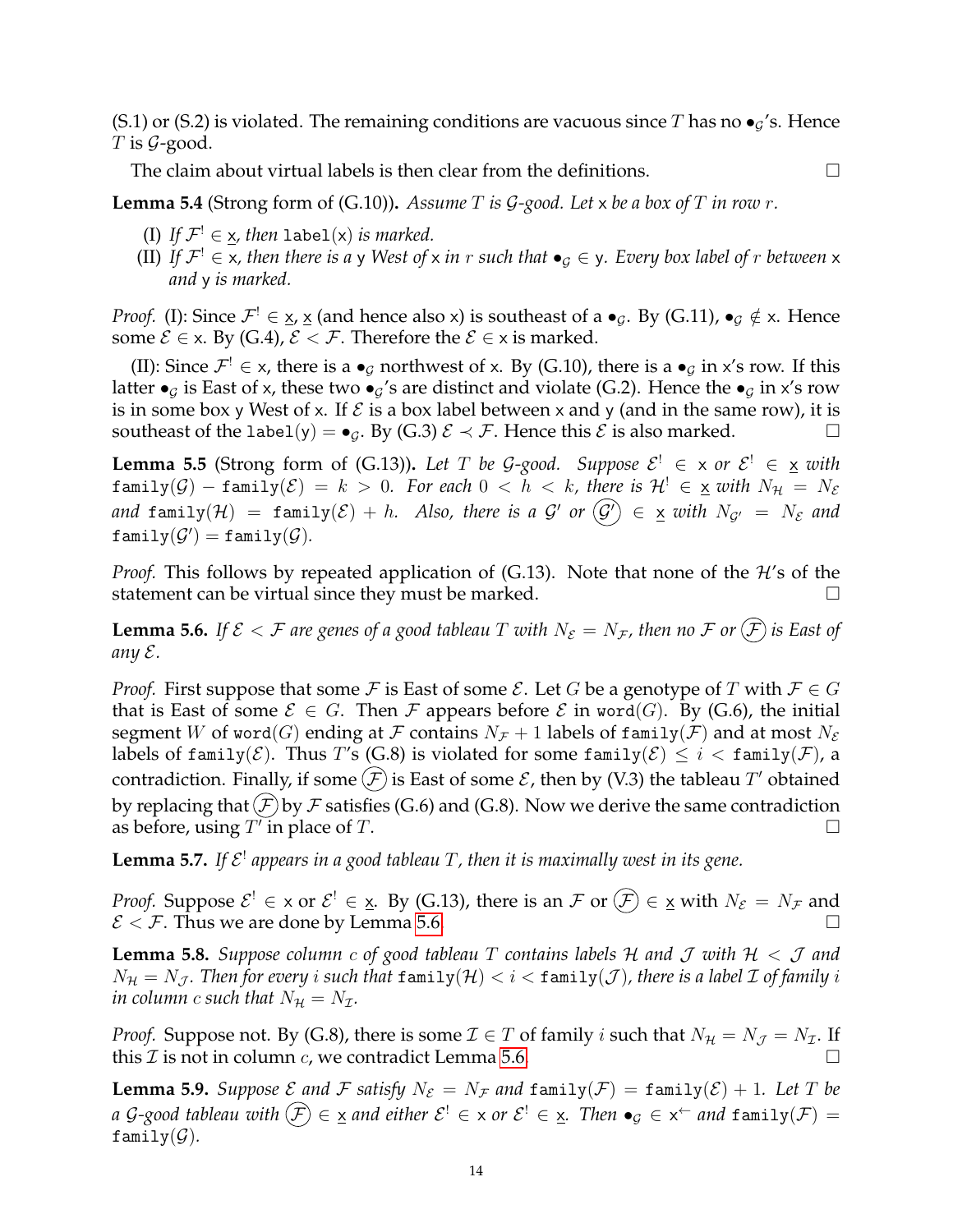*Proof.* If  $\bullet_G \notin x^{\leftarrow}$ , then by Lemma [5.4,](#page-13-1)  $\mathcal{D}^! \in x^{\leftarrow}$ . By (G.3) and (G.4),  $\mathcal{D} \prec \mathcal{E}$ . Also  $\mathcal{E} \prec \mathcal{G}$ since  $\mathcal{E}^! \in T$ . Thus by (G.6) and Lemma [5.5,](#page-13-2) there is a  $\mathcal{E}^! \in \underline{\mathsf{x}}^\leftarrow$  or  $\mathcal{E}^! \in \mathsf{x}^\leftarrow$  with family $(\mathcal{E}) =$  $\text{family}(\mathcal{E}) \text{ and } N_{\mathcal{E}} = N_{\mathcal{D}}. \text{ By (G.13), there is } \mathcal{F} \text{ or } (\mathcal{F}) \in \underline{\mathsf{x}}^{\leftarrow} \text{ with family}(\mathcal{F}) = \text{family}(\mathcal{F})$ and  $N_{\tilde{\mathcal{E}}} = N_{\tilde{\mathcal{F}}}$ . Thus, by Lemma [5.6,](#page-13-0)  $\mathcal{F} \neq \tilde{\mathcal{F}}$ , contradicting  $(\mathcal{F}) \in \underline{\mathsf{x}}$ . Finally, family( $\mathcal{F}$ ) = family( $\mathcal{G}$ ) by Lemma 5.5. family(G) by Lemma [5.5.](#page-13-2)

<span id="page-14-0"></span>**Lemma 5.10.** *If* T *is* G*-good, then no* H *is southEast of another.*

*Proof.* If some H is SouthEast of another H, by (G.12) there is a  $\bullet$ <sub>G</sub> in between the two H's. If two  $\mathcal{H}'$ s are box labels of the same row, then by (G.3) we reach the same conclusion that there is a  $\bullet_G$  in between the two H's. In either case, since this  $\bullet_G$  is southeast of the western H we have  $\mathcal{H} \prec \mathcal{G}$  by (G.9). Since this  $\bullet_{\mathcal{G}}$  is northwest of the eastern  $\mathcal{H}$ , this eastern  $\mathcal{H}$  is marked. This contradicts Lemma [5.7.](#page-13-3) Finally, suppose two  $\mathcal{H}'s$  are edge labels on the bottom of the same row. This contradicts  $(G.7)$ .

<span id="page-14-1"></span>**Lemma 5.11.** Let T be a G-good tableau. Suppose family(F)  $\leq$  family(G),  $\bullet_G \in$  y and  $F \in Z$ *or* z*. Then* z *is not SouthEast of* y*.*

*Proof.* Suppose z is SouthEast of y. First assume  $\mathcal{F} < \mathcal{G}$ . Consider the box a that is in y's column and z's row. By Lemma [5.4,](#page-13-1) either a contains a marked label (contradicting (G.11)) or  $\bullet$  ∈ a Southeast of y (contradicting (G.2)).

Now assume family( $\mathcal{F}$ ) = family( $\mathcal{G}$ ). (We do not assume  $\mathcal{F} \preceq \mathcal{G}$ .) Consider the box b of T that is in y's row and z's column. By  $(G.2)$ , b contains a genetic label. By  $(G.4)$ , label(b)  $\leq$  F. Hence label(b) is marked in T. By Lemma [5.5,](#page-13-2) b then contains a (possibly virtual) label of the same family as  $\mathcal F$  and  $\mathcal G$ . This contradicts (G.4).

<span id="page-14-2"></span>**Lemma 5.12.** Let U be a  $G^+$ -good tableau. Suppose that  $\bullet_{G^+} \in \times$  and that either  $G \in \mathsf{y}$  or  $G \in \mathsf{y}$ . *Then* y *is not NorthWest of* x*.*

*Proof.* Suppose otherwise. Consider the box b that is in y's column and x's row. By (G.2) it contains a genetic label. By (G.4) either  ${\tt label}({\tt b}) > \mathcal{G}$  or else  $\mathcal{G}^! \in {\tt b}.$  If  $\mathcal{G}^! \in {\tt b},$  then  ${\tt b}$ is southeast of a  $\bullet_{\mathcal{G}^+}$  by definition. This contradicts (G.2). If  $\mathcal{G}$  < 1abe1(b), we contradict  $(G.9)$ .

**Lemma 5.13.** Let c be a column of a G-good tableau T. Suppose  $\bullet_G \in c$  and either  $G \in c$  or  $(\widehat{\mathcal{G}})\in c.$  Further suppose that  $\mathcal{E}^!\in y$ , where  $y$  is a box of column  $c^\rightarrow.$  Then  $(\widehat{\mathcal{G}})\in y.$ 

*Proof.* Since  $\mathcal{E}^!$  appears in  $T$ ,  $\mathcal{E} \prec \mathcal{G}$ . Since  $\mathcal{E}$  appears East of some  $\mathcal{G}$ , by (G.6) this implies  $\mathcal{E} < \mathcal{G}$ .

Hence by Lemma [5.5,](#page-13-2) there is either  $\mathcal{G}'\in$  y or  $(\mathcal{G}')\in$  y with  $\texttt{family}(\mathcal{G}')=\texttt{family}(\mathcal{G}).$  It remains to show  $\mathcal{G}'=\mathcal{G}$ , for then by (G.7),  $\big(\widehat{\mathcal{G}}\big)\in\mathsf{y}.$ 

Suppose  $\mathcal{G}' \neq \mathcal{G}$ . Then by (G.4), (G.5) and (G.6),  $\mathcal{G}' = \mathcal{G}^+$ . By Lemma [5.5,](#page-13-2)  $N_{\mathcal{E}} = N_{\mathcal{G}^+}$ ; thus family $(\mathcal{E}^-) = \texttt{family}(\mathcal{E})$  by (G.8). Also by (G.8), every instance of  $\mathcal{E}^-$  must be read before any G or  $(\mathcal{G})$ . By (G.4),  $\mathcal{E}^- \notin c^\rightarrow$ . By (G.6),  $\mathcal{E}^-$  does not appear East of  $c^\rightarrow$ . But by assumption either  $\mathcal{G}\in c$  or  $(\mathcal{G})\in c$ , so  $\mathcal{E}^-$  must appear in  $c.$ 

Consider the box y<sup> $\leftarrow$ </sup>. By Lemma [5.4,](#page-13-1) either  $\bullet_g \in y^{\leftarrow}$  or some  $\mathcal{D}^! \in y^{\leftarrow}$ . The latter is impossible by (G.11), since  $\bullet_{\mathcal{G}} \in \mathcal{C}$ . Hence  $\bullet_{\mathcal{G}} \in \mathsf{y}^{\leftarrow}$ .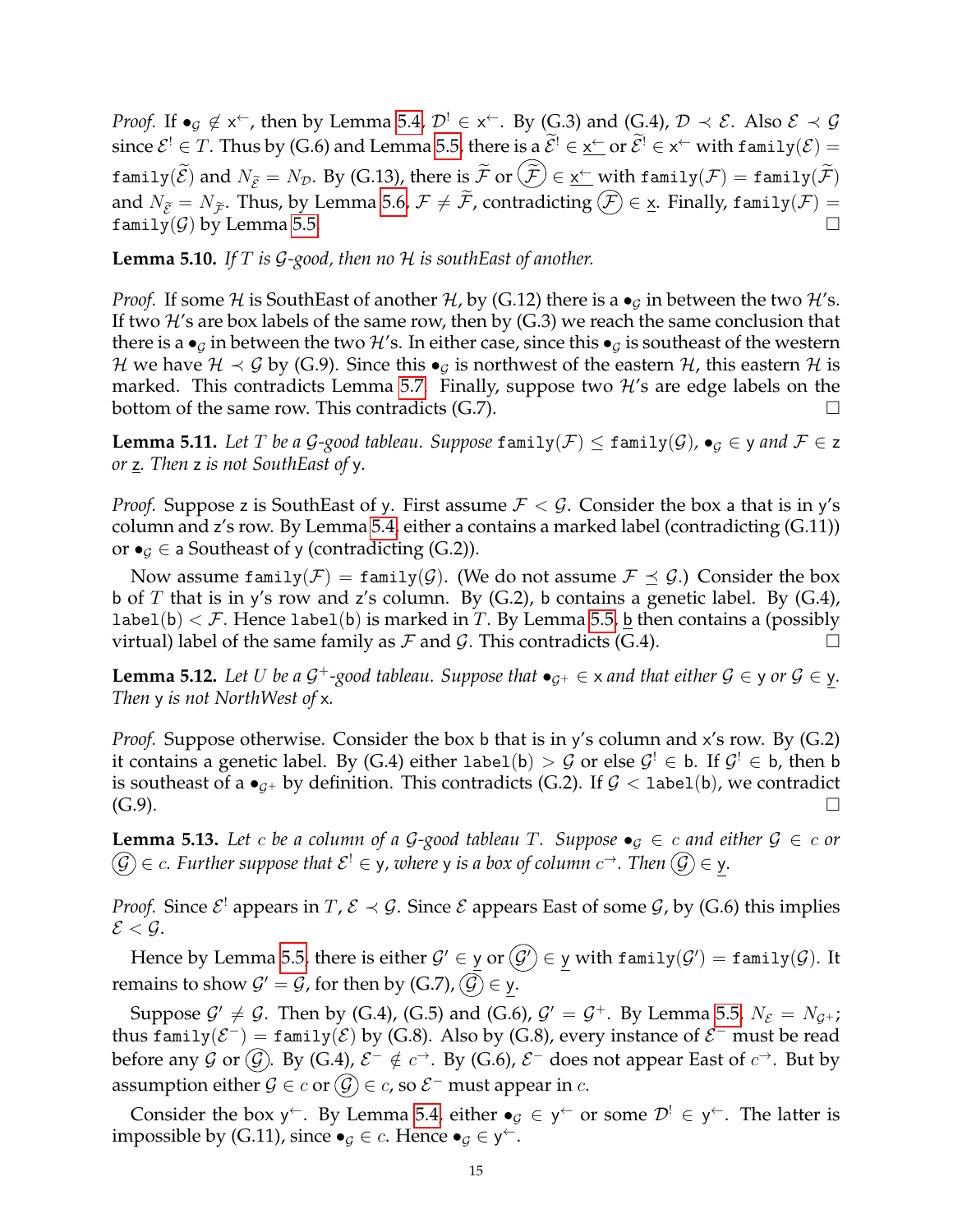Now  $\mathcal{E}^-$  cannot appear South of y<sup> $\leftarrow$ </sup> in c, for then it would be marked, in violation of (G.11). We have  $\mathcal{E}^- \notin \mathsf{y}^{\leftarrow}$ , since  $\bullet_{\mathcal{G}} \in \mathsf{y}^{\leftarrow}$ . By (G.12),  $\mathcal{E}^-$  cannot appear North of  $\mathsf{y}^{\leftarrow}$  in  $c$ . This contradicts that  $\mathcal{E}^-$  must appear in c, and therefore the assumption  $\mathcal{G}' \neq \mathcal{G}$ .

### 6. SNAKES OF GOOD TABLEAUX

<span id="page-15-0"></span>In this section, we give structural results about certain subsets of a good tableau; these will play a critical role in the definition of our generalized *jeu de taquin* (given in Section [7\)](#page-18-0).

<span id="page-15-1"></span>6.1. **Snakes.** Let T be a G-good tableau. Let  $G = g_k$  and consider the set of *boxes* in T that contain either  $\bullet$ <sub>G</sub> or G. This set decomposes into edge-connected components R that we call **presnakes**. A **short ribbon** is a connected skew shape without a  $2 \times 2$  subshape and where each row and column contains at most two boxes.

<span id="page-15-2"></span>**Lemma 6.1.** *Each presnake* R *is a short ribbon. Any row of* R *with two boxes is*  $\begin{bmatrix} \bullet_{\mathcal{G}} & \mathcal{G} \end{bmatrix}$ *Any column of* R *with two boxes is* •<sup>G</sup>  $\mathcal G$ *.*

*Proof.* Since T is G-good, there is no  $\mathcal{G}^!$ . So any column of R has at most one G by (G.4) and at most one  $\bullet_G$  by (G.2). Hence any column of R has at most two boxes. By (G.9) if  $\bullet_G$ and G are in the same column, the  $\bullet$ <sub>G</sub> is to the north. The description of rows of R holds by (G.2), (G.3) and (G.9). That R is a skew shape with no  $2 \times 2$  subshape then follows  $\Box$  immediately.  $\Box$ 

A **snake** S is a presnake R extended by (R.1)–(R.3):

- (R.1) If the box immediately right of the northmost  $\bullet_G$  in R contains  $\mathcal{G}^+$  with family $(\mathcal{G}^+)$  = family(G), then adjoin this box to R.
- (R.2) If the box immediately left of the southmost  $G$  in R contains a marked label, adjoin this box to *.*
- (R.3) If x in the northmost row of R contains  $\bullet$ <sub>G</sub>, label( $x^{\rightarrow}$ ) is marked and either G or  $\widehat{G}$ ) $\in$   $\underline{x}^{\rightarrow}$ , then adjoin  $x^{\rightarrow}$  to  $R.$

*The entries of* S *are its box labels and labels appearing on the bottom edges of its boxes*.

*Example* 6.2. Below are snakes for  $\mathcal{G} = 2_2$ :



<span id="page-15-5"></span><span id="page-15-4"></span><span id="page-15-3"></span>**Lemma 6.5.** *Every snake* S *is a short ribbon.*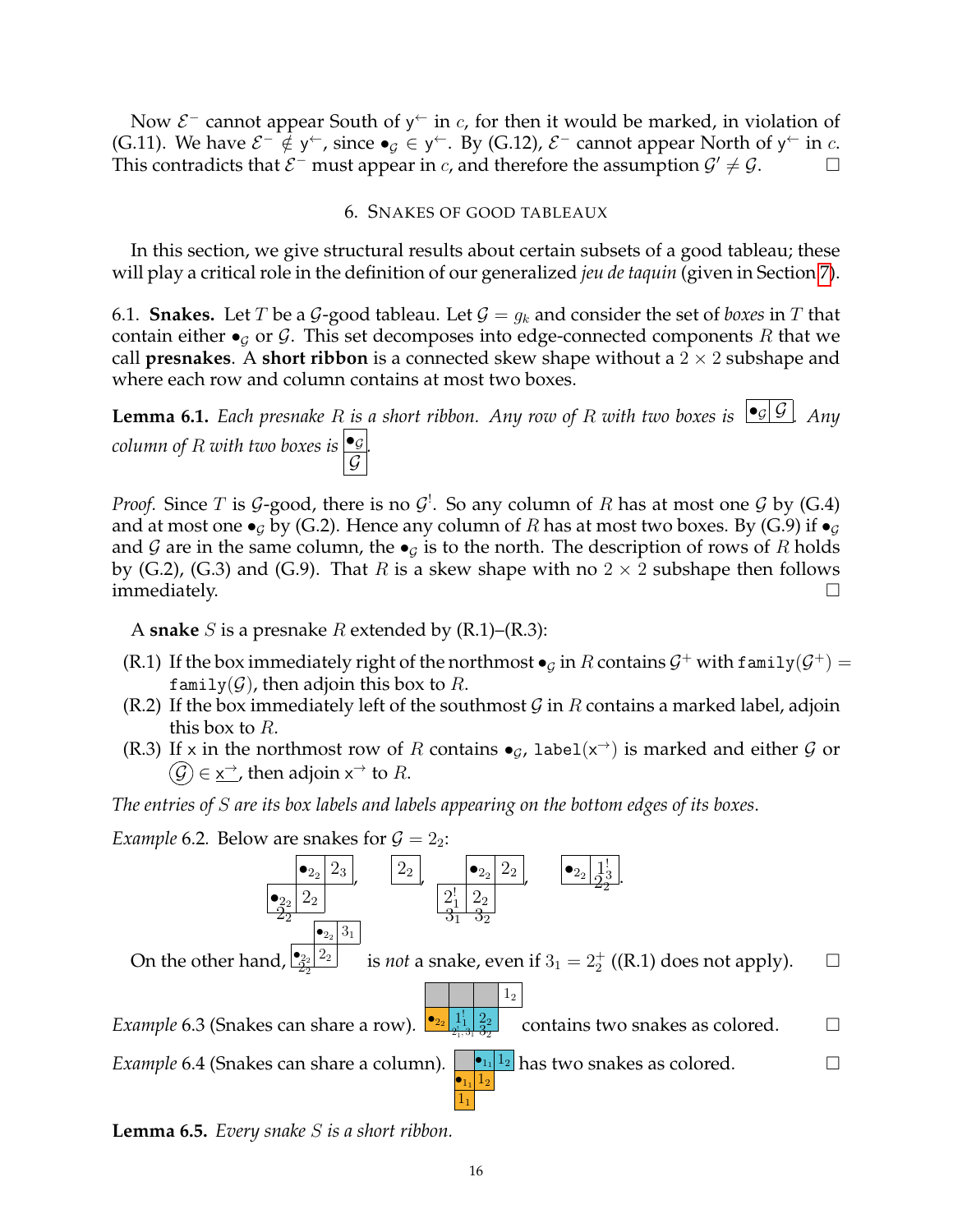*Proof.* S is built by adjoining boxes to a presnake R. By Lemma [6.1,](#page-15-2) R is a short ribbon. In view of Lemma [6.1,](#page-15-2) (R.1) and (R.3) only apply if the northmost row of R is a single box with  $\bullet$ <sub>G</sub>. So adjoining a box to the right maintains shortness. Similarly, (R.2) maintains shortness.  $\Box$ 

<span id="page-16-1"></span>Lemma 6.6 (Disjointness and relative positioning of snakes). Suppose S, S' are snakes obtained from distinct presnakes R, R' respectively. Up to relabeling of the snakes, one of the follow*ing holds:*

- (I) S is entirely SouthWest of the S' (that is, if b, b' are respectively boxes of these snakes, then b *is SouthWest of* b 0 *).*
- (II) S consists of a single box containing  $\bullet_G$  with neither G nor  $(\mathcal{G})$  on its lower edge; fur*ther, this box appears West of and in the same row as the southmost row of* S 0 *, and all intervening box labels are marked; cf. Example [6.3.](#page-15-3)*
- (III) S involves an (R.1) extension, adjoining a  $G^+$  in some box w, while  $S' = \{ \bullet_G \in \mathsf{w}^\uparrow \}$  or  $S' = \{ \bullet_{\mathcal{G}} \in \mathsf{w}^{\uparrow}, \mathcal{G}^{+} \in \mathsf{w}^{\uparrow\rightarrow} \}$ ; cf. Example [6.4.](#page-15-4)

In particular, *S* and *S'* are box disjoint.

*Proof.* By Lemma [6.1,](#page-15-2) (G.2) and/or (G.4),  $R$  and  $R'$  share at most one row and do not share a column. Moreover, one sees that R is southWest of  $R'$  (say). By (R.1)–(R.3), S and  $S'$  share a row if and only if  $R$  and  $R'$  do.

Case 1: (R and R' share a row r): The northmost row of R and the southmost row of R' are in row r. We must show that (II) holds and that  $S, S'$  are box disjoint.

By (G.2), (G.9) and Lemma [5.10,](#page-14-0) R has in row r only a  $\bullet$ <sub>G</sub>  $\in$  x while R' has in r only  $\mathcal{G} \in \mathsf{y}.$  Since  $S \neq S',$   $\mathsf{y} \neq \mathsf{x}^{\to}.$  By (G.3), label $(\mathsf{y}^{\leftarrow}) \prec \mathcal{\hat{G}}$ , so we have some marked label  $\mathcal{F}^! \in \mathsf{y}^{\leftarrow}$ . Therefore  $R'$  extends to  $S'$  by (R.2).

<span id="page-16-0"></span>**Claim 6.7.** *No G or*  $\mathcal G$  *appears in columns west of*  $y^{\leftarrow}$ *.* 

*Proof.* Since  $\mathcal{F} \prec \mathcal{G}$ , we are done by (G.4) and (G.6) if  $\text{family}(\mathcal{F}) = \text{family}(\mathcal{G})$ . Thus assume  $\mathcal F<\mathcal G.$  By Lemma [5.5,](#page-13-2) there is either  $\mathcal G'\in$  y $\vdash$  or  $(\mathcal G')\in$  y $\vdash$  such that <code>family( $\mathcal G'$ )</code>  $=$  $\texttt{family}(\mathcal{G})$  and  $N_\mathcal{F} = N_{\mathcal{G}'}$ . By (G.6),  $\mathcal{G}' \preceq \mathcal{G}$  because  $\mathcal{G} \in \mathsf{y}$ . If  $\mathcal{G}' = \mathcal{G}$ , then since  $N_\mathcal{F} = \mathcal{G}'$  $N_{\mathcal{G}'(\equiv\mathcal{G})}$ , the  $\mathcal{G}\in\mathsf{y}$  and  $\mathcal{F}^!\in\mathsf{y}^\leftarrow$  combine to contradict Lemma [5.6.](#page-13-0) Thus  $\mathcal{G}'\prec\mathcal{G}$  and we are done by  $(G.6)$  and  $(G.4)$ .

By Claim [6.7,](#page-16-0)  $R = \{\bullet_{\mathcal{G}} \in x\}$  without  $\mathcal{G}$  or  $(\mathcal{G}) \in \mathbf{X}$ . Observe that R cannot extend to S by (R.1), since (R.1) requires  $G^+ \in \times \to$ , which contradicts (G.3) in view of  $G \in \mathsf{y}$ . It cannot be extended by (R.2) since  $\mathcal{G} \notin \times$ . If R were extended by (R.3), there would be a  $\mathcal{G}$  or  $(\mathcal{G})$  in  $x^{\rightharpoonup}$  in violation of Claim [6.7.](#page-16-0) Thus  $R = S = \{x\}.$ 

By Lemma [5.4\(](#page-13-1)II), all labels strictly between x and y are marked. Hence (II) holds. Since  $y^{\leftarrow} \notin S$ , we see by (R.1)–(R.3) that  $S$  and  $S'$  are box disjoint.

Case 2:  $(R$  and  $R'$  do not share a row): We may assume  $S$  and  $S'$  share a column, for if they do not, then clearly (I) and box-disjointness both hold. Since R and R' do not share a column, S and S' can only share a column if R is extended East by (R.1) or (R.3) or if R' is extended West by (R.2). Let x be the northeastmost box of R and y be the southwestmost box of  $R'$ .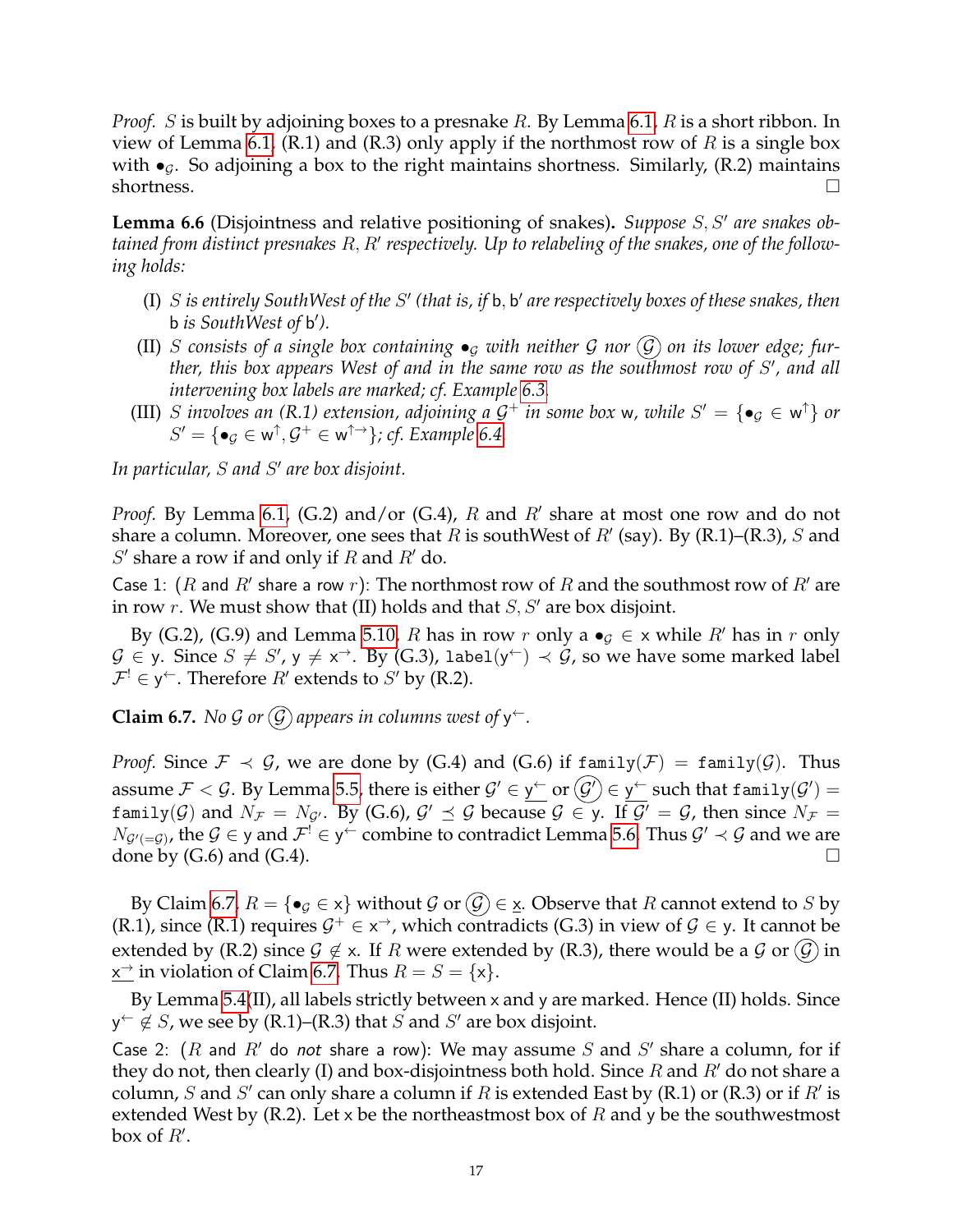Subcase 2.1: ( $R$  is extended by (R.1)): Since label $(\mathsf{x}^{\rightarrow})=\mathcal{G}^+$  and family $(\mathcal{G}^+)=$  family $(\mathcal{G})$ , by (G.6) R' cannot contain any G's and therefore  $R' = \{\bullet_{\mathcal{G}} \in y\}$ . Hence (R.2) does not extend  $R'$ . By assumption,  $x^{\rightarrow}$  and y are in the same column. Hence by (G.4) and (G.11), y = x $\rightarrow$ ^^. By (G.6)*, R'* is not extended by (R.3)*,* since  $\mathcal{G}^+ \in$  x $\rightarrow$  and (R.3) requires  $\mathcal{G} \in$  y $\rightarrow$  or  $\widehat{\mathcal{G}}$   $\in$  y $^{\rightarrow}$ . If  $R'$  is extended by (R.1), we obtain the second scenario described by (III) (and  $\overline{S}$ ,  $S'$  are box disjoint). If  $R'$  is not extended by any of (R.1)–(R.3), then we have the first scenario described by  $(III)$  (and  $S$ ,  $S'$  are box disjoint).

Subcase 2.2: (R is extended by (R.3)): Let  $c$  be  $x^{\rightarrow}$ 's column. We have  $\mathcal{F}^! \in x^{\rightarrow}$  and either  $\mathcal{G} \in \underline{\mathsf{x}}^{\to}$  or  $(\mathcal{G}) \in \underline{\mathsf{x}}^{\to}$ . Moreover  $N_{\mathcal{F}} = N_{\mathcal{G}}$ . Hence by Lemma [5.6,](#page-13-0) no  $\mathcal{G}$  appears East of  $c$ . Thus  $R' = {\sigma_g \in y}$ . By (G.11),  $y \notin c$ . Thus S and R' do not share a column. Since  $\sigma_g \in y$ ,  $R'$  is not extended by (R.2). Thus  $S$  and  $S'$  do not share a column.

Subcase 2.3:  $(R'$  is extended by  $(R.2)$ ;  $R$  is not extended by either  $(R.1)$  or  $(R.3)$ ): Here  $\mathcal{G} \in \mathsf{y}$ and  $\mathcal{F}^!\in$  y<sup> $\leftarrow$ </sup>. By Lemma [5.5,](#page-13-2) either family $(\mathcal{F})=$  family $(\mathcal{G})$  or else we have  $\mathcal{G}'\in$  y $\dot{\hspace{0.5cm}}$  or  $\mathcal{G}'\big)\in\mathsf{y}^\leftarrow$  such that <code>family( $\mathcal{G}'$ )</code>  $=$  <code>family( $\mathcal{G}$ ). Hence by (G.4)</code> and (G.11),  $R$  cannot contain a box in the column of y<sup> $\leftarrow$ </sup>. Hence  $R,S'$  do not share a column. Hence by the assumption of the subcase, S and S' do not share a column.

<span id="page-17-0"></span>6.2. **Snake sections.** We decompose each snake S into three **snake sections** denoted head(S), body(S) and tail(S) as follows:

### <span id="page-17-1"></span>**Definition-Lemma 6.8.**

- (I) *If a snake* S *has at least two rows and its southmost row has two boxes, then* head(S) *is the southmost row of* S,  $\text{tail}(S)$  *is the northmost row and*  $\text{body}(S)$  *is the remaining rows.*
- (II) If a snake S has at least two rows and its southmost row has exactly one box, then  $\text{head}(S)$ *is empty,*  $\text{tail}(S)$  *is the northmost row and*  $\text{body}(S)$  *is the other rows.*
- (III) *If* S *has exactly one row, then* S *is one of the following (edge labels not depicted):*

(i) 
$$
S = \boxed{\mathcal{G}}
$$
 = body(S); (ii)  $S = \boxed{\bullet \mathcal{G}}$  = head(S); (iii)  $S = \boxed{\bullet \mathcal{G} \mathcal{G}}$  = head(S);  
\n(iv)  $R = \boxed{\bullet \mathcal{G} \mathcal{G}^+}$  = head(S); (v)  $S = \boxed{\mathcal{F} \mathcal{G}}$  = head(S);  
\n(vi)  $S = \boxed{\bullet \mathcal{G} \mathcal{F}^!}$  = tail(S) (with G or  $\mathcal{G}$ ) on the lower right edge).

*Proof.* It is only required to verify that in (III) all possible one-row snakes are shown. This is done by combining Lemma [6.1](#page-15-2) and  $(R.1)$ – $(R.3)$ .

<span id="page-17-2"></span>**Lemma 6.9** (Properties of head, body, tail)**.**

- (I) If head(S) = {x}, then  $\bullet_G \in \mathsf{x}$ *.*
- (II) If  $\texttt{head}(S) = \{\mathsf{x}, \mathsf{x}^{\rightarrow}\}$ , then  $\texttt{head}(S) = \overline{\mathcal{F}^{\prime}[\mathcal{G}]}$  ,  $\overline{\bullet_{\mathcal{G}}[\mathcal{G}]}$  or  $\overline{\bullet_{\mathcal{G}}[\mathcal{G}^{\mp}]}$ .
- (III) body(S) is a short ribbon consisting only of  $\bullet$ <sub>G</sub>'s and G's (with no edge label G's or  $\mathcal{G}$ )'s).
- (IV) If tail(S) =  $\{x\}$ , then tail(S) =  $\bigcirc$  *and S has at least two rows.*
- (V) If  $\tanh{t}$  tail $(S) = \{x, x^{\rightarrow}\} = \boxed{\bullet_{\mathcal{G}}|\mathcal{G}}$  or  $\boxed{\bullet_{\mathcal{G}}\mathcal{G}^+}$ , then  $S$  has at least two rows,  $\mathcal{G} \notin \underline{x}$  and  $(\widehat{\mathcal{G}}) \notin \underline{x}$ .
- (VI) If  $\textrm{tail}(S) = \{\mathsf{x},\mathsf{x}^{\rightarrow}\}$  and  $\mathcal G$  or  $\textcircled{G} \in \underline{\mathsf{x}^{\rightarrow}}$ , then  $\textrm{tail}(S) = \overline{\textup{G}[\mathcal F]}$  or  $\overline{\textup{G}[\mathcal F]}$ .
- (VII) If S has at least two rows, then  $\mathcal{G} \in \mathsf{x}^\downarrow$  where x is the westmost box of  $\mathtt{tail}(S)$ .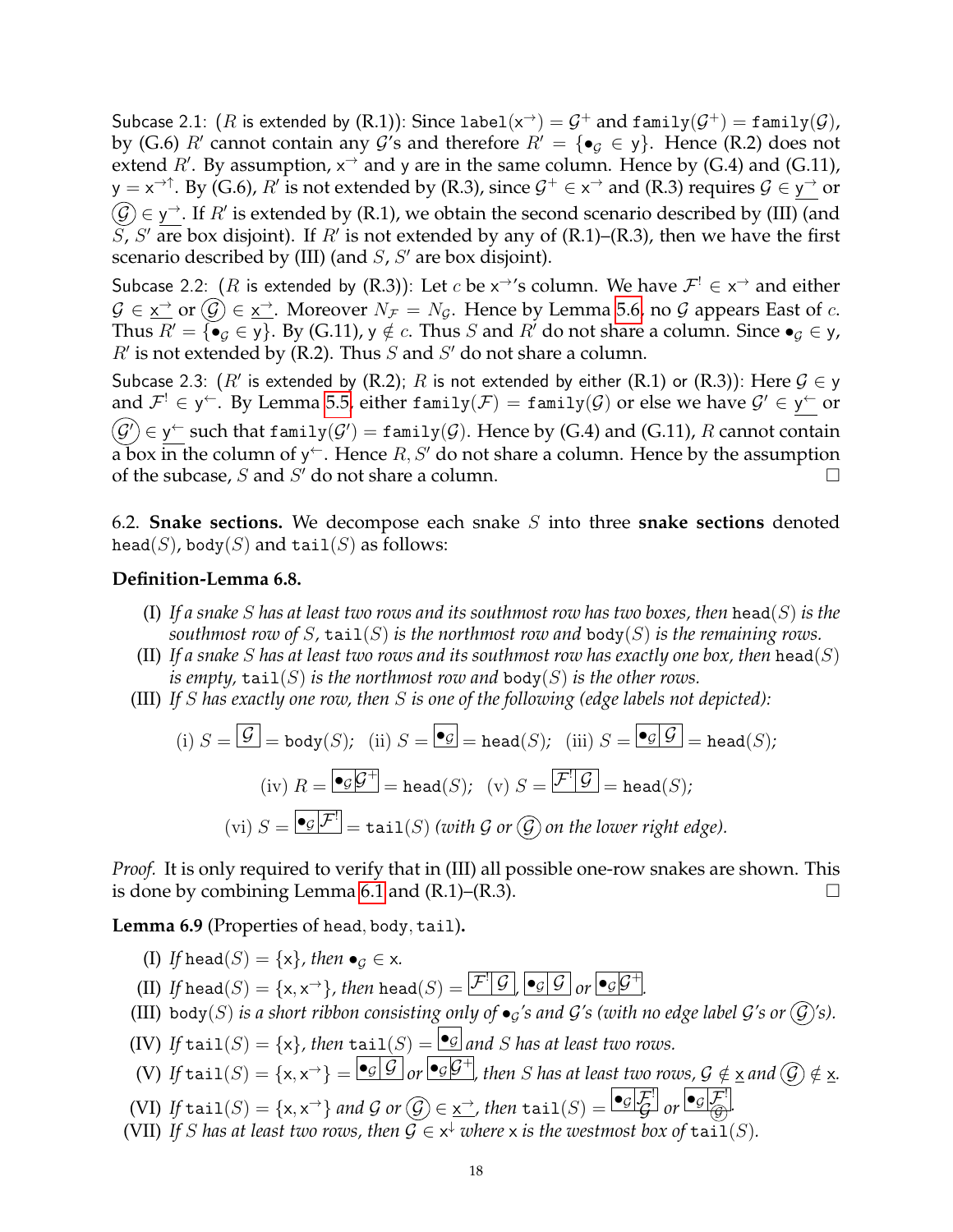*Proof.* If S has one row, then by Definition-Lemma [6.8\(](#page-17-1)III) these claims are clear (or irrelevant). Thus assume  $S$  has at least two rows.

(I): Under the assumption that  $S$  has at least two rows, the claim is vacuous since by Definition-Lemma [6.8\(](#page-17-1)I,II) we know  $|\text{head}(S)| \neq 1$ .

(II): Either the southmost row of S is  $\overline{{\cal F}^*\vert {\cal G}}$  if (R.2) was used, or it is  $\overline{\;\bullet\; \vert {\cal G}}$  if (R.2) was not used; cf. Lemma [6.1.](#page-15-2)

(III): That body(S) is a short ribbon is clear, since S is a short ribbon by Lemma [6.5.](#page-15-5) Boxes of body(S) only contain G or  $\bullet_G$  because (R.1)–(R.3) adjoin boxes only to the northmost or southmost row (and if the southmost row of  $S$  has two boxes, then by definition that row is not part of body(S)). By (G.12), an edge label G or  $(G)$  can only appear in the northmost or southmost row of S. In those cases, the row is not part of body(S) by Definition-Lemma  $6.8$ (I,II).

(IV): tail(S) is the northmost row of S and, since  $|\text{tail}(S)| = 1$ , it is the northmost row of the presnake of S. Thus we are done by Lemma [6.1.](#page-15-2)

(V): tai $1(S)$  is the northmost row and by Lemma [6.1,](#page-15-2)  $\mathcal{G} \in \mathsf{x}^{\downarrow}$  ( $\mathsf{x}^{\downarrow}$  is in the presnake of  $S$ ) so  $\mathcal{G}, (\mathcal{G}) \notin \underline{\mathsf{x}}$  by (G.4).

(VI): x is in the presnake of S and so by Lemma [6.1,](#page-15-2)  $\bullet$ <sub>G</sub>  $\in$  x. By (G.2),  $\bullet$ <sub>G</sub>  $\not\in$  x<sup> $\rightarrow$ </sup>. By (G.4), label $(x^{\to}) < \mathcal{G}$  and so label $(x^{\to})$  is marked, since it is southeast of the  $\bullet_\mathcal{G} \in \mathsf{x}.$ 

<span id="page-18-0"></span>(VII): x and  $x^{\downarrow}$  are part of the presnake of S. Now apply Lemma [6.1.](#page-15-2)

## 7. GENOMIC JEU DE TAQUIN

<span id="page-18-1"></span>7.1. **Miniswaps.** We first define **miniswaps** on snake sections of a G-good tableau. The output is a formal sum of tableaux. Below, interpret  $\bullet = \bullet_{\mathcal{G}}$  before the miniswap and  $\bullet = \bullet_{G^+}$  after the miniswap. We depict  $\mathcal{G}$  whenever it exists. Labels and virtual labels from other genes are not depicted unless relevant to the miniswap's definition. For a box x, define

$$
\beta(\mathsf{x}) := 1 - \frac{t_{\mathsf{Man}(\mathsf{x})}}{t_{\mathsf{Man}(\mathsf{x})+1}} \quad \text{and} \quad \hat{\beta}(\mathsf{x}) := 1 - \beta(\mathsf{x}) = \frac{t_{\mathsf{Man}(\mathsf{x})}}{t_{\mathsf{Man}(\mathsf{x})+1}}.
$$

Note that if  $x = \alpha/\beta$ , then  $\hat{\beta}(x) = w \frac{\alpha}{\beta}$ , as defined in Section [3.](#page-7-0) If a snake section is empty, then mswap acts trivially, so below we assume otherwise.

### 7.1.1. *Miniswaps on* head( $S$ ).

(Case H1: head(S) = {x} and 
$$
G \in \underline{x}
$$
):  
\n
$$
head(S) = \boxed{\underline{\bullet}} \mapsto \text{mswap}(\text{head}(S)) = \beta(x) \cdot \boxed{\underline{G}} + \gamma \cdot \boxed{\underline{\bullet}}
$$

Set  $\gamma := 0$  if row(x) = family(G) (that is, if  $\mathcal{G} \in \overline{\mathbf{x}}$  would be too high); otherwise set  $\gamma := 1$ . (Case H2: head(S) = {x} and  $(\widehat{G}) \in \underline{x}$ ):

$$
\mathtt{head}(S) = \boxed{\textcircled{\hspace{-1.4ex}\raisebox{-1.4ex}{\text{\circle{-1.5}}}}}\mapsto \mathsf{mswap}(\mathtt{head}(S)) = \boxed{\textcircled{\hspace{-1.4ex}\raisebox{-1.4ex}{\text{\circle{-1.5}}}}}\mapsto \beta(\mathsf{x})\cdot \boxed{\mathcal{G}}
$$

(Case H3: head( $S$ ) = {x} and Cases H1/H2 do not apply):

$$
\mathtt{head}(S) = \boxed{\bullet} \mapsto \mathsf{mswap}(\mathtt{head}(S)) = \boxed{\bullet}
$$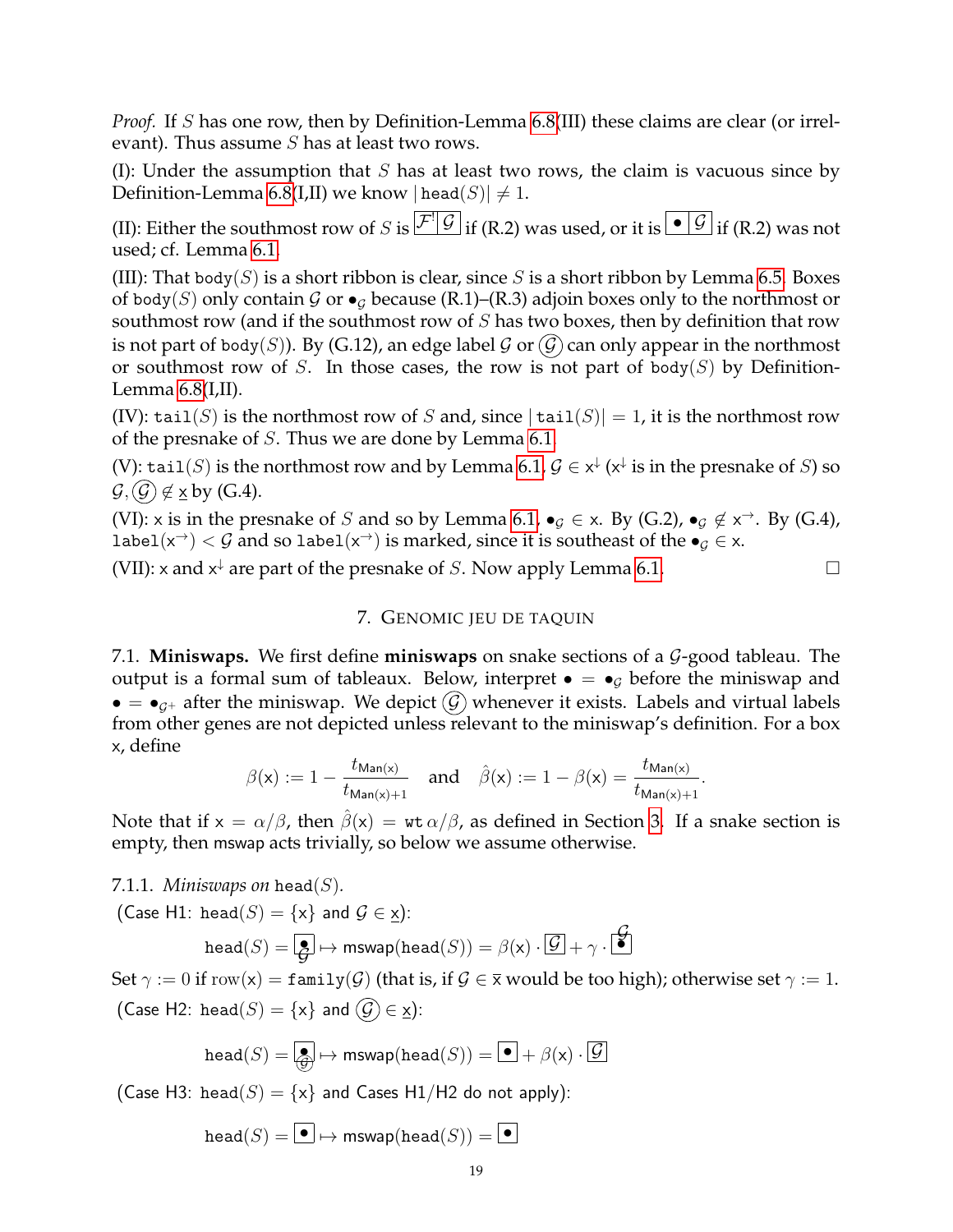(Case H4: head $(S) = \{x, x^{\rightarrow}\}, \mathcal{G} \in \mathsf{x}^{\rightarrow}$ , and  $\mathcal{G} \in \underline{\mathsf{x}}$ ):  $head(S) = \boxed{\bullet} \boxed{G} \mapsto \text{mswap}(\text{head}(S)) = 0$ (Case H5: head $(S) = \{\mathsf{x}, \mathsf{x}^{\rightarrow}\}, \mathcal{G} \in \mathsf{x}^{\rightarrow}$ , and  $\mathcal{G} \not\in \underline{\mathsf{x}}$ ): (Subcase H5.1:  $\mathcal{H} \in \underline{\mathsf{x}}^{\to}$ , family $(\mathcal{H}) = \mathtt{family}(\mathcal{G}) + 1$  and  $N_{\mathcal{H}} = N_{\mathcal{G}}$ ):  $\texttt{head}(S) = \boxed{\bullet|Q\over Q} \mapsto \mathsf{mswap}(\texttt{head}(S)) = \boxed{\bullet|Q\over Q}$  $\hat{\mathcal{H}} \stackrel{\text{def}}{=} \limsup(\text{mean}(\beta)) = \bigcup \hat{\mathcal{H}}$  $\textsf{(Subcase H5.2: } (\mathcal{H}) \in \underline{\mathsf{x}}^{\to} \textsf{, family}(\mathcal{H}) = \texttt{family}(\mathcal{G}) + 1 \textsf{ and } N_\mathcal{H} = N_\mathcal{G}\textsf{)}\textsf{.}$  $\texttt{head}(S) = \overline{\textcolor{blue}{\bullet|\mathcal{G}|}} \mapsto \textsf{mswap}(\textsf{head}(S)) = \overline{\textcolor{blue}{\bullet|\mathcal{G}|}} + \hat{\beta}(\textsf{x}) \cdot \overline{\mathcal{G} \,\textcolor{blue}{\bullet}}$ (Subcase H5.3: Subcases H5.1/H5.2 do not apply):  $\texttt{head}(S) = \overline{\bigcirc \limits_Q \mathcal{G}}$  or  $\overline{|\mathcal{G}|} \mapsto \mathsf{mswap}(\texttt{head}(S)) = \hat{\beta}(\mathsf{x}) \cdot \overline{\mathcal{G} | \bullet}$ (Case H6: head(S) = {x, x<sup>-+</sup>},  $\mathcal{G}^+ \in$  x<sup>-+</sup>, and  $\mathcal{G} \in \underline{x}$ ):  $\texttt{head}(S) = \big\lfloor \frac{\bullet}{G} \big\vert \mathcal{G}^+ \big\vert \mapsto \mathsf{mswap}(\texttt{head}(S)) = \beta(\mathsf{x}) \cdot \big\vert \frac{\mathcal{G} \, \big\vert \mathcal{G}^+}{\mathcal{G} \, \big\vert} + \alpha \cdot \big\vert \frac{\mathcal{G} \, \big\vert \mathcal{G}^+}{\mathcal{G} \, \big\vert}$  $\tilde{\mathcal{G}} \stackrel{\mathcal{G}}{\longmapsto} \mathsf{mswap}(\mathsf{head}(S)) = \beta(\mathsf{x}) \cdot \mathsf{L}' \stackrel{\mathcal{G}}{\longmapsto} + \alpha \cdot \mathsf{L}' \stackrel{\mathcal{G}}{\longmapsto}$ Set  $\alpha := 0$  if the second tableau has two  $\bullet_{G^+}$ 's in the same column; otherwise set  $\alpha := \hat{\beta}(x)$ .  $(\mathsf{Case H7: head}(S) = \{ \mathsf{x}, \mathsf{x}^{\rightarrow} \}, \, \mathcal{G}^+ \in \mathsf{x}^{\rightarrow}, \, \mathsf{and} \, \, \widehat{\mathcal{G}}) \in \underline{\mathsf{x}})$ :  $\texttt{head}(S) = \big\vert \bigoplus_{i=1}^{\infty} \mathcal{G}^+ \big\vert \mapsto \textsf{mswap}(\texttt{head}(S)) = \big\vert \bullet \big\vert \mathcal{G}^+ \big\vert + \beta(\mathsf{x}) \cdot \big\vert \mathcal{G} \big\vert \mathcal{G}^+ \big\vert + \alpha \cdot \big\vert \mathcal{G} \big\vert \mathcal{G}^+ \big\vert,$  $\widehat{\mathcal{G}}$   $\mapsto$  mswap(head(S)) =  $\Box$  P  $\Box$  +  $\beta$ (x)  $\cdot$  P  $\Box$  +  $\alpha$   $\cdot$  P  $\widehat{\mathcal{G}}$ + Set  $\alpha := 0$  if the third tableau has two  $\bullet_{G^+}$ 's in the same column; otherwise set  $\alpha := \hat{\beta}(x)$ . (Case H8: head(S) = {x, x<sup>-+</sup>},  $\mathcal{G}^+ \in x^{\rightarrow}$ , and Cases H6 and H7 do not apply):  $\texttt{head}(S) = \begin{array}{|c|c|} \hline \bullet|\mathcal{G}^+ \end{array} \mapsto \mathsf{mswap}(\texttt{head}(S)) = \begin{array}{|c|c|} \hline \bullet|\mathcal{G}^+ \end{array}$ (Case H9: head $(S) = \{\mathsf{x}, \mathsf{x}^{\rightarrow}\}$ ,  $\mathcal{F}^! \in \mathsf{x}$ , and  $\mathcal{G} \in \mathsf{x}^{\rightarrow}$ ):

$$
\mathtt{head}(S) = \boxed{\mathcal{F}^!\big[\,\mathcal{G}\,]} \mapsto \mathsf{mswap}(\mathtt{head}(S)) = \boxed{\mathcal{F}^!\big[\mathcal{G}^!}
$$

**Lemma 7.1.** *Every nonempty* head(S) *falls into exactly one of* H1–H9.

*Proof.* Since head(S)  $\neq \emptyset$ ,  $|\text{head}(S)| \in \{1,2\}$  by Lemma [6.5.](#page-15-5) If head(S) = {x}, then by Lemma [6.9\(](#page-17-2)I),  $\bullet_G \in \mathsf{x}$ . Then x contains exactly one of  $\mathcal{G}, \mathcal{G}$  or neither; these are respectively Cases H1, H2 and H3. If head(S) = { $x, x^{\rightarrow}$ }, see Lemma [6.9\(](#page-17-2)II): one possibility is  $\mathcal{F}^!\in$  x and  $\mathcal{G}\in$  x $\to$ ; this is H9. Otherwise,  $\bullet_\mathcal{G}\in$  x and x $\to$  contains  $\mathcal{G}$  or  $\mathcal{G}^+.$  The cases where  $\mathcal{G} \in x^{\rightarrow}$  are covered by H4–H5. The cases where  $\mathcal{G}^{+} \in x^{\rightarrow}$  are covered by H6–H8.  $\Box$ 

7.1.2. *Miniswaps on* body $(S)$ . Let body $_{\bullet_{\mathcal{G}}}(S) = \{ \mathsf{x} \in \mathsf{body}(S) \colon \bullet_{\mathcal{G}} \in \mathsf{x} \}.$ 

(Case B1: body $(S) = S$ ): By Definition-Lemma [6.8,](#page-17-1)  $S = \boxed{G}$ . Define

$$
\textsf{body}(S) = \boxed{\mathcal{G}} \mapsto \mathsf{mswap}(\textsf{body}(S)) = \boxed{\mathcal{G}} \qquad \qquad .
$$

(Case B2: The southmost row of  $\text{body}(S)$  contains two boxes): Replace each  $\mathcal G$  in  $\text{body}(S)$  with  $\bullet_{\mathcal{G}^+}$  and each  $\bullet_{\mathcal{G}}$  with  $\mathcal{G}$ , emitting a weight  $\prod_{x\in body_{\bullet}(S)} \hat{\beta}(x)$ . That is (cf. Lemma [6.9\(](#page-17-2)III)),

$$
\mathtt{body}(S) = \overbrace{\bullet \mathcal{G}} \overbrace{\bullet \mathcal{G}} \mapsto \mathtt{mswap}(\mathtt{body}(S)) = \prod_{\mathsf{x} \in \mathtt{body}_{\bullet_G}(S)} \hat{\beta}(\mathsf{x}) \cdot \overbrace{\mathcal{G} \bullet} \overbrace{\mathcal{G} \bullet} \overbrace{\bullet}
$$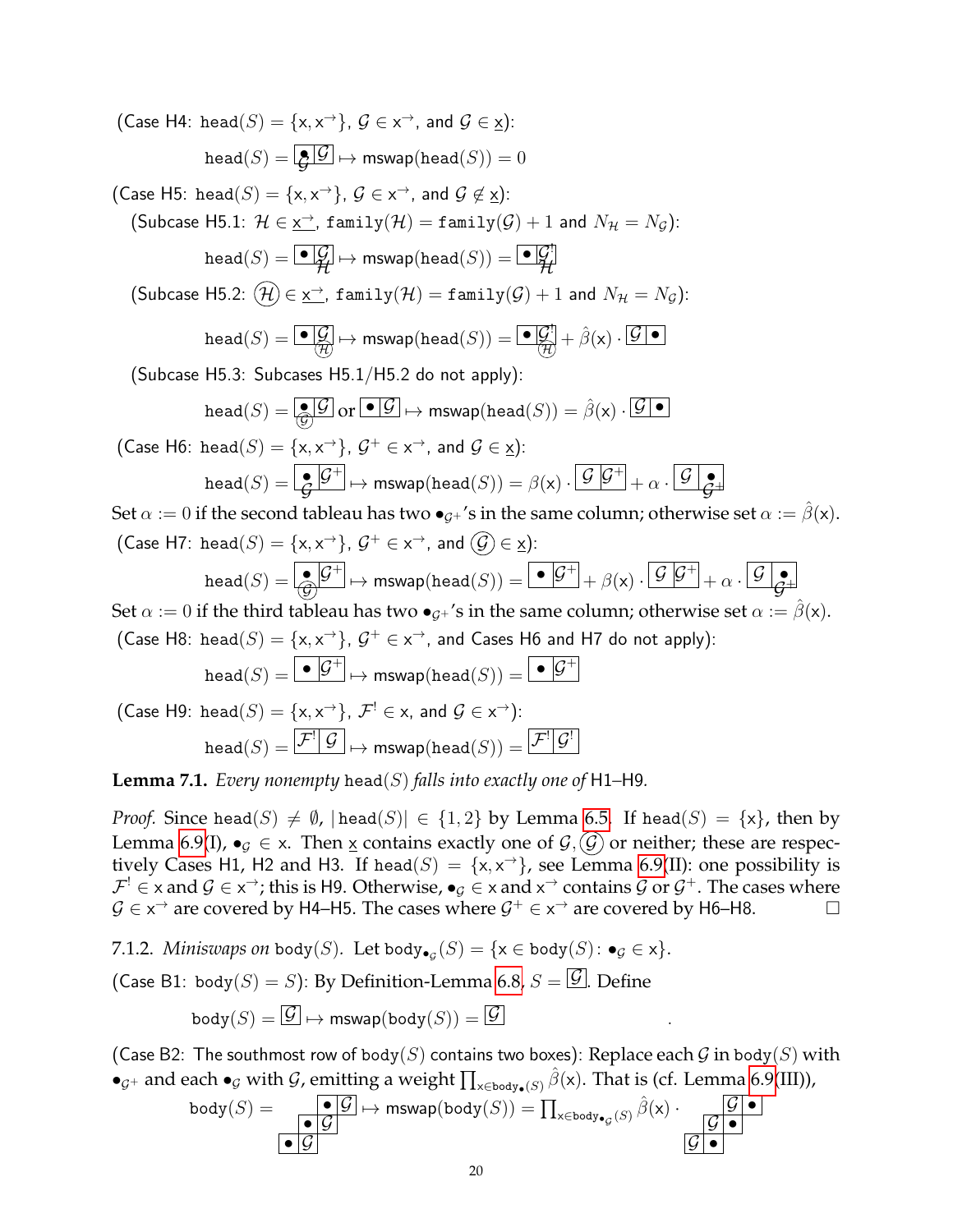(Case B3: Cases B1/B2 do not apply): Replace each G in body(S) with  $\bullet$ <sub>G+</sub> and each  $\bullet$ <sub>G</sub> with  $\mathcal G$ , emitting  $- \prod_{\mathsf{x}\in \mathtt{body}_\bullet(S)} \hat\beta(\mathsf{x}).$  That is (cf. Lemma [6.9\(](#page-17-2)III)),

$$
\mathtt{body}(S) = \overline{\underset{\mathcal{G}}{\bullet |\mathcal{G}|}} \xrightarrow{\bullet |\mathcal{G}|} \mapsto \mathsf{mswap}(\mathtt{body}(S)) = -\prod_{\mathsf{x} \in \mathtt{body}_{\bullet|\mathcal{G}}(S)} \hat{\beta}(\mathsf{x}) \cdot \overline{\underset{\bullet}{|\mathcal{G}|}} \xrightarrow{\bullet |\mathcal{G}|}
$$

**Lemma 7.2.** *Every nonempty* body(S) *falls into exactly one of* B1–B3.

*Proof.* If B1 applies, then by Definition-Lemma [6.8,](#page-17-1)  $S = \boxed{G}$ . The lemma follows.  $\Box$ 

7.1.3. Miniswaps on tail(S).  
\n(Case T1: tail(S) = {x}):  
\n
$$
tail(S) = \boxed{\bullet} \mapsto mswap(tail(S)) = -\hat{\beta}(x) \cdot \boxed{\mathcal{G}}
$$
\n(Case T2: tail(S) = {x, x<sup>→</sup>} and  $\mathcal{G} \in x→$ ):  
\n
$$
tail(S) = \boxed{\bullet \quad \mathcal{G}} \mapsto mswap(tail(S)) = \hat{\beta}(x) \cdot \boxed{\mathcal{G} \quad \bullet}
$$
\n(Case T3: tail(S) = {x, x<sup>→</sup>} and  $\mathcal{G}^+ \in x→$ ):  
\n
$$
tail(S) = \boxed{\bullet \quad \mathcal{G}^+} \mapsto mswap(tail(S)) = -\hat{\beta}(x) \cdot \boxed{\mathcal{G} \quad \mathcal{G}^+} + \alpha \cdot \boxed{\mathcal{G} \quad \mathcal{G}^+}
$$

Set  $\alpha := 0$  if the second tableau has two  $\bullet_{\mathcal{G}^+}$ 's in the same column; otherwise set  $\alpha := \hat{\beta}(x)$ . (Case T4: tail $(S) = \{x, x^{\rightarrow}\}, \mathcal{G} \in \underline{x^{\rightarrow}}$ ): Let  $Z = \{\ell \in \underline{x^{\rightarrow}} : \mathcal{F} \prec \ell \prec \mathcal{G}\}.$ 

(Subcase T4.1: 
$$
\mathcal{H} \in \underline{\mathbf{x}^{\rightarrow}}
$$
, family( $\mathcal{H}$ ) = family( $\mathcal{G}$ ) + 1 and  $N_{\mathcal{H}} = N_{\mathcal{G}}$ ):  
\ntail( $S$ ) =  $\begin{bmatrix} \bullet & \mathcal{F}^! \\ \mathbb{Z}, \mathcal{G}, \mathcal{H} \end{bmatrix} \mapsto \text{mswap}(\text{tail}(S)) = \begin{bmatrix} \bullet & \mathcal{F}^! \\ \mathbb{Z}, \mathcal{G}^!, \mathcal{H} \end{bmatrix}$   
\n(Subcase T4.2: ( $\mathcal{H}$ )  $\subset \mathcal{H}^{\rightarrow}$  family( $\mathcal{H}$ ) = family( $\mathcal{G}$ ) + 1 and  $N = N$ ).

$$
\text{(Subcase T4.2: } (\mathcal{H}) \in \underline{\underline{\mathbf{x}^+}, \ \mathbf{family}(\mathcal{H})} = \mathbf{family}(\mathcal{G}) + 1 \ \text{and} \ N_{\mathcal{H}} = N_{\mathcal{G}}\text{)}:
$$
\n
$$
\text{tail}(S) = \boxed{\bullet \quad \mathcal{F}^!}_{\mathcal{H}, \mathcal{G}, \mathcal{H}} \mapsto \text{mswap}(\text{tail}(S)) = \boxed{\bullet \quad \mathcal{F}^!}_{\mathcal{H}, \mathcal{G}^!, \mathcal{H}} + \hat{\beta}(\mathbf{x}) \cdot \boxed{\mathcal{G} \quad \bullet}
$$

(Subcase T4.3: Subcases T4.1/T4.2 do not apply):

$$
\mathtt{tail}(S) = \boxed{\bullet \begin{array}{|c|} \hline \mathcal{F}^! \\ \hline \mathcal{F}, \mathcal{G} \end{array}} \mapsto \textsf{mswap}(\mathtt{tail}(S)) = \hat{\beta}(\mathsf{x}) \cdot \boxed{\overset{\mathcal{F}, Z}{\overset{\mathcal{G}}{\bigcirc}} \bullet}
$$

(Case T5: tail $(S) = \{x, x^{\rightarrow}\}, \bigcirc \mathcal{G} \in \underline{\mathsf{x}}^{\rightarrow}$ ,  $\mathcal{G} \notin \underline{\mathsf{x}}$ ): Let  $Z = \{ \ell \in \underline{\mathsf{x}}^{\rightarrow} \colon \mathcal{F} \prec \ell \prec \mathcal{G} \}.$  $\texttt{tail}(S) = \begin{array}{|c|c|c|}\hline \bullet & \mathcal{F}^! \ \hline & & \vline & & \mathcal{E}^* \ \hline & & & \end{array}$   $\mapsto \mathsf{mswap}(\mathtt{tail}(S)) = \hat{\beta}(\mathsf{x}) \cdot \begin{array}{|c|c|c|}\hline \mathcal{G} & \bullet & \mathcal{E}^* \ \hline \end{array}$  $\mathcal{F}, Z$ 

(Case T6: tail $(S) = \{ \mathsf{x}, \mathsf{x}^{\rightarrow} \}$ ,  $(\widehat{\mathcal{G}}) \in \underline{\mathsf{x}}^{\rightarrow}$ ,  $\mathcal{G} \in \underline{\mathsf{x}}$ ):  $\texttt{tail}(S) = \fbox{$\frac{\P}{\mathcal{G}}$} \fbox{$\frac{\mathcal{F}!}{\oplus} $} \mapsto \mathsf{mswap}(\mathtt{tail}(S)) = 0$ 

**Lemma 7.3.** *Every nonempty*  $\text{tail}(S)$  *falls into exactly one of* T1–T6*.* 

*Proof.* Since tail(S)  $\neq \emptyset$ ,  $|\text{tail}(S)| \in \{1,2\}$  by Lemma [6.5.](#page-15-5) If  $|\text{tail}(S)| = 1$ , then by Lemma [6.9\(](#page-17-2)IV),  $\texttt{tail}(S) = \boxed{\bullet_{\mathcal{G}}}$ ; this is covered by T1. Suppose  $\texttt{tail}(S) = \{\mathsf{x}, \mathsf{x}^{\rightarrow}\}.$  By Lemma [6.1,](#page-15-2) (R.1)–(R.3) and Definition–Lemma [6.8,](#page-17-1) tail(S) =  $\boxed{\bullet_{\mathcal{G}}|\mathcal{G}}$  (handled by T2),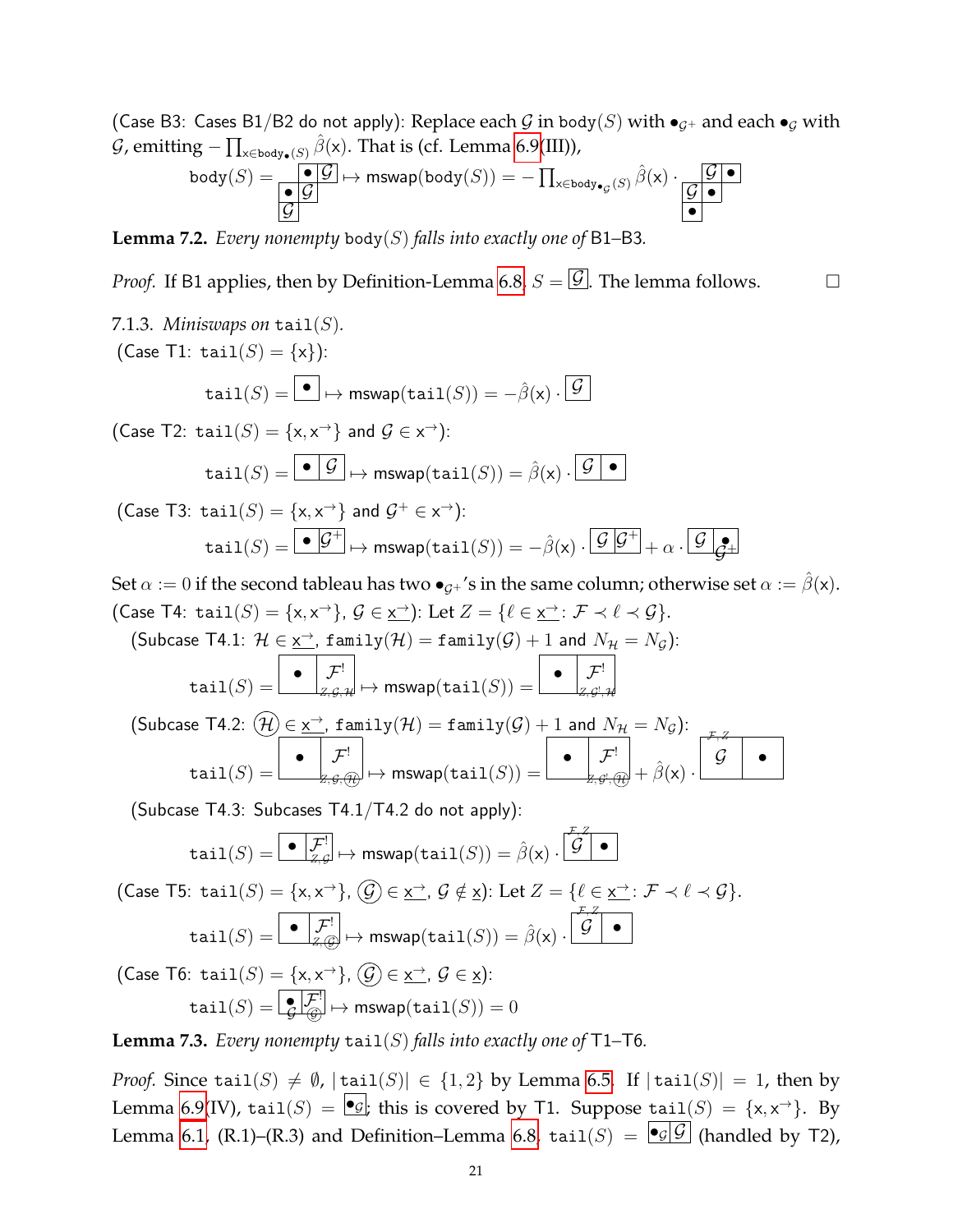$\texttt{tail}(S) = \boxed{\bullet_{\mathcal{G}}\mathcal{G}^+}$  (handled by T3) or  $\texttt{tail}(S) = \boxed{\bullet_{\mathcal{G}}|\mathcal{F}^!}$  with  $\mathcal{G}$  or  $(\mathcal{G}) \in \underline{\mathsf{x}}^\to$  (handled by T4,  $\overline{15}$  or  $\overline{16}$ ).

<span id="page-21-0"></span>7.2.  $\,$  **Swaps and slides.** We define  $\mathsf{swap}_\mathcal{G}(T)$  and  $\mathsf{slide}_{\{\mathsf{x}_i\}}(T)$  for a good tableau  $T.$  Define swap<sub>G</sub> on a single snake S by applying mswap simultaneously to head(S), body(S), and tail(S) (where the conditions on each mswap refer to the original S).

**Lemma 7.4.** *On the edges shared by two adjacent snake sections, the modifications to the labels given by the two miniswaps are compatible.*

*Proof.* Suppose the lower of the two adjacent sections is head( $S$ ). The only miniswap that introduces a label to the northeast edge (i.e.,  $\bar{x}$  if head(S) = {x} or  $\bar{x}$  if head(S) = {x,  $x$   $\to$  }) is H1. However in that case head( $S$ ) = S and the compatibility issue is moot. Since body miniswaps do not affect edge labels, the remaining check is when a tail miniswap involves x where x is the left box of tail(S). This only occurs in T6. In this case tail(S) = S, so compatibility is again moot.  $\square$ 

<span id="page-21-2"></span>**Lemma 7.5** (Swap commutation). If  $S_1, S_2$  are distinct snakes in a G-good tableau T, then applying  $\operatorname{\sf swap}_{\mathcal{G}}$  to  $S_1$  *commutes with applying*  $\operatorname{\sf swap}_{\mathcal{G}}$  *to*  $S_2.$ 

*Proof.* By definition, the locations of virtual labels in one snake are unaffected by swapping another snake. Hence if the snakes do not share a horizontal edge, there is no con-cern. If they do, this is the situation of Lemma [6.6\(](#page-16-1)III). The northmost row  $r$  of the lower snake (say  $S_1$ ) is  $\{x, x^{\to}\}$  with  $\mathcal{G}^+ \in x^{\to}$ . Hence by (G.4),  $\mathcal{G}, \mathcal{G} \notin \overline{x^{\to}}$ . By inspection, no miniswap involving r affects  $\overline{x}$ . Now, the upper snake  $S_2$  has a single row, which by the previous sentence is either an H3 or H8 head, irregardless of whether we have acted on  $r$ already. Therefore, swap<sub>G</sub> acts trivially on  $S_2$  whether we act on  $S_1$  or  $S_2$  first.  $\hfill \Box$ 

Lemma [7.5](#page-21-2) permits us to define the **swap** operation swap<sub> $G$ </sub> on a  $G$ -good tableau as the result of applying swap<sub>g</sub> to all snakes (in arbitrary order). Extend swap<sub>g</sub> to a  $\mathbb{Z}[t_1^{\pm 1},\ldots,t_n^{\pm 1}]$ linear operator.

An **inner corner** of  $\nu/\lambda$  is a maximally southeast box of  $\lambda$ . An **outer corner** of  $\nu/\lambda$  is a maximally southeast box of  $\nu/\lambda$ .

Let  $T \in \texttt{Bundled}(\nu/\lambda)$  and  $\{\mathsf x_i\}$  be a subset of the inner corners of  $\nu/\lambda$ . Define  $T^{(1_1)}$  to be  $T$  with  $\bullet_{1_1}$  placed in each  $\mathsf{x}_i.$ 

<span id="page-21-4"></span>**Lemma 7.6.** *Each*  $T^{(1_1)}$  *is*  $1_1$ *-good.* 

*Proof.* (G.2) is clear. By Lemma [5.3,](#page-12-0) T is good; (G.1), (G.3)–(G.8) and (G.12) are unaffected by adding  $\bullet_{1_1}$ 's to inner corners. (G.9)–(G.11) and (G.13) hold vacuously.

<span id="page-21-3"></span>The **slide** of T at  $\{x_i\}$  is

 $(7.1)$  slide $_{\{\mathsf{x}_i\}}(T) := \mathtt{swap}_{\mathcal{G}_{\max}} \circ \mathtt{swap}_{\mathcal{G}_{\max}^{-}} \circ \cdots \circ \mathtt{swap}_{1_1}(T^{(1_1)}),$ 

with all  $\bullet_{\mathcal{G}^+_{\max}}$ 's deleted. If  $\Sigma$  is a formal  $\mathbb{Z}[t_1^{\pm 1},\ldots,t_n^{\pm 1}]$ -linear sum of tableaux we write  $V \in \Sigma$  to mean V occurs in  $\Sigma$  with nonzero coefficient. The following proposition, proved in Appendix [A,](#page-57-0) shows [\(7.1\)](#page-21-3) is well-defined.

<span id="page-21-1"></span> ${\bf Proposition ~7.7}$  (Swaps preserve goodness). If  $T$  *is a G-good tableau, then each*  $U \in {\tt swap}_\mathcal{G}(T)$ *is* G <sup>+</sup>*-good.*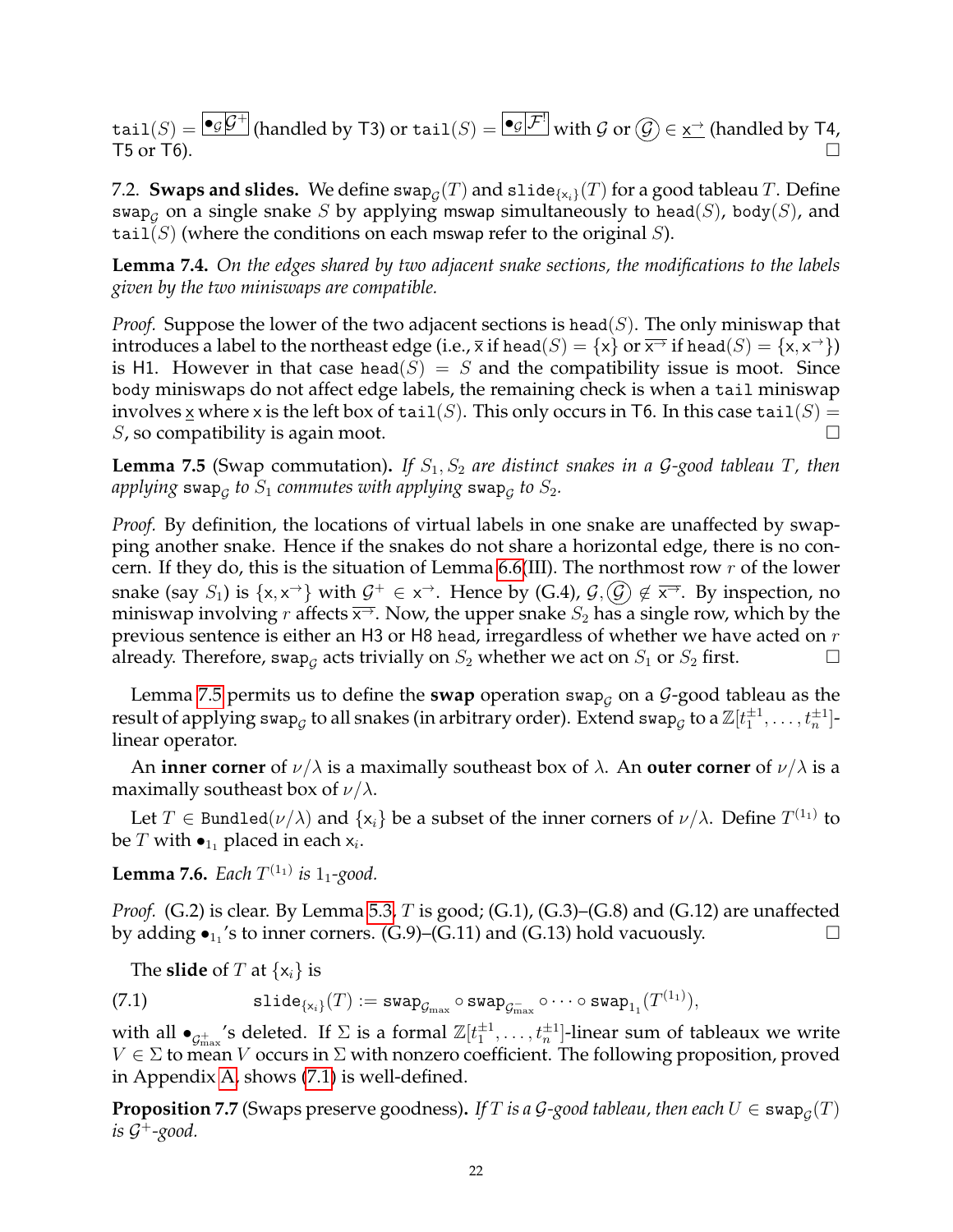<span id="page-22-2"></span>**Lemma 7.8** (Swaps preserve content). If T is a G-good tableau of content  $\mu$ , then each  $U \in$  $\operatorname{\sf swap}_{\mathcal G}(T)$  has content  $\mu.$ 

*Proof.* No miniswap eliminates genes in a section. We consider each miniswap that introduces a new gene to a section; this gene must be G. We show that G appears elsewhere in T. The first case is H2, which produces a G in its section, where there was only a  $(\mathcal{G})$  previously.  $(G)$  only appears if some G is west of it in T. The same analysis applies *verbatim* to H7 and T5. The remaining cases are T1 and T3. By Lemma [6.9\(](#page-17-2)IV, V), the snake on which these miniswaps act has at least two rows. Moreover, there is a G directly below the  $\bullet$ under consideration. In particular,  $G$  already appeared in  $T$ .

<span id="page-22-3"></span>**Lemma 7.9.** No label is strictly southeast of a  $\bullet_{\mathcal{G}^+_{\max}}$  in any  $U \in \text{swap}_{\mathcal{G}_{\max}} \circ \text{swap}_{\mathcal{G}_{\max}} \circ \cdots \circ$  $\mathsf{swap}_{1_1}(T^{(1_1)}).$  In particular, all  $\bullet_{\mathcal{G}^+_{\text{max}}}$ 's are at outer corners of  $\nu/\lambda.$ 

*Proof.* By Proposition [7.7,](#page-21-1) U is  $\mathcal{G}^+_{\max}$ -good. Let x be a box of U and  $\bullet_{\mathcal{G}^+_{\max}} \in X$ . There is no  $\bullet_{\mathcal{G}^+_{\text{max}}}$  strictly southeast of x by (G.2). By definition, there is no label  $\mathcal Q$  in  $T^{(1_1)}$  with  $\texttt{family}(\mathcal{Q})\geq \texttt{family}(\mathcal{G}^+_{\max}).$  Hence by Lemma [7.8,](#page-22-2) there are no such labels in  $U.$  Therefore, any genetic label  $\ell$  southeast of x is marked. Clearly, we may assume  $\ell$  is in x's row or column. If  $\ell$  is in x's column, we contradict (G.11). If  $\ell$  is in x's row, we contradict Lemma [5.5.](#page-13-2)  $\Box$ 

Clearly,

<span id="page-22-4"></span>**Lemma 7.10.** *If* T *is a good tableau with no genetic label southeast of a* •*, then deleting all* •*'s gives a bundled tableau.*

<span id="page-22-1"></span> $\bf{Corollary 7.11.}$  *Given*  $\rho \in \lambda^+$  and a tableau  $T \in B^\nu_{\rho,\mu'}$  any tableau  $U \in \tt{slide}_{\rho/\lambda}(T)$  is in either  $B_{\lambda,\mu}^{\nu}$  or  $B_{\lambda,\mu}^{\delta}$  for some  $\delta \in \nu^{-}$ .

*Proof.* By Lemma [5.3,](#page-12-0)  $T$  is a good tableau. By Lemma [7.6,](#page-21-4) adding  $\bullet_{1_1}$  to each box of  $\rho/\lambda$ gives a good tableau  $T^{(1_1)}$ . By Proposition [7.7,](#page-21-1) each swap gives a formal sum of good tableaux. By Lemma [7.9,](#page-22-3) after all swaps,  $\bullet_{\mathcal{G}^+_{\text{max}}}$ 's are at outer corners with no labels strictly southeast. By Lemma [7.10,](#page-22-4) deleting these  $\bullet_{\mathcal{G}^+_{\text{max}}}$ 's gives a bundled tableau (namely  $U$ ).  $U$ has shape  $\nu/\lambda$  or  $\delta/\lambda$  for  $\delta \in \nu^-$ , since there is at most one  $\bullet_{\mathcal{G}^+_{\text{max}}}$  deleted in any row or column by (G.2). Content preservation is Lemma [7.8.](#page-22-2)

<span id="page-22-0"></span>7.3. **Examples.** We give a number of examples of computing  $\text{slide}_{\{x_i\}}(T)$ . It is convenient to encode the computations in a diagram. Each non-terminal tableau has its snakes differentiated by color. The notation above each arrow indicates the types of the snakes from southwest to northeast, for example H5.3/∅/T2 means the head of the snake is H5.3, the body is empty and the tail is T2. The notation below arrows indicates the product of the coefficients coming from each miniswap (we will assume for this purpose that the lower left corner of T coincides with the lower left corner of  $k \times (n - k)$ . Each  $U \in \texttt{slide}_{\{x_i\}}(T)$  is a terminal tableau of the diagram. Moreover,  $[U]$ slide $\{x_i\}(T)$  is the sum of the products of the coefficients over all directed paths from  $T$  to  $U$ .

*Example* 7.12*.*

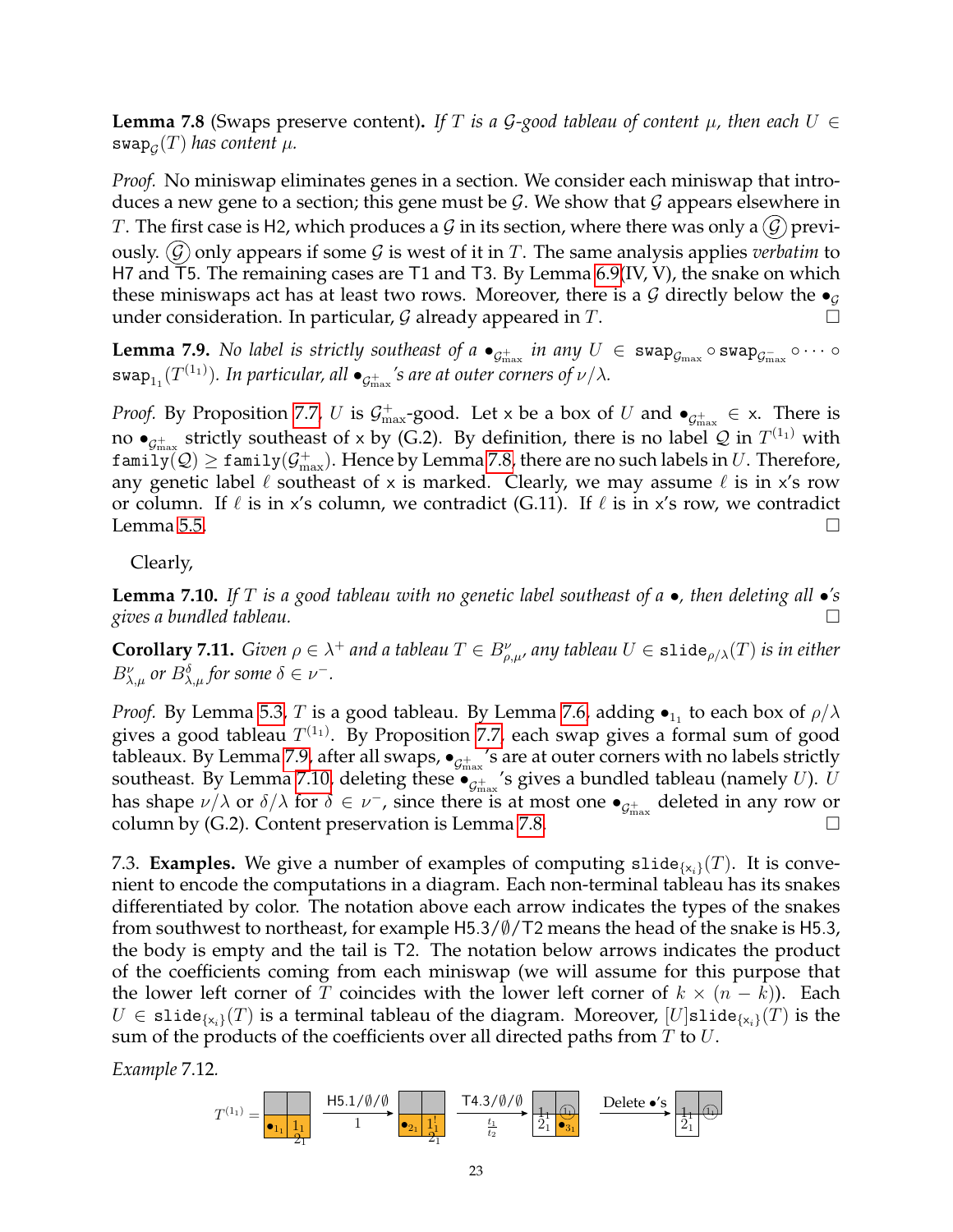



*Example* 7.14*.*



 $\Box$ 

*Example* 7.15*.*

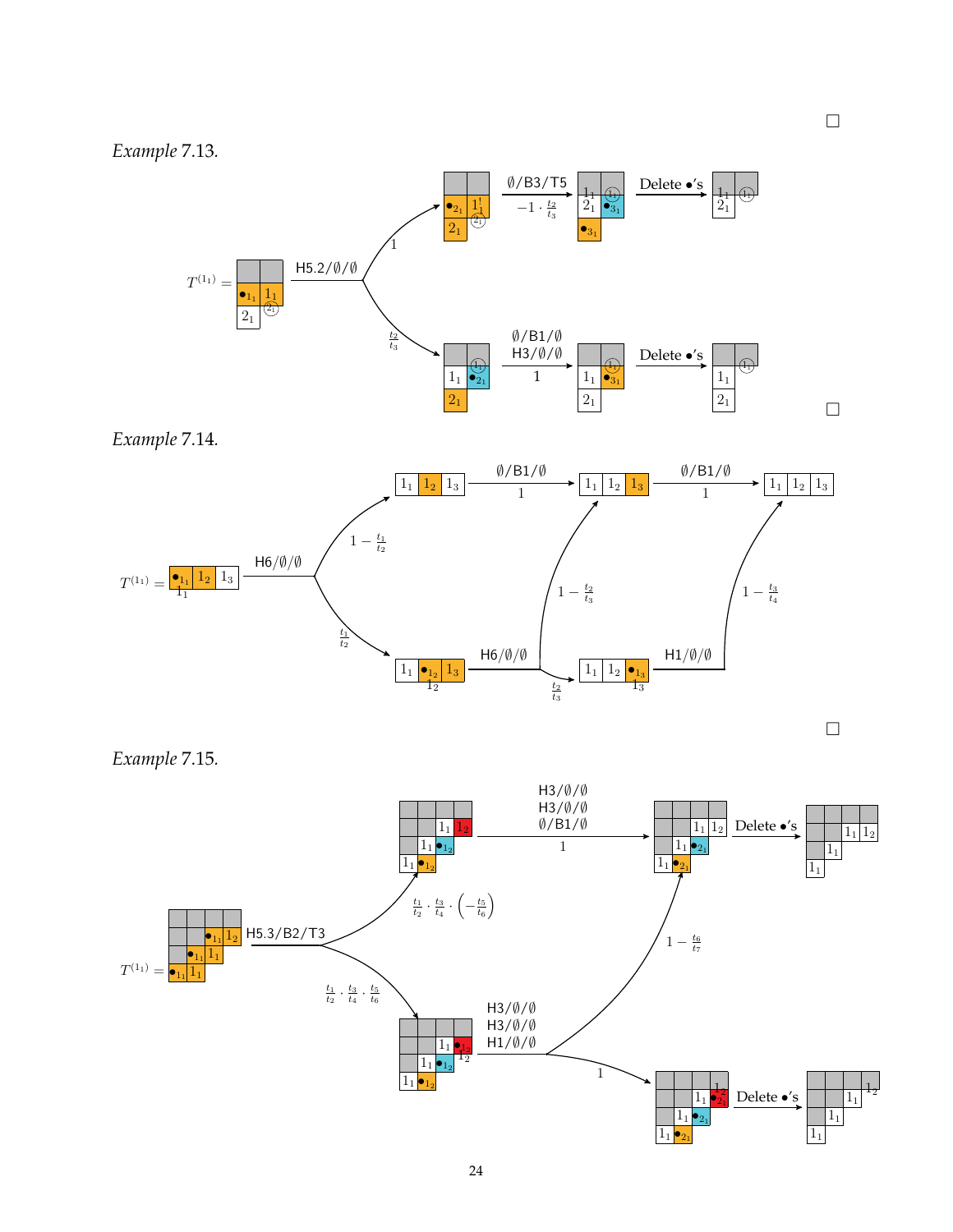





<span id="page-24-0"></span>Let U be a  $\mathcal{G}^+$ -good tableau. Consider the boxes of U containing  $\bullet_{\mathcal{G}^+}$  or unmarked  $\mathcal{G}$ . This set decomposes into maximal edge-connected components, which we call **ladders**.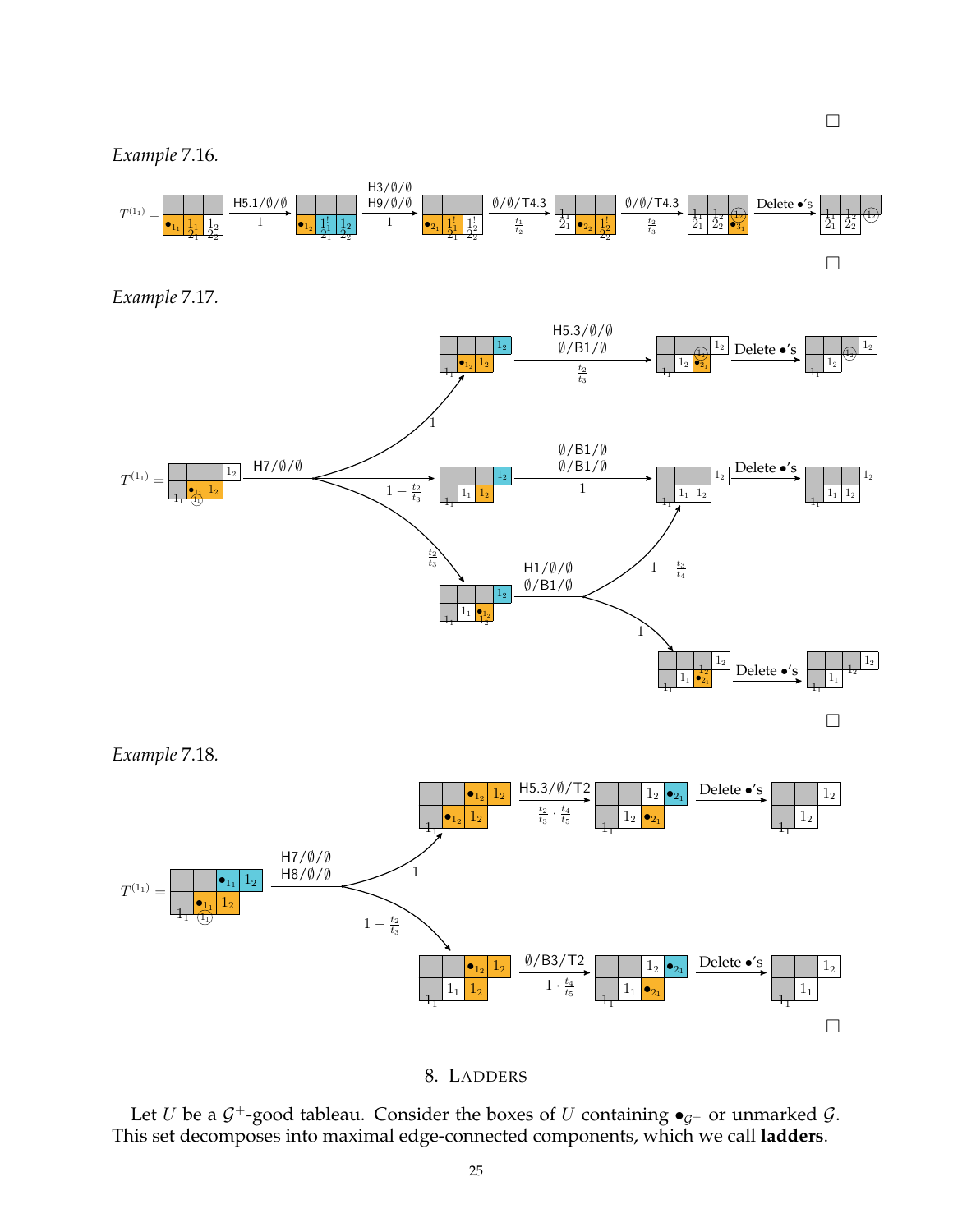*Example* 8.1*.*



This  $2<sub>2</sub>$ -good tableau has three ladders; we have given each ladder a separate color. (All virtual labels are depicted.)

*.*

<span id="page-25-0"></span>**Lemma 8.2.** *A row* r *of a ladder* L *is one of the following (edge labels other than* G *and virtual labels are not shown):*

| $(L1)$ $\bullet$ $(L2)$ $\overline{\mathcal{G}}$ $(L3)$ $\overline{\mathcal{G}}$ $(L4)$ $\overline{\mathcal{G} \bullet}$ |  |  |  |
|--------------------------------------------------------------------------------------------------------------------------|--|--|--|

*Proof.* By (G.2), at most one  $\bullet$ <sub>G+</sub> occurs in each row. By Lemma [5.10,](#page-14-0) at most one G appears in each row. Thus r has at most two boxes. If it has one box, r is clearly L1, L2 or L3. If r has two boxes, then it has one box label G and one box label  $\bullet$ <sub>G+</sub>. Since the G is not marked, it is West of the  $\bullet_{G^+}$ . By (G.4) and (G.7), no edge label G is possible in this two-box scenario. Thus L4 is the only two box possibility.  $\Box$ 

<span id="page-25-1"></span>**Lemma 8.3.** *A ladder L is a short ribbon where each column with* 2 *boxes is*  $\boxed{\mathcal{G}}$ •

*Proof.* In each column, there is at most one  $\bullet_{G^+}$  by (G.2) and at most one G by (G.4). If the column consists of  $\bullet_{\mathcal{G}+}$  and  $\mathcal{G}$ , then the  $\mathcal{G}$  is North of the  $\bullet_{\mathcal{G}+}$ , since otherwise the  $\mathcal{G}$  is marked. Therefore the columns are as described.

If L has a  $2 \times 2$  subsquare the North box of each column must contain  $\mathcal{G}$ , violating (G.3). Each row has at most two boxes by Lemma [8.2.](#page-25-0) That  $L$  is a skew shape is now immediate from the descriptions of  $L$ 's rows and columns.  $\Box$ 

**Lemma 8.4** (Relative positioning of ladders)**.** *Suppose* U *is* G <sup>+</sup>*-good, and that* L, M *are distinct ladders of* U*. Then, up to relabeling of the ladders,* L *is entirely SouthWest of* M *(that is, if* b, b 0 *are boxes of* L, M *respectively, then* b *is SouthWest of* b 0 *).*

*Proof.* Suppose not. There are three cases to consider:

Case 1: ( $b \in L$  is NorthWest of  $b' \in M$ ): By definition, b and b' contain either  $\bullet_{\mathcal{G}^+}$  or  $\mathcal{G}$ . By (G.2) and Lemmas [5.10,](#page-14-0) [5.11](#page-14-1) and [5.12,](#page-14-2) we see that no combination of these choices is possible.

Case 2: (b is North and in the same column as b'): If  $\bullet_{\mathcal{G}^+}\in \mathsf{b}$  and  $\bullet_{\mathcal{G}^+}\in \mathsf{b}'$ , we violate (G.2). If  $\bullet_{\mathcal{G}^+}\in \mathsf{b}$  and  $\mathcal{G} \in \mathsf{b}'$ , then the latter would be marked. Hence  $\mathcal{G} \in \mathsf{b}$ . Since  $\mathcal{G} \in \mathsf{b}'$ or  $\bullet_{\mathcal{G}^+}\in \mathsf{b}'$ , we have by (G.4) and (G.9) that  $\mathsf{b}^\downarrow=\mathsf{b}'$  and so  $\mathsf{b},\mathsf{b}'$  are in the same ladder, contradicting  $L \neq M$ .

Case 3: (b is West and in the same row as b'): By (G.2), at least one of b, b' contains  $G$ . By Lemma [5.10,](#page-14-0) at least one of b, b' contains  $\bullet_{\mathcal{G}^+}$ . If  $\mathcal{G} \in$  b and  $\bullet_{\mathcal{G}^+} \in$  b', then by (G.3) and (G.9), b' = b<sup>-+</sup>, contradicting  $L \neq M$ . If  $\bullet_{\mathcal{G}^+} \in \mathsf{b}$  and  $\mathcal{G} \in \mathsf{b}'$ , then the latter is marked.  $\Box$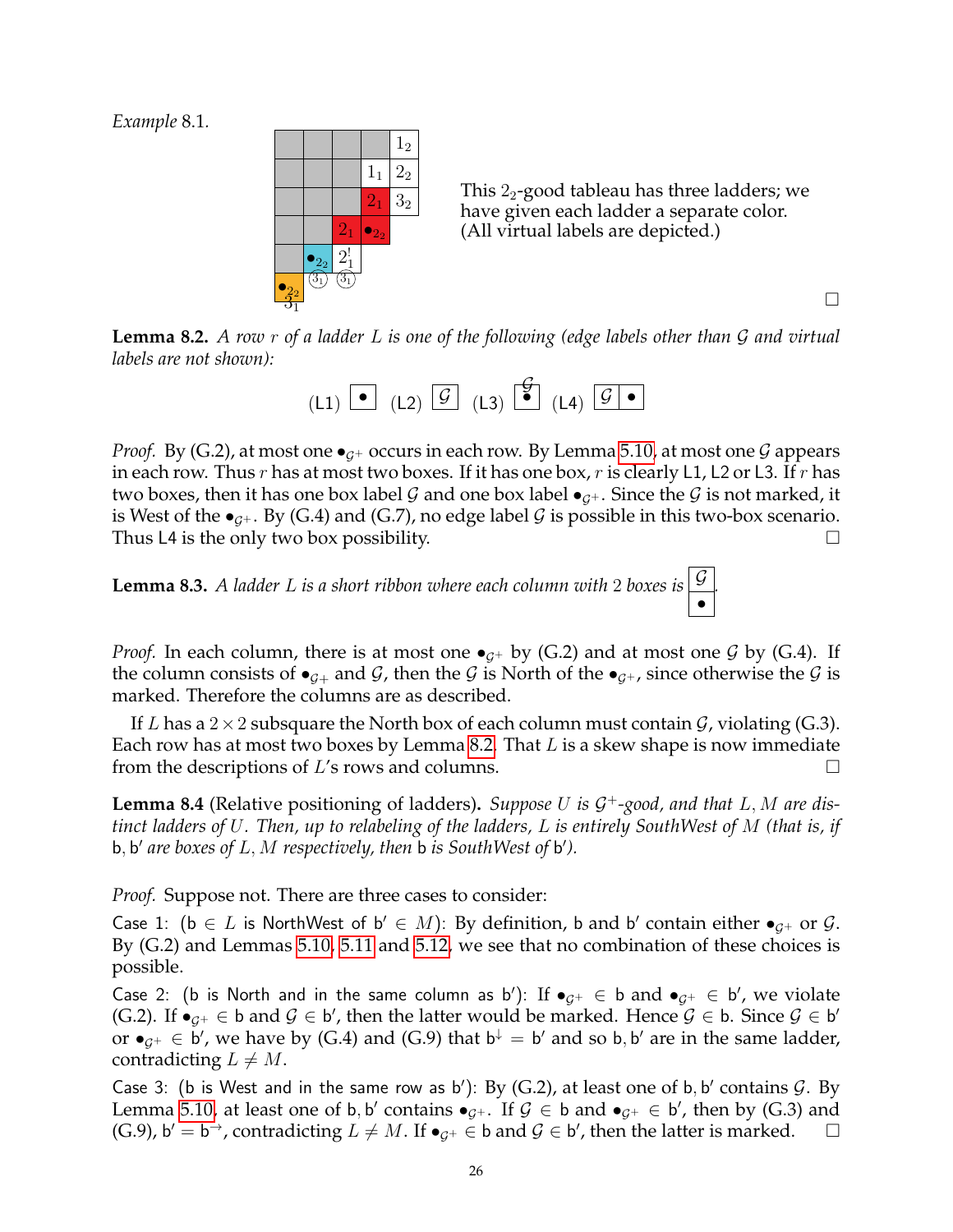#### 9. REVERSE GENOMIC JEU DE TAQUIN

<span id="page-26-0"></span>Let r be a ladder row in a  $G^+$ -good tableau U and let x be the westmost box in r. We define the **reverse miniswap** operation revmswap on r. The cases below are labeled in accordance with the classification of Lemma [8.2.](#page-25-0) Below, each  $\bullet$  on the left of the " $\mapsto$ " is a  $\bullet_{G^+}$ , while on the right it is a  $\bullet_{G^-}$ .

$$
(\mathsf{Case}\ L1)
$$

(Subcase L1.1: 
$$
\mathcal{G} \in \mathsf{x}^{\uparrow}
$$
):  $r = \boxed{\bullet} \mapsto \text{revmswap}(r) = \boxed{\mathcal{G}}$  (Subcase L1.2:  $\mathcal{G} \notin \mathsf{x}^{\uparrow}$ ):

$$
r = \boxed{\bullet} \mapsto \text{revmswap}(r) = \boxed{\bullet}
$$

(Case L2):

$$
\begin{aligned} \text{(Subcase L2.1: } \bullet_{\mathcal{G}^+} \in \mathsf{x}^\downarrow \text{ or } \mathcal{G}^! \in \mathsf{x}^\downarrow \text{)}: \\ r = \boxed{\mathcal{G}} \mapsto \text{revmswap}(r) = \boxed{\bullet} \end{aligned}
$$

(Subcase L2.2:  $\bullet_{\mathcal{G}^+}\notin x^{\downarrow}$ ,  $\mathcal{G}^!\notin x^{\downarrow}$ ,  $\mathcal{G}^!\notin x$ , x contains the westmost  $\mathcal{G}$ ):

$$
r = \boxed{\mathcal{G}} \mapsto \mathsf{revmswap}(r) = \boxed{\mathcal{G}} + \boxed{\mathcal{G}}.
$$

(Subcase L2.3:  $\bullet_{\mathcal{G}^+}\notin x^{\downarrow}$ ,  $\mathcal{G}^!\notin x^{\downarrow}$ ,  $\mathcal{G}^!\notin x$ , x does *not* contain the westmost  $\mathcal{G}$ ):

$$
r = \boxed{\mathcal{G}} \mapsto \text{revmswap}(r) = \boxed{\mathcal{G}} + \boxed{\mathcal{G}}.
$$

(Case L3):

$$
r = \begin{bmatrix} \mathcal{G} \\ \bullet \end{bmatrix} \mapsto \mathsf{revmswap}(r) = \boxed{\mathcal{G}}.
$$

(Case L4):

 $(\mathsf{Subcase}\; \mathsf{L4.1}\colon\; \mathcal{G}^+\in \underline{\mathsf{x}^{\to}}$  with  $\mathsf{family}(\mathcal{G}^+)=\mathtt{family}(\mathcal{G}),$  and either  $\bullet_{\mathcal{G}^+}\in \mathsf{x}^{\downarrow}$  or  $\mathcal{G}^!\in \mathsf{x}^{\downarrow}$ ):  $r = \fbox{$\mathcal{G}$} \big\lgroup \overline{ \mathcal{G}^+} \mapsto \mathsf{revmswap}(r) = \fbox{$\bullet$} \ \overline{ \mathcal{G}^+}$ 

(Subcase L4.2:  $\mathcal{G}^+ \in \underline{\mathsf{x}}^\to$  with  $\texttt{family}(\mathcal{G}^+)=\texttt{family}(\mathcal{G})$ ,  $\bullet_{\mathcal{G}^+}\notin \mathsf{x}^\downarrow$ ,  $\mathcal{G}^!\notin \mathsf{x}^\downarrow$  and  $\mathsf{x}$  contains the westmost  $\mathcal{G}$ :

$$
r = \boxed{\mathcal{G} \mid \mathcal{G} \mid} \mapsto \text{revmswap}(r) = \boxed{\mathcal{G}}^{\mathcal{G}^+}
$$

(Subcase L4.3:  $\mathcal{G}^+ \in \underline{\mathsf{x}}^\to$  with  $\texttt{family}(\mathcal{G}^+)=\texttt{family}(\mathcal{G}),$   $\bullet_{\mathcal{G}^+} \notin \mathsf{x}^\downarrow$ ,  $\mathcal{G}^! \notin \mathsf{x}^\downarrow$  and  $\mathsf{x}$  does  $not$ contain the westmost  $G$ ):

$$
r = \fbox{$\mathcal{G}$} \bigoplus_{\mathcal{G}^+} \rightarrow \mathsf{revmswap}(r) = \fbox{$\mathcal{G}$} \mathcal{G}^+
$$

(Subcase L4.4: there is *no*  $G^+ \in \underline{x^+}$  with  $\texttt{family}(\mathcal{G}^+) = \texttt{family}(\mathcal{G})$ , and x contains the westmost  $\cal G)$ : Let  $A$  be the labels in  $\bar x$ ,  $Z = \{ {\cal E} \in A \colon N_{\cal G} = N_{\cal E} \}$ ,  $Z^\sharp = Z \cup \{ {\cal G} \}$ ,  ${\cal F} = \min Z^\sharp$ ,  $A'' = Z^{\sharp} \backslash {\{\mathcal{F}\}}$ , and  $A' = A \backslash Z$ .

$$
r = \begin{array}{|c|c|} \hline \mathcal{G} & \bullet \\ \hline \end{array} \mapsto \mathsf{revmswap}(r) = \begin{array}{|c|} \hline \begin{array}{c} A' \\ \bullet \end{array} & \mathcal{F} \\ \hline A'' \end{array}.
$$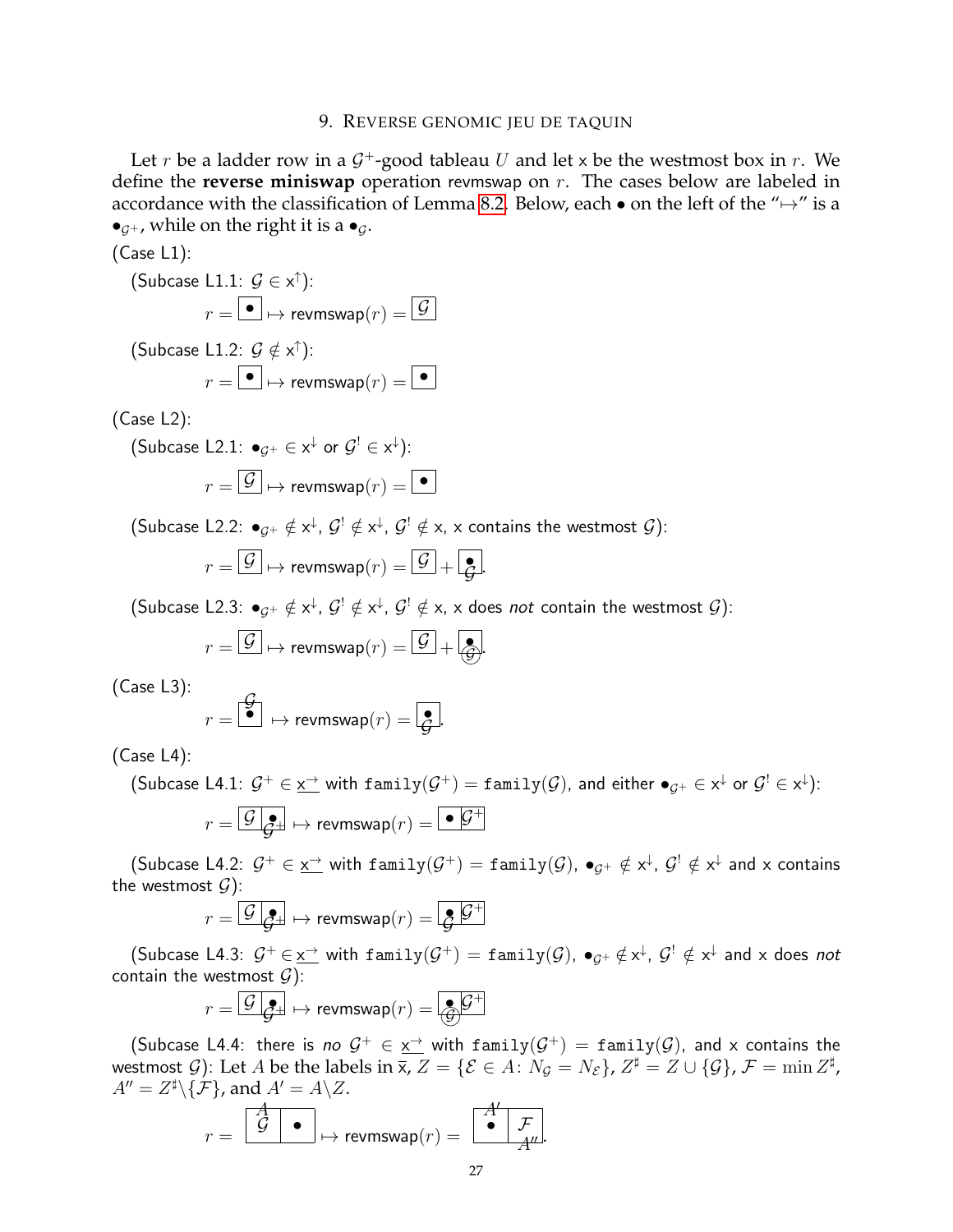(Subcase L4.5: there is *no*  $G^+ \in \underline{x}^{\to}$  with  $\text{family}(G^+) = \text{family}(G)$ , and x does *not* contain the westmost  $\mathcal{G}$ ): Let  $A, Z, Z^{\sharp}, \mathcal{F}$  and  $A'$  be as in L4.4; also let  $A''' = Z\backslash\{\mathcal{F}\}.$ 

r = G • A 7→ revmswap(r) = • <sup>F</sup> . A0 A<sup>000</sup> , G

**Lemma 9.1.** *Every ladder row falls into exactly one of the above cases.*

*Proof.* This is tautological, given Lemma [8.2.](#page-25-0) □

**Lemma 9.2.** *No* revmswap *affects an edge that is shared by two rows of the same ladder* L*.*

*Proof.* No revmswap affects the upper (virtual) edge labels of the right box of a ladder row. Hence it suffices to analyze those cases that affect the lower (virtual) edge labels of the left box of a ladder row. These are L2.2, L2.3, L3, L4.2 and L4.3. In each case there can be no ladder row of L below, by Lemma [8.3.](#page-25-1) Hence that edge is not shared.  $\Box$ 

Thus it makes sense to define revswap<sub> $G^+$ </sub> on a ladder L, by applying revmswap to each row of  $L$  simultaneously (where the conditions on each revmswap refer to the original ladder L).

<span id="page-27-1"></span>**Lemma 9.3.** If  $L_1, L_2$  are distinct ladders in a  $\mathcal{G}^+$ -good tableau  $U$ , then applying  $r$ evswap $_{\mathcal{G}^+}$  to  $L_1$  *commutes with applying* revswap<sub> $c+$ </sub> to  $L_2$ .

*Proof.* This follows, since by definition  $L_1$  and  $L_2$  do not share any edges.

Lemma [9.3](#page-27-1) permits us to define the **reverse swap**  $\text{revswap}_{\mathcal{G}^+}$  on a  $\mathcal{G}^+$ -good tableau by applying revswap $_{\mathcal{G}^+}$  to all ladders (in arbitrary order). We extend this to a  $\mathbb{Z}[t_1^{\pm 1},\ldots,t_n^{\pm 1}]$ linear operator.

**Lemma 9.4** (Reverse swaps preserve content)**.** *If* U *is* G <sup>+</sup>*-good and of content* µ*, then each*  $T \in \text{revswap}_{G^+}(U)$  has content  $\mu$ .

*Proof.* Let H be a gene in U. We must show  $H \in T$ . Let  $\ell$  be the westmost instance of H in U. If  $\ell$  is not part of a ladder, H appears in the same location in T and we are done. Thus suppose  $\ell$  is in a ladder row r. Consider the reverse miniswap applied to r. If it is anything but L2.1 or L4.1, then there is an  $H$  in that row of T. If it is L2.1 or L4.1, let x be the box containing  $\ell$ . By definition, U has  $\bullet_{\mathcal{H}^+}\in x^\downarrow$  or  $\mathcal{H}^!\in x^\downarrow$ . In the former case, the miniswap applied at  $\star^\downarrow$  is L1.1, so  ${\cal H}$  appears in  $\star^\downarrow$  in  $T.$  In the latter case,  $\star^\downarrow$  is not in a ladder, so  ${\mathcal H}$  appears in  $\mathsf{x}^\downarrow$  in  $T.$ 

Conversely suppose H is not a gene in U. We must show it does not appear in T. If it appeared in  $T$ , it must be created by some miniswap. Clearly no miniswap but L1.1 could possibly introduce a new gene. But if we apply L1.1 at some box x of U, introducing  $\mathcal{H} \in \mathsf{x}$ in T, then U has  $\mathcal{H} \in x^{\uparrow}$  by definition, so  $\mathcal{H}$  was indeed a gene of U.

We prove the following proposition in Appendix [B.](#page-70-0)

<span id="page-27-0"></span> $\bf{Proposition 9.5}$  (Reverse swaps preserve goodness). *If*  $U$  *is*  $\mathcal{G}^+$ *-good, each*  $T \in \texttt{revswap}_{\mathcal{G}^+}(U)$ *is* G*-good.*

<span id="page-27-2"></span>**Lemma 9.6.** Let T be a G-good tableau and  $U \in \text{swap}_{\mathcal{G}}(T)$ .

(I) If label<sub>U</sub>(x) = G, then label<sub>T</sub>(x)  $\in \{\bullet_G, \mathcal{G}\}.$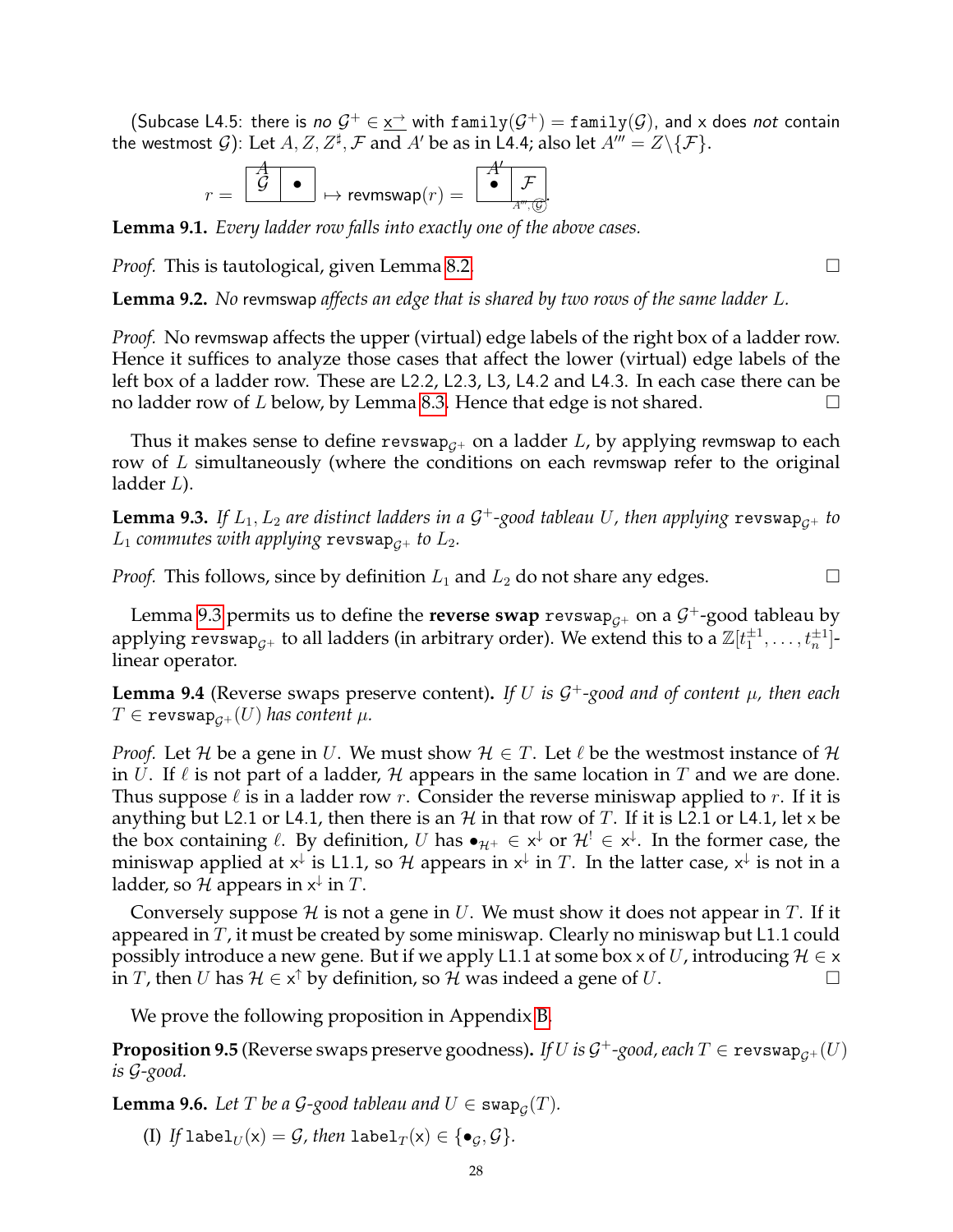- (II) If  $\text{label}_U(x) = \bullet_{\mathcal{G}^+}$ , then  $\text{label}_T(x) \in \{\bullet_{\mathcal{G}}, \mathcal{G}, \mathcal{F}^!, \mathcal{G}^+\}.$
- (III) If  $\mathtt{label}_U(\mathsf{x}) = \mathcal{G}^!$ , then  $\mathtt{label}_T(\mathsf{x}) = \mathcal{G}.$

*Proof.* By inspection of the miniswaps. □

<span id="page-28-2"></span>**Lemma 9.7.** Let U be a G<sup>+</sup>-good tableau and  $T \in \text{revswap}_{\mathcal{G}^+}(U)$ .

- (I) If  $\mathtt{label}_U(\mathsf{x}) = \mathcal{G}^!$ , then  $\mathtt{label}_T(\mathsf{x}) = \mathcal{G}.$
- (II) If label<sub>U</sub>(x) = G, then label<sub>T</sub>(x)  $\in \{\mathcal{G}, \bullet_{\mathcal{G}}\}.$
- (III) If  ${\tt label}_U({\sf x})\;=\; \bullet_{\mathcal G^+}$ , then  ${\tt label}_T({\sf x})\;\in\; \{\bullet_{\mathcal G},\mathcal G,\mathcal G^+,\mathcal F^!\}.$  If moreover  ${\tt label}_T({\sf x})\;=\;$  $\mathcal{G}^+$ , then  $\mathtt{label}_T(\mathsf{x}^{\leftarrow})~=~\bullet_{\mathcal{G}}$ , while if moreover  $\mathtt{label}_T(\mathsf{x})~=~\mathcal{F}^!$ , then  $N_\mathcal{F}~=~N_\mathcal{G}$ , label $_T(\mathsf{x}^{\leftarrow}) = \bullet_{\mathcal{G}}$  and either  $\mathcal{G} \in \underline{\mathsf{x}}$  or  $(\mathcal{G}) \in \underline{\mathsf{x}}$ .

*Proof.* By inspection of the reverse miniswaps.  $\Box$ 

For a good tableau T of shape  $\nu/\lambda$ , define a T**-patch** of  $\nu/\lambda$  as one of the following:

(Pat.1) A row of a snake of  $T$  (including both upper and lower edges of the row).

(Pat.2) A box not in a snake (the box excludes the edges).

(Pat.3) A horizontal edge not bounding a box of a snake.

Clearly, the set  $\{P\}$  of T-patches covers  $\nu/\lambda$ . Given a tableau W of shape  $\nu/\lambda$ , let  $W|_P$  be the tableau obtained by restricting  $W$  to  $P$ .

<span id="page-28-3"></span> ${\bf Proposition 9.8.}$  Let  $T,U$  be good. Then  $U\in {\tt swap}_{\mathcal{G}}(T)$  if and only if  $T\in {\tt revswap}_{\mathcal{G}^+}(U).$ 

 $\mathit{Proof.}~(\Rightarrow)$  Suppose  $U\in\mathop{\tt swap}_{\mathcal{G}}(T).$  We show  $T\in\mathop{\tt revswap}_{\mathcal{G}^+}(U).$ 

<span id="page-28-0"></span>**Claim 9.9.** *Every ladder row* r *of* U *is contained in a distinct* T*-patch.*

*Proof.* Distinctness is clear. We now argue containment. If r has one box, containment is trivial. Otherwise, r has two boxes, and we are in case L4 of the ladder row classification of Lemma [8.2.](#page-25-0) So, in U, each box of r contains  $\bullet$ <sub>G+</sub> or G. One considers all possibilities, under Lemma [9.6,](#page-27-2) for the entries in  $T$  of the boxes of  $r$ . Since  $T$  is good, these boxes of  $T$ either form a row of a snake section or are  $\boxed{\mathcal{G}|\mathcal{G}^+|}$ . We are done by (Pat.1) in the former case. The latter case cannot occur, since by inspection of the miniswaps, this cannot swap to L4.  $\Box$ 

By the definitions, notice that revswap<sub> $G^+(U) \neq 0$ </sub>. Moreover:

<span id="page-28-1"></span>**Claim 9.10.** For each T-patch P, there exists  $W \in \text{revswap}_{G^+}(U)$  such that  $W|_P = T|_P$  (ignor*ing virtual labels).*

*Proof.* If P is type (Pat.2), then by definition  $T|_P = U|_P$ , since P is not part of a snake. In particular  $U|_P$  does not contain  $\mathcal G$  or  $\bullet_{\mathcal G^+}$ . So  $U|_P$  is not part of a ladder of U. Hence for any  $W \in \text{revswap}_{G^+}(U)$ ,  $W|_P = U|_P = T|_P$  as desired.

If P is type (Pat.3), then  $T|_P = U|_P$ , since P is not part of a snake. Moreover, by definition, no box y bounded by the edge P is part of a snake in T. Therefore,  $\bullet$ <sub>G</sub>,  $\mathcal{G} \notin \mathcal{Y}$ in T. Hence  $\bullet_{\mathcal{G}^+}, \mathcal{G} \notin \mathcal{G}$  in U. So P does not bound a box of a ladder of U. Thus for any  $W \in \texttt{revswap}_{G^+}(U)$ ,  $W|_{P} = U|_{P} = T|_{P}$ .

Finally if  $P$  is type (Pat.1), by inspection of the miniswaps, combined with Claim [9.9,](#page-28-0)  $U|_P$  contains at most one ladder row r, and possibly a non-ladder box y. Since revswap<sub> $G^+$ </sub>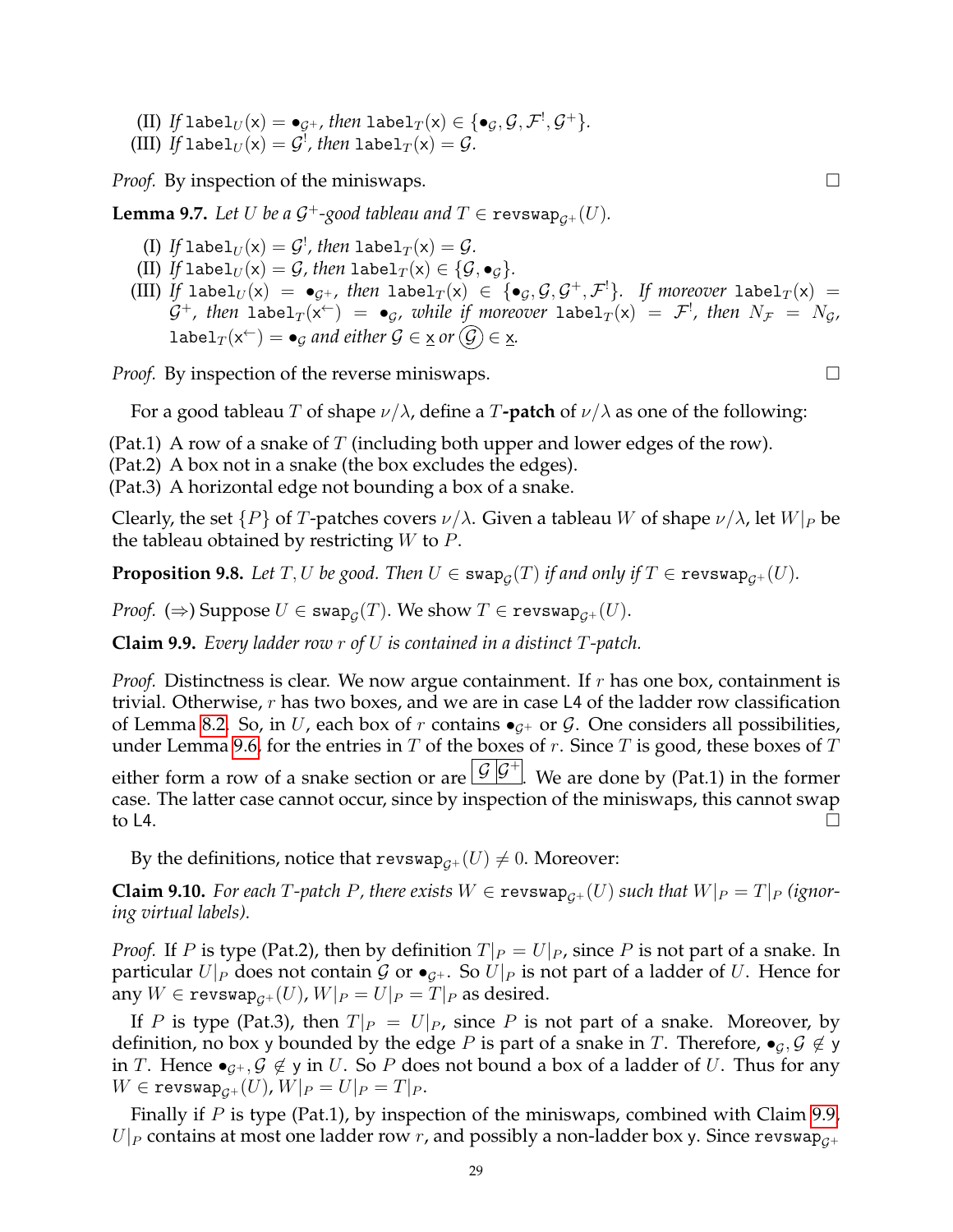does not affect y, it suffices to indicate the reverse miniswap on  $r$  to give our desired  $W|_P = T|_P$ . We refer to the list of outputs described in Section [7.](#page-18-0)

H1: Use L2.2 or L3 respectively on the two mswap outputs.

H2: Use L1.2 or L2.3 respectively on the two mswap outputs.

H3: Use L1.2: By T's (G.2) and (G.9) and Lemma [9.6\(](#page-27-2)I) applied to T, we have  $\mathcal{G} \notin x^{\uparrow}$  in U.

H4: This case does not arise, since here  $U$  does not exist.

H5.1: Use L1.2.

H5.2: For the first output, use L1.2. For the second output, use L4.4 or L4.5. We must show in the latter cases that  $Z = \emptyset$ . Otherwise if  $\mathcal{E} \in Z$ , then  $\mathcal{E} \in \overline{x}$  in  $T$ . Since  $N_{\mathcal{E}} = N_{\mathcal{G}}$  in both  $T$  and  $U$ , this contradicts Lemma [5.6](#page-13-0) for  $T$ .

H5.3: Use L4.4 or L4.5. The argument that these apply is the same as for H5.2.

H6: Use L2.2 for the first output and L4.2 for the second. By Lemma [9.6\(](#page-27-2)II) and  $T$ 's (G.2) and (G.4),  $\bullet_{\mathcal{G}^+}\notin x^{\downarrow}$ ; by Lemma [9.6\(](#page-27-2)I) and T's (G.2) or (G.4),  $\mathcal{G}^!\not\in x^{\downarrow}$ ; that the  $\mathcal{G}\in x$  is westmost follows from T's (G.7) and Claim [A.3](#page-64-0) applied to T.

H7: Use L1.2 for the first output: By Lemma [9.6\(](#page-27-2)I) and T's (G.2) and (G.9), U has  $\mathcal{G} \notin x^{\uparrow}$ . Use L2.3 for the second output and L4.3 for the third: By Lemma [9.6\(](#page-27-2)II) and  $T$ 's (G.2) or (G.4),  $\bullet_{\mathcal{G}^+}\notin x^{\downarrow}$ ; by Lemma [9.6\(](#page-27-2)I) and T's (G.2) or (G.4),  $\mathcal{G}^! \notin x^{\downarrow}$ ; that the  $\mathcal{G} \in x$  is not westmost follows from  $T'$ s  $(\mathcal{G}) \in \mathbf{x}$ .

H8: Use L1.2: By T's (G.2) and (G.9) and Lemma [9.6\(](#page-27-2)I), U has  $\mathcal{G} \notin \mathsf{x}^\uparrow$ .

H9: Here  $r$  does not exist.

B1: Use L2.2 or L2.3: By Lemma [9.6\(](#page-27-2)II) and T's (G.2) or (G.4),  $\bullet_{\mathcal{G}^+} \notin x^{\downarrow}$ ; by Lemma 9.6(III) and  $T^{\prime}$ s (G.4),  $\mathcal{G}^! \notin \mathsf{x}^\downarrow$ .

B2: Use L4.4 or L4.5; applicability is as for H5.2.

B3: If we are not in the bottom row, we may use L4.4 or L4.5 as for B2. Otherwise, use L1.1.

T1: Use L2.1: By Lemma [6.9\(](#page-17-2)IV, VII), T has  $G \in x^{\downarrow}$ , so the hypothesis holds by inspection of the miniswaps.

T2: Use L4.4 or L4.5; applicability is as for H5.2.

T3: Use L2.1 or L4.1; applicability is as for T1.

T4.1: Use L1.2: By  $T'$ s (G.2) and (G.12) and Lemma [9.6\(](#page-27-2)I),  $U$  has  $\mathcal{G} \notin \mathsf{x}^{\uparrow}$  and  $\mathcal{G} \notin \overline{\mathsf{x}}$ .

T4.2: Use L1.2 on the first output; applicability is as for T4.1. Use L4.4 on the second output; applicability is as for H5.2.

T4.3: Use L4.4; applicability is as for H5.2.

T5: Use L4.5; applicability is as for H5.2.

T6: This case does not arise, since here U does not exist.  $\Box$ 

By definition, revswap<sub> $G^+(U)$ </sub> is obtained by acting on ladder rows of U independently. By Claim [9.10,](#page-28-1) it follows that revswap<sub> $G^+(U)$ </sub> is also obtained by acting on the T-patches of U independently. Thus  $(\Leftarrow)$  holds by Claim [9.9.](#page-28-0)

 $(\Leftarrow)$  Suppose  $T \in \mathtt{revswap}_{\mathcal{G}^+}(U).$  We show  $U$  is in  $\mathtt{swap}_\mathcal{G}(T).$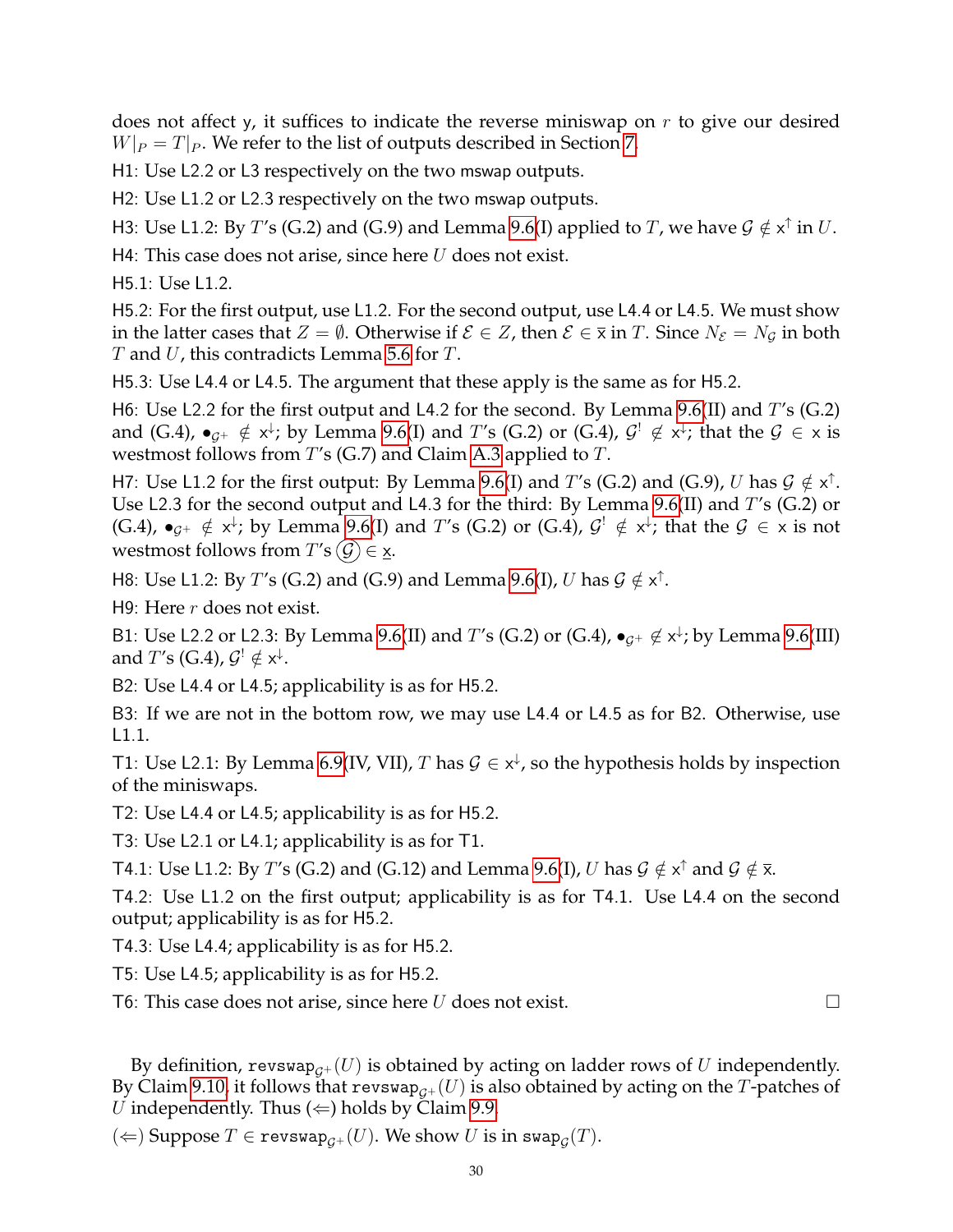Recall swap $_{\mathcal{G}}(T)$  is a formal sum, given by independently replacing each snake section in each prescribed way. Trvially, by  $(Pat.1)$ , each snake section is a union of T-patches. Moreover, if a snake section  $\sigma$  consists of more than one T-patch, then  $\sigma$  is a body with at least two rows, and hence either B2 or B3. Therefore mswap( $\sigma$ ) has a unique output in this case. Since swap $_{\mathcal{G}}$  acts trivially on the  $T$ -patches of types (Pat.2) and (Pat.3), by Lemma [7.5,](#page-21-2) it follows that  $\mathsf{swap}_\mathcal{G}(T)$  is also given by acting independently on the  $T$ -patches of  $T.$  It remains to show that locally at P, we may swap  $T|_P$  to obtain  $U|_P$ .

To make these local verifications, we use:

### <span id="page-30-0"></span>**Claim 9.11.**

- (I) *Every ladder row of* U *sits in a distinct* T*-patch of type (Pat.1).*
- (II) *Every* T*-patch* P *of type (Pat.1) not coming from an* H9 *snake section, contains a ladder row of* U*.*

*Proof.* (I): By Lemma [9.7,](#page-28-2) every ladder row of U is contained in a T-patch of type (Pat.1). Consider a T-patch P of type (Pat.1); P consists of at most two boxes. If P does not consist of two boxes, clearly at most one ladder row of  $U$  can be contained in it. If  $P$  consists of two boxes, they are joined by a vertical edge. Since distinct ladder rows do not share a vertical edge, it follows that distinct ladder rows of  $U$  are contained in distinct  $T$ -patches.

(II): By inspection of the reverse miniswaps.  $\Box$ 

If P is type (Pat.2) or (Pat.3), then by Claim [9.11,](#page-30-0) P does not intersect any ladder row of U. Thus  $T|_P = U|_P$ . By definition, P is not part of any snake in T. Hence for any  $V\in\mathop{{\rm swap}}\nolimits_{\mathcal{G}}(T)$ ,  $V|_{P}=T|_{P}=U|_{P}$  as desired.

Finally suppose  $P$  is a patch of type (Pat.1). If it comes from an H9 snake section, then  $V \in \mathsf{swap}_\mathcal{G}(T)$ ,  $V|_P = T|_P = U|_P$ . Otherwise, by Claim [9.11,](#page-30-0) P contains a unique ladder row in U. We consider each ladder row type in turn and indicate the miniswaps on  $T|_P$ that give our desired  $V|_P = U|_P$ . We refer to the list of outputs described at the beginning of Section [9.](#page-26-0) The following case analysis completes the proof of  $(\Rightarrow)$ .

L1.1: Use B3: Since labe $1_U(x^{\uparrow}) = \mathcal{G}$ , we apply at  $x^{\uparrow}$  either L2.1, L4.1, L4.4 or L4.5. In each case label $_T(x^\uparrow) = \bullet_{\mathcal{G}^+}.$  Hence x and  $x^\uparrow$  are part of the southmost two rows of a snake of  $T.$ We claim  $x^\leftarrow$  is not part of this snake. Note that by assumption  $x^\leftarrow$  is not part of any ladder of  $U.$  Thus label $_U(\mathsf{x}^\leftarrow)=\texttt{label}_T(\mathsf{x}^\leftarrow)$  and label $_T(\mathsf{x}^\leftarrow)\notin\{\bullet_{\mathcal{G}},\mathcal{G}\}.$  If  $\mathsf{x}^\leftarrow$  is part of  $\mathsf{x}'$ s snake in  $T$ , then label $_T(x^{\leftarrow})=\mathcal{F}^!\prec\mathcal{G}$  and southeast of some  $\bullet_\mathcal{G}.$  Hence in  $U$ ,  $\mathsf{x}^\leftarrow$  is southeast of some  $\bullet_{G^+}$ ; this contradicts U's (G.2) in view of U's  $\bullet_G \in \times$ . Thus x is the unique box of the southmost row of its snake and by Definition-Lemma [6.8,](#page-17-1) it is the southmost row of a B3 snake section.

<code>L1.2: Use</code> H2, H3, H7, H8, <code>T4.1</code> or <code>T4.2: Since label $_T(\mathsf{x}^\downarrow)=\mathcal{G}$ , label $_U(\mathsf{x}^\downarrow)\in\{\bullet_{\mathcal{G}^+},\mathcal{G}\}$ . Hence</code> by Lemma [8.3,](#page-25-1)  $x^\downarrow$  is not in x's snake in  $T.$  Since  ${\tt label}_T(\mathsf{x}) = \bullet_{\mathcal{G}}$ ,  $\mathsf{x}^\uparrow$  is not in x's snake in  $T.$ Hence x is in a one-row snake. Since L1.2 applies, labe $1_U(x^{\rightarrow}) \neq \mathcal{G}$ , so labe $1_T(x^{\rightarrow}) \neq \mathcal{G}$ . Thus x's snake in T is type (ii), (iv) or (vi) in Definition-Lemma [6.8\(](#page-17-1)III). Type (ii) uses H2 or H3; type (iv) uses H7 or H8; type (vi) uses T4.1 or T4.2.

L2.1: Use T1 or T3: By assumption,  $\text{label}_U(x^{\downarrow}) \in \{\bullet_{\mathcal{G}^+}, \mathcal{G}^! \}$ . Hence by inspection of the reverse miniswaps, label $_T(x^{\downarrow}) = \mathcal{G}$ . Since label $_T(x) = \bullet_{\mathcal{G}}$ ,  $x^{\uparrow}$  is not in  $x'$ s snake. Hence by Definition-Lemma [6.8\(](#page-17-1)I,II), x is in its snake's tail. By  $T'$ s (G.3), label $_T(\mathsf{x}^\rightarrow) \succ \mathcal{G}$ , so label $U_U(x^{\rightarrow}) \neq \mathcal{F}^!$ . Thus either T1 or T3 applies.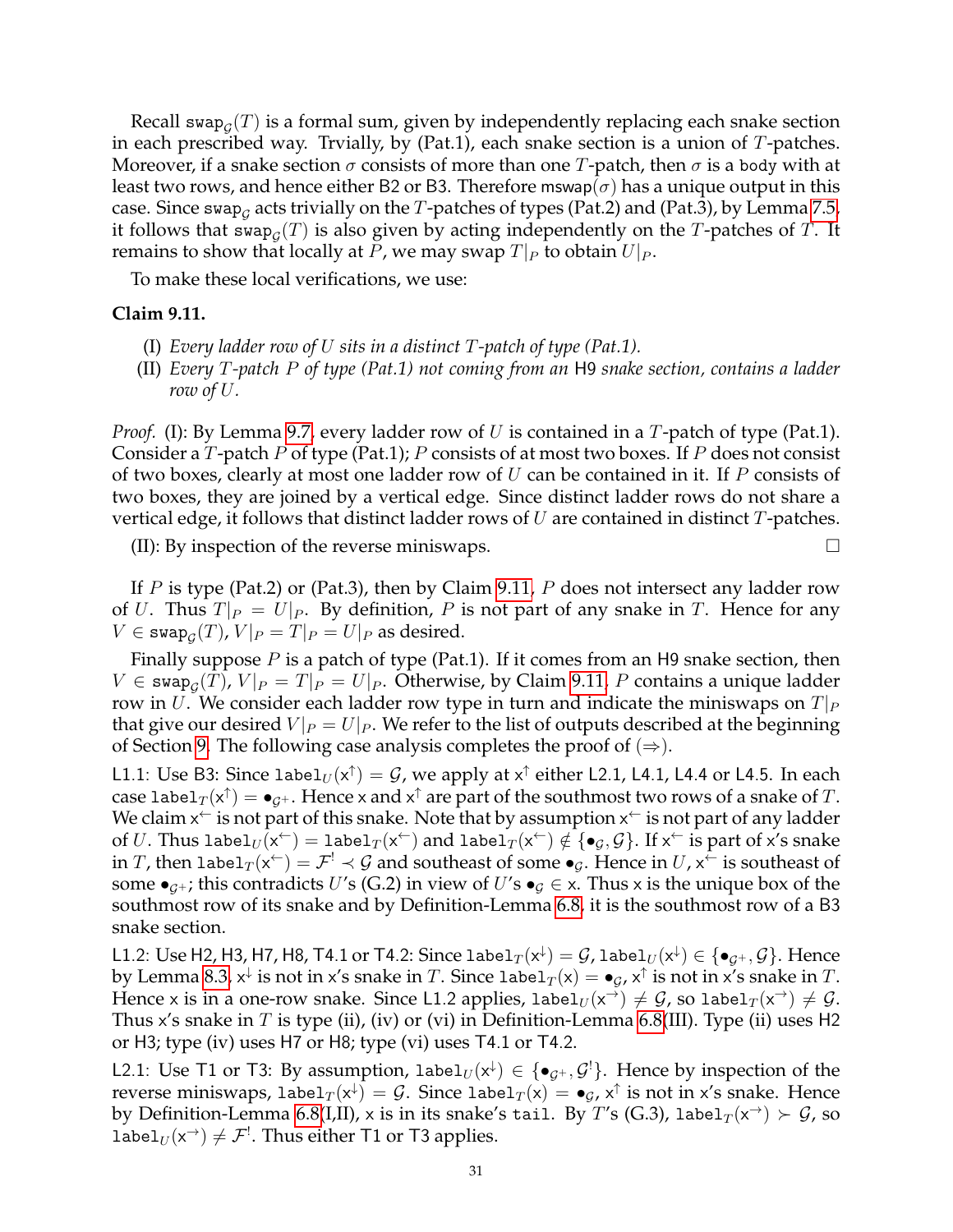L2.2: Use B1 for the first output. By assumption and U's (G.9), U has no  $\bullet_{G^+}$  adjacent to x. Moreover by U's (G.4), no box adjacent to x is in any ladder. Hence T has no  $\bullet$ <sub>G</sub> adjacent to x. If  $\mathcal{F}^!\in\mathsf{x}^\leftarrow$  in  $T$ , then (possibly marked)  $\mathcal{F}\in\mathsf{x}^\leftarrow$  in  $U.$  If  $\texttt{label}_U(\mathsf{x}^\leftarrow)=\mathcal{F}^!$ , then we contradict unmarked  $\mathcal{G}\in \mathsf{x}$  in  $U.$  If label ${}_{U}(\mathsf{x}^{\leftarrow})$  is unmarked, then  $U$  has no  $\bullet_{\mathcal{G}^+}$ northwest of x<sup> $\leftarrow$ </sup>. By  $U'$ s (G.3) and (G.4)*, U* has no  ${\cal G}$  northwest of x $\leftarrow$ . But since  ${\cal F}^! \in$  x $\leftarrow$  in T, T has a  $\bullet_{\mathcal{G}^+}$  northwest of  $\mathsf{x}^\leftarrow$ . Hence by Lemma [A.3,](#page-64-0)  $U$  has a  $\bullet_{\mathcal{G}^+}$  or  $\mathcal G$  northwest of  $\mathsf{x}^\leftarrow$ , a contradiction.

Use H1 or H6 for the second output. Since  $x^{\rightarrow}$  is not in any ladder of U, label $_U(x^{\rightarrow}) =$ label $_T(x^\to)$ . Moreover by  $U'$ s (G.3), label $_U(x^\to) \succ \mathcal{G}$ , so label $_T(x^\to) \succ \mathcal{G}$ . If label $_T(x^\to) =$  $G^+$ , H6 applies. Otherwise, H1 applies.

L2.3: Use B1 for the first output; applicability is as for the first output of L2.2. Use H2 or H7 for the second output. Since  $x^{\overrightarrow{\cdot}}$  is not in any ladder of U, label $_U(x^{\rightarrow}) = \text{label}_T(x^{\rightarrow})$ . Moreover by  $U'$ s (G.3), labe $1_U(\mathsf{x}^\to) \succ \mathcal{G}$ , so labe $1_T(\mathsf{x}^\to) \succ \mathcal{G}$ . If labe $1_T(\mathsf{x}^\to) = \mathcal{G}^+$ , H7 applies. Otherwise, H2 applies.

L3: Use H1. By U's (G.12),  $l$ abe $l_U(x^{\rightarrow}) \notin \{\mathcal{G}, \mathcal{G}^+\}$ . Moreover by U's (G.13) and (G.12), label $_{U}(\mathsf{x}^{\to})$  is not marked, so label $_{U}(\mathsf{x}^{\to})\succeq\mathcal{G}^{+}.$  Thus label $_{U}(\mathsf{x}^{\to})\succ\mathcal{G}^{+}.$  Since  $\mathsf{x}^{\to}$  is not in any ladder of U, label $_T(\mathsf{x}^{\rightarrow}) \succ \mathcal{G}^+$ .

L4.1: Use T3. By inspection of the reverse miniswaps, T has  $\mathcal{G} \in \mathsf{x}^{\downarrow}$ . Hence x's snake in T has at least two rows. Hence x is part of its snake's tail.

L4.2: Use H6.

L4.3: Use H7.

L4.4: If  $Z \neq \emptyset$ , use T4.2 or T4.3. Otherwise use H5.3, B2, B3 or T2. If  $Z \neq \emptyset$ , some T4 applies. If it is T4.1, T has  $H \in \underline{x}^{\to}$  with  $\text{family}(\mathcal{H}) = \text{family}(\mathcal{G}) + 1$  and  $N_{\mathcal{H}} = N_{\mathcal{G}}$ . Hence  $U$  also has  $\mathcal{H} \in \underline{\mathsf{x}}^{\to}$ , contradicting Lemma [5.6](#page-13-0) for  $U$ . If  $Z = \emptyset$ , there is nothing to check.

L4.5: If  $Z \neq \emptyset$ , use T5. Otherwise use H5.3, B2, B3 or T2.

The following proposition characterizes good tableaux in terms of forward swapping.

 ${\bf Proposition ~9.12.}~A$  tableau  $U$  is  ${\cal G}$ -good if and only if  $U\in\mathtt{swap}_{\cal G}$ -  $\circ\cdots\circ\mathtt{swap}_{1_2}\circ\mathtt{swap}_{1_1}(T^{(1_1)})$ for some bundled tableau  $T$  and choice of inner corners of  $T$  to initially place  $\bullet_{1_1}\!\!{}'s$  in.

*Proof.* (⇒) Given a  ${\cal G}$ -good tableau  $U$ , let  $T^{(1_1)}$  be any tableau appearing in  ${\tt revswap}_{1_2} \circ \cdots \circ$ revswap $_{\mathcal{G}^-}$   $\circ$  revswap $_{\mathcal{G}}(U).$  By Proposition [9.5,](#page-27-0)  $T^{(1_1)}$  is a  $1_1$ -good tableau. By  $T^{(1_1)}{}'$ s (G.2) and (G.9), the  $\bullet_{1_1}$ 's of  $T^{(1_1)}$  are at inner corners and there is no genetic label northwest of a  $\bullet_{1_1}$ . Let T be obtained by removing the  $\bullet_{1_1}$ 's of  $T^{(1_1)}$ . Then it is clear T is a bundled tableau. Now  $U\in\mathsf{swap}_{\mathcal{G}^-}\circ\cdots\circ\mathsf{swap}_{1_2}\circ\mathsf{swap}_{1_1}(T^{(1_1)})$  holds by Propositions [7.7](#page-21-1) and [9.8.](#page-28-3)

<span id="page-31-0"></span>(  $\Leftarrow$  ) Immediate from Lemma [7.6](#page-21-4) and Proposition [7.7.](#page-21-1)

# 10. THE REVERSAL TREE

<span id="page-31-1"></span>10.1. **Walkways.** An *i*-walkway W in an  $(i + 1)<sub>1</sub>$ -good tableau T is an edge-connected component of the collection of boxes  $x$  in  $T$  such that:

 $(W.1) ∘_{(i+1)<sub>1</sub>} ∈ x;$  or

(W.2)  $i_k \in \times$  and  $\times$  is not southeast of a  $\bullet_{(i+1)_1}$  (equivalently,  $i_k \in \times$  is not marked).

<span id="page-31-2"></span>**Lemma 10.1** (Structure of an i-walkway)**.** *Let* W *be an* i*-walkway.*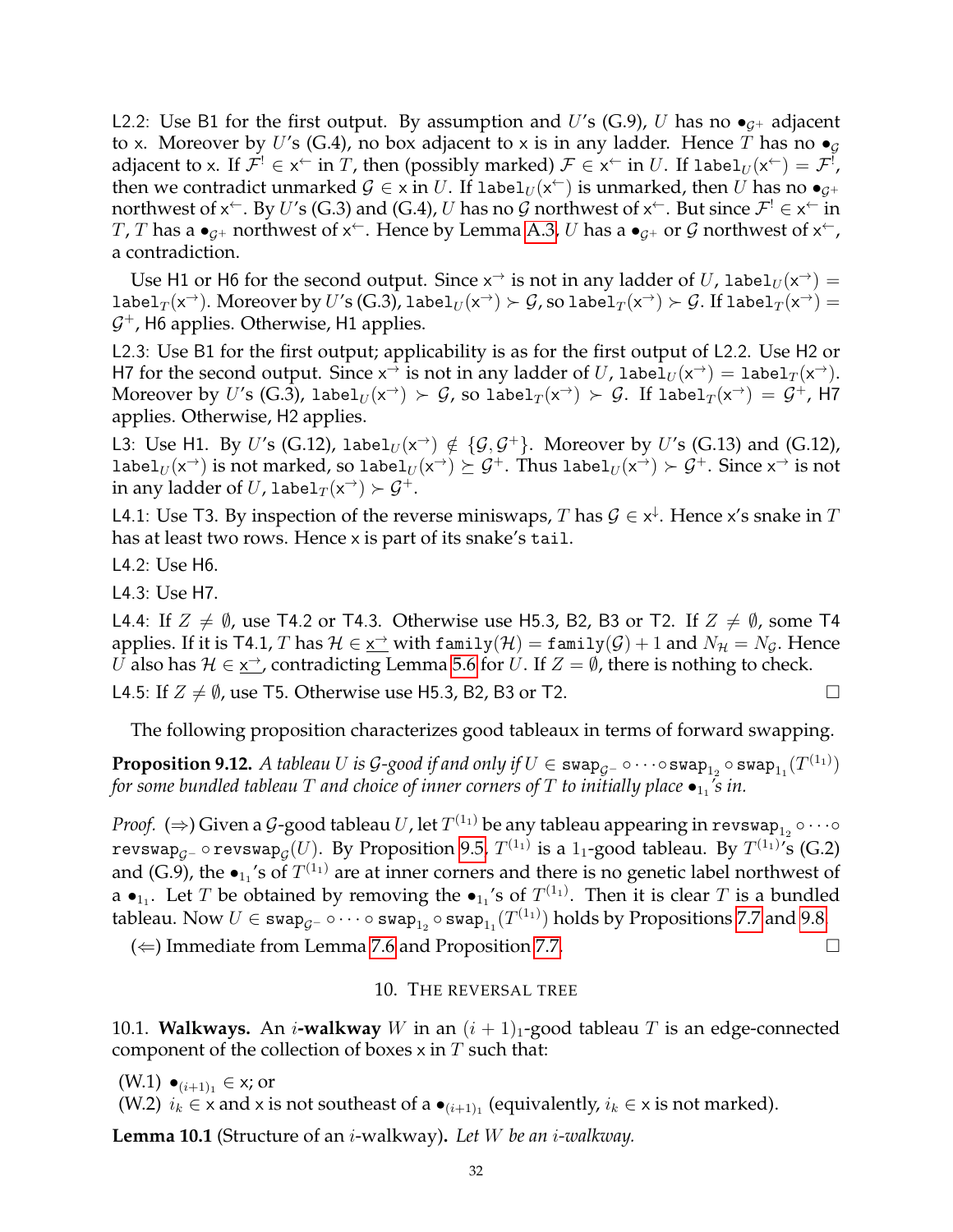- (I) *Each column* c *of* W *has at most two boxes; if* c *has two boxes, the southern box contains*  $\bullet$ <sub>(i+1)<sub>1</sub></sub>.
- (II) W has no  $2 \times 2$  *subsquare.*
- (III) W *is an edge-connected skew shape.*
- (IV) The  $\bullet_{(i+1)_1}$ 's are at outer corners of W.
- (V) *The box and upper edge labels of family* i *form a* ≺*-interval in the set of genes.*

Therefore, each i-walkway looks like:



where each  $\star$  is a genetic label and the blank box contains either  $\bullet_{(i+1)_1}$  or a genetic label. *Proof of Lemma* [10.1:](#page-31-2) (I): By (G.2), at most one box of c comes from (W.1). By (G.4), at most one box of c comes from (W.2). Thus the first assertion of (I) holds. The second assertion holds by (W.2).

(II): Suppose W contains a  $2 \times 2$  subsquare. Then the two southern boxes of the subsquare contain  $\bullet_{(i+1)_1}$ 's by (I), contradicting (G.2).

(III):  $W$  is edge-connected by definition. In view of (II), it remains to show there are no two boxes y, z of W with y NorthWest of z. Suppose otherwise. By  $(G.2)$ , at least one of y, z contains a genetic label. If  $\bullet_{(i+1)_1}$  ∈ y and  $i_k$  ∈ z, we violate (W.2). If  $\bullet_{(i+1)_1}$  ∈ z and  $i_k \in y$ , consider the box b in y's column and z's row. By (G.2), b contains a genetic label. By (G.4), label(b) >  $i_k$ . Since  $\bullet_{(i+1)_1} \in \mathsf{z}$ , this contradicts (G.9). Finally, if  $i_k \in \mathsf{y}$  and  $i_k \in \mathsf{z}$ , then we contradict (G.12).

 $(IV)$ : Immediate from  $(W.2)$  and  $(G.2)$ .

(V): By the edge-connectedness of  $W$  we know that  $W$  occupies consecutive columns. Thus we are done by  $(G.4)$ – $(G.6)$ .

<span id="page-32-0"></span>10.2. **Walkway reversal.** Let  $U \in B^{\alpha}_{\lambda,\mu}$  for some  $\alpha \in {\{\nu\}} \cup {\nu}^{-}$ . Obtain  $U^{(0)}$  from  $U$  by placing  $\bullet_{(\ell(\mu)+1)_1}$  in each box of  $\nu/\alpha.$  The root of the **reversal tree**  $\mathfrak{T}_U$  is  $U^{(0)}.$  The children  $\{U^{(1)}\}$  of  $U^{(0)}$  are the tableaux in the formal sum revswap $_{\ell(\mu)^+_1}\circ\cdots\circ$  revswap $_{(\ell(\mu)+1)_1}(U^{(0)}).$ By Proposition [9.5,](#page-27-0) each  $U^{(1)}$  is  $\ell(\mu)_1$ -good. We define the children  $\{U^{(2)}\}$  of a  $U^{(1)}$  by reverse swapping successively through labels of family  $\ell(\mu)-1$ , etc. Similarly, all tableaux thus obtained are also good. (A tableau may have a copy of itself as a child; this occurs only if  $U^{(0)}$  has no  $\bullet_{(\ell(\mu)+1)_1}'$ s.) After  $\ell(\mu)-i$  steps, a descendant  $U' = U^{(\ell(\mu)-i)}$  is an  $(i + 1)<sub>1</sub>$ -good tableau.

<span id="page-32-1"></span>**Lemma 10.2.** Let U' be an  $(i + 1)<sub>1</sub>$ -good tableau. If  $\ell$  is a box or edge label that is not in an  $i$ -walkway, then  $\ell$  appears in the same location in every  $T \in \mathtt{revswap}_{i_1^+} \circ \cdots \circ \mathtt{revswap}_{(i+1)_1}(U').$ 

*Proof.* The case analysis is as follows:

Case 1:  $(\ell \in x \text{ is a box label in } U')$ :

Subcase 1.1:  $(\mathtt{family}(\ell) \neq i)$ : During the reversal process revswap $_{i_1^+} \circ \cdots \circ \mathtt{revswap}_{(i+1)_1}$ the label  $\ell$  is never part of any ladder consisting of H and  $\bullet_{\mathcal{H}^+}$  where  $\mathcal{H} \in \{i_1, \ldots, i_{\mu_i}\}.$ Thus revswap $_{\mathcal{H}^+}$  does not move  $\ell$ .

Subcase 1.2: (family $(\ell) = i$ ): Since x is not part of an *i*-walkway, by (W.2) it is southeast of a  $\bullet$ <sub>(i+1)<sub>1</sub></sub> in U'. By inspection of the reverse miniswaps, this remains true for each tableau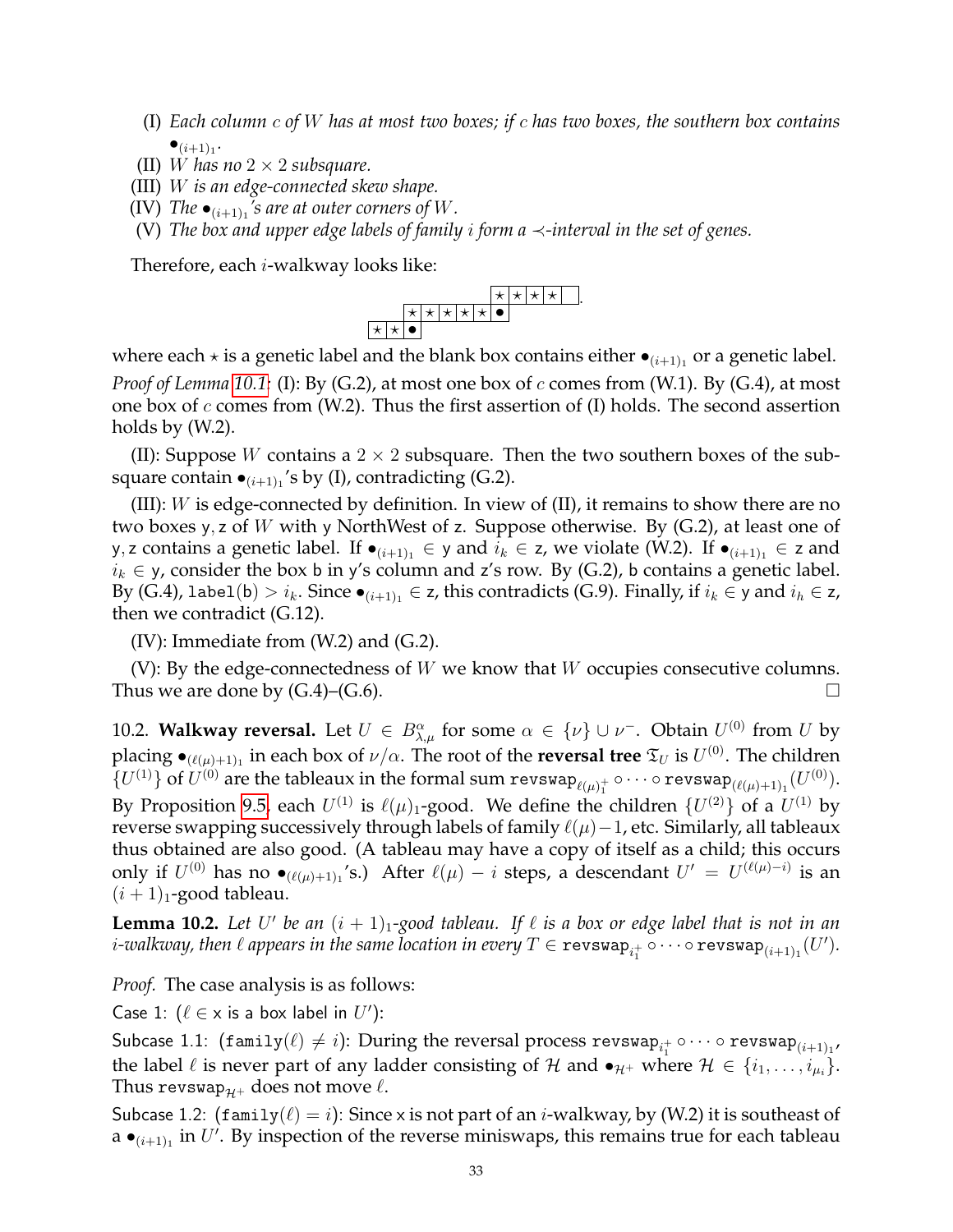$V$  appearing in the reversal process  ${\tt revswap}_{i_1^+} \circ \cdots \circ {\tt revswap}_{(i+1)_1}.$  The box x is never part of a ladder during this process, for when we apply revswap<sub> $H+$ </sub>, where H is  $\ell'$ s gene,  $\bullet_{H+}$ is northwest of x and so  $\ell^! \in \times$ . The case then follows.

Case 2: ( $\ell$  is an edge label in U'): Let x and  $x^{\downarrow}$  be the boxes adjacent to the edge.

Subcase 2.1: (x and  $x^\downarrow$  do not contain a label of family  $i$  in  $U'$ ): As above, x and  $x^\downarrow$  are not part of a ladder consisting of  $\cal H$  and  $\bullet_{\cal H^+}$ , where  $\cal H\in\{i_1,\ldots,i_{\mu_i}\}.$  Hence neither is the  $\ell$  in question, and so this  $\ell$  remains fixed throughout the reversal process.

Subcase 2.2: (x or  $x^\downarrow$  contains a label  ${\cal H}$  of family  $i$  in  $U'$ ): By (G.4), at most one of x or  $x^\downarrow$ contains such a label. Without loss of generality, suppose it is x (the argument in the other case is the same). Since  $\ell \in \underline{x}$  is not part of an *i*-walkway, neither is x. By the arguments of Subcase 1.2, x is never part of a ladder, since  $\mathcal{H}^! \in \times$ . Thus  $\underline{\times}$  is unchanged.  $□$ 

Consider an *i*-walkway W of U'. By Lemma [10.1\(](#page-31-2)V), the genes of family *i* in W form an interval; let it be  $(w_1, \ldots, w_n)$  in increasing ≺-order.

<span id="page-33-0"></span>**Lemma 10.3** (Characterization of one-row walkway reversals)**.** *Let* W *be a* 1*-row* i*-walkway*  $\int \ln a_n (i+1)_1$ -good tableau U'. Let a and z be the westmost and eastmost boxes of W, respectively. *Consider the region* R *occupied by* W*.*

- (I) Suppose U' has  $\bullet_{(i+1)_1} \in \mathsf{z}$  and no label of family i in  $\overline{\mathsf{z}}$ . Then there exists a filling R of  ${\mathcal R}$  with  $\bullet_{i_1} \in$  a and  $w_1 \notin$  <u>a</u> such that for any  $V \in \mathtt{revswap}_{i_1^+} \circ \cdots \circ \mathtt{revswap}_{(i+1)_1}(U'),$  $V|_{\mathcal{R}} = R$ .
- (II) Suppose U' has  $\bullet_{(i+1)_1} \in \mathsf{z}$  and a label of family i in  $\overline{\mathsf{z}}$ . Then there exists a filling R of  $\mathcal R$  with  $\bullet_{i_1} \in$  a and either  $w_1 \in$  <u>a</u>  $or$   $(w_1) \in$  <u>a</u> such that for any  $V \in \mathtt{revswap}_{i_1^+}$   $\circ \cdots \circ$  $\texttt{revswap}_{(i+1)_1}(U'),\, V|_{\mathcal{R}}=R.$
- (III) Suppose  $\dot{\textbf{U}}'$  has a label of family  $i$  in  $\textsf{z}.$  Then there exist two fillings  $R,R'$  of  $\mathcal R$  such that (i)  $R$  *has*  $w_1 \in \mathsf{a}$ ;
	- (ii)  $R'$  has  $\bullet_{i_1} \in$  a and either  $w_1 \in \underline{\mathsf{a}}$  or  $\widehat{(w_1)} \in \underline{\mathsf{a}}$ ;
	- (iii)  $R$  and  $R'$  are otherwise identical; and
	- (iv) for any  $V \in \texttt{revswap}_{i_1^+} \circ \cdots \circ \texttt{revswap}_{(i+1)_1}(U'),$   $V|_{\mathcal{R}} \in \{R, R'\}.$

*Proof.* We argue (I)–(III) separately, by induction on the number of boxes of W. The base cases (where W consists of a single box  $a = z$ ) are clear by Lemma [8.2](#page-25-0) and inspection of the reverse miniswaps. Assume W has at least two boxes and let  $\overline{W}$  be W with a removed.

(I): By induction,  $\overline{W}$  reverses uniquely to some  $\overline{R}$ , which has a  $\bullet_{w_2} \in \mathsf{a}^{\to}$  and  $w_2 \notin \underline{\mathsf{a}^{\to}}$ . (By a technical modification of the hypotheses, we may apply the inductive hypothesis to this partial walkway here and below.) This extends uniquely by L4.4 or L4.5 (followed by some number of applications of L1.2) to an  $R$  with the claimed properties.

(II): The unique reversal  $\overline{R}$  of  $\overline{W}$  has a  $\bullet_{w_2} \in \mathsf{a}^{\to}$  and  $w_2 \in \underline{\mathsf{a}^{\to}}$ . (By (V.2),  $(\overline{w_2}) \notin \underline{\mathsf{a}^{\to}}$ .) We obtain the desired unique reversal  $R$  by applying L4.2 or L4.3 to  $\{$ a, a $^{\rightarrow}\}$  in  $\overline{R} \cup \{$ a $\}.$ 

(III): There are precisely two reversals of  $\overline{W}$ :  $\overline{R}$  and  $\overline{R}'$ . The former reversal has  $w_2 \in \mathsf{a}^{\rightarrow}$ , while the latter has  $\bullet_{w_2} \in$  a<sup>→</sup> and  $w_2 \in \underline{\sf a}^\rightarrow$ . (By (V.2),  $\widehat{w_2} \notin \underline{\sf a}^\rightarrow$ .) Applying L4.2 or L4.3 (as appropriate) to  $\{a, a^{\rightarrow}\}$  in  $\overline{R}' \cup \{a\}$  returns  $R'$  as described. Applying L2.2 or L2.3 (as appropriate) to a in  $\overline{R} \cup \{a\}$  returns precisely R and R'. (We apply L4.2 to  $\overline{R}' \cup \{a\}$  exactly when we apply L2.2 to  $\overline{R} \cup \{a\}$ .)  $\Box$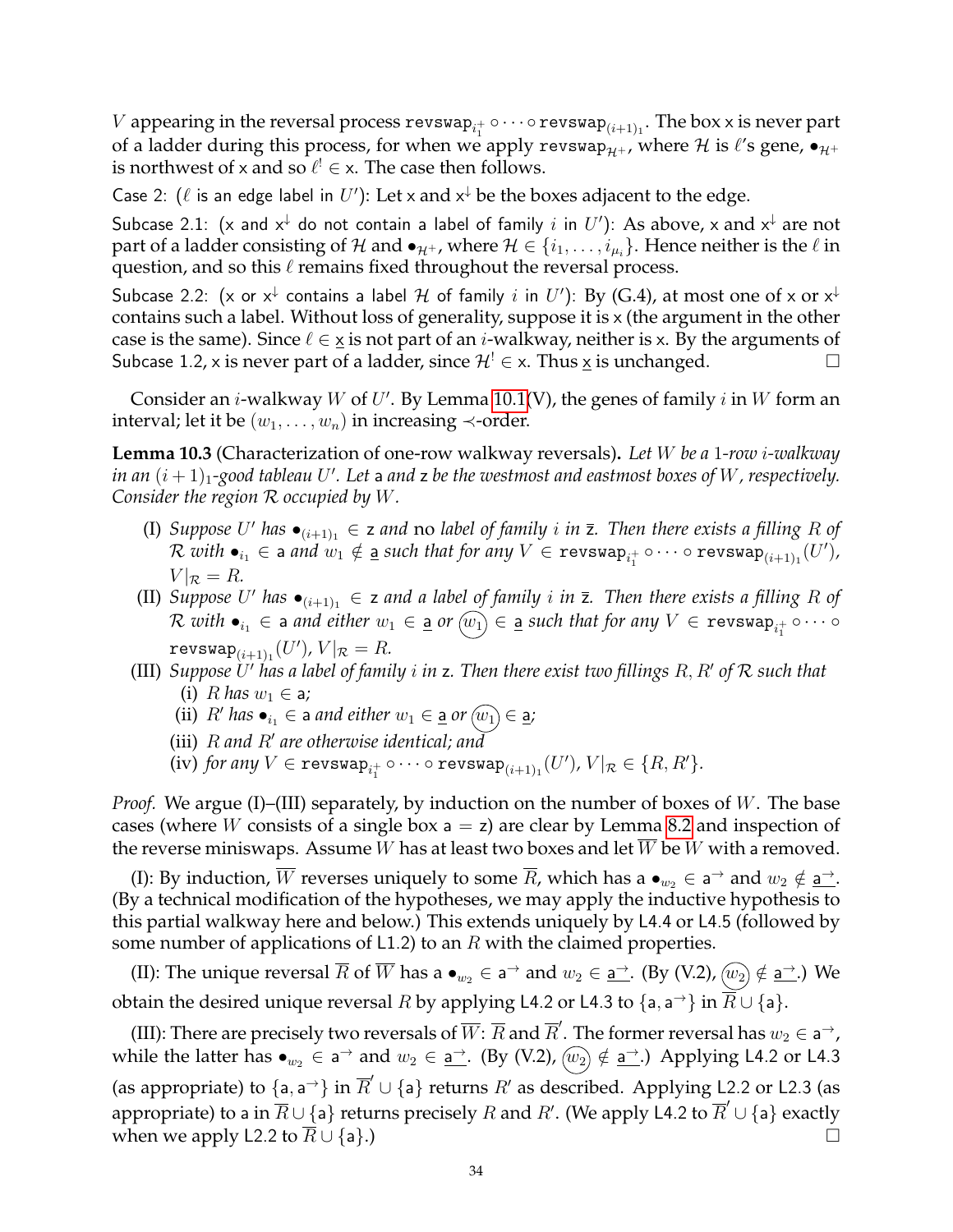<span id="page-34-1"></span>**Lemma 10.4** (Characterization of multirow walkway reversals)**.** *Let* W *be an* i*-walkway* with at least two rows *in an*  $(i + 1)_1$ -good tableau  $U'$ . Let a and z be the westmost and eastmost *boxes, respectively, in its southmost row. Thus*  $\bullet$ <sub>(*i*+1)<sub>1</sub></sub>  $\in$  z. Let  $R$  *be the region occupied by* W.

- (I) Suppose  $a = z$ . Then there exists a filling R of R with  $w_1 \in a$  such that for any  $V \in a$  $\texttt{revswap}_{i_1^+} \circ \cdots \circ \texttt{revswap}_{(i+1)_1}(U'), V|_{\mathcal{R}} = R.$
- (II) Suppose a  $\neq$  z and label $_W(z^+)$  = label $_W(z^{\uparrow})$ . Then there exists a filling R of R  $with$   $\bullet_{i_1} \in$  a *and no label of family*  $i$  *on* <u>a</u> such that for any  $V \in \mathtt{revswap}_{i_1^+} \circ \cdots \circ$  $\texttt{revswap}_{(i+1)_1}(U'),\, V|_{\mathcal{R}}=R.$
- (III) Suppose a  $\neq$  z and  $\mathtt{label}_W(\mathsf{z}^{\leftarrow})\neq \mathtt{label}_W(\mathsf{z}^{\uparrow}).$  Then there exist two fillings  $R,R'$  of  $\mathcal R$ *such that*
	- (i)  $R$  *has*  $w_1 \in \mathsf{a}$ ;
	- (ii)  $R'$  has  $\bullet_{i_1} \in$  a and either  $w_1 \in \underline{\mathsf{a}}$  or  $\widehat{(w_1)} \in \underline{\mathsf{a}}$ ;
	- (iii) R and R' are otherwise identical; and
	- (iv) for any  $V \in \texttt{revswap}_{i_1^+} \circ \cdots \circ \texttt{revswap}_{(i+1)_1}(U'),$   $V|_{\mathcal{R}} \in \{R, R'\}.$

*Proof.* (I): Let  $\overline{W}$  be W with the two boxes in the westmost column of W removed. If  $\overline{W}=\emptyset$ , then  $W=\{\bullet_{(i+1)_1}\in\textsf{z},w_1\in\textsf{z}^\uparrow\}$ ; here we obtain the desired result by use of <code>L1.1</code> and L2.1. Hence assume  $\overline{W} \neq \emptyset$ . Clearly,

<span id="page-34-0"></span>(10.1) 
$$
\text{label}_W(z^{\uparrow\rightarrow}) \in \{w_2, \bullet_{(i+1)_1}\}.
$$

Depending on whether W has multiple rows, by induction or by Lemma [10.3,](#page-33-0) there are at most two reversals of  $\overline{W}$ .

Case 1:  $(\overline{W}$  has a unique reversal  $\overline{R}$ ): By [\(10.1\)](#page-34-0) and induction/Lemma [10.3,](#page-33-0) we have two scenarios possible:

Subcase 1.1:  $(\overline{R}$  has  $\bullet_{w_2}\in {\sf z}^{\uparrow\to}$  and no labels of family  $i$  appear on  $\underline{{\sf z}^{\uparrow\to}})$ : Here we extend to a unique reversal of  $W$  by applying L4.4 or L4.5 at z $^\uparrow$  and L1.1 at z. This results in  $w_1 \in$  z  $=$  a. Subcase 1.2:  $(\overline{R}$  has  $w_2\in \sf z^{\uparrow\to})$ : We extend to a unique reversal of  $W$  by applying <code>L2.1</code> at  $\sf z^{\uparrow}$ and L1.1 at z. This results in  $w_1 \in \mathsf{z} = \mathsf{a}$ , as desired.

Case 2:  $(\overline{W}$  has two reversals  $\overline{R}$  and  $\overline{R}'$ ): By [\(10.1\)](#page-34-0) and induction/Lemma [10.3,](#page-33-0)  $\overline{R}$  and  $\overline{R}'$ differ only in  $z^{\uparrow \rightarrow}$ :  $\overline{R}$  has  $w_2 \in z^{\uparrow \rightarrow}$  whereas  $\overline{R}'$  has  $\bullet_{w_2} \in z^{\uparrow \rightarrow}$  and  $w_2 \in \underline{z^{\uparrow \rightarrow}}$ . By L2.1 and L1.1 in the  $\overline{R}$  case and by L4.1 and L1.1 in the  $\overline{R}'$  case, both extend to the same reversal  $R$ of *W*; here *R* has  $w_1 \in \mathsf{z} = \mathsf{a}$ , as claimed.

(II): We have some cases.

Case 1: (The southmost row of  $W$  has exactly two boxes  $\{{\sf a}={\sf z}^{\leftarrow}, {\sf z}\}$ ): Let  $\overline{W}$  be  $W$  with  $\{a, z, z^{\uparrow}\}\$  removed. If  $\overline{W}$  is empty, the result is clear, so we may assume otherwise. Thus  $(10.1)$  still holds. Depending on whether W has multiple rows or not, either by induction or by Lemma [10.3,](#page-33-0) it follows there are at most two reversals of W.

Subcase 1.1: ( $\overline{W}$  has a unique reversal  $\overline{R}$ ): By [\(10.1\)](#page-34-0) and induction/Lemma [10.3,](#page-33-0) two scenarios are possible:

Subcase 1.1.1:  $(\overline{R}$  has  $\bullet_{w_2}\in {\sf z}^{\uparrow\to}$  and no label of family  $i$  on  ${\sf z}^{\uparrow\to}$ ): We extend to a unique reversal R of W by applying L4.5 at  $\{z^{\uparrow}, z^{\uparrow \rightarrow}\}$  and either L4.4 or L4.5 (as required) at  $\{a, z\}$ ; *R* has  $\bullet_{w_1} \in$  a and no label of family *i* on <u>a</u>.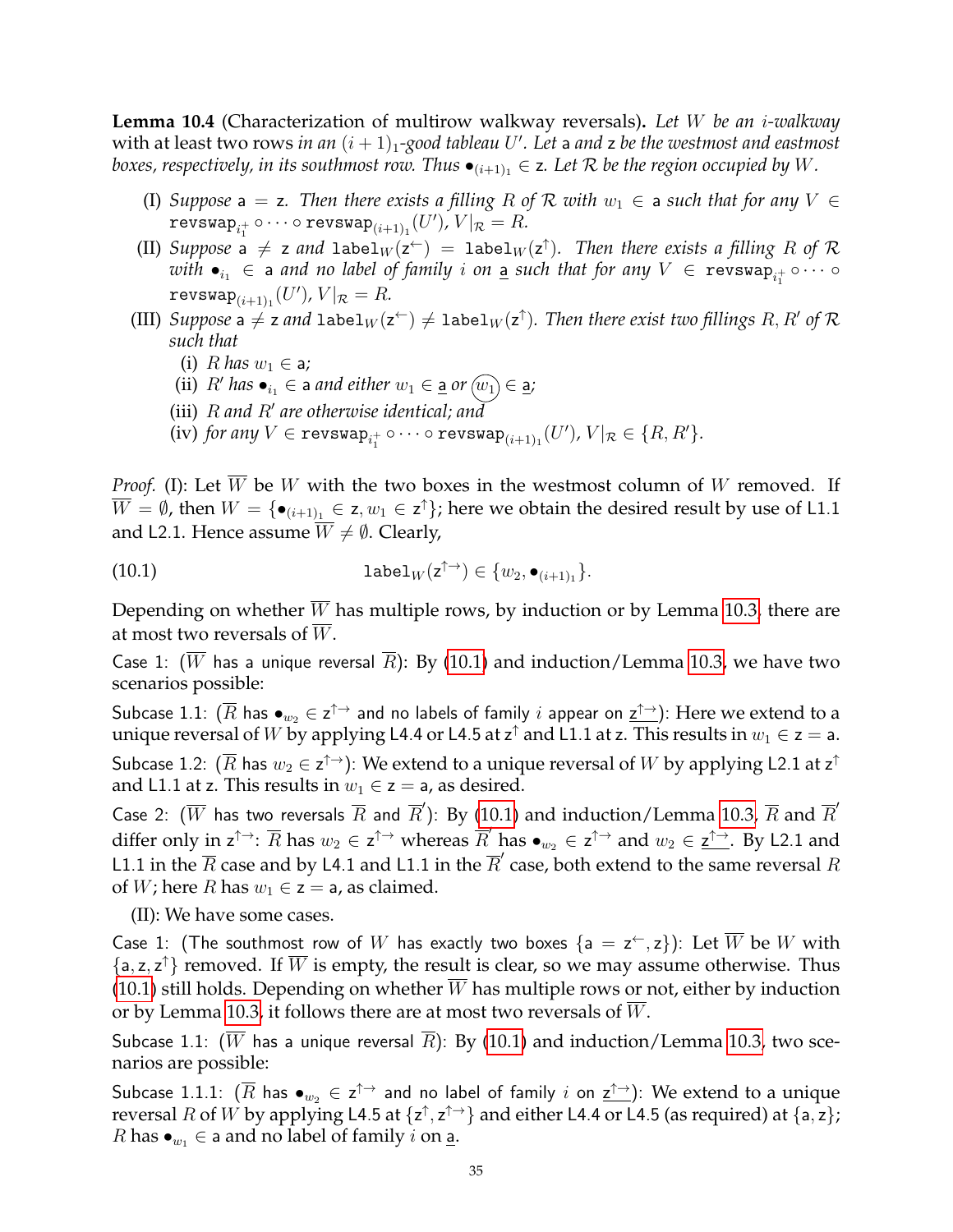Subcase 1.1.2:  $(w_2 \in \mathsf{z}^{\uparrow \rightarrow})$ : We extend to a unique reversal R of W by applying L2.1 at  $\mathsf{z}^\uparrow$  and either L4.4 or L4.5 (as required) at z. This again results in  $\bullet_{w_1}\in$  a and no label of family  $i$  on  $\underline{a}$ .

Subcase 1.2:  $(\overline{W}$  has two reversals  $\overline{R}$  and  $\overline{R}^{\prime}$ ): By [\(10.1\)](#page-34-0) and induction/Lemma [10.3,](#page-33-0)  $\overline{R}$  and  $\overline{R}'$  differ only in  $z^{\uparrow\rightarrow}$ :  $\overline{R}$  has a  $w_2\in z^{\uparrow\rightarrow}$  whereas  $\overline{R}'$  has a  $\bullet_{w_2}\in z^{\uparrow\rightarrow}$  and  $w_2\in \underline{z^{\uparrow\rightarrow}}$ . By L2.1 and L4.4 or L4.5 in the  $\overline{R}$  case and by L4.1 and L4.4 or L4.5 in the  $\overline{R}'$  case, both extend to the same reversal *R* of *W*. *R* has  $\bullet_{w_1} \in \mathsf{z} = \mathsf{a}$ .

In each of the Subcases above, we are done after applying a sequence of L1.2's at a.

Case 2: (The southmost row of W contains at least three boxes): Let W be W with a removed. By induction,  $\overline{W}$  has a unique reversal  $\overline{R}$  with  $\bullet_{w_2}$  in a $\to$  and no label of of family  $i$  on <u>a $\to$ </u>. Now we uniquely extend  $\overline{R}$  to a reversal  $R$  of  $W$  by applying L4.4 or L4.5 at  $\{$ a, a $^{\rightarrow}\}$ ;  $R$  has  $\bullet_{w_1} \in \mathsf{a}$  and no label of of family i on  $\underline{\mathsf{a}}$ , and the result follows after applying a sequence of L1.2's at a.

(III): Let  $\overline{W}$  be W with the southmost row and  $z^{\uparrow}$  removed. Recall label $_W(z) = \bullet_{(i+1)_1}$ and suppose  $W$  has  $w_{q-1}\in{\sf z}^\leftarrow$  and  $w_q\in{\sf z}^\uparrow$ . If  $\overline{W}$  is empty, we are done by applying L2.1 at z $\hat{}$  and <code>L1.1</code> at z, followed by application of Lemma [10.3\(](#page-33-0)III) to the southmost row. Thus assume W is not empty. By induction or Lemma [10.3,](#page-33-0) there are at most two reversals of  $\overline{W}$ :

Case 1: ( $\overline{W}$  has a unique reversal  $\overline{R}$ ): Observe that exactly one of the following two cases holds.

Subcase 1.1:  $(\overline{R}$  has  $\bullet_{w_{q+1}}\in {\sf z}^{\uparrow\to}$  and no label of family  $i$  on  ${\sf z}^{\uparrow\to}$ ): Apply L4.4 at  ${\sf z}^\uparrow$  and L1.1 at z.

Subcase 1.2:  $(\overline{R}$  has  $w_{q+1} \in \mathsf{z}^{\uparrow\to}$ ): Apply L2.1 at  $\mathsf{z}^{\uparrow}$  and L1.1 at z.

Case 2:  $(\overline{W}$  has two reversals  $\overline{R}$  and  $\overline{R}'$ ): By induction/Lemma [10.3,](#page-33-0)  $\overline{R}$  and  $\overline{R}'$  differ only in  $\mathbf{z}^{\uparrow\rightarrow} \colon \overline{R}$  has  $w_{q+1} \in \mathbf{z}^{\uparrow\rightarrow}$  whereas  $\overline{R}'$  has a  $\bullet_{w_{q+1}} \in \mathbf{z}^{\uparrow\rightarrow}$  and  $w_{q+1} \in \underline{\mathbf{z}^{\uparrow\rightarrow}}$ . Apply L2.1 and L1.1 in the  $\overline{R}$  case. Apply L4.1 and L1.1 in the  $\overline{R}'$  case.

In each of the cases above, the indicated reverse miniswaps leave us with the southmost row having  $w_1$  ∈ a and  $w_q$  ∈ z. We complete the reversal using Lemma [10.3\(](#page-33-0)III), yielding the desired conclusion.

**Proposition 10.5.** The children of a node U' in  $\mathfrak{T}_U$  are obtained by replacing each walkway W  $\omega$ ith  $R$  or  $R$ ,  $R'$  (as defined in Lemmas [10.3](#page-33-0) and [10.4\)](#page-34-1) independently in all possible ways.

*Proof.* That nothing changes outside the walkways is Lemma [10.2.](#page-32-1) Independence follows from walkways being edge-disjoint.

### **Proposition 10.6.**  $\mathfrak{T}_U$  *is a tree.*

*Proof.* Let U' and U'' be distinct  $i_1$ -good nodes of  $\mathfrak{T}_U$ . By induction and Lemmas [10.3](#page-33-0) and [10.4,](#page-34-1)  $U'$  and  $U''$  differ in the placement of a label of family strictly larger than i. This label is unaffected by later reverse swaps, so  $U'$  and  $U''$  cannot have the same child.  $\Box$ 

**Proposition 10.7** (Characterization of reversal tree leaves)**.**

(I) Let L be a leaf of  $\mathfrak{T}_U$ . Then if we ignore the  $\bullet_{1_1}$ 's, either  $L = U$  or  $L \in \Lambda^+$  and has shape  $\nu/\rho$  for some  $\rho \in \lambda^+$ . Moreover,  $[U]$ slide $\rho/\lambda(L) \neq 0$ .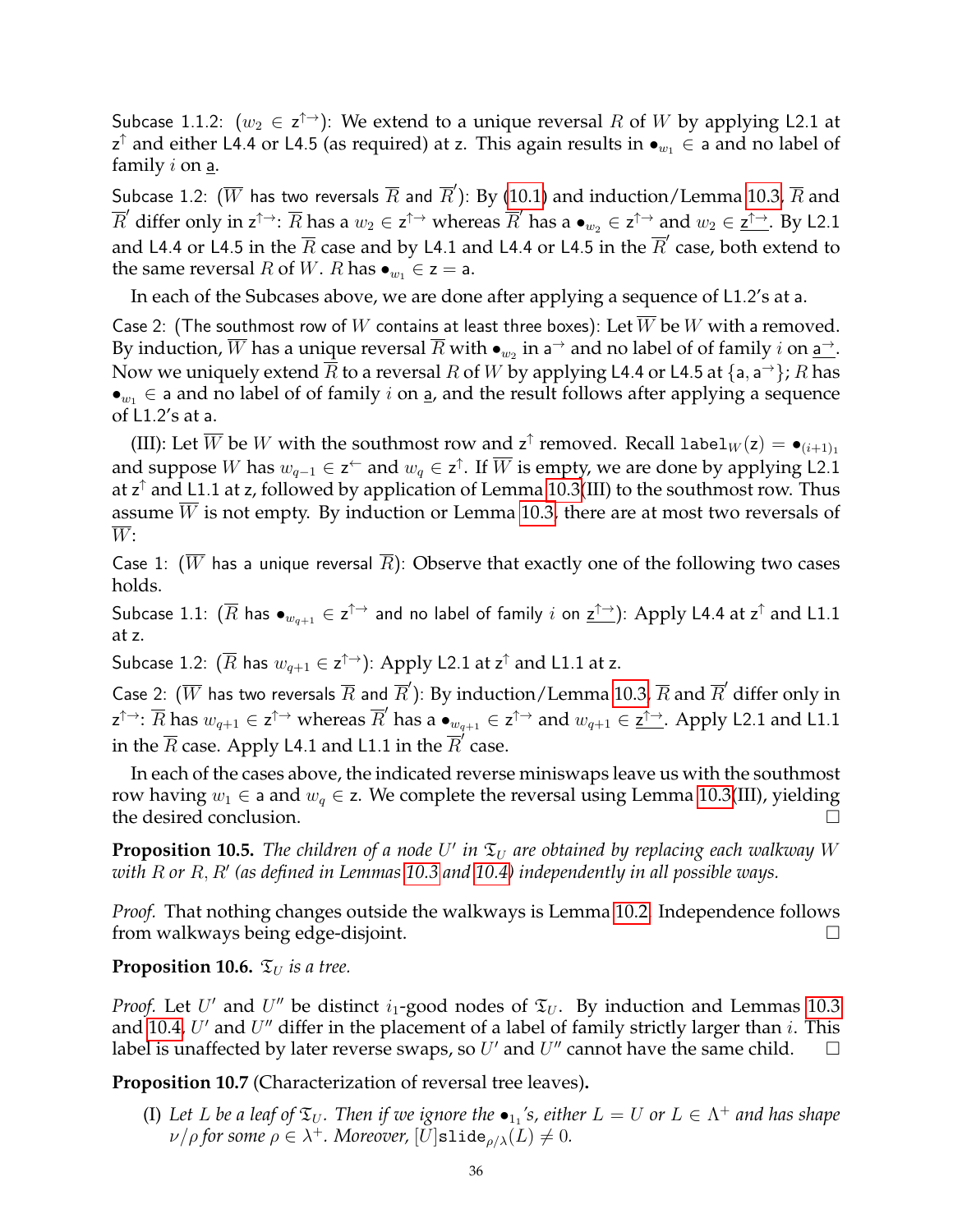(II) If  $M \in \Lambda^+$  has shape  $\nu/\rho$  and  $[U]$ slide $\rho/\lambda(M) \neq 0$ , then M appears as a leaf of  $\mathfrak{T}_U$ .  $\square$ 

*Proof.* (I): By Proposition [9.5,](#page-27-0) L is 1<sub>1</sub>-good. By (G.9), there are no labels northwest of a  $\bullet_{1_1}$ . By (G.2),  $\bullet_{1_1}$ 's appear in distinct rows and columns. This proves the second sentence. The third sentence then follows from Proposition [9.8.](#page-28-0)

(II): Immediate from Proposition [9.8.](#page-28-0)

#### 11. THE RECURRENCE COEFFICIENTS

<span id="page-36-1"></span>Given  $U\in B^{\alpha}_{\lambda,\mu}$ , where  $\alpha\in\{\nu\}\cup\nu^+$ , let leaf $(\mathfrak{T}_U)$  be the collection of leaves of the tree  $\mathfrak{T}_U$  defined in Section [10.](#page-31-0)

Let  $W$  be an *i*-walkway of shape  $\overline{\nu}/\lambda$  with  $\bullet_{(i+1)_1}$ 's in  $\overline{\nu}/\overline{\alpha}$ . Let  $S$  be a reversal of  $W$ , as defined by Lemmas [10.3](#page-33-0) and [10.4.](#page-34-0) Let a be the southwestmost box of  $W$ , b be the northeastmost box of W and z the eastmost box of W's southmost row. By Lemma  $10.1(V)$ , the labels of family *i* of S form an interval  $(w_1, \ldots, w_n)$  with respect to  $\prec$ . Let  $\overline{\alpha}_*$  denote  $\overline{\alpha}$  with its southmost row deleted, and set  $\overline{\lambda}_\star:=\overline{\lambda}\cap\overline{\alpha}_\star.$  Let  $\Delta(S,W):=(\#\bullet_{i_1}\text{'s in }S)-\overline{\alpha}_\star$  $(\# \bullet_{(i+1)_1} '$ s in  $W)$ . For a tableau  $T$ , let  $T$  denote  $T$  excluding boxes containing  $w_1$  and outer corners containing  $\bullet_{w_1^+}.$ 

#### <span id="page-36-0"></span>**Claim 11.1.**

- (I.i) If S has  $w_1 \notin a^{\rightarrow}$  and  $w_1$  or  $\widehat{w_1} \in a$ , while W has either at least two rows or  $w_n \in b$ , then  $[W]$ slide $_{\overline{\rho}/\overline{\lambda}}(S)=(-1)^{\Delta(S,W)-1}(1-\text{wt}\,\overline{\alpha}/(\overline{\alpha}_\star\cup\overline{\lambda}))$  wt  $\overline{\alpha}_\star/\overline{\lambda}_\star.$
- $(1.ii)$  If S has  $w_1 \notin a^{\rightarrow}$  and  $w_1$  or  $\widehat{(w_1)} \in a$ , while W has exactly one row and  $w_n \in \overline{b}$ , then  $[W]$ slide $_{\overline{\rho}/\overline{\lambda}}(S)=(-1)^{\Delta(S,W)}$  wt  $\overline{\alpha}/\overline{\lambda}.$
- (II) If  $S$  has  $\bullet_{i_1} \in$  a,  $w_1 \in$  a $\rightarrow$  and  $w_1 \notin$  <u>a</u>, then  $[W]$ slide ${}_{\overline{\rho}/\overline{\lambda}}(S) = (-1)^{\Delta(S,W)}$  wt  $\overline{\alpha}/\overline{\lambda}.$
- (III) *If S has*  $w_1 \in$  a*, then*  $[W]$ slide $_{\overline{\rho}/\overline{\lambda}}(S) = (-1)^{\Delta(S,W)}$  wt  $\overline{\alpha}_\star/\overline{\lambda}_\star$ *.*

*Proof.* We simultaneously induct on the number of genes of family *i* in *S*. (We gloss over some technical reindexing in the arguments below.) We check the base case of one gene directly from the swapping rules of Section [7.](#page-18-0) Now let us assume that  $S$  has at least two genes of family *i* and the claims hold for situations with fewer genes of family *i*.

In the illustrative examples below that accompany the general analysis, we use for simplicity  $1, 2, \ldots$  to represent  $w_1, w_2, \ldots$  respectively. Also, for simplicity, our examples assume a is the southwest corner of  $k \times (n - k)$ , i.e.,  $\beta(a) = 1 - \frac{t_1}{t_0}$  $\frac{t_1}{t_2}.$ 

Case (I.i).1: 
$$
(a^{\rightarrow} \neq z)
$$
: Consider  $S = \frac{\bullet 4}{\boxed{123}}$  and  $W = \frac{3}{\boxed{12 \bullet}}$ . Then  
\n
$$
swap_1(S) = (1 - \frac{t_1}{t_2}) \frac{\bullet 4}{\boxed{123}} + \frac{t_1}{t_2} \frac{\bullet 4}{\boxed{1 \bullet 3}} := (1 - \frac{t_1}{t_2})S' + \frac{t_1}{t_2}S''.
$$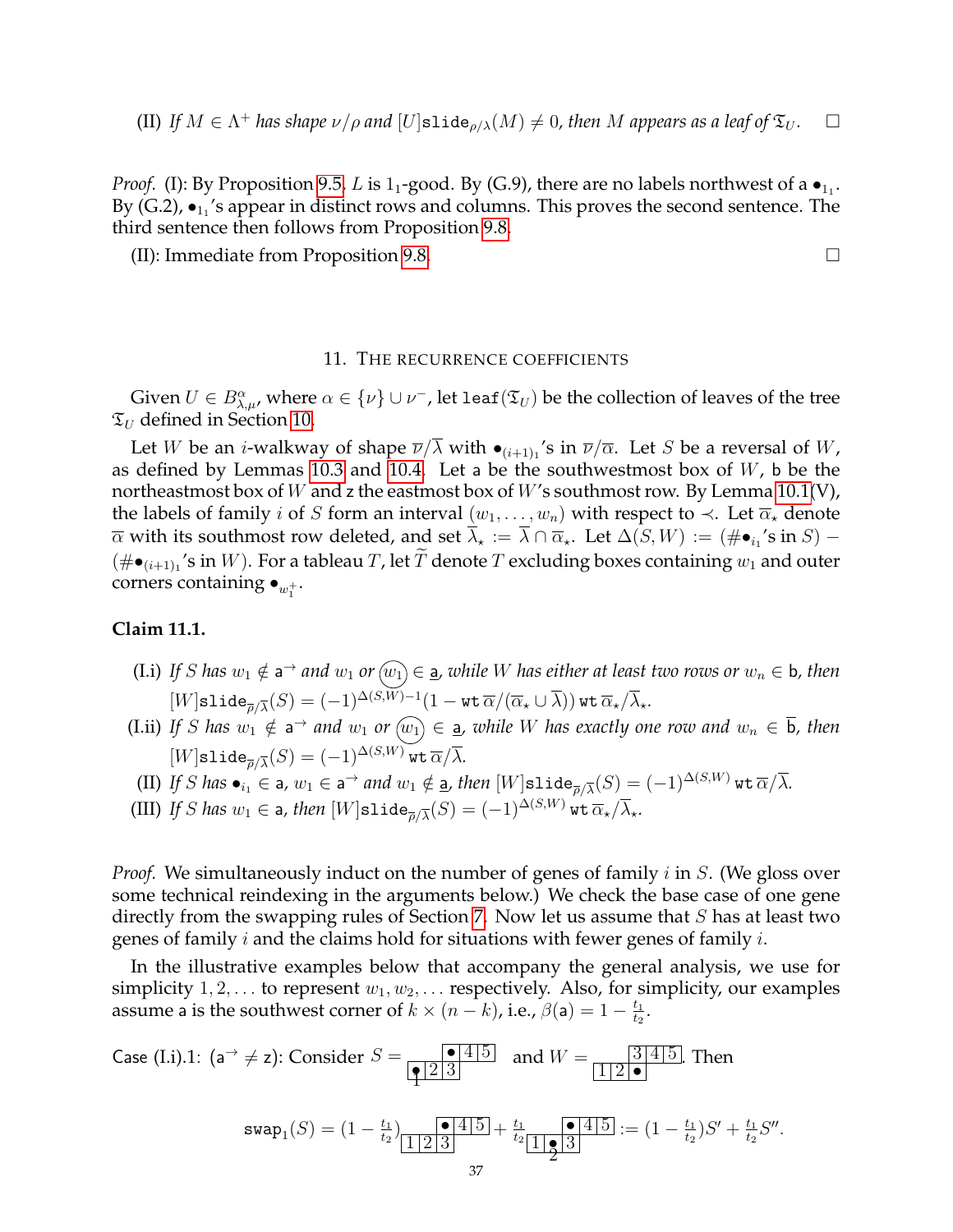Inductively by (III),  $[W]$ slide $(\widetilde{S'}) = \frac{t_4}{t_7}$ . Inductively by (I.i),  $[W]$ slide $(\widetilde{S''}) = (1 - \frac{t_2}{t_3})$  $\frac{t_2}{t_3}\big)^{\frac{t_4}{t_7}}$  $\frac{t_4}{t_7}.$ Hence  $[W]$ slide $(S) = \left(1 - \frac{t_1}{t_2}\right)$  $t_2$  $\frac{t_4}{ }$  $\frac{t_4}{t_7} + \frac{t_1}{t_2}$  $t_2$  $\left(1 - \frac{t_2}{t_2}\right)$  $t_3$  $\frac{t_4}{ }$  $\frac{t_4}{t_7}=\Bigl(1-\frac{t_1}{t_3}$  $t_3$  $\frac{t_4}{ }$  $\frac{t_4}{t_7}$ , as desired. In general,

$$
[W]\text{slide}(S) = \left(1 - \hat{\beta}(\mathbf{a})\right)(-1)^{\Delta(S,W)-1} \text{ wt } \overline{\alpha}_{\star}/\overline{\lambda}_{\star} + \hat{\beta}(\mathbf{a})(-1)^{\Delta(S,W)-1}\left(1 - \frac{\text{wt } \overline{\alpha}/(\overline{\alpha}_{\star} \cup \overline{\lambda})}{\hat{\beta}(\mathbf{a})}\right) \text{wt } \overline{\alpha}_{\star}/\overline{\lambda}_{\star}
$$

$$
= (-1)^{\Delta(S,W)-1} (1 - \text{wt } \overline{\alpha}/(\overline{\alpha}_{\star} \cup \overline{\lambda})) \text{ wt } \overline{\alpha}_{\star}/\overline{\lambda}_{\star}.
$$

 $\frac{1}{2}$ 

Case (I.i).2: 
$$
(a^{\rightarrow} = z)
$$
: Let  $S = \frac{\bullet}{\left|\frac{\bullet}{2}\right| \cdot 2}$  and  $W = \frac{2|3| \bullet}{1| \bullet}$ . Then  
\n
$$
swap_1(S) = \left(1 - \frac{t_1}{t_2}\right) \frac{\bullet}{\left|\frac{\bullet}{2}\right| \cdot 2} := \left(1 - \frac{t_1}{t_2}\right) S
$$

By (III),  $[W]$ slide $(\widetilde{S}') = \frac{t_3}{t_5}$  $t_6$  $\frac{t_6}{t_7}.$  Hence  $[W]$ slide $(S) = (1-\frac{t_1}{t_2})$  $\frac{t_1}{t_2}$  )  $\frac{t_3}{t_5}$  $t_5$  $t_6$  $\frac{t_6}{t_7}$ , as desired. In general,

$$
[W]\texttt{slide}(S) = \left(1 - \hat{\beta}(\mathbf{a})\right)(-1)^{\Delta(S,W)-1}\texttt{wt}\,\overline{\alpha}_\star/\overline{\lambda}_\star = (-1)^{\Delta(S,W)-1}\left(1 - \texttt{wt}\,\overline{\alpha}/(\overline{\alpha}_\star \cup \overline{\lambda})\right)\texttt{wt}\,\overline{\alpha}_\star/\overline{\lambda}_\star.
$$

Case (I.ii): Let  $S = \sqrt{\frac{23}{3}}$  and  $W = \sqrt{123}$ . Then  $\textsf{swap}_1(S) = (1-\frac{t_1}{t_2})$  $\frac{t_1}{t_2}$  $\frac{1}{2}$  $\frac{2}{3}$  $+$  $\frac{t_1}{t_2}$  $\frac{t_1}{t_2}$   $\boxed{1}$   $\boxed{2}$   $\boxed{3}$  $\frac{13}{2}$  :=  $(1 - \frac{t_1}{t_2})$  $\frac{t_1}{t_2}$ ) $S' + \frac{t_1}{t_2}$  $\frac{t_1}{t_2}S''$ . By Lemma [10.3,](#page-33-0)  $[W]$ slide $(\widetilde{S}')=0$ . By (I.ii),  $[W]$ slide $(\widetilde{S}'')=\frac{t_2}{t_3}$ . Hence  $[W]$ slide $(S) = \frac{t_1}{t_2}$  $t_2$  $\frac{t_2}{t_3}=\frac{t_1}{t_3}$  $\frac{t_1}{t_3}$ , as desired. In general,

$$
[W]\texttt{slide}(S)\!=\!\hat{\beta}(\mathsf{a})(-1)^{\Delta(S,W)}\!\!\frac{1}{\hat{\beta}(\mathsf{a})}\,\texttt{wt}\,\overline{\alpha}/\overline{\lambda}\!=\!(-1)^{\Delta(S,W)}\,\texttt{wt}\,\overline{\alpha}/\overline{\lambda}.
$$

Case (II).1:  $(a^{\rightarrow} \neq z)$ : Let  $S = \frac{1}{\sqrt{1+\sqrt{2}}}$  $\bullet$  1 2 3 and  $W = \frac{3 \cdot 4 \cdot 5}{1 \cdot 2 \cdot 2 \cdot 3}$  $\frac{3}{4}$ [5]. Then swap<sub>1</sub>(S) =  $t_1$  $\frac{t_1}{t_2 \mid 1 \mid \bullet \mid 2 \mid 3}$  $1\bullet 23$  $\mathcal{L}:=\frac{t_1}{t_2}S'.$  By (II),  $[W]$ slide $(\widetilde{S'})=\frac{t_2}{t_4}$  $t_5$  $\frac{t_5}{t_8}.$  Hence  $[W]$ slide $(S) = \frac{t_1}{t_2} \cdot \frac{t_2}{t_4}$  $t_4$  $t_5$  $\frac{t_5}{t_8} = \frac{t_1}{t_4}$  $t_4$  $t_5$  $\frac{t_5}{t_8}$  , as desired. In general,

$$
[W]\texttt{slide}(S) = \hat{\beta}(\mathsf{a}) \cdot (-1)^{\Delta(S,W)} \frac{1}{\hat{\beta}(\mathsf{a})} \texttt{wt}\, \overline{\alpha}/\overline{\lambda} = (-1)^{\Delta(S,W)} \texttt{wt}\, \overline{\alpha}/\overline{\lambda}.
$$

Case (II).2: (a $\rightarrow$  = z and the northmost  $w_1 \in S$  is not immediately below  $\bullet_{i_1}$ ): Let  $S$  =  $\bullet$  |4|5  $\bullet$  1 2 3  $\bullet$   $\boxed{1}$ and  $W = \frac{3 \cdot 4 \cdot 5}{1 \cdot 2 \cdot 2 \cdot 3}$  $1|2|3| \bullet$  $1\, \bullet$ . Then  $\textsf{swap}_1(S) = \frac{t_1}{t_2}$  $t_3$  $\frac{t_3}{t_4}$   $\frac{•45}{11•123}$  $1 \cdot 2 \cdot 3$  $1\, \bullet$  $:= \frac{t_1}{t_2}$  $t_3$  $\frac{t_3}{t_4}S'$ . By (II),  $[W]$ slide $(\widetilde{S}') = -\frac{t_4}{t_6}$  $t_6$  $t_7$  $\frac{t_7}{t_{10}}$ . Hence  $[W]$ slide $(S) = \frac{t_1}{t_2}$  $t_3$  $\frac{t_3}{t_4} \cdot \biggl( - \frac{t_4}{t_6}$  $t_6$  $\left(\frac{t_7}{t_{10}}\right)=-\frac{t_1}{t_2}$  $t_2$  $t_3$  $t_6$  $t_7$  $\frac{t_7}{t_{10}}$ , as desired. In general,

$$
[W]\texttt{slide}(S) = \prod_{\texttt{x}: \texttt{label}_W(\texttt{x}) = 1} \hat{\beta}(\texttt{x}) \cdot (-1)^{\Delta(S,W)} \prod_{\texttt{y}: \texttt{label}_W(\texttt{y}) > 1} \hat{\beta}(\texttt{y}) = (-1)^{\Delta(S,W)} \, \texttt{wt}\, \overline{\alpha}/\overline{\lambda}.
$$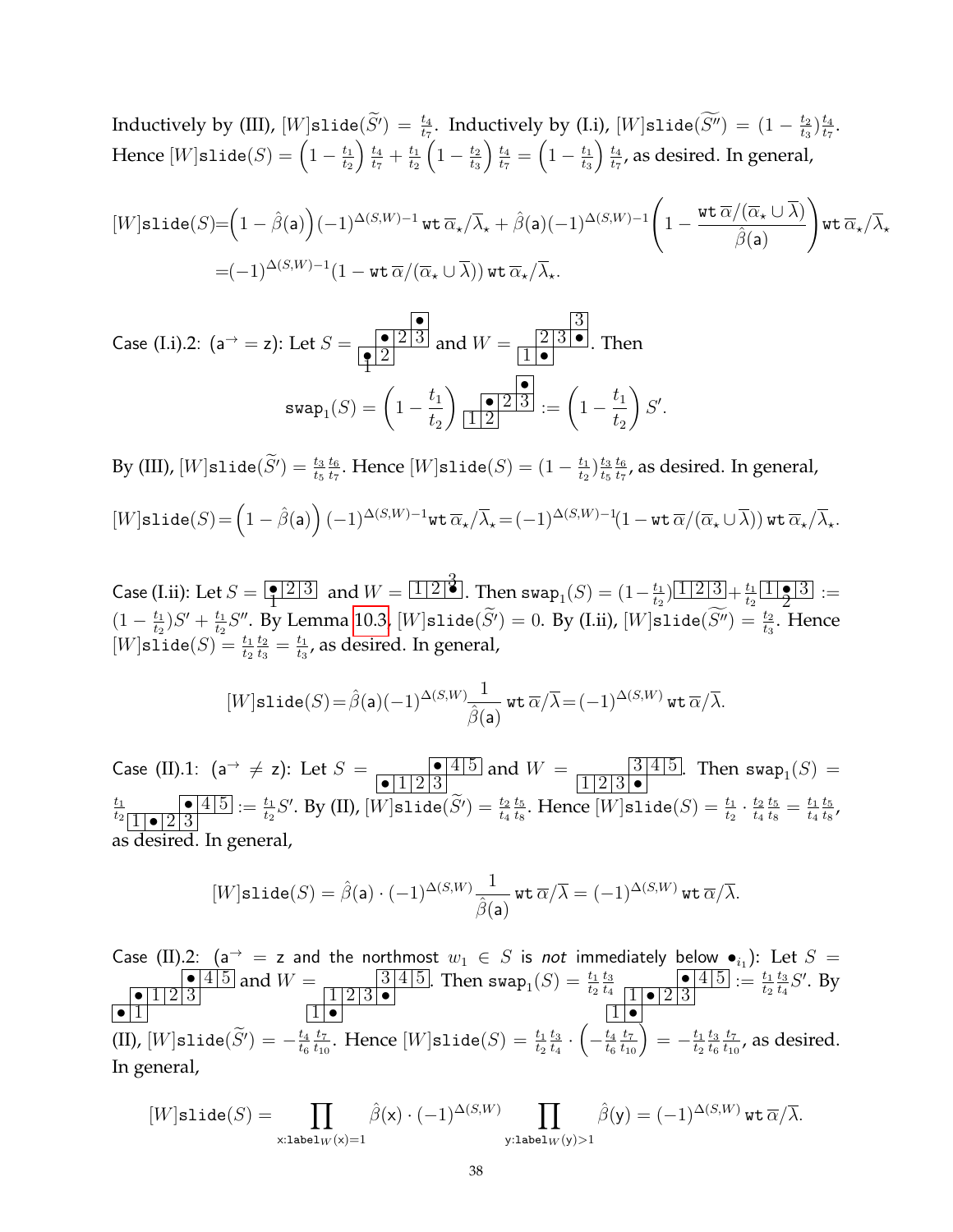Case (II).3: (a<sup>→</sup> = z and the northmost  $w_1 \in S$  is immediately below  $\bullet_{i_1}$ ): Let  $S = \frac{\bullet |5|6}{\bullet |5|6}$  $\bullet$  2 3 4  $\bullet$  1

and 
$$
W = \frac{4 \cdot 5 \cdot 6}{1 \cdot 2 \cdot 3 \cdot 6}
$$
. Then  
\n
$$
swap_1(S) = -\frac{t_1}{t_2} \frac{t_3}{t_4} \frac{1 \cdot 2 \cdot 3 \cdot 4}{1 \cdot 2 \cdot 3 \cdot 4} + \frac{t_1}{t_2} \frac{t_3}{t_4} \frac{1 \cdot 3 \cdot 4}{1 \cdot 2 \cdot 3 \cdot 4} := -\frac{t_1}{t_2} \frac{t_3}{t_4} S' + \frac{t_1}{t_2} \frac{t_3}{t_4} S''.
$$
\n
$$
H = \frac{1 \cdot 6}{1 \cdot 2 \cdot 4} = -\frac{t_1}{t_2} \frac{t_3}{t_4} S' + \frac{t_1}{t_2} \frac{t_3}{t_4} S''.
$$
\n
$$
H = \frac{1 \cdot 6}{1 \cdot 2 \cdot 4} = -\frac{t_1}{t_2} \frac{t_3}{t_4} S' + \frac{t_1}{t_2} \frac{t_3}{t_4} S''.
$$

By (III),  $[W]$ slide $(\widetilde{S'}) = \frac{t_7}{t_{10}}.$  By (I.i),  $[W]$ slide $(\widetilde{S''}) = \left(1 - \frac{t_4}{t_6}\right)$  $t_6$  $\frac{t_7}{t_{10}}$ . Hence  $[W]$ slide $(S) =$  $-\frac{t_1}{t_2}$  $t_2$  $t_3$  $t_4$  $t_7$  $\frac{t_7}{t_{10}} + \frac{t_1}{t_2}$  $t_2$  $t_3$  $t_4$  $\left(1-\frac{t_4}{t_c}\right)$  $t_6$  $\frac{t_7}{2}$  $\frac{t_7}{t_{10}} = -\frac{t_1}{t_2}$  $t_2$  $t_3$  $t_6$  $t_7$  $\frac{t_7}{t_{10}}$ , as desired. Depending whether (I.i) or (I.ii) applies inductively, we have in general respectively

$$
[W]\text{slide}(S) = -\prod_{\text{x:label}_W(\textbf{x})=1} \hat{\beta}(\textbf{x}) \cdot Y(-1)^{\Delta(S,W)-1} + \prod_{\text{x:label}_W(\textbf{x})=1} \hat{\beta}(\textbf{x}) \cdot (1-Z)Y(-1)^{\Delta(S,W)-1}
$$

$$
= (-1)^{\Delta(S,W)}YZ \prod_{\text{x:label}_W(\textbf{x})=1} \hat{\beta}(\textbf{x}) = (-1)^{\Delta(S,W)} \text{wt } \overline{\alpha}/\overline{\lambda}
$$

or

$$
\begin{aligned} [W] \text{slide}(S) &= \prod_{\text{x:label}_W(\textbf{x})=1} \hat{\beta}(\textbf{x}) \cdot Z(-1)^{\Delta(S,W)} \\ &= (-1)^{\Delta(S,W)} Z \prod_{\text{x:label}_W(\textbf{x})=1} \hat{\beta}(\textbf{x}) = (-1)^{\Delta(S,W)} \, \text{wt}\, \overline{\alpha}/\overline{\lambda}, \end{aligned}
$$

where  $Y$  is the weight of the boxes of  $W$  that contain genetic labels and are North of all  $w_1$ 's and Z is the weight of the boxes of W that contain genetic labels greater than  $w_1$  and are not North of all  $w_1$ 's.

Case (III).1: (a 
$$
\neq
$$
 z): Let  $S = \frac{12}{12}$  and  $W = \frac{456}{10}$ . Then  $\text{swap}_1(S) = \frac{1234}{10}$   
\n $\frac{12}{12}$   
\n $\frac{1234}{12}$   
\n $\frac{12}{12}$   
\n $\frac{12}{12}$   
\n $\frac{12}{12}$   
\n $\frac{12}{12}$   
\n $\frac{12}{12}$   
\n $\frac{12}{12}$   
\n $\frac{12}{12}$   
\n $\frac{12}{12}$   
\n $\frac{12}{12}$   
\nCase (III).2: (a = z and the northmost  $w_1 \in S$  is not immediately below  $\bullet_{i_1}$ ): Let  $S = \frac{1256}{123}$  and  $W = \frac{3145}{123}$ . Then  $\text{swap}_1(S) = -\frac{t_2}{t_3}$   
\n $\frac{125}{11}$   
\n $\frac{121}{11}$   
\n $\frac{121}{11}$   
\n $\frac{121}{11}$   
\n $\frac{121}{11}$   
\n $\frac{121}{11}$   
\n $\frac{121}{11}$   
\n $\frac{121}{11}$   
\n $\frac{121}{11}$   
\n $\frac{121}{11}$   
\n $\frac{121}{11}$   
\n $\frac{121}{11}$   
\n $\frac{121}{11}$   
\n $\frac{121}{11}$   
\n $\frac{121}{11}$   
\n $\frac{121}{11}$   
\n $\frac{121}{11}$   
\n $\frac{121}{11}$   
\n $\frac{121}{11}$   
\n $\frac{121}{11}$   
\n $\frac{121}{11}$   
\n $\frac{121}{11}$   
\n $\frac{121}{11}$   
\n $\frac{121$ 

 $[W]$ slide $(\tilde{S}') = -\frac{t_3}{t_5}$  $t_5$  $t_6$  $\frac{t_6}{t_9}.$  Hence  $[W]$ slide $(S)=-\frac{t_2}{t_3}$  $\frac{t_2}{t_3} \cdot \left( - \frac{t_3}{t_5} \right.$  $t_5$  $t_6$  $t_9$  $\Big) = \frac{t_2}{t_1}$  $t_5$  $t_6$  $\frac{t_6}{t_9}$ , as desired. In general,  $[W]$ slide $(S) = \prod$  $\hat{\beta}(\mathsf{x}) \cdot (-1)^{\Delta(S,W)-1}$   $\prod$  $\hat{\beta}(y) = (-1)^{\Delta(S,W)}$  wt  $\overline{\alpha}_{\star}/\overline{\lambda}_{\star}.$ 

$$
\text{Case (III).3: (a = z and the northmost } w_1 \in S \text{ is immediately below } \bullet_{i_1}) \text{:} \text{ Let } S = \frac{\bullet \{4|5\}}{\frac{\bullet \{2|3|4\}}{\frac{1}{2}}}
$$

and 
$$
W = \frac{4\,5\,\textcolor{blue}{\bullet}\,}{\frac{1\,2\,3\,\textcolor{blue}{\bullet}\,}{\bullet}}
$$
. Then  $\text{swap}_1(S) = \frac{t_2}{t_3} \frac{\textcolor{blue}{\bullet}\,4\,5\,}{\frac{1\,2\,3\,4}{3\,4}} - \frac{t_2}{t_3} \frac{\textcolor{blue}{\bullet}\,4\,5\,}{\frac{1\,1\,8\,3\,4}{3\,4}} := \frac{t_2}{t_3}S' - \frac{t_2}{t_3}S''$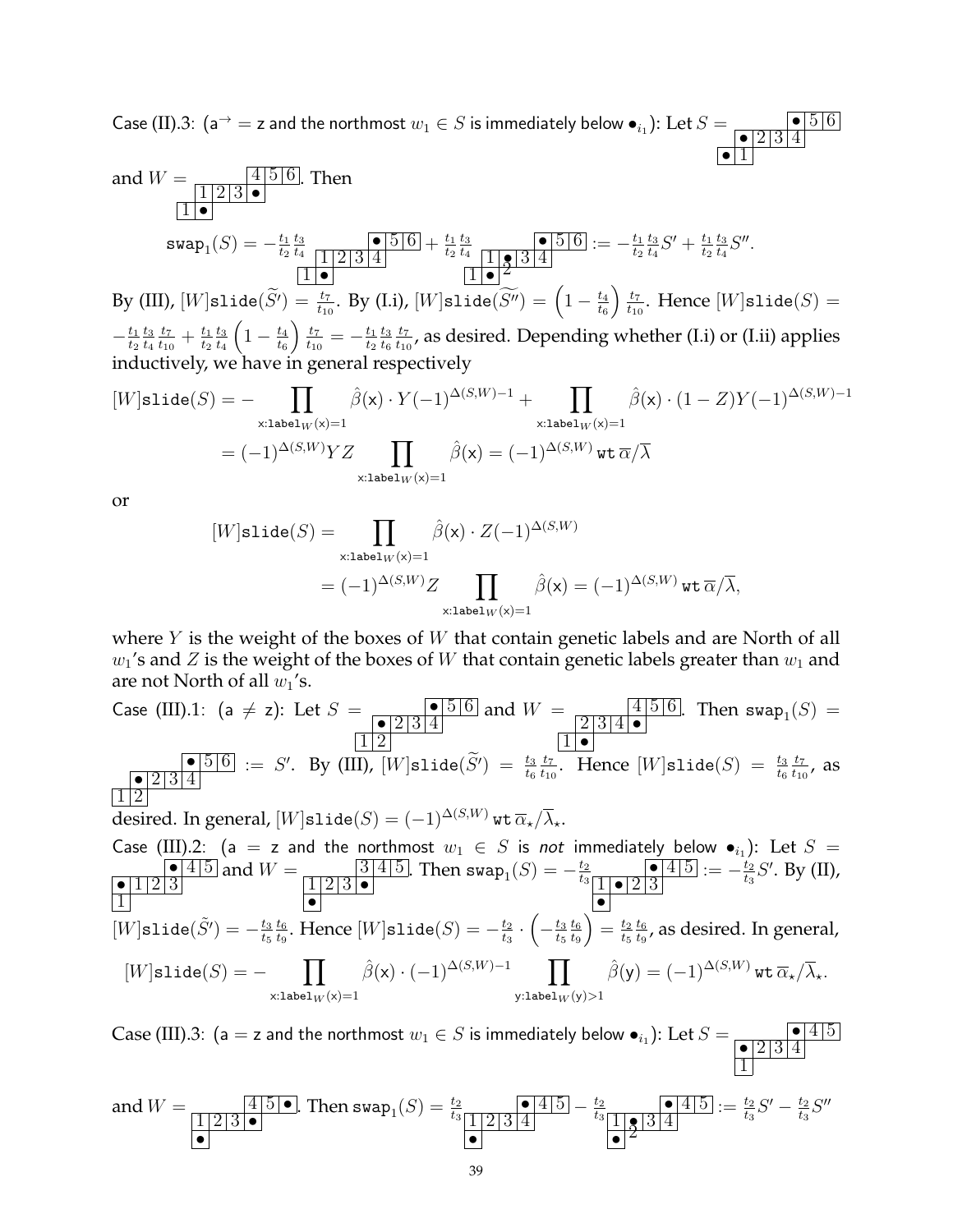$\mathrm{By}\ ( \mathrm{III})$ ,  $[W]$ slide $(\tilde{S'}) = -\frac{t_6}{t_8}$  $\frac{t_6}{t_8}.$  By (I.i),  $[W]$ slide $(\tilde{S''}) = -(1 - \frac{t_3}{t_5})$  $\frac{t_3}{t_5}$  )  $\frac{t_6}{t_8}$  $\frac{t_6}{t_8}$ . Hence  $[W]$ slide $(S)$  =  $t_2$  $\frac{t_2}{t_3} \cdot \left( - \frac{t_6}{t_8} \right.$  $t_8$  $\Big) - \frac{t_2}{t_2}$  $\frac{t_2}{t_3} \cdot \left( - (1 - \frac{t_3}{t_5}$  $\frac{t_3}{t_5}$  )  $\frac{t_6}{t_8}$  $t_8$  $= -\frac{t_2}{t_1}$  $t_5$  $t_6$  $\frac{t_6}{t_8},$  as desired. Depending whether (I.i) or (I.ii) applies inductively, we have in general respectively

$$
[W]\text{slide}(S) = \prod_{\text{x:label}_W(\textbf{x})=1} \hat{\beta}(\textbf{x}) \cdot (-1)^{\Delta(S,W)} Y - \prod_{\text{x:label}_W(\textbf{x})=1} \hat{\beta}(\textbf{x}) \cdot (-1)^{\Delta(S,W)} (1 - Z) Y
$$

$$
= (-1)^{\Delta(S,W)} Y Z \prod_{\text{x:label}_W(\textbf{x})=1} \hat{\beta}(\textbf{x}) = (-1)^{\Delta(S,W)} \text{wt } \overline{\alpha}_{\star} / \overline{\lambda}_{\star}
$$

or

$$
\begin{aligned} [W] \text{slide}(S) = & -\prod_{\text{x:label}_W(\textbf{x})=1} \hat{\beta}(\textbf{x}) \cdot (-1)^{\Delta(S,W)-1} Z \\ = & (-1)^{\Delta(S,W)} Z \prod_{\text{x:label}_W(\textbf{x})=1} \hat{\beta}(\textbf{x}) = (-1)^{\Delta(S,W)} \, \text{wt}\, \overline{\alpha}_\star / \overline{\lambda}_\star, \end{aligned}
$$

where Y is the weight of the boxes of W containing genetic labels and are North of all  $w_1$ 's and Z is the weight of the boxes of W containing genetic labels greater than  $w_1$  and are not North of all  $w_1$ 's.

<span id="page-39-1"></span>*Example* 11.2*.* Let  $\lambda = (1)$ ,  $\nu = (3, 2)$  and  $\mu = (2, 1)$ *.* Consider  $U =$  $1_1 | 2_1$  $\in \Lambda$ . Below, we give the reversal tree  $\mathfrak{T}_U$ .



Each edge is labeled (in blue) by  $[U']$ swap $_{i_{\mu_i}}\circ\cdots\circ$  swap $_{i_1}(V')$  where  $U'$  is the parent of the  $i_1$ -good tableau  $V'$ . This label agrees with the application of Claim [11.1](#page-36-0) to each *i*-walkway of V'. Below each leaf (in red) is the coefficient in  $\Lambda^+$  (i.e.,  $(-1)^{|\rho/\lambda|+1}$  if nonzero).

<span id="page-39-0"></span>**Lemma 11.3.** *Suppose* U' is an  $(i+1)_1$ *-good node of*  $\mathfrak{T}_U$ *. Let*  $\Gamma$  *be the boxes of* U *containing labels*  $of family\ i.\ Then\ \sum_{V'} (-1)^{1+\#\bullet's\ in\ V'}[U'] \ \textsf{swap}_{i_{\mu_i}}\circ \cdots \circ \textsf{swap}_{i_1}(V')=(-1)^{1+\#\bullet's\ in\ U'} \ \textsf{wt}\ \Gamma$  , where *the sum is over all children*  $V'$  *of*  $U'$  *in*  $\mathfrak{T}_U$ *.* 

*Proof.* Consider boxes of U' containing unmarked labels of family i or  $\bullet$ <sub>(i+1)1</sub>. By (W.1) and (W.2), these boxes decompose into an edge-disjoint union of *i*-walkways  $W_1, W_2, \ldots, W_t$ .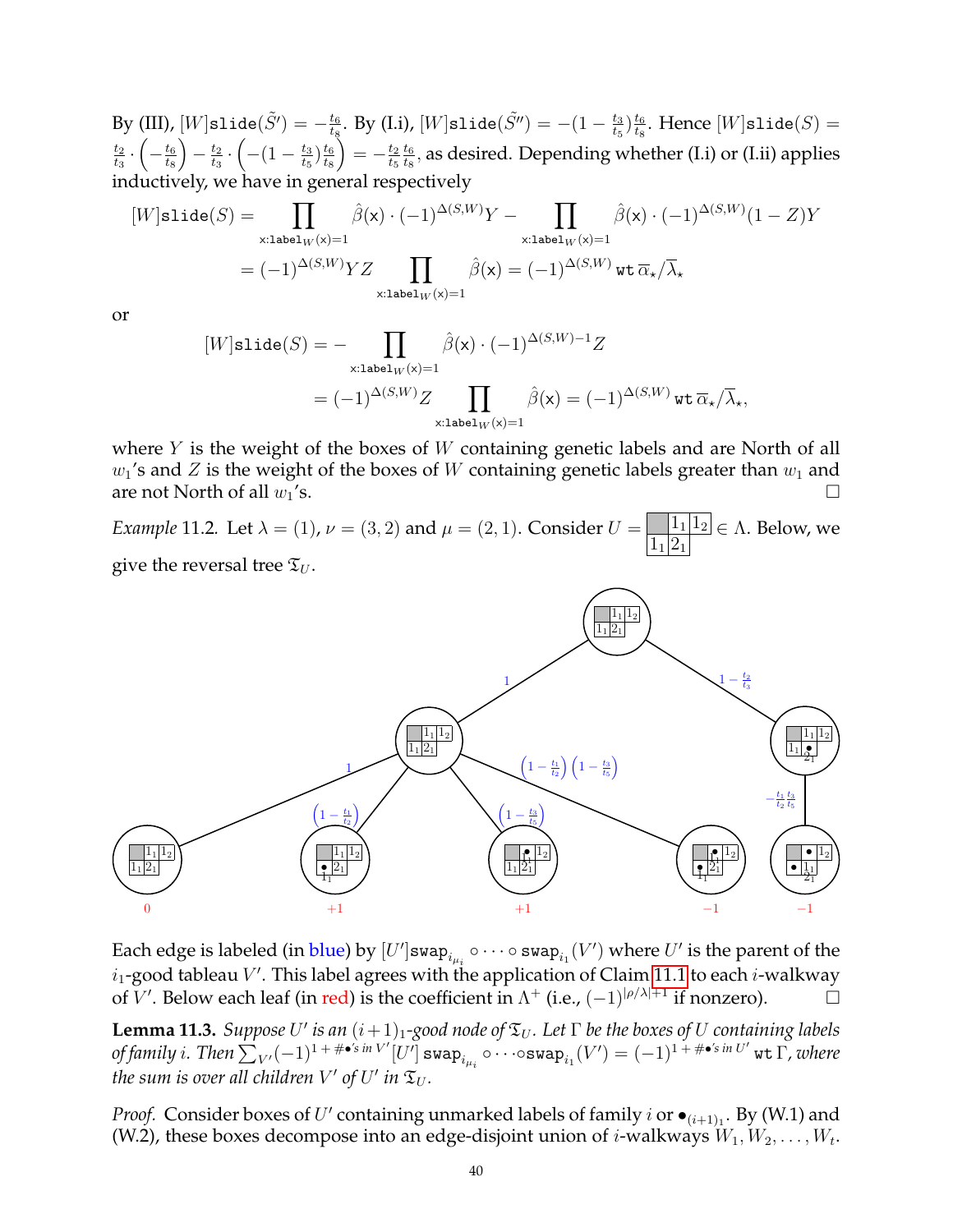Let  $\Gamma_j$  be the boxes of  $W_j$  in  $U$  containing labels of family  $i$ ; thus  $\Gamma = \Gamma_1 \sqcup \Gamma_2 \sqcup \cdots \sqcup \Gamma_t$ . Let  $R_j$  and  $R'_j$  (if it exists) be the reversal(s) defined by Lemmas [10.3](#page-33-0) and [10.4](#page-34-0) with respect to the walkway  $W_j$ . As computed by Claim [11.1,](#page-36-0) let  $a_j$  be the coefficient of  $W_j$  obtained by sliding  $R_j$ . Let  $b_j$  be the coefficient of  $W_j$  obtained by sliding  $R'_j$  if it exists; set  $b_j := 0$  if  $R'_j$ does not exist. We now assert that

<span id="page-40-0"></span>(11.1) 
$$
(-1)^{\# \bullet' \mathbf{s} \text{ in } R_j} a_j + (-1)^{\# \bullet' \mathbf{s} \text{ in } R'_j} b_j = (-1)^{\# \bullet' \mathbf{s} \text{ in } W_j} \text{ wt } \Gamma_j.
$$

Suppose there is a unique reversal (i.e.,  $b_i = 0$ ). This occurs under Lemma [10.3\(](#page-33-0)I,II) and Lemma [10.4\(](#page-34-0)I,II). In these four cases,  $R_j$  is respectively the  $S$  from (II), (I.ii), (III) and (II) of Claim [11.1.](#page-36-0) Hence in each of these cases, [\(11.1\)](#page-40-0) is immediate from the apposite case of Claim [11.1](#page-36-0) (note that for Lemma [10.4\(](#page-34-0)I), the southmost row of  $W_j$  has a single box and  $\overline{\alpha}_{\star}/\lambda_{\star} = \overline{\alpha}/\lambda = \Gamma_{i}$ ). Suppose there are two reversals. This occurs under Lemma [10.3\(](#page-33-0)III) and Lemma [10.4\(](#page-34-0)III), which show that  $R_j$  is the S from Claim [11.1\(](#page-36-0)III) and  $R'_j$  is the S from Claim [11.1\(](#page-36-0)I.i). Hence [\(11.1\)](#page-40-0) also follows in these cases, by adding the two apposite coefficients given by Claim [11.1.](#page-36-0)

Since by Proposition [10.5](#page-35-0) all  $V'$  are obtained by independent replacements of  $W_j$  by  $R_j$ and  $R'_j$  (if it exists),

$$
\sum_{V'} (-1)^{1+\#\bullet's \text{ in } V'} [U'] \text{ swap}_{i_{\mu_i}} \circ \cdots \circ \text{ swap}_{i_1}(V') = -\prod_{j=1}^t \left( (-1)^{\#\bullet's \text{ in } R_j} a_j + (-1)^{\#\bullet's \text{ in } R'_j} b_j \right)
$$

$$
= -\prod_{j=1}^t (-1)^{\#\bullet's \text{ in } W_j} \text{ wt } \Gamma_j
$$

$$
= (-1)^{1+\#\bullet's \text{ in } U'} \text{ wt } \Gamma.
$$

<span id="page-40-1"></span>**Lemma 11.4.** Let U' be an  $(i + 1)_1$ -good node of  $\mathfrak{T}_U$ . Let  $\Gamma^{(i)}$  be the set of boxes  $\{x \in \alpha/\lambda :$  $family(label_U(x)) \leq i$ *. Then* 

$$
\sum_T (-1)^{1+\#\bullet's\text{ in }T} [U'] \mathop{\rm swap}_{i_{\mu_i}}\circ\mathop{\rm swap}_{i_{\mu_i}}\circ\cdots\circ\mathop{\rm swap}_{1_1^+}\circ\mathop{\rm swap}_{1_1}(T)=\mathop{\rm wt}(\Gamma^{(i)})(-1)^{1+\#\bullet's\text{ in }U'},
$$

where the sum is over all  $T \in \texttt{leaf}(\mathfrak{T}_U)$  that are descendants of  $U'.$ 

*Proof.* We induct on  $i \geq 0$ . In the base case  $i = 0$ ,  $U' = T$  for  $T \in$  1eaf  $(\mathfrak{T}_U)$  and the lefthand side equals  $(-1)^{1+\#\bullet' \text{sin }T}$ . This equals the righthand side since  $\Gamma^{(0)} = \emptyset$  so wt  $\Gamma^{(0)} = 1$ .

 ${\rm Now\ let\ }i>0. \text{ We have } \sum_T (-1)^{1+\#\bullet'\!\circ\text{ in }T}[U']$  swap $_{i_{\mu_i}}\circ$  swap $_{i_{\overline{\mu_i}}}\circ\cdots\circ$  swap $_{1^+_1}\circ$  swap $_{1_1}(T)$ 

$$
=\sum_{V'\text{ a child of }U'}\sum_{T\in\text{leaf}(\mathfrak{T}_{U'})\text{ below }V'}(-1)^{1+\#\bullet'\text{s in }T}[U']\,\text{swap}_{i_{\mu_i}}\circ\cdots\circ\text{swap}_{i_1}\circ\\qquad \qquad \text{swap}_{(i-1)_{\mu_{i-1}}}\circ\cdots\circ\text{swap}_{1_1}(T)\\qquad \qquad \sum_{V'\text{ a child of }U'}\sum_{T\in\text{leaf}(\mathfrak{T}_{U'})\text{ below }V'}(-1)^{1+\#\bullet'\text{s in }T}[U']\,\text{swap}_{i_{\mu_i}}\circ\cdots\circ\text{swap}_{i_1}(V').\\qquad \qquad \qquad [V']\,\text{swap}_{(i-1)_{\mu_{i-1}}}\circ\cdots\circ\text{swap}_{1_1}(T).
$$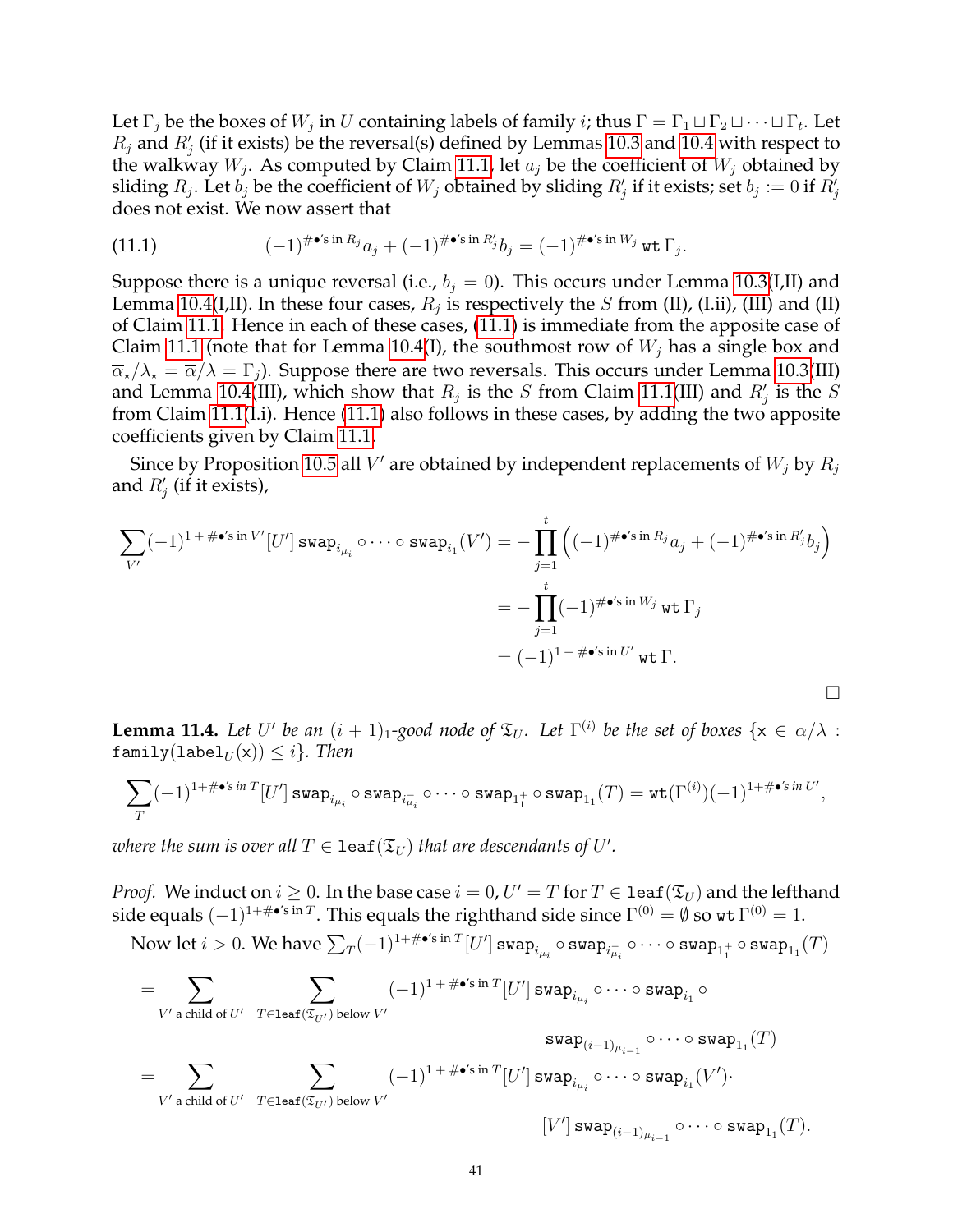The previous equality is since  $\mathfrak{T}_U$  is a tree (Proposition [10.6\)](#page-35-1) and  $V'$  is the unique child of  $U'$  that is an ancestor of  $T$ . The previous summation equals

$$
\sum_{V' \text{ a child of } U'} [U'] \text{swap}_{i_{\mu_i}} \circ \cdots \circ \text{swap}_{i_1}(V') \sum_{T \in \text{leaf}(\mathfrak{T}_{U'}) \text{ below } V'} (-1)^{1 + \# \bullet' \text{sin } T} [V'] \text{swap}_{(i-1)\mu_{i-1}} \circ \cdots \circ \text{swap}_{1_1}(T)
$$
\n
$$
= \sum_{V' \text{ a child of } U'} [U'] \text{swap}_{i_{\mu_i}} \circ \cdots \circ \text{swap}_{i_1}(V') \cdot \text{wt}(\Gamma^{(i-1)}) (-1)^{1 + \# \bullet' \text{sin } V'} \qquad \text{(by induction)}
$$
\n
$$
= \text{wt}(\Gamma^{(i-1)}) \sum_{V' \text{ a child of } U'} (-1)^{1 + \# \bullet' \text{sin } V'} [U'] \text{swap}_{i_{\mu_i}} \circ \cdots \circ \text{swap}_{i_1}(V')
$$
\n
$$
= \text{wt}(\Gamma^{(i-1)}) \cdot (-1)^{1 + \# \bullet' \text{sin } U'} \text{wt}(\Gamma) \qquad \text{(by Lemma 11.3)}
$$
\n
$$
= (-1)^{1 + \# \bullet' \text{sin } U'} \text{wt}(\Gamma^{(i)}),
$$

since by definition  $\text{wt}(\Gamma^{(i)}) = \text{wt}(\Gamma) \cdot \text{wt}(\Gamma^{(i-1)}).$ 

<span id="page-41-0"></span>**Proposition 11.5.** *For*  $U \in B^{\alpha}_{\lambda,\mu}$ ,

(11.2) 
$$
\sum_{T \in \text{leaf}(\mathfrak{T}_U)} (-1)^{|\rho(T)/\lambda|+1} [U] \text{slide}_{\rho(T)/\lambda}(T) = \text{wt}(\alpha/\lambda)(-1)^{|\nu/\alpha|+1}
$$

*where*  $\rho(T) \in {\{\lambda\}} \cup \lambda^+$  *is the "inner shape" of T, i.e., T has shape*  $\nu/\rho(T)$ *.* 

*Proof.* Take  $U' = U$  in Lemma [11.4.](#page-40-1)

Now assume  $U \in B_{\lambda,\mu}^{\nu}$ . The root of  $\mathfrak{T}_U$  contains no  $\bullet_{(\ell(\mu)+1)_1}$ 's. One leaf of  $\mathfrak{T}_U$  is U itself. This is the unique leaf not in  $\Lambda^+$ . Let 1eaf\* $(\mathfrak{T}_U)$  be the collection of all other leaves.

# <span id="page-41-1"></span>**Proposition 11.6.** *For*  $U \in B_{\lambda,\mu'}^{\nu}$

(11.3) 
$$
\sum_{T \in \text{leaf}^*(\mathfrak{T}_U)} (-1)^{|\rho(T)/\lambda|+1} [U] \text{slide}_{\rho(T)/\lambda}(T) = 1 - \text{wt}(\nu/\lambda)
$$

*where*  $\rho(T) \in \lambda^+$  *is the "inner shape" of*  $T$ *, i.e.,*  $T$  *has shape*  $\nu/\rho(T)$ *.* 

*Proof.* This is immediate from Proposition [11.5,](#page-41-0) since  $\nu = \alpha$  and the contribution from the excluded leaf is 1.

*Example* 11.7. In Example [11.2,](#page-39-1) summing the weights below the left child of U gives 1 −  $t_1$  $t_2$  $t_3$  $\frac{t_3}{t_5}$ , in agreement with Lemma [11.3.](#page-39-0) Proposition [11.6](#page-41-1) asserts in this case that

$$
1 - \text{wt}(\nu/\lambda) = 1 - \frac{t_1}{t_5} = \left(1 - \frac{t_1}{t_2}\right) + \left(1 - \frac{t_3}{t_5}\right) - \left(1 - \frac{t_1}{t_2}\right)\left(1 - \frac{t_3}{t_5}\right) + \frac{t_1}{t_2}\frac{t_3}{t_5} \cdot \left(1 - \frac{t_2}{t_3}\right),
$$
  
is the reader may verify

as the reader may verify.

Recall  $\Lambda^+=\sum_{\rho\in\lambda^+}(-1)^{|\rho/\lambda|+1}\sum_{T\in B_{\rho,\mu}^\nu}T.$  For  $T\in B_{\rho,\mu}^\nu$ , write  $T^{(1_1)}$  (cf. Section [7.2\)](#page-21-0) for  $T$ with  $\bullet_{1_1}$  in each box of  $\rho/\lambda$ .

<span id="page-41-2"></span>Now set

(11.4) 
$$
P_{\mathcal{G}} := \sum_{\rho \in \lambda^+} (-1)^{|\rho/\lambda|-1} \sum_{T \in B_{\rho,\mu}^{\nu}} \text{swap}_{\mathcal{G}^{-}} \circ \text{swap}_{(\mathcal{G}^{-})^{-}} \circ \cdots \circ \text{swap}_{1_1}(T^{(1_1)}).
$$

In particular,  $P_{1_1}$  is  $\Lambda^+$  where each  $T$  is replaced by  $T^{(1_1)}.$  By Lemma [7.6](#page-21-1) and Proposi-tion [7.7,](#page-21-2) each  $P_g$  is a formal sum of  $\mathcal G$ -good tableaux.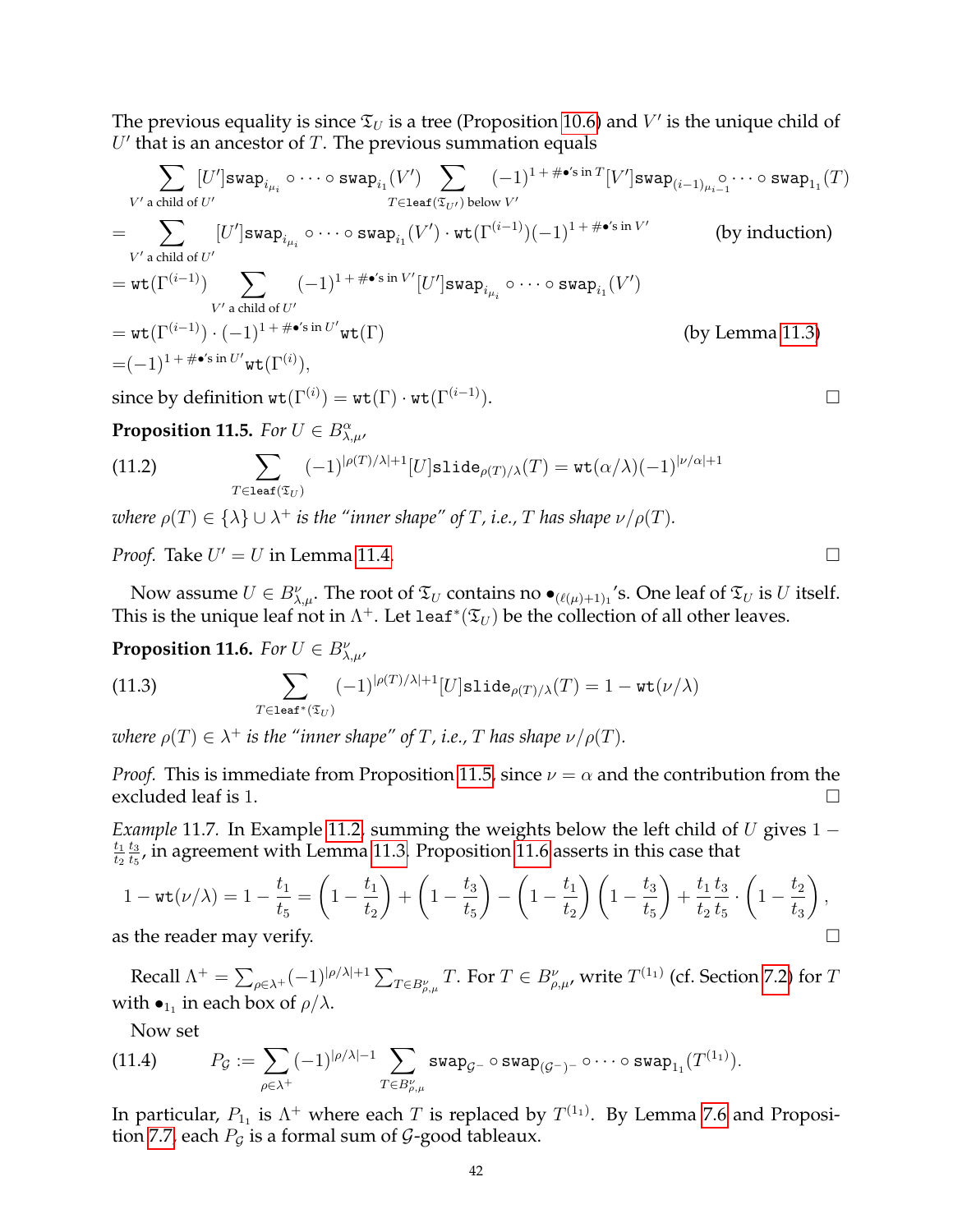The main conclusion of this section is

<span id="page-42-2"></span>**Proposition 11.8.**  $P_{\mathcal{G}_{\max}^+}$  with all  $\bullet_{\mathcal{G}_{\max}^+}$ 's removed equals  $\Lambda + \Lambda^-$ .

*Proof.* By Corollary [7.11](#page-22-0) each tableau appearing in  $P_{\mathcal{G}^+_{\max}}$  (with  $\bullet_{\mathcal{G}^+_{\max}}$ 's removed) is a tableau in  $\Lambda + \Lambda^-$ . On the other hand, given any U appearing in  $\Lambda + \Lambda^-$ , we constructed the tree  $\mathfrak{T}_U$  in Section [10.](#page-31-0) By Proposition [10.7,](#page-35-2) the leaves of  $\mathfrak{T}_U$  are exactly those tableaux  $T \in \Lambda^+$ such that  $U\in\mathsf{slide}_{\rho/\lambda}(T).$  It remains to show that  $[U]P_{\mathcal{G}^+_{\max}}=1-\mathsf{wt}(\nu/\lambda)$  if  $U\in\Lambda$  and  $[U]P_{\mathcal{G}^+_{\text{max}}} = (-1)^{|\nu/\delta|+1}$ wt $(\delta/\lambda)$  if  $U \in \Lambda^-$  and the shape of  $U$  is  $\delta/\lambda$ . These are precisely the statements of Propositions [11.6](#page-41-1) and [11.5,](#page-41-0) respectively.

#### 12. WEIGHT PRESERVATION

12.1. **Fine tableaux and their weights.** A tableau is **fine** if it is good or can be obtained from a good tableau by swapping some subset of its snakes, i.e. it appears in the formal sum of tableaux resulting from this partial swap.

Let T be fine and fix  $x \in T$ . Suppose  $\ell \in \underline{x}$ . Define edgefactor $(\ell)$  as in Section [1.4;](#page-3-0) see [\(1.1\)](#page-4-0). The  $\textbf{edge weight}$  edgewt $(T) := \prod_\ell \texttt{edgefactor}(\ell)$ , where the product is over all (non-virtual) edge labels of  $T$ .

Suppose  $T$  is obtained by swapping some of the snakes of the good tableau  $S$  and  $U$ is obtained from  $T$  by swapping the remaining snakes. We define the positions in  $T$  of a **virtual label**  $(\mathcal{H})$  as follows. Consider a box x in column c. If c intersects a snake in S that has been swapped in  $T$ , and that snake is not the upper snake described in Lemma [6.6\(](#page-16-0)III), then  $(\mathcal{H}) \in \underline{x}$  (in T) if and only if  $(\mathcal{H}) \in \underline{x}$  (in U). Otherwise,  $(\mathcal{H}) \in \underline{x}$  (in T) if and only if  $\mathcal{H}(\mathcal{H}) \in \underline{x}$  (in S). Observe that if T is indeed good, this definition is clearly consistent with the definition of virtual labels in a good tableau.

<span id="page-42-1"></span>Suppose  $(\mathcal{H}) \in \mathbf{x}$ . If label $_T(\mathbf{x})$  is marked and each  $\mathcal{F} \in \mathbf{x}$  with  $\mathcal{F} \prec \mathcal{G}$  is marked, then

$$
\text{(12.1)} \quad \text{virtual factor}_{\underline{x} \in T}(\widehat{\mathcal{H}}) := -\text{edgefactor}_{\underline{x} \in T}(\mathcal{H}) = \frac{t_{\text{Man}(x)}}{t_{r + N_{\mathcal{H}} + 1 - \text{family}(\mathcal{H}) + \text{Man}(x)}} - 1.
$$

**Otherwise** 

<span id="page-42-0"></span>
$$
\text{(12.2)} \quad \text{virtual factor}_{\underline{x} \in T}(\widehat{\mathcal{H}}) := 1-\text{edgefactor}_{\underline{x} \in T}(\mathcal{H}) = \frac{t_{\text{Man}(x)}}{t_{r+N_\mathcal{H}+1-\text{family}(\mathcal{H})+\text{Man}(x)}}.
$$

The  $\textbf{virtual weight virtualwt}(T)$  is  $\prod_{\mathcal{C}}$  virtualfactor( $\mathcal{C}$ ), where the product is over all instances of virtual labels.

Call  $x \in T$  **productive** if any of the following hold:

(P.1) label $_T(\mathsf{x}) < \mathtt{label}_T(\mathsf{x}^\rightarrow)$  or  $\mathsf{x}^\rightarrow \notin T$ ;  $(P.2) \bullet_{i_{k+1}} \in \mathsf{x}, i_k \in \mathsf{x}^{\leftarrow}, i_{k+1} \in \mathsf{x}$ , and either  $\texttt{family}(\texttt{label}(\mathsf{x}^{\rightarrow})) \neq i \text{ or } \mathsf{x}^{\rightarrow} \not\in T$ ; (P.3)  $\mathcal{H} \in \mathsf{x}$ ,  $\bullet_g \in \mathsf{x}^{\to}$ , and  $\underline{\mathsf{x}^{\to}}$  does not contain a label of the same family as  $\mathcal{H}$ ; or (P.4)  $i_k \in \mathsf{x}$ ,  $i_{k+1} \in \mathsf{x}^{\rightarrow}$  and  $\bullet_{i_{k+1}} \in \mathsf{x}^{\rightarrow\uparrow}$ , with x not SouthEast of a  $\bullet_{i_{k+1}}$ .

Define boxfactor(x) and **box weight** box $wt(T) = \prod_{x}$ boxfactor(x) as in Section [1.4,](#page-3-0) specifically [\(1.2\)](#page-4-1), with the addendum that  $\bullet_{\mathcal{H}} \in \times$  is evaluated like  $\mathcal{H} \in \times$ .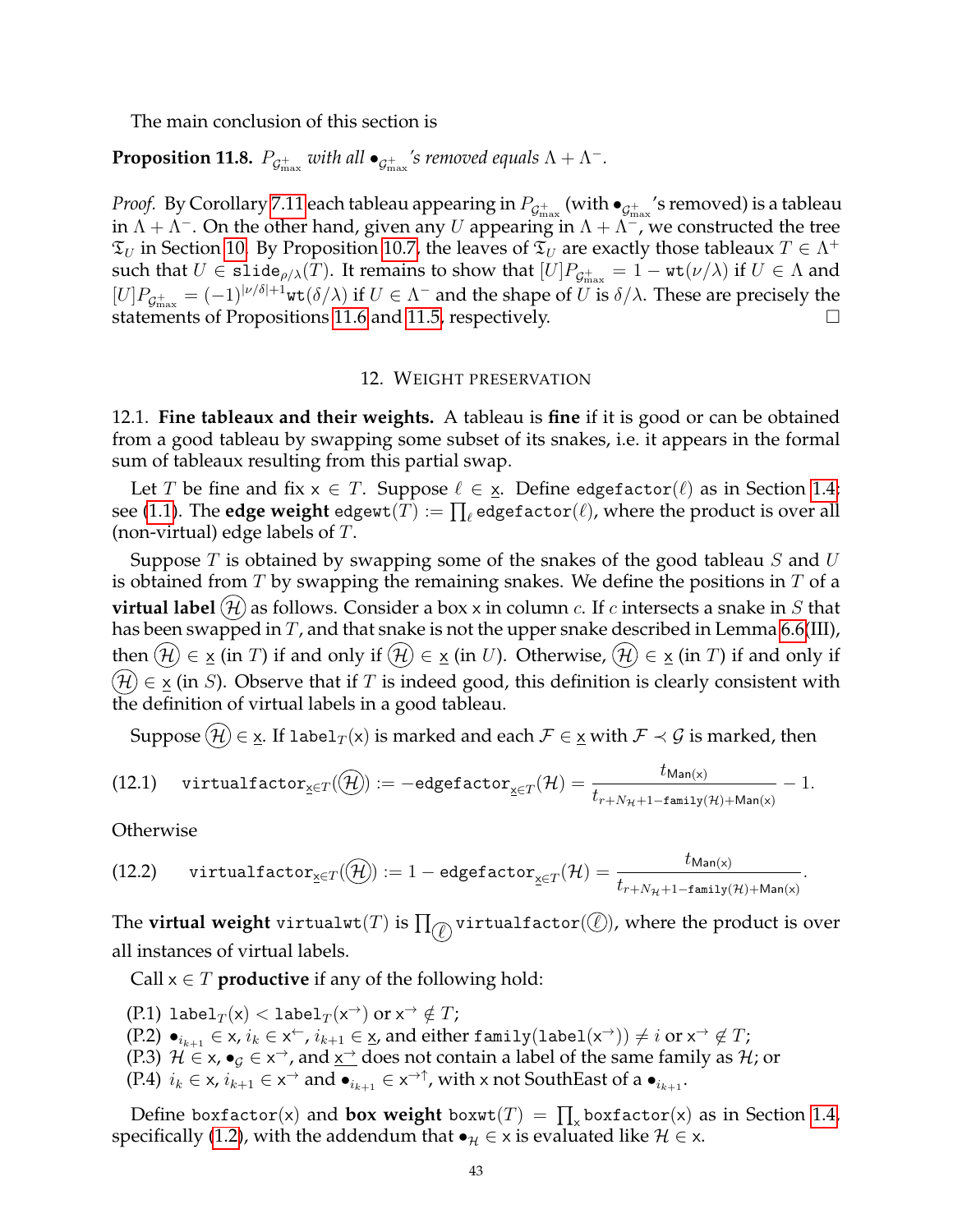*Example* 12.1*.*

- The right two boxes of  $\boxed{1_1 \cdot 1_2 \cdot 2_1}$  are productive by (P.1). The left box is not productive.
- The left box of  $\frac{1}{12}$  is not productive. The right box is productive by (P.2).
- The first and third boxes of  $\lfloor 1_1 \cdot \cdot \cdot \cdot \rfloor$  are productive by (P.3) and (P.1) respectively. The middle box is not productive; a box with  $\bullet_{1_2}$  is productive only if (P.2) holds.
- The right box of the second row in both  $\bullet_{1_2}$  $\overline{1_1}$   $\overline{1_2}$  and  $\bullet_{1_1}$  $\overline{1_{1} \vert 1_{2} \vert}$  is productive by (P.1). The left box in the second row is productive only in the first case, by (P.4).

Finally the **weight** is

$$
\texttt{wt}(T) := (-1)^{d(T)} \texttt{edgewt}(T) \cdot \texttt{virtualwt}(T) \cdot \texttt{boxwt}(T),
$$

where  $d(T) = \sum_{\mathcal{G}}{(|\mathcal{G}|-1)}$ , the sum is over genes  $\mathcal{G}$ , and  $|\mathcal{G}|$  is the (multiset) cardinality of  $\mathcal G$  (not including virtual labels). We will view  $\texttt{wt}$  as a  $\mathbb Z[t_1^{\pm 1},\ldots,t_n^{\pm n}]$ -linear operator of formal sums of tableaux.

By Lemma [5.3,](#page-12-0) bundled tableaux are good and hence also fine. Hence for a bundled tableau B, we have two *a priori* distinct notions of wt B. The following lemma justifies our failure to distinguish these notationally:

**Lemma 12.2.** *For* B *a bundled tableau,* wt B *as a fine tableau equals* wt B *as a bundled tableau.*

*Proof.* By definition, the two notions of edgewt(B) coincide, as do the two notions of  $d(B)$ . Since B has no  $\bullet$ 's, only (P.1) is available to effect productivity. Hence the two notions of productive boxes coincide, and thus, by definition, so too do the two notions of boxwt $(B)$ . As remarked above, the locations of virtual labels are the same, whether we think of  $B$  as bundled or fine. By Lemma [2.4,](#page-7-0) wt B as a bundled tableau is

$$
(-1)^{d(B)}\texttt{edgewt}(B)\texttt{boxwt}(B)\prod\limits_{\textcircled{\ell}}\left(1-\texttt{edgefactor}(\ell)\right),
$$

where the product is over all instances of virtual labels and edgefactor( $\ell$ ) means the factor that would be given by  $\ell$  in  $(\ell)$ 's place. Since B is bundled, it has no marked labels.  $\prod_{\ell \in \ell} (1 - \text{edgefactor}(\ell))$ , and the lemma follows. □ Hence virtualwt(B) is calculated using only [\(12.2\)](#page-42-0), not [\(12.1\)](#page-42-1). Thus virtualwt(B) =

## 12.2. **Main claim about weight preservation.**

## **Proposition 12.3.**

(I) wt  $P_{1_1} = \text{wt }\Lambda^+$ .

- (II) For every  $\mathcal{G}$ , wt  $P_{\mathcal{G}} = \text{wt } P_{1_1}$ .
- (III) wt  $P_{\mathcal{G}^+_{\max}} = \mathtt{wt}\,\Lambda + \mathtt{wt}\,\Lambda^-.$

*Proof.* We will first prove the easier statements (I) and (III).

(I): Suppose  $T \in B^{\nu}_{\rho,\mu}$  for some  $\rho \in \lambda^+$ . It is enough to show  $\texttt{wt } T = \texttt{wt } T^{(1_1)}$ . Certainly edgewt $(T) =$  edgewt $(T^{(1_1)})$  and  $d(T) = d(T^{(1_1)})$ . Adding  $\bullet_{1_1}$ 's preserves the virtual labels'  $\operatorname{\mathsf{locations}}$ , so virtual $\mathsf{wt}(T) = \mathtt{virtualwt}(T^{(1_1)}).$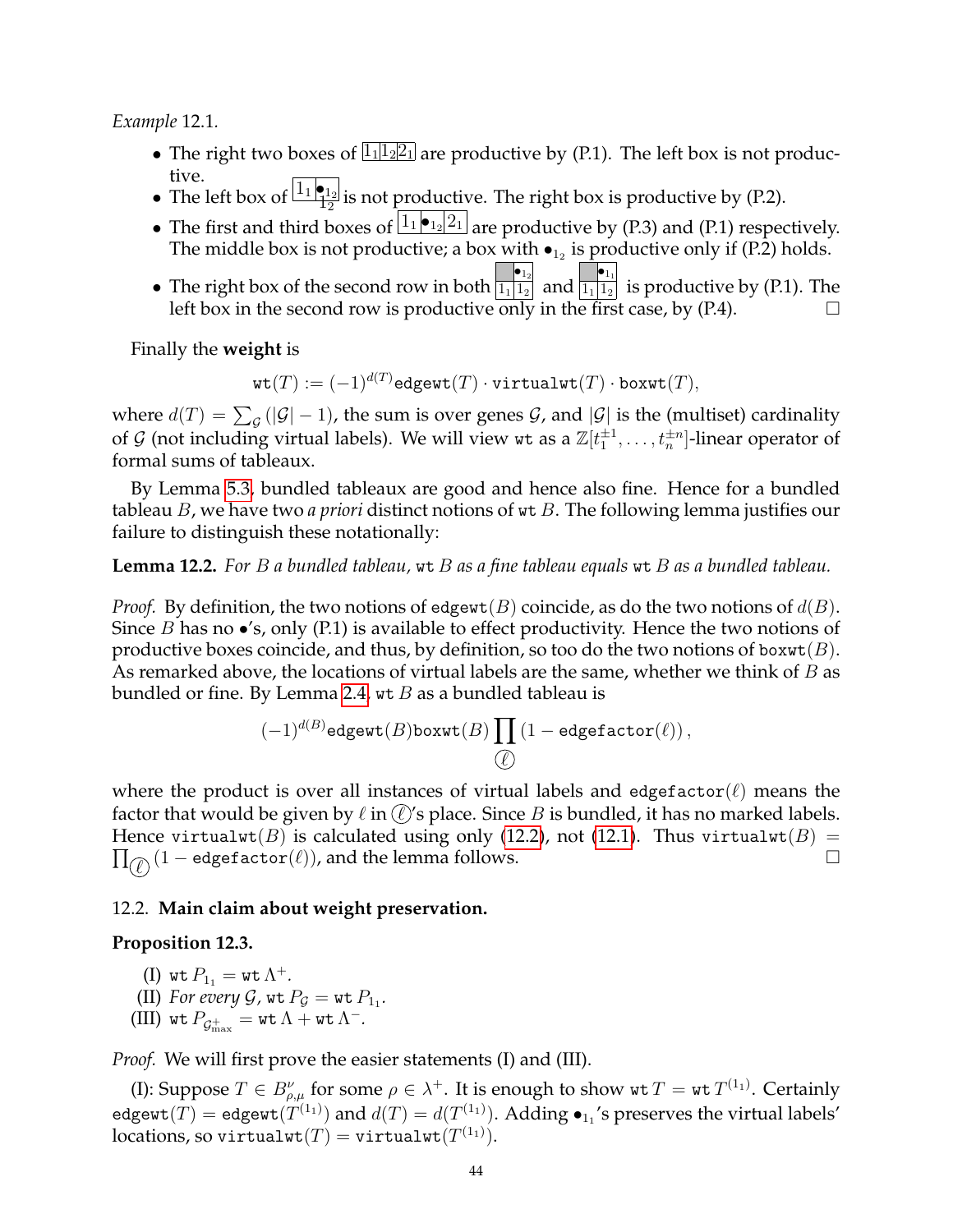A productive box in  $T$  is also productive in  $T^{(1_{1})}$  and has the same boxfactor. Suppose x is a productive box of  $T^{(1_{1})}$  that is not productive in  $T.$  It satisfies one of (P.1)–(P.4). If x satisfies (P.1), it is productive in  $T$ . If it satisfies (P.2), then  $\bullet_{1_1} \in \times$  and  $\times\sp{\leftarrow}$  contains a label, contradicting  $x^{\leftarrow} \in \rho$ . If it satisfies (P.3), then  $x^{\rightarrow} \in \rho$ , contradicting that x contains a label. Finally if x satisfies (P.4), then  $\bullet_{i_{k+1}} \in x^{\to \uparrow}$  and  $i_k \in x$ . But every  $\bullet$  in  $T^{(1_1)}$  is  $\bullet_{1_1}$ . Hence  $i_{k+1} = 1$ , which is impossible since  $1_0$  is not a label in our alphabet. Thus the productive boxes of  $T$  and  $T^{(1_{1})}$  are the same, and with the same respective boxfactors. Therefore, wt  $T=$  wt  $T^{(1_1)}.$ 

(III): Suppose  $U \in P_{\mathcal{G}^+_{\text{max}}}$  and let U be given by deleting each  $\bullet_{\mathcal{G}^+_{\text{max}}}$ . Proposition [11.8](#page-42-2) states  $P_{\mathcal{G}_{\max}^+}$  with all  $\bullet_{\mathcal{G}_{\max}^+}$ 's removed equals  $\Lambda + \Lambda^-$ . Thus, it suffices to show wt  $U =$ wt U. Clearly, edgewt(U) = edgewt(U) and  $d(U) = d(U)$ . One checks that the virtual labels of U and the virtual labels of U appear in the same places. Hence virtualwt( $U$ ) = virtualwt $(U)$ .

Suppose x is productive in U. Then it satisfies one of  $(P.1)$ – $(P.4)$ . If x satisfies  $(P.1)$  in U, then it satisfies (P.1) in U. Now x cannot satisfy (P.2) in U, since if it did,  $\bullet_{\mathcal{G}^+_{\text{max}}} \in \times$ and  $\underline{x}$  contains a label, contradicting Lemma [7.9.](#page-22-1) If x satisfies (P.3) in  $U$ , then it satisfies (P.1) in  $\tilde{U}$ . If x satisfies (P.4) in U, then  $\bullet_{\mathcal{G}^+_{\text{max}}}\in x^{\to\uparrow}$  but is not an outer corner, again contradicting Lemma [7.9.](#page-22-1) Thus if x is productive in  $U$ , it is productive in  $\tilde{U}$ . Conversely, if  $\times$  is productive in  $U$ , it satisfies (P.1), since there are no  $\bullet_{\mathcal{G}^+_{\text{max}}}$ 's in  $U.$  Hence  $\times$  satisfies (P.1) or (P.3) in U. Thus the productive boxes of U and  $\tilde{U}$  are the same. These boxes have the same boxfactors. Thus boxwt $(U)$  = boxwt $(U)$ .

(II): We induct on G with respect to  $\prec$ . The base case  $\mathcal{G} = 1_1$  is trivial. The inductive hypothesis is that wt  $P_{\mathcal{G}} =$  wt  $P_{1_1}.$  Our inductive step is to show wt  $P_{\mathcal{G}^+} =$  wt  $P_{\mathcal{G}}.$ 

Consider the set

Snakes<sub>G</sub> = {S is a snake in  $T: [T]P_G \neq 0$  }.

We emphasize that each  $S \in$  Snakes<sub> $G$ </sub> refers to a particular instance of a snake in a specific tableau  $T \in P_G$ . In particular, Snakes<sub>G</sub> is not a multiset.

For  $\mathcal{B} \subseteq \texttt{Snakes}_{\mathcal{G}}$  define swapse $\texttt{t}_{\mathcal{B}}(T)$  to be the formal sum of fine tableaux obtained by swapping each snake of  $\beta$  that appears in  $T$  (done in any order, as permitted by Lemma [7.5\)](#page-21-3).

We will construct m subsets  $B_i$  such that (D.1) and (D.2) below hold:

- (D.1) We have a disjoint union Snakes ${_{\mathcal{G}}} = \bigsqcup_{1 \leq i \leq m} \mathcal{B}_i.$
- (D.2) For every  $1 \leq i \leq m$  and  $J \subseteq \{1, \ldots, \hat{i}, \ldots, m\}$ , let  $\mathcal{B}_J := \cup_{j \in J} \mathcal{B}_j$ . Then
- $(12.3) \quad \sum$  $T \in \Gamma_i$  $[T]P_{\mathcal{G}}\cdot\texttt{wt}(\texttt{swapset}_{\mathcal{B}_J}(T)) = \sum$  $T \in \Gamma_i$  $[T]P_{\mathcal{G}}\cdot \texttt{wt}(\texttt{swapset}_{\mathcal{B}_i}\circ \texttt{swapset}_{\mathcal{B}_J}(T)),$

<span id="page-44-0"></span>where  $\Gamma_i := \{T \in P_{\mathcal{G}} \colon T \text{ contains a snake from } \mathcal{B}_i\}.$ 

**Claim 12.4.** *The existence of*  $\{B_i\}$  *satisfying (D.1) and (D.2) implies*  $wt(P_{G^+}) = wt(P_G)$ *.* 

*Proof.* By Lemma [7.5,](#page-21-3) snakes may be swapped in any order, so choose an arbitrary or- $\mathrm{dering\ of\ the\ blocks}\ {\mathcal B}_i.\ \ \mathrm{By}\ (\mathrm{D.1}),\ P_{\mathcal G^+}:=\ {\tt swap}_{\mathcal G}(P_{\mathcal G})=\ {\tt swapset}_{\mathcal B_m}\circ\cdots\circ{\tt swapset}_{\mathcal B_1}(P_{\mathcal G}).$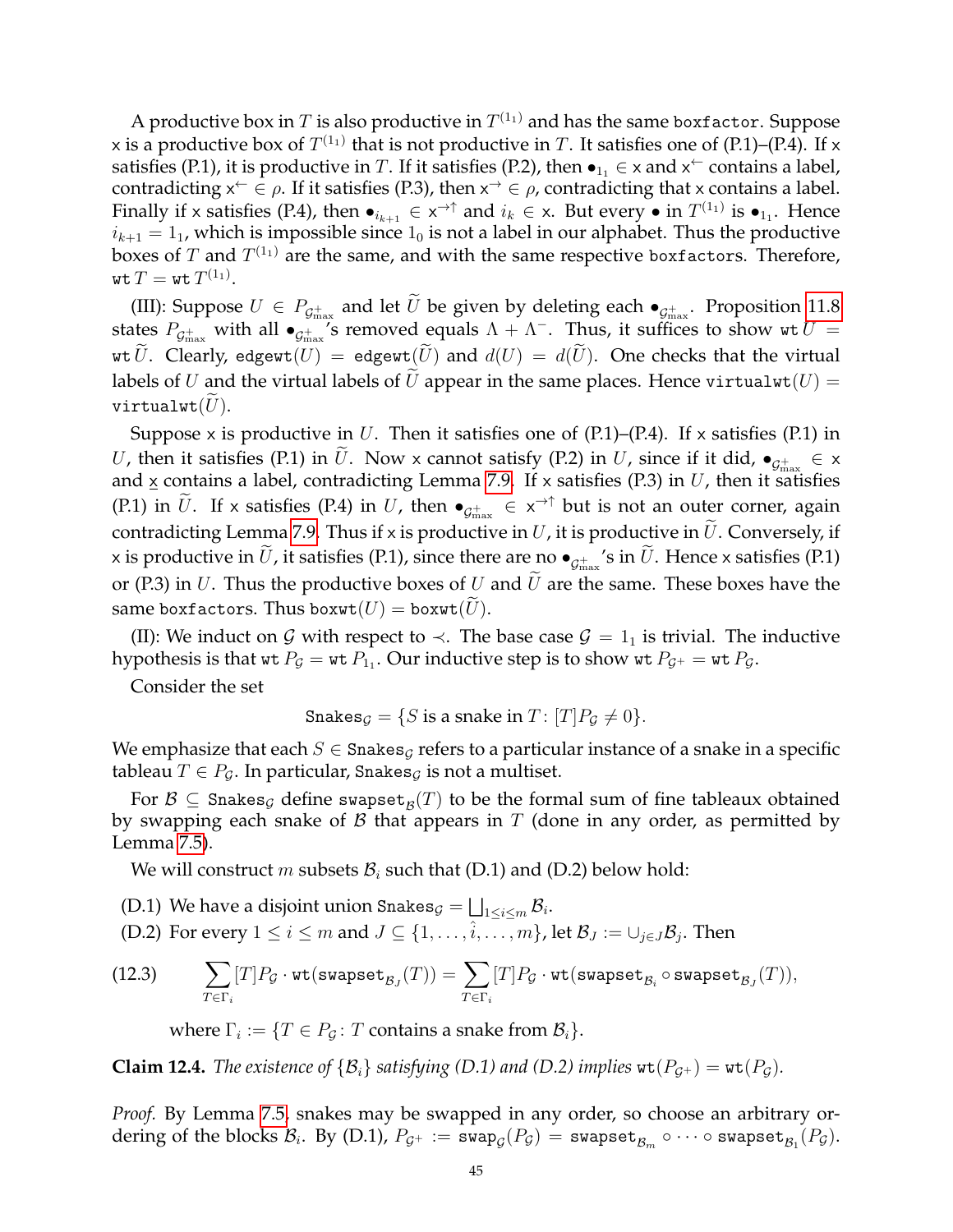Thus

$$
\begin{aligned} \texttt{wt}(P_{\mathcal{G}^+}) &= \texttt{wt}(\texttt{swap}_{\mathcal{G}}(P_{\mathcal{G}})) \\ &= \texttt{wt}(\texttt{swapset}_{\mathcal{B}_m} \circ \cdots \circ \texttt{swapset}_{\mathcal{B}_1}(P_{\mathcal{G}})) \\ &= \texttt{wt}(\texttt{swapset}_{\mathcal{B}_{m-1}} \circ \cdots \circ \texttt{swapset}_{\mathcal{B}_1}(P_{\mathcal{G}})) \end{aligned}
$$

Here we have just used [\(12.3\)](#page-44-0) from (D.2) together with linearity of  $\mathrm{wt}$  and  $\mathrm{swapset}_{\mathcal{B}_i}$  and the triviality swapset $_{\mathcal{B}_J}(T)=$  swapset $_{\mathcal{B}_i}$   $\circ$  swapset $_{\mathcal{B}_J}(T)$  for  $T\not\in\Gamma_i.$  Repeating this argument  $m-1$  further times, we obtain the desired equality with  $\text{wt}(P_{\mathcal{G}})$ .

In order to provide the desired decomposition, we need to first construct certain *"pairing" maps*. These are given in Section [12.3.](#page-45-0) Given these, the description of the decomposition satisfying (D.1) and (D.2) is relatively straightforward and is found in Appen- $\operatorname{dix}$  [C.](#page-81-0)

<span id="page-45-0"></span>12.3. **Pairing maps.** Let  $G^{\nu}_{\lambda,\mu}(\mathcal{G})$  be the set of  $\mathcal{G}$ -good tableaux of shape  $\nu/\lambda$  and content  $\mu.$  For  $\mathcal{Q}\prec\mathcal{G}$  and  $T\in G_{\lambda,\mu}^{\nu}(\mathcal{\dot{G}})$ , let  $\mathfrak{R}_{\mathcal{Q}}(T):=\{V\in\mathtt{revswap}_{\mathcal{Q}^+}\circ\cdots\circ\mathtt{revswap}_{\mathcal{G}}(T)\}.$ 

<span id="page-45-2"></span>**Lemma 12.5.** *For any genes*  $Q \prec G$  *and any tableau*  $T \in G_{\lambda,\mu}^{\nu}(\mathcal{G})$ 

$$
\mathfrak{R}_{\mathcal{Q}}(T) = \{W \in G_{\lambda,\mu}^{\nu}(\mathcal{Q}) : T \in \text{swap}_{\mathcal{G}^-} \circ \cdots \circ \text{swap}_{\mathcal{Q}}(W)\}.
$$

*Proof.* This is immediate from Proposition [9.8,](#page-28-0) noting that, by Lemmas [7.8](#page-22-2) and [9.4](#page-27-1) and Propositions [7.7](#page-21-2) and [9.5,](#page-27-0) both forward and reverse swaps preserve goodness and content.  $\Box$ 

Let  $S_1$  be the subset of tableaux in  $G_{\lambda,\mu}^{\nu}(i_k)$  with a box x such that for some  $\ell \geq k$ ,  $\bullet_{i_k} \in X$ ,  $\bullet_{i_k}$ 

 $\bullet_{i_k} \in \mathsf{x} \rightarrow \mathsf{A}$ ,  $i_{\ell+1} \in \mathsf{x} \rightarrow \mathsf{and}$   $(i_\ell) \in \mathsf{x}$ , i.e. locally the tableau is  $\mathcal{C}_1 =$  $\bullet_{i_k}$   $i_{\ell+1}$  $\frac{d_{ik}}{d_{\ell}}$  (with possibly additional edge labels), where x southwestmost depicted box. Let  $\mathcal{S}_1'$  be the subset of tableaux in  $G_{\lambda,\mu}^\nu(i_k)$  with a box x such that  $i_\ell\in$  x,  $i_{\ell+1}\in$  x $^\to$ ,  $\bullet_{i_k}\in$  x $^{\to\uparrow}$ ,  $i_\ell$  appears outside of  $\bullet_{i_k}$ 

x and no  $\bullet_{i_k}$  appears West of x in x's row. Locally the tableau is  $\mathcal{C}'_1 = \frac{\mid i_\ell \mid i_{\ell+1} \mid}{\mid}$  (with possibly additional edge labels).

<span id="page-45-1"></span>**Lemma 12.6.** If  $T \in S_1$  (respectively,  $S'_1$ ), there is a unique  $C_1$  (respectively,  $C'_1$ ) that it contains.

*Proof.* Let x be the lower-left box of any fixed choice of  $C_1$  in T. Since  $(i_\ell) \in \underline{\mathsf{x}}$ , the  $i_{\ell+1} \in \mathsf{x}^{\to}$ is westmost in  $T$  by (G.6). Hence this configuration is unique. The argument for the other claim is the same, except we replace " $(\widehat{i_\ell}) \in \underline{x}$ " with " $i_\ell \in x$ ".

For  $T \in \mathcal{S}_1$ , let  $\phi_1(T)$  to be the same tableau with the unique  $\mathcal{C}_1$  replaced by  $\mathcal{C}'_1$ . (By this we mean that we delete the labels specified in  $C_1$  and add the labels specified in  $C_1$ ; any additional edge labels in  $T$  are unchanged.)

<span id="page-45-3"></span>**Lemma 12.7.**  $\phi_1 : \mathcal{S}_1 \to \mathcal{S}'_1$  is a bijection.

*Proof.* Let  $\phi_1^{-1}: S_1' \to S_1$  be the putative inverse of  $\phi_1$ , defined by replacing  $\mathcal C_1'$  in a  $T \in \mathcal S_1'$ by  $\mathcal{C}_1$ . We are done once we show that  $\phi_1$  and  $\phi_1^{-1}$  are well-defined since the maps are clearly injective and are mutually inverse.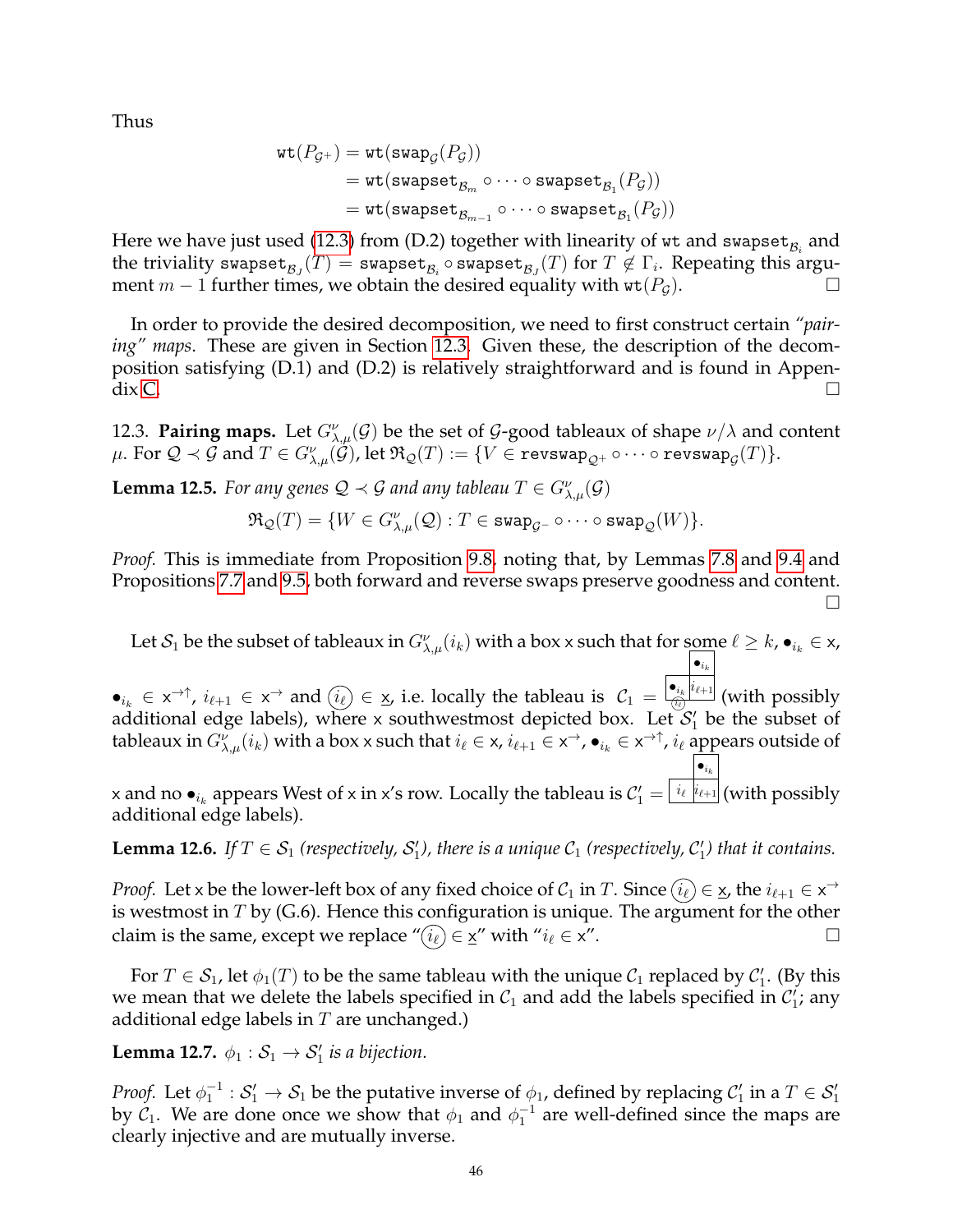Let x be the southwestmost box in the unique (by Lemma [12.6\)](#page-45-1)  $C_1$  in T.

( $\phi_1$  is well-defined): Let  $T \in \mathcal{S}_1$ . We only need that  $\phi_1(T)$  is good. Conditions (G.1) and (G.2) hold trivially in  $\phi_1(T)$ . (G.3) holds if  $x^{\leftarrow}$  is empty. Suppose  $\mathcal{F} \in x^{\leftarrow}$ . By T's (G.9),  $\mathcal{F} \prec i_k$ . Hence  $\mathcal{F} \prec i_\ell$ , and (G.3) holds in  $\phi_1(T)$ . The  $(i_\ell) \in \underline{\mathsf{x}}$  in T shows that  $\phi_1(T)$ satisfies (G.4), (G.6) and (G.8). (G.5), (G.7), (G.9), (G.11) hold trivially. Since  $i_{\ell+1} \in x^{\rightarrow}$ is not marked, by Lemma [5.4\(](#page-13-0)II) there is no marked label in  $T$  in  $x$ 's row, so (G.10) and (G.13) hold for  $\phi_1(T)$ . For (G.12), suppose T has labels  $\ell, \ell'$  that violate (G.12) in  $\phi_1(T)$ . Since  $\ell$  must be northWest of x, by  $T'$ s (G.9),  $\ell \prec i_k.$  Since  $\ell'$  must be southeast of x, by  $T'$ s (G.3), (G.4) and (G.11),  $\ell' \succ i_{\ell+1}$ . Hence family $(\ell) = \text{family}(\ell') = i$ . If  $\ell$  is North of x, then by (G.4) the box of x's row directly below  $\ell$  contains a label that violates T's (G.9). By T's (G.4),  $\ell'$  is not South of  $x^{\rightarrow}$ . Hence  $\ell, \ell'$  are box labels in the row of x, and no violation of  $\phi_1(T)$ 's (G.12) occurs.

 $(\phi_1^{-1}$  is well-defined): Let  $T' \in \mathcal{S}_1'$ . We must show that (G.7) and (G.13) hold in  $\phi_1^{-1}(T')$ and that  $(G.1)$ – $(G.6)$  and  $(G.8)$ – $(G.12)$  hold even if the virtual label is replaced by a nonvirtual one (cf.  $(V.1)$ – $(V.3)$ ).  $(G.1)$ ,  $(G.3)$ – $(G.10)$ ,  $(G.12)$  and  $(G.13)$  are trivial to verify. To verify (G.2) for  $\phi_1^{-1}(T')$ , it suffices to show  $T'$  has no  $\bullet_{i_k}$  South of x in the same column, or West of x in the same row. (G.9) for  $T'$  rules out the possibility of  $\bullet_{i_k}$  South of x in the same column of  $T'$ . By definition, there is no  $\bullet_{i_k}$  West of x in the same row. To see (G.11) for  $\phi_1^{-1}(T')$ , we check there is no marked label  $\mathcal{F}^!$  in the column of x. Such a label cannot appear North of x in  $T'$  by Lemma [5.4](#page-13-0) and (G.2), considering the  $\bullet_{i_k} \in x^{\to \uparrow}$ . By (G.4), it cannot appear South of  $\times$  in  $T'$ either.  $\Box$ 

<span id="page-46-1"></span>**Proposition 12.8.** For each  $T \in S_1$ ,  $[T]P_{i_k} = -[\phi_1(T)]P_{i_k}$ .

*Proof.* Let  $T^{\dagger} := \phi_1(T)$ .

Special case  $k = 1$ : Let  $\tilde{T}$  be the tableau obtained from  $T$  by deleting:

- all labels of family  $i$  and greater;
- all marked labels; and
- all boxes containing a deleted box label.

Notice that any label SouthEast of a deleted label or a  $\bullet_{i_1}$  will have been deleted.

As well we reindex the genes so that the subscripts of each family form an initial segment of  $\mathbb{Z}_{>0}$ . (This reindexing is only possibly needed if T contained a marked label.) We leave  $\bullet_{i_1}$ 's in place. In the same way, produce  $T^\dagger$  from  $T^\dagger$ . By definition of  $\phi_1$ ,  $\widetilde{T}$  has one more  $\bullet_{i_1}$  than  $T^{\dagger}$  and otherwise the two tableaux are exactly the same (the family *i* labels of  $C_1$  and  $C_1'$  having been deleted).

Ignoring  $\bullet_{i_1}$ 's,  $T$ ,  $T^{\dagger}$  are of some common skew shape  $\theta/\lambda$ . If we include the  $\bullet_{i_1}$ 's, their respective total shapes are some  $\omega/\lambda$  and  $\omega^\dagger/\lambda$  where  $\omega,\omega^\dagger\in\theta^+.$ 

<span id="page-46-0"></span>**Claim 12.9.**  $\widetilde{T} \in G_{\lambda,\widetilde{\mu}}^{\omega}(i_1)$  and  $\widetilde{T}^{\dagger} \in G_{\lambda,j}^{\omega^{\dagger}}$  $\overset{\omega}{\underset{\sim}{\sim}}{}_{\widetilde{\mu}}(i_1)$  where  $\widetilde{\mu}$  is a partition (e.g., if T has no marked  $labels$  then  $\widetilde{\mu} := (\mu_1, \mu_2, \ldots, \mu_{i-1})$ ). Thus,  $\widetilde{T}$  and  $T^{\dagger}$  (with  $\bullet_{i_1}$ 's removed) are in  $B^{\theta}_{\lambda, \widetilde{\mu}}$ .

*Proof.* We prove the claim for  $T$ ; the proof for  $T^{\dagger}$  is essentially the same.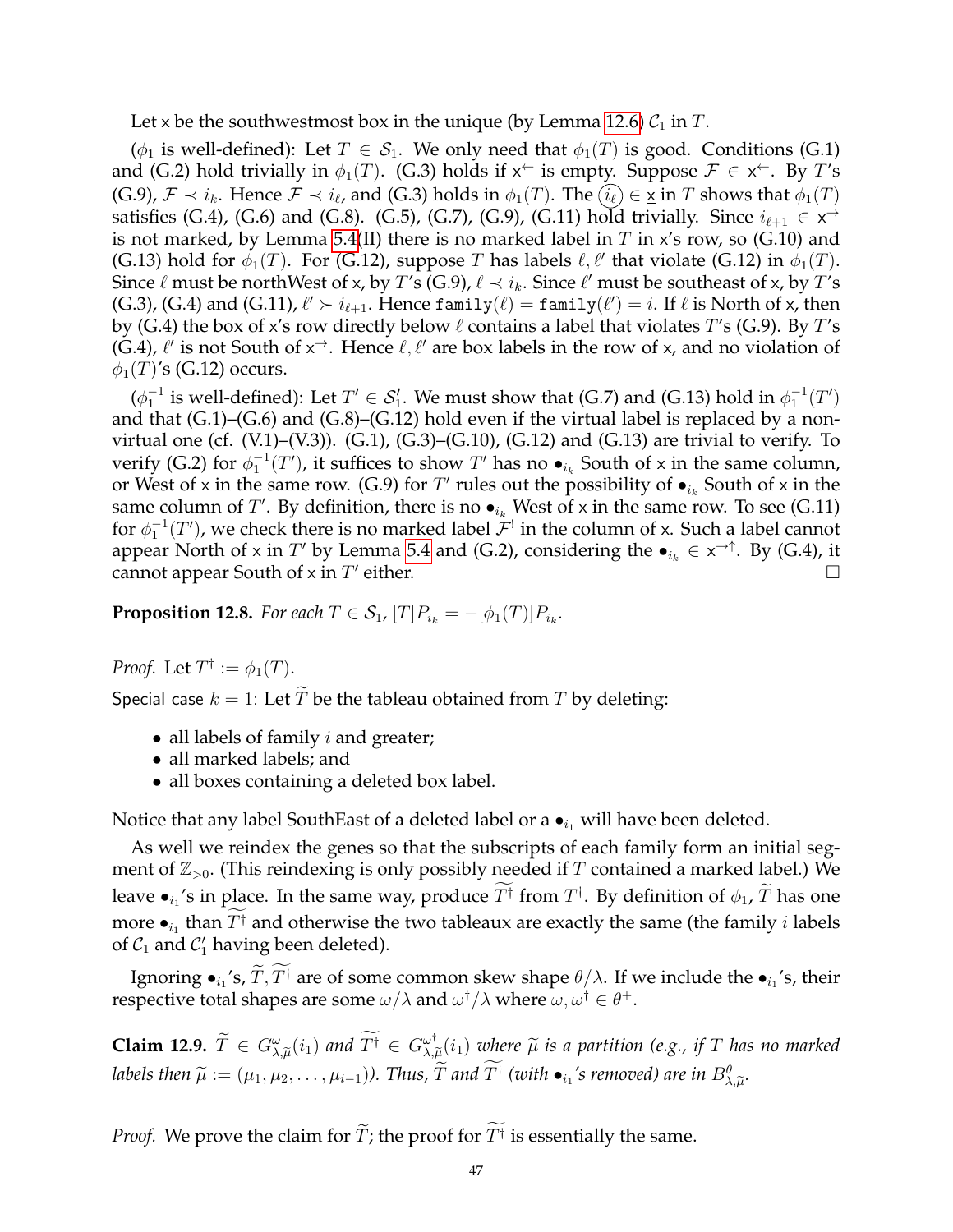Clearly, (G.1)–(G.7), (G.9) and (G.12) for  $\widetilde{T}$  are inherited from the assumption T is good. (G.10), (G.11) and (G.13) are vacuous for  $\widetilde{T}$ . It remains to show (G.8) holds for  $\widetilde{T}$  (which moreover implies  $\tilde{\mu}$  is a partition).

Suppose  $\overline{T}$  fails (G.8). Then there is a least q such that  $\overline{T}$  has a ballotness violation between families q and  $q + 1$ . That is, in some genotype G of  $\widetilde{T}$  there are more labels of family  $q + 1$  than of family q in some initial segment of word(G). Since we have deleted all labels of family i and greater,  $q < i - 1$ . By failure of (G.8), either there exist labels  $q_r$ and  $(q+1)_s$  of  $T$  with  $N_{q_r}=N_{(q+1)_s}$  such that  $(q+1)_s$  appears before  $q_r$  in word $(G)$ , or else there is a label  $(q+1)_s$  of T with  $N_{(q+1)_s} > N_{q_v}$  for all v. Let  $q_{r'}$  (if  $q_r$  exists) and  $(q+1)_{s'}$  be the corresponding labels of  $T.$  We assert in the former case that  $N_{q_{r'}}\leq N_{(q+1)_{s'}}$  in  $T.$  In the latter case, we assert  $N_{(q+1)_{s'}} > N_{q_{v'}}$  in  $T$  for all  $v'$ . Either of these inequalities contradicts  $T's$  (G.8).

To see these assertions, suppose that  $q_h$  is a gene of T that is entirely deleted in the construction of  $\widetilde{T}$  (i.e. every instance of  $q_h$  in T is marked). Consider an instance of  $q_h$  in T in x or  $\underline{x}$ . Since this  $q_h$  is marked and  $q < i - 1$ , by Lemma [5.5](#page-13-1) we know T has some nonvirtual and marked  $(q + 1)_z^! \in \underline{x}$  with  $N_{q_h} = N_{(q+1)_z}$ . By  $T'$ s (G.7), there is no  $(q + 1)_z$ West of x in  $T$ . By  $T'$ s Lemma [5.6,](#page-13-2) there is no  $(q+1)_z$  East of x in  $T$ . Hence the  $(q+1)_{z}^{!} \in \underline{\mathsf{x}}$ is the only  $(q + 1)$ <sub>z</sub> in T. Since it is marked, the gene  $(q + 1)$ <sub>z</sub> is entirely deleted in T. By this argument, if  $q_{\hat{h}}$  is any other gene of T that is entirely deleted in the construction of T, there is a distinct  $(q + 1)_{\hat{z}}$  with  $N_{q_{\hat{h}}} = N_{(q+1)_{\hat{z}}}$  that is also entirely deleted in T. Hence  $N_{q_{r'}} \ge N_{(q+1)_{s'}}$  or  $N_{(q+1)_{s'}} > N_{q_{v'}}$  in  $T$  for all  $v'$ , as asserted.

The last sentence of the claim follows from the first by Lemma [7.10,](#page-22-3) since no genetic label is southeast of a  $\bullet_{i_1}$ . . В последните при последните последните последните последните последните последните последните последните по<br>В последните последните последните последните последните последните последните последните последните последнит<br>

<span id="page-47-0"></span>In view of Claim [12.9,](#page-46-0) it makes sense to speak of  $\mathfrak{T}_{\widetilde{T}}$  and of  $\mathfrak{T}_{\widetilde{T}^{\dag}}.$  By Proposition [11.5,](#page-41-0)

(12.4) 
$$
\sum_{L \in \text{leaf}(\mathfrak{T}_{\widetilde{T}})} (-1)^{|\rho(L)/\lambda|+1} [\widetilde{T}] \text{slide}_{\rho(L)/\lambda}(L) = (-1)^{1+\# \text{ of } \bullet' \text{sin } \widetilde{T}} \cdot \text{wt}(\theta/\lambda).
$$

Similarly,

<span id="page-47-1"></span>(12.5) 
$$
\sum_{L \in \text{leaf}(\mathfrak{T}_{\widetilde{T}^{\dagger}})} (-1)^{|\rho(L)/\lambda|+1} [\phi_1(\widetilde{T})] \text{slide}_{\rho(L)/\lambda}(L) = (-1)^{1+\# \text{ of } \bullet \text{'s in } \widetilde{T}^{\dagger}} \cdot \text{wt}(\theta/\lambda).
$$

In particular, these quantities differ by a factor of  $-1$ .

By inspection of the reverse miniswaps, revswap<sub>aq</sub> for  $1 \le a \le i-1$  does not affect any labels of family  $i$  or greater or any labels that are marked in  $T$ . Hence one sees that  ${\tt revswap}_{1_2}\circ\cdots\circ{\tt revswap}_{(i-1)\mu_{i-1}}\circ{\tt revswap}_{i_1}(T)$  (respectively  $T^\dagger)$  is the same as revswap $_{1_2}\circ\cdots\circ$  revswap $_{(i-1)\mu_{i-1}}\circ$  revswap $_{i_1}(T)$  (respectively  $T^\dagger$ ) followed by adding back the labels of  $T \setminus \widetilde{T}$  (respectively  $T^{\dagger} \setminus T^{\dagger}$ ). Therefore, by our comparison of [\(12.4\)](#page-47-0) and [\(12.5\)](#page-47-1) above,

$$
[T]P_{i_1} = (-1)^{1+\#\text{of }\bullet's\text{ in }T} \cdot \text{wt}(\theta/\lambda) = -[T^{\dagger}]P_{i_1},
$$

as desired.

Reduction to the  $k=1$  case: In the calculation of  ${\tt revswap}_{i_2} \circ {\tt revswap}_{i_3} \circ \cdots \circ {\tt revswap}_{i_k}(T)$ and revswap $_{i_2}$   $\circ$  revswap $_{i_3}$   $\circ \cdots$   $\circ$ revswap $_{i_k} (T^{\dag})$ , it is straightforward by inspection that each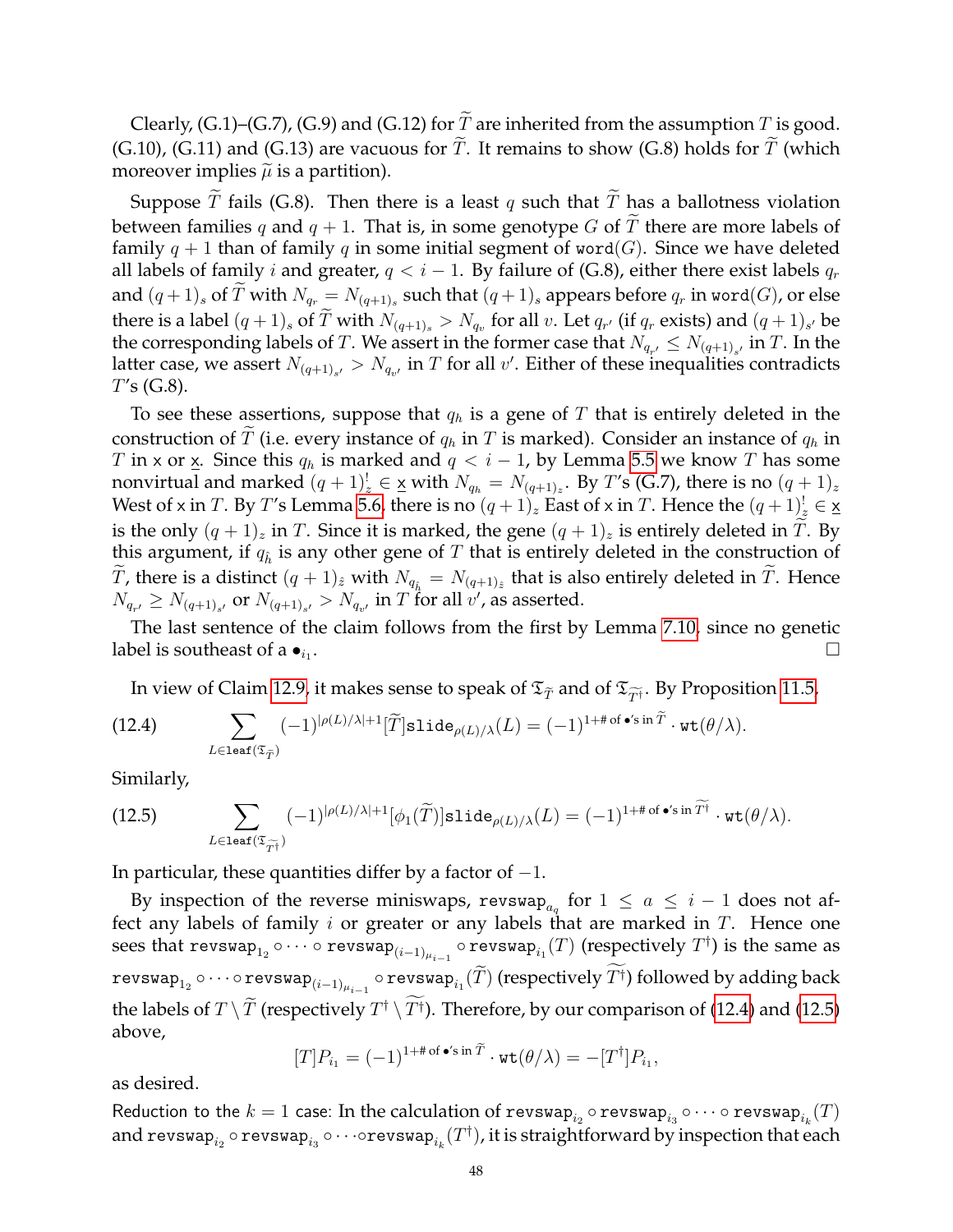reverse miniswap involving either  $\bullet$  of  $C_1$  or the  $\bullet$  of  $C_1'$  is L1.2. Therefore there exists an instance of  $\mathcal{C}_1$  in each  $W \in \mathfrak{R}_{i_1}(T)$  and an instance of  $\mathcal{C}'_1$  in each  $W' \in \mathfrak{R}_{i_1}(T^\dagger)$ . By Lemma [12.6,](#page-45-1) these instances are unique. Extending  $\phi_1$  linearly, since  $T$  and  $T^\dagger$  are the same outside of the regions  $\mathcal{C}_1$  and  $\mathcal{C}_1'$ , it is easy to see inductively that for all  $2\leq q\leq k$ ,

 $\phi_1({\tt revswap}_{i_q}\circ \cdots \circ {\tt revswap}_{i_k}(T))={\tt revswap}_{i_q}\circ \cdots \circ {\tt revswap}_{i_k}(T^\dagger).$ 

In particular,  $\phi_1$  bijects  $\mathfrak{R}_{i_1}(T)$  with  $\mathfrak{R}_{i_1}(T^\dagger).$ 

Let  $V \in \mathfrak{R}_{i_1}(T)$ . By the  $k = 1$  case above,  $[V]P_{i_1} = -[\phi_1(V)]P_{i_1}$ . Moreover, when we apply swap $_{i_k^-}\circ\cdots\circ$  swap $_{i_1}$  to  $V$  and  $\phi_1(V)$ , each miniswap involving a  $\bullet$  of  $\mathcal{C}_1$  or  $\mathcal{C}_1'$  is H3.  $\text{Hence, [}T\text{] swap}_{i_k^-} \circ \cdots \circ \text{swap}_{i_1}(V) = [T^\dagger]$  swa $\text{p}_{i_k^-} \circ \cdots \circ \text{swap}_{i_1}(\phi_1(V)).$  Thus by Lemma [12.5,](#page-45-2)  $[T]P_{i_k} = -[T^{\dagger}]P_{i_k}$ . The contract of the contract of the contract of the contract of the contract of the contract of the contract of the contract of the contract of the contract of the contract of the contract of the contract of the contrac

Let  $S_2$  be the subset of tableaux in  $G_{\lambda,\mu}^{\nu}(i_k)$  with a box x such that  $\bullet_{i_k} \in X$ ,  $\bullet_{i_k} \in X^{\to \uparrow}$ ,  $i_{k+1} \in \mathsf{x}^{\rightarrow}$  and  $i_k \in \mathsf{x}$ , i.e. locally the tableau is  $\mathcal{C}_2 =$  $\bullet_{i_k}$  $\frac{\bullet_{i_k} |_{k+1} }{t_k}$  (with possibly additional edge labels). Let  $\mathcal{S}'_2$  be the subset of tableaux in  $G_{\lambda,\mu}^\nu(i_k)$  with a box x such that  $i_k\in$  x,  $i_{k+1}\in$  x $^\to$ ,

 $\bullet_{i_k} \in x^{\to \uparrow}$ , no  $i_k$  appears outside of x and no  $\bullet_{i_k}$  appears West of x in x's row. Locally the  $\bullet_{i_k}$ 

tableau is  $\mathcal{C}_2' =$  $\left( \frac{i_{k}\left[ i_{k+1}\right] }{} \right)$  (with possibly additional edge labels).

**Lemma 12.10.** If  $T \in S_2$  (respectively,  $S_2'$ ), there is a unique  $C_2$  (respectively,  $C_2'$ ) that it contains.

*Proof.* Let x be the southwestmost box of a  $C_2$  in T. By (G.7), the  $i_k \in \underline{\mathsf{x}}$  is the westmost  $i_k$  in T; hence this configuration is unique. The claim about  $\mathcal{C}_2'$  is clear since the  $i_k$  is unique.  $\Box$ 

For  $T \in \mathcal{S}_2$ , let  $\phi_2(T)$  be  $T$  with the unique  $\mathcal{C}_2$  replaced by  $\mathcal{C}_2'$ .

**Lemma 12.11.**  $\phi_2 : \mathcal{S}_2 \to \mathcal{S}'_2$  is a bijection.

*Proof.* This may be proved almost exactly as Lemma [12.7.](#page-45-3)

**Proposition 12.12.** For each  $T \in \mathcal{S}_2$ ,  $[T]P_{i_k} = -[\phi_2(T)]P_{i_k}$ .

*Proof.* Let  $T^{\dagger} := \phi_2(T)$ . Let x be the southwestmost box of  $C_2$  in T. Then x is also the southwestmost box of  $C'_1$  in  $T^{\dagger}$ .

Special case  $k = 1$ : The proof is *verbatim* the argument for the  $k = 1$  case of Proposition [12.8.](#page-46-1) Reduction to the  $k = 1$  case: Suppose  $k > 1$ . Let  $\mathcal Z$  be the set of boxes in an  $i_k$ -good tableau that either (1) contain  $\bullet_{i_k}$  or (2) contain a label *F* with  $i_1$   $\leq$  *F*  $\leq$   $i_{k-1}$  and are not southeast of a  $\bullet_{i_k}$ . Call an edge connected component of  $\mathcal Z$  an  $i_k$ **-walkway**. We will now apply the development of i-walkways, from Sections [10](#page-31-0) and [11,](#page-36-1) in slightly modified form to the  $i_k$ **-walkways**. To be more precise, Lemmas [10.1,](#page-31-1) [10.2,](#page-32-0) [10.3](#page-33-0) and [10.4](#page-34-0) are true after replacing " $(i + 1)<sub>1</sub>$ " with " $i<sub>k</sub>$ " and "*i*-walkway" with " $i<sub>k</sub>$ -walkway". In addition, Claim [11.1](#page-36-0) holds *verbatim*. The proofs are trivial modifications of those given.

Let W be the  $i_k$ -walkway of T containing x (W includes all edges of boxes in W). Let  $W^{\dagger}$  be the analogous  $i_k$ -walkway of  $T^{\dagger}$ . Note that  $W$  and  $W^{\dagger}$  have the same skew shape.

<span id="page-48-0"></span>**Claim 12.13.** Let  $\mathbb{S}$ ,  $\mathbb{S}'$  and  $\mathbb{T}$  be respectively the set of reversals of  $W$  ,  $W^\dagger$  and  $W^c$  (the complement  $of$   $W$ ) under  $\mathtt{revswap}_{i_2} \circ \cdots \circ \mathtt{revswap}_{i_k}.$  Then: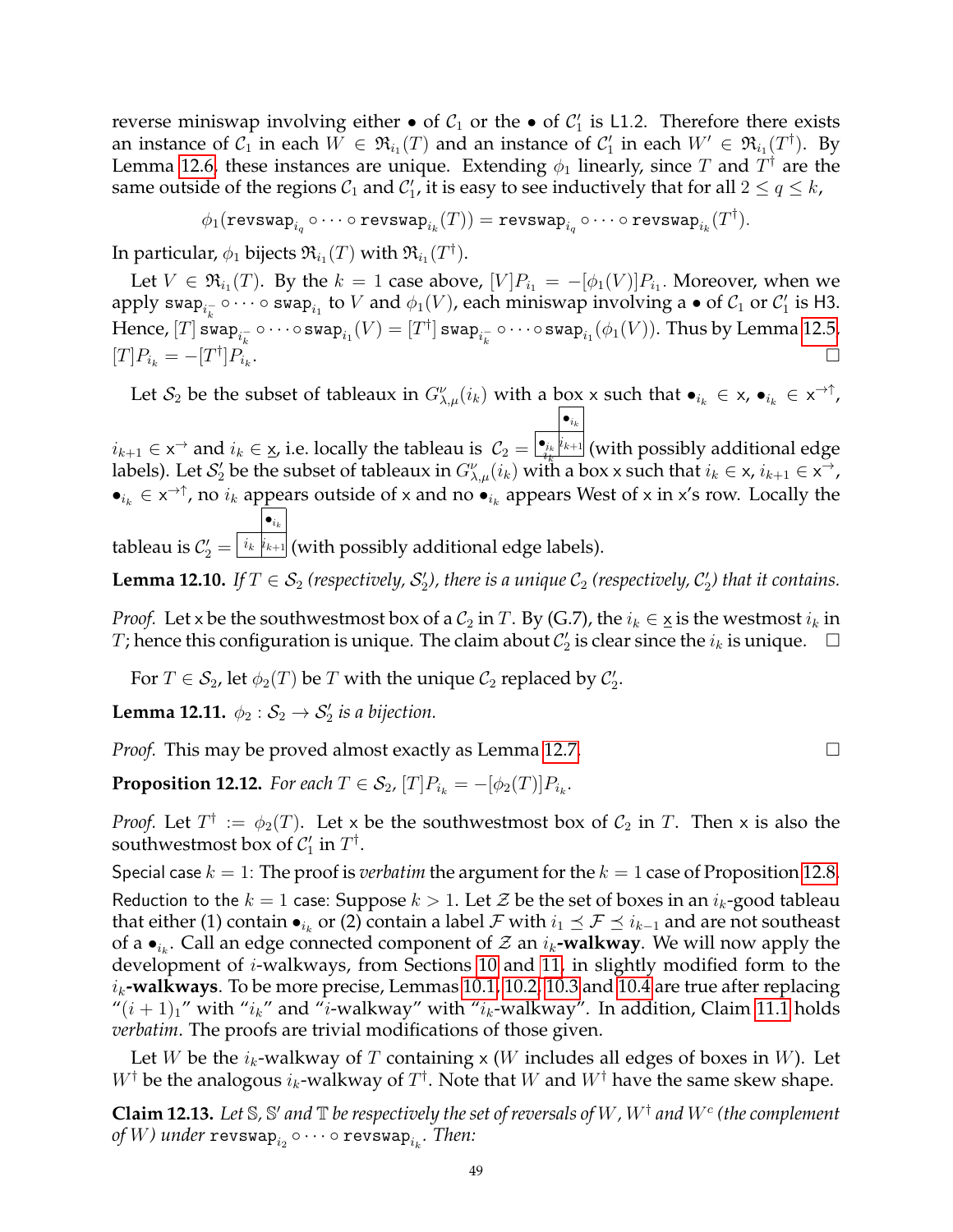(I)  $\mathfrak{R}_{i_1}(T) = \{ V \in G_{\lambda,\mu}^{\nu}(i_1) : V|_W \in \mathbb{S}, V|_{W^c} \in \mathbb{T} \}$ (II)  $\mathfrak{R}_{i_1}(T^{\dagger}) = \{V' \in G_{\lambda,\mu}^{\nu}(i_1) : V'|_{W^{\dagger}} \in \mathbb{S}', V'|_{(W^{\dagger})^c} \in \mathbb{T}\}\$ 

*Proof.* We prove only (I), as the proof of (II) is similar (using  $T|_{W^c} = T^{\dagger}|_{W^c}$ ). Fix  $2 \leq h \leq k$ and let L be a ladder of  $A \in \mathfrak{R}_{i_h}(T)$ . L contains only  $\bullet_{i_h}$  and unmarked  $i_{h-1}$ . Each of the boxes x of L is in Z: This is clear if  $h = k$  and follows for smaller h by induction. Thus  $L \subseteq \mathcal{Z}$ . Therefore, since L is edge connected, it sits inside an edge connected component of  $\mathcal Z$ . Thus, since W is one such component, reverse swapping acts independently on W and  $W<sup>c</sup>$ . .

Case 1:  $(W$  (and hence  $W^{\dagger})$  has a single row): By construction, x is the eastmost box of  $W$ and  $W^{\dagger}$ . By Lemma [10.3\(](#page-33-0)II), for every  $V \in \mathfrak{R}_{i_1}(T)$ ,  $V|_W = R'$ . By Lemma 10.3(III), for every  $V' \in \mathfrak{R}_{i_1}(T^\dagger)$ ,  $V'|_{W^\dagger} \in \{R,R'\}$  where this  $R'$  is the same as in the previous sentence.

Since  $R'$  is the unique reversal of  $W$  and is a reversal of  $W^\dagger$ , we have  $\mathfrak{R}_{i_1}(T)\subseteq \mathfrak{R}_{i_1}(T^\dagger)$ by Claim [12.13.](#page-48-0) Let  $\iota: {\mathfrak R}_{i_1}(T)\to {\mathfrak R}_{i_1}(T^\dagger)$  be the inclusion map. Let  $f: {\mathfrak R}_{i_1}(T)\to {\mathfrak R}_{i_1}(T^\dagger)$ be the map given by replacing the  $R'$  occupying the region  $W$  with  $R$ . Again appealing to Claim [12.13](#page-48-0) we see that these maps are well-defined, injective and  $\mathfrak{R}_{i_1}(T^\dagger) = \text{im } \iota \sqcup \text{im } f$ .

By Claim [11.1\(](#page-36-0)III), forward swapping R produces  $W^{\dagger}$  with coefficient 1. By Claim [11.1](#page-36-0) (part (I.i) or (I.ii), as appropriate) forward swapping R' produces  $\beta W + (1 - \beta)W^{\dagger}$  for some  $\beta.$  Moreover, when applying  $\sup_{i_{k-1}}\circ\cdots\circ\sup_{i_1}$  to  $V\in\mathfrak{R}_{i_1}(T)$  or  $V'\in\mathfrak{R}_{i_1}(T^\dagger)$ , every snake lies entirely inside some edge-connected component of  $\mathcal{Z}$ . W is one of these components. Thus, for each  $V\in \mathfrak{R}_{i_1}$ ,  $[T]$  swa $\mathrm{p}_{i_{k-1}}\circ\cdots\circ$  swa $\mathrm{p}_{i_1}(V)$  factors as a contribution from the region W times a contribution from  $\mathcal{Z} \setminus W$ . That is, for the same  $\alpha$ ,

$$
\sum_{V \in \mathfrak{R}_{i_1}(T)} [T] \operatorname{swap}_{i_{k-1}} \circ \cdots \circ \operatorname{swap}_{i_1}(V) = \alpha \beta, \sum_{V' \in \mathfrak{R}_{i_1}(T^{\dagger})} [T^{\dagger}] \operatorname{swap}_{i_{k-1}} \circ \cdots \circ \operatorname{swap}_{i_1}(V') = \alpha
$$

$$
\sum_{V'\in\mathfrak{R}_{i_1}(T^\dagger)}[T^\dagger]\operatorname{swap}_{i_{k-1}}\circ\cdots\circ\operatorname{swap}_{i_1}(V')=\alpha(1-\beta).
$$

Therefore,

$$
[T]P_{i_k} = \sum_{V \in \mathfrak{R}_{i_1}(T)} [V]P_{i_1} \cdot [T] \operatorname{swap}_{i_{k-1}} \circ \cdots \circ \operatorname{swap}_{i_1}(V) = [V]P_{i_1} \alpha \beta,
$$

while

$$
[T^{\dagger}]P_{i_k} = \sum_{V' \in \mathfrak{R}_{i_1}(T^{\dagger})} [V']P_{i_1} \cdot [T^{\dagger}] \operatorname{swap}_{i_{k-1}} \circ \cdots \circ \operatorname{swap}_{i_1}(V')
$$
  
\n
$$
= \sum_{V \in \mathfrak{R}_{i_1}(T)} [\iota(V)]P_{i_1} \cdot [T^{\dagger}] \operatorname{swap}_{i_{k-1}} \circ \cdots \circ \operatorname{swap}_{i_1}(\iota(V))
$$
  
\n
$$
+ \sum_{V \in \mathfrak{R}_{i_1}(T)} [f(V)]P_{i_1} \cdot [T^{\dagger}] \operatorname{swap}_{i_{k-1}} \circ \cdots \circ \operatorname{swap}_{i_1}(f(V))
$$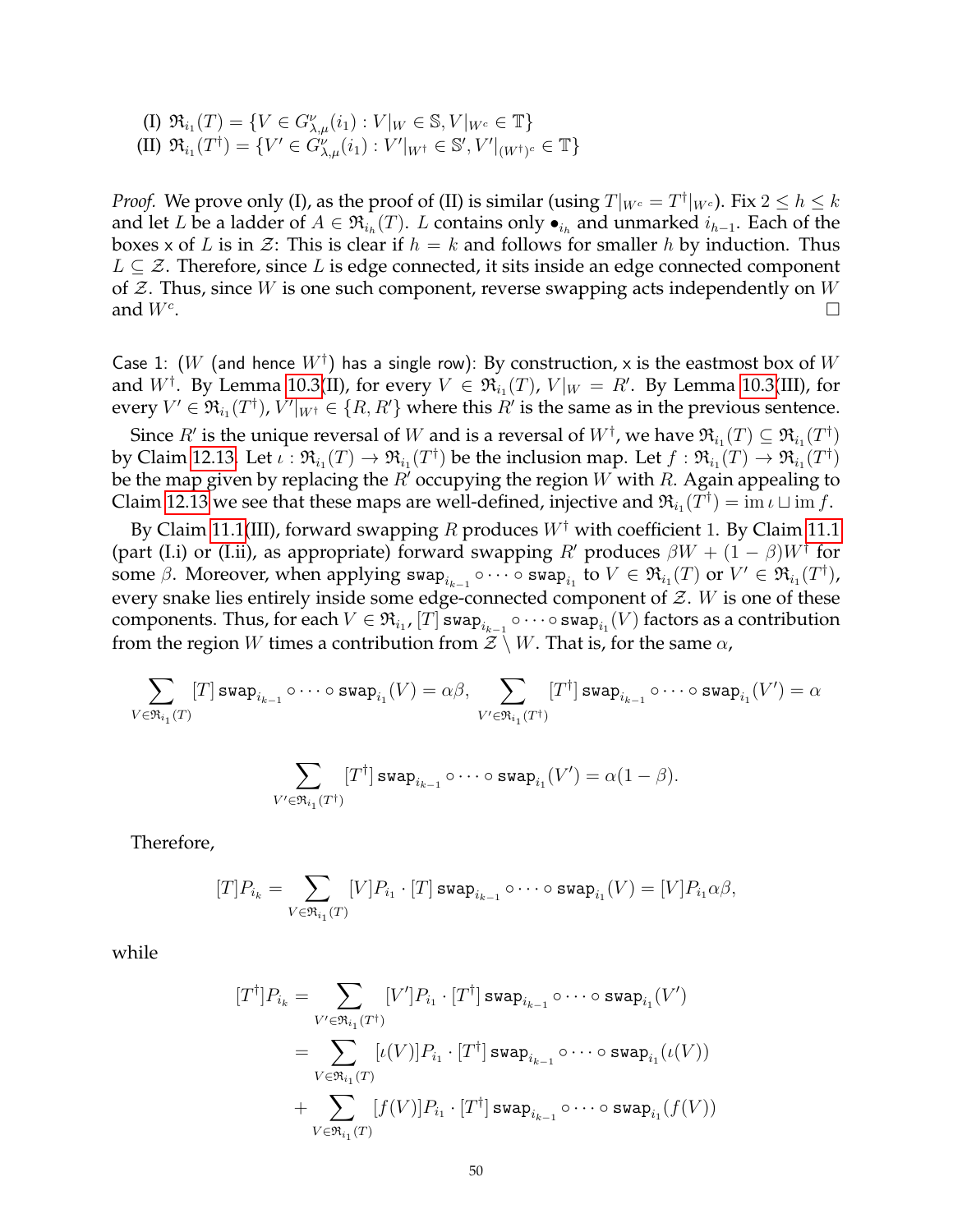$$
= \sum_{V \in \mathfrak{R}_{i_1}(T)} [V] P_{i_1} \cdot [T^{\dagger}] \operatorname{swap}_{i_{k-1}} \circ \cdots \circ \operatorname{swap}_{i_1}(V)
$$
  

$$
- \sum_{V \in \mathfrak{R}_{i_1}(T)} [V] P_{i_1} \operatorname{swap}_{i_{k-1}} \circ \cdots \circ \operatorname{swap}_{i_1}(f(V))
$$
  

$$
= [V] P_{i_k} (\alpha (1 - \beta) - \alpha).
$$

Now,  $[T]P_{i_k} = -[T^{\dagger}]P_{i_k}$  follows.

Case 2:  $(W$  (and hence  $W^{\dagger})$  has at least two rows): There are three cases to consider, corresponding to the case of Lemma [10.4.](#page-34-0)

In Cases (I) and (II) of Lemma [10.4,](#page-34-0) W and  $W^{\dagger}$  have a unique reversal R. By Claim [11.1\(](#page-36-0)III) or Claim [11.1\(](#page-36-0)II) respectively, forward swapping R produces  $\beta W - \beta W^{\dagger}$  for some  $\beta$ . In Case (III) of Lemma [10.4,](#page-34-0) W and  $W^{\dagger}$  share the same pair of reversals  $R, R'.$  By Claim [11.1\(](#page-36-0)III) and (I.i), forward swapping R produces  $\beta W - \beta W^{\dagger}$  for some  $\beta$ , while forward swapping R' produces  $\beta'W - \beta'W^{\dagger}$  for some  $\beta'$ . Using these facts, one may argue similarly to Case 1 to deduce  $[T]P_{i_k} = -[T^{\dagger}]P_{i_k}$ .

Let  $S_3$  be the subset of tableaux in  $G_{\lambda,\mu}^{\nu}(i_k)$  with a box x such that  $\bullet_{i_k} \in x$ ,  $i_k \in x^{\to}$  and  $i_k\in\mathsf{x}$ , i.e. locally the tableau is  $\|\mathcal{C}_3=\bigl|\frac{\bullet_{i_k}\mid i_k\mid}{i_k}\bigr|$  (with possibly additional edge labels). Let  $\mathcal{S}_3'$ be the subset of tableaux in  $G_{\lambda,\mu}^{\nu}(i_k)$  with a box x such that  $\bullet_{i_k} \in \times$ ,  $i_k \in \times \to$ , no  $i_k$  appears West of  $x^{\rightarrow}$ ,  $i_{k-1} \notin x^{\leftarrow}$ , and  $(i+1)_{h} \notin \underline{x^{\rightarrow}}$  where  $N_{i_k} = N_{(i+1)_{h}}$ . Locally the tableau is  $\mathcal{C}'_3=\frac{|\bullet_{i_k}|}{i_k}$  (with possibly additional edge labels).

**Lemma 12.14.** If  $T \in S_3$  (respectively,  $S'_3$ ), there is a unique  $C_3$  (respectively,  $C'_3$ ) that it contains.

*Proof.* If  $C_3$  occurs in a good tableau, it is unique since the edge  $i_k$  is westmost in its gene by (G.7). Similarly  $C'_3$  is unique since the  $i_k \in \mathsf{x}^{\rightarrow}$  is westmost by assumption.

Define  $\phi_3(T)$  to be T with the unique  $\mathcal{C}_3$  replaced by  $\mathcal{C}_3'$ .

**Lemma 12.15.**  $\phi_3 : \mathcal{S}_3 \to \mathcal{S}'_3$  is a bijection.

*Proof.* Define the (putative) inverse  $\phi_3^{-1}$  by replacing  $\mathcal{C}_3'$  with  $\mathcal{C}_3$ . Once we establish that  $\phi_3$ and  $\phi_3^{-1}$  are well-defined, we are done, since  $\phi_3$  and  $\phi_3^{-1}$  are clearly mutually inverse.

Let  $T \in \mathcal{S}_3$ . Trivially, each  $(G.n)$  holds for  $\phi_3(T)$ . By T's  $(G.12)$ ,  $i_{k-1} \notin \times \subset$ . If  $(i+1)_h \in \times \to$ in  $\phi_3(T)$  with  $N_{i_k} = N_{(i+1)_h}$ , then  $T$  would violate Lemma [5.6.](#page-13-2) By  $T$ 's (G.4) and (G.7), the  $i_k \in \mathsf{x}^\rightarrow$  is westmost in  $\phi_3(T)$ .

Now let  $T \in \mathcal{S}_3'.$  We check the goodness conditions for  $\phi_3^{-1}(T).$ 

<span id="page-50-0"></span>**Claim 12.16.** *No label of family* i *appears in* x*'s column in* T*.*

*Proof.* By T's (G.12), there are no labels of family i North of x and in its column. By T's (G.11), a label  $\ell$  South of x and in its column is not marked, i.e.,  $\ell \succeq i_k$ . Since we assumed the  $i_k \in \mathsf{x}^{\rightarrow}$  is westmost,  $\ell \neq i_k$ . By T's (G.6),  $\ell \neq i_l$  for  $l > k$ . Hence  $i_k < \ell$ .

 $(G.4)$  and  $(G.5)$ : By T's  $(G.9)$ , all labels North of x and in its column are of family at most *i*. By T's (G.11), all labels South of x and in its column are of family at least *i*. Hence by Claim [12.16,](#page-50-0)  $\phi_3^{-1}(T)$ 's (G.4) and (G.5) follow.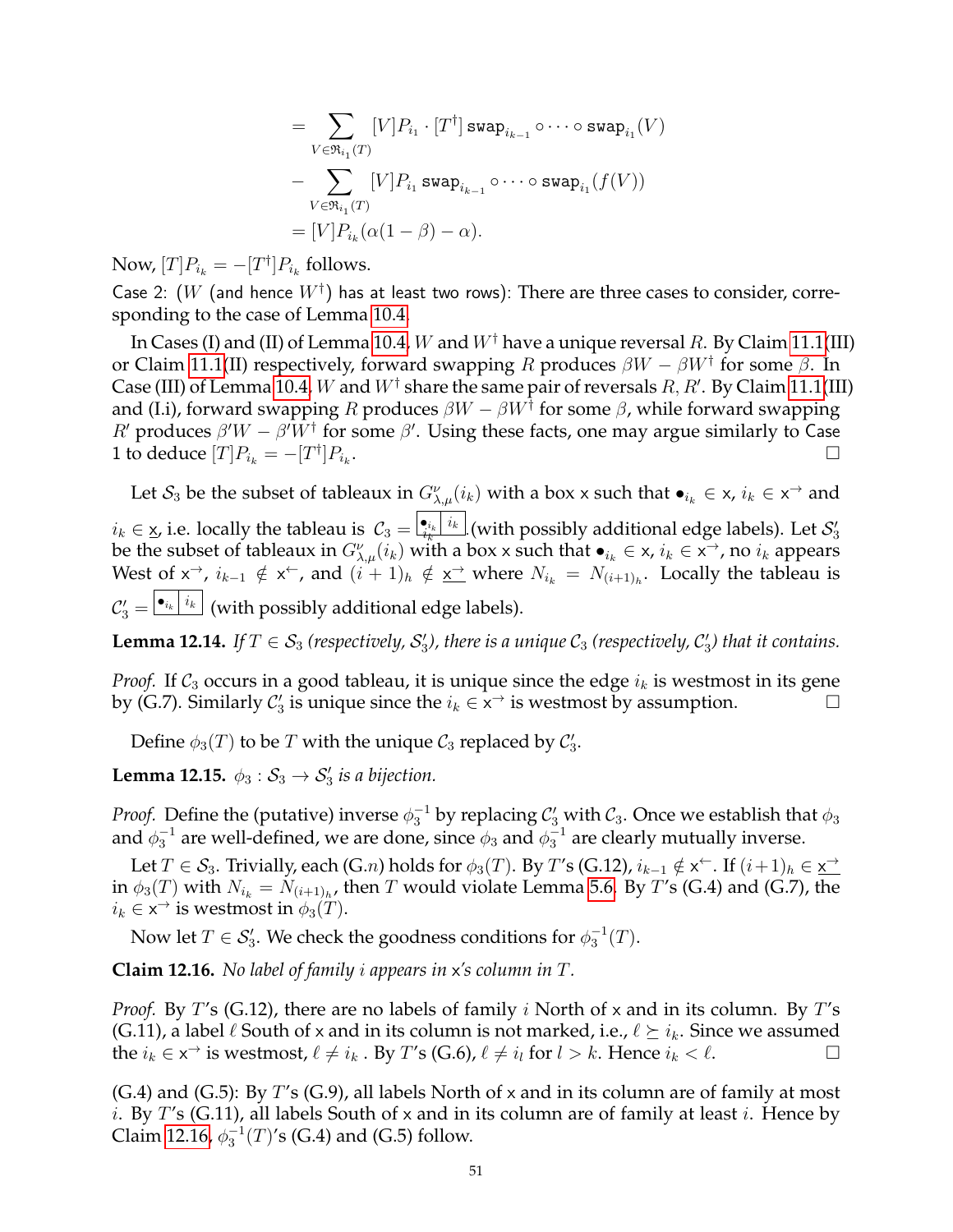(G.8): If there is a genotype G of  $\phi_3^{-1}(T)$  that is not ballot, then it uses the  $i_k \in \underline{\mathsf{x}}$ . Furthermore, since  $T$  is ballot, some  $(i+1)_h$  with  $N_{i_k}=N_{(i+1)_h}$  appears in word $(G)$  before the  $i_k\in \underline{{\sf x}}.$  By Lemma [5.6](#page-13-2) applied to  $T$ , this  $(i+1)_h$  can only be South of  ${\sf x}^\to$  and in  ${\sf x}^\to$ 's column or North of x and in x's column. By  $T$ 's (G.9), it cannot be North of x and in its column. Suppose it appears South of  $x^{\rightarrow}$  and in its column. By assumption,  $(i + 1)_h \notin \underline{x^{\rightarrow}}$ . Hence suppose it appears south of  $\mathsf{x}^{\to\downarrow}$ , and consider label $(\mathsf{x}^\downarrow)$ . By (G.11) family $(\texttt{label}(\mathsf{x}^\downarrow))\geq i.$ By Claim [12.16,](#page-50-0)  $\texttt{family}(\texttt{label}(\mathsf{x}^{\downarrow})) \neq i.$  By  $T'$ s (G.3) and (G.4),  $\texttt{label}(\mathsf{x}^{\downarrow}) \prec (i+1)_h.$  Hence  $\texttt{family}(\texttt{label}(\mathsf{x}^\downarrow)) = i+1.$  But by Lemma [5.10,](#page-14-0)  $\texttt{label}(\mathsf{x}^\downarrow) \neq (i+1)_h.$  Hence by  $T'$ s (G.6),  $(i + 1)_{h-1} \in x^{\downarrow}$ . This creates a (G.8) violation in T, as this label is read before any  $i_{k-1}$ .

(G.12): Since T is good, if  $\phi_3^{-1}(T)$  violates (G.12), the violation involves the  $i_k \in \underline{\mathsf{x}}$ . Since by assumption  $i_{k-1}\notin \mathsf{x}^{\leftarrow}$ , the last sentence of (G.12) does not apply. Suppose  $i_j$  is SouthEast of  $\times$ , then it is also SouthEast of  $i_k \in \times \rightarrow$ , which will lead to a violation of T's (G.12). Suppose  $i_j$  is NorthWest of  $\underline{x}$ , then to avoid a violation of T's (G.12) with the  $i_k \in \times \rightarrow$ ,  $i_j$ must be either in x's row or in an upper edge of that row. Since we have  $\bullet_{i_k} \in \times$ , this avoids violating  $\phi_3^{-1}(T)$ 's (G.12).

All of the remaining  $(G.n)$ -conditions are trivial to verify.

<span id="page-51-1"></span>**Proposition 12.17.** *For*  $T \in \mathcal{S}_3$ ,  $[T]P_{i_k} = [\phi_3(T)]P_{i_k}$ .

*Proof.* Let  $T^{\dagger} := \phi_3(T)$ . By inspection of the reverse miniswaps, and downward induction on  $Q$ , there is a bijection  $f_Q : \mathfrak{R}_Q(T) \to \mathfrak{R}_Q(T^{\dagger})$  given by deletion of the  $i_k \in \underline{\mathsf{x}}$ . If  $L \in \mathfrak{R}_{1_1}(T)$ , then  $L$  and  $f_{1_1}(L)$  have the same number of  $\bullet_{1_1}$ 's. Hence,  $[L]P_{1_1} = [f_{1_1}(L)]P_{1_1}$ ; cf. [\(11.4\)](#page-41-2).

Extend  $f_{\mathcal{Q}}$  linearly. By inspection of the miniswaps,

$$
f_{i_k}(\mathtt{swap}_{i_k^-} \circ \cdots \circ \mathtt{swap}_{1_1}(L)) = \mathtt{swap}_{i_k^-} \circ \cdots \circ \mathtt{swap}_{1_1}(f_{1_1}(L)).
$$

Hence by Lemma [12.5,](#page-45-2)  $[T]P_{i_k} = [T^{\dagger}]P_{i_k}$ . **Executive Contract Contract Contract Contract Contract Contract Contract Contract Contract Contract Contract** 

Let  $\mathcal{S}_4$  be the subset of tableaux in  $G_{\lambda,\mu}^{\nu}(i_k)$  with a box x such that  $\bullet_{i_k}\in$  x,  $\mathcal{F}^!\in$  x<sup>→</sup>,  $i_k\in$  <u>x</u> and  $(\widehat{i_k}) \in \underline{\mathsf{x}}$  i.e. locally the tableau is  $\mathcal{C}_4 = \begin{bmatrix} \bullet_{i_k} & \mathcal{F}^1 \ \hline \mathcal{F}^1 & \mathcal{F}^1 \end{bmatrix}$  $\frac{\sum\limits_{i_k}\sum\limits_{i} }{\sum\limits_{i}(\text{with possibly additional edge labels}).}$ Let  $\mathcal{S}_4'$  be the subset of tableaux in  $G_{\lambda,\mu}^{\nu}(i_k)$  with a box x such that  $\bullet_{i_k}\in$  x,  $\mathcal{F}^!\in$  x<sup>→</sup>,  $i_k\in$  <u>x</u><sup>→</sup>,

 $(i + 1)_h \not\in \underline{\mathsf{x}}$  if  $N_{(i+1)_h} = N_{i_k}$ , and  $i_{k-1} \notin \underline{\mathsf{x}}$  for Locally the tableau is  $\mathcal{C}'_4 = \frac{|\bullet_{i_k}|}{i_k}$  $\int\limits_{i_{k}}^{\infty}$  (with possibly additional edge labels).

**Lemma 12.18.** If  $T \in S_4$  (respectively,  $S'_4$ ), there is a unique  $C_4$  (respectively,  $C'_4$ ) that it contains.

*Proof.* This follows since by (G.7), T contains at most one edge label  $i_k$ .

Set  $\phi_4: \mathcal{S}_4 \to \mathcal{S}'_4$  by replacing  $\mathcal{C}_4$  with  $\mathcal{C}'_4$ .

**Lemma 12.19.**  $\phi_4 : \mathcal{S}_4 \to \mathcal{S}'_4$  is a bijection.

*Proof.* Define a putative inverse  $\phi_4^{-1}:S'_4\to S_4$  by replacing  $\mathcal C'_4$  with  $\mathcal C_4.$  Clearly,  $\phi_4$  and  $\phi_4^{-1}$ are mutually inverse. It remains to check well-definedness. Indeed, it is trivial to check each goodness condition holds for  $\phi_4(T)$ . By Lemma [5.6](#page-13-2) for T, there is not  $(i + 1)_h \in \underline{\mathsf{x}}^{\to}$ with  $N_{(i+1)_h}=N_{i_k}.$  By  $T'$ s (G.12),  $i_{k-1}\not\in\mathsf{x}^\leftarrow.$  Thus  $\phi_4$  is well-defined.

<span id="page-51-0"></span>**Claim 12.20.** *No label of family* i *appears in* x*'s column in* T*.*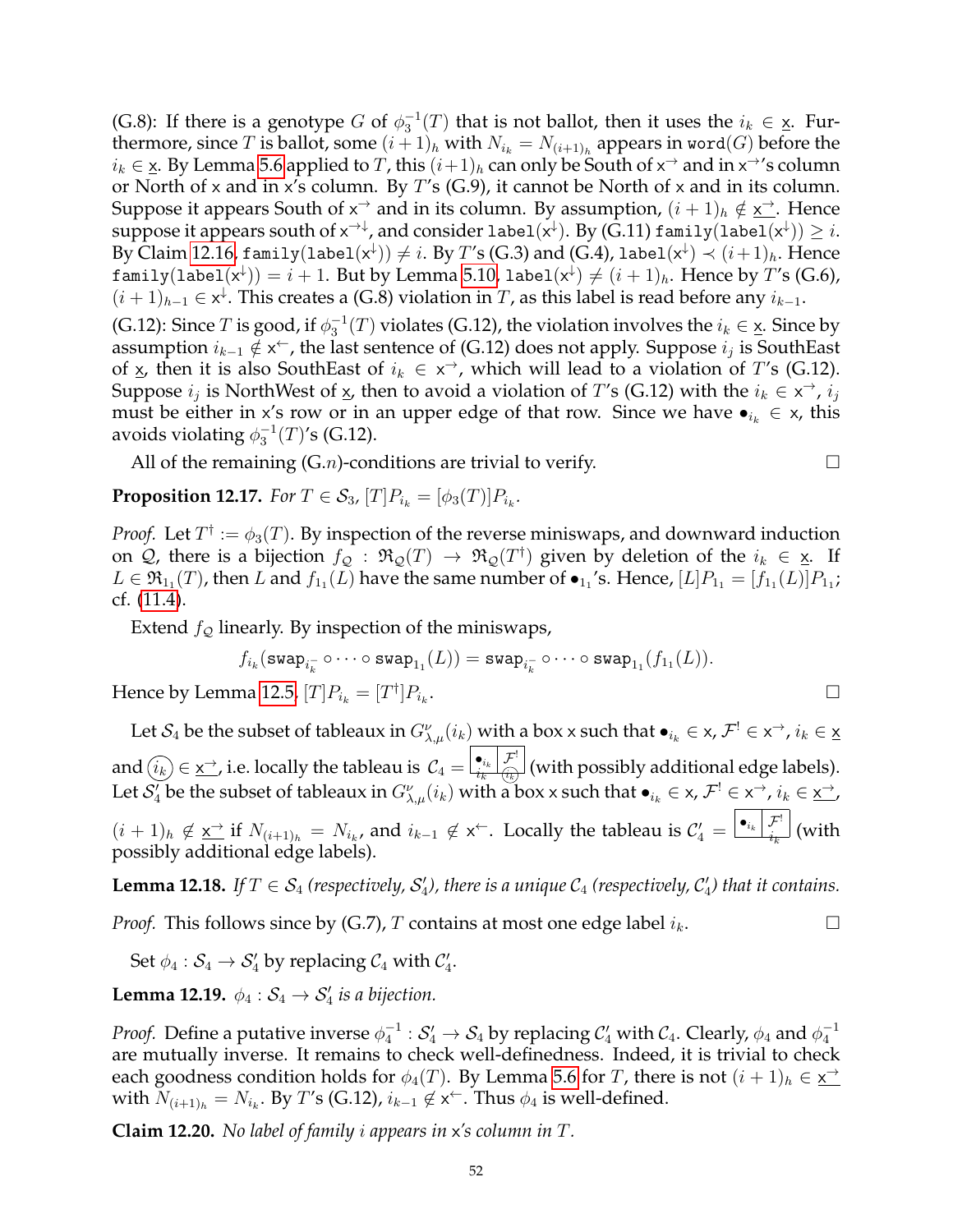*Proof.* By T's (G.12),  $i_{\ell}$  cannot appear North of x and in its column. If  $i_{\ell}$  is South of x and in its column, then by  $T'$ s (G.6) and (G.7),  $\ell < k$ , so this  $i_{\ell}$  is marked, contradicting  $T'$ s  $(C.11)$ .

Now let  $T\in \mathcal{S}_4'.$  We check the goodness conditions for  $\phi_4^{-1}(T).$ 

 $(G.4)$  and  $(G.5)$ : By T's  $(G.9)$ , every label North of x and in its column has family at most *i.* By T's (G.11), every label South of x and in its column has family at least *i*. Moreover, by Claim [12.20,](#page-51-0) no label of family *i* appears in x's column in T. Hence  $(G.4)$  and  $(G.5)$ hold in  $\phi_4^{-1}(T)$ .

(G.8): Suppose  $\phi_4^{-1}(T)$  has a nonballot genotype G. By T's (G.8), G must use the  $i_k \in \underline{\mathsf{x}}$ . Also by  $T'$ s (G.8), some  $(i+1)_h$  with  $N_{(i+1)_h} = N_{i_k}$  appears in word $(G)$  before this  $i_k \in \underline{\mathsf{x}}$ . By  $T$ 's (G.9) and (G.8), this  $(i+1)_h$  appears South of  $x^{\rightarrow}$  and in  $x^{\rightarrow}$ 's column. By  $T$ 's (G.4) and the first hypothesis on  $\mathcal{S}'_4$ , in fact  $(i+1)_h\in\mathsf{x}^{\to\downarrow}$ . By  $T'$ s (G.3), family $(\texttt{label}(\mathsf{x}^\downarrow))\leq i+1.$ By (G.11) and the  $\bullet_{i_k} \in \mathsf{x}$ , family $(\texttt{label}(\mathsf{x}^\downarrow)) \geq i$ . By Claim [12.20,](#page-51-0) no label of family  $i$ appears in x's column in  $T.$  Thus  $\texttt{family}(\texttt{label}(\mathsf{x}^\downarrow)) = i+1.$  Then by  $T'$ s (G.3) and (G.6),  $(i + 1)_{h-1}$  ∈  $x^{\downarrow}$ . Hence by Claim [12.20,](#page-51-0) this contradicts Lemma [5.6](#page-13-2) for *T*.

(G.12): If there is an  $i_{\ell}$  SouthEast of the  $i_k \in \underline{x}$  in  $\phi_4^{-1}(T)$ , then we either violate  $T$ 's (G.2), (G.4) or (G.12). Now suppose there is an  $i_\ell$  NorthWest of  $i_k \in \underline{\mathsf{x}}$  in  $\phi_4^{-1}(T)$ . By T's (G.12), this  $i_{\ell}$  is West and either in x's row or on the upper edge of that row. If  $i_{\ell} \in x^{\leftarrow}$ , then  $\ell = k - 1$  by T's (G.6). However then we contradict the last hypothesis on  $\mathcal{S}'_4$ . So the  $i_{\ell}$ and  $i_k$  satisfy (G.12).

The remaining goodness conditions are trivial to verify.  $\Box$ 

**Proposition 12.21.** For each  $T \in S_4$ ,  $[T]P_{i_k} = [\phi_4(T)]P_{i_k}$ .

*Proof.* Let  $T^{\dagger} = \phi_4(T)$ . Let  $f_{\mathcal{Q}} : \mathfrak{R}_{\mathcal{Q}}(T) \to \mathfrak{R}_{\mathcal{Q}}(T^{\dagger})$  be defined by deleting the  $i_k \in \mathbf{x}$  and replacing the  $(i_k)\in \underline{{\mathsf{x}}}^{\to}$  by  $i_k.$  Now the proof proceeds exactly as that for Proposition [12.17.](#page-51-1)  $\Box$ 

#### 13. PROOF OF THE CONJECTURAL  $K_T$  rule from [\[ThYo13\]](#page-92-0)

We briefly recap the conjectural rule for  $K^{\nu}_{\lambda,\mu}$  from [\[ThYo13,](#page-92-0) Section 8]. An **equivariant increasing tableau** is an edge-labeled filling of  $\nu/\lambda$  using the labels  $1, 2, \ldots, |\mu|$  such that each label is strictly smaller than any label below it in its column and each *box* label is strictly smaller than the box label immediately to its right. Any subset of the boxes of  $\nu/\lambda$ may be marked by  $\star$ 's, except that if i and  $i + 1$  are box labels in the same row, then the box containing *i* may *not* be  $\star$ -ed. Let EqInc( $\nu/\lambda$ ,  $|\mu|$ ) denote the set of all such equivariant increasing tableaux.

An **alternating ribbon** R is a filling of a short ribbon by two symbols such that adjacent boxes are filled differently; all edges except the southwestmost edge are empty; and if this edge is filled, it is filled with the other symbol than in the box above it. Let switch( $R$ ) be the alternating ribbon of the same shape where each box is instead filled with the other symbol. If the southwestmost edge was filled by one of these symbols, that symbol is deleted. If  $R$  consists of a single box with only one symbol used, then switch does nothing to it. Define switch to act on an edge-disjoint union of alternating ribbons, by acting on each independently.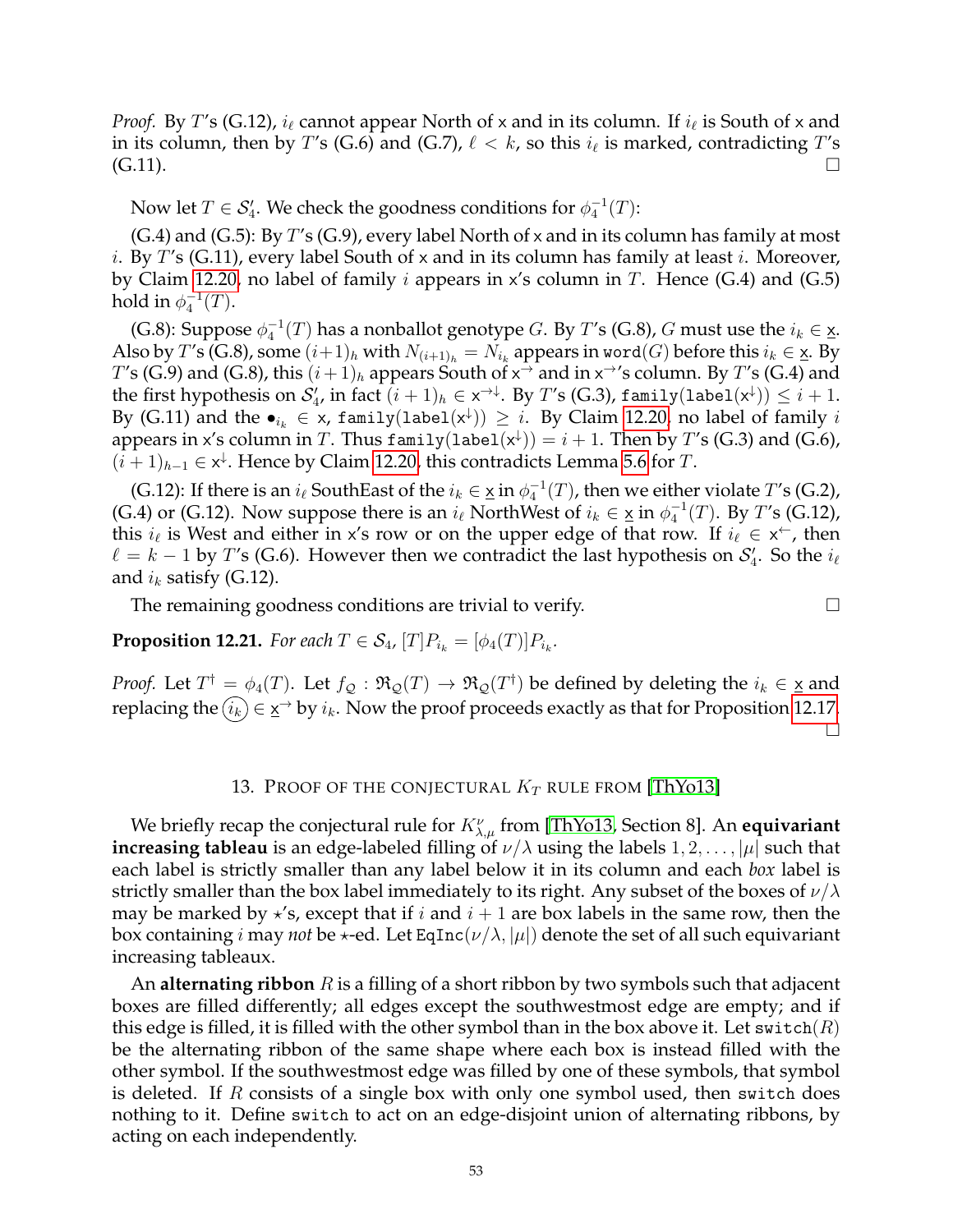Example 13.1. Let 
$$
R = \overline{\bigotimes_{\bullet} \bullet}
$$
. Then  $switch(R) = \overline{\bigotimes_{\bullet} \heartsuit}$ .

Given  $T \in \text{EqInc}(\nu/\lambda, |\mu|)$  and an inner corner  $x \in \lambda$ , label x with • and erase all  $\star$ 's. Call this tableau  $V_1$ . Consider the alternating ribbons  $\{R_1\}$  made of  $\bullet$  and 1.  $V_2$  is obtained by applying switch to each  $R_1$ . Now let  $\{R_2\}$  be the collection of ribbons consisting of • and 2, and produce  $V_3$  by applying switch to each  $R_2$ . Repeat until the •'s have been switched past all the numerical labels in  $T$ ; the final placement of numerical labels gives KEqjd $\texttt{t}_\textsf{x}(T)$ , the  $\textbf{slide}$  of  $T$  into x. The sequence  $V_1, V_2, \ldots$  is the  $\textbf{switch}$  sequence of  $(T, \textsf{x})$ . Finally, define KEqrect $(T)$  by successively applying KEq $\mathtt{jdt}_\mathsf{x}$  in  $\mathsf{column\hspace{1pt} rectification\hspace{1pt} or}$ **der**, i.e., successively pick x to be the eastmost inner corner.

<span id="page-53-0"></span>**Lemma 13.2.** For  $V_j$  in the switch sequence of  $(T, \mathsf{x})$ :

- (I) *The numerical box labels strictly increase along rows from left to right (ignoring* •*'s).*
- (II) *The numerical labels strictly increase down columns (ignoring* •*'s and reading labels of a given edge in increasing order).*
- (III) *Every numerical label southeast of a is at least* j*.*
- (IV) *Every numerical label northwest of a is strictly less than* j*.*

*Proof.* These are proved by simultaneous induction on j. In the inductive step, one considers any  $2 \times 2$  local piece of  $V_i$  and studies the possible cases that can arise as one transitions from  $V_i \rightarrow V_{i+1}$ ; we leave the straightforward details to the reader.

A set of labels is a **horizontal strip** if they are arranged in increasing order from southwest to northeast, with no two labels of the set in the same column.

<span id="page-53-2"></span>**Lemma 13.3.** *Let*  $T \in \text{EqInc}(\nu/\lambda, |\mu|)$  *and*  $x \in \lambda$  *be an inner corner. Then*  $\{i, i+1, \ldots, j\}$  *forms a* horizontal strip in  $V_k$  of the switch sequence of  $(T, \mathsf{x})$  if and only it does so in  $V_{k+1}$ .

*Proof.* This quickly reduces to consideration of the possibilities in a  $2 \times 2$  local piece of  $V_k$ . Then we proceed by straightforward case analysis using Lemma [13.2.](#page-53-0)

A label  $\mathfrak{s} \in T$  is **special** if it is an edge label or lies in a  $\star$ -ed box. At most one  $\mathfrak{s}$  appears in a column  $c.$  In column rectification order, each slide KEqjd $\texttt{t}_\textsf{x}$  for  $\textsf{x} \in c$  moves an  $\frak{s}$  in c at most one step North (and it remains in c). A special label s in c **passes through** x if it occupies x at any point during c's rectification *and* initially  $\mathfrak{s} \notin \mathsf{x}$ . Let  $x_1, \ldots, x_s$  be the boxes s passes through and let  $y_1, \ldots, y_t$  be the numerically labeled boxes East of  $x_s$  in the same row. Set  $\texttt{factor}_K(\mathfrak{s}) \,:=\, 1 - \prod_{i=1}^s \hat{\beta}(\mathsf{x}_i) \prod_{j=1}^t \hat{\beta}(\mathsf{y}_j).$  If  $\mathfrak{s}$  does not move during the rectification of  $c$ , then  $\mathtt{factor}_K(\mathfrak{s}) := 0$ . Now set  $\mathtt{wt}_K(T) := \prod_{\mathfrak{s}} \mathtt{factor}_K(\mathfrak{s})$ , where the product is over all special labels. Lastly, we define  $\text{sgn}(T) := (-1)^{|\mu| - \#\star' \text{s in } T - \#\text{labels in } T}.$ 

Let  $\mu[1] = (1, 2, 3, \dots, \mu_1)$ ,  $\mu[2] = (\mu_1 + 1, \mu_1 + 2, \dots, \mu_1 + \mu_2)$ , etc. Let  $T_{\mu}$  be the **superstandard tableau** of shape  $\mu$ , i.e., row *i* is filled by  $\mu[i]$ . The following is the conjecture of [\[ThYo13\]](#page-92-0):

<span id="page-53-1"></span>**Theorem 13.4.**  $K_{\lambda,\mu}^{\nu} = \sum_{T} \text{sgn}(T) \cdot \text{wt}_K(T)$ , where the sum is over  $\mathcal{A}_{\lambda,\mu}^{\nu} := \{T \in \texttt{EqInc}(\nu/\lambda,|\mu|) \colon \texttt{KEqrect}(T) = T_{\mu}\}.$ 

We will prove Theorem [13.4](#page-53-1) (after some preparation) by connecting to Theorem [1.3.](#page-4-2)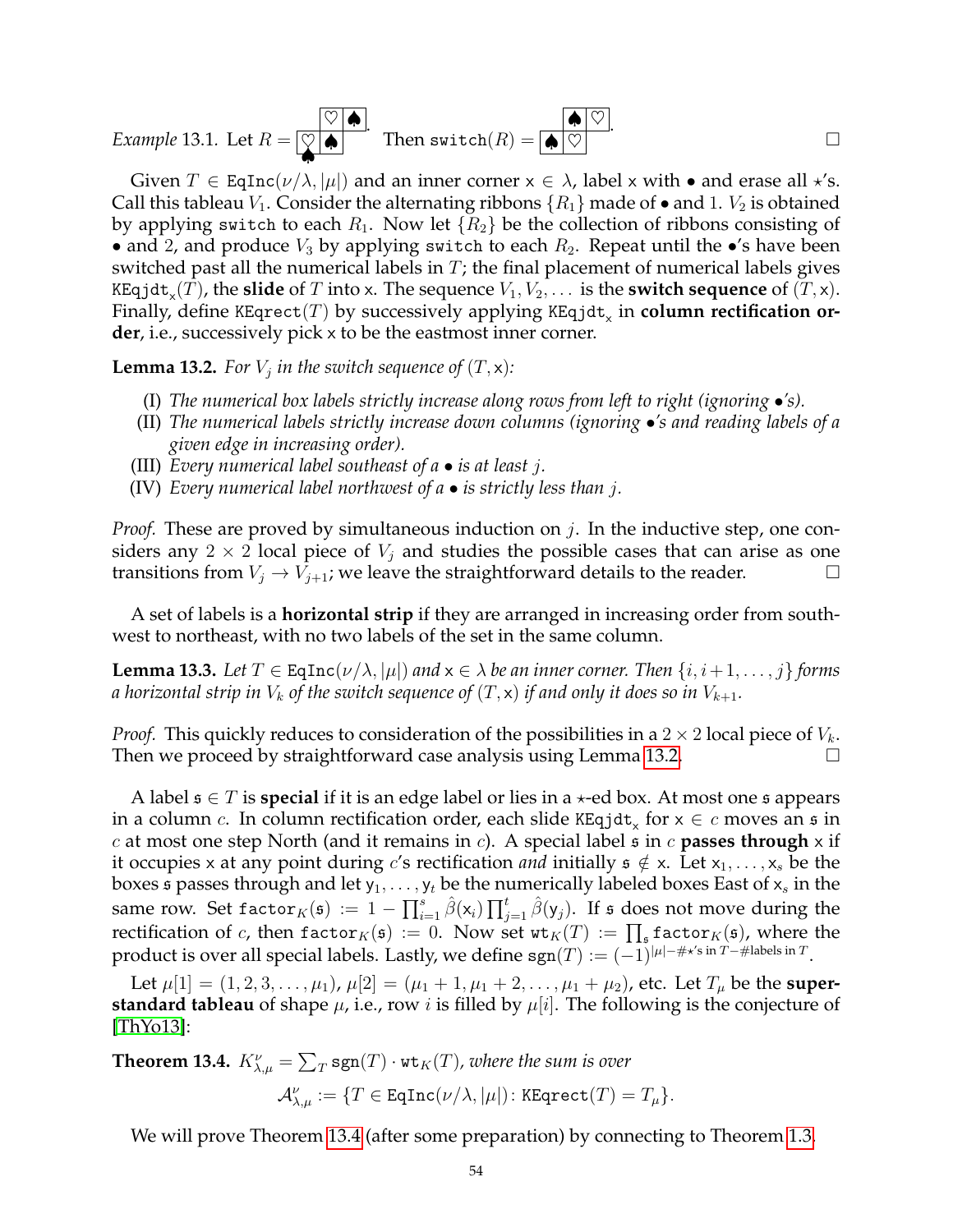Let  $\mathcal{B}_{\lambda,\mu}^{\nu}$  be the set of all  $T \in \text{BallotGen}(\nu/\lambda)$  that have content  $\mu$ . We need a **semistandardization map**  $\Phi: \mathcal{A}_{\lambda,\mu}^{\nu} \to \mathcal{B}_{\lambda,\mu}^{\nu}$ . Given  $A \in \mathcal{A}_{\lambda,\mu}^{\nu}$ , erase all  $\star$ 's and replace the labels  $1, 2, \ldots, \mu_1$  with  $1_1, 1_2, \ldots, 1_{\mu_1}$  respectively. Next, replace  $\mu_1 + 1, \mu_1 + 2, \ldots, \mu_1 + \mu_2$  by  $2_1, 2_2, \ldots, 2_{\mu_2}$  respectively, etc. The result is  $\Phi(A)$ . Note  $\Phi$  is not bijective. Define a **standardization map**  $\Psi: \mathcal{B}^{\nu}_{\lambda,\mu} \to \mathcal{A}^{\nu}_{\lambda,\mu}$  by reversing the above process in the obvious way;  $\Psi(B)$ is  $\star$ -less.

<span id="page-54-3"></span>**Lemma 13.5.** *For*  $B \in \mathcal{B}_{\lambda,\mu}^{\nu}$ ,  $\Psi(B) \in \text{EqInc}(\nu/\lambda, |\mu|)$ *.* 

*Proof.* That  $\Psi(B)$  has the desired shape and content is clear. Row strictness follows from  $(S.1)$ , and column strictness from  $(S.2)$ .

<span id="page-54-0"></span>**Lemma 13.6.** For  $B \in \mathcal{B}_{\lambda,\mu}^{\nu}$  and for each i,  $\mu[i]$  forms a horizontal strip in  $\Psi(B)$  and also in each *tableau of any switch sequence during the column rectification of*  $\Psi(B)$ *.* 

*Proof.* By (S.2–4), the labels  $i_1, \ldots, i_{\mu_i}$  form a horizontal strip of B. The claim for  $\Psi(B)$  is then immediate by definition of  $\Psi$ . The claim for the tableaux of the switch sequences then follows by Lemma [13.3.](#page-53-2)  $\Box$ 

<span id="page-54-1"></span>**Lemma 13.7.** Let  $B \in \mathcal{B}_{\lambda,\mu}^{\nu}$ . Then

- (I) *after column rectifying the eastmost* j *columns of* Ψ(B)*, there are no edge labels in these eastmost* j *columns; and*
- (II) *while rectifying the next column, there is never an edge label north of a and in the same column, in any tableau of any switch sequence.*

*Proof.* (I): Suppose there were such an edge label  $\ell \in \mathbf{x}$  after rectifying the eastmost j columns. Then  $\ell \in \chi$  in  $\Psi(B)$ , since rectification never adds a label to any edge. Suppose x is in the *i*th row from the top of  $\Psi(B)$ . Then since no label of B is too high,  $\ell \in \mu[k]$  where  $k \leq i$ . Let the boxes North of  $\underline{x}$  and in the same column be  $x_1, \ldots, x_i = x$  from north to south. By Lemma [13.2\(](#page-53-0)II), we have for each e that label( $x_e$ )  $\in \mu[f(e)]$  for some  $f(e) \leq k$ . But then by Lemma [13.6,](#page-54-0)  $f : \{1, 2, \ldots, i\} \rightarrow \{1, 2, \ldots, k-1\}$  is injective, a contradiction.

(II): Let c be the column currently being rectified. For the columns East of c, the claim follows from part (I), noting that rectification never adds a label to any edge. For column c itself, the claim is vacuous if there is no • in c. If there is  $\bullet \in c$ , the claim follows from noting that every label of column  $c$  North of this  $\bullet$  must have participated in some switch and that switch never outputs any edge labels.  $\Box$ 

An equivariant increasing tableau T is **ballot** if  $\Phi(T)$  is ballot in the sense of Section [1.3.](#page-3-1) That is, for every  $T$  obtained by selecting one copy of each label in  $T$ , every initial segment of T's column reading word has, for each  $i \geq 1$ , at least as many labels from  $\mu[i]$  as from  $\mu[i+1]$ . We extend this definition to tableaux with •'s by ignoring the •'s.

<span id="page-54-2"></span>**Lemma 13.8.** Let  $B \in \mathcal{B}_{\lambda,\mu}^{\nu}$ . Then  $\Psi(B)$  is ballot, as is each tableau of any switch sequence during *the column rectification of*  $\Psi(B)$ *.* 

*Proof.* Let  $A = \Psi(B)$ . Since B is ballot and  $\Phi(A) = B$ , A is ballot by definition. Suppose that some  $V_q$  is ballot, but  $V_{q+1}$  is not. Then there exist i and a  $V_{q+1}$  with a ballotness violation between  $\mu[i]$  and  $\mu[i+1]$ .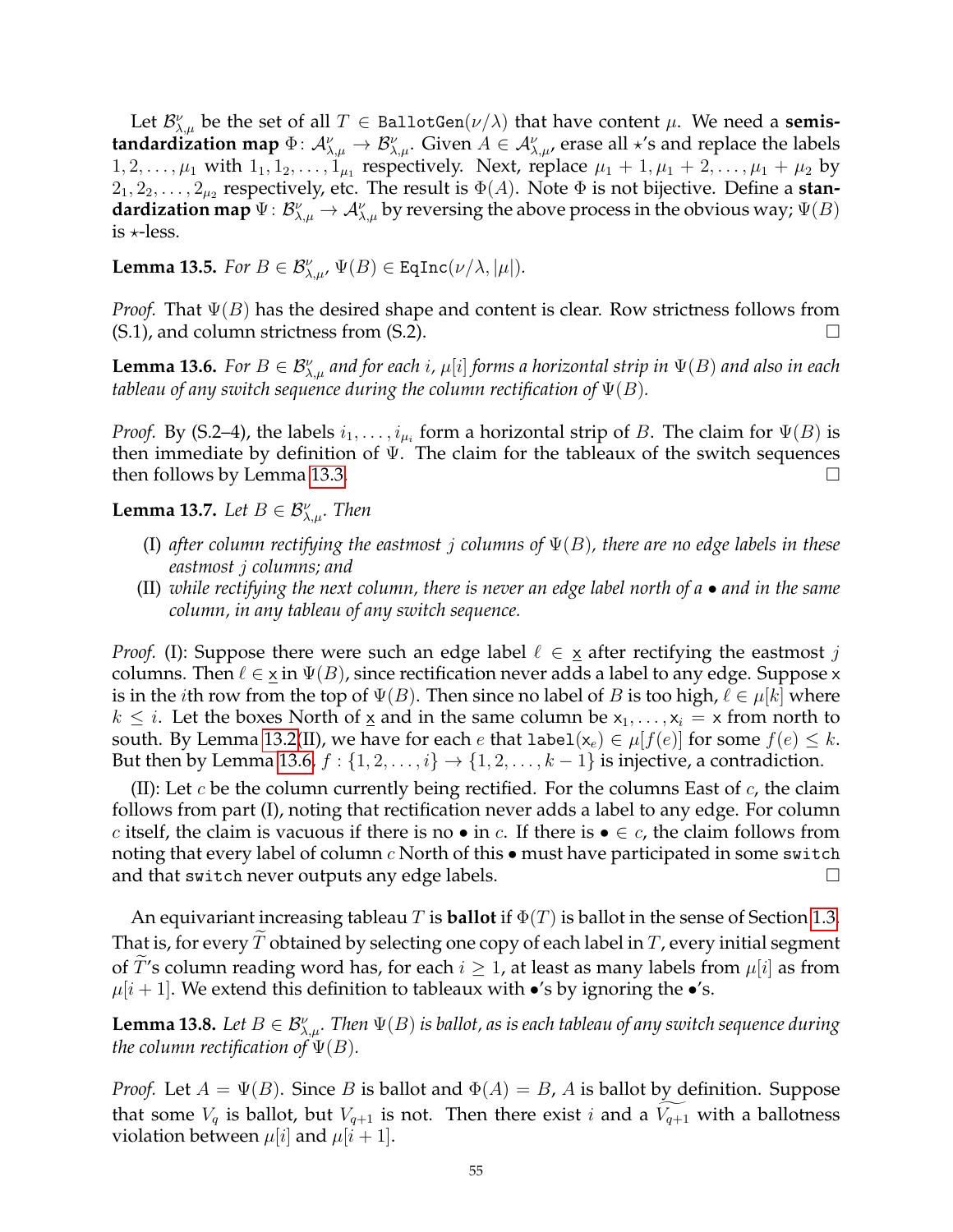If  $q \notin \mu[i] \cup \mu[i+1]$ , then the labels of  $\mu[i]$  and  $\mu[i+1]$  appear in the same locations in  $V_q$ and  $V_{q+1}$ , contradicting that  $V_q$  is ballot.

If  $q \in \mu[i+1]$ , then no  $\mu[i]$ -label moves. For each  $\ell \in \mu[i+1]$  appearing in  $V_{q+1}$ , there is an  $\ell$  east of that position in  $V_q$ . Hence we construct a nonballot  $\widetilde{V}_q$  by choosing those corresponding  $\ell'$ s, the same labels from  $\mu[i]$  as in  $\widetilde{V_{q+1}}$ , and all other labels arbitrarily. This contradicts that  $V_q$  is ballot.

Finally if  $q \in \mu[i]$ , then there is some x in column  $c$  of  $V_q$  with  $\bullet \in \times$  and  $q \in \times \rightarrow$  such that the q moving into x violates ballotness in the columns East of  $c$ . That is, locally the switch is

$$
V_q \supseteq \frac{a \mid b}{q \mid e} \mapsto \frac{a \mid b}{q \mid e} \subseteq V_{q+1} \quad \text{or} \quad V_q \supseteq \frac{a \mid \bullet}{q \mid e} \mapsto \frac{a \mid q}{q \mid \bullet} \subseteq V_{q+1},
$$

where the x is the left box of the second row. The  $q \in \mathsf{x}^{\rightarrow}$  is Westmost in  $V_q$ , since otherwise the nonballotness of  $V_{q+1}$  contradicts that  $V_q$  is ballot. In particular,  $q \neq d$ . Hence by Lemma [13.2\(](#page-53-0)III),  $q < d$ .

Since  $V_q$  is ballot but  $V_{q+1}$  is not, there is a  $\bar{q} \in \mu[i+1]$  in  $c^{\rightarrow}$  in  $V_q$ , and hence in  $V_{q+1}$ . By Lemma [13.2\(](#page-53-0)II) applied to  $V_q$ , this  $\bar{q}$  is below  $q$  in  $c^{\rightarrow}$ . By Lemma [13.7\(](#page-54-1)I), there are no edge labels East of column  $c$ . So in fact  $e$  and hence  $d$  both exist. Indeed by Lemma [13.2\(](#page-53-0)II) and Lemma [13.6,](#page-54-0)  $e = \bar{q}$ . By Lemma 13.6, q is the only label of  $\mu[i]$  that appears in c in  $V_{q+1}$ . Hence  $d \notin \mu[i]$ . Thus by Lemma [13.2\(](#page-53-0)I) applied to  $V_q$ , we conclude  $d \in \mu[i+1]$ . However this again contradicts that  $V_q$  is ballot.

For  $A \in \text{EqInc}(\nu/\lambda, |\mu|)$ , let  $A^{(k)}$  be the "partial" tableau that is the column rectification of the eastmost  $k$  columns of  $A$ .

<span id="page-55-0"></span>**Lemma 13.9.** Let  $B \in \mathcal{B}_{\lambda,\mu}^{\nu}$  and let  $A = \Psi(B)$ . For each i, the ith row of  $A^{(k)}$  consists of a *(possibly empty) final segment from*  $\mu[i]$ *.* 

*Proof.* By Lemma [13.2\(](#page-53-0)I, II),  $A^{(k)}$  has strictly increasing rows and columns. By Lemma [13.6,](#page-54-0) the labels  $\mu[i]$  form a horizontal strip in  $A^{(k)}$  for each  $i$ ; moreover the labels of  $\mu[i]$  appearing in  $A^{(k)}$  are a final segment of  $\mu[i].$  By Lemma [13.7\(](#page-54-1)I), there are no edge labels in  $A^{(k)}.$ By Lemma [13.8,](#page-54-2)  $A^{(k)}$  is ballot. The lemma follows.

<span id="page-55-1"></span>**Corollary 13.10.** A rectifies to  $T_\mu$ .

*Proof.* Immediate from Lemma [13.9.](#page-55-0)

<span id="page-55-4"></span>**Proposition 13.11.** *For*  $B \in \mathcal{B}_{\lambda,\mu}^{\nu}$ ,  $\Psi(B) \in \mathcal{A}_{\lambda,\mu}^{\nu}$ .

*Proof.* By Lemma [13.5,](#page-54-3)  $\Psi(B) \in \text{EqInc}(\nu/\lambda, |\mu|)$ . By Corollary [13.10,](#page-55-1)  $\Psi(B)$  rectifies to  $T_{\mu}$ . П

<span id="page-55-2"></span>**Lemma 13.12.** For  $A \in \mathcal{A}_{\lambda,\mu}^{\nu}$ ,  $\mu[i]$  *forms a horizontal strip in* A and each A' *in the column rectification of* T*.*

*Proof.* This is true for  $T_u$ , and hence true for A and each A' by Lemma [13.3.](#page-53-2)

<span id="page-55-3"></span>**Lemma 13.13.** *For*  $A \in \mathcal{A}_{\lambda,\mu}^{\nu}$ ,  $\Phi(A)$  *is semistandard.*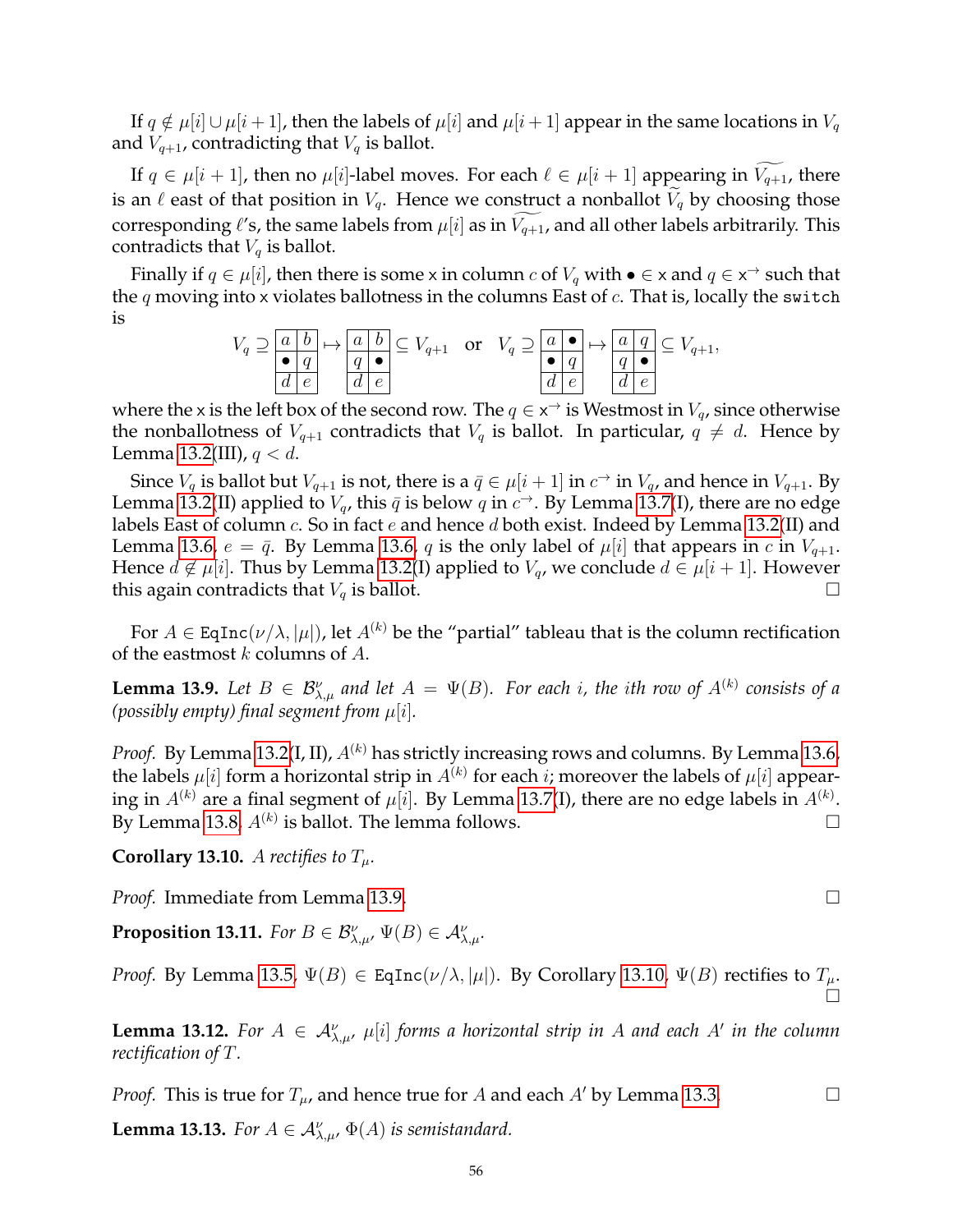*Proof.* Row-strictness of A implies that  $\Phi(A)$  satisfies (S.1). Since by Lemma [13.12,](#page-55-2)  $\mu[i]$  is a horizontal strip in A for each *i*, (S.2)–(S.4) hold in  $\Phi(A)$ .

# <span id="page-56-0"></span>**Lemma 13.14.** *For*  $A \in \mathcal{A}_{\lambda,\mu}^{\nu}$ ,  $\Phi(A)$  *is ballot.*

*Proof.* Suppose  $\Phi(A)$  is not ballot. Then by definition, A is not ballot. We assert that every tableau in every switch sequence in the column rectification of A is also *not* ballot, implying  $T_{\mu}$  is not ballot, a contradiction.

Suppose  $V_{\ell}$  is not ballot, but  $V_{\ell+1}$  is. We derive a contradiction. Since  $V_{\ell}$  is not ballot, we pick a nonballot  $V_{\ell}$ . Suppose this nonballotness can be blamed on positions  $a_1, \ldots, a_s$ containing labels of  $\mu[i]$  and positions  $b_1, \ldots, b_{s+1}$  containing labels of  $\mu[i+1]$  (for some *i*). Suppose  $a_1, \ldots, a_s$  and  $b_1, \ldots, b_{s+1}$  are left to right in  $V_{\ell}$ ; no two  $a_j$ 's (respectively  $b_j$ 's) are in the same column by Lemma [13.12.](#page-55-2) We may assume  $b_1$  is southwestmost among all these positions, say in column  $c$  and that among all offending choices of  $i$  and positions, we picked one so that  $c$  is eastmost.

Since  $V_{\ell+1}$  is supposed ballot, there is a label  $\ell \in \mu[i+1]$  in  $b_1$  of  $V_{\ell}$  that moved to column  $c^{\leftarrow}$ . Locally, the switch is  $\boxed{x/y}$  $\bullet$   $\ell$  $\mapsto$   $\frac{x}{y}$  $\ell$  • . By Lemma [13.12,](#page-55-2)  $\mu[i+1]$  forms a horizontal strip in  $V_{\ell}$ . Hence  $x, y \notin \mu[i + 1]$ . Also, no label in column  $c$  is in  $\mu[i]$  since otherwise we contradict that c is chosen eastmost. Now, there is some label  $m \in \mu[i]$  above the • in column  $c^{\leftarrow}$  of  $V_{\ell}$  since  $V_{\ell+1}$  is ballot. Using Lemm[a13.7\(](#page-54-1)II), it follows that  $m = x$ . Now, we have argued  $y \notin \mu[i] \cup \mu[i+1]$ . However, by Lemma [13.2\(](#page-53-0)I, II) applied to  $V_\ell$ , there are no other possibilities for *y*, a contradiction.  $\square$ 

<span id="page-56-2"></span>**Proposition 13.15.** *For*  $A \in \mathcal{A}_{\lambda,\mu}^{\nu}$ ,  $\Phi(A) \in \mathcal{B}_{\lambda,\mu}^{\nu}$ .

*Proof.* By construction,  $\Phi(A)$  is an edge-labeled genomic tableau of shape  $\nu/\lambda$  and content  $\mu$ . By Lemma [13.13,](#page-55-3) Φ(A) is semistandard. By Lemma [13.14,](#page-56-0) Φ(A) is ballot. Since A rectifies to  $T_{\mu}$ , no label of  $\Phi(A)$  is too high.

Given a label  $\ell$  in  $A \in \mathcal{A}_{\lambda,\mu}^{\nu}$ , let  $\Phi(\ell)$  be the corresponding label in  $\Phi(A) \in \mathcal{B}_{\lambda,\mu}^{\nu}$ . Recall the definitions of Section [1.4.](#page-3-0)

### <span id="page-56-1"></span>**Lemma 13.16.**

- (I) If  $\ell$  *is an edge label, then* factor $_K(\ell) =$  edgefactor( $\Phi(\ell)$ ).
- (II) If  $\ell$  *is in a*  $\star$ *-ed box, then* factor $_K(\ell) = 1 -$  boxfactor( $\Phi(\ell)$ ).

*Proof.* These follow from the definitions of the factors combined with Lemma [13.9.](#page-55-0)  $\Box$ 

<span id="page-56-3"></span>**Lemma 13.17.** If  $B \in \mathcal{B}_{\lambda,\mu}^{\nu}$ , then

$$
\mathtt{boxwt}(B)=\sum_{A\in \Phi^{-1}(B)} (-1)^{\#\star'\!\!\operatorname{s\mathit{in}} A}\prod_{\text{special box label }\ell\text{ of }A}\mathtt{factor}_K(\ell).
$$

*Proof.* A box x is productive in B if and only if it may be  $\star$ -ed in  $\Psi(B)$ . We are done by Lemma [13.16\(](#page-56-1)II) and the "inclusion-exclusion" identity  $\sum_{S \subset [N]} (-1)^{|S|} \prod_{s \in S} (1-z_s) =$  $z_1z_2\cdots z_N$ .

*Proof of Theorem [13.4.](#page-53-1)* Recall Theorem [13.4](#page-53-1) asserts  $K^\nu_{\lambda,\mu} = \sum_{A\in {\cal A}_{\lambda,\mu}^\nu} {\sf sgn}(A)$ wt $_K(A)$ . To see this, observe that by Propositions [13.11](#page-55-4) and [13.15,](#page-56-2)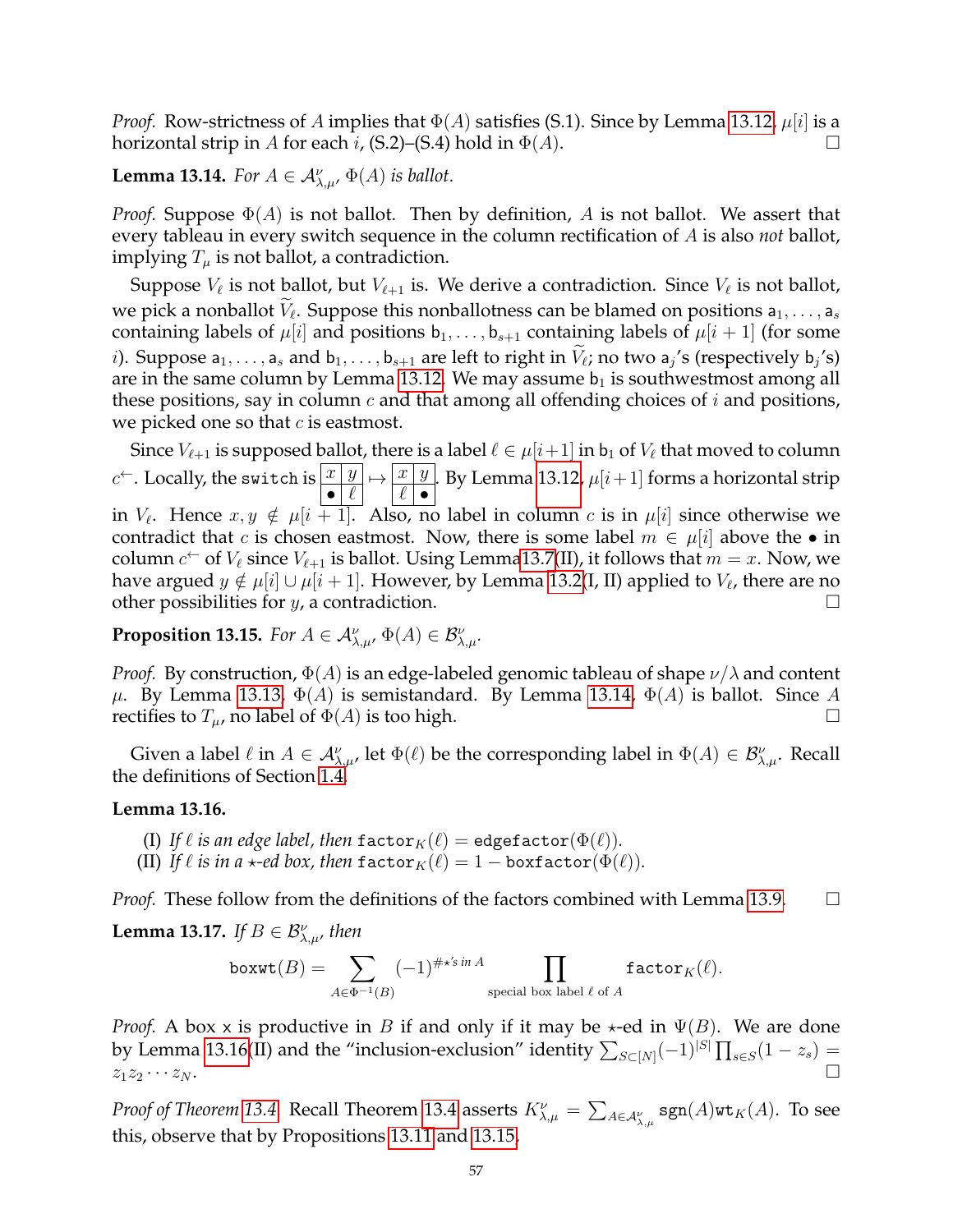$$
\begin{split} &\sum_{A\in\mathcal{A}_{\lambda,\mu}^{\nu}}\text{sgn}(A)\text{wt}_{K}(A)=\sum_{B\in\mathcal{B}_{\lambda,\mu}^{\nu}}\sum_{A\in\Phi^{-1}(B)}\text{sgn}(A)\text{wt}_{K}(A)\\ &=\sum_{B\in\mathcal{B}_{\lambda,\mu}^{\nu}}\sum_{A\in\Phi^{-1}(B)}(-1)^{|\mu|-\#\star'\text{s in }A-\#\text{labels in }A}\prod_{\text{edge label }\ell\text{ of }A}\text{factor}_{K}(\ell)\prod_{\text{special box label }\ell\text{ of }A}\text{factor}_{K}(\ell)\\ &=\sum_{B\in\mathcal{B}_{\lambda,\mu}^{\nu}}\sum_{A\in\Phi^{-1}(B)}(-1)^{|\mu|-\#\text{labels in }A}\left(\prod_{\text{edge label }\ell\text{ of }A}\text{factor}_{K}(\ell)\right)(-1)^{\#\star'\text{s in }A}\prod_{\text{special box label }\ell\text{ of }A}\text{factor}_{K}(\ell). \end{split}
$$

The number of labels of A equals the number of labels of B for any  $A \in \Phi^{-1}(B)$ . Combining this with Lemma [13.16\(](#page-56-1)I) shows the previous expression equals

$$
=\sum_{B\in {\cal B}_{\lambda,\mu}^{\nu}}(-1)^{|\mu|-\#\text{labels in }B}\left(\prod_{\text{edge label }\ell\text{ of }B}\text{edgefactor}(\ell)\right)\sum_{A\in \Phi^{-1}(B)}(-1)^{\#\star'\text{s in }A}\prod_{\text{special box label }\ell\text{ of }A}\text{factor}_K(\ell).
$$

By Lemma [13.17,](#page-56-3) this equals

$$
=\sum_{B\in {\mathcal B}_{\lambda,\mu}^{\nu}}(-1)^{|\mu|-\#{\rm labels\ in\ }B}{\rm edgewt}(B){\rm boxwt}(B):=L_{\lambda,\mu}^{\nu}.
$$

Since by Theorem [1.3,](#page-4-2)  $L^{\nu}_{\lambda,\mu} = K^{\nu}_{\lambda,\mu}$ , we are done.

### APPENDIX A. PROOF OF PROPOSITION [7.7](#page-21-2)

We check (G.1)–(G.13) are preserved. Let  $U \in \mathtt{swap}_\mathcal{G}(T).$  We prove the conditions in the order: (G.1), (G.2), (G.4), (G.5), (G.6), (G.7), (G.3), (G.8), (G.9), (G.11), (G.10), (G.12), (G.13). In this way, each proof depends only on previously proved conditions. It is also necessary to show that the prescribed virtual labels in H5.2 and T4.2 satisfy the rules (V.1)–(V.3) for virtual labels. This is done in Lemma [A.7](#page-69-0) as part of the discussion of (G.13).

**(G.1):** By T's (G.1), no label of T is too high. Hence if some label  $P$  of U is too high, it must be placed in such a location by some miniswap. We therefore consider all miniswaps that might place a label P on x or  $\underline{x}$  in U, when there is no P or  $(\mathcal{P})$  north of  $\underline{x}$  in T. By inspection, the miniswaps that can do so are H1, T1, T3, T4 and T5.

H1: The first output of H1 is not problematic. For if the  $\mathcal{G} \in \times$  in the first output were too high, the  $G \in \underline{x}$  in T would also have been to high, in violation of T's (G.1). If the second output of H1 creates a label that is too high, then by definition of  $\gamma$ , that output is produced with coefficient 0. Thus H1 does not create a tableau violating (G.1).

T1: Suppose T has  $\bullet$ <sub>G</sub> ∈ x and that, after applying T1, U has  $\mathcal{G}$  ∈ x, which is too high. By Lemma [6.9\(](#page-17-0)IV,VII),  $T$  has  $\mathcal{G}\in\mathsf{x}^\downarrow$ . By  $T'$ s (G.1), this  $\mathcal{G}\in\mathsf{x}^\downarrow$  is not too high. Since  $\mathcal{G}\in\mathsf{x}^\downarrow$ is *not* too high, but  $G \in x$  *is* too high, x is in row  $i - 1$  where  $i = \text{family}(G)$ . In particular,  $i > 1$ .

By T's (G.2),  $\bullet_G \notin x^{\to}$  in  $T$ , so if  $x^{\to}$  is a box of  $T$ , then it contains a genetic label. Consider label $_T(x^{\to})$ . If label $_T(x^{\to}) \prec \mathcal{G}$ , then label $_T(x^{\to})$  is marked. Hence by Lemma [5.13,](#page-14-1)  $T$  has  $\mathcal{G}(\mathcal{G}) \in \underline{x}^{\rightarrow}$ . This contradicts that we are applying T1, for then  $x^{\rightarrow}$  is adjoined to the snake containing x by (R.3). If label $_T(x^{\rightarrow}) = G$ , this again contradicts that we are applying T1. If label $_T(\mathsf{x}^\rightarrow) \succ \mathcal{G}$ , then family $(\mathcal{G})\leq \mathsf{family}(\mathtt{label}_T(\mathsf{x}^\rightarrow)).$  Thus if  $\mathcal{G}\in \mathsf{x}$  were too high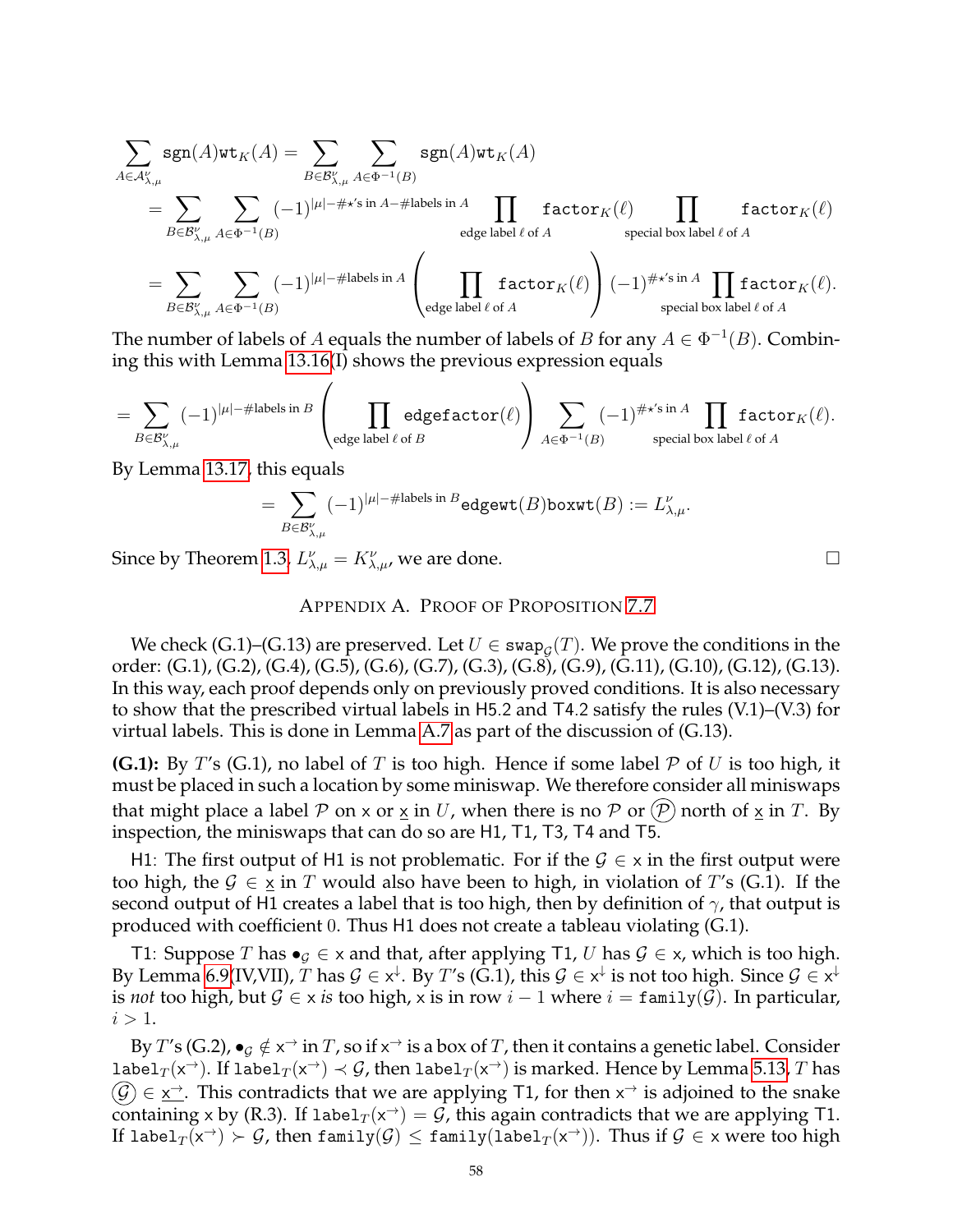in  $U$ , then label $_T(\mathsf{x}^\rightarrow)$  would already be too high in  $T$ , violating  $T'$ s (G.1). Thus  $\mathsf{x}^\rightarrow$  must not be a box of T.

Let c be the column of x. Consider the labels of T of family  $i - 1$ . Suppose such a label appears in column  $c$  of T. It cannot be South of x, for then it would be marked and violate T's (G.11). It cannot be in x, since  $\bullet$ <sub>G</sub>  $\in$  x. It cannot be North of x, for then it would be too high and violate T's (G.1). Thus there is no label of family  $i-1$  in column c.

Since x<sup>→</sup> is not a box of T, every column East of  $c$  contains at most  $i-2$  boxes. Therefore any label of family  $i - 1$  East of column c would be too high, contradicting T's (G.1). Consider a genotype of T involving the  $\mathcal{G} \in \mathsf{x}^{\downarrow}$ . No label of family  $i-1$  is read before the  $\mathcal{G} \in \mathsf{x}^{\downarrow}$ . This contradicts T's (G.8). Thus this miniswap cannot create a label that is too high.

T3: If the  $G \in \times$  in either output of T3 were too high, the  $G^+ \in \times^{\to}$  in  $T$  with family $(G^+)$  = family( $G$ ) would violate T's (G.1).

T4 and T5: Suppose that either T4 or T5 created a label P that was too high in U. Then in the notation of those miniswaps, U has P in the edge  $\overline{x}$  and we must have  $\mathcal{P} \in \{\mathcal{F}\} \cup \mathcal{Z}$ . By T's (G.13), there is a label  $Q \in \underline{x}^{\rightarrow}$  (possibly virtual) in T with family  $Q = \text{family}(P) + 1$ . This  $Q \in \underline{x}^{\rightarrow}$  is then too high in T, contradicting T's (G.1).

**(G.2):** Consider a snake S in T. Since S is a short ribbon (Lemma [6.5\)](#page-15-0), in the region of U defined by S, (G.2) can only be violated by having two  $\bullet$ <sub>G+</sub>'s in the same row or column. By inspection of the miniswaps, no two  $\bullet'_{\mathcal{G}^+} s$  can appear in the same row. If two  $\bullet_{\mathcal{G}^+} s$ appear in the same column, the top  $\bullet$ <sub>G+</sub> arose from a T4.1 or T4.2 miniswap. However in those cases the edge label  $G \in \text{tail}(S)$  implies  $\text{tail}(S) = S$  by T's (G.7).

Thus we check  $U$ 's (G.2) for pairs of snakes  $S, S'$ . By Lemma [6.6,](#page-16-0) say  $S$  is southwest of  $S'$ . If S is entirely SouthWest of  $S'$ , (G.2) preservation is clear. It remains to consider the situations where  $S$  and  $S'$  share a row or a column.

Suppose the snakes are in the configuration of Lemma [6.6\(](#page-16-0)II). Here  $S = \{x\} = \bigcirc$  $(\mathcal{G}, \mathcal{G}) \notin \mathsf{x}$ ). So x takes part in a trivial H3 miniswap. By T's (G.2), the southmost row  $r'$  of  $S'$  (assumed to be in x's row) does not contain  $\bullet_{\mathcal{G}}$ . Thus  $r'$  takes part in a H9, B1 or B3 miniswap. H9 and B1 do not introduce a  $\bullet$ <sub>*G+</sub>*, so (G.2) holds here. We claim B3 is not</sub> possible. If  $r'$  participates in a B3 miniswap, then by definition  $r'=\{\mathsf{y}\}=\boxed{\mathcal{G}}$  . It cannot be that  $y^{\leftarrow} = x$ , for then S and S' would be the same snake. Let  $\mathcal{F} = \texttt{label}(y^{\leftarrow})$ . By (G.3),  $\mathcal{F} \prec \mathcal{G}$ . Hence the  $\bullet_\mathcal{G} \in X$  means that the  $\mathcal{F} \in y^\leftarrow$  is marked. But then  $y^\leftarrow$  was adjoined to  $S'$  by (R.3), i.e.,  $r' = \{y^{\leftarrow}, y\} = \boxed{\mathcal{F}^{\mathsf{T}} \mathcal{G}}$  , a contradiction.

Finally suppose the snakes are in the configuration of Lemma [6.6\(](#page-16-0)III). The two adjacent rows of S and S' are  $\frac{\bullet}{\bullet}$  $\frac{\bullet_{\mathcal{G}}}{\bullet_{\mathcal{G}}\mathcal{G}^+}$  or  $\frac{\bullet_{\mathcal{G}}\mathcal{G}^+}{\bullet_{\mathcal{G}}\mathcal{G}^+}$  $\frac{\log |\mathcal{G}|}{\log |\mathcal{G}|}$ . Hence S' takes part in a H3 or H8 trivial miniswap. Let x be the east box of the northmost row of  $S$ . The box x takes part in miniswap H6, H7, H8, or T3. If it is miniswap H8,  $\bullet_{G^+} \notin \times$  in U. In the other cases, by definition of  $\alpha$ , the tableaux produced with  $\bullet$ <sub>*G*+</sub>  $\in$  x appears with coefficient 0.

**(G.4):** We show that U does not violate (G.4) in a given column  $c$ .

Case 1: ( $\bullet$ <sub>G</sub>  $\notin$  c in T): By inspection of the miniswaps, c either has labels removed or else a box label of c is pushed onto a lower edge of the same box (and a  $\bullet_{G^+}$  comes into c).

Subcase 1.1: (c is strictly increasing in T): By the above, c is strictly increasing in  $U$ .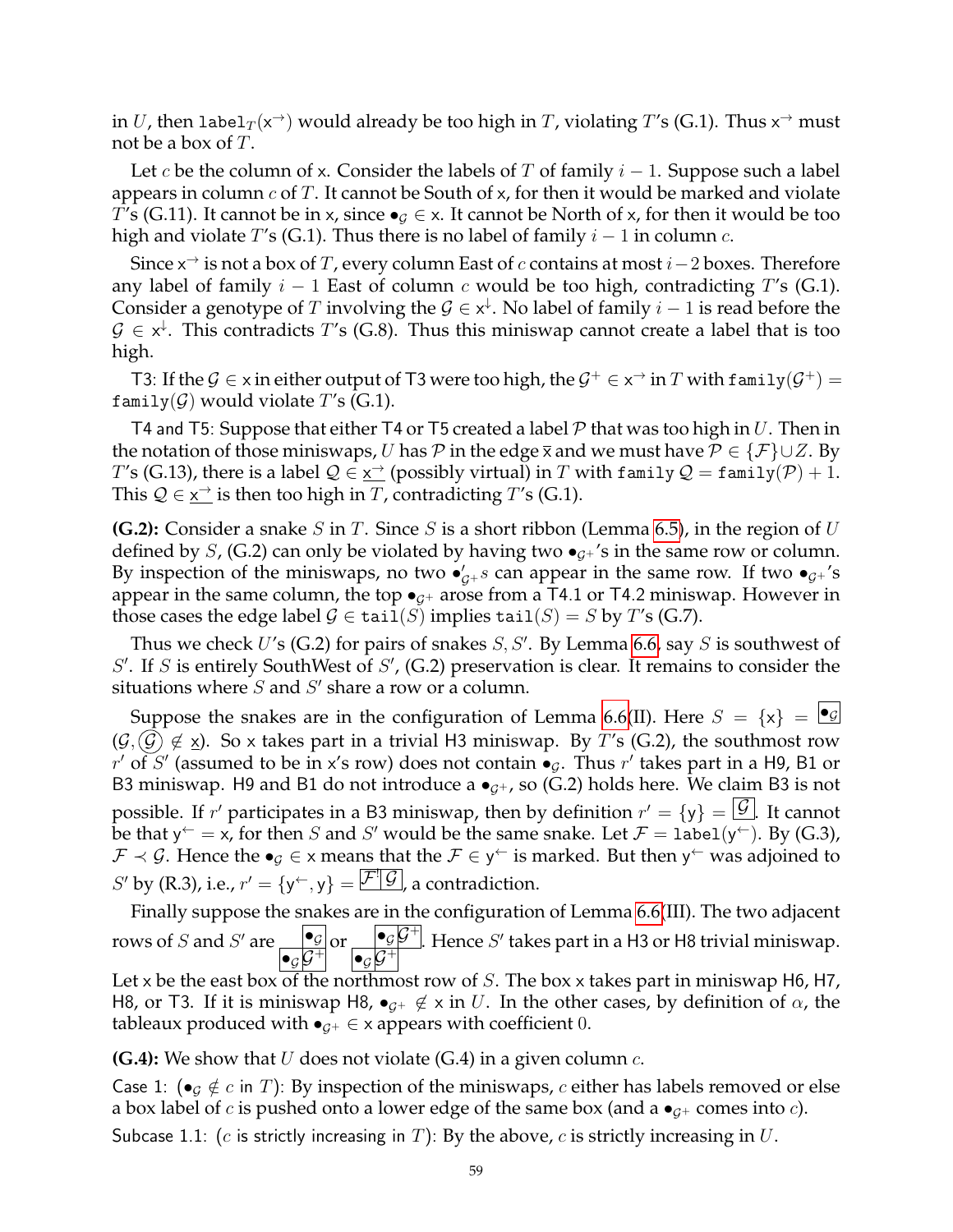Subcase 1.2: ( $c$  is not strictly increasing in  $T$ ): Therefore  $c$  contains  $\{ {\sf x},{\sf x}^\uparrow\} = \begin{bmatrix} \mathcal{F} & {} \mathcal{F} \end{bmatrix}$  $\frac{\mathcal{F}}{\mathcal{F}}$  in T. By the

above observation, it suffices to show  $\{x, x^{\uparrow}\}$  is not  $\overline{\mathcal{F}}$  $\frac{\mathcal{F}^!}{\mathcal{F}^!}$  or  $\frac{\mathcal{F}}{\mathcal{F}^!}$  $\mathcal{F}_{0}$ in  $U$ . Since  $\mathcal{F}^!$  appears in  $T$ ,

 $\mathcal{F}\prec\mathcal{G}$ . Since  $\mathcal{F}\in\times^{\uparrow}$  in  $T$ , there is no  $\bullet_{\mathcal{G}}$  in  $T$  northwest of  $\overline{\times^{\uparrow}}$ . Thus in  $U$  no  $\bullet_{\mathcal{G}^+}$  can appear northwest of  $x^\uparrow$ . Hence  $\mathcal{F}^! \notin x^\uparrow$  in  $U.$  This rules out the first scenario.

We now rule out the second scenario. By Lemma [5.4,](#page-13-0) in T there is a  $\bullet$ <sub>G</sub> in some box y West of x in the same row, and furthermore  $\mathcal{E}^! \in y^\to$  in  $T$ . By Lemma [5.5,](#page-13-1)  $T$  has  $\mathcal{G}' \in y^\to$ (possibly marked),  $(\mathcal{G}')\in$  y $\rightarrow$  or  $(\mathcal{G}')^! \in$  y $\rightarrow$ , where <code>family( $\mathcal{G}')=$ </code> <code>family( $\mathcal{G}$ ). Let  $S$  be the</code> snake containing y.

Subcase 1.2.1:  $({\sf y}^\to\in S)$ : Since  ${\cal E}^! \in {\sf y}^\to$  we have  $\{{\sf y},{\sf y}^\to\} = \texttt{tail}(S).$  Thus,  $U$  has  $\bullet_{\cal G^+}\in {\sf y}$  or  $\bullet_{\mathcal{G}^+}\in \mathsf{y}^{\to}$ . Hence  $\mathcal{F}\notin \mathsf{x}$  in  $U$ .

Subcase 1.2.2:  $(y^{\rightarrow} \notin S$  and neither G nor  $\widehat{G}$  appears in y's column): Then  $S = \{y\}$  undergoes H3 and label $_{U}(\mathsf{y})=\bullet_{\mathcal{G}^+}.$  Hence  $\mathcal{F}^!\in\mathsf{x}$  in  $U.$ 

Subcase 1.2.3:  $(y^{\rightarrow} \notin S$  and either G or  $(\widehat{G})$  appears in y's column): By Lemma [5.13](#page-14-1) applied to  $T$ ,  $\mathcal{G}' = \mathcal{G}$ . Hence  $y^{\rightarrow} \in S$ , violating the assumption of Subcase 1.2.3.

Case 2: ( $\bullet$ <sub>G</sub>  $\in$  x, where x is a box of c in T): Let S be the snake containing x.

Subcase 2.1:  $(x \in head(S))$ : Clearly, there is no (G.4) violation except possibly if we apply H5.2 or H5.3, where label $(x^{\rightarrow}) = G$ ; thus we assume we are using one of these miniswaps. Let  $\mathcal F$  be the  $\prec$ -greatest label appearing in  $x^{\uparrow}$  or  $\underline{x}^{\uparrow}$ . Let  $\mathcal H$  be the  $\prec$ -least label appearing in  $x^{\downarrow}$  or  $\overline{x^{\downarrow}}$ . After the miniswap, G appears in x. We show  $\mathcal{F} < \mathcal{G} < \mathcal{H}$ . Since in  $T$ ,  $\mathcal{F}$  is northwest of  $\bullet_{\mathcal{G}}$ ,  $\mathcal{F}\prec\mathcal{G}$  by  $T'$ s (G.9). If  $\texttt{family}(\mathcal{F})=\texttt{family}(\mathcal{G})$ , then the  $\mathcal{F}\in\mathsf{x}^\uparrow$  or  $\underline{\mathsf{x}^\uparrow}$  and the  $\mathcal{G}\in$  x<sup>→</sup> violate T's (G.12). Hence  $\mathcal{F}<\mathcal{G}$ . If  $\mathcal{H}\prec\mathcal{G}$ , then the  $\mathcal{H}\in$  x<sup>↓</sup> or  $\overline{{\mathsf{x}^{\downarrow}}}$  is marked in T, violating (G.11). If  $\mathcal{H}=\mathcal{G}$ , then since we are using H5.2 or H5.3,  $\mathcal{H}=\mathcal{G}\in X^{\downarrow}$  so  $x^{\downarrow}\in S$ , contradicting  $x \in head(S)$ . Hence  $\mathcal{G} \prec \mathcal{H}$ . So by T's (G.6),  $\mathcal{G} \prec \mathcal{H}$ .

Subcase 2.2:  $(x \in \text{tail}(S))$ :

Subcase 2.2.1:  $(tail(S)$  is T1, T2 or T3): By Lemma [6.9\(](#page-17-0)IV, V, VII), S has at least two rows and label $_T(\mathsf{x}^{\downarrow})=\mathcal{G}.$  Suppose there were a label  $\mathcal Q$  on  $\overline{\mathsf{x}^{\downarrow}}$  in  $T.$  By  $T'$ s (G.4),  $\mathcal Q<\mathcal G.$  But then this  $\mathcal{Q}\in\mathsf{x}^\downarrow$  is marked, violating  $T'$ s (G.11). Hence  $\mathsf{x}^\downarrow$  is empty. Let  $\mathcal F$  be the  $\prec$ -greatest label appearing in x $\uparrow$  or  $\underline{x}^\uparrow$ . Let  ${\cal H}$  be the  $\prec$ -least label appearing in  $x^\downarrow$  or  $\underline{x}^\downarrow$ . Since there is  $\mathcal{G}\in\mathsf{x}^\downarrow$  in  $T$ , by  $T$ 's (G.4) we have  $\mathcal{F}<\mathcal{G}<\mathcal{H}.$ 

Each of T1, T2, or T3 puts  $G \in \mathsf{x}$ . The swap does not affect  $\mathcal F$  nor  $\mathcal H$  in column  $c$ . Now, if the swap puts  $\bullet_{\mathcal{G}^+}\in\mathsf{x}^\downarrow$  in  $U$ , we are done since  $\mathcal{F}<\mathcal{G}<\mathcal{H}.$  So assume otherwise. Then  $\mathsf{x}^{\downarrow}$  takes part in a miniswap H5.1, H5.2 (choosing the first output), or H9. In these cases,  $U$ has  $\mathcal{G}\in$  x and  $\mathcal{G}\in$  x $^\downarrow$ . Since  $\mathcal{F}<\mathcal{G}<\mathcal{H}$ , to show that (G.4) holds, we need  $\mathcal{G}\in$  x $^\downarrow$  in  $U$  to be marked. If the miniswap was H5.1 or H5.2, then  $\bullet_{\mathcal{G}^+}\in\mathsf{x}^{\downarrow\leftarrow}$  in  $U$ , so  $U$  has  $\mathcal{G}^!\in\mathsf{x}^{\downarrow}$ . If the miniswap is H9, then there is some marked label  $\mathcal{E}^! \in \mathsf{x}^{\downarrow\leftarrow}$ . By  $T$ 's (G.10), there is some  $\bullet_{\mathcal{G}}$ West of  $x^{\downarrow\leftarrow}$  and in its row of  $T.$  By Lemma [6.6,](#page-16-0) this  $\bullet_{\mathcal{G}}$  is part of a single-box snake, which undergoes miniswap H3, the  $\bullet_{\mathcal{G}}$  becoming  $\bullet_{\mathcal{G}^+}$  in the same position. Hence  $U$  has  $\mathcal{G}^!\in\!\mathsf{x}^\downarrow$ . Subcase 2.2.2: (tail(S) is T4 or T5): The output of T4.1 and the first output of T4.2 leave c unaffected, so since no other box of  $c$  is part of a snake, we are done. The three remaining possibilities (second output of T4.2, T4.3 and T5) are similar, so we argue them together. In these cases, notice  $x^{\uparrow}$  is not part of a snake. Let  ${\cal F}$  and  $Z$  be as in the description of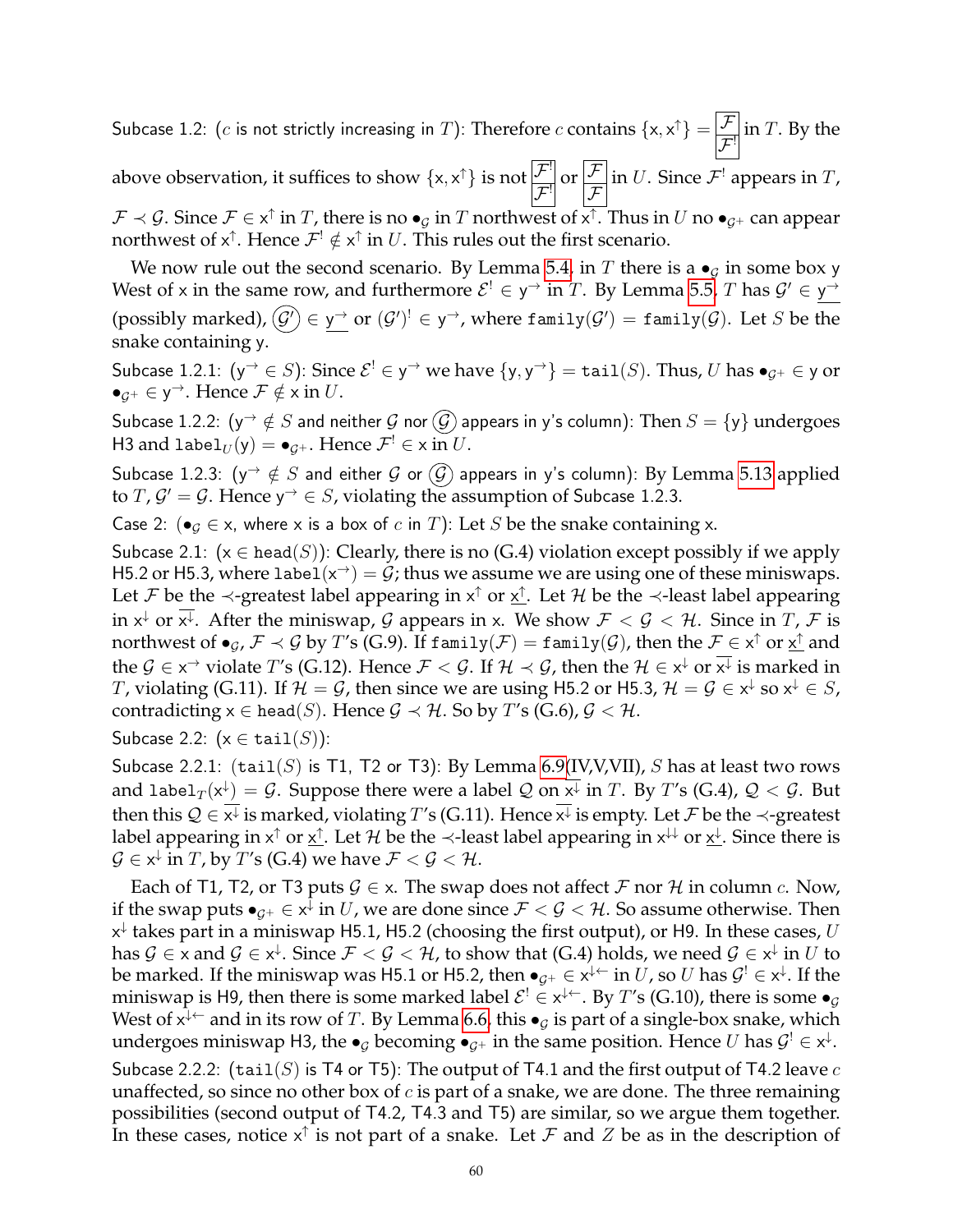these miniswaps. Each places  $G \in X$  and  $\mathcal{F} \cup Z \in \overline{X}$ . Let  $\mathcal{H}$  be the  $\prec$ -least label on  $x^{\downarrow}$ or  $x^{\downarrow}$ . By  $T'$ s (G.11) and since label $_T(x) = \bullet_G$ , we have  $\mathcal{G} \preceq \mathcal{H}$ . If  $\mathcal{G} < \mathcal{H}$ , this  $\mathcal{H}$  is not moved by the swap, and column  $c$  of  $U$  satisfies (G.4) at least south of x. Otherwise <code>family(G)</code>  $=$  <code>family(H).</code> Since each of these miniswaps says G or  $\widehat{\cal G}$   $\in$   $\underline{\mathsf{x}}^\to$ , if  $\cal G$   $\prec$   $\cal H$ , then by  $T$ 's (G.6),  $\mathcal{G}=\mathcal{H}.$  If  $\mathcal{G}=\mathcal{H}\in\overline{\mathsf{x}^{\downarrow}}$ , we are in T6, a contradiction. Hence  $\mathcal{G}=\mathcal{H}\in\mathsf{x}^{\downarrow}$  (and  $\overline{\mathsf{x}^{\downarrow}}$  is empty). Consider what happens to  $\mathsf{x}^{\downarrow}$  during the swap. The analysis to show (G.4) is satisfied south of x is essentially the same as in Subcase 2.2.1, so we omit the details.

Finally, we show (G.4) for  $U$  north of x. Let  ${\cal E}$  be the  $\prec$ -greatest label appearing in  $T$  in  $\mathsf{x}^\uparrow$ or  $\underline{x}^{\uparrow}$ . By T's (G.9),  $\mathcal{E} \prec \mathcal{G}$ . Each of the miniswaps of interest asserts  $\mathcal{G}$  or  $(\mathcal{G}) \in \underline{x^{\to}}$ . Hence by T's (G.12),  $\mathcal{E} < \mathcal{G}$ . Indeed by T's (G.12), if family( $\mathcal{E}$ )  $\neq$  family( $\mathcal{F}$ ) and family( $\mathcal{E}$ )  $\neq$ family( $\mathcal{Z}$ ) for any  $\mathcal{Z} \in \mathbb{Z}$ . Hence by Lemma [5.5](#page-13-1) applied to  $x^{\rightarrow}$ ,  $\mathcal{E} < \mathcal{F}$ . Therefore (G.4) holds in  $U$  in  $c$  north of x.

Subcase 2.2.3: (tail(S) is T6): No tableau is produced.

Subcase 2.3:  $(x \in \text{body}(S))$ : By Definition-Lemma [6.8](#page-17-1) and Lemma [6.9\(](#page-17-0)III),  $T$  has  $\mathcal{G} \in \mathsf{x}^\downarrow$ and  $\mathcal{G}\in$  x<sup>→</sup>. The swap places  $\mathcal{G}\in$  x, and either replaces the  $\mathcal{G}\in$  x<sup>↓</sup> with a  $\bullet_{\mathcal{G}^+}$  or else leaves the  $G$  in place there. For the rest of the analysis, one proceeds exactly in the manner given in Subcase 2.2.1.

**(G.5):** If U violates (G.5), the violation occurs on a horizontal edge e bounding a box of a snake S in T (here e may possibly be a northern boundary edge of S, although only the edge labels of the southern boundary edges are defined as part of  $S$ ). First assume that we are not in the case of Lemma [6.6\(](#page-16-0)III), so  $S$  does not share a column with any other snake.

We break our analysis based on where  $e$  appears in relation to  $S$ .

Case 1: (e bounds a box of body(S) but not a box of head(S) or tail(S)): There is no change of labels on e between T and U. Hence there is no  $(G.5)$  violation on e in U.

Case 2:  $(e = x \text{ for some } x \in \text{head}(S))$ : The only head miniswaps that could introduce new edge labels onto  $e$  are H6 and H7. In these cases,  $T$  has a  $\mathcal{G}^+ \in \times$  that moves to  $e = \underline{\mathsf{x}}$  in  $U.$ If  $\bar{\mathcal{G}}'\in e$  in  $T$  with  $\texttt{family}(\mathcal{G}')=\texttt{family}(\mathcal{G})$ , we violate  $T'$ s (G.4). Hence the  $\mathcal{G}^+\in e$  in  $U$  is the only label of its family on e, as desired.

Case 3:  $(e = \overline{x}$  for some  $x \in head(S)$ : If x is the only box of head(S), we used H1 to move a  $\mathcal G$  from  $\underline x$  to  $\overline x.$  If there is a label  $\mathcal G'\in\overline x$  in  $T$  with  $\mathtt{family}(\mathcal G')=\mathtt{family}(\mathcal G)$ , we violate  $T'$ s  $(G.4)$ . If  $|head(S)| = 2$ , no miniswap introduces edges onto a northern edge.

Case 4:  $(e = x \text{ for some } x \in \text{tail}(S))$ : If  $|\text{tail}(S)| = 1$ , no new edge labels occur during any miniswap (namely T1), so we are done. So assume  $|\text{tail}(S)| = 2$ . New edge labels on e can only occur when using T3 (second output). Here, T has  $\mathcal{G}^+ \in \mathsf{x}$ , while U has  $\mathcal{G}^+ \in \underline{\mathsf{x}}.$  If  $U$  violates (G.5), there is  $\mathcal{G}' \in \underline{\mathsf{x}}$  in  $T$  with  $\mathtt{family}(\mathcal{G}') = \mathtt{family}(\mathcal{G})$ , but this contradicts  $T$ 's (G.4).

Case 5:  $(e = \overline{x}$  for some  $x \in \text{tail}(S)$ ): The miniswaps that could introduce edge labels onto e are T4.2, T4.3 and T5. In the notation of those miniswaps,  $T$  has  $\bullet_G\in$  x, an  $\mathcal{F}^!\in$  x<sup>→</sup>, and a set  $Z$  of labels  $\ell$  on  $\underline{x}^\to$  such that  $\mathcal{F} \prec \ell \prec \mathcal{G}$ . In  $U$ , all of these labels  $\{\mathcal{F}\}\cup Z$  may have moved to  $\bar{x}$ . U violates (G.5) only if it has a label  $\mathcal{Q} \in \bar{x}$  with family( $\mathcal{Q}$ ) = family( $\mathcal{Z}$ ) for some  $\mathcal{Z} \in \{F\} \cup \mathcal{Z}$ . However this Q and  $\mathcal{Z}$  would violate T's (G.12).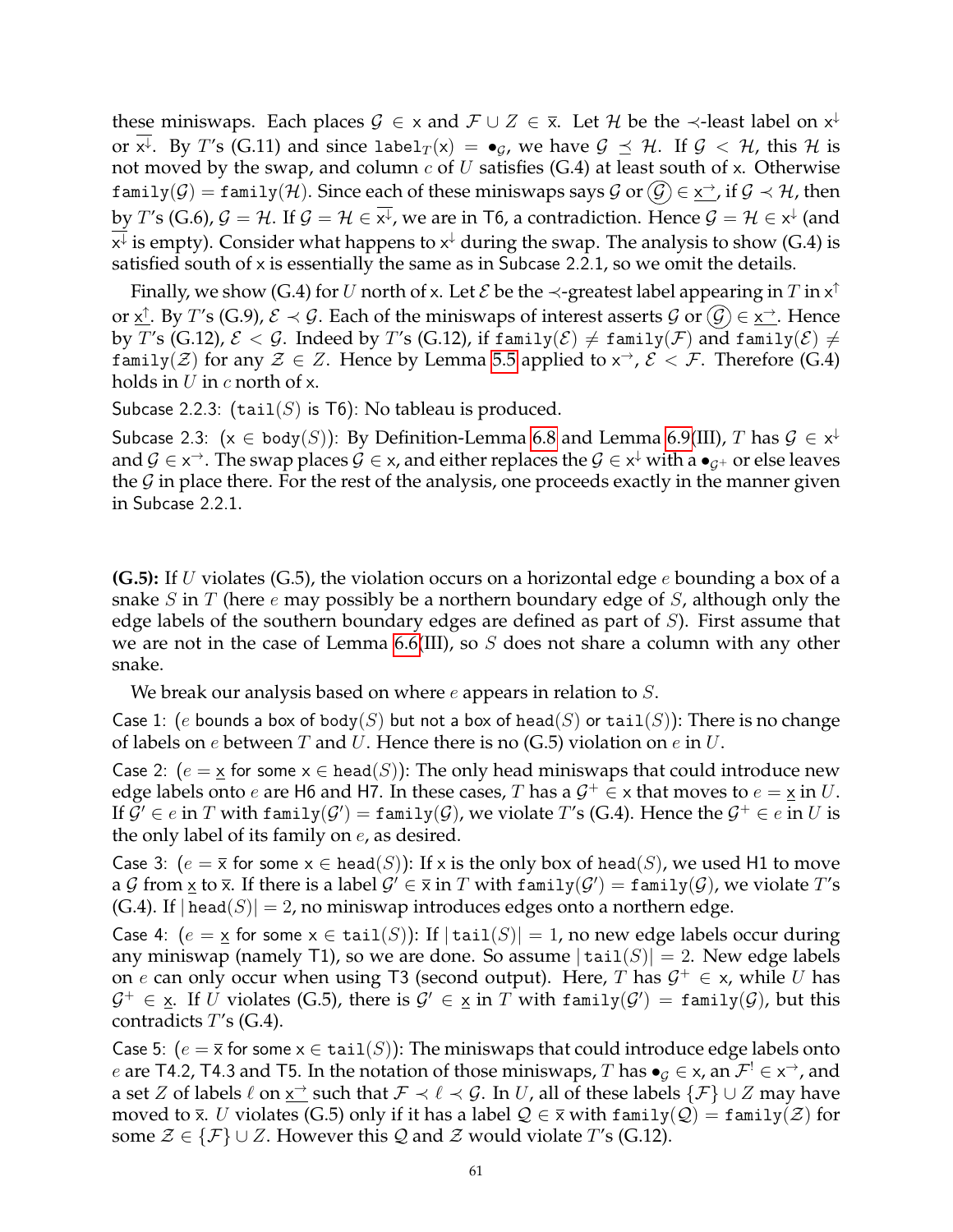Finally, suppose we are in the case of Lemma [6.6\(](#page-16-0)III). In  $T$  the adjacent rows of the snakes are  $\rule{1em}{0.15mm}$  $\begin{array}{cc} \bullet_G & \bullet_G \mathcal{G}^+ \\ \bullet_G \mathcal{G}^+ & \bullet_G \mathcal{G}^+ \end{array}$  $\frac{\log |G|}{\log |G|}$ . Let x be the east box of the south row in either case. If  $i_j, k_\ell \in \overline{\mathsf{x}}$  in  $U$ , then  $i_j, k_\ell \in \overline{\mathsf{x}}$  in  $T$ , since no miniswap affects  $\overline{\mathsf{x}}$ . By  $T'$ s (G.5),  $i \neq k$ .

**(G.6):** Consider  $H, H'$  in T with  $H \prec H'$  and  $f$  and  $f$ <sup>(H)</sup>) =  $f$  and  $f$ <sup>(H)</sup>). Say the eastmost H in T appears in column c, while the westmost H' appears in column d. By T's (G.4) and (G.6), c is West of d. By the swaps' construction, in any  $U \in \text{swap}_{\mathcal{G}}(T)$ , the westmost  $\mathcal{H}'$ in U appears at most one column west of d, while the eastmost  $\mathcal H$  in U is no further east than column  $c$ . In any case, no  $\mathcal{H}'$  can be West of an  $\mathcal{H}$  in  $U$ .

**(G.7):** Let *e* be an edge with  $H \in e$  in U. We must show there is no H West of *e* in U.

<span id="page-61-0"></span>**Claim A.1.** Let R be the region consisting of the leftmost  $c - 1$  columns of T (equivalently U). If U *has an* H *in* R*, then* T *has an* H *either in* R *or in column* c*.*

*Proof.* By inspection of the miniswaps, if there is an  $H$  in column d of U, then there was an  ${\cal H}$  or  $({\cal H})$  in either  $d$  or  $d^{\rightarrow}$  in  $T.$  By definition of virtual labels, the existence of  $({\cal H})$  implies the existence of  $H$  further West. The claim follows.

Case 1:  $(H \notin e$  in T): We list the miniswaps that put  $H \in e$  in U: H1, H6, H7, T3, T4.2, T4.3, T5. In what follows, x refers to the notation of the miniswap discussed. For H1, locally we have  $T = \frac{1}{H} \mapsto \frac{H}{L} = U$ (in fact,  $\mathcal{H} = \mathcal{G}$ ). By T's (G.7), the  $\mathcal{H} \in \underline{x}$  is westmost in T. If the  $\mathcal{H} \in \bar{\mathsf{x}} (= e)^{t}$  is not westmost in U, then by Claim [A.1](#page-61-0) there is some  $\mathcal{H}$  in  $e$ 's column in T that takes part in a miniswap leading to an H West of e in U. Clearly, this H is not the  $H \in e$ . Thus there are two H's in e's column, violating T's (G.4). For H6, H7 and T3, we have  $\mathcal{H}=\mathcal{G}^+$  and  $\mathcal{G}\in$  x in  $U.$  Thus by  $U'$ s (G.4), (G.5) and (G.6), there is not  $\mathcal{H}=\mathcal{G}^+$  West of  $e = \underline{x}^{\rightarrow}$  in U. For the remaining cases,  $\mathcal{H} \in {\{\mathcal{F}\}} \cup Z$  (in the notation of the miniswaps). These labels in  $x^{\rightarrow}$  and  $x^{\rightarrow}$  of  $T$  are marked. Hence by Lemma [5.7,](#page-13-3) they are all westmost in their respective genes in  $T$ . Therefore the same labels of  $e$  in  $U$  are westmost by Claim [A.1.](#page-61-0) Case 2: ( $\mathcal{H} \in e$  in T): No miniswap involving  $\mathcal{H} \in e$  both keeps an  $\mathcal{H} \in e$  and puts an  $\mathcal{H}$ West of e. Thus, if there is an  $H$  West of e in U, then by T's (G.7) combined with Claim [A.1](#page-61-0) there is an H in the column of e in T other than the  $H \in e$ . This contradicts T's (G.4).

**(G.3):** Consider a row r of T.

Case 1: (The labels of r strictly  $\prec$ -increase from left to right, ignoring  $\bullet_g$ 's): If there is no  $\bullet_g$ in  $r$ , then only H9, B1 and B3 miniswaps could involve labels of  $r$ . Therefore either  $r$  is unchanged by swap $_{\mathcal{G}}$  (or only some labels became marked), or a  $\mathcal G$  in  $r$  is replaced by  $\bullet_{\mathcal{G}^+}.$ Thus,  $U$ 's (G.3) holds for r in this situation.

Otherwise, T has  $\bullet$ <sub>G</sub> in r, say in box x. By assumption, the exceptional configuration of (G.3) does not occur here. We consider all miniswaps involving a  $\bullet$ <sub>G</sub>. Note that T and U are identical in r both West of x and East of  $x^{\rightarrow}$ . Hence it suffices to study the affect of a miniswap locally at  $\{x^{\leftarrow}, x, x^{\rightarrow}\}.$ 

If H1 or H2 applies at x, then locally at x, T looks like  $\frac{\mathcal{F}|\bullet_{\mathcal{G}}|\mathcal{H}}{\mathcal{G}}$  $\operatorname{or}$   $\mathcal{F}$ G)  $\frac{\mathcal{H}}{\mathcal{H}}$ , where x is the center box. (If  $\mathcal F$  or  $\mathcal H$  does not exist, the argument is simplified.) It remains to show  $\mathcal{F} \prec \mathcal{G} \prec \mathcal{H}$ . By T's (G.9),  $\mathcal{F} \prec \mathcal{G}$ . We cannot have  $\mathcal{G} = \mathcal{H}$ , for then we would apply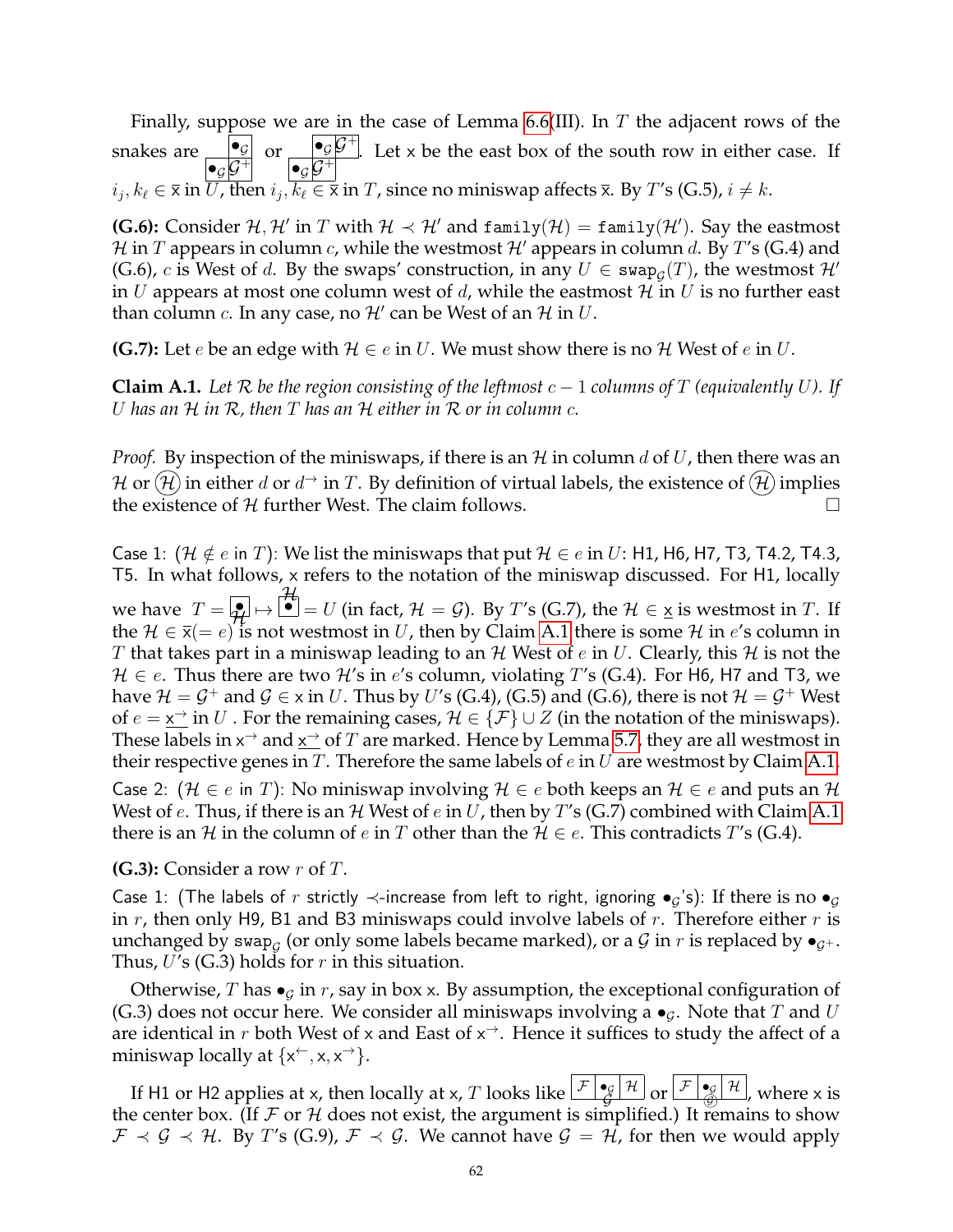H4 or H5.3, instead of H1 or H2. Suppose  $\mathcal{H} \prec \mathcal{G}$ . Then the  $\mathcal{H} \in x^{\rightarrow}$  is marked, and by Lemma [5.13,](#page-14-1)  $(\mathcal{G}) \in \underline{x}^{\rightarrow}$ . Hence we would apply T5 or T6, instead of H1 or H2.

Applying miniswaps H3–H5, H8, B2, B3, T2 or T6 at x clearly preserves  $(G.3)$  for r.

Suppose H6, H7 or T3 applies at x in T. Then locally at x, T looks like  $\mathcal{F}$ +  $\check{\mathcal{G}}$ ,  $\mathcal{F}\mid \bullet _{\mathcal{G}}|\mathcal{G}$ + G) or  $\boxed{\mathcal{F} \mid \bullet_{\mathcal{G}} \not \vert \mathcal{G}^+}$  respectively. (If there is no  $\mathcal{F}$ , there is nothing to show.) By T's (G.9),  $\mathcal{F} \prec \mathcal{G}$ . Hence (G.3) holds for  $r$  in  $U$ .

Suppose T1 applies at x. Then at x,  $T$  locally looks like  $\boxed{\mathcal{F} \bullet_\mathcal{G} \mathcal{H}}$  $\cal G$ (where the  $\mathcal{G} \in \mathsf{x}^{\downarrow}$  is

guaranteed by Lemma [6.9\(](#page-17-0)IV,VII); again, if  $\mathcal F$  or  $\mathcal H$  does not exist, the argument is only easier). We must show  $\mathcal{F} \prec \mathcal{G} \prec \mathcal{H}$ . By T's (G.9),  $\mathcal{F} \prec \mathcal{G}$ . Since we are applying T1,  $H \neq G$ . Now repeat the above argument for H1, H2 above *verbatim*.

Suppose T4 or T5 applies at x. Locally at x,  $T$  looks like  $\lceil \frac{\mathbf{e}_G}{G} \rceil \frac{\mathcal{E}^1}{\mathcal{F}}$  $\frac{\mathcal{E}^!}{\mathcal{G}}$   $\frac{\mathcal{F}}{\mathcal{G}}$  or  $\frac{\log |\mathcal{E}^!}{\mathcal{G}}$   $\frac{\mathcal{F}}{\mathcal{G}}$ , while  $U$ looks like  $\frac{|{\cal G}| \bullet_{{\cal G}^+}|{\cal F}|}{|{\cal G}^+|}$ . By assumption label $_T({\sf x}^\leftarrow)\prec{\cal E}.$  Thus, if  ${\cal G}\prec{\cal F}$  (or there is no  ${\cal F}$ ), U's (G.3) is satisfied. Otherwise  $\mathcal{F} \preceq \mathcal{G}$ . Then  $\mathcal{F} \in x^{\to\to}$  is marked in U. By Lemma [5.5,](#page-13-1)  $N_{\mathcal{G}} = N_{\mathcal{E}}$ , so by T's Lemma [5.6,](#page-13-2)  $\mathcal{F} \neq \mathcal{G}$ . Therefore  $\mathcal{F} \prec \mathcal{G}$ . By T's (G.6), we have  $\mathcal{F} \prec \mathcal{G}$ . This three box configuration  $\{x, x^{\rightarrow}, x^{\rightarrow\rightarrow}\}$  of U is the exceptional configuration of (G.3).

Case 2: (The labels of r do not strictly increase): Thus r contains the local configuration  $\frac{\mathcal{H} \,|\, \bullet_{\mathcal{G}} \,|\, \mathcal{F}^!}{\mathcal{F}}$  where  $\mathcal{H} > \mathcal{F}$ . Call the middle box x. By Lemma [5.5,](#page-13-1) there is  $\mathcal{G}'$  or  $\widehat{(\mathcal{G}')} \in \underline{\mathsf{x}}^{\to}$ with family $(\mathcal{G}') = \texttt{family}(\mathcal{G})$  and  $N_{\mathcal{G}'} = N_{\mathcal{F}}.$ 

If  $\mathcal{G}' \neq \mathcal{G}$ , then  $x^{\rightarrow}$  is not part of the snake containing x. Further by Lemma [5.13,](#page-14-1) there is no  $\mathcal G$  or  $(\mathcal G)$  in  $\mathsf x^\downarrow$  or  $\underline{\mathsf x}$  in  $T.$  Hence  $\mathsf x$  takes part in a H3 miniswap*,*  $r$  is unchanged (except for the subscript on the  $\bullet$ ) and (G.3) is preserved.

If  $\mathcal{G}' = \mathcal{G}$ , we apply T4, T5 or T6. Recall T6 produces no tableau. In the case of T4.1 and the first output of T4.2, we make no local changes in row  $r$ , so U's (G.3) follows from T's. The remaining considerations are the second output of T4.2 and the outputs of T4.3 and T5. By  $T'$ s (G.9),  $\mathcal{H}\prec\mathcal{G}$ . Let  $\mathcal{E}:=$  label $_T(\mathsf{x}^{\to\to})$  (if  $\mathcal E$  does not exist, the argument is trivialized). Since  $N_{\mathcal{E}} = N_{\mathcal{G}'} = N_{\mathcal{F}}$ , by T's Lemma [5.6,](#page-13-2)  $\mathcal{E} \neq \mathcal{G}$ . If  $\mathcal{G} \prec \mathcal{E}$ , then U's (G.3) holds. Otherwise  $\mathcal{E}\prec\mathcal{G}$ , and the  $\mathcal{E}\in$  x $\rightarrowtail$  in  $T$  is marked. Given  $T$ 's  $\mathcal{G}$  or  $(\mathcal{G})\in$  x $\rightarrowtail$ , it follows by T's (G.6) that  $\mathcal{E} < \mathcal{G}$ . Therefore U has the exceptional (G.3) configuration in r.

**(G.8):** Consider any two genes  $\mathcal E$  and  $\mathcal F$  with  $\text{family}(\mathcal F) = \text{family}(\mathcal E) + 1$  and  $N_{\mathcal E} = N_{\mathcal F}$ . It suffices to show that in U, every  $\mathcal E$  is read before every  $\mathcal F$ , that is:

**Claim A.2.** *Given (nonvirtual) instances*  $e, f$  *of*  $\mathcal E$  *and*  $\mathcal F$  *respectively in*  $U$ *, either*  $e$  *is East of*  $f$ *or else* e *is north of* f *in the same column.*

*Proof.* Suppose the claim fails for some fixed choice of e and f. Thus in U either f is North of e in its column or else f is East of e. The first scenario contradicts  $U$ 's (G.4), so assume the second occurs.

If  $U$  has a label  ${\cal Q}$  in column  $c$ , then  $T$  has  ${\cal Q}$  or  $({\cal Q})$  in  $c$  or  $c^{\to}.$  Thus since  $U$  has  $f$  East of e, by T's Lemma [5.6,](#page-13-2) T has e and f in the same column. By T's (G.4), e is north of f in T. Case 1:  $(family(\mathcal{E}) < family(\mathcal{G}))$ : We may assume a miniswap moves e West. Since  $\text{family}(\mathcal{E}) < \text{family}(\mathcal{G})$ , the only such miniswaps are T4 and T5. Hence T has a box x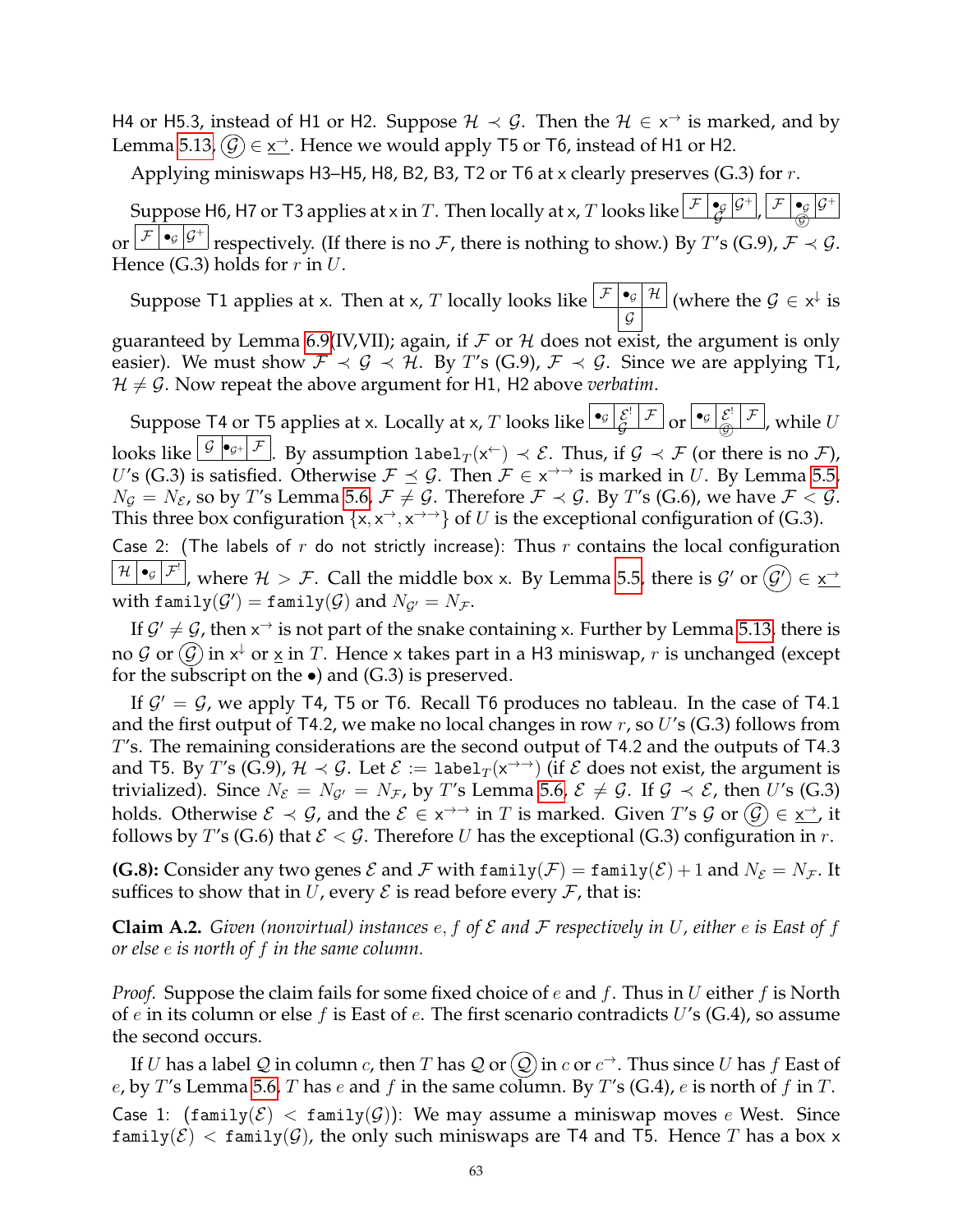with  $G \in X$  and either  $e \in X$  or  $e \in X$ . By T's (G.4),  $f \in X$ . These miniswaps may move e to  $\overline{x^{\leftarrow}}$ , but then by definition, they will also move  $f$  to  $x^{\leftarrow}$  or  $\overline{x^{\leftarrow}}$ .

Case 2:  $(\text{family}(\mathcal{E}) = \text{family}(\mathcal{G}))$ : We are done unless swap<sub>G</sub> moves e West. The possible miniswaps are H5, B2, B3, T2, and T4. By inspection of the miniswaps,  $\mathcal{E} = \mathcal{G}$ .

Case 2.1:  $(f \in x)$ : By T's (G.4), either  $e \in \overline{x}$  or else  $e \in x^{\uparrow}$  with  $\overline{x}$  empty. In all the miniswaps of interest,  $\bullet_{\mathcal{E}} \in x^{\uparrow \leftarrow}$ . So by  $T's$  (G.2),  $x^{\leftarrow}$  contains a genetic label h of some gene H. The  $\bullet_{\varepsilon}$   $\mid e \mid \neg \bullet_{\varepsilon}$   $\mid \star$ 

local picture is either $\left|\;h\;\right|\;f\;\left|\mathbf{or}\right|\;h\;\right|\;f$  $\stackrel{\stackrel{\sim}{e}}{f}$  (where  $\star$  is some genetic label). By  $T'$ s (G.11),  $h$  is not marked; hence  $\mathcal{H} \succeq \mathcal{E}$ . Thus by T's (G.6), either  $\mathcal{H} > \mathcal{E}$  or  $\mathcal{H} = \mathcal{E}$ . If  $\mathcal{H} = \mathcal{E}$ , h and f violate Lemma [5.6](#page-13-2) for T. Thus  $\mathcal{E} < \mathcal{H}$ . By T's (G.3),  $\mathcal{H} \prec \mathcal{F}$ . Since family( $\mathcal{F}$ ) = family( $\mathcal{E}$ ) + 1, we have family( $\mathcal{H}$ ) = family( $\mathcal{F}$ ). Indeed by T's (G.6),  $\mathcal{F} = \mathcal{H}^+$ . Now since  $N_{\mathcal{E}} = N_{\mathcal{F}}$ , we violate T's (G.8) unless there is an  $\mathcal{E}'$  above  $h$  in its column with family $(\mathcal{E}') = \texttt{family}(\mathcal{E}).$ If this  $\mathcal{E}' \in \overline{x^{\leftarrow}}$ , then by (G.11) and (G.6),  $\mathcal{E}' = \mathcal{E}$ . But then f and this  $\mathcal{E} \in \overline{x^{\leftarrow}}$  violate Lemma [5.6](#page-13-2) for T. Otherwise, this  $\mathcal{E}'$  is North of  $x^{\uparrow \leftarrow}$ . But then this violates T's (G.12) together with the  $e \in x^{\uparrow}$  or  $\overline{x}$ .

Case 2.2:  $(f \in \underline{x})$ : By T's (G.4), either  $e \in \underline{x}$  or  $e \in \underline{x}$ . In the relevant miniswaps,  $\bullet_g \in \underline{x}^+$ . If B2, B3 or T2 applies, then  $T$  has  $\mathcal{E} \in \mathsf{x}^{\leftarrow\downarrow}$ ; together with  $f$ , this violates Lemma [5.6](#page-13-2) for T. Hence H5 or T4 applies. Since  $f \in \mathbf{x}$ , any H5 miniswap used is H5.1, while any T4 miniswap used is  $T4.1$ ; both of these fix  $e$ , a contradiction.

Case 3:  $(\text{family}(\mathcal{E}) > \text{family}(\mathcal{G}))$ : Neither e nor f is affected by swap<sub>g</sub>, so the Claim  $holds.$ 

**(G.9):** Suppose  $\mathcal F$  is northwest of  $\bullet_{\mathcal G^+}\in\mathsf y$  in  $U$  and  $\mathcal G^+\preceq\mathcal F$ ; we seek a contradiction. We may suppose such  $\mathcal F$  is in x or  $\times$  in U.

Case 1: ( $F$  appears in the same position in T): By inspection of the miniswaps, T has  $\bullet_g \in y, y^\leftarrow$ , or y<sup> $\uparrow$ </sup>. By T's (G.9), the  $\mathcal{F} \in \times$  or  $\underline{\times}$  is not northwest of this box. Hence one of the following subcases occurs:

Subcase 1.1:  $(T$  has  $\bullet_{\mathcal{G}}\in$  y $\hookrightarrow$  and y is South of x in its column): Since  $\mathcal{G}\prec\mathcal{F},$   $T$  contains no  $\mathcal{F}^!$ , so by  $T'$ s (G.4),  $\mathcal{F}< 1$ abel $_T({\sf y})$  implying  $\mathcal{G}^+< 1$ abel $_T({\sf y}).$  Hence  ${\sf y}$  is not part of any snake in T, contradicting  $\bullet_{G^+} \in \mathsf{y}$  in U.

Subcase 1.2:  $(T$  has  $\bullet_G\in \mathsf{y}^\uparrow$  and y is East of x in its row): By  $T$ 's (G.3) and (G.9),  $\mathcal{F}\prec$ label $_T(y)$ . Then  $\mathcal{G}^+\prec1$ abel $_T(y)$ , so y is not part of any snake in  $T$ , contradicting  $\bullet_{\mathcal{G}^+}\in\mathsf{y}$ in  $U$ .

Case 2: ( $F$  does not appear in the same position in T): By inspection of the miniswaps, no label  $\mathcal{H} \succ \mathcal{G}^+$  is affected by swap $_{\mathcal{G}}.$  Furthermore labels  $\bar{\mathcal{G}}^+$  can only be affected if  $\texttt{family}(\mathcal{G}^+)$  = family $(\mathcal{G}).$  Since  $\mathcal{G}^+ \preceq \mathcal{F}$ , this implies  $\mathcal{F} \ = \ \mathcal{G}^+$  with family $(\mathcal{F}) \ =$ family(G). By inspection of the miniswaps that affect  $\mathcal{G}^+$ , T has  $\mathcal{F} = \mathcal{G}^+ \in X$ , while U has  $\bullet_{\mathcal{G}^+}\in$  x and  $\mathcal{F}=\mathcal{G}^+\in$  x. Since  $\mathcal{F}\in$  x is Southeast of the  $\bullet_{\mathcal{G}^+}\in$  x in  $U$ , by  $U'$ s (G.2) it cannot also be northwest of a  $\bullet$ <sub>*G*+</sub>, contradicting our assumption.

**(G.11):** Consider a label  $\mathcal{F}^! \in \times$  or  $\underline{\times}$  in U. By T's (G.2) and inspection of the miniswaps, T has either  ${\mathcal F}$  or  ${\mathcal F}^!$  in the same position.

Case 1: (This  ${\cal F}$  is marked in  $T)$ : By definition, there is a  $\bullet_{{\cal G}^+}$  northwest of  ${\cal F}^!$  in  $U.$  If  $U$  has a  $\bullet$ <sub>*G*+</sub> South of x and in its column, this contradicts U's (G.2).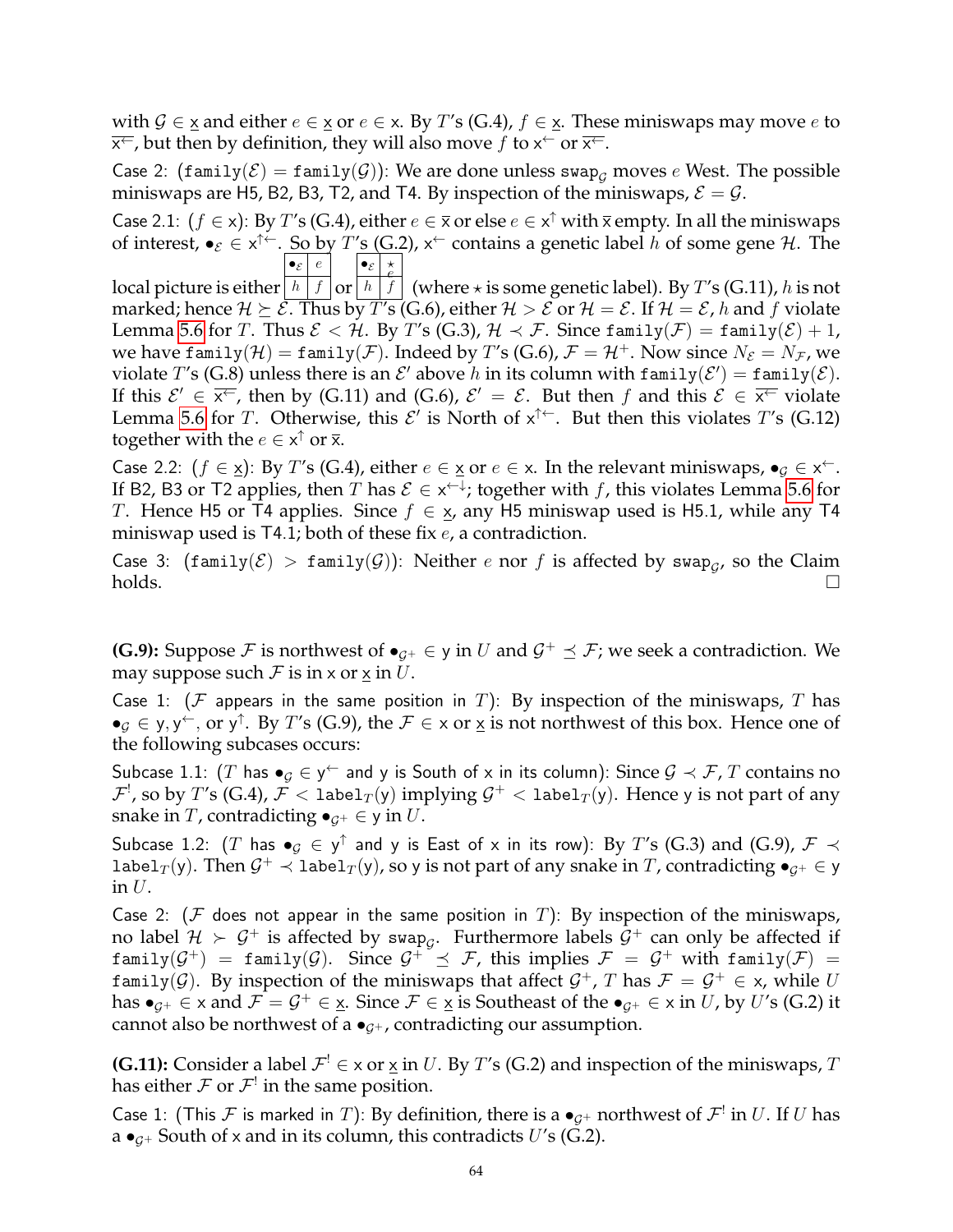We now show U has no  $\bullet$ <sub>G+</sub> North of x and in its column: By inspection of the miniswaps, if  $\bullet_{G^+} \in$  y in U, then T has a  $\bullet_G$  northwest of y. By T's (G.11), T has no  $\bullet_G$  in x's column. Since  $\mathcal{F} \prec \mathcal{G}$ , by Lemma [5.11](#page-14-2) T has no  $\bullet_{\mathcal{G}}$  NorthWest of x.

Case 2: (This  ${\cal F}$  is unmarked in  $T)$ : By definition,  $U$  has a  $\bullet_{\cal G^+}$  northwest of  ${\cal F}^!$ . By inspection of the miniswaps, if  $\bullet_{G^+} \in \mathsf{y}$  in U, then T has a  $\bullet_G$  northwest of y. Therefore T has a  $\bullet_G$ northwest of said  ${\cal F}.$  Since the  ${\cal F}$  is unmarked, it must be that  ${\cal G}\preceq {\cal F}.$  But since  ${\cal F}^!$  appears in  $U, \mathcal{F} \prec \mathcal{G}^+$ . Hence  $\mathcal{F} = \mathcal{G}$ . By Lemma [5.11,](#page-14-2) T has no  $\bullet_{\mathcal{G}}$  NorthWest of x. So T has  $\bullet_{\mathcal{G}}$ either West of x and in its row or else North of x and in its column. Since  $\mathcal{F} = \mathcal{G}$ , only the latter case is a concern. In that case, by  $T'$ s (G.4) and (G.11), in fact  $\mathcal{F}=\mathcal{G}\in$   $\times$  and  $\bullet_\mathcal{G}\in$   $\times^\uparrow$ . Hence by inspection of the miniswaps,  $U$  has  $\mathcal{F}=\mathcal{G}\in\mathsf{x}^\uparrow$ . (Note T4 does not apply at  $\mathsf{x}^\uparrow$ by T's (G.7).) Thus U has no  $\bullet$ <sub>G<sup>+</sup></sub> in x's column.

**(G.10):** Consider a label  $\mathcal{F}^! \in \times$  or  $\underline{\times}$  in U. By T's (G.2) and inspection of the miniswaps, T has either  ${\mathcal F}$  or  ${\mathcal F}^!$  in the same position.

Case 1: (This F is marked in T): By inspection of the miniswaps, if  $\bullet_{G^+} \in \mathcal{Y}$  in U, then T has a •<sub>G</sub> northwest of y. By T's (G.11), T has no •<sub>G</sub> in x's column. Since  $\mathcal{F} \prec \mathcal{G}$ , by Lemma [5.11,](#page-14-2) T has no  $\bullet$ <sub>G</sub> NorthWest of x. Hence U has no  $\bullet$ <sub>G+</sub> Northwest of x. But by definition, U has a  $\bullet_{\mathcal{G}^+}$  northwest of  $\mathcal{F}^!$ , so it must be in x's row.

Case 2: (This  $\cal F$  is unmarked in T): Since  ${\cal F}^!$  appears in  $U$ ,  ${\cal F} \preceq {\cal G}$ . By definition,  $U$  has  $\bullet_{{\cal G}^+}$ northwest of said  $\mathcal{F}^!$ . By inspection of the miniswaps, if  $\bullet_{\mathcal{G}^+}\in\mathsf{y}$  in  $U$ , then  $\bullet_{\mathcal{G}}$  appeared northwest of y in T. Hence T has  $\bullet$ <sub>G</sub> northwest of this F. Since this F is unmarked in T,  $\mathcal{F} \succeq \mathcal{G}$ . Thus  $\mathcal{F} = \mathcal{G}$ .

By Lemma [5.11,](#page-14-2) T has no  $\bullet_G$  NorthWest of x. Therefore U has no  $\bullet_{G^+}$  NorthWest of x. But *U* has some  $\bullet$ <sub>*G*+</sub> northwest of x, so it is either West of x in x's row or North of x in x's column. In the former case, we are done; in the latter case, we contradict  $U$ 's (G.11).

**(G.12):** Define the **neighborhood** of a box u to be  $\text{Neigh}(u) := \{u, u^{\leftarrow}, u^{\uparrow}, \underline{u}, \overline{u^{\leftarrow}}\}$ . For a lower edge <u>u</u>, let Neigh $(\underline{u}):=\{\underline{u},u,u^\leftarrow,\overline{u},\overline{u^\leftarrow}\}.$  Given a (possibly virtual) instance  $q\in\overline{u}$ or u in T of the gene Q, let the **children** of q be all (nonvirtual)  $Q'$ s in U in Neigh(u) or Neigh(u), respectively. Finally define the children of a  $\bullet$ <sub>G</sub>  $\in$  u in T to be those  $\bullet$ <sub>G+</sub> in u, u<sup> $\rightarrow$ </sup>, u<sup> $\downarrow$ </sup> in  $U$ . Clearly,

<span id="page-64-0"></span>**Lemma A.3.** *Every*  $q$  *in*  $U \in \text{swap}_{\mathcal{G}}(T)$  *is a child of at least one (possibly virtual)*  $q$  *in*  $T$ *. Also,*  $e^{i\theta}$  *e*<sub>G</sub>+ *in*  $U \in \text{swap}_G(T)$  *is a child of at least one* •  $\theta$  *in*  $T$ .

Suppose H and H' are instances in T of genes of the same family. By Lemma [A.3,](#page-64-0) it suffices to confirm U's (G.12) for  $\ell$  a child of  $\mathcal H$  and  $\ell'$  a child of  $\mathcal H'$ . To do this, we break into cases depending on the relative position of  $\mathcal H$  and  $\mathcal H'$ . By relabeling, we may assume  ${\cal H}$  west of  ${\cal H}'$ . Specifically, Cases 1–3 below concern the situation  ${\cal H}$  NorthWest of  ${\cal H}'$ . Cases 4–7 consider the case  $\mathcal H$  southwest of  $\mathcal H'$ .

For the first three cases, let x, y be boxes in the same row r of T with x West of y. By T's (G.12), we may assume  $\mathcal{H} \in \overline{x}$  or  $\mathcal{H} \in x$ , as well as  $\mathcal{H}' \in y$  or  $\mathcal{H}' \in y$ . By T's (G.12), there is  $a \bullet$ <sub>G</sub> in some box z of row r appearing East of x and west of y.

Case 1: (In T, we have H or  $(\mathcal{H}) \in \overline{\mathsf{x}}$  and H' or  $(\mathcal{H}') \in \mathsf{y}$ ): By T's (G.4),  $\mathcal{H}$  < label $_T(\mathsf{x})$ . By  $T$ 's (G.9), label $_T(\mathsf{x}) \prec \mathcal{G}.$  Hence  $\mathcal{H} < \mathcal{G}.$  Since  $\texttt{family}(\mathcal{H}) = \texttt{family}(\mathcal{H}'),$  also  $\mathcal{H}' < \mathcal{G}.$ Therefore the  $\mathcal{H}' \in \mathsf{y}$  is marked (and is not virtual). By T's (G.11), this forces  $z \neq \mathsf{y}$ . For convenience, assume  $\mathcal{H} \in \overline{\mathsf{x}}$ . (The argument where this label is virtual is strictly easier.)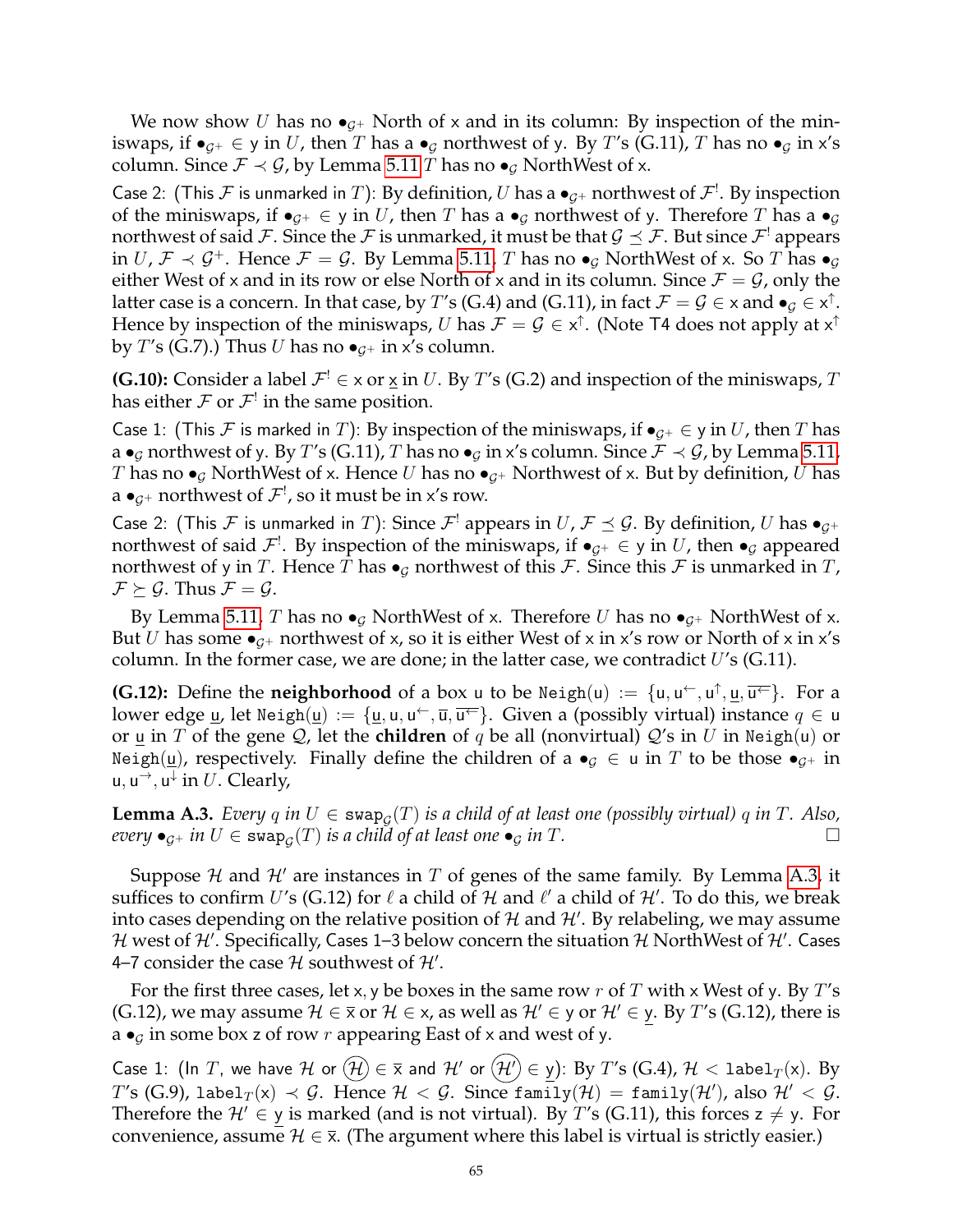By Lemma [5.4,](#page-13-0) the box labels in y and in every box strictly between y and z are also marked. Let label $_T(z^\to):=\mathcal{E}^!$  and note  $\mathcal{E}<\mathcal{H}'<\mathcal{G}$  (the first inequality by a combination of  $T$ 's (G.3) and (G.4)). Summarizing, T locally looks like one of the following at r:

$$
\begin{array}{ccc}\n\begin{array}{ccc}\n\frac{\mathcal{H}}{\mathsf{x}} & \cdots & \mathsf{e}_{\mathcal{G}} & \mathcal{E}^{\mathsf{T}} \\
\vdots & \ddots & \vdots \\
\mathsf{x} & \mathsf{z} & \mathsf{y}\n\end{array} & \text{or} & \begin{array}{ccc}\n\frac{\mathcal{H}}{\mathsf{x}} & \cdots & \mathsf{e}_{\mathcal{G}} & \mathcal{E}^{\mathsf{T}} \\
\vdots & \ddots & \vdots \\
\mathsf{x} & \mathsf{z} & \mathsf{z}\n\end{array} \\
\end{array}
$$

By  $T$ 's (G.2),  $\bullet_G\not\in\mathsf{x}^\uparrow,\mathsf{x}^{\uparrow\leftarrow}.$  Therefore  $\overline{\mathsf{x}}$  is not part of a snake and so the only child of  $\mathcal{H}\in\overline{\mathsf{x}}$ in U is in  $\bar{x}$ .

Suppose z is the only box in its snake section, i.e., we apply H1, H2, H3 or T1. If the miniswap is H1, H2 or T1, then  $\cal G$  or  $\cal G$ ) appears in  ${\sf z}^\downarrow$  or  ${\sf z}$ . Hence by Lemma [5.13,](#page-14-1)  $\cal G$   $\in$   ${\sf z}^\to$ , so  $z^{\rightarrow}$  is adjoined by (R.3), contradicting z the only box in its snake section. Thus the miniswap is H3 and the unique child of  $\bullet$  is in z. Moreover y is not part of a snake, or takes part in a trivial H9 miniswap. Hence the unique child of  $\mathcal{H}' \in \mathcal{Y}$  is at y in U. Thus  $U$ 's (G.12) holds in this scenario.

Otherwise the miniswap at z involves z and  $z^{\rightarrow}$ . Then the miniswap is T4, T5 or T6. In these cases, the child of  $\bullet_g$  is in either z or z<sup>→</sup> in  $U$ . If the child of  $\mathcal{H}' \in \mathsf{y}$  is in y, we are done. If not,  $y = z^{-\lambda}$  and  $\mathcal{H}' \in Z$  (in the notation of the miniswaps). Then the child of  $\mathcal{H}'$ is at  $\overline{z}$  in U, so the child of H is not North of the child of H' and (G.12) holds vacuously.

Case 2: (ln *T*, we have 
$$
H \in x
$$
 and  $H'$  or  $(\mathcal{H}') \in \underline{y}$ ): By *T*'s (G.9),  $H \prec \mathcal{G}$ .

Subcase 2.1:  $(z = y)$ : By T's (G.11), the H' or  $(\mathcal{H}') \in y$  is not marked; hence  $\mathcal{G} \preceq \mathcal{H}'$ . Thus  $\mathcal{H}\prec\mathcal{G}\preceq\mathcal{H}'$ , so family $(\mathcal{G})=$  family $(\mathcal{H})$ . Combined with  $T'$ s (G.2), this implies the unique child of  $H \in \times$  is in  $x$ . By T's (G.3) and (G.9), T has  $\mathcal{G}' \in \mathsf{z}^{\leftarrow}$  with family $(\mathcal{G}') =$  $\texttt{family}(\mathcal{G})=\texttt{family}(\mathcal{H})$  and  $\mathcal{G}'\prec\mathcal{G}.$  Hence by  $T'$ s (G.6),  $\mathcal{G}'=\mathcal{G}^-$  and  $\mathcal{H}'=\mathcal{G}$ ; moreover by T's (V.2), this  $\mathcal{H}' = \mathcal{G}$  is not virtual, since it is westmost. Hence, locally at r, T is

$$
\begin{array}{ll}\n\mathcal{H} \cdot \cdot \cdot | \mathcal{G}' | \bullet_{\mathcal{G}} \\
\mathcal{H}' & \mathcal{H}' = \mathbf{z} \\
\mathcal{H} & \mathcal{H}' = \mathcal{G}, \mathcal{G}' = \mathcal{G}^-\n\end{array}
$$
\n(where  $\mathcal{H}' = \mathcal{G}, \mathcal{G}' = \mathcal{G}^-\n)$ .

Thus the miniswap involving z is one of H1, H4, H6 and T6. Now H4 and T6 produce no output. If H1 or H6 applies, the child of  $\mathcal{H}' \in y = \underline{z}$  is northEast of the child of  $\mathcal{H} \in x$ , so (G.12) is confirmed vacuously.

Subcase 2.2:  $(z \neq y)$ : By  $T'$ s (G.4), label $_T(y) < H'$ . Hence by family $(\mathcal{H}) \leq$  family $(\mathcal{G})$ , label $_T(y)$  is marked. By Lemma [5.4,](#page-13-0) some  $\mathcal{E}^! \in \mathsf{z}^{\to}$ . The remainder of this case is argued exactly as Case 1.

Case 3: (In T we have H or  $(\mathcal{H}) \in \overline{x}$  and  $\mathcal{H}' \in y$ ): Since  $\mathcal{H}' \in y$ ,  $\bullet_g \notin y$ , so  $z \neq y$ . By T's (G.4) and (G.9),  $\mathcal{H} < 1$ abel $_T(x) \prec \mathcal{G}$ . Therefore also  $\mathcal{H}' < \mathcal{G}$  and so  $\mathcal{H}' \in \gamma$  is marked. Since  $\bar{x}$  does not participate in the swap, if  $(H) \in \bar{x}$ , this  $(H)$  has no children, so the (G.12) confirmation is vacuous here. So assume  $\mathcal{H} \in \overline{x}$  in T; since  $\overline{x}$  does not participate in the swap, its only child is in the same position in  $U$ . In summary, locally at  $r$ ,  $T$  is

$$
\begin{array}{c}\n\begin{bmatrix}\n\frac{1}{x} & \cdots & \mathbf{e}_G & \cdots & \mathbf{H}'\n\end{bmatrix} \\
x & z & y\n\end{array}
$$

Subcase 3.1:  $(z = y^{\leftarrow})$ : Consider the miniswap involving z. First suppose z is not the only box in its snake section. By Definition-Lemma [6.8\(](#page-17-1)I,II), it involves y and is T4, T5 or T6. The last miniswap produces no output. For the first two miniswaps, one possibility is that the child of  ${\cal H'}^! \in y$  is at  $\bar{z}$  in U. Here the (G.12) confirmation is vacuous. Otherwise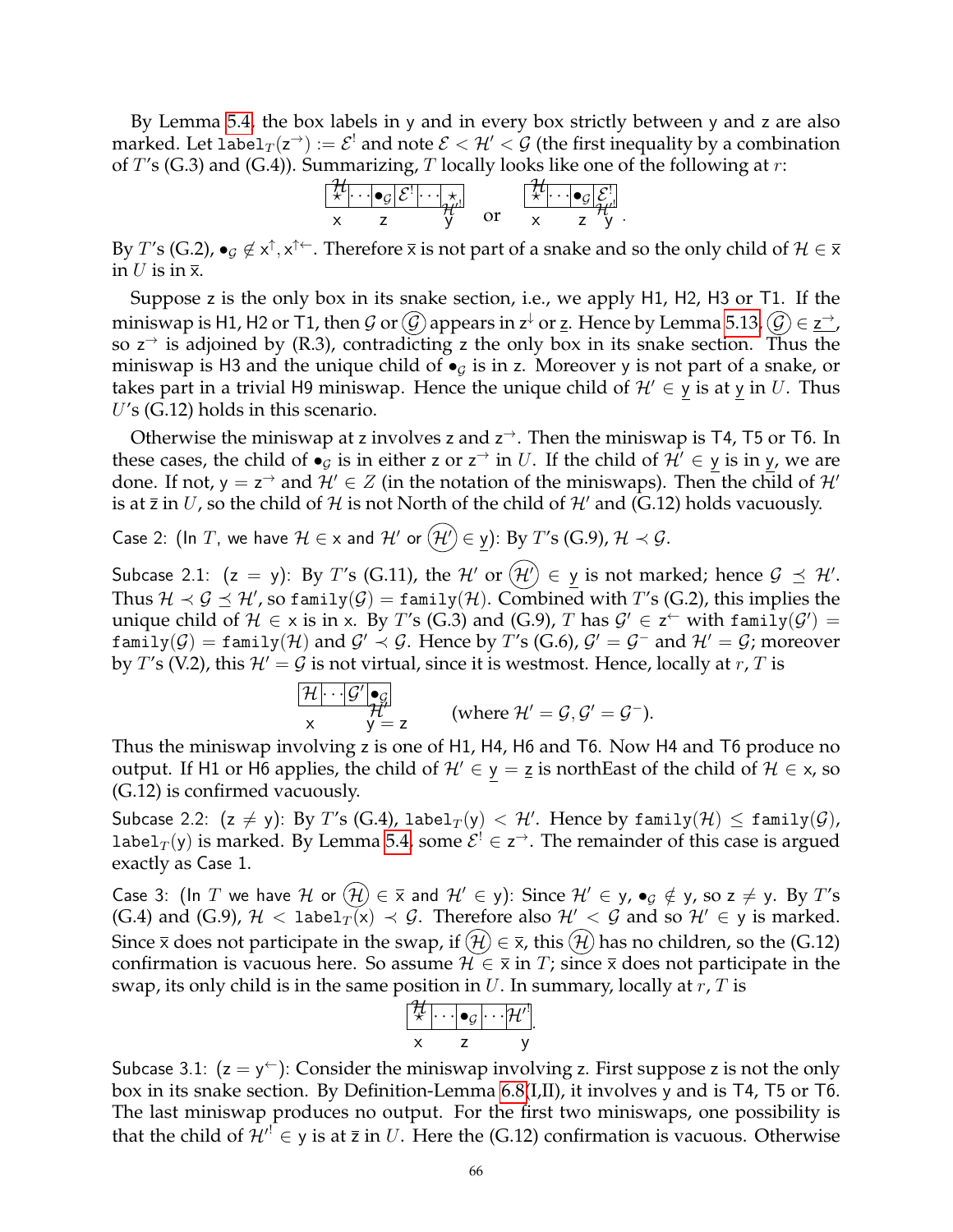U's unique child of  ${\cal H}'^! \in y$  is in y; here the unique child of  $\bullet_{\cal G} \in z$  is in z and so U's (G.12) holds.

Otherwise, z is the only box in its snake section. Thus H1, H2, H3 or T1 applies. If H1, H2 or T1 applies, then by definition or Lemma [6.9\(](#page-17-0)IV,VII),  $T$  has  $\mathcal G$  or  $\widehat{\mathcal G}$  in  $\mathsf z^\downarrow$  or  $\underline{\mathsf z}.$  Hence by Lemma [5.13,](#page-14-1)  $(\mathcal{G}) \in \mathcal{Y}$ , so y is adjoined by (R.3), contradicting z the only box in its snake section. Thus it is H3, and U's unique children of  $\mathcal{H}' \in \mathcal{Y}$  and  $\bullet_{\mathcal{G}} \in \mathcal{Z}$  are in y, z respectively; hence (G.12) is confirmed here.

Subcase 3.2:  $(z \neq y^{\leftarrow})$ : In this case,  $\mathcal{H}' \in y$  is not part of a snake in T or takes part in a trivial H9 miniswap; thus its unique child is in y in U. Hence it suffices to check that U has a  $\bullet_{\mathcal G^+}$  between x and y. By Lemma [5.4\(](#page-13-0)II), since label $_T(\mathsf y)$  is marked, label $_T(\mathsf z^{\rightarrow})$  is also marked. Consider the miniswap involving z. If  $T$  has no  $\mathcal G$  or  $\widehat{\mathcal G}$  in z $^{\downarrow}$  or <u>z</u>, then the miniswap must be one of H3, T4 or T5 (it cannot be T1 by Lemma [6.9\(](#page-17-0)IV,VII)). For each of these, a child of  $\bullet_{\mathcal{G}} \in$  z appears in z or z<sup> $\rightarrow$ </sup> in  $U$ . If  $T$  has  $\mathcal{G}$  or  $\widehat{\mathcal{G}}$  in z<sup> $\downarrow$ </sup> or <u>z</u>, then by Lemma [5.13](#page-14-1)  $(\widehat{G}) \in \underline{z}^{\rightarrow}$ . Hence the miniswap is T5 or T6. In the former case, a child of  $\bullet$   $\epsilon$   $\epsilon$  z appears in  $z^{\rightarrow}$  in  $U$ . In the latter case,  $U$  does not exist.

Case 4: (In T,  $\mathcal{H} \in$  a is southwest of  $\mathcal{H}' \in$  b): We will use:

**Claim A.4.** *In U*, each child of  $H \in$  a *is west of each child of*  $H' \in$  b.

*Proof.* If a is West of b, then the claim holds by the definition of children. So assume a and b are in the same column. By T's (G.4),  $\mathcal{H} = \mathcal{H}'$  and  $\mathcal{H} \in$  a is marked. Hence  $\mathcal{H} \prec \mathcal{G}$ . By Lemma [5.4\(](#page-13-0)II), T has a  $\bullet_G$  in some box z West of a and in its row. By Lemma 5.4(II), every box label strictly between z and a is also marked. Thus by T's (G.11), T has no  $\bullet$ <sub>G</sub> in any column East of z and west of a. Furthermore by T's (G.2), T has no  $\bullet$ <sub>G</sub> Northwest of z. Summarizing, T is locally:  $z$   $\boxed{\bullet_{\mathcal{G}}\cdots\mathcal{H}'}$  a . Hence b is not part of any snake, and so  $U'$ s  $\mathcal{H} \vert$  b unique child of  $\mathcal{H}' \in \mathfrak{b}$  is in b.

No child of  $\mathcal{H} \in$  a is North of a<sup>†</sup> and no child of  $\mathcal{H}' \in$  b is South of <u>b</u>. Hence if a is at least two rows below b, the (G.12) confirmation is vacuous.

Subcase 4.1: (a is exactly one row south of b): By inspection of the miniswaps, a child of  $\mathcal{H}\in$  a can only appear North of a child of  $\mathcal{H}'\in$  b if  $\bullet_\mathcal{G}\in$  a $^\uparrow,$  b $^\leftarrow.$  Then by  $T'$ s (G.2), a $^\uparrow$  = b $^\leftarrow.$ Here, the  $\mathcal{H}'\in$  b has a child South of b only if  $T$  is locally  $\boxed{\bullet_{\mathcal{G}}\mathcal{H}'}$  $\mathcal H$  $=\frac{\bullet_{\mathcal{G}}|\mathcal{G}^+}{\bullet_{\mathcal{G}}|\mathcal{G}^+}$  $\mathcal G$ and  $\mathcal{H}' = \mathcal{G}^+ \in \mathsf{b}$ is part of a T3 miniswap, i.e.,  $|\mathcal{H}% _{t}\!\left( \{T\}_{t}\!\right) \,|\,\mathcal{H}_{t}\!\left( \{T\}_{t}\!\right) \,|\,\mathcal{H}_{t}\!\left( \{T\}_{t}\!\right) \,|\,\mathcal{H}_{t}\!\left( \{T\}_{t}\!\right) \,|\,\mathcal{H}_{t}\!\left( \{T\}_{t}\!\right) \,|\,\mathcal{H}_{t}\!\left( \{T\}_{t}\!\right) \,|\,\mathcal{H}_{t}\!\left( \{T\}_{t}\!\right) \,|\,\mathcal{H}_{t}\!\left( \{T\}_{t}\$  $\bullet_\mathcal{H}[\mathcal{H}']\mapsto \boxed{\mathcal{H}}\bullet_{\mathcal{H}'}$  $\overline{\mathcal{H}}^{\#}$ (here  $\star \in \{\mathcal{H}^!, \bullet_{\mathcal{H}'}\}$ ; the uncertainty is irrelevant). By  $T'$ s (G.3), it follows  $1$ abe $1_U\overline{(b^{\to}})$  is not marked and  $1$ abe $1_U(b^{\to})\neq {\cal H}'$ . Thus we confirm (G.12).

Subcase 4.2: (a is in the same row r as b): Suppose  $\mathcal{H}' \in \mathfrak{b}$  has a child South of b. Then b is part of a H6, H7 or T3 miniswap. So U's unique child of  $\mathcal{H}' \in \mathfrak{b}$  is at  $\underline{\mathfrak{b}}$  and U has  $\bullet$ <sub>G</sub>  $\in \mathfrak{b}$ . By  $T$ 's (G.2),  $T$  has no  $\bullet_G\in \mathsf{a}^\uparrow$ , so no child of  $\mathcal{H}\in \mathsf{a}$  is in  $\mathsf{a}^\uparrow$ . Thus  $U$ 's (G.12) is confirmed.

Otherwise no child of  $\mathcal{H}' \in \mathfrak{b}$  is South of b. If a child of  $\mathcal{H} \in \mathfrak{a}$  is in  $\overline{a^+}$ , we used T4 or T5 at a; thus U has  $\bullet_{\mathcal{G}^+} \in$  a and (G.12) is confirmed. Thus it remains to consider the scenario that a child of  $\mathcal{H} \in$  a is at a<sup> $\uparrow$ </sup> in  $U$ . This scenario is impossible: By inspection of the miniswaps,  $G = H$  and  $T$  has  $\bullet_G \in \mathsf{a}^\uparrow$ . Let  $\mathtt{label}_T(\mathsf{b}^\uparrow) := \mathcal{E}$  (by  $T$ 's (G.2),  $\bullet_G \notin \mathsf{b}^\uparrow$ ).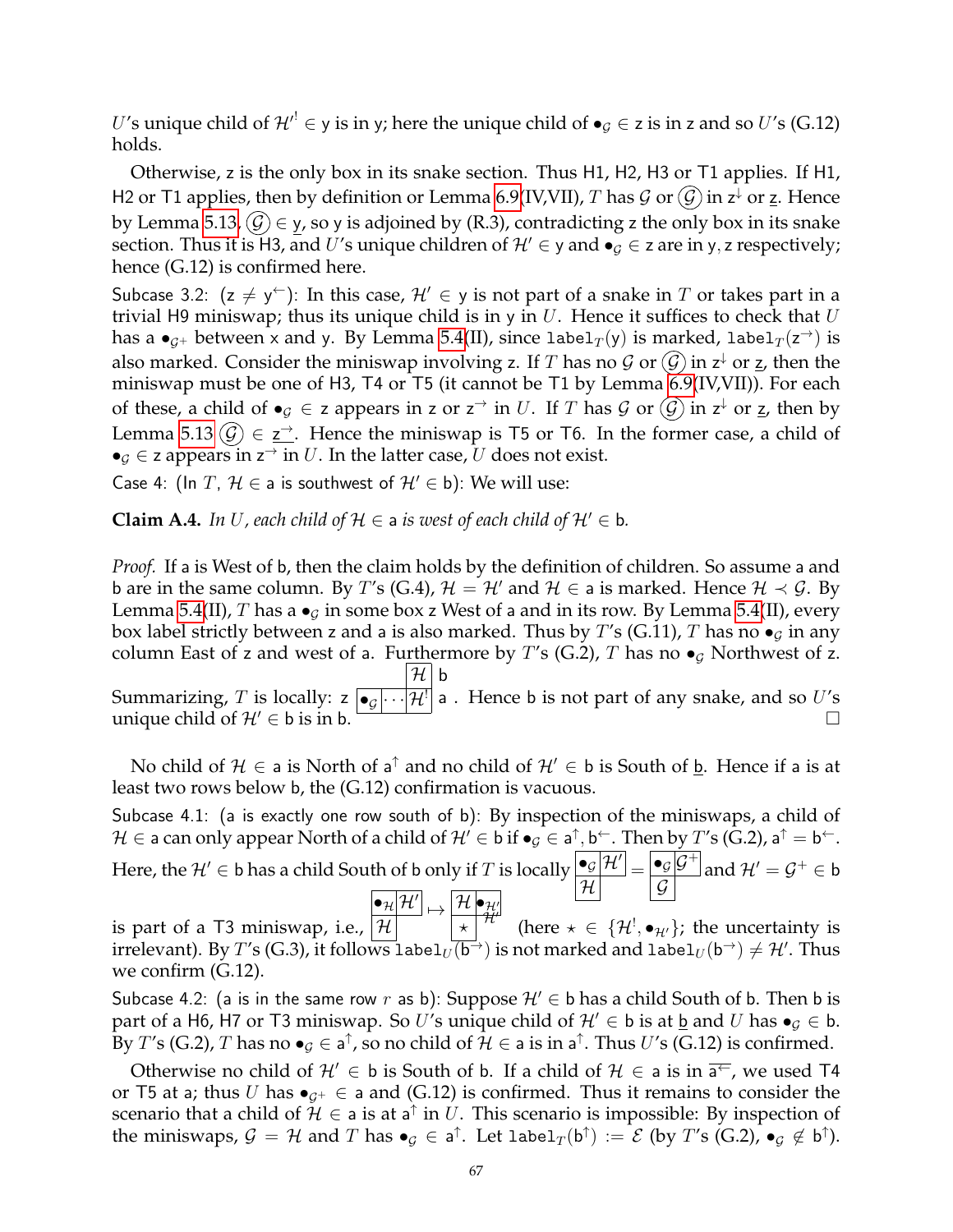$$
\boxed{\overset{\bullet_{\mathcal{H}}\cdots\mathcal{E}}{\mathcal{H}}\cdots\mathcal{H}'}
$$

Locally  $T$  is  $\frac{d}{dx}$  b (where  $\mathcal{H} = \mathcal{G}$ ). By T's (G.4), either  $\mathcal{E} < \mathcal{H}'$  or  $\mathcal{E} = \mathcal{H}'$ . If  $\mathcal{E} = \mathcal{H}'$ , then by T's (G.4), the  $\mathcal{H}' \in$  b is marked; hence  $\mathcal{H}' \prec \mathcal{H}$ , contradicting T's (G.6). Thus  $\mathcal{E} < \mathcal{H}'$ . Then  $\mathcal{E} < \mathcal{H}$ , so  $\mathcal{E} \in \mathsf{b}^\uparrow$  is marked. By Lemma [5.5,](#page-13-1)  $T$  has a label  $\mathcal{H}''$  or  $(\mathcal{H}'') \in \mathsf{b}^\uparrow$ with family( $\mathcal{H}''$ ) = family( $\mathcal{H}$ ). With T's  $\mathcal{H}' \in$  b, this violates T's (G.4).

Case 5: (In T,  $\mathcal{H} \in \underline{\mathsf{a}}$  is southwest of  $\mathcal{H}' \in \mathsf{b}$ ): By T's (G.4), a is West of b.

Subcase 5.1: (a South of b): By the definition of children, every child of  $H \in$  a is southwest of every child of  $\mathcal{H}' \in \mathfrak{b}$ , so there is nothing to confirm here.

Subcase 5.2: (a and b are in the same row): By the definition of children, every child of  $H \in \mathsf{a}$  is west of every child of  $H' \in \mathsf{b}$ . Every child of  $H' \in \mathsf{b}$  is north of b. Thus we are only concerned with the cases that a child of  $H \in \mathsf{a}$  is north of  $\mathsf{a}$ , so we assume this. Moreover, by inspection of the miniswaps, we may assume  $T$  has  $\bullet_{\mathcal{G}} \in$  a or  $\bullet_{\mathcal{G}} \in$  a<sup> $\leftarrow$ </sup>.

If  $\bullet_G \in \mathsf{a}^{\leftarrow}$ , then a is part of a T4 or T5 miniswap. Hence the unique child of  $\mathcal{H} \in \underline{\mathsf{a}}$  is in a<sup>←</sup> or  $\overline{a^+}$ ; the unique child of  $\mathcal{H}' \in \mathfrak{b}$  is in b; and  $\overline{U}$  has  $\bullet_{\mathcal{G}^+} \in$  a. So (G.12) is confirmed.

Otherwise, T has  $\bullet_{\mathcal{G}} \in$  a and moreover  $\mathcal{H} = \mathcal{G}$ . Let  $\mathcal{E} := \mathtt{label}_{T}(\mathsf{a}^{\rightarrow})$ . Locally between

a and b, T is:  $a \left| \mathcal{H} \right| \mathcal{E} \cdots \left| \mathcal{H}' \right|$  b. If  $\mathcal{E}^! \in \mathbf{a}^+$ , then by Lemma [5.13,](#page-14-1)  $\left( \mathcal{H} \right) \in \mathbf{a}^+$ , and so a swaps by T6 and there is no tableau U. Thus  $\mathcal{E} \in \mathsf{a}^{\to}$  is not marked, and by T's (G.3),  $f(\text{amily}(\mathcal{E})) = f(\text{amily}(\mathcal{H}))$ . By T's (G.6), either  $\mathcal{E} = \mathcal{H}$  or  $\mathcal{E} = \mathcal{H}^+$ . In the former case, H4 applies at a, producing no U. In the latter case, H6 applies and one confirms  $(G.12)$  by inspection. (If  $b = a^{-1}$ , one checks, as was done in Case 4, that the configuration of the final sentence of (G.12) does not occur.)

Case 6: (In T,  $H \in a$  is southwest of  $H' \in \underline{b}$ ): By T's (G.4), a is SouthWest of b. We may assume a is one row South of b and  $U$  has a child of  $\mathcal{H} \in$  a in a<sup>†</sup> (otherwise the (G.12) check is vacuous). The unique child of  $\mathcal{H}' \in \underline{\mathfrak{b}}$  is in  $\underline{\mathfrak{b}}$ . Hence,  $\mathcal{H} = \mathcal{G}$  and  $T$  has  $\bullet_{\mathcal{G}} \in \mathsf{a}^{\uparrow}$ . Consider the miniswap involving a<sup> $\dagger$ </sup>. It is B2, B3, T1, T2, T3, T4 or T5. If it is B2, B3, T2 or T3, then locally  $T$  is

a 
$$
\frac{\bullet_{\mathcal{H}} |\mathcal{H}| \cdots | \star}{\mathcal{H}}
$$
 b or a  $\frac{\bullet_{\mathcal{H}} |\mathcal{H}^+ \cdots | \star}{\mathcal{H}}$  b.

Since by T's (G.2), the  $\bullet_\mathcal{H} \in \mathsf{a}^\uparrow$  is the only  $\bullet_\mathcal{H}$  in its row, this contradicts T's (G.12). Thus it is T1, T4 or T5. Let  $\mathcal E:=\texttt{label}_T(\mathsf{a}^{\uparrow\to}).$  By  $T'$ s (G.3) and (G.4),  $\mathcal E<\mathcal H'.$  Hence  $\mathcal E<\mathcal H,$ and so  $\mathcal{E}^! \in \mathsf{a}^{\uparrow \to}$ . By Lemma [5.13,](#page-14-1)  $T$  has  $(\mathcal{H}) \in \underline{\mathsf{a}^{\uparrow \to}}$ . Therefore the miniswap is T5 and one confirms (G.12) directly.

Case 7: (T has  $H \in$  a southwest of  $H' \in$  b): By T's (G.4) and (G.5), a is West of b. Hence by the definition of children, U has every child of  $H \in \underline{a}$  west of every child of  $H' \in \underline{b}$ . We may assume that a and b are in the same row and that some child of  $H \in \underline{a}$  is north of a, for otherwise the (G.12) confirmation is vacuous. Then T has  $\bullet_{\mathcal{G}} \in$  a or  $\bullet_{\mathcal{G}} \in$  a<sup> $\leftarrow$ </sup>.

Subcase 7.1:  $(\bullet_{\mathcal{G}}\in \mathsf{a})$ : Here  $\mathcal{G}=\mathcal{H}.$  By  $T'$ s (G.4), labe $1_{T}(\mathsf{b})<\mathcal{H}'$ , whence labe $1_{T}(\mathsf{b})<\mathcal{H}.$ Therefore,  ${\tt label}_T({\tt b})$  is marked. By Lemma [5.4\(](#page-13-0)II),  ${\tt label}_T({\tt a}^\rightarrow)$  is also marked, and so by Lemma [5.13,](#page-14-1)  $(\mathcal{H}) \in \underline{\mathsf{a}}^{\to}$ . Thus the miniswap involving a is T6, and  $U$  does not exist.

Subcase 7.2: ( $\bullet_g \in \mathsf{a}^{\leftarrow}$ ): The miniswap involving  $\mathsf{a}^{\leftarrow}$  is either T4 or T5. U has  $\bullet_{g^+} \in \mathsf{a}$  and the unique child of  $\mathcal{H} \in \underline{\mathsf{a}}$  is in  $\mathsf{a} \leftarrow \text{or } \overline{\mathsf{a} \leftarrow}$ . The (G.12) confirmation is therefore clear.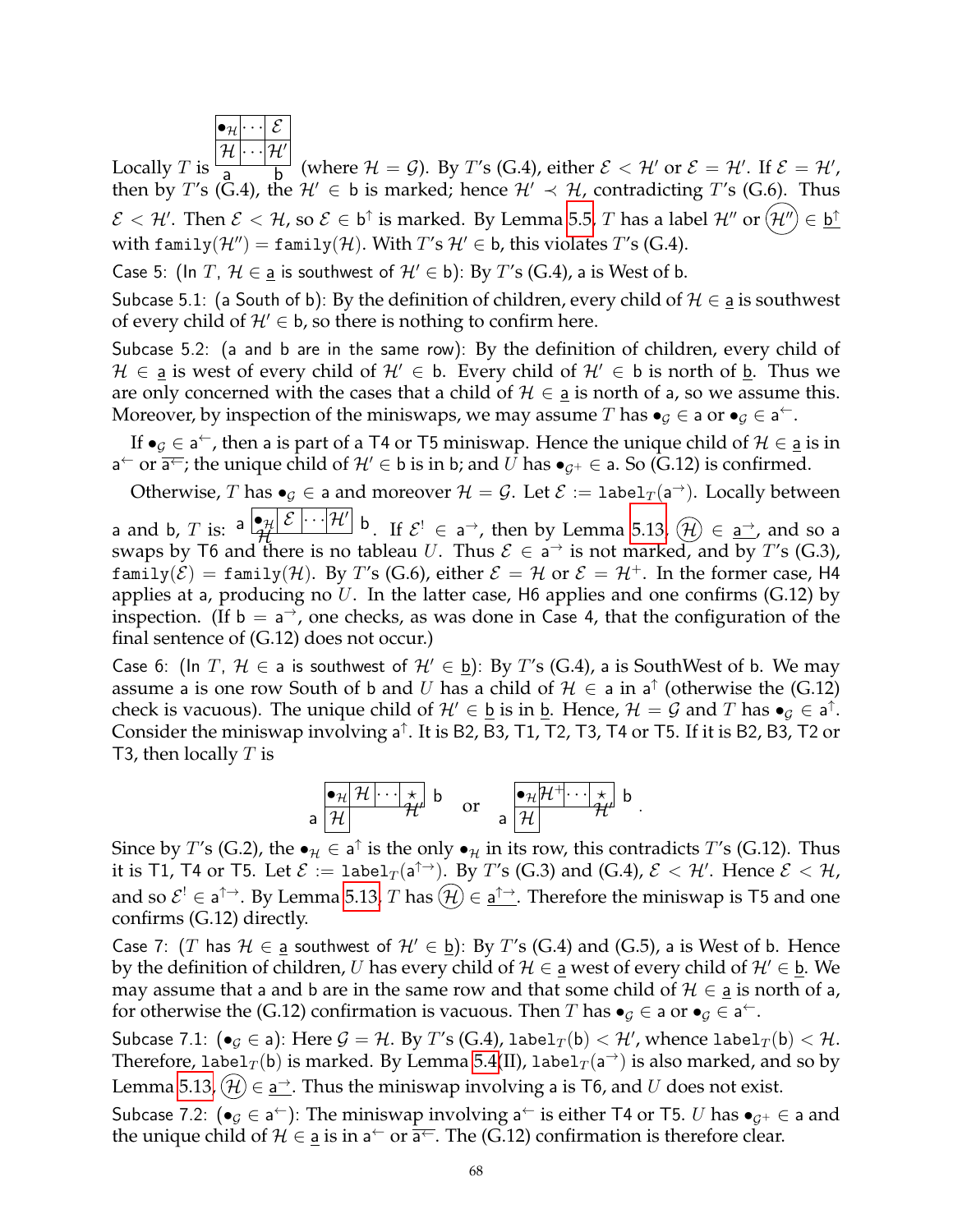**(G.13):** By inspection of the miniswaps, if  $\mathcal{E}^! \in \times$  or  $\underline{\times}$  in U, then T has  $\mathcal{E}$  or  $\mathcal{E}^!$  in the same location. Thus there are two cases:

Case 1: (This  $\mathcal E$  is marked in T): By T's (G.13), there is an  $\mathcal F$  or  $(\mathcal F)$  in  $\times$  with  $N_{\mathcal E} = N_{\mathcal F}$  and  $f(\text{amily}(\mathcal{F}) = f(\text{amily}(\mathcal{E})) + 1$ . If  $\mathcal{F} \in \underline{x}$  is nonvirtual, then since it appears in the same place in U, U's (G.13) holds. Thus suppose T has  $(F) \in \underline{\mathsf{x}}$ . We check the conditions for  $(F)$  to appear in  $\underline{x}$  in  $U$ . Let  $U^\star$  be  $U$  with  ${\mathcal F}$  added in  $\underline{x}$ .

((V.1) holds, i.e.,  $\mathcal{F} \in \underline{x}$  is not marked in  $U^*$ ): By Lemma [5.9,](#page-13-4) T has  $\bullet_{\mathcal{G}} \in x^{\leftarrow}$ . Note  $\mathcal{F} \succeq \mathcal{G}$ , since otherwise  $(F) \in \underline{x}$  would be marked in T, a contradiction. If  $F = G$ , then T5 or T6 would apply at  $\{x^{\leftarrow},x\}$ , contradicting  $\mathcal{E}^! \in \times$  or  $\mathcal{E}^! \in \times$  in  $U$ . Thus  $\mathcal{F} \succ \mathcal{G}$ , as desired.

((V.2) holds, i.e. U has an F West of x:) By T's (V.2), T has an F West of x. This remains true for U since no swap removes a nonvirtual genetic label without putting one further west.

((G.1) holds for  $U^*$ :) Immediate from  $T$ 's  $(F) \in \underline{\mathsf{x}}$  and  $U$ 's (G.1).

((G.4) holds for  $U^\star$ :) We have  ${\mathcal E}~<~{\mathcal F}~<~\texttt{label}_T(\mathsf{x}^\downarrow).$  Since  ${\mathcal F}~\succ~{\mathcal G}$ , label $_T(\mathsf{x}^\downarrow)~=~$ label $_U(\mathsf{x}^{\downarrow})$ . Hence  $U^\star$  does not violate (G.4) locally, so by  $U'$ s (G.4), we are done.

((G.5) holds for  $U^*$ :) Since  $\mathcal{E}^! \in \times$  or  $\times$  in U, by inspection of the miniswaps, T and U have the same set of nonvirtual labels on x.

((G.6) holds for  $U^*$ :) If there is a  $\overline{\mathcal{F}}$  West of x's column in U, there is one west of x's column in  $T$ . Hence we are done by  $T$ 's (V.3).

((G.8) holds for  $U^*$ :) It suffices to show that in the column reading word of  $U^*$  (with  $\mathcal F$ placed in x), no  $\mathcal E$  is read after the  $\mathcal F \in X$ . By T's (V.3), this is true in T. By inspection of the miniswaps,  $\mathcal E$  does not appear West of x in  $U$ . Hence by  $U^{\star}$ 's (G.4), we are done.

((G.9) holds for  $U^*$ :) Since  $U$  has  $\mathcal{E}^! \in \times$  or  $\underline{\times}$ ,  $U$  has a  $\bullet_{\mathcal{G}^+}$  northwest of  $\times$ . So by  $U'$ s (G.2), there is no a  $\bullet$ <sub>*G*+</sub> southeast of <u>x</u>.

((G.12) holds for  $U^*$ :) This follows from the following two claims:

**Claim A.5.** If  $f$  amily( $F$ ) =  $f$  amily( $\widetilde{F}$ ), then U has no  $\widetilde{F}$  SouthEast of  $\underline{x}$ .

*Proof.* By  $T$ 's (G.11) and  $T$ 's  $\mathcal{E}^!$  in x's column,  $T$  has a  $\bullet_{\mathcal{G}}$  northWest of x. Hence by  $T$ 's (G.2), T has no  $\bullet$ <sub>G</sub> SouthEast of x. Thus by the (G.12) condition of T's (V.3), T has no  $\widetilde{\mathcal{F}}$ SouthEast of  $(\widehat{\mathcal{F}}) \in \underline{\mathsf{x}}$ . A child of  $\widetilde{\mathcal{F}}$  will only be South of its parent if T has  $\widetilde{\mathcal{F}} \in \mathsf{y}$  and U has  $\widetilde{\mathcal{F}} \in \mathsf{y}$ . Thus U has no  $\widetilde{\mathcal{F}}$  SouthEast of x that is a child of a nonvirtual  $\widetilde{\mathcal{F}}$  in T.

The remaining concern is  $(\widetilde{\mathcal{F}}) \in y$  in T with a child SouthEast of x in U. By inspection of the miniswaps, this  $(\widetilde{\mathcal{F}})$  cannot have a child South or East of y. Therefore y must be SouthEast of x in T. Again by inspection of the miniswaps, T has a  $\bullet_{\mathcal{G}} \in \mathsf{y}^{\leftarrow}$  or a  $\bullet_{\mathcal{G}} \in \mathsf{y}$ . This is impossible by  $T$ 's (G.2), recalling  $T$ 's  $\bullet$ <sub>G</sub> northWest of x.

**Claim A.6.** If U has an  $\widetilde{\mathcal{F}}$  *NorthWest of* x *with*  $f$  and  $f(\mathcal{F}) = f$  and  $f(\widetilde{\mathcal{F}})$ , then this  $\widetilde{\mathcal{F}}$  and the  $\mathcal{F} \in \underline{\mathsf{x}}$  *satisfy*  $U^*$ 's (G.12).

*Proof.* By assumption,  $\mathcal{E}^!$  remains in x or  $\underline{x}$  in U. By Lemma [5.9,](#page-13-4) T has  $\bullet_{\mathcal{G}} \in x^+$  and  $\texttt{family}(\mathcal{F})=\texttt{family}(\mathcal{G}).$  By  $T'$ s (V.1),  $\mathcal{G}\preceq\mathcal{F}.$  If  $\mathcal{G}=\mathcal{F}$ , then  $\{\mathsf{x}^\leftarrow,\mathsf{x}\}$  is a tail of type <code>T5</code> or T6; however, these miniswaps do not leave  $\mathcal{E}^!$  in place, a contradiction. Hence  $\mathcal{G} \prec \mathcal{F}$ .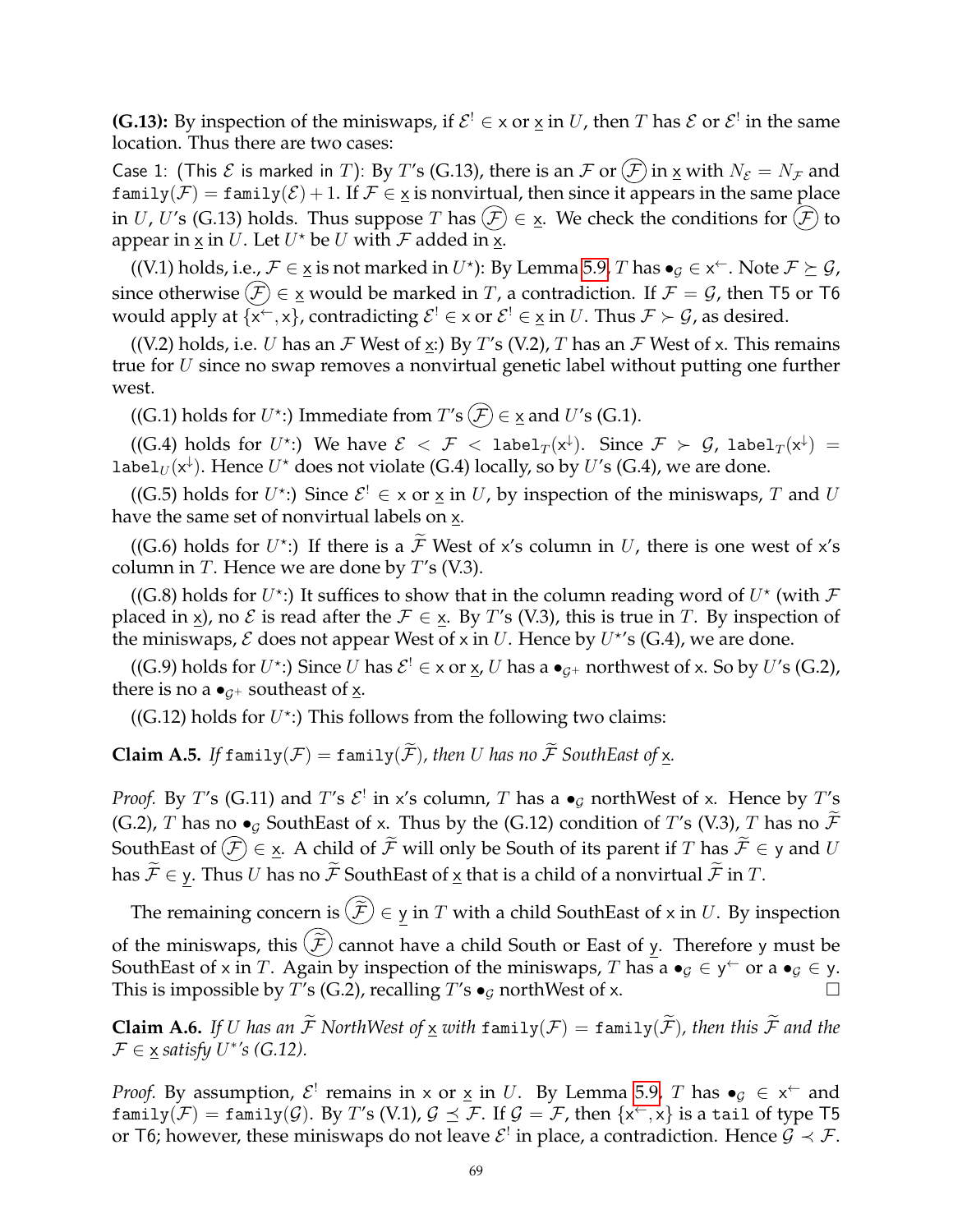Therefore by  $T'$ s (G.5) and Lemma [5.13,](#page-14-1)  $T$  has no  $\cal G$  or  $\cal (\cal G)$  in x $\ ^{\leftarrow}$ 's column. Hence H3 applies at  $x^{\leftarrow}$ , and U has  $\bullet_{\mathcal{G}^+} \in x^{\leftarrow}$ .

By T's (G.12), there is no  $\widetilde{\mathcal{F}}$  NorthWest of  $\overline{x}$ . Since no miniswap moves a label more than one box north, it suffices to consider a  $\mathcal{F}$  in T that is in either y,  $\frac{y}{2}$ ,  $\overline{y}$  or  $y^{\downarrow}$ , where y is in x's row. By T's (G.2) and  $\bullet_{\mathcal{G}} \in x^{\leftarrow}$ , T has no  $\bullet_{\mathcal{G}}$  strictly northwest of  $x^{\leftarrow}$ . Hence no such  $\mathcal F$  in these four positions can move North. Therefore any  $\mathcal F$  NorthWest of  $\mathcal F \in X$  in U satisfies (G.12), in view of the  $\bullet_{\mathcal{G}^+}\in\mathsf{x}^\leftarrow$ . Note that the forbidden configuration from the final sentence of (G.12) cannot occur since  $\mathcal{F} \neq \mathcal{G}$ , whereas the forbidden configuration forces  $\mathcal{F} = \mathcal{G}$ .

Case 2: (This  $\mathcal E$  is unmarked in T): By Lemma [A.3,](#page-64-0) since there is a  $\bullet_{G^+}$  northwest of this  $\mathcal E$  in  $U$ , there is a  $\bullet_{\mathcal{G}}$  northwest of x in  $T$ . Moreover, by  $U'$ s (G.11), x<sup> $\leftarrow$ </sup> is a box of  $U$ , and hence of T. Since this  $\mathcal E$  is unmarked in  $T, \mathcal E \succeq \mathcal G$ . Since this  $\mathcal E$  is marked in  $U, \mathcal E \prec \mathcal G^+$ . Thus,  $\mathcal{E} = \mathcal{G}$ . Let H be the gene (if it exists) with family(H) = family(G) + 1 and  $N_{\mathcal{H}} = N_{\mathcal{G}}$ . If T has  $\mathcal{H} \in \mathbf{x}$ , then since it appears in the same place in U, U's (G.13) holds. Thus assume  $\mathcal{H} \notin \times$  in T.

Subcase 2.1: (In T,  $\bullet_{\mathcal{G}} \in x^{\leftarrow}$ ): The miniswap applied at  $x^{\leftarrow}$  is H5.2 or T4.2. We are done by the following lemma:

<span id="page-69-0"></span>**Lemma A.7.** If T is a G-good tableau where H5.2 or T4.2 applies and  $U \in \text{swap}_\mathcal{G}(T)$ , then all *prescribed*  $(H)$ 's from the outputs of H5.2 and T4.2 are valid virtual labels in the sense of  $(V.1)$ – (V.3)*.*

*Proof.* Consider such a miniswap. We may assume that U contains an output with a prescribed  $(\mathcal{H})$ , say in  $\underline{\mathsf{x}}.$  Let  $U^\star$  be  $U$  with  $\mathcal H$  added in  $\underline{\mathsf{x}}.$ 

((V.1) holds, i.e.,  $\mathcal{H} \in \underline{x}$  is not marked in  $U^*$ ): By assumption,  $\mathcal{G} < \mathcal{H}$  and so  $\mathcal{G}^+ \preceq \mathcal{H}$ .

((V.2) holds, i.e., some H appears in U West of x): Since  $(\mathcal{H}) \in \underline{x}$  in T, by T's (V.2), some H appears in T West of x. By inspection of the miniswaps, this H has a child, which is West of  $x$  in  $U$ .

((G.1) holds in  $U^*$ ): Immediate from the (G.1) condition of  $T$ 's (V.3).

((G.4) holds in U<sup>\*</sup>): By U's (G.4), the only concern is an  $\mathcal{H}$  in x's column of U with  $\text{family}(\widetilde{\mathcal{H}})=\text{family}(\mathcal{H})$ . By Lemma [A.3,](#page-64-0) this  $\widetilde{\mathcal{H}}$  is a child of an  $\widetilde{\mathcal{H}}$  in T. Since  $\mathcal{G}<\widetilde{\mathcal{H}}$ , this  $\mathcal H$  in T is in the same location as its unique child in U, contradicting the (G.4) condition of  $T's$  (V.3).

((G.5) holds in  $U^*$ :) Neither miniswap in question affects the nonvirtual labels on  $\underline{x}$ , so we are done by the  $(G.5)$  condition of  $T$ 's  $(V.3)$ .

((G.6) holds in  $U^*$ :) All labels of this family appear in the same places in  $T$  and  $U$ , so we are done by the  $(G.6)$  condition of  $T$ 's (V.3).

((G.8) holds in  $U^*$ :) First suppose there there is a nonballot genotype  $G_{U^*}$  of  $U^*$ , with the  $\mathcal{H}\in$   $\underline{\mathsf{x}}$  taken. Since no labels of family $(\mathcal{H})+k$  (for  $k\geq 0$ ) are moved by swap $_{\mathcal{G}}$ , by  $T'$ s  $(G.8)$  there is no violation among those families. By U's  $(G.8)$ , it suffices to consider the possibility that in word $(G_{U^*})$  the selected G appears after the H. However, if such a  $G_{U^*}$ exists, then by T's (G.4) and inspection of the miniswaps, it follows there is a  $\mathcal G$  West of x in T; this contradicts  $(H) \in x$  in T.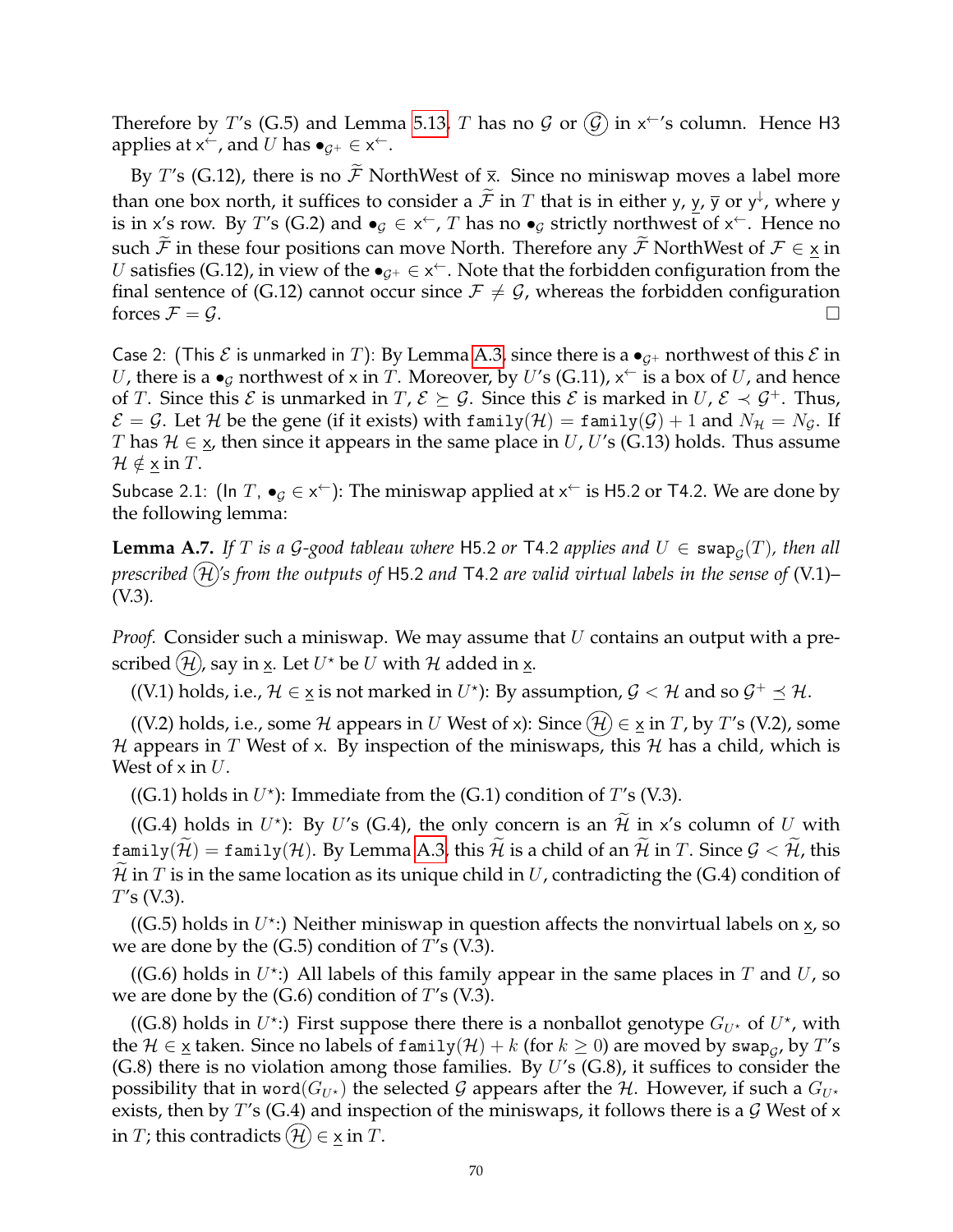((G.9) holds in  $U^*$ :) By U's (G.2), U has no  $\bullet_{\mathcal{G}^+}$  southeast of  $x^{\leftarrow}$ .

((G.12) holds in  $U^*$ ): By  $T'$ s (G.2) and (G.12),  $T$  has no  $\widetilde{\mathcal{H}}$  SouthEast of  $\underline{x}$  with  $\mathtt{family}(\widetilde{\mathcal{H}}) =$ family(H). The same is true in U, as swap<sub>G</sub> does not affect  $\widetilde{\mathcal{H}}$ . It remains to consider such  $\widetilde{\mathcal{H}}$  in U that are NorthWest of  $\underline{x}$ . Since swap<sub>G</sub> does not affect  $\widetilde{\mathcal{H}}$ , by T's (G.12), no  $\widetilde{\mathcal{H}}$  is North of  $\bar{x}$  in either T or U. Thus assume  $\hat{\mathcal{H}}$  is West of x and either in its row or on a top edge of its row. By assumption, T's  $\bullet_{\mathcal{G}} \in x^{\leftarrow}$  becomes the desired  $\bullet_{\mathcal{G}^+} \in x^{\leftarrow}$  in  $U$ .

Subcase 2.2: (In  $T$ ,  $\mathcal{D}^!\in\mathsf{x}^{\leftarrow}$ ): If  $\mathcal{G}\in\mathsf{x}$ , this  $\mathcal{G}$  is not in a snake of  $T.$  Otherwise  $\mathcal{G}\in\mathsf{x}$  and H9 applies at x. By Lemma [5.5,](#page-13-1) T has some  $\mathcal{G} \in \underline{\mathsf{x}}^{\leftarrow}$  or  $(\mathcal{G}) \in \underline{\mathsf{x}}^{\leftarrow}$  with  $\mathtt{family}(\mathcal{G}) = \mathtt{family}(\mathcal{G})$ and  $N_{\widetilde{\mathcal{G}}}=N_{\mathcal{D}}.$  By Lemma [5.6,](#page-13-2)  $\widetilde{\mathcal{G}}\neq\mathcal{G}.$  Therefore by  $T'$ s (G.6),  $\widetilde{\mathcal{G}}=\mathcal{G}^-.$  By  $T'$ s (G.11),  $T$  has a  $\bullet$ <sub>G</sub> northWest of x<sup> $\leftarrow$ </sup>. Hence this  $\mathcal{G} \in \underline{x}^{\leftarrow}$  is nonvirtual and marked. Thus by T's (G.13), there is some  $\mathcal{H} \in \underline{\mathsf{x}}^{\leftarrow}$  or  $(\mathcal{H}) \in \underline{\mathsf{x}}^{\leftarrow}$  with family $(\mathcal{H}) = \underline{\mathsf{family}}(\mathcal{G}) + 1$  and  $N_{\widetilde{\mathcal{H}}} = N_{\widetilde{\mathcal{G}}}$ . We claim there is an  ${\mathcal H}$  South of x and in its same column, with  $\texttt{family}({\mathcal H})=\texttt{family}({\mathcal G})+1=$ family( $\mathcal{H}$ ) and  $N_{\mathcal{H}} = N_{\mathcal{G}}$ . Certainly by  $N_{\widetilde{\mathcal{H}}} = N_{\widetilde{\mathcal{G}}} = N_{\mathcal{D}}$ , there is such an  $\mathcal{H}$  somewhere in T. By Lemma [5.6,](#page-13-2) it is located as described. Now if  $\mathcal{H} \in \mathcal{X}$ , we are done. Otherwise by T's  $(G.4),$   $\mathcal{H} \in \mathsf{x}^{\downarrow}$ . But now label $_T(\mathsf{x}^{\leftarrow\downarrow}) \prec \mathcal{H}$  by  $T'$ s  $(G.3)$  and label $_T(\mathsf{x}^{\leftarrow\downarrow}) > \mathcal{H}$  by  $T'$ s  $(G.4)$ , a contradiction.

#### APPENDIX B. PROOF OF PROPOSITION [9.5](#page-27-0)

We check that (G.1)–(G.13) are preserved. Let  $T \in \texttt{revswap}_{\mathcal{G}^+}(U)$ , where  $U$  is  $\mathcal{G}^+$ -good. Below, the proof of property  $(G,j)$  only possibly depends on earlier properties  $(G.i)$ . We also show that the virtual labels prescribed by reverse miniswaps L2.3, L4.3 and L4.5 are valid virtual labels in the sense of (V.1)–(V.3). This appears as Lemma [B.4](#page-77-0) in the section 'Consistency of the prescribed virtual labels,' located between the arguments for (G.12) and (G.13).

**(G.1):** Suppose T has  $Q \in x$  or  $Q \in \underline{x}$  that is too high. By U's (G.1), the label Q does not appear in the same place in U. Hence Q is placed in x or  $\times$  in T by some reverse miniswap. We consider which reverse miniswap this might be. By  $U$ 's (G.1),  $Q$  does not appear anywhere in U north of  $\times$ . Hence by visual inspection, the only miniswap to consider is L1.1. However to apply L1.1, we have by assumption  $\mathcal{Q} \in \mathsf{x}^\uparrow$  in U. Since this is impossible by  $U$ 's (G.1), T cannot have any label too high.

**(G.2):** By Lemma [8.4,](#page-25-0) ladders lie in distinct rows and columns; hence T has no  $\bullet$ <sub>G</sub> North-West of another. Since revswap is defined by its action on rows, T has at most one  $\bullet$ <sub>G</sub> in any row.

Suppose T has  $\bullet$ <sub>G</sub>  $\in$  x North of  $\bullet$ <sub>G</sub>  $\in$  y and in the same column. These boxes are in ladders of  $U$ . By Lemma [8.4,](#page-25-0) x and y are in the same ladder of  $U$ . By Lemma [8.3,](#page-25-1)  $\mathsf{x} = \mathsf{y}^{\uparrow}$ and the two boxes are  $\boxed{\mathcal{G}}$  $\bullet_{\mathcal{G}^+}$ in U. Hence, in order to have  $\bullet_{\mathcal{G}} \in \mathsf{y}$  in  $T$ , we must apply <code>L1.2</code> or L3 to y. By definition, U's  $G \in x$  means that L1.2 does not apply. L3 requires  $G \in \overline{y}$ , contradicting  $U$ 's (G.4).

**(G.3):** It is enough to confirm (G.3) for an arbitrary fixed row R of T. If R does not intersect any ladder of U, then  $T$ 's (G.3) is confirmed in  $R$  by U's (G.3).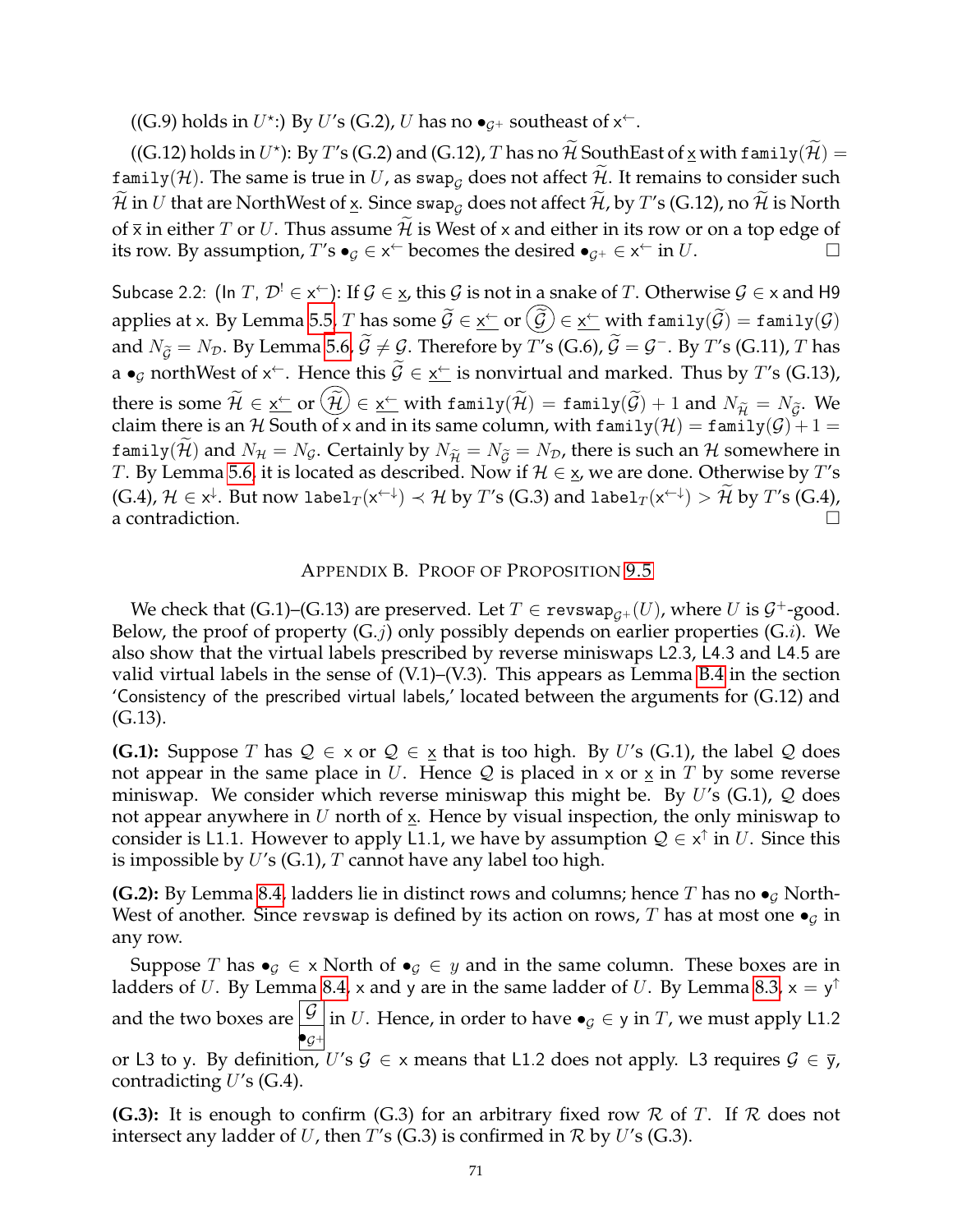Otherwise by Lemma [8.4,](#page-25-0)  $\mathcal R$  intersects a single ladder L. Let  $r := \mathcal R \cap L$ . Let x be the westmost box of r.

If  $r$  is <code>L1,</code> confirmation is trivial unless  $\mathcal{G}\in\mathsf{x}^\uparrow.$  In that case, locally at x, <code>revswap $_{\mathcal{G}^+}$  results</code>

in  $\bullet$ <sub>G+</sub>  $\mathcal{H}$   $\parallel$  $\mapsto \frac{1}{\sqrt{2\pi}}$  $\mathcal{F}$   $\mathcal{G}$   $\mathcal{H}$ (here  $\star = \bullet_G$ , but this is not important to us). (If either F or

H does not exist, the argument is simpler.) We need  $\mathcal{F} \prec \mathcal{G} \prec \mathcal{H}$ . By U's (G.9),  $\mathcal{F} \preceq \mathcal{G}$ . Since  $r$  is L1,  $\mathcal{F} \neq \mathcal{G}$ , so  $\mathcal{F} \prec \mathcal{G}$ . If  $\mathcal{Q} \in x^{\uparrow \rightarrow}$  in  $U$ , by  $U'$ s (G.3) and (G.4) then  $\mathcal{G} \prec \mathcal{Q} \preceq \mathcal{H}$ . Otherwise  $\bullet_{\mathcal{G}^+}\in$  x<sup>↑→</sup> in  $U.$  By  $U'$ s (G.11),  $\mathcal{H}\in$  x<sup>→</sup> is not marked in  $U.$  Thus  $\mathcal{G}^+\preceq\mathcal{H}$  and  $\mathcal{G} \prec \mathcal{H}$ , as desired.

Suppose r is L2. Then label $U(x) = G$ , while label $T(x) \in \{G, \bullet_G\}$ . Hence, T's (G.3) is confirmed from  $U$ 's (G.3).

If  $r$  is L3,  $r$  does not change and we are done.

Suppose  $r$  is L4.1, L4.2 or L4.3. Locally at  $r$ , the reverse miniswap is

 $\mathcal{F}\Big|\,\mathcal{G}\,\Big|_{\mathcal{C}\!+\!}\Big|\,\mathcal{H}\Big| \mathop{\mapsto}\limits \Big|\,\mathcal{F}\Big| \bullet \Big|\mathcal{G}^+\Big|\,\mathcal{H}\Big|$  $\mathcal G$ 

(the labels of  $x$  in  $T$  are not displayed).

We need to show  $\mathcal{F} \prec \mathcal{G}^+ \prec \mathcal{H}$ . (If F or H do not exist, the argument is simpler.) By U's (G.3),  $\mathcal{F} \prec \mathcal{G}$ , so  $\mathcal{F} \prec \mathcal{G}^+$ . By U's (G.12) (final sentence),  $\mathcal{H} \neq \mathcal{G}^+$  and  $\mathcal{H} \in x \rightarrow y$  is not marked in U. Thus  $\mathcal{G}^+ \prec \mathcal{H}$ .

Lastly, suppose r is L4.4 or L4.5. Locally at  $r, \lfloor \mathcal{E} \rfloor \mathcal{G}$  $\bullet$   $|\mathcal{H}| \rightarrow |\mathcal{E}| \bullet |\mathcal{F}|\mathcal{H}|$ , where F is as in the definitions of L4.4 and L4.5.

First we check T has no (G.3) violation between  $\mathcal E$  and  $\mathcal F$ . If  $\mathcal E < \mathcal F$ , this is obvious. If  $\mathcal{E} > \mathcal{F}$ ,  $\mathcal{E}$  and  $\mathcal{F}$  form the exceptional configuration of (G.3) in T. Suppose family( $\mathcal{E}$ ) = family(*F*). By U's (G.3) and (G.7),  $\mathcal{E} \neq \mathcal{F}$ . Hence by U's (G.6),  $\mathcal{E} \prec \mathcal{F}$ , as desired.

Now we check  $\mathcal{F} \prec \mathcal{H}$ .

Case 1:  $(G \prec \mathcal{H})$ : Since  $\mathcal{F} \preceq \mathcal{G}, \mathcal{F} \prec \mathcal{H}$  follows.

Case 2:  $(\mathcal{G} \succeq \mathcal{H})$ : By  $U'$ s (G.3),  $\mathcal{G} > \mathcal{H}$  and  $\mathcal{H}^! \in \mathsf{x}^{\to\to}$  in  $U.$ 

Subcase 2.1:  $(\text{family}(\mathcal{F}) < \text{family}(\mathcal{H}))$ : Then  $\mathcal{F} \prec \mathcal{H}$ , and we are done.

Subcase 2.2:  $(\text{family}(\mathcal{F}) = \text{family}(\mathcal{H}))$ : By Lemma [5.10](#page-14-0) applied to  $U, \mathcal{F} \neq \mathcal{H}$ . Hence by  $U'$ s (G.6),  $\mathcal{F} \prec \mathcal{H}$ .

Subcase 2.3:  $(\text{family}(\mathcal{F}) > \text{family}(\mathcal{H}))$ : We derive a contradiction. By Lemma [5.5,](#page-13-1) U has  $\mathcal{G}'\in\underline{\mathsf{x}}\to\overline{\mathsf{b}}$  or  $(\mathcal{G}')\in\underline{\mathsf{x}}\to\overline{\mathsf{b}}$  with  $N_\mathcal{H}=N_{\mathcal{G}'}$  and  $\mathtt{family}(\mathcal{G})=\mathtt{family}(\mathcal{G}').$  If  $\mathcal{G}=\mathcal{G}'$ , then by U's (G.7),  $\widehat{G}$ )  $\in$   $x \rightarrow$  in U. However  $x \rightarrow$  is southeast of a  $\bullet$ <sub>*G*+</sub> in  $x \rightarrow$  in U, contradicting  $U'$ s (V.1). Hence  ${\cal G}\neq {\cal G}'$ , so by  $U'$ s (G.6)  ${\cal G}'\succeq {\cal G}^+ .$  If  ${\cal G}'\succ {\cal G}^+$ , then by  $U'$ s (G.6) there must be a  $\mathcal{G}^+$  in the column of  $\mathsf{x}^\to$ . This  $\mathcal{G}^+$  is not South of  $\mathsf{x}^\to$  by  $U'$ s (G.12). It is also not north of  $x^{\rightarrow}$  by U's (G.9). Thus,  $\mathcal{G}' = \mathcal{G}^+$ .

Since  $N_{G^+} = N_{\mathcal{H}}$ ,  $N_{\mathcal{G}} = N_{\mathcal{H}^{-}}$ . By U's (G.8), since U has  $\mathcal{G} \in \mathsf{x}$ , every  $\mathcal{H}^-$  appears before x in column reading order. By U's (G.4) and (G.6),  $H^-$  does not appear east of  $\times$ <sup>→→</sup>'s column. By U's (G.12),  $\mathcal{H}^-$  does not appear North of  $\times^{\rightarrow}$  and in its column. Since  $\bullet_{\mathcal{G}^+}\in \times^{\to}$ ,  $\mathcal{H}^-$  is not in  $\times^{\to}$ . By U's (G.11),  $\mathcal{H}^-$  is not South of  $\times^{\to}$  and in its column. Thus  $H^-$  appears only in x's column and is north of x. By U's (G.12), it then follows that  $H^- \in \overline{x}$ in U. But then since  $N_{\mathcal{H}^-} = N_{\mathcal{G}}$  and  $\mathcal{H}^- < \mathcal{F}$ , this contradicts the definition of  $\mathcal{F}$ .

**(G.4):** Consider an arbitrary column  $c$  of  $U$ ; we show that (G.4) holds for  $c$  in  $T$ .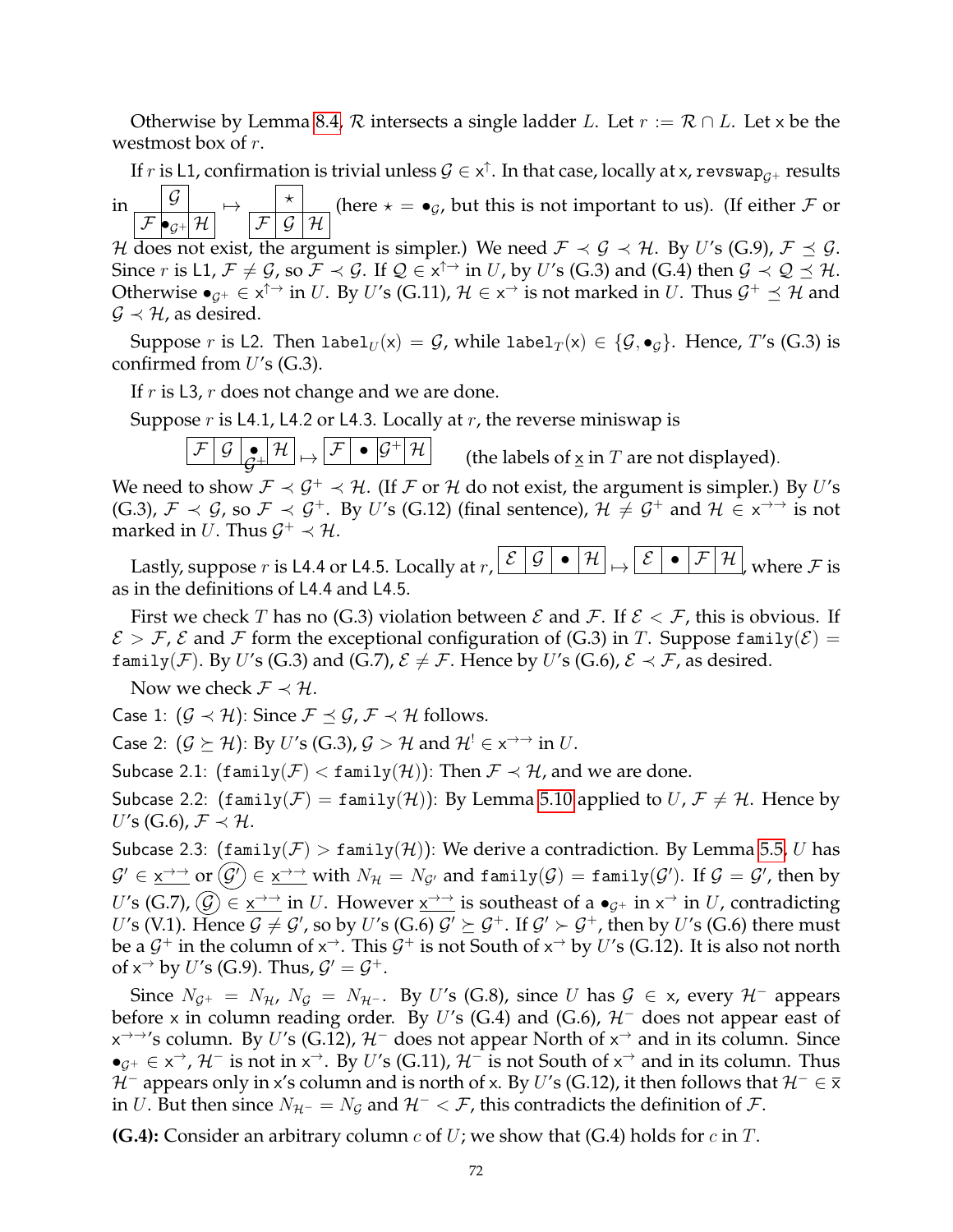Case 1: (U has no  $\bullet$ <sub>*G*+</sub> in *c*):

Subcase 1.1: ( $c$  is  $\lt$ -increasing in U): By inspection of the reverse miniswaps, it is clear that  $c$  is  $\lt$ -increasing in  $T$ .

Subcase 1.2: ( $c$  contains  $\boxed{\mathcal{F}}$  $\left\{\frac{\mathcal{F}}{\mathcal{F}}\right\}$ : Suppose the depicted  $\mathcal F$  is in x in U. Since  $\mathcal{F}^! \in \mathsf{x}^\downarrow$  in U,  $\mathcal{F} \preceq \mathcal{G}$ . So there are two possibilities:

Subcase 1.2.1:  $(\mathcal{F} \prec \mathcal{G})$ : Since  $\mathcal{F} \prec \mathcal{G}$ , x and  $x^{\downarrow}$  are not in ladders of U. Therefore,  $\mathcal{F} \in x$ and  $\mathcal{F} \in \mathsf{x}^{\downarrow}$  in  $T$ ; however; we do not know *a priori* which of these  $\mathcal{F}'$ s are marked. We must show  $T$  has unmarked  $\mathcal{F} \in \times$  and  $\mathcal{F}^! \in \times^{\downarrow}$ . We will need the following

<span id="page-72-0"></span>**Lemma B.1.** Let U be  $\mathcal{G}^+$ -good and  $T \in \text{revswap}_{\mathcal{G}^+}(U)$ . Suppose  $\bullet_{\mathcal{G}} \in \mathsf{y}$  in  $T$ . Then in U, either  $\mathcal{G} \in \mathsf{y}$  or  $\bullet_{\mathcal{G}^+} \in \mathsf{y}$ .

*Proof.* Since  $\bullet$ <sub>*G*</sub>  $\in$  *y* in *T*, *y* is in a ladder of *U*. Thus the lemma is immediate from the definition of ladders.

Since unmarked  $\mathcal{F} \in \times$  in U, U has no  $\bullet_{G^+}$  northwest of x. By U's (G.3) or (G.4), U has no G northwest of x. Hence by Lemma [B.1,](#page-72-0) T has no  $\bullet$ <sub>G</sub> has northwest of x; hence unmarked  $\mathcal{F} \in \times$  in T.

By definition of marked labels,  $U$  has  $\bullet_{\mathcal{G}^+}$  in some box z northwest of  $\mathsf{x}^\downarrow$  in  $U.$  By inspection of the miniswaps, there is a  $\bullet_{\mathcal{G}}$  northwest of z in  $T$ . Hence  $\mathcal{F}^! \in \mathsf{x}^\downarrow$  in  $T$ .

Subcase 1.2.2:  $(\mathcal{F} = \mathcal{G})$ : By inspection of the miniswaps,  $\bullet$ <sub>G</sub>  $\in$  x in T and no other box or edge of the column was changed. Hence we are done by  $U$ 's (G.4).

Case 2: (U has a  $\bullet_{\mathcal{G}^+}$  in c): By U's (G.11), U has no marked labels in c. Hence by U's (G.4), the labels of U strictly  $\lt$ -increase down c, ignoring the  $\bullet_{G^+}$ . Suppose the  $\bullet_{G^+}$  in c is in x. By inspection, a (G.4) violation in c can only occur from L1.1, L4.4 or L4.5 applied at x. If we apply L1.1 at x, then locally at  $c, \frac{\vert {\cal G} \vert}{2}$ •  $\mapsto$   $\overline{\phantom{a}}$  $\mathcal G$ , while the rest of the column is unchanged,

so  $c$  satisfies (G.4) in  $T$ .

Suppose we apply L4.4 or L4.5 at x. By definition  $U$  has  $\mathcal{G} \in \mathsf{x}^{\leftarrow}$  and there is no  $\mathcal{G}^{+} \not\in \underline{\mathsf{x}}$ with family $(\mathcal{G}^+) = \texttt{family}(\mathcal{G}).$  Let  $\mathcal E$  be the  $\prec$ -greatest gene in  $c$  north of  $\bar{\mathsf x}$  and let  $\mathcal H$  be the  $\prec$ -least gene in c south of x. (If either of these fails to exist, the argument is simplified.) Let  ${\mathcal F}$  be the ≺-least element of  $Z^{\#}$  in the notation of L4.4 and L4.5. It remains to show

# **Claim B.2.**

(I)  $\mathcal{G} < \mathcal{H}$ , and

(II) *either*  $\mathcal{E} < \mathcal{F}$ , or  $\mathcal{E} = \mathcal{F}$  with  $\mathcal{E}$  an unmarked label in  $x^{\uparrow}$  and  $\mathcal{F} < \mathcal{G}$ .

*Proof.* (I): By U's (G.11), the H in c is not marked in U, so  $\mathcal{G} \prec \mathcal{H}$ . If family(H) = <code>family(G)</code>, then by  $U'$ s (G.12)  $\mathcal{H}$   $\in$   $\underline{\mathsf{x}}$  rather than  $\mathsf{x}^{\downarrow}$ . Then by  $U'$ s (G.7),  $\mathcal{H}$   $\neq$   $\mathcal{G}$ . But then by U's (G.6),  $\mathcal{H}=\mathcal{G}^+\in \underline{\mathsf{x}}$ , contradicting our assumption. Thus  $\mathcal{G}<\mathcal{H}.$ 

(II): By U's (G.9),  $\mathcal{E} \prec \mathcal{G}$ . Hence by U's (G.6), either  $\mathcal{E} = \mathcal{G}$  or else  $\mathcal{E} < \mathcal{G}$ .

Case A:  $({\mathcal{E}} = {\mathcal{G}})$ : By Lemma [5.6,](#page-13-0)  $Z = \emptyset$  (in the notation of L4.4 and L4.5). Further by U's (G.7),  $\mathcal{E} \in x^{\uparrow}$  (rather than  $\bar{x}$ ). Hence locally c changes as  $\boxed{\mathcal{G}}$ •  $\mapsto$   $\overline{\phantom{a}}$  $\mathcal G$ , while the rest of  $c$  is unchanged. Then  $c$  satisfies (G.4) in  $T$ .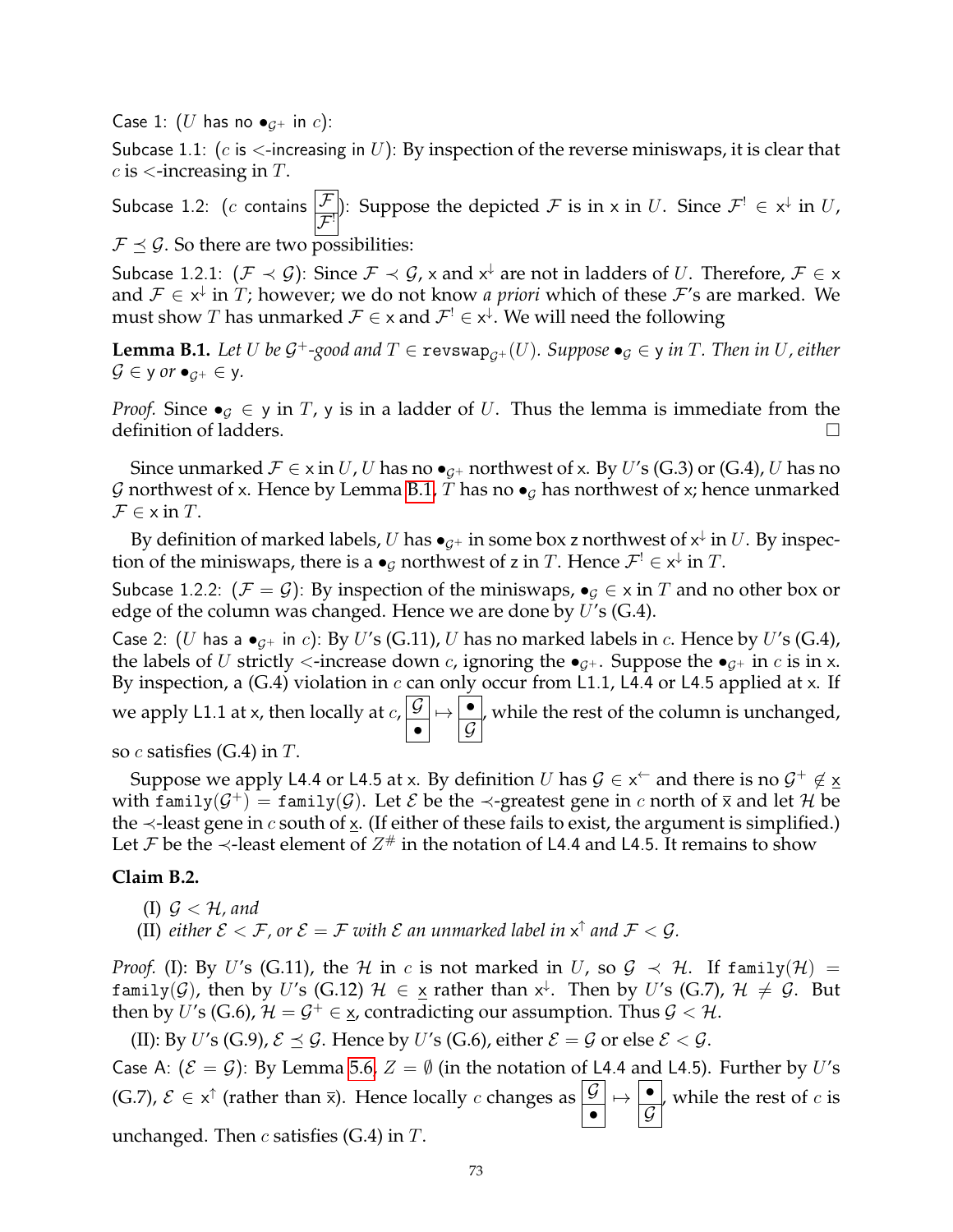Case B:  $(\mathcal{E} < \mathcal{G})$ : If  $\mathcal{F} = \mathcal{G}$ , then  $\mathcal{E} < \mathcal{F}$ , as desired. So by U's (G.4), we may assume  $\mathcal{F} < \mathcal{G}$ and furthermore that  $\text{family}(\mathcal{E}) \geq \text{family}(\mathcal{F})$ . Then by Lemma [5.8,](#page-13-1) there is an  $\widetilde{\mathcal{E}} \in Z$  with  $family(\mathcal{E}) = family(\mathcal{E}).$ 

If  $\mathcal{E} \neq \mathcal{E}$ , then by U's (G.6)  $\mathcal{E} = \mathcal{E}^+$ . Since  $N_{\mathcal{E}} = N_{\mathcal{G}} \ge 1$ , family( $\mathcal{G}^+$ ) = family( $\mathcal{G}$ ) and  $N_{\mathcal{E}}=N_{\mathcal{G}^+}$ . Hence by U's (G.6) and (G.8), U has  $\mathcal{G}^+$  in c south of  $\bar{x}$ . By U's (G.9), it is south of  $\underline{x}$ . By U's (G.12), it is not South of  $\underline{x}$ . Hence  $\mathcal{G}^+ \in \underline{x}$  in U, contradicting the assumptions of L4.4 and L4.5.

Thus  $\mathcal{E} = \mathcal{E}$ . By Lemma [5.6,](#page-13-0)  $\mathcal{E} = \min Z$ , so  $\mathcal{E} = \mathcal{F}$ . By U's (G.7), the  $\mathcal{E}$  in c in U is in  $x^{\uparrow}$ . Since in  $T$ ,  $\bullet_{\mathcal{G}} \in X^{\leftarrow}$  and  $\mathcal{E} < \mathcal{G}$ ,  $\mathcal{E}^{!} \in X$  in  $T$ .

We must show that unmarked  $\mathcal{E} \in x^{\uparrow}$  in T. By U's (G.2), U has no  $\bullet_{\mathcal{G}^+}$  northwest of x. By U's (G.3) and (G.4), U has no G northwest of  $x^{\uparrow}$ . Hence by Lemma [B.1,](#page-72-0) T has no  $\bullet_{\mathcal{G}}$ northwest of  $\mathsf{x}^\uparrow$ , so  $T$  has unmarked  $\mathcal{E} \in \mathsf{x}^\uparrow$ . В последните последните село в последните село в последните село в последните село в последните село в после<br>Село в последните село в последните село в последните село в последните село в последните село в последните се

**(G.5):** We are only concerned with reverse miniswaps that produce or relocate edge labels. That is L2.2, L3, L4.2, L4.4 and L4.5. In L2.2, we create an edge label  $\mathcal G$  on  $\underline{\mathbf x}$ , while  $U$  has  $\mathcal{G} \in \mathsf{x}$ . Hence by U's (G.4), there is no other label of G's family on  $\mathsf{x}$ . This verifies T's (G.5) in this situation. A similar argument applies for L3 and L4.2.

The arguments for L4.4 and L4.5 are similar. Consider any  $\mathcal{Q} \in A''$  or A''. If (G.5) fails in  $T$ , we may assume  $U$  has  $\mathcal{Q}'\in \underline{x^{\to}}$  with  $\texttt{family}(\mathcal{Q})=\texttt{family}(\mathcal{Q}')$ . If  $\mathcal{Q}\neq\mathcal{G}$ , then by  $U'$ s (G.4),  $Q < \hat{G}$ , so  $Q' \in \underline{x}^{\rightarrow}$  is marked in U, violating U's (G.11). Thus  $Q = G$ . By U's (G.7),  $\mathcal{Q}' \neq \mathcal{G}$ . Hence by U's (G.6),  $\mathcal{Q}' = \mathcal{G}^+$ , contradicting that L4.4 or L4.5 applies.

**(G.6):** We will use

<span id="page-73-0"></span>**Lemma B.3.** Let U be G<sup>+</sup>-good. If H appears in column  $c$  of  $T \in \text{revswap}_{\mathcal{G}^+}(U)$ , then U has H *in column* c *or column* c ←*.*

*Proof.* By inspection of the reverse miniswaps.  $\Box$ 

Suppose  $i_b$  appears West of  $i_a$  in T. Then by Lemma [B.3,](#page-73-0)  $i_b$  appears west of  $i_a$  in U. Therefore by U's (G.4), either  $b = a$  or  $i<sub>b</sub>$  is West of  $i<sub>a</sub>$  in U. Thus by U's (G.6),  $b \leq a$ .

**(G.7):** Let  $Q \in \underline{x}$  in column c of T. First suppose U has  $Q \in \underline{x}$ . By U's (G.7), U has no Q West of column c. Hence by Lemma [B.3,](#page-73-0) T has no  $\mathcal Q$  West of column c, as desired.

So suppose U has  $\mathcal{Q} \notin \mathbf{x}$ . Thus T's  $\mathcal{Q} \in \mathbf{x}$  was created by one of the reverse miniswaps L2.2, L3, L4.2, L4.4 or L4.5. In each case, we are done by Lemma [B.3,](#page-73-0) provided that we know U has no Q West of c. This is by assumption in L2.2 and L4.2. This holds for L3 by U's (G.7). For L4.4,  $\mathcal{Q} \in A''$  (in the terminology of L4.4). If  $\mathcal{Q} = \mathcal{G}$ , we are done by assumption; otherwise we are done by U's (G.7), since  $\mathcal{Q} \in A$  (in the terminology of L4.4). For L4.5,  $Q \in A''$  (in the terminology of L4.5), and we are done by U's (G.7), since  $Q \in A$ (in the terminology of L4.5).

**(G.8):** Suppose  $N_{\mathcal{E}} = N_{\mathcal{F}}$  and  $\text{family}(\mathcal{F}) = \text{family}(\mathcal{E}) + 1$ . By T's (G.4), to show T's (G.8), it suffices to show no  $\mathcal F$  is East of any  $\mathcal E$  in  $T$ .

Let e be the westmost instance of  $\mathcal E$  and f the eastmost instance of  $\mathcal F$  in U. By U's (G.8), e is east of f in U. Swapping does not move  $e$  West and moves f at most one column East. We may therefore assume  $e$  and  $f$  are in the same column  $c$  of  $U$ . We may also assume the swap moves  $f$  East, i.e., the swap involving  $f$  is L4.4 or L4.5 (say at  $\{x, x^{\rightarrow}\}$ ). If  $e \in \overline{x}$ , then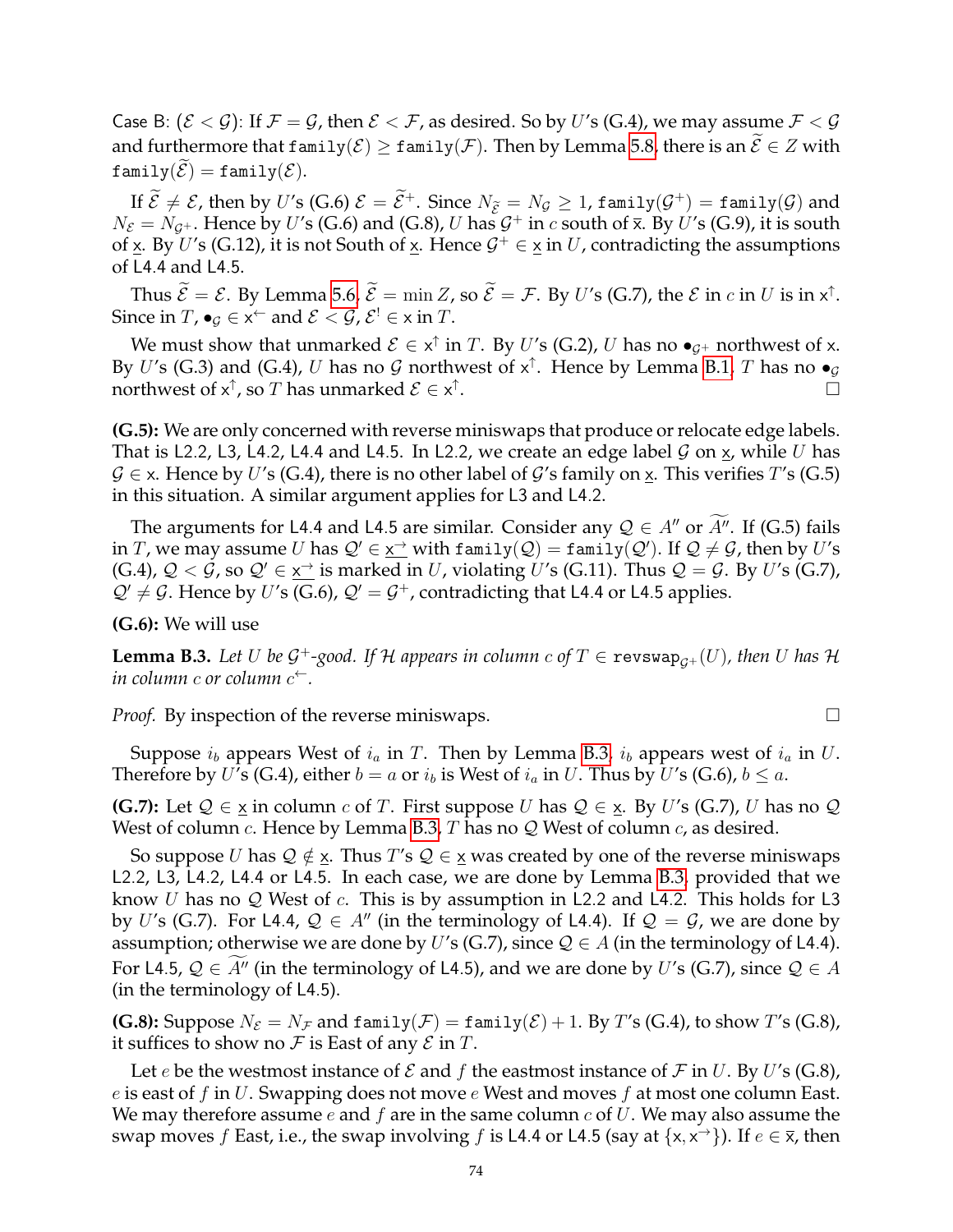$T$ 's westmost  $\mathcal E$  is in  $\mathsf x^{\to}$  or  $\underline{\mathsf x^{\to}}$ , and there is no (G.8) violation. Hence by  $U$ 's (G.4), we may assume  $e\in\mathsf{x}^\uparrow.$  Note that  $N_\mathcal{F}=N_\mathcal{G}$ ,  $U$  has  $\mathcal{G}\in\mathsf{x}$ , and either  $\mathcal{F}=\mathcal{G}$  or  $\mathcal{F}\in\bar{\mathsf{x}}.$ 

By  $U'$ s (G.3),  $\mathcal{E}\prec\mathcal{Q}:=\mathtt{label}_U(\mathsf{x}^{\uparrow\to}).$  By  $U'$ s (G.9),  $\mathcal{Q}\preceq\mathcal{G}.$  By Lemma [5.6,](#page-13-0)  $\mathcal{Q}\neq\mathcal{G}.$  Hence  $\mathcal{Q} \prec \mathcal{G}$ , so by U's (G.6),  $\mathcal{Q} \prec \mathcal{G}$ . By U's (G.4) and Lemma [5.8,](#page-13-1) for every family $(\mathcal{F}) < i <$ family( $\cal G$ ), there is a label  ${\cal H}^i\in\bar{\mathsf{x}}$  with family $({\cal H}^i)=i$  and  $N_{{\cal H}^i}=N_{\cal E}=N_{\cal F}=N_{\cal G}.$  By Lemma [5.6,](#page-13-0)  $\mathcal{Q} \neq \mathcal{F}$  and  $\mathcal{Q} \neq \mathcal{H}^i$ . Hence by U's (G.6),  $\mathcal{Q}$  is one of  $\mathcal{E}^+, \mathcal{F}^+, (\mathcal{H}^i)^+$ . Hence,  $U$  has a  ${\cal G}^+$  in  $c^{\rightarrow}$  with  $\texttt{family}({\cal G}^+)=\texttt{family}({\cal G}).$  By  $U'$ s (G.9) and (G.12), it follows that  $\mathcal{G}^+ \in \underline{\mathsf{x}}$  this contradicts the assumptions of L4.4 or L4.5.

**(G.9):** Let  $\mathcal{F} \succeq \mathcal{G}$ . Suppose  $\mathcal{F} \in \times$  (or  $\mathcal{F} \in \times$ ) is northwest of  $\bullet_{\mathcal{G}} \in \times$  in T. By inspection of the reverse miniswaps, U has an  $\mathcal F$  northwest of  $\underline{x}$ .

Suppose  $\mathcal{F} \succ \mathcal{G}$ . By U's (G.9), U has no  $\bullet_{\mathcal{G}^+}$  southeast of x. Hence by Lemma [B.1,](#page-72-0)  $\mathcal{G} \in \mathcal{Y}$ in U. Thus by U's (G.3) and (G.4),  $\mathcal{F} \preceq \mathcal{G}$ , contradicting  $\mathcal{F} \succ \mathcal{G}$ .

Thus suppose  $\mathcal{F} = \mathcal{G}$ . By Lemma [B.1,](#page-72-0) in U either  $\bullet_{\mathcal{G}^+} \in \mathcal{G}$  or  $\mathcal{G} \in \mathcal{G}$ . Suppose  $\mathcal{G} \in \mathcal{G}$ . By Lemma [5.10,](#page-14-0) y is not southEast of x, i.e., x and y are in the same column. Hence by  $U$ 's (G.4), U has  $\mathcal{G}^! \in \mathsf{y}$ . Hence y is not in a ladder of U, contradicting T's  $\bullet_\mathcal{G} \in \mathsf{y}$ . Thus, U has  $\bullet$ <sub>G+</sub>  $\in$  y. By Lemma [5.12,](#page-14-1) it follows that x and y are in the same row or column. By U's (G.9), in fact y =  $x^{\downarrow}$  or y =  $x^{\rightarrow}$ . Now, by inspection of the reverse miniswaps, we conclude that  $\mathcal{F} \notin \times$  (respectively,  $\mathcal{F} \notin \times$ ) or  $\bullet$ <sub>*G*</sub>  $\notin$  y in *T*, contradicting our initial assumptions.

**(G.10):** Consider  $\mathcal{F}^! \in \times$  or  $\mathcal{F}^! \in \underline{\times}$  in  $T$ .

Case 1: (This F is not in the same location in U): By assumption,  $\mathcal{F} \prec \mathcal{G}$ . By inspection of the reverse miniswaps, the  $\mathcal{F}^!$  in question appears in  $T$  as a result of L4.4 or L4.5. By definition  $\bullet_{\mathcal{G}} \in x^{\leftarrow}$  in  $T$  and we are done.

Case 2: (This F is in the same location in U): By U's (G.3) and (G.4), U has no G northwest of x. However, T has a  $\bullet_G \in \mathsf{z}$  northwest of x. Hence by Lemma [B.1,](#page-72-0) U has a  $\bullet_{G^+}$  northwest of x. Since  $\mathcal{F} \prec \mathcal{G} \prec \mathcal{G}^+$ , this means U's  $\mathcal{F} \in x$  or  $\underline{x}$  is marked

By Lemma [5.4,](#page-13-2) U has a  $\bullet_{\mathcal{G}^+}\in\mathsf{w}$  West of x and in the same row. If T has  $\bullet_{\mathcal{G}}\in\mathsf{w}$  or  $\mathsf{w}^{\leftarrow}$ , we are done. Otherwise, <code>L1.1</code> applies at w. Then  $U$  has  $\mathcal{G}\in\mathsf{w}^\uparrow$ , and by Lemma [5.5](#page-13-3)  $U$  has a  $\tilde{\mathcal{G}} \in$  x (possibly virtual) in U such that family( $\mathcal{G}$ ) = family( $\tilde{\mathcal{G}}$ ); this contradicts U's (G.12).

**(G.11):** Consider  $\mathcal{F}^! \in \times$  or  $\mathcal{F}^! \in \underline{\times}$  in  $T$ .

Case 1: (F is not in the same location in U): By assumption,  $\mathcal{F} \prec \mathcal{G}$ . By inspection of the miniswaps, the  $\mathcal{F}^!$  in question appears in  $T$  as a result of L4.4 or L4.5. Therefore we have  $\mathcal{F} < \mathcal{G}$  and  $N_{\mathcal{F}} = N_{\mathcal{G}}$ .

Suppose  $\bullet$ <sub>G</sub>  $\in$  y in T, where y is in x's column. By U's (G.2),  $\bullet$ <sub>G+</sub>  $\notin$  y in U. Hence by Lemma [B.1,](#page-72-0) U has  $G \in y$ . This contradicts Lemma [5.6](#page-13-0) (applied to U), since U has  $G \in y$ and  $\mathcal{F} \in \overline{\mathsf{x}^{\leftarrow}}$ , where  $\mathcal{F} < \mathcal{G}$  and  $N_{\mathcal{F}} = N_{\mathcal{G}}$ .

Case 2: (F is in the same location in U): By the first paragraph of the argument of (G.10) Case 2, this F is marked in U. Suppose T has  $\bullet$ <sub>G</sub>  $\in$  y, where y is in x's column. By U's (G.11), U has no  $\bullet_{G^+}$  in x's column. Hence by Lemma [B.1,](#page-72-0) U has  $\mathcal{G} \in \mathcal{Y}$ . By U's (G.4), since  $\mathcal{F} \prec \mathcal{G}$ , y is South of x and in its column. By assumption, T has some  $\bullet_{\mathcal{G}}$  northwest of x. With  $\bullet$ <sub>G</sub>  $\in$  y, this contradicts T's (G.2).

**(G.12):** Let x, z be boxes in row r with x West of z. Suppose  $\text{family}(\mathcal{F}) = \text{family}(\mathcal{F}')$ . Cases 1–3 consider the case U has  $\mathcal F$  NorthWest of  $\mathcal F'$ . By U's (G.12), we may assume U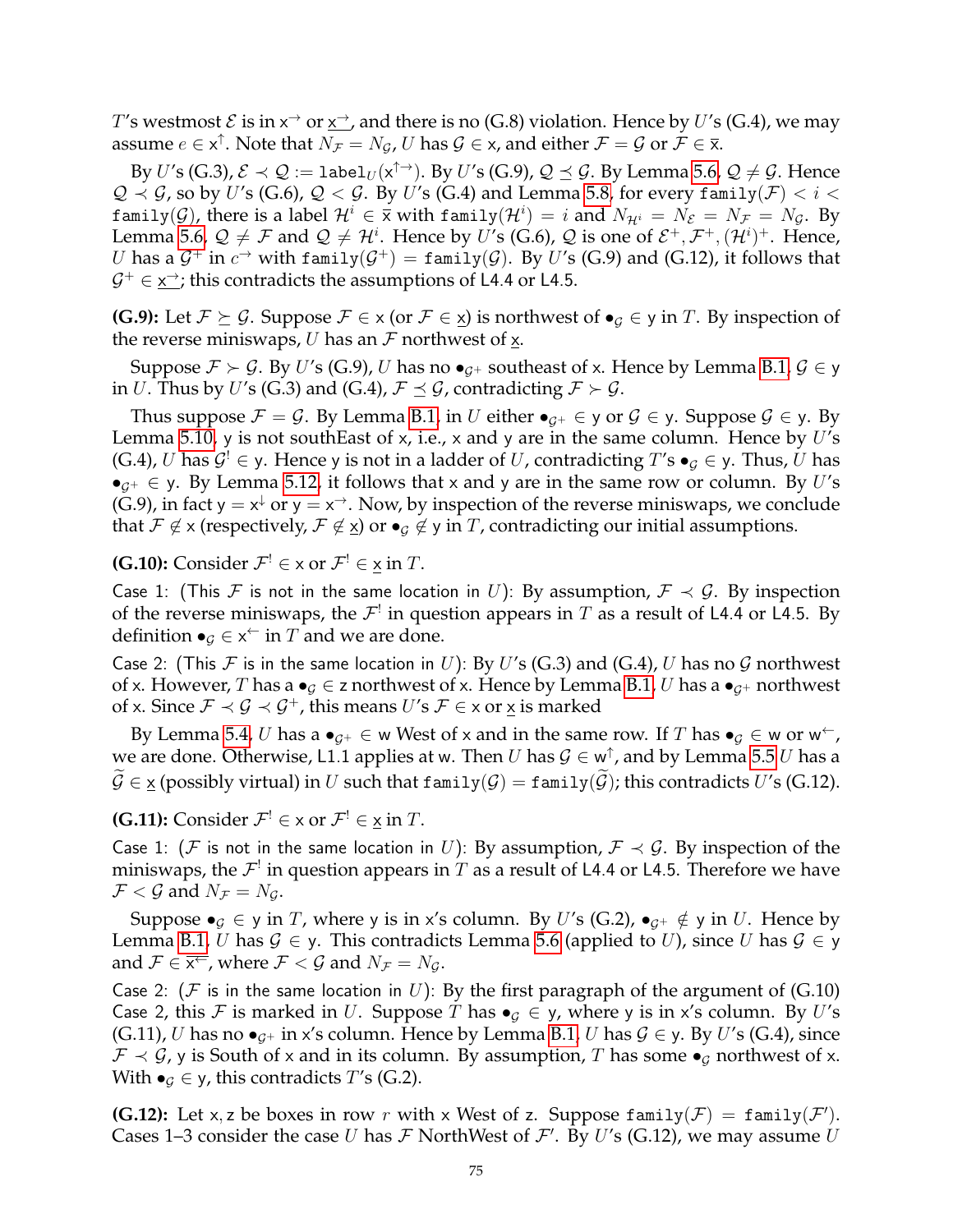has  $\mathcal{F}\in\overline{x}$  or  $\mathcal{F}\in\overline{x}$  as well as  $\mathcal{F}'\in$  z or  $\mathcal{F}'\in$  z. By  $U'$ s (G.12),  $U$  has a  $\bullet_{\mathcal{G}^+}$  in some box y of row r that is East of x and west of z. Cases 4–7 consider the case U has F southwest of  $\mathcal{F}'$ . Case 1:  $(U$  has  ${\cal F}$  or  $\bigl( \overline{{\cal F}}\bigr)\in\overline{\sf x}$  and  ${\cal F}'$  or  $\bigl( {\cal F}'\bigr)\in\underline{\sf z}\bigr)$ : By  $U' {\sf s}$   $({\rm G.4})$ ,  ${\cal F}< 1$ abe $1_U({\sf x}).$  By  $U' {\sf s}$   $({\rm G.9})$ , label $_{U}(\mathsf{x})\prec\mathcal{G}^{+}.$  Hence  $\mathcal{F}<\mathcal{G}^{+}.$  Since  $\texttt{family}(\mathcal{F})=\texttt{family}(\mathcal{F}'),$  also  $\mathcal{F}'<\mathcal{G}^{+}.$  Therefore U's  $\mathcal{F}' \in \underline{\mathsf{z}}$  is marked (and is not virtual). By U's (G.11), it follows  $y \neq z$ . Moreover by U's Lemma [5.4,](#page-13-2) label $_U({\sf y}^\to)$  is marked. By  $U'$ s (G.4),  ${\cal G} \notin$  z. Hence z is not in a ladder, and so T has  $\mathcal{F}' \in \underline{z}$ . For convenience, assume  $\mathcal{F} \in \overline{\mathsf{x}}$ . (The argument where this label is virtual is strictly easier).

Case 1.1: (x and y are *not* in the same ladder of U): By Lemma [8.4,](#page-25-0) x is not in any ladder. Hence T has  $\mathcal{F} \in \overline{\mathbf{x}}$ . By inspection, unless the reverse miniswap applied at y is L1.1, T has  $\bullet_G \in \mathsf{y}$  or  $\bullet_G \in \mathsf{y} \hookleftarrow \neq \mathsf{x}$ . Hence although T has F NorthWest of  $\mathcal{F}'$ , there is no (G.12) violation. If the reverse miniswap is L1.1, then U has  $\mathcal{G} \in \mathsf{y}^{\uparrow}$ . By Lemma [5.13,](#page-14-2) U has  $\widehat{\mathcal{G}}\! \in$  y $\rightarrow$ ; with the  $\mathcal{G}\in$  y $^\uparrow$ , this violates the (G.12) condition of  $U'$ s (V.3).

Case 1.2: (x and y are in the same ladder of U): Then  $y = x^{\rightarrow}$  and the ladder row is type L4. If it is L4.1, L4.2 or L4.3, then  $U$  has  $\mathcal{G}\in\mathsf{y}\subset\bullet$  ,  $\bullet_{\mathcal{G}^+}\in\mathsf{y}$  and  $\mathcal{G}^+\in\mathsf{y}$  with  $\mathtt{family}(\mathcal{G}^+)=\bullet$ <code>family(G)</code>. Since label $_U(y^\rightarrow)$  is marked, this contradicts  $U'$ s (G.12).

Hence it is L4.4 or L4.5. By Lemma [5.5,](#page-13-3)  $y^{\rightarrow}$  contains a label  $\mathcal{F}''$  with family $(\mathcal{F}'') =$ <code>family( ${\cal F})$ </code> and a (possibly virtual) label  ${\cal G}''$  with <code>family( ${\cal G}''$ )</code>  $=$  <code>family( ${\cal G}$ ). By Lemma [5.5,](#page-13-3)  $\,$ </code>  $N_{\mathcal{F}''}=N_{\mathcal{G}''}$ . By U's (G.12), there is no label of F's family North of y and in y's column. By  $U$ 's (G.11), there is no label of that family South of y and in y's column. Hence there is no label of F's family in y's column. Hence by U's (G.6) and (G.7),  $\mathcal{F}'' = \mathcal{F}^+$ . By U's (G.12), there is no label in y's column of the same family as  $G$ . Hence by U's (G.6) and Lemma [5.10,](#page-14-0)  $\mathcal{G}''=\mathcal{G}^+$ . So  $N_{\mathcal{F}}=N_{\mathcal{G}}$  and  $\mathcal{F}\in Z$  (in the notation of L4.4/L4.5). Thus  $T$  has  $\mathcal{F} \in \mathsf{y}$  or  $\mathcal{F} \in \mathsf{y}$ . Therefore by T's (G.3) and (G.4), T has  $\mathcal{F} \in \mathsf{y}$ , and so has  $\mathcal{F}$  southWest of  $\mathcal{F}'$ , in agreement with (G.12).

Case 2: (U has  $\mathcal{F} \in \times$  and  $\mathcal{F}'$  or  $(\mathcal{F}') \in \underline{z}$ ): By U's (G.9),  $\mathcal{F} \prec \mathcal{G}^+$ .

Subcase 2.1: (y = z): By U's (G.11),  $(\mathcal{F}')^! \notin \mathsf{z}$ ; hence  $\mathcal{G}^+ \preceq \mathcal{F}'$ . Thus family $(\mathcal{F})$  =  $\texttt{family}(\mathcal{G}^+)=\texttt{family}(\mathcal{G}).$  Hence by  $U'$ s (G.9),  $\texttt{family}(\texttt{label}_U(\mathsf{y}^{\leftarrow}))=\texttt{family}(\mathcal{F}).$  So by  $U'$ s (G.6) and (G.9),  $\mathtt{label}_U(\mathsf{y}^{\leftarrow}) = (\mathcal{F}')^{-}$  and  $\mathcal{F}' = \mathcal{G}^+ .$  Hence by  $U'$ s (G.6) and (G.7),  $U$ has (nonvirtual)  $\mathcal{G}^+ \in \mathsf{y}.$  The applicable reverse miniswap is then L4.1, L4.2 or L4.3. Hence in  $T$ ,  $\mathcal F$  is not NorthWest of  $\mathcal F'$ , and (G.12) holds.

Subcase 2.2: (y  $\neq$  z): By U's (G.4), label $_U(z) < \mathcal{F}'$ . Therefore label $_U(z)$  is marked; by Lemma [5.4,](#page-13-2) label $_U(y^{\rightarrow})$  is marked. The reverse swap does not affect z. Hence we may assume T has  $\mathcal{F}' \in \underline{z}$ .

If the reverse swap moves the  $\mathcal{F}\in \times$  South, then  $T$  has  $\mathcal F$  southWest of  $\mathcal F'$ , in accordance with (G.12). No reverse swap can move the  $\mathcal{F} \in X$  North. Hence we may assume T has  $\mathcal{F} \in \times$  or  $\mathcal{F} \in \times^{\rightarrow}$ . If label $_T(\mathsf{x}^{\rightarrow}) = \mathcal{F}$ , then  $\mathsf{y} = \mathsf{x}^{\rightarrow}$  and  $\mathcal{F} = \mathcal{G}$ , so  $T$  has  $\mathsf{y} \ni \mathcal{G} \succeq$ label $_T(y^{\rightarrow})$ , contradicting T's (G.3). Thus label $_T(x) = \mathcal{F}$ . By Lemma [5.5,](#page-13-3) U has a label of the same family as  $\mathcal G$  on  $y^{\rightarrow}$ . Hence the reverse miniswap involving y is not L1.1, since  $\mathcal{G} \in \mathsf{y}^{\uparrow}$  would violate U's (G.12). Hence by inspection of the reverse miniswaps, T has  $\bullet$ <sub>G</sub>  $\in$  y or  $\bullet$ <sub>G</sub>  $\in$  y<sup> $\leftarrow$ </sup>, in accordance with *T's* (G.12).

Case 3:  $(U$  has  $\mathcal F$  or  $(\mathcal F)\in\bar x$  and  $\mathcal F'\in$  z): Since  $\mathcal F'\in$  z,  $\bullet_{\mathcal G^+}\notin$  z, so  $\mathsf y\neq$  z. By  $U'$ s (G.4),  $\mathcal{F}\,<\,$  labe $1_U(\mathsf{x})$  whereas by  $U'$ s (G.9),  $1$ abe $1_U(\mathsf{x})\,\prec\,\mathcal{G}^+$ ; hence  $\mathcal{F}\,<\,\mathcal{G}^+.\,$  Therefore also  $\mathcal{F}' < \mathcal{G}$  and so  $\mathcal{F}' \in$  z is marked in  $U$ . The box z is not part of a ladder, so  $T$  has  $\mathcal{F}' \in$  z. No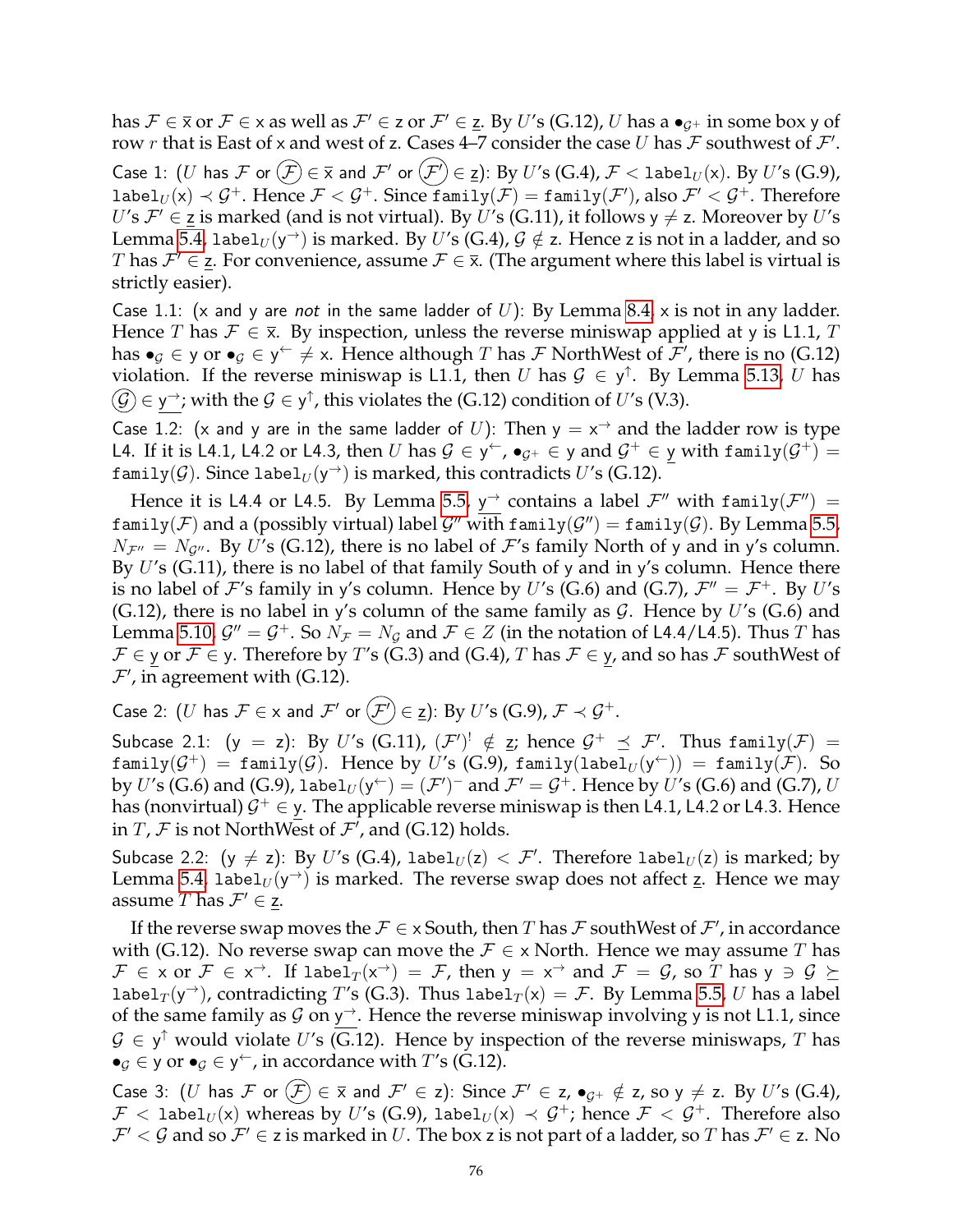reverse swap can move move the  $\mathcal{F} \in \overline{\mathbf{x}}$  North. If it moves South, it will be southWest of z in T, so no (G.12) violation ensues. Hence we may assume T has  $\mathcal{F} \in \overline{\mathbf{x}}$ . By Lemma [5.4,](#page-13-2) y $\rightarrow$  contains a marked label  $\mathcal{E}^!$ , and so by Lemma [5.5,](#page-13-3)  $U$  has a (possibly virtual)  $\mathcal{G}' \in \mathsf{y}^\rightarrow$ with  $\texttt{family}(\mathcal{G}') = \texttt{family}(\mathcal{G}).$ 

The reverse miniswap involving y is not L1.1, for  $\mathcal{G} \in \mathsf{y}^{\uparrow}$  violates U's (G.12), together with  $\mathcal{G}' \in \mathsf{y}^{\to}$ . Thus,  $T$  has  $\bullet_{\mathcal{G}} \in \mathsf{y}$  or  $\bullet_{\mathcal{G}} \in \mathsf{y}^{\leftarrow}$ . Unless  $T$  has  $\bullet_{\mathcal{G}} \in \mathsf{y}^{\leftarrow}$  and  $\mathsf{x} = \mathsf{y}^{\leftarrow}$ , this does not violate T's (G.12). Suppose  $x = y^{\leftarrow}$  and T has  $\bullet_{\mathcal{G}} \in x$ . The reverse miniswap involving y is L4. Hence U has  $G \in \mathsf{x}$ . By Lemma [5.5,](#page-13-3) either family( $\mathcal{E}$ ) = family( $\mathcal{F}$ ) or U has some  $\mathcal{F}'' \in \mathsf{y}^{\to}$  with family $(\mathcal{F}'') = \texttt{family}(\mathcal{F})$ . By Lemma [5.5,](#page-13-3)  $N_{\mathcal{G}'} = N_{\mathcal{E}} = N_{\mathcal{F}''}.$ By U's (G.11) and (G.12), y's column does not contain a label of  $\mathcal{F}'$ s family. Hence by U's (G.6) and (G.7),  $\mathcal{F}'' = \mathcal{F}^+$ . By U's (G.9) and (G.12), if y's column contains a label of the same family as  $\mathcal G$ , it is on y. By  $U'$ s (G.6) and (G.7), it can only be  $\mathcal G^+$ ; this contradicts  $U'$ s (G.12) (last sentence). Thus U has  $G^+ \notin y$ , and so  $G' = G^+$ . The reverse miniswap is L4.4 or L4.5. We have  $N_F = N_g$ . Thus  $F \in Z$  (in the notation of L4.4 and L4.5), contradicting that T has  $\mathcal{F} \in \overline{\mathsf{x}}$ .

Case 4: (U has  $\mathcal{F} \in$  a southwest of  $\mathcal{F}' \in$  b): Say b is in row r. No reverse miniswap can move  ${\cal F}$  North or move  ${\cal F}'$  further South than b<sup> $\downarrow$ </sup>. Hence unless a is in row  $r$ ,  $T$  has  ${\cal F}$ southwest of  $\mathcal{F}'$  and no (G.12) violation ensues. So assume a is in row r.

If the reverse swap moves  $\mathcal F$ , then it cannot also move  $\mathcal F'$ ; hence  $T$  has  $\mathcal F$  southwest of  $\mathcal{F}'$  and no (G.12) violation ensues. Thus assume T has  $\mathcal{F} \in$  a. To violate (G.12), the reverse swap must move  $\mathcal{F}'$  South. So in  $T$ ,  $\mathcal{F}'\in \underline{\mathsf{b}}$ ,  $\mathcal{F}'\in \underline{\mathsf{b}}^{\to}$  or  $\mathcal{F}'\in \mathsf{b}^{\downarrow}$ .

Subcase 4.1: (T has  $\mathcal{F}' \in \underline{b}$ ): Here  $\mathcal{F}' = \mathcal{G}$  and the reverse miniswap involving b is L2.2 or L4.2. Although T has  $\mathcal F$  NorthWest of  $\mathcal F'$ , T has  $\bullet_{\mathcal G}\in\mathsf b$  to avoid violating (G.12). (We avoid violating the last sentence of T's (G.12) by U's (G.3) in the L2.2 case and by T's  $\bullet$ <sub>G</sub>  $\in$  b in the L4.2 case.)

Subcase 4.2: (T has  $\mathcal{F}' \in \underline{b^{\to}}$ ): Here U has  $\bullet_{\mathcal{G}^+} \in \overline{b^{\to}}$  and the reverse miniswap involving b<sup> $\rightarrow$ </sup> is L4.4 or L4.5. Then  $T$  has  $\bullet$ <sub>*G*</sub>  $\in$  b, so although  $T$  has  $\mathcal F$  NorthWest of  $\mathcal F'$ , they do not violate (G.12).

Subcase 4.3:  $(T$  has  $\mathcal{F}'\,\in\, \mathsf{b}^{\downarrow})$ : Here  $U$  has  $\bullet_{\mathcal{G}^+}\,\in\, \mathsf{b}^{\downarrow}$  and  $\mathcal{F}'\,=\,\mathcal{G}.$  Hence by  $U'$ s (G.2), label $_{U}(\mathsf{a}^{\downarrow})$  is a genetic label. Since  $\mathsf{a}^{\downarrow}$  is northWest of a  $\bullet_{\mathcal{G}^+}$ , label $_{U}(\mathsf{a}^{\downarrow})$  is not marked. Hence by  $U'$ s (G.4),  $\mathcal{F}< 1$ abe $1_U(\mathsf{a}^\downarrow)$ . But by  $U'$ s (G.9),  $1$ abe $1_U(\mathsf{a}^\downarrow)\prec \mathcal{G}^+$ , a contradiction.

Case 5: (U has  $\mathcal{F} \in \underline{a}$  southwest of  $\mathcal{F}' \in \mathfrak{b}$ ): Say b is in row r. No reverse miniswap can move  ${\cal F}$  further North than a or  ${\cal F'}$  further South than b $\downarrow$ . Therefore unless a is in  $r$ ,  $T$  has  $\mathcal F$  southwest of  $\mathcal F'$  and no (G.12) violation ensues. Hence assume a is in  $r$ .

Subcase 5.1: (The reverse swap moves F North): Here U has  $\bullet_{G^+} \in \mathsf{a}$ ; the reverse miniswap involving a is L4.1, L4.2 or L4.3; and  $T$  has  $\mathcal{F} \in$  a. By  $U'$ s (G.2),  $\mathcal{F}'$  takes part in no reverse miniswap, so T has  $\mathcal{F}' \in$  b. Hence T has F southwest of  $\mathcal{F}'$  and no (G.12) violation ensues.

Subcase 5.2:  $(T \text{ has } \mathcal{F} \in \underline{\mathsf{a}})$ : To have  $\mathcal{F}$  NorthWest of  $\mathcal{F}'$  in  $T$ , the reverse swap must move  $\mathcal{F}'$  to b<sup> $\downarrow$ </sup>. Hence  $U$  has  $\bullet_{\mathcal{G}^+}\in$  b $\downarrow$  and  $\mathcal{F}'=\mathcal{G}$ . Since  $U$  has  $\mathcal{F}\in$  <u>a</u> and  $\bullet_{\mathcal{G}^+}\in$  b $\downarrow$ , it has a label in a<sup>↓</sup>. By U's (G.2), it is a genetic label H. By U's (G.4),  $\mathcal{F} < \mathcal{H}$ . Hence since family(*F*) = family(*G*),  $G < H$ . But by U's (G.9),  $H < G^+$ , a contradiction.

Case 6: (U has  $\mathcal{F} \in$  a southwest of  $\mathcal{F}' \in \underline{b}$ ): Say a is in row r. No swap can move  $\mathcal{F}$  North. No swap can move  $\mathcal{F}'$  further South than <u>b<sup>⊥</sup></u>. Hence unless b  $\in$  r<sup>↑</sup>,  $T$  has  $\mathcal F$  southwest of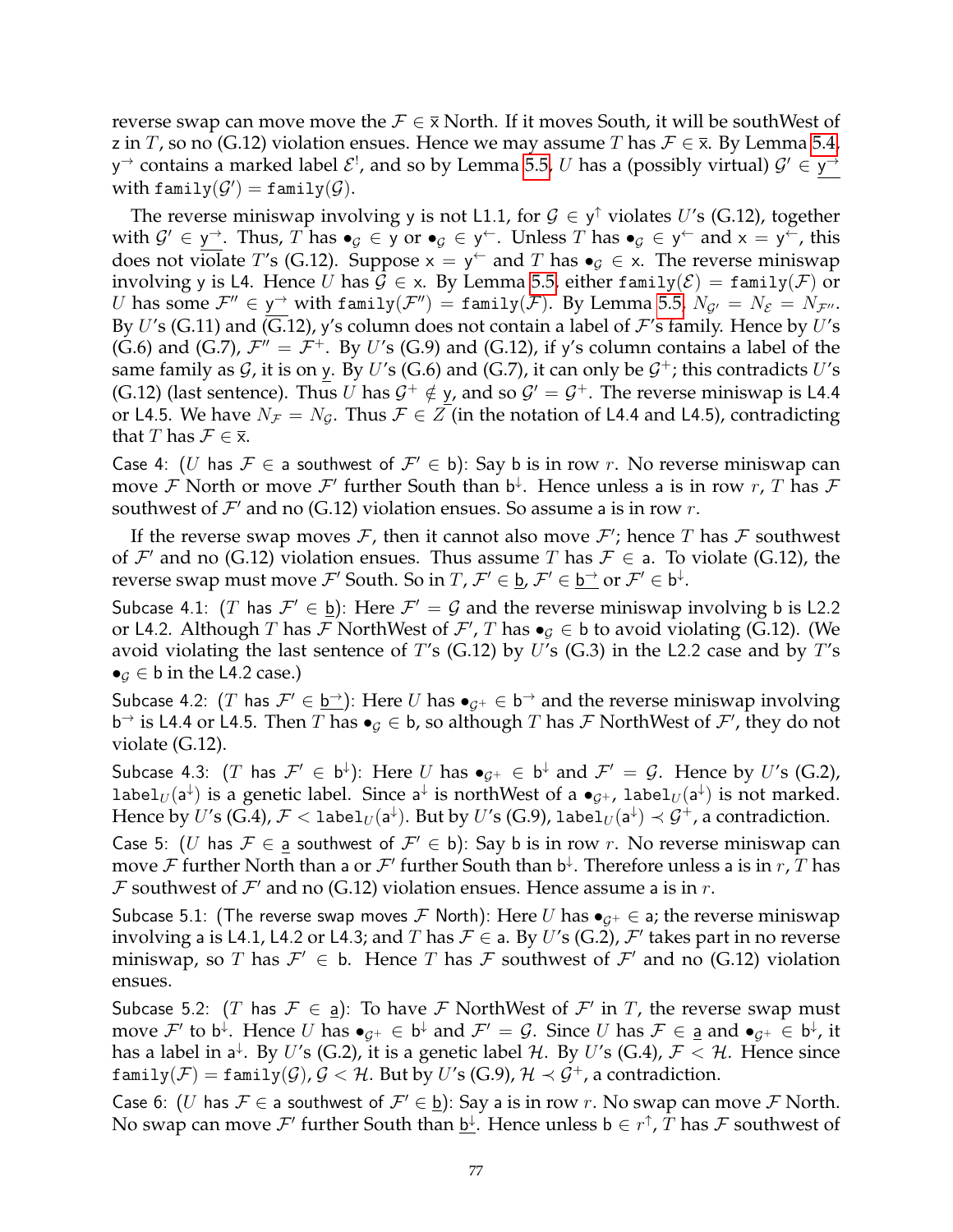$\mathcal{F}'$  and no (G.12) violation ensues. Thus, assume b  $\in$   $r^{\uparrow}$ . To obtain a (G.12) violation,  $\mathcal{F}'$ must move South to <u>b↓</u> or <u>b↓→</u>.

Subcase 6.1:  $(T$  has  $\mathcal{F}'\in \underline{\mathsf{b}}^{\downarrow}$ ): Here  $U$  has  $\bullet_{\mathcal{G}^+}\in \mathsf{b}^{\downarrow},$   $T$  has  $\mathcal{F}\in$  a and  $\mathcal{F}'=\mathcal{G}.$  So  $T$  has  $\bullet_{\mathcal{G}} \in \mathsf{b}^{\downarrow}$ . It remains to show we do not violate the last sentence of (G.12). By U's (G.12),  $\texttt{family}(\texttt{label}_U(\mathsf{b}^{\downarrow\to})) \neq \texttt{family}(\mathcal{G})\text{; hence the same in true in }T. \text{ Hence if } \texttt{label}_T (\mathsf{b}^{\downarrow\to}) \text{ is}$ marked, then  ${\tt label}_U({\sf b}^{\downarrow\rightarrow})$  is marked. Then by Lemma [5.5,](#page-13-3)  $U$  has a label on  $\underline{{\sf b}^{\downarrow\rightarrow}}$  of the same family as  $\mathcal G$ , contradicting U's (G.12). Thus (G.12) is confirmed in T.

Subcase 6.2:  $(T$  has  $\mathcal{F}'\in \underline{\mathsf{b}^{\downarrow\to}})$ : Here  $U$  has  $\bullet_{\mathcal{G}^+}\in \mathsf{b}^{\downarrow\to}$  and  $\mathcal{G}\in \mathsf{b}^\downarrow$ , while  $T$  has  $\mathcal{F}\in$  a and  $\bullet_{\mathcal{G}}\in\mathsf{b}^{\downarrow}$ . Thus, although  $T$  has  $\mathcal{F}$  NorthWest of  $\mathcal{F}'$ , they do not violate (G.12).

Case 7: (U has  $\mathcal{F} \in \underline{a}$  southwest of  $\mathcal{F}' \in \underline{b}$ ): Say b is in row r. No swap can move  $\mathcal{F}$  further North than a. No swap can move  $\mathcal{F}'$  further South than  $\underline{\mathsf{b}}^{\downarrow}$ . Hence if a is South of row  $r^{\downarrow}$ , then  $T$  has  $\mathcal F$  southwest of  $\mathcal F'$  and no (G.12) violation ensues.

Case 7.1: (a is in row  $r^{\downarrow}$ ): T has F southwest of F', unless T has both  $F \in$  a and F' in  $\underline{b^{\downarrow}}$  or  $\mathcal{F}'\in \underline{\mathsf{b}}^{\downarrow\to}$ . Suppose these both occur. Then  $U$  has  $\bullet_{\mathcal{G}^+}\in\mathsf{a}$  and either  $\bullet_{\mathcal{G}^+}\in\mathsf{b}^{\downarrow}$  or  $\bullet_{\mathcal{G}^+}\in\mathsf{b}^{\downarrow\to}$ . Since by  $U'$ s (G.4), a is West of b, this contradicts  $U'$ s (G.2).

Case 7.2: (a is in row r): Suppose T has both  $\mathcal{F} \in$  a and  $\mathcal{F}'$  in  $\underline{b}^{\downarrow}$ ,  $\mathcal{F}' \in$   $b^{\downarrow \rightarrow}$  or  $\mathcal{F}' \in \underline{b}^{\downarrow \rightarrow}$ . Then  $U$  has  $\bullet_{\mathcal{G}^+}\in$  a and either  $\bullet_{\mathcal{G}^+}\in \mathsf{b}^\downarrow$  or  $\bullet_{\mathcal{G}^+}\in \mathsf{b}^{\downarrow\to}$ , contradicting  $U'$ s (G.2). Hence the reverse swap cannot both move  $\mathcal F$  North and move  $\mathcal F'$  South.

Suppose T has  $\mathcal{F} \in$  a. Then T has  $\mathcal{F}' \in \underline{b}$  and U has  $\bullet_{\mathcal{G}^+} \in$  a. Then  $\mathcal{F} = \mathcal{G}^+$  and  $\texttt{family}(\mathcal{F})=\texttt{family}(\mathcal{G})=\texttt{family}(\mathcal{G}^+).$  The reverse miniswap involving a is L4.1, L4.2 or L4.3. Hence  $U$  has  $\mathcal{G}\in \mathsf{a}^\leftarrow$ . By  $U'$ s (G.4), label $_U(\mathsf{b})<\mathcal{F}'$ , so it is marked. By Lemma [5.4,](#page-13-2) label $_U$ (a<sup> $\rightarrow$ </sup>) is marked. This contradicts the last sentence of U's (G.12).

Suppose  $T$  has  $\mathcal F'$  in  $\underline{\mathsf b}^\downarrow$  ,  $\mathsf b^{\downarrow\to}$  or  $\underline{\mathsf b}^{\downarrow\to}$ . Then  $T$  has  $\mathcal F\in \underline{\mathsf a}$  and  $\bullet_{\mathcal G}\in \mathsf b^{\downarrow}$ , while  $U$  has  $\bullet_{\mathcal G^+}\in \mathsf b^{\downarrow}$ or b $\mapsto$ . Hence although  $T$  has  $\mathcal F$  NorthWest of  $\mathcal F'$ , they do not violate (G.12).

# **Consistency of the prescribed virtual labels:**

**Lemma B.4.** Let U be a  $G^+$ -good tableau in which we apply L2.3, L4.3 or L4.5, and let  $T \in$ revswap<sub> $G^+(U)$ . Then all prescribed  $(\mathcal{G})$ 's from the outputs of L2.3, L4.3 and L4.5 are valid virtual</sub> *labels in the sense of* (V.1)–(V.3)*.*

*Proof.* Consider such a reverse miniswap. We may assume T contains an output with a prescribed  $(\widehat {\mathcal G})$ , say in  $\underline{\mathsf x}.$  Let  $T^\star$  be  $T$  with  ${\mathcal G}$  added in  $\underline{\mathsf x}.$ 

((V.1) holds, i.e.,  $G \in \underline{x}$  is not marked in  $T^*$ ): Every • in  $T^*$  is  $\bullet_G$ , so by definition no  $G$  in  $T^*$  is marked.

((V.2) holds, i.e., T has a G West of x): By assumption of the reverse miniswaps, U has some  $G$  West of x. Hence by Lemma [B.3,](#page-73-0) T also has a  $G$  West of x.

((G.1) holds in  $T^*$ ): Immediate from U's (G.1).

((G.4) holds in  $T^{\star}$ ): Let  $\mathcal{H} =$  label $_T(\mathsf{x}^{\downarrow})$ . We must show  $\mathcal{G} < \mathcal{H}$ . By Lemma [8.4,](#page-25-0)  $\mathsf{x}^{\downarrow}$  is not in a ladder of  $U$ , so  $\mathcal{H} = \texttt{label}_U({\mathsf{x}}^\downarrow).$  Hence by  $U'$ s (G.4), we get  $\mathcal{G} < \mathcal{H}$  in the case of L2.3 and L4.3. In the case of L4.5, by U's (G.11),  $\text{family}(\mathcal{H}) \geq \text{family}(\mathcal{G})$ . But by U's (G.12),  $family(\mathcal{H}) \neq family(\mathcal{G})$ , so  $\mathcal{G} < \mathcal{H}$ .

Let  $\mathcal{F} = \texttt{label}_T(\textsf{x}^\uparrow).$  We must show  $\mathcal{F} < \mathcal{G}$  in the L2.3 and L4.3 cases. (In the L4.5 case, there is nothing to confirm here.) Since  $\mathsf{x}^\uparrow$  is not part of a ladder in  $U$ ,  $\mathcal{F} = \texttt{label}_U(\mathsf{x}^\uparrow)$  as well. Hence  $\mathcal{F} < \mathcal{G}$  follows from U's (G.4).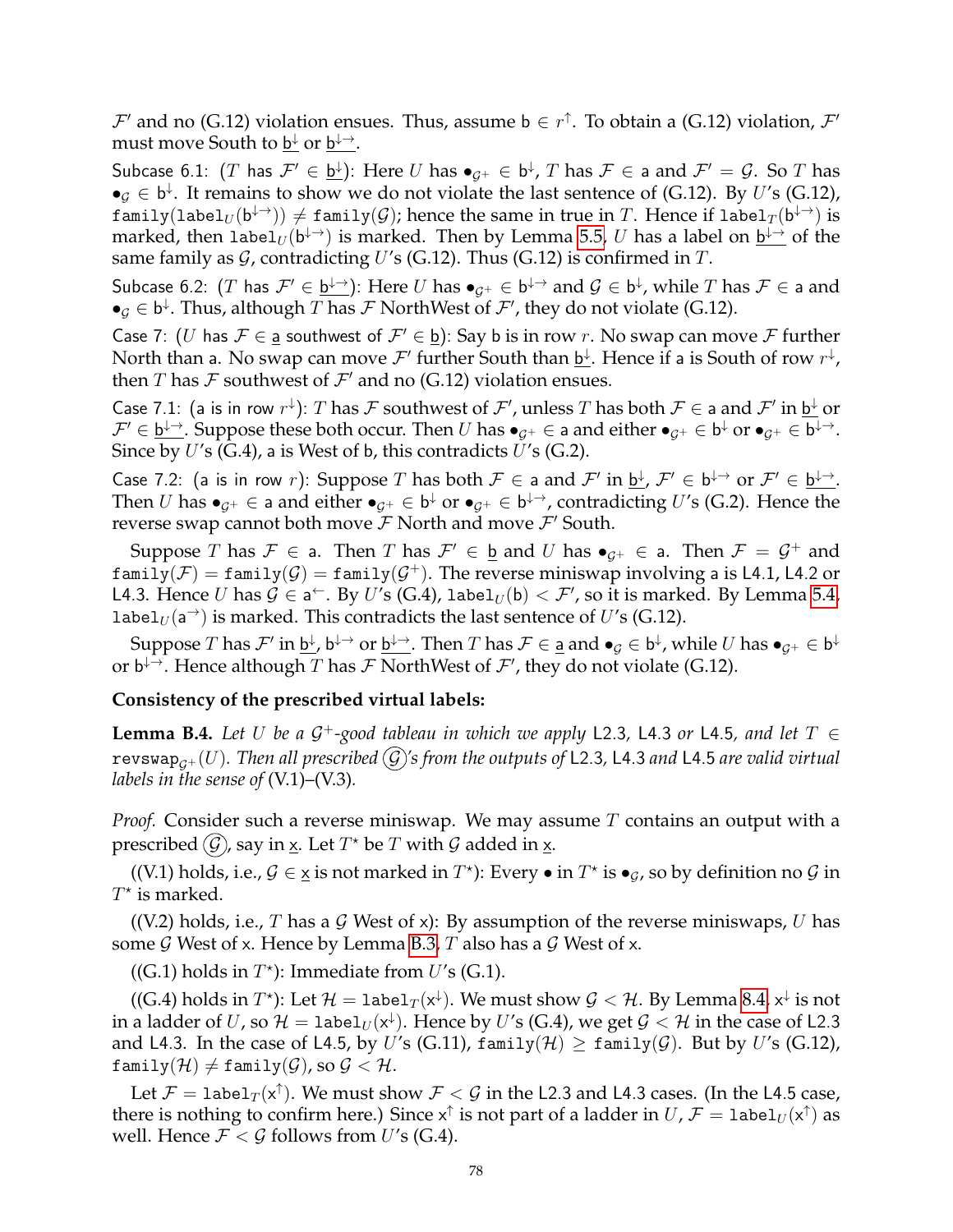((G.5) holds in  $T^*$ ): Suppose not. Then there is some  $\mathcal{G}' \in \underline{\mathsf{x}}$  in T with family( $\mathcal{G}'$ ) = family(G). This G' is not the result of any reverse miniswap, so  $\mathcal{G}' \in \underline{\mathsf{x}}$  in U. In the case of L2.3 or L4.3, this contradicts U's (G.4). In the case of L4.5, note that by U's (G.6) and (G.7),  $\mathcal{G}' = \mathcal{G}^+$ ; this contradicts the assumption of L4.5.

((G.6) holds in  $T^*$ ): This follows from Lemma [B.3,](#page-73-0) as in the proof of  $T$ 's (G.6) above.

((G.8) holds in  $T^*$ ): In the case of L4.5, this is immediate from the assumption that  $N_G = N_{\mathcal{E}}$  for every  $\mathcal{E} \in \mathbb{Z}$ . In the case of L2.3, consider the tableau  $\widetilde{T}$  differing from  $T$  only in the box x, where we choose the other output of L2.3. By  $\tilde{T}$ 's (G.8),  $\tilde{T}$  is ballot. But  $\tilde{T}$  and  $T^*$  have the same column reading words. Hence  $T^*$  is ballot.

Finally consider the case of L4.3. By T's  $(G.8)$ , T is ballot. Hence if there is a genotype *G* of  $T^*$  that is not ballot, *G* uses  $\mathcal{G} \in \underline{\mathsf{x}}$ . Let  $\mathcal{F}$  be the gene with family $(\mathcal{F}) = \mathtt{family}(\mathcal{G}) - 1$ and  $N_{\mathcal{F}} = N_{\mathcal{G}}$ . Since G is not ballot, F appears after G in word(G). Say F appears in column c in G. By inspection of the reverse miniswaps,  $\mathcal F$  appears in U either in column c or column  $c^{\leftarrow}$ . Thus considering this F and U's  $\mathcal{G} \in \mathsf{x}$ , we contradict Lemma [5.6](#page-13-0) for U.

((G.9) holds in  $T^*$ ):  $\underline{x}$  is southeast of a  $\bullet$ <sub>*g*</sub> in  $T$ . Hence by  $T$ 's (G.2),  $\underline{x}$  is not northwest of a  $\bullet$ <sub>G</sub> in T, and this (G.9) verification is vacuous.

((G.12) holds in  $T^*$ ): For L2.3, consider the tableau  $\overline{T}$  differing from  $\overline{T}$  only in the box x, where we choose the other output of L2.3. By  $\tilde{T}$ 's (G.12), any label  $\mathcal{G}'$  of  $\tilde{T}$  with <code>family(G</code>')  $=$  <code>family(G)</code> that is West of x must be no further North than the upper edge of x's row. Since  $T^*$  and  $\tilde{T}$  are identical outside of x, this is also true of  $T^*$ . Since  $T^*$  has  $\bullet_{\mathcal{G}} \in \times$  and  $\mathcal{G} \notin \times^{\leftarrow}$ ,  $T^{\star}$ 's (G.12) then follows.

For L4.3, observe that in light of the  $\mathcal{G}^+ \in \times^{\to}$  in  $T$ , it follows from  $T'$ s (G.12) that any label  $\mathcal G'$  of  $T$  with <code>family( $\mathcal G'$ )</code>  $=$  <code>family( $\mathcal G$ )</code> that is West of x must be no further North than the upper edge of x's row. Since  $T^*$  has  $\bullet_g \in \times$  and  $\mathcal{G} \notin \times^{\leftarrow}$ ,  $T^{*}$ 's (G.12) then follows.

The L4.5 case is proved by repeating the arguments above for  $T$ 's (G.12) (Cases 3–5).  $\Box$ 

**(G.13):** For every marked label  $\mathcal{E}^!$  in  $T$ ,  $U$  has  $\mathcal{E}$  or  $\mathcal{E}^!$  in the same position. Thus our analysis splits into two cases:

Case 1: (U has  $\mathcal{E}^! \in \mathfrak{b}$  or  $\underline{\mathfrak{b}}$ ): Let  $\ell$  be this instance of  $\mathcal{E}^!$  and let  $\mathfrak{b}$  be in column c. U also has some  $\mathcal F$  or  $(\widehat{\mathcal F}) \in \underline{\mathfrak b}$  with  $N_{\mathcal E} = N_{\mathcal F}$  and  $\text{family}(\mathcal F) = \text{family}(\mathcal E) + 1$ . Since  $\ell$  is marked,  $\mathcal{E} \preceq \mathcal{G}.$ 

Subcase 1.1: (family( $\mathcal{E}$ )  $\leq$  family( $\mathcal{G}$ ) – 2): Such a marked label is not moved by any reverse miniswap. Hence,  $\ell$  is in the same position in U and T. By Lemma [5.5,](#page-13-3) U has  $\mathcal{F} \in \underline{\mathfrak{b}}$  (rather than  $(\mathcal{F})$ ). This  $\mathcal F$  is also not moved by any reverse miniswap, so T has  $\mathcal{F} \in \underline{\mathsf{b}}$  as well, and (G.13) is satisfied.

Subcase 1.2:  $(\text{family}(\mathcal{E}) = \text{family}(\mathcal{G}) - 1)$ : Here,  $\text{family}(\mathcal{F}) = \text{family}(\mathcal{G})$ . As in Subcase 1.1,  $\ell$  is in the same position in U and T. Suppose U has  $\mathcal{F} \in \underline{\mathfrak{b}}$  (rather than  $(\mathcal{F})$ ). By U's (G.11)  $\bullet_{G^+} \notin c$  in U. Hence there is no reverse miniswap that affects  $\mathcal{F} \in \underline{\mathfrak{b}}$ . So T has  $\mathcal{F} \in \underline{\mathsf{b}}$  and (G.13) holds.

Hence, assume  $(\mathcal{F})\,\in\, \underline{\mathsf{b}}$  in  $U.$  By Lemma [5.9,](#page-13-4) family $(\mathcal{F})\,=\,$  family $(\mathcal{G}^+)$  and  $U$  has  $\bullet_{\mathcal{G}^+}\in \mathsf{b}^{\leftarrow}$ . Let  $T^*$  be  $T$  with  $\mathcal{F}\in \mathsf{b}$ . By  $U$ 's (V.1),  $\mathcal{G} \prec \mathcal{F}$ . Hence  $T^*$  satisfies (V.1). By the proof of Lemma [9.4,](#page-27-0) it satisfies (V.2). It remains to show that  $T^*$  satisfies (G.1), (G.4)–(G.6), (G.8), (G.9) and (G.12).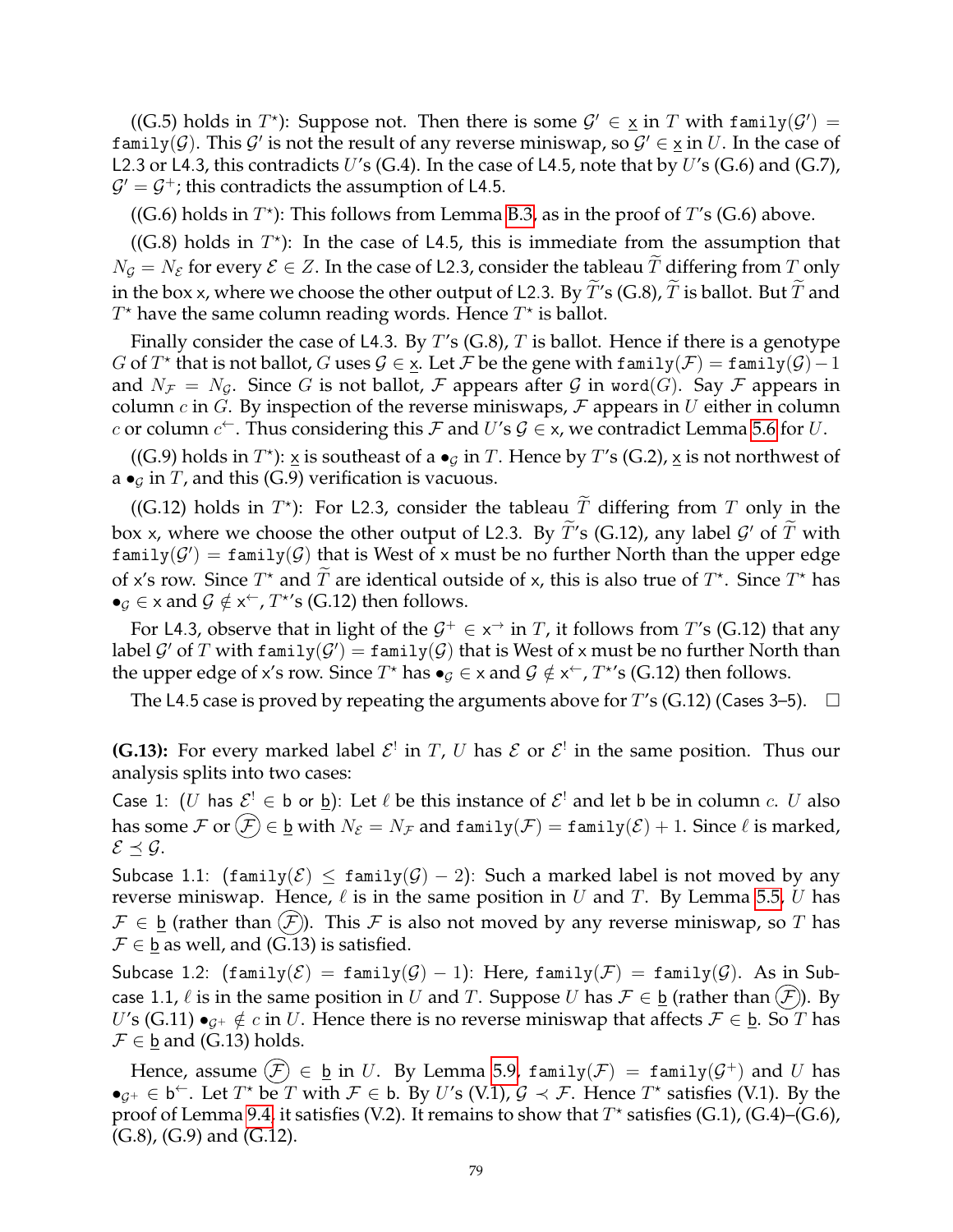(G.1): Since U has  $(F) \in \underline{\mathbf{b}}$ , this follows from T's (G.1).

(G.4): By T's (G.4), since  $\mathcal{E} < \mathcal{F}$ , T has  $\mathcal{Q} < \mathcal{F}$  for any  $\mathcal{Q}$  north of b in c. By U's (G.4), since no reverse miniswap affects labels of family greater than  $\text{family}(\mathcal{F}) = \text{family}(\mathcal{G})$ , we also have  $Q > F$  for any Q appearing south of b in c in T. Hence (G.4) holds in  $T^*$ .

(G.5): By U's (G.5), U has no label of family family( $\mathcal F$ ) on b. Indeed by U's (G.4), U has no label of that family in c. By U's (G.11), U has  $\bullet_{G^+} \notin c$ . Hence no ladder of U intersects c and T has no label of family family  $(\mathcal{F})$  on  $\underline{\mathsf{b}}$ . Hence (G.5) holds in  $T^*$ .

(G.6): As no ladder of U intersects c, the genes West of c in U are exactly the genes West of c in T, and the genes East of c in T are a subset of those East of c in U. Hence (G.6) holds in  $T^*$ .

(G.8): As no ladder of U intersects c, c is the same in U and T. Since  $N_{\mathcal{E}} = N_{\mathcal{F}}$  and  $\texttt{family}(\mathcal{F}) = \texttt{family}(\mathcal{E}) + 1$ , it suffices to check no  $\mathcal{E}$  is read in  $T^*$  after  $\mathcal{F} \in \underline{\mathfrak{b}}$ . By U's (G.4), there is no  $\mathcal E$  in U South of <u>b</u> in c. Thus, this is also true in T. By Lemma [5.7,](#page-13-5)  $\ell$  is the westmost  $\mathcal E$  in U. But the genes that appear West of c in U are exactly the genes that appear West of c in T. Hence no  $\mathcal E$  appears West of b in T, no  $\mathcal E$  in read in  $T^*$  after <u>b</u> and  $T^{\star}$ 's (G.8) holds.

(G.9): Since U has  $\bullet_{\mathcal{G}^+}\in \mathsf{b}^{\leftarrow}$ , by U's (G.2), b is not northwest of a  $\bullet_{\mathcal{G}^+}$ . Hence by inspection of the reverse miniswaps, b is not northwest of a  $\bullet$ <sub>G</sub> in T, so (G.9) holds in  $T^*$ .

(G.12): Suppose i is a label of F's family appearing in a or <u>a</u> NorthWest of <u>b</u> in T. First suppose *i* does not appear in the same position in U. Then *i* was involved in a reverse miniswap. If it was L1.1, then  $\mathcal{G} \in \mathsf{a}^\uparrow$  in  $U$ , contradicting  $U'$ s (G.12). It obviously was not L1.2. If it was an L2 miniswap,  $i \in a$  in U, contradicting U's (G.12). The same holds for L3. For L4.1–3 to apply, a = b<sup> $\leftarrow$ </sup> by  $U'$ s (G.2), but this contradicts  $U'$ s (G.12) (last sentence). In L4.4 and L4.5,  $Z \neq \emptyset$  and the only labels of concern are the G's. Since they satisfy (G.12) in U, they do in  $T^*$ .

Now, suppose that *i* is in the same position in *U* and *T*. Hence *i* is NorthWest of  $\underline{b}$  in *U*. Let b be in row r. By U's (G.12), either U has  $i \in \mathsf{a}$  and  $\mathsf{a} \in r$ , or else U has  $i \in \mathsf{a}$  and  $\mathsf{a} \in r^{\uparrow}$ . Also a is West of  $\mathfrak{b}^{\leftarrow}$ . Since the labels in question do not move, it remains to check that  $\bullet$  appears in row r in T East of a and west of b. We are clearly only concerned when the reverse miniswap involving b<sup> $\leftarrow$ </sup> is L1.1, or is L4 with b $\leftarrow$  = a $\rightarrow$ . If it is L1.1,  $U$  has  $\mathcal{G} \in$  b $\leftarrow$   $\uparrow$ , contradicting U's (G.12). If it is L4 with  $b^{\leftarrow} = a^{\rightarrow}$ , then i would not appear in the same position in  $T$ , contradicting our assumption.

Now, suppose *i* is a label of F's family appearing in a or <u>a</u> SouthEast of  $\underline{b}$  in T. First, suppose that i does not appear in the same position in U. Then i was involved in a reverse miniswap. By  $U'$ s (G.2), this can only be a L2 reverse miniswap. It is obviously not L2.1. If it is L2.2 or L2.3, then by U's (G.12), the G or  $(\mathcal{G}) \in \underline{\mathsf{a}}$  is not a (G.12) violation in T because of T's  $\bullet$ <sub>G</sub>  $\in$  a.

Otherwise *i* is in the same position in *U* and *T*. Hence *i* is SouthEast of  $\underline{b}$  in *U*. By *U*'s (G.12), U has a  $\bullet_{\mathcal{G}^+}$  SouthEast of b. Given U's  $\bullet_{\mathcal{G}^+} \in \mathsf{b}^{\leftarrow}$ , this contradicts U's (G.2).

We conclude that the desired  $(F)$  appears on  $\underline{b}$  in  $T$ .

Subcase 1.3:  $(\text{family}(\mathcal{E}) = \text{family}(\mathcal{G}))$ : Suppose  $\ell$  is moved by the reverse swap. Recall  $\mathcal{E} \prec \mathcal{G}^+$ . By inspection, no reverse swap will move such a  $\mathcal{E} \prec \mathcal{G}^+$  with family $(\mathcal{E})$  = family(G) unless  $\mathcal{E} = \mathcal{G}$ . Since the •'s in T are • $g'$ s, no  $\mathcal E$  will be marked in T, so T's (G.13) check is vacuous.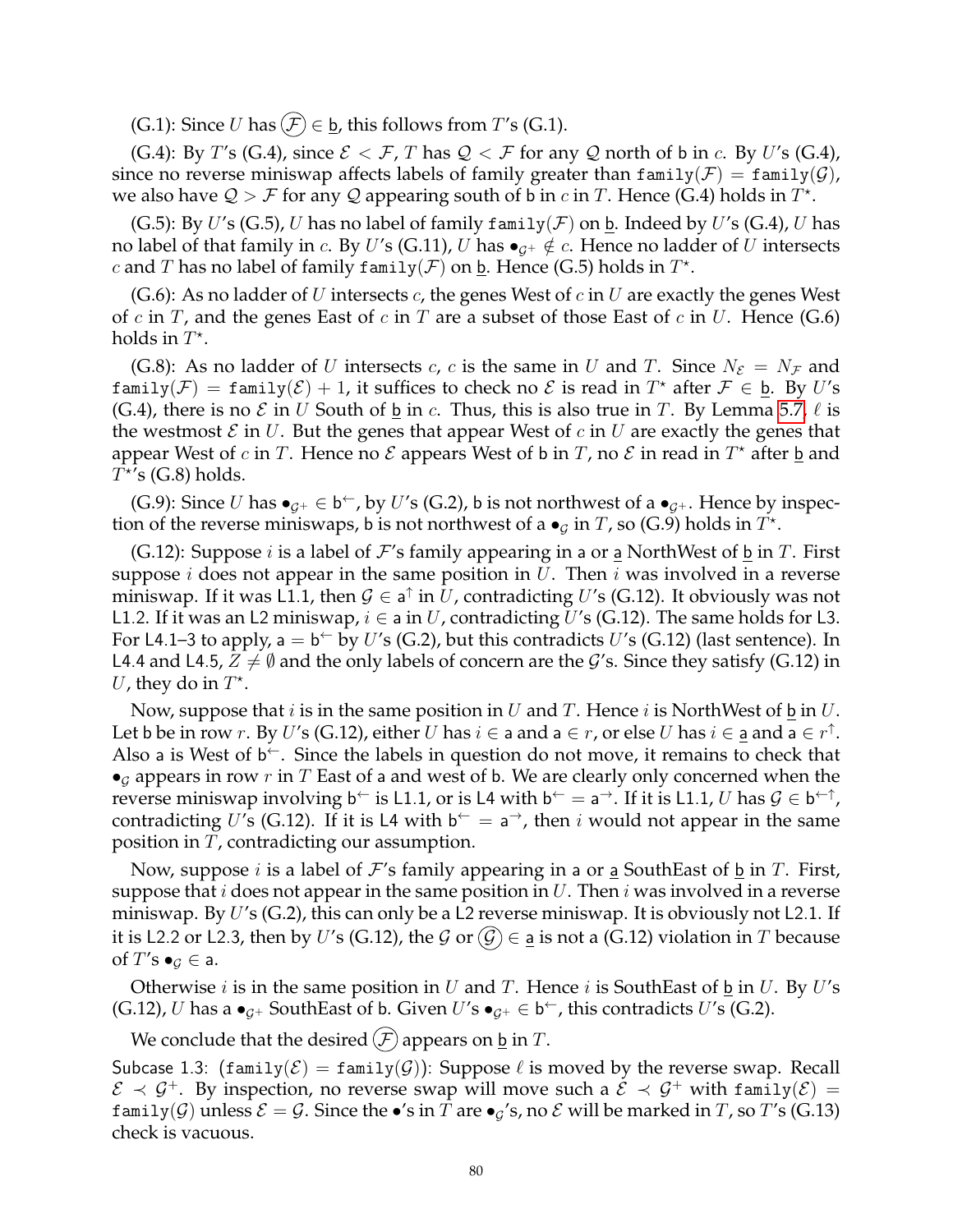Hence assume that  $\ell$  is unaffected by revswap<sub> $c+$ </sub> and indeed that  $\mathcal{E} \prec \mathcal{G}$ . Since family( $\mathcal{F}$ ) = family( $G$ ) + 1, no reverse miniswap affects any instance of F. In particular, if U has  $F \in \underline{b}$ (instead of  $(F)$ ), then T will also have  $F \in \underline{b}$  and satisfy (G.13).

Hence further assume that U has  $(F) \in \underline{b}$ . We need  $(F) \in \underline{b}$  in T. By Lemma [5.9,](#page-13-4) U has  $\bullet_{\mathcal{G}^+}\in\mathsf{b}^\leftarrow$  and  $\mathsf{family}(\mathcal{F})=\mathsf{family}(\mathcal{G}^\mp).$  Let  $c$  be  $\mathsf{b}'$ s column. By  $U'$ s (G.11),  $U$  has  $\bullet_{\mathcal{G}^+}\notin c.$ By U's (G.4), since  $\mathcal{E} \prec \mathcal{G}$ , U has  $\mathcal{G} \notin c$ . Hence no ladder of U intersects c and so column c in  $T$  is identical to column  $c$  in  $U$ .

Let  $T^*$ ,  $U^*$  be  $T$ ,  $U$  respectively with  $\mathcal{F} \in \underline{\mathsf{b}}$  added. We show  $T^*$  satisfies (V.1)–(V.3).

(V.1): Since  $\mathcal{F} > \mathcal{G}$ , this is obvious.

(V.2): By U's (V.2), U has an  $\mathcal F$  West of c. Hence there is an  $\mathcal F$  West of c in  $T$ , as needed.

(V.3): We show  $T^*$  satisfies (G.1), (G.4), (G.5), (G.6), (G.8), (G.9) and (G.12). We know T satisfies these.

(G.1): Immediate from T's (G.1), given  $U'$ s ( $\mathcal{F}$ )  $\in$  <u>b</u>.

(G.4) and (G.5): These hold in  $T^*$  since they hold in  $U^*$ , and column  $c$  of  $T$  is identical to column  $c$  of  $U$ .

(G.6): The genes West of c in U are exactly the genes West of c in T, and the genes East of  $c$  in  $T$  are a subset of those East of  $c$  in  $U$ . Now  $T^{\star}$ 's (G.6) follows.

(G.8): Immediate from  $U'$ s  $(F) \in \underline{b}$  and the facts that

- the genes West of c in T are exactly the genes West of c in  $U$ ,
- the genes East of  $c$  in  $T$  are a subset of those East of  $c$  in  $U$ , and
- column  $c$  in  $T$  is identical to column  $c$  in  $U$ .

(G.9): Since  $\ell$  is marked in T, T has a  $\bullet$ <sub>G</sub> northwest of <u>b</u>. Hence by T's (G.2), <u>b</u> is not northwest of a  $\bullet_{\mathcal{G}}$  in  $T^{\star}$ , so this condition is vacuous.

(G.12): Take F' with family( $\mathcal{F}'$ ) = family( $\mathcal{F}$ ). Suppose  $\mathcal{F}'$  is NorthWest of  $\underline{b}$  in  $T^*$ . Since  $\text{\sf family}(\mathcal{F}')>\text{\sf family}(\mathcal{G})$ ,  $\mathcal{F}'$  appears in the same positions in both  $T^\star$  and  $U^\star$ . Hence  $\mathcal{F}'$  is NorthWest of  $\underline{b}$  in  $U'$ . But then this  $\mathcal{F}'$  is northwest of  $U^{*'}s \bullet_{\mathcal{G}^+} \in \mathfrak{b}^{\leftarrow}$ , contradicting  $U^{\star}$ 's (G.9). Thus  $T^{\star}$  has no such  $\mathcal{F}'$  NorthWest of <u>b</u>. Similarly  $T^{\star}$  has no  $\mathcal{F}'$  SouthEast of <u>b</u>. Case 2: ( $\ell$  is a marked label in  $T$  that is not marked in  $U$ ): Suppose  $\ell$  is an instance of  $\mathcal{E}^!$  on b or <u>b</u> in T. Since  $\ell$  is marked and every bullet in T is  $\bullet_G$ ,  $\mathcal{E} \prec \mathcal{G}$ . Hence  $\mathcal{E} \prec \mathcal{G}^+$ , and any instance of  $\mathcal E$  southeast of a  $\bullet_{\mathcal G^+}$  is marked in  $U$ .

Case 2.1:  $(\text{family}(\mathcal{E}) = \text{family}(\mathcal{G}))$ : No reverse miniswap affects any instance of  $\mathcal{E}$ . Hence  $\ell$  is in the same position in U as in T. Since  $\ell$  is unmarked in U, U has no  $\bullet_{G^+}$  northwest of **b**. Hence, since U has  $\mathcal{E} \in$  b or **b**, by U's (G.3) and (G.4), U has no G northwest of **b**. But there is  $\bullet$ <sub>G</sub> northwest of <u>b</u> in *T*; this contradicts Lemma [B.1.](#page-72-0)

Case 2.2: (family( $\mathcal{E})$  < family( $\mathcal{G}$ )): If  $\ell$  is not moved by revswap<sub> $G^+$ </sub>, we obtain a contradiction exactly as in Case 2.1. Otherwise, it is moved by a L4.4 or L4.5 reverse miniswap. Then by definition  $N_{\mathcal{E}} = N_{\mathcal{G}}$ . Let F be the gene (which must exist) with  $N_{\mathcal{F}} = N_{\mathcal{E}} = N_{\mathcal{G}}$ and family $(\mathcal{F}) = \texttt{family}(\mathcal{E}) + 1$ . By Lemma [5.8,](#page-13-1)  $\mathcal F$  appears in b $\hookrightarrow$ 's column in  $U$ . Hence by U's (G.4), U has  $\mathcal{F}\in\mathsf{b}^\leftarrow$  or  $\overline{\mathsf{b}^\leftarrow}$ . It is then in the set  $A''$  or  $A''' \cup \{\mathcal{G}\}$  (in the notation of L4.4/L4.5) and appears on  $\underline{b}$  in  $T$  (possibly virtual), as desired.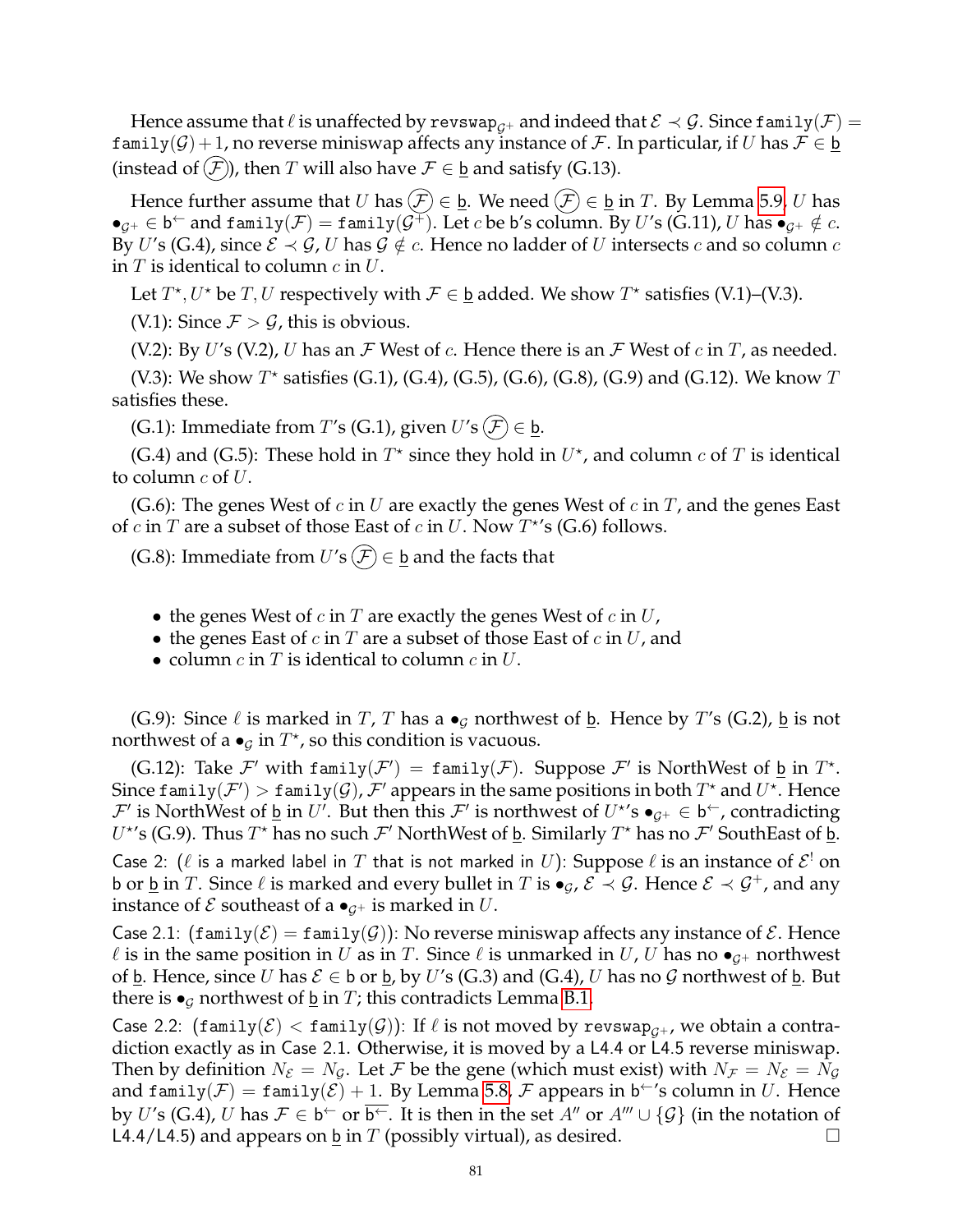# APPENDIX C. BLOCK DECOMPOSITION; COMPLETION OF PROOF OF PROPOSITION [12.3\(](#page-43-0)II)

Below, we define, for each  $S \in$  Snakes<sub>G</sub>, a set  $\mathcal{B}_S$  containing S. Clearly  $\cup_{S \in$ Snakes<sub>G</sub>  $\mathcal{B}_S$  = Snakes $_g$ . Along the way, we will argue that if  $S,S'\in\mathrm{S}$ nakes $_g$  and  $S'\in\mathcal{B}_S$ , then  $\mathcal{B}_S=\mathcal{B}_{S'}$ . This proves (D.1).

Recall  $\Gamma_i := \{T \in P_{\mathcal{G}} \colon T \text{ contains a snake from } \mathcal{B}_i\}.$  From the construction, the following two additional conditions will also be essentially clear:

- (D.3) Suppose  $A, B \in \Gamma_i$ . For each snake in  $\mathcal{B}_i$  and  $A$ , there is a snake of  $\mathcal{B}_i$  in  $B$  and in the exact same location.
- (D.4)  $A, B \in \Gamma_i$  are identical outside of the snakes in  $\mathcal{B}_i$ .

The bulk of the work is to establish (D.2). This will be done simultaneously with the description of each  $\mathcal{B}_s$ . To establish (D.2), we must verify [\(12.3\)](#page-44-0) by considering the boxfactors, edgefactors and virtualfactors from every box and edge of the common shape  $\nu/\lambda$ . Except where otherwise noted, by inspection, these factors do not change for boxes/edges not in  $\mathcal{B}_S$ . Thus, the majority of our discussion concerns the region defined by  $\mathcal{B}_S$ . For simplicity, we assume  $\mathcal{B}_J = \emptyset$ . The modifications for the general case are straightforward, using (D.3) and (D.4).

Assume  $\mathcal{G} := i_k$ . Let  $S \in$  Snakes<sub>G</sub> be in the tableau U. We break into cases according to the type of head(S). We write  $T_1, T_2, \ldots$  for the fine tableau in swap $_S(U)$ , in the order illustrated in each case. We write  $U_j$  for  $T_j$  together with its coefficient in  $\mathsf{swap}_S(U).$ 

Case 0: (head(S) =  $\emptyset$ ): By Definition-Lemma [6.8,](#page-17-0) either the southmost row of S contains a single box, or else it consists of two boxes  $x, x^{\rightarrow}$  with  $\bullet \in x$  and a marked label in  $x^{\rightarrow}$ . Thus, body( $S$ ) is either empty, or it falls under case B1 or B3.

Subcase 0.1: (body $(S)$  is B1): Let  $\mathcal{B}_S = \{S\}$ . Since  $S$  contains no  $\bullet_{\mathcal{G}}$ , swapse $\mathsf{t}_{\mathcal{B}_S}(U) = U.$ Thus  $\textsf{wt}(\textsf{swapset}_{\mathcal{B}_s}(U)) = \textsf{wt}(U)$ , which implies [\(12.3\)](#page-44-0).

Subcase 0.2: (body(S) is B3 or body(S) =  $\emptyset$ ): By Definition-Lemma [6.8\(](#page-17-0)III) either S has at least two rows, or else  $S = \text{tail}(S)$ . In either case,  $\text{tail}(S) \neq \emptyset$ .

Subcase 0.2.1: (tail(S) is T1): Let  $\mathcal{B}_S = \{S\}$ . Locally at the snake S, this swap looks like  $\overline{\phantom{a}}$  $\overline{\phantom{a}}$   $\overline{\phantom{a}}$  $\overline{\mathcal{G}}$  $\mapsto \prod_{\mathsf{x}\ni\bullet\mathsf{g}}\hat{\beta}(\mathsf{x})\cdot\frac{\mathcal{G}}{\mathcal{G}}$  $\overline{\mathcal{G} \hspace{0.5pt}|\bullet}$ • . Note that body $(S)$  is nonempty in this case. This swap

does not affect the locations or weights of edge labels or virtual labels in  $U$ . Hence edgewt(U) = edgewt(T<sub>1</sub>) and virtualwt(U) = virtualwt(T<sub>1</sub>). One checks that a box outside S is productive in U if and only if it is productive in  $T_1$ . (The critical checks are for the box immediately east of the northmost box of S and the box immediately west of the southmost box of  $S$ .) Also, each such productive box has the same boxfactor in  $U$ and  $T_1$ . The productive boxes of  $S_1$  are the boxes  $\{x\}$  containing  $\mathcal G$ , while in  $S$  they are the boxes  $\{ \mathsf{x} \}$  containing  $\mathcal{G}.$  For each productive box x of  $S_1$  with boxfactor(x)  $:=w_\mathsf{x}$ , there is a corresponding productive box  $\mathsf{x}^{\downarrow}$  in  $S$  with boxfactor $(\mathsf{x}^{\downarrow}) = \hat{\beta}(\mathsf{x})w_\mathsf{x}.$ 

Thus wt  $U =$  wt  $U_1$  follows from

$$
(-1)^{d(U)}\prod_{\mathbf{x}: \mathbf{label}_U(\mathbf{x})=\bullet_{\mathcal{G}}}\hat{\beta}(\mathbf{x})w_{\mathbf{x}} = \left(\prod_{\mathbf{x}: \mathbf{label}_U(\mathbf{x})=\bullet_{\mathcal{G}}}\hat{\beta}(\mathbf{x})\right) \cdot (-1)^{d(U)}\prod_{\mathbf{x}: \mathbf{label}_U(\mathbf{x})=\bullet_{\mathcal{G}}}w_{\mathbf{x}}.
$$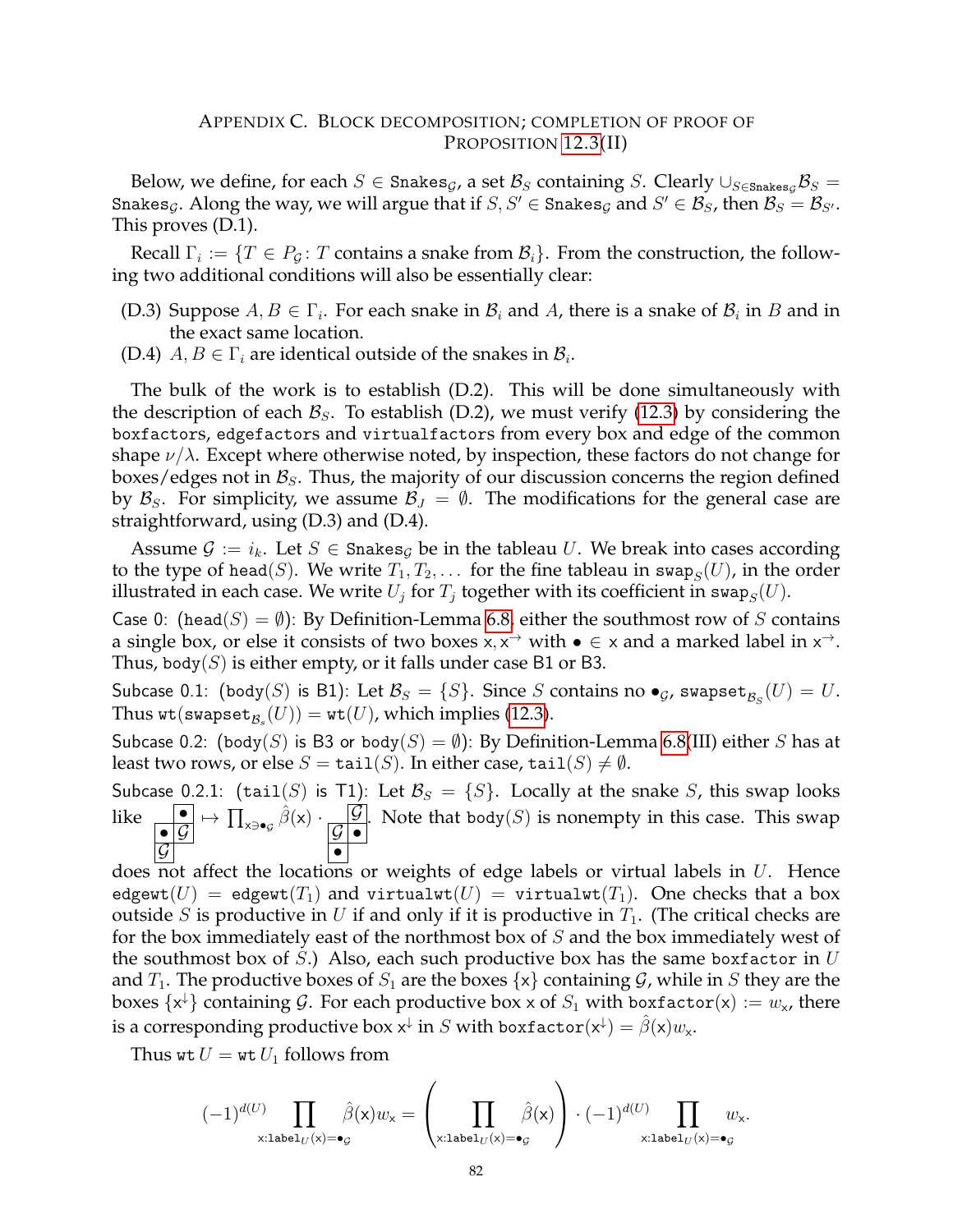Subcase 0.2.2: (tail(S) is T2): Let  $\mathcal{B}_S = \{S\}$ . This case is similar to Subcase 0.2.1; we have something like

$$
\begin{array}{c}\n\bullet \mathcal{G} \\
\hline\n\mathcal{G}\n\end{array}\n\mapsto -\prod_{x\ni\bullet} \hat{\beta}(x) \cdot \underbrace{\mathcal{G} \bullet}_{\bullet}.
$$

This swap preserves locations and weights of edge labels. Hence edgewt $(U) =$  edgewt $(T_1)$ . A box outside S is productive in U if and only if it is productive in  $T_1$ . Also, each such productive box has the same boxfactor in U and  $T_1$ . Let y be the box containing the Northmost G in S. In  $S_1$ , the productive boxes are the boxes  $\{x\}$  containing G. The productive boxes of S are the boxes  $\{x^{\downarrow}\}$  containing G in all but the northmost row of S, and y if  $\mathcal{G}^+ \notin \mathsf{y}$  with family $(\mathcal{G}) = \mathtt{family}(\mathcal{G}^+).$  For each productive box x in  $S_1$  with boxfactor(x) :=  $w_{\mathsf{x}}$ , there is a corresponding productive  $\mathsf{x}^{\downarrow}$  of  $S$  with boxfactor( $\mathsf{x}^{\downarrow}$ ) =  $\beta(\mathsf{x})w_{\mathsf{x}}$ .

The box y is productive in S with boxfactor(y) := y if and only if  $(\mathcal{G}) \in \overline{y}$  in  $S_1$  with virtualfactor<sub>G</sub> $(\bar{y}) = y$ . The swap does not otherwise affect the location or weight contribution of virtual labels. Finally note  $(-1)^{d(U)} = (-1)^{d(T_1)-1}$ . If y is productive in S, then wt  $U =$  wt  $U_1$  follows from

$$
(-1)^{d(U)}\cdot y\prod_{\mathsf{x}: \texttt{label}_U(\mathsf{x})=\bullet_{\mathcal{G}}}\hat{\beta}(\mathsf{x})w_{\mathsf{x}}=\left(-\prod_{\mathsf{x}: \texttt{label}_U(\mathsf{x})=\bullet_{\mathcal{G}}}\hat{\beta}(\mathsf{x})\right)\cdot (-1)^{d(U)-1}\cdot y\cdot\prod_{\mathsf{x}: \texttt{label}_U(\mathsf{x})=\bullet_{\mathcal{G}}}w_{\mathsf{x}}.
$$

If y is not productive in  $S$ , we use the same identity without y.

Subcase 0.2.3: (tail(S) is T3): This is again similar to Subcase 0.2.1. Locally at S, we have something like



By Lemma [6.9\(](#page-17-1)V), S has at least two rows. Let y be the box containing  $\mathcal{G}^+$  in S. Here  $\alpha := \prod_{\mathsf{x}\ni\bullet} \hat{\beta}(\mathsf{x})$  if  $\bullet \notin \mathsf{y}^\uparrow$  and  $\alpha := 0$  otherwise.

The locations and weights of virtual labels are unaffected by the swap. Therefore, virtualwt $(U)$  = virtualwt $(T_1)$  = virtualwt $(T_2)$ . Furthermore the edgefactors and boxfactors from labels outside of S are the same in each of  $U, T_1, T_2$ , so we restrict attention to the boxfactors and edgefactors from labels inside S.

Subcase 0.2.3.1:  $(\bullet_g \notin \mathsf{y}^\dagger)$ : Let  $\mathcal{B}_S = \{S\}$ . The productive boxes of  $S_1$  and  $S_2$  are the boxes  $\{x\}$  containing G and not in the northmost row, and possibly also y (depending on what label, if any, appears in y<sup> $\rightarrow$ </sup>). The productive boxes of S are those boxes  $\{x^{\downarrow}\}$  containing  $G$  not in the second row from the top, the box z containing  $G$  in the second row from the top, and possibly also y. One sees y is productive in any of  $S, S_1, S_2$  if and only if it is productive in all of them. Further, if it is productive, then it has the same boxfactor, say a, in each one.

For each productive box x in each of  $S_1, S_2$ , with boxfactor(x) :=  $w_x$ , there is a corre- ${\rm sponding}\> \overline{{\rm productive}\, {\rm box}\, {\sf x}^\downarrow}$  in  $S$ , with  ${\rm boxfactor}({\sf x}^\downarrow) = \hat\beta({\sf x})w_{\sf x}.$  Let edge ${\rm factor}_{\underline{z^\to}\in T_2}({\cal G}^+):=$  $1-b.$  Then boxfactor $_U(\mathsf{z}) = \hat{\beta}(\mathsf{z}^\uparrow) b.$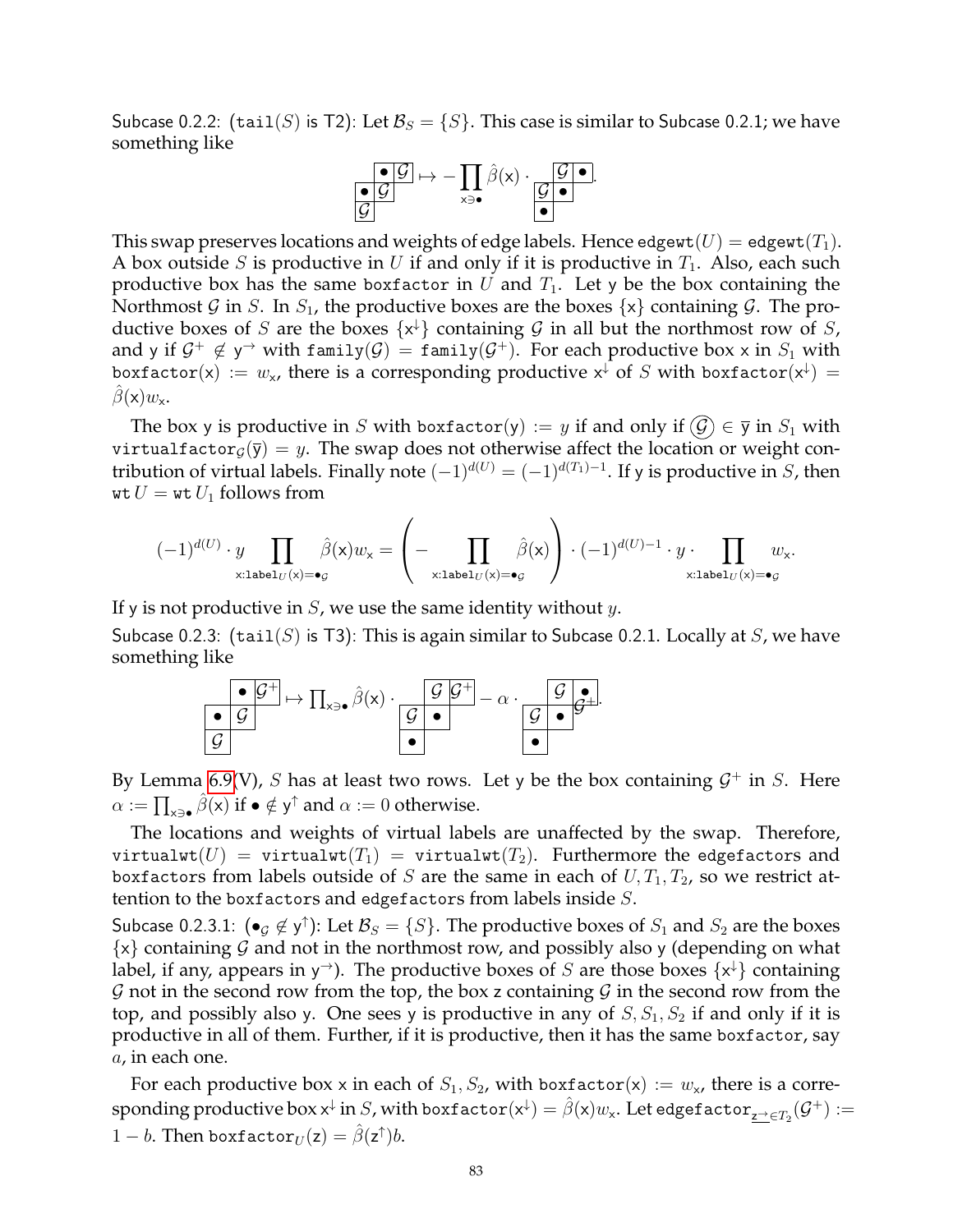Now [\(12.3\)](#page-44-0) is the statement wt  $U = wt(U_1 + U_2)$ . If y is productive in U, this follows from the identity

$$
a\hat{\beta}(z^{\uparrow})b\prod_{x}\hat{\beta}(x)w_{x} = \left(\hat{\beta}(z^{\uparrow})\prod_{x}\hat{\beta}(x)\right)\cdot\left[a\prod_{x}w_{x} - (1-b)\cdot a\prod_{x}w_{x}\right]
$$

Otherwise we use the same identity without a.

Subcase 0.2.3.2:  $(\bullet_{\mathcal{G}} \in \mathsf{y}^{\uparrow})$ : Here  $\alpha = 0$ , so we ignore  $T_2$ . Let  $S'$  be the snake containing  $\mathsf{y}^{\uparrow}$ and let  $\mathcal{B}_S = \{S, S'\}$ . By Lemma [6.6,](#page-16-0)  $S' = \{y^\uparrow\}$  participates in a trivial H3 or H8 miniswap.

The productive boxes  $\{x\}$  of  $S_1$  are those containing  $\mathcal G$  (even the box  $y^{\leftarrow}$ ) and possibly also y (depending on what label, if any, appears in  $y^{\rightarrow}$ ). The productive boxes of S are the boxes  $\{x^{\downarrow}\}$  containing G and possibly also y. One checks that y is productive in S if and only if it is productive in  $S_1.$  If productive, boxfactor $_{U}(\mathsf{y}) =$  boxfactor $_{T_1}(\mathsf{y}) := y.$  In  $S'$ ,  $y^{\uparrow \rightarrow}$  is productive if and only if it is in  $S'$ ; if it is productive, it contributes the same boxfactor $(\mathsf{y}^{\uparrow\rightarrow}) := q$  to both.

For each productive x in  $S_1$  with boxfactor(x) :=  $w_x$ , there is a corresponding productive  $x^\downarrow$  in  $S$  with boxfactor $(x^\downarrow) = \hat{\beta}(x)w_x$ . If y and  $y^{\uparrow\rightarrow}$  are productive in  $U$ , [\(12.3\)](#page-44-0) follows from

$$
\underset{\mathsf{x}: \texttt{label}_U(\mathsf{x}) = \bullet_{\mathcal{G}}}{\prod} \hat{\beta}(\mathsf{x}) w_{\mathsf{x}} = q \left( \prod_{\mathsf{x}: \texttt{label}_U(\mathsf{x}) = \bullet_{\mathcal{G}}} \hat{\beta}(\mathsf{x}) \right) \cdot y \cdot \prod_{\mathsf{x}: \texttt{label}_U(\mathsf{x}) = \bullet_{\mathcal{G}}} w_{\mathsf{x}}.
$$

Otherwise we use the same identity without  $q$ ,  $y$  or both.

Subcase 0.2.4:  $(\text{tail}(S)$  is T4): Let  $\text{tail}(S) = \{x, y := x^{\rightarrow}\}\$ . By (G.7), the  $\mathcal{G} \in \mathsf{y}$  is westmost in its gene, so body $(S) = \emptyset$ .

Subcase 0.2.4.1:  $(\texttt{tail}(S)$  is T4.1): Set  $\mathcal{B}_S = \{S\}.$  Locally at  $S, \bigsqcup_{\mathcal{G}, \mathcal{H}} \bigsqcup_{\mathcal{G}, \mathcal{H}} \bigsqcup_{\mathcal{G}, \mathcal{H}} \mathcal{F}^!_{\mathcal{G}, \mathcal{H}}$  where we have family(H) = family(G) + 1 and  $N_{\mathcal{H}} = N_{\mathcal{G}}$ . Virtual labels appear in the same places in U and  $T_1$ . In particular, neither U nor  $T_1$  can have  $(\mathcal{G}) \in \mathbf{x}$ , since it would be West of every G. Further no labels move. As no weights change, trivially  $w \cdot U = w \cdot U_1$ , which implies [\(12.3\)](#page-44-0).

Subcase 0.2.4.2:  $(tail(S)$  is T4.2):

Subcase 0.2.4.2.1:  $(\mathcal{G}^- \in x^{\leftarrow})$  with family $(\mathcal{G}^-) = \text{family}(\mathcal{G}))$ : Set  $\mathcal{B}_S = \{S\}$ . Locally at  $S$ , the swap is  $\boxed{\mathcal{G}^- \bullet \mathcal{F}^!} \mapsto \boxed{\mathcal{G}^- \bullet \mathcal{F}^!} \mapsto \hat{\beta}(x) \cdot \boxed{\mathcal{G}^- \mathcal{G}^-} \bullet$ . — ⊥<br>7<del>∀४7ा</del> Here [\(12.3\)](#page-44-0) is equivalent to  $\texttt{wt} \, U =$ wt  $T_1 + \hat{\beta}(x)$  wt  $T_2$ .

The  $\mathcal{F}^! \in \mathsf{y}$  is productive in U and  $T_1$  if and only if  $(\mathcal{F}) \in \overline{\mathsf{y}}$  in  $T_2$ . If these boxes are productive,

$$
\mathtt{boxfactor}_U(\mathsf{y}) = \mathtt{boxfactor}_{T_1}(\mathsf{y}) = \mathtt{virtualfactor}_{\overline{\mathsf{y}} \in T_2}((\mathcal{F})) := a.
$$

The box x is not productive in  $U$  or  $T_1$ , but it is in  $T_2$ . Let boxfactor $_{T_2}(\mathsf{x}) \ := \ u.$  Then  $\texttt{virtualfactor}_{\underline{y}\in U}(\mathcal{H})=u$  and  $\texttt{virtualfactor}_{\underline{y}\in T_1}(\mathcal{H}))=u-1.$  Let  $w:=\texttt{edgefactor}_{\underline{y}\in T}(\mathcal{G}).$ Then we have edgefacto $\mathbf{r}_{\mathsf{y}\in T_1}(\mathcal{G}^!) = w$  and edgefacto $\mathbf{r}_{\overline{\mathsf{x}}\in T_2}(\mathcal{F}) = w.$  The box  $\mathsf{x}^\leftarrow$  is productive in  $U$  and  $T_1$ , but not in  $T_2.$  We have boxfactor $_U(\mathsf{x}^{\leftarrow}) =$  boxfactor $_{T_1}(\mathsf{x}^{\leftarrow}) = \hat{\beta}(\mathsf{x})u.$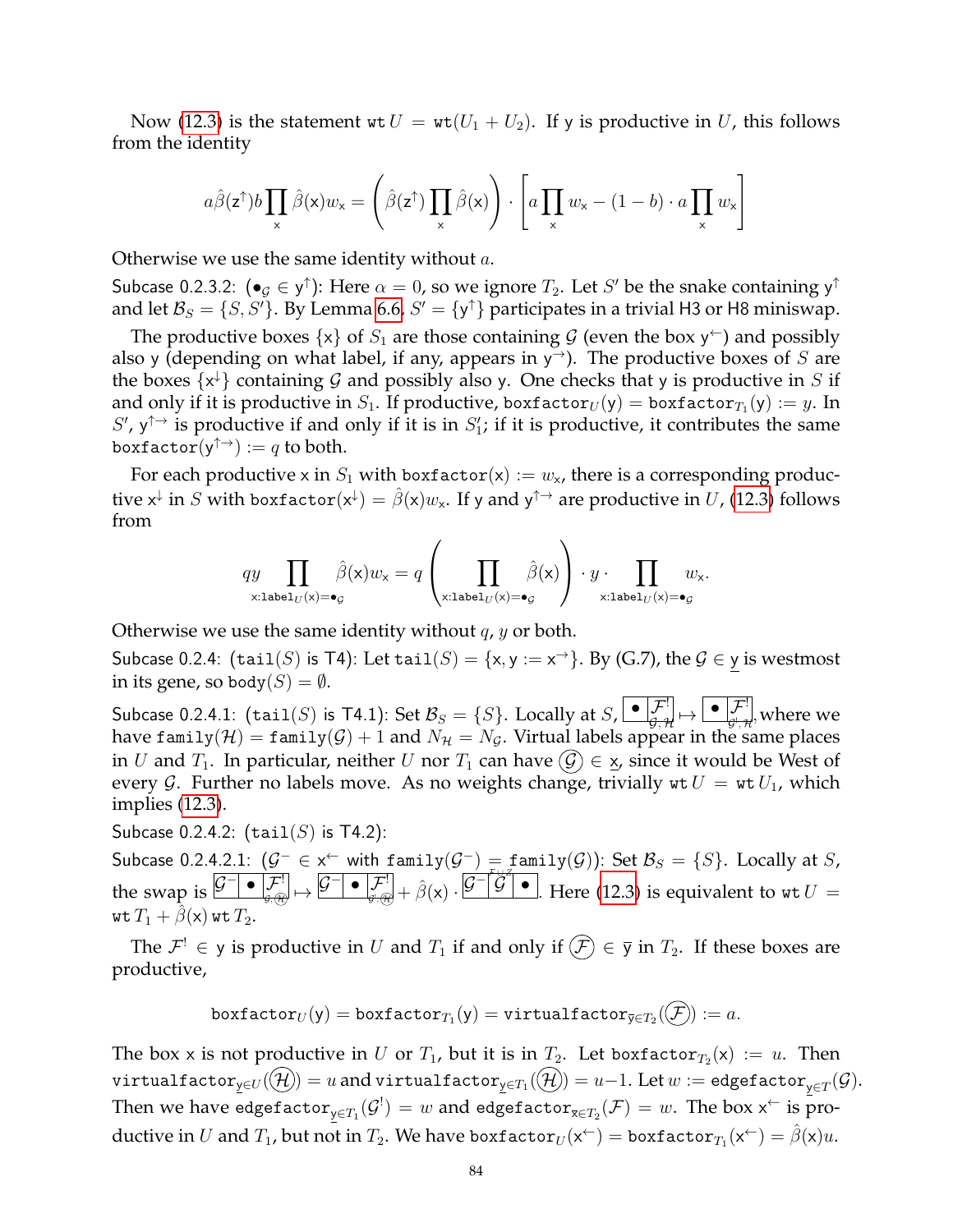If y is productive in U, wt  $U = wt T_1 + \hat{\beta}(x)wt T_2$  follows from the identity on  $\mathcal{B}_{S}$ contributions:  $\hat{\beta}(x)au^2w = \hat{\beta}(x)au(u-1)w + \hat{\beta}(x)auw$ . If y is not productive in U, it follows from the same identity after cancelling  $a$ 's.

Subcase 0.2.4.2.2:  $(\mathcal{G}^{-}\notin\times^{\leftarrow}$  or  $\mathcal{G}^{-}<\mathcal{G})$ : Let  $\overline{T}:=\phi_{4}^{-1}(T)\in P_{\mathcal{G}}.$  Let  $\overline{S}$  be the snake of  $\overline{T}$ containing x. Set  $\mathcal{B}_S = \{S, \overline{S}\}\;$ ; thus  $\Gamma = \{T, \overline{T}\}\$ .

Locally at S, the swap is  $\begin{array}{|c|c|c|c|c|}\n\bullet & \mathcal{F}^1 & \bullet & \mathcal{F}^1 \\\hline\n\vdots & \vdots & \vdots & \vdots \\\hline\n\end{array}$ F ∪ <sup>Z</sup> Locally at  $\overline{S}$ ,  $\left\lfloor \frac{\bullet}{\mathcal{G}} \right\rfloor \overline{\mathcal{G}}$   $\mapsto 0$ . By Proposition [12.21,](#page-52-0)  $[T]P_\mathcal{G}=[T]P_\mathcal{G}$ . Hence [\(12.3\)](#page-44-0) is equivalent to wt  $U+$  wt  $\overline{U} =$  wt  $U_1+$  wt  $U_2.$ Here  $U(\Gamma) = \{U, U\}.$ 

The  $\mathcal{F}^! \in \mathsf{y}$  is productive in  $U$ ,  $T_1$  and  $\overline{U}$  if and only if  $(\mathcal{F}) \in \overline{\mathsf{y}}$  in  $T_2$ . If these boxes are productive,

$$
\texttt{boxfactor}_U(y) = \texttt{boxfactor}_{T_1}(y) = \texttt{boxfactor}_{\overline{U}}(y) = \texttt{virtualfactor}_{\overline{y} \in T_2}(\overline{\mathcal{F}}) := a.
$$

The box x is not productive in  $U,T_1$  or  $\overline{U}.$  Let  $w\,=\,$  edgef $\texttt{actor}_{\mathsf{y}\in T}(\mathcal{G}).$  Then we have  $\texttt{virtualfactor}_{\mathsf{y}\in\overline{T}}(\mathcal{G})\texttt{)}\ =\ -w$ , edge $\texttt{factor}_{\mathsf{y}\in T_1}(\mathcal{G}^!)\ =\ w$  and edge $\texttt{factor}_{\overline{\mathsf{x}}\in T_2}(\mathcal{F})\ =\ w.$ Let  $u$  = virtualfactor $_{\mathsf{y}\in U}(\mathcal{(H)})$ . Then virtualfactor $_{\mathsf{y}\in T_1}(\mathcal{(H)})\ =\ u\ -\ 1.$  Let  $1\ -\ v\ =\ 1$  $\texttt{edgefactor}_{\underline{x}\in \overline{U}}(\mathcal{G}).$  Then  $\texttt{boxfactor}_{T_2}(\mathsf{x})=\frac{v}{\hat{\beta}(\mathsf{x})}.$ 

If y is productive in U, wt  $U + wt \overline{U} = wt U_1 + wt U_2$  follows from the identity on  $\mathcal{B}_{S}$ contributions:  $auw - a(1 - v)w = a(u - 1)w + a\hat{\beta}(x)\frac{v}{\hat{\beta}(x)}w$ . The same is true if y is not productive in  $U$  except that  $a$  does not appear.

Subcase 0.2.4.3:  $(tail(S)$  is T4.3):

Subcase 0.2.4.3.1:  $(\mathcal{G}^- \in x^{\leftarrow}$  with  $\underline{\text{family}}(\mathcal{G}^-) = \underline{\text{family}}(\mathcal{G}))$ : Set  $\mathcal{B}_S = \{S\}$ . Locally at  $S$ , the swap is  $\overline{\mathcal{G}^-}$  •  $\overline{\mathcal{F}}'$   $\mapsto \hat{\beta}(x) \cdot \overline{\mathcal{G}^-} \overline{\mathcal{G}}^-$  • . ⊥aiii<br><del>/ ∪∡</del> Here [\(12.3\)](#page-44-0) is equivalent to wt  $U = \hat{\beta}(\mathsf{x})$  wt  $T_1$ .

For every label  $\ell \in Z \cup G$  in U, there is a unique label  $\ell_1 \in \mathcal{F} \cup Z$  with family $(\ell_1) =$  $\texttt{family}(\ell)-1. \text{ Also, edgefactor}_U(\ell) = \texttt{edgefactor}_{T_1}(\ell_1) := a_\ell.$ 

In U, y is productive if and only if  $y^{\rightarrow}$  does not contain a label of the same family as F. Hence y is productive in U if and only if  $(F) \in \overline{y}$  in  $T_1$ . If y is productive in U, then  $\texttt{boxfactor}_U(\mathsf{y}) = \texttt{boxfactor}_{\overline{U}}(\mathsf{y}) = \texttt{virtualfactor}_{\overline{\mathsf{y}} \in T_1}((\mathcal{F})) := b.$ 

The box x is productive in  $T_1$ , but not U. Let  $w :=$  boxfactor $T_1(x)$ . The box  $x^{\leftarrow}$  is productive in  $U$ , but not in  $T_1.$  We have boxfactor $_U(\mathsf{x}^{\leftarrow}) = \hat{\beta}(\mathsf{x}) w.$ 

Hence if y is productive in U, wt  $U = \hat{\beta}(x)$  wt  $T_1$  follows from

$$
\hat{\beta}(\mathbf{x})wb \prod_{\ell \in Z \cup \mathcal{G}} a_{\ell} = \hat{\beta}(\mathbf{x})bw \prod_{\ell_1 \in \mathcal{F} \cup Z} a_{\ell}.
$$

Otherwise, we use the same identity after canceling  $b$ .

Subcase 0.2.4.3.2:  $(\mathcal{G}^{-}\notin\times^{\leftarrow}$  or  $\mathcal{G}^{-}<\mathcal{G})$ : Let  $\overline{T}:=\phi_{4}^{-1}(T)\in P_{\mathcal{G}}.$  Let  $\overline{S}$  be the snake of  $\overline{T}$ containing x and set  $\mathcal{B}_S = \{S, \overline{S}\}.$ F ∪ <sup>Z</sup>

Locally at S, the swap is  $\left[\begin{array}{c} \bullet \\ \end{array}\right] \mathcal{F}^! \left[\rightarrow \hat{\beta}(x) \cdot \left[\begin{array}{c} \mathcal{G} \\ \end{array}\right] \bullet \right]$ . Locally at  $\overline{S}_r \Big| \overset{\bullet}{\underset{\mathcal{G}}{\bullet}} \Big| \overset{\mathcal{F}^!}{\mathcal{F}^!} \Big| \mapsto 0.$  By Propo-sition [12.21,](#page-52-0)  $[T]P_{\mathcal{G}} = [T]P_{\mathcal{G}}.$  Hence [\(12.3\)](#page-44-0) is equivalent to wt  $U +$  wt  $U =$  wt  $U_1.$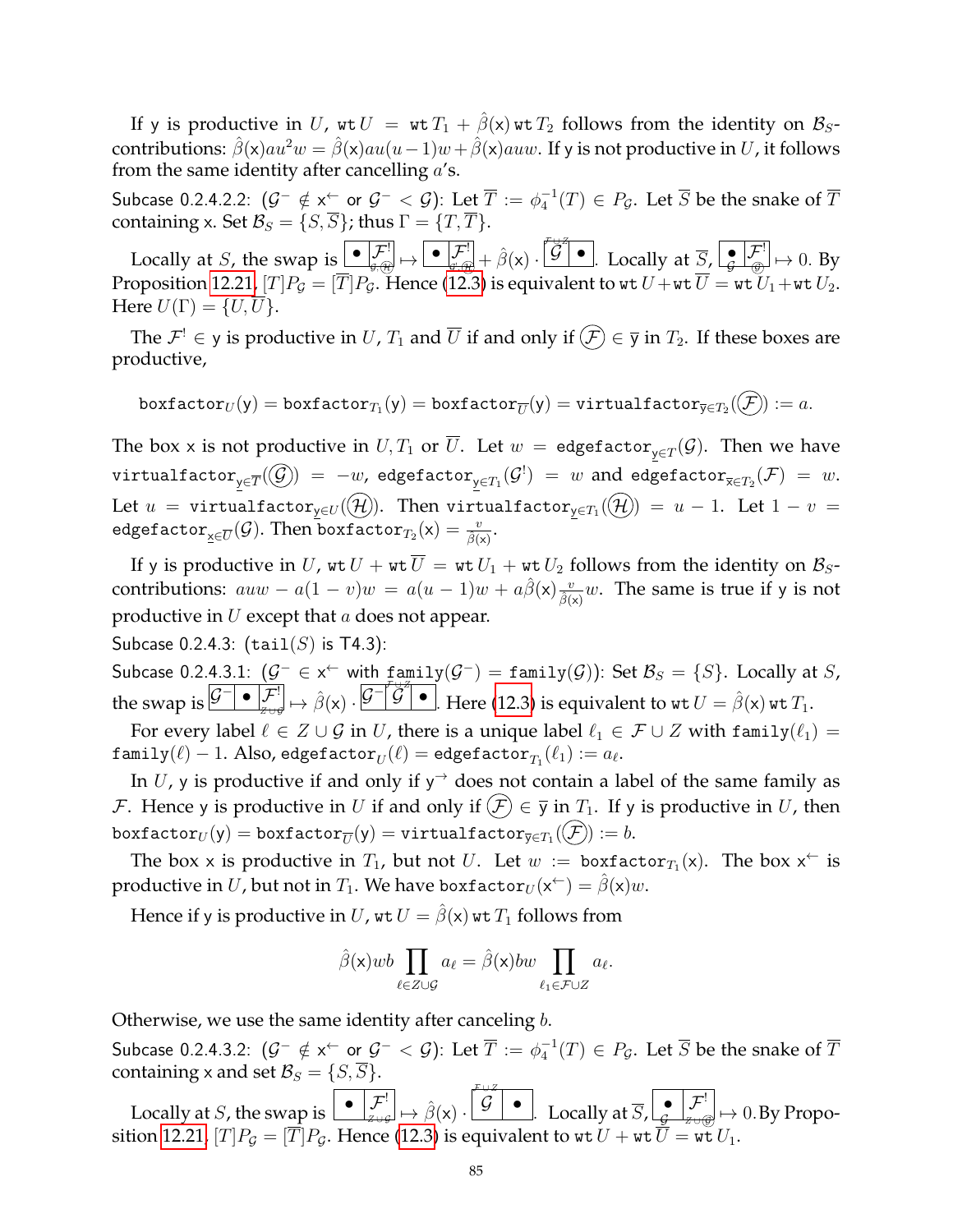For every label  $\ell \in Z \cup G$  in U, there is a unique label  $\ell_1 \in \mathcal{F} \cup Z$  with family $(\ell_1)$  = <code>family( $\ell$ )  $-$  1. Also, edgefactor $_U(\ell) =$  edgefactor $_{T_1}(\ell_1) := a_{\ell}.$  If  $\ell \in Z$  in  $U$ , then there  $\ell$ </sup></code> is unique  $\overline{\ell} \, \in \, Z$  in  $\overline{U}$  with family $(\ell) \, = \, \texttt{family}(\overline{\ell}),$  and edgefactor $_{\overline{U}}(\overline{\ell}) \, = \, a_\ell.$  Further  $\texttt{virtualfactor}_{\mathsf{y}\in \overline{U}}(\mathcal{G})=-a_{\mathcal{G}}.$ 

In U, y is productive if and only if  $y^{\rightarrow}$  does not contain a label of the same family as  $F$ . Hence y is productive in U if and only if it is productive in U and further if and only if  $(\mathcal{F}) \in \overline{\mathsf{y}}$  in  $T_1.$  If y is productive in  $U$ , then boxfactor $_U(\mathsf{y})\,=\,\mathtt{boxfactor}_{\overline{U}}(\mathsf{y})\,=\,$  $\texttt{virtualfactor}_{\overline{{\textnormal{y}}}\in T_1}((\mathcal{F})) := b.$ 

The box x is productive in  $T_1.$  Let  $w:=\texttt{boxfactor}_{T_1}(\mathsf{x}).$  Observe edge $\texttt{factor}_{\underline{\mathsf{x}}\in\overline{U}}(\mathcal{G})=$  $1 - \hat{\beta}(\mathsf{x})w$ . Hence wt  $U + \mathsf{wt}\,\overline{U} = \mathsf{wt}\,U_1$  follows from

$$
b \prod_{\ell \in Z \cup \mathcal{G}} a_{\ell} + b(1 - \hat{\beta}(\mathbf{x})w)(-a_{\mathcal{G}}) \prod_{\ell \in Z} a_{\ell} = \hat{\beta}(\mathbf{x})bw \prod_{\ell \in Z \cup \mathcal{G}} a_{\ell}
$$

if y is productive in  $U$ . If it is not productive, we use the same identity without  $b$ .

Subcase 0.2.5: (tail(S) is T5): Either body(S) =  $\emptyset$  and tail(S) = S, or else body(S)  $\neq \emptyset$ . Set  $B_S = \{S\}$ . Let  $\text{tail}(S) = \{\mathsf{x}, \mathsf{y} := \mathsf{x}^{\to}\}.$ F ∪ <sup>Z</sup>

Subcase 0.2.5.1:  $(\text{body}(S) = \emptyset)$ : Locally at  $S, \begin{bmatrix} \bullet & \mathcal{F}^! \\ \bullet & \mathcal{F}^! \end{bmatrix} \mapsto \hat{\beta}(x) \cdot \begin{bmatrix} \mathcal{G} & \bullet \end{bmatrix}$ . In  $U$ , x is not productive, while y is productive if and only if y<sup> $\rightarrow$ </sup> does not contain a label of the same family as F. In  $T_1$ , x is productive, but y is not. y is productive in U if and only if  $(F) \in \overline{y}$  in  $T_1$ . If y is productive in  $U$ , then boxfactor $_{U}(\mathsf{y}) = \mathtt{virtualfactor}_{\overline{\mathsf{y}} \in T_1}(\mathcal{F}) := a.$ 

For every edge label  $\ell \in Z$  in U, there is a unique  $\ell_1 \in \mathcal{F} \cup Z$  in  $T_1$  with family $(\ell_1)$  = <code>family( $\ell) - 1.$  Furthermore edgefactor $_{U}(\ell) =$  edgefactor $_{T_{1}}(\ell_{1}) := b_{\ell}.$  Let  $\ell_{1}^{M}$  be greatest</code> label of  $Z$  in  $T_1$ , and let edgefactor $_{T_1}(\ell_1^M):=w.$  Then virtualfactor $_{\underline{y}\in U}(\mathcal{G})=-w.$ 

Let boxfactor $_{T_1}({\sf x}):=c.$  Then virtualfactor $_{\sf x\in U}(\widehat{\cal G})=\hat\beta({\sf x})c.$  Since  $T_1$  has one more  ${\cal G}$ than  $U$ ,  $d(U) = d(T_1) - 1$ .

In this case [\(12.3\)](#page-44-0) is equivalent to  $w \tau U = \hat{\beta}(x) w \tau T_1$ . This follows from

$$
(-1)^{d(U)} \cdot \left(\prod_{\ell \in Z} b_{\ell}\right) \cdot (-w)\hat{\beta}(\mathbf{x})c \cdot a = \hat{\beta}(\mathbf{x}) \cdot (-1)^{d(U)+1} \cdot w\left(\prod_{\ell \in Z} b_{\ell}\right) \cdot a \cdot c,
$$

if y is productive in  $U$ . If it is not productive, we use the same identity without  $a$ . Subcase 0.2.5.2:  $(\text{body}(S) \neq \emptyset)$ : Locally at S, the swap looks like



Let A be the set of boxes of  $S_1$  containing  $\mathcal G$ . The productive boxes of S are  $\{z^\downarrow : z \in A\}$ , as well as perhaps y, which is productive if and only if y $\rightarrow$  contains a label of the same family as  ${\cal F}$  in  $U.$  The productive boxes of  $S_1$  are  $A.$  For each  ${\sf z}\in A$ , let  $a_{\sf z}:=\texttt{boxfactor}_{T_1}({\sf z}).$ Then boxfactor ${}_{U}(\mathsf{z}^{\downarrow}) = \hat{\beta}(\mathsf{z}) a_{\mathsf{z}}.$  If y is productive in  $U$ , let  $b := \texttt{boxfactor}_U(\mathsf{y}).$  Observe y is productive in U if and only if  $\mathcal{F} \in \overline{y}$  in  $T_1$ . Furthermore if y is productive in U, then  $\texttt{virtualfactor}_{\overline{\mathsf{y}} \in T_1}((\mathcal{F})) = b.$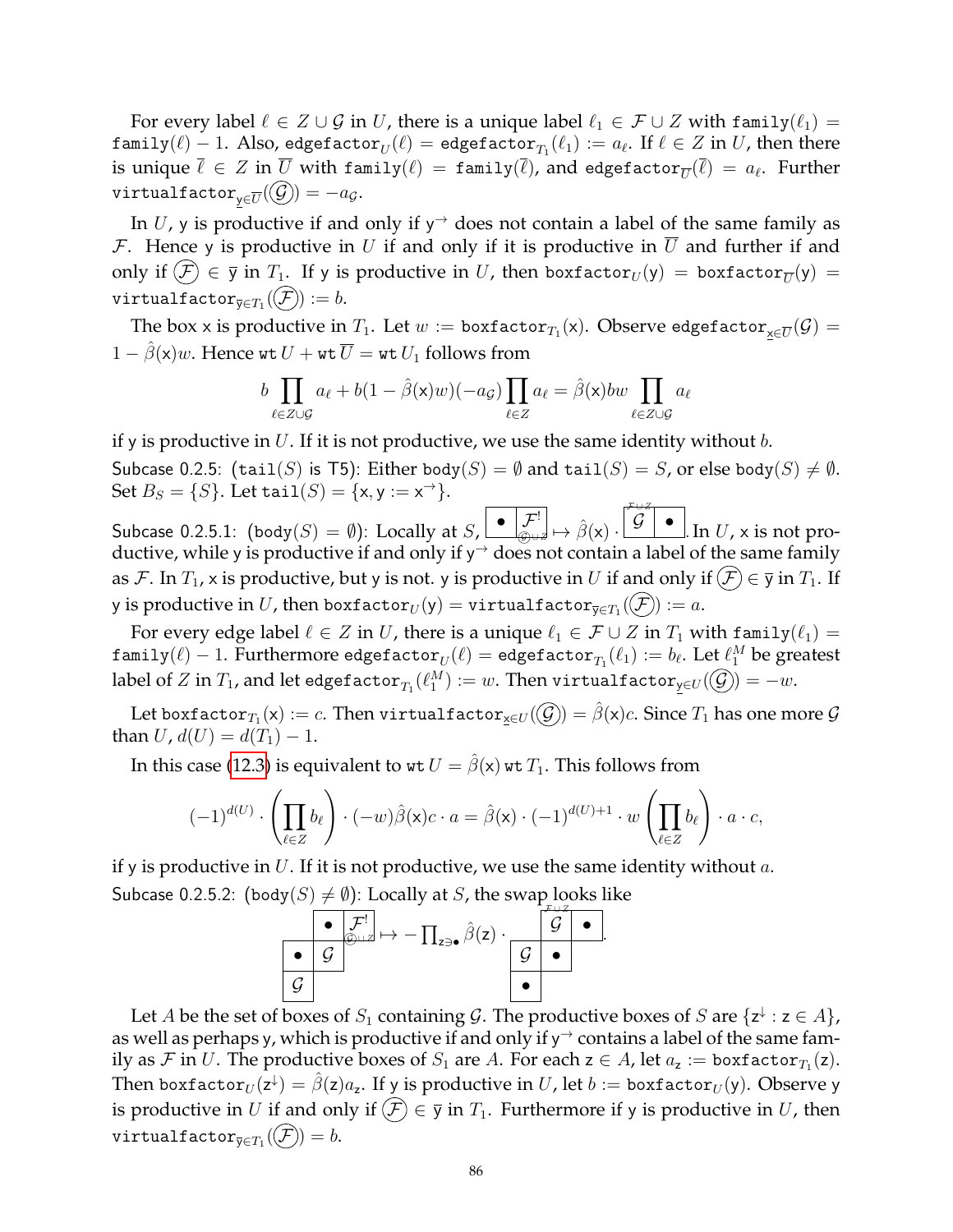For every edge label  $\ell \in Z$  in U, there is a unique  $\ell_1 \in \mathcal{F} \cup Z$  in  $T_1$  with family $(\ell_1)$  = <code>family( $\ell) - 1$ . Furthermore edgefactor $_{U}(\ell) =$  edgefactor $_{T_{1}}(\ell_{1}) := c_{\ell}.$  Let  $\ell_{1}^{M}$  be greatest</code> label of  $Z$  in  $T_1$ , and let edgefactor $_{T_1}(\ell_1^M):=w.$  Then virtualfactor $_{\underline{\mathsf{y}}\in U}(\widehat{\mathcal{G}})=-w.$ 

In this case [\(12.3\)](#page-44-0) is equivalent to  $\texttt{wt}\, U = -\prod_{\mathsf{z}\in A} \hat\beta(\mathsf{z})\, \texttt{wt}\, T_1.$  This follows from

$$
\left(\prod_{\ell\in Z}c_{\ell}\right)\cdot(-w)\cdot b\prod_{z\in A}(\hat{\beta}(z)a_z)=\left(-\prod_{z\in A}\hat{\beta}(z)\right)\cdot w\left(\prod_{\ell\in Z}c_{\ell}\right)\cdot b\cdot\prod_{z\in A}a_z.
$$

Subcase 0.2.6:  $(tail(S)$  is T6): This case is covered by Subcases 0.2.4.2 and 0.2.4.3. Case 1: (head(S) is H1): Set  $B_S = \{S\}$ . Let x be the unique box of S. Locally at S, the swap is  $\boxed{\bullet} \mapsto \beta(x) \cdot \boxed{\mathcal{G}} + \gamma \cdot \boxed{\bullet}$ where  $\gamma := 0$  if x is in row  $i$  and  $\gamma := 1$  otherwise.

Let boxfactor $_{T_1}(\mathsf{x}) := a$ . The box x is productive in  $U$  if and only if family $(\mathtt{label}(\mathsf{x}^\leftarrow)) =$  $\texttt{family}(\mathcal{G})$ , in which case boxfacto $\text{r}_U(\textsf{x})\,=\,a.$  Observe edgefacto $\text{r}_{\textsf{x}\in U}(\mathcal{G})\,=\,1-\hat{\beta}(\textsf{x})a$ , edgefactor $_{\overline{\mathsf{x}}\in T_2}(\mathcal{G})=1-a$ , and x is not productive in  $T_2.$  Notice further that  $\gamma=0$  if and only if  $a = 1$ .

If  $x^{\leftarrow}$  is empty, then  $x^{\leftarrow}$  is not productive in any of  $U, T_1, T_2$ . If  $x^{\leftarrow}$  is nonempty and label(x<sup>+</sup>) <  $\mathcal{G}$ , then x<sup>+</sup> is productive in all three tableaux, and boxfactor $U(x^+)$  =  ${\tt boxfactor}_{T_1}({\sf x}^{\leftarrow})\, =\, {\tt boxfactor}_{T_2}({\sf x}^{\leftarrow})\, :=\, b.$  If  ${\sf x}^{\leftarrow}$  is nonempty and  ${\tt family}({\tt label}({\sf x}^{\leftarrow}))\, =\,$ family(G), then  $x^{\leftarrow}$  is productive in  $T_2$ , but not in  $U$  or  $T_1$ . Moreover by (G.6),  $\mathcal{G}^{-} \in x^{\leftarrow}$ , so boxf $\texttt{actor}_{T_2}(\mathsf{x}^{\leftarrow}) = \hat{\beta}(\mathsf{x}) a.$ 

In this case [\(12.3\)](#page-44-0) is equivalent to  $\text{wt } U = \beta(\text{x}) \text{wt } T_1 + \gamma \text{wt } T_2$ . Since  $\gamma = 1$  whenever wt  $T_2\neq 0$ , it suffices to show wt  $U=\beta({\sf x})$  wt  $T_1+$ wt  $T_2.$  If  ${\sf x}^\leftarrow$  is nonempty and label $({\sf x}^\leftarrow)<$  $G$ , this follows from

$$
(1 - \hat{\beta}(\mathbf{x})a) \cdot b = \beta(\mathbf{x}) \cdot ab + (1 - a) \cdot b.
$$

If  $x^\leftarrow$  is empty, we use the same identity without  $b.$  If  $\texttt{family}(\texttt{label}(x^\leftarrow)) = \texttt{family}(\mathcal{G})$ , we use the identity

$$
(1 - \hat{\beta}(\mathbf{x})a) \cdot a = \beta(\mathbf{x}) \cdot a + (1 - a) \cdot \hat{\beta}(\mathbf{x})a.
$$

Case 2: (head(S) is H2): Set  $B_S = \{S\}$ . Let x be the unique box of S. Locally at S,  $\boxed{\bullet}$   $\mapsto \boxed{\bullet} + \beta(x) \cdot \boxed{\mathcal{G}}$ .

Let boxfactor $_{T_2}({\sf x})$  :=  $a.$  Then virtualfactor $_{\sf x\in U}(\widehat{\cal G})$  :=  $a\hat\beta({\sf x}).$  In  $T_1$ ,  $\widehat{\cal G})\in\bar{\sf x}$  with virtualfactor $_{\underline{x}\in T_1}((\mathcal{G}))=a.$  Due to  $T_2$ 's extra  $\mathcal{G}\in$  x,  $d(T_2)=d(U)+1=d(T_1)+1.$ 

In this case [\(12.3\)](#page-44-0) is equivalent to  $w \in U = w \in T_1 + \beta(x)$  wt  $T_2$ . This follows from

$$
(-1)^{d(U)} \cdot a\widehat{\beta}(\mathsf{x}) = (-1)^{d(U)} \cdot a + \beta(\mathsf{x}) \cdot (-1)^{d(U)+1} \cdot a.
$$

Case 3: (head(S) is H3): Here  $S = \{x\}$ . Let  $y = x^{\downarrow \leftarrow}$ . Locally at  $S$ ,  $\boxed{\bullet_{i_k}} \mapsto \boxed{\bullet_{i_{k+1}}}$ . Subcase 3.1:  $(i_{k+1}\in \mathsf{x}^\downarrow=\mathsf{y}^\rightarrow,~i_k\in \mathsf{y},$  no  $\bullet$  West of  $\mathsf{y}$  in the same row): In  $U$  the  $\mathsf{y}$  is not

productive, whereas in  $T_1$ , y is productive. Let  $a:=\texttt{boxfactor}_{T_1}(\mathsf{y}).$ 

Subcase 3.1.1: (y contains the only  $i_k$  in T): Let  $\overline{T} := \phi_2^{-1}(T)$ . Let  $S'$  be the snake in  $T$ containing y,  $\overline{S}$  be the snake in  $\overline{T}$  containing x and  $\overline{S'}$  the snake in  $\overline{T}$  containing y. Set  $B_S = \{S, S', \overline{S}, \overline{S'}\}$ . Locally at  $S \cup S'$  and at  $\overline{S} \cup \overline{S'}$  the swaps are respectively,

$$
\begin{array}{c}\n\bullet \\
\hline\ni_k \n\end{array}\n\mapsto\n\begin{array}{c}\n\bullet \\
\hline\ni_k \n\end{array}\n\quad \text{and} \quad\n\begin{array}{c}\n\bullet \\
\bullet \\
\hline\ni_k \n\end{array}\n\mapsto\n\beta(y)\begin{array}{c}\n\bullet \\
\hline\ni_k \n\end{array},
$$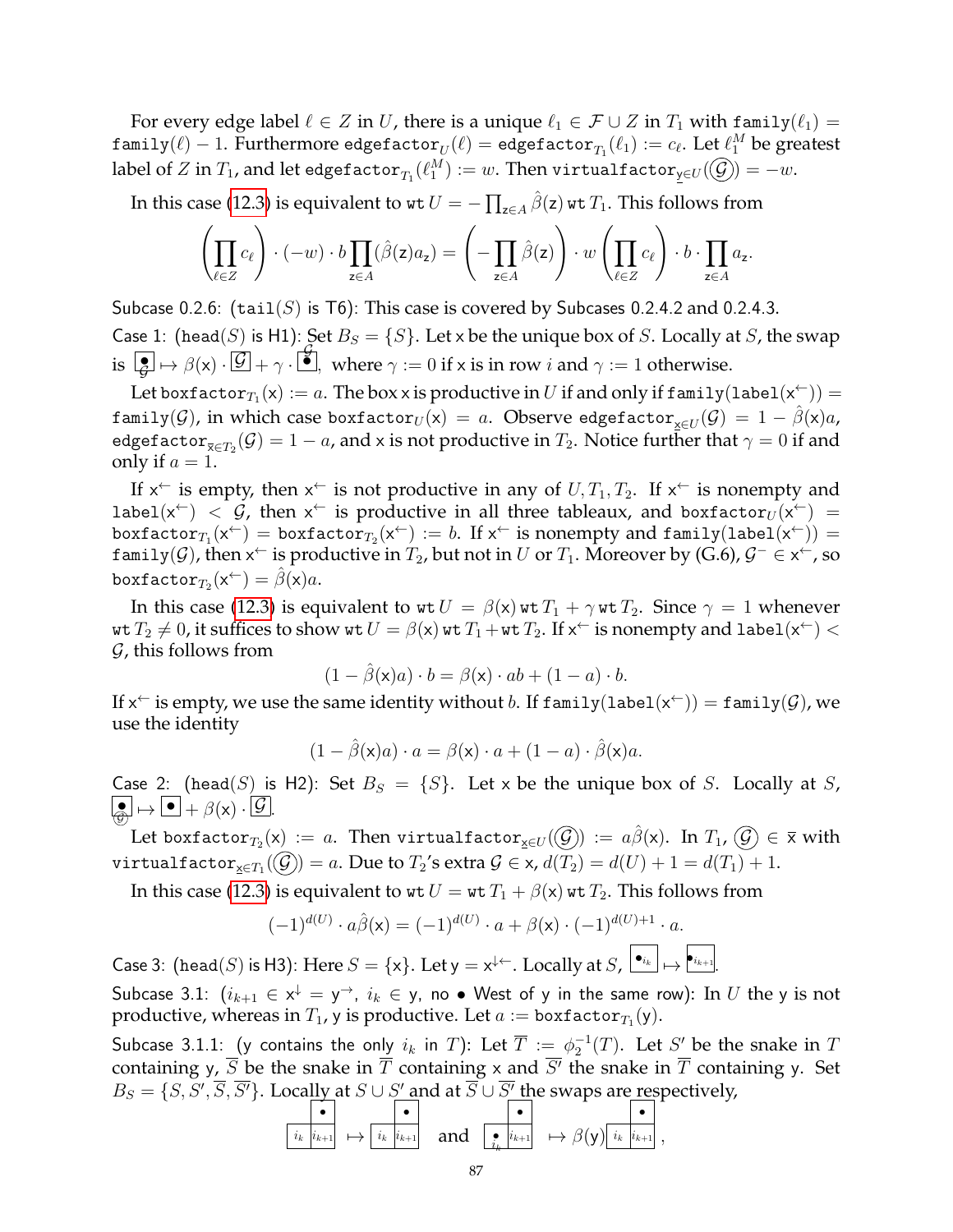where  $\bullet = \bullet_{i_k}$  before the swap and  $\bullet = \bullet_{i_{k+1}}$  after the swap.

By Proposition [12.12,](#page-48-0)  $[T]P_{i_k} = -[T]P_{i_k}.$  Hence, [\(12.3\)](#page-44-0) is equivalent to **Claim C.1.**  $wt(U - \overline{U}) = wt(T_1 - \beta(y)T_1)$ .

*Proof.* First, x is not productive in  $U,\overline{U}$  or  $T_1$ . Second,  $x^{\downarrow}$  is productive in  $U,\overline{U}$  and  $T_1$  and moreover

 $\texttt{boxfactor}_U(\mathsf{x}^\downarrow) = \texttt{boxfactor}_{\overline{U}}(\mathsf{x}^\downarrow) = \texttt{boxfactor}_{T_1}(\mathsf{x}^\downarrow) := b.$ 

Third, y is not productive in  $\overline{U}$ .

Next, edgefacto $\mathbf{r}_{\mathsf{y}\in\overline{U}}(i_k)=1-a\hat{\beta}(\mathsf{y}).$  Hence the claim follows from

$$
b - (1 - a\hat{\beta}(y)) \cdot b = \hat{\beta}(y) \cdot ab = (1 - \beta(y))\text{wt}(T_1).
$$

Subcase 3.1.2: (Subcase 3.1.1 does not apply): Let  $\overline{T}:=\phi_1^{-1}(T).$  Let  $S'$  be the snake in  $T$ containing y,  $\overline{S}$  be the snake in  $\overline{T}$  containing x and  $\overline{S'}$  the snake in  $\overline{T}$  containing y. Set  $B_S = \{S, S', \overline{S}, \overline{S'}\}$ . Locally at  $S \cup S'$  and at  $\overline{S} \cup \overline{S'}$  the swaps are respectively,

$$
\begin{array}{|c|c|c|c|c|}\hline \bullet & \bullet & \bullet \\ \hline i_k & i_{k+1} & \mapsto & i_k & i_{k+1} \\ \hline \end{array} \text{ and } \begin{array}{|c|c|c|c|}\hline \bullet & \bullet & \bullet & \bullet \\ \hline \bullet & i_{k+1} & \mapsto & \bullet & i_{k+1} \\ \hline \bullet & \bullet & \bullet & \bullet & \bullet & \bullet \\ \hline \end{array} \text{ and } \begin{array}{|c|c|c|c|}\hline \bullet & \bullet & \bullet & \bullet \\ \hline \bullet & i_{k+1} & \mapsto & \bullet & i_{k+1} \\ \hline \bullet & \bullet & \bullet & \bullet & \bullet & \bullet \\ \hline \end{array}
$$

where  $\bullet = \bullet_{i_k}$  before the swap and  $\bullet = \bullet_{i_{k+1}}$  after the swap. Note that  $T_1 = \overline{T_2}$ .

By Proposition [12.8,](#page-46-0)  $[T]P_{i_k} = -[\overline{T}]P_{i_k}.$  Thus [\(12.3\)](#page-44-0) is equivalent to

**Claim C.2.** wt  $U - \text{wt } \overline{U} = \text{wt } T_1 - \text{wt } \overline{T_1} - \beta(\mathsf{y})$  wt  $T_1$ .

*Proof.* Firstly, x is not productive in  $U$ ,  $\overline{U}$ ,  $T_1$  or  $\overline{T_1}$ . Secondly,  $\mathsf{x}^\downarrow$  is productive in  $U$ ,  $\overline{U}$ ,  $T_1$ and  $\overline{T_1}$ . Moreover,

$$
\mathtt{boxfactor}_U(\mathsf{x}^\downarrow) = \mathtt{boxfactor}_{\overline{U}}(\mathsf{x}^\downarrow) = \mathtt{boxfactor}_{T_1}(\mathsf{x}^\downarrow) = \mathtt{boxfactor}_{\overline{T_1}}(\mathsf{x}^\downarrow) := b.
$$

Note y is not productive in  $U$ ,  $\overline{U}$  or  $\overline{T_1}.$  Observe virtualfactor ${}_{\mathsf{y}\in\overline{U}}(\widehat{(i_k)})=a\hat\beta(\mathsf{y}).$  Finally,  $d(U) = d(T_1) = d(\overline{U}) + 1 = d(\overline{T_1}) + 1$ . The claim then follows from

$$
(-1)^{d(U)} \cdot b - (-1)^{d(U)-1} \cdot a\hat{\beta}(y) \cdot b = (-1)^{d(U)} \cdot ab - (-1)^{d(U)-1} \cdot b - \beta(y) \cdot (-1)^{d(U)} \cdot ab. \quad \Box
$$

Subcase 3.2: (Subcase 3.1 does not apply):

Subcase 3.2.1: ( $x^\downarrow$  is part of a T3 tail): Let  $S'$  be the snake containing  $x^\downarrow$ , and let  $\mathcal{B}_S=\mathcal{B}_{S'}.$ The remaining discussion of this case is found with the discussion of  $S'$ ; see e.g., Subcase 0.2.3.

Subcase 3.2.2: (Subcase 3.2.1 does not apply): Set  $\mathcal{B}_S = \{S\}$ . Recall that locally at S,  $\left|\bullet_{i_k}\right|\mapsto \left|\bullet_{i_{k+1}}\right|$ . The swap affects no weight factors.

Case 4: (head(S) is H4): We argue the case  $S = \text{head}(S)$ . When S is a multirow, weight preservation follows by combining the present argument with that of Case 0.2.

Assume  $S = \{x, x^{\to}\}\.$  Let  $\overline{T} = \phi_{3,\{x, x^{\to}\}}(T)$ , and let  $\overline{S}$  be the snake containing x in  $\overline{T}$ . Set  $B_S = \{S, \overline{S}\}\$ . Locally at  $S, \overline{S}$  respectively the swaps are

$$
\boxed{\bullet \boxed{\mathcal{G}} \mapsto 0 \text{ and } \boxed{\bullet \boxed{\mathcal{G}} \mapsto \hat{\beta}(x)\boxed{\mathcal{G} \boxed{\bullet}}}
$$

Since by Proposition [12.17,](#page-51-0)  $[T]P_G = [\overline{T}]P_G$ , [\(12.3\)](#page-44-0) is equivalent to: **Claim C.3.** wt  $U + \text{wt } \overline{U} = \text{wt } \overline{T_1}$ .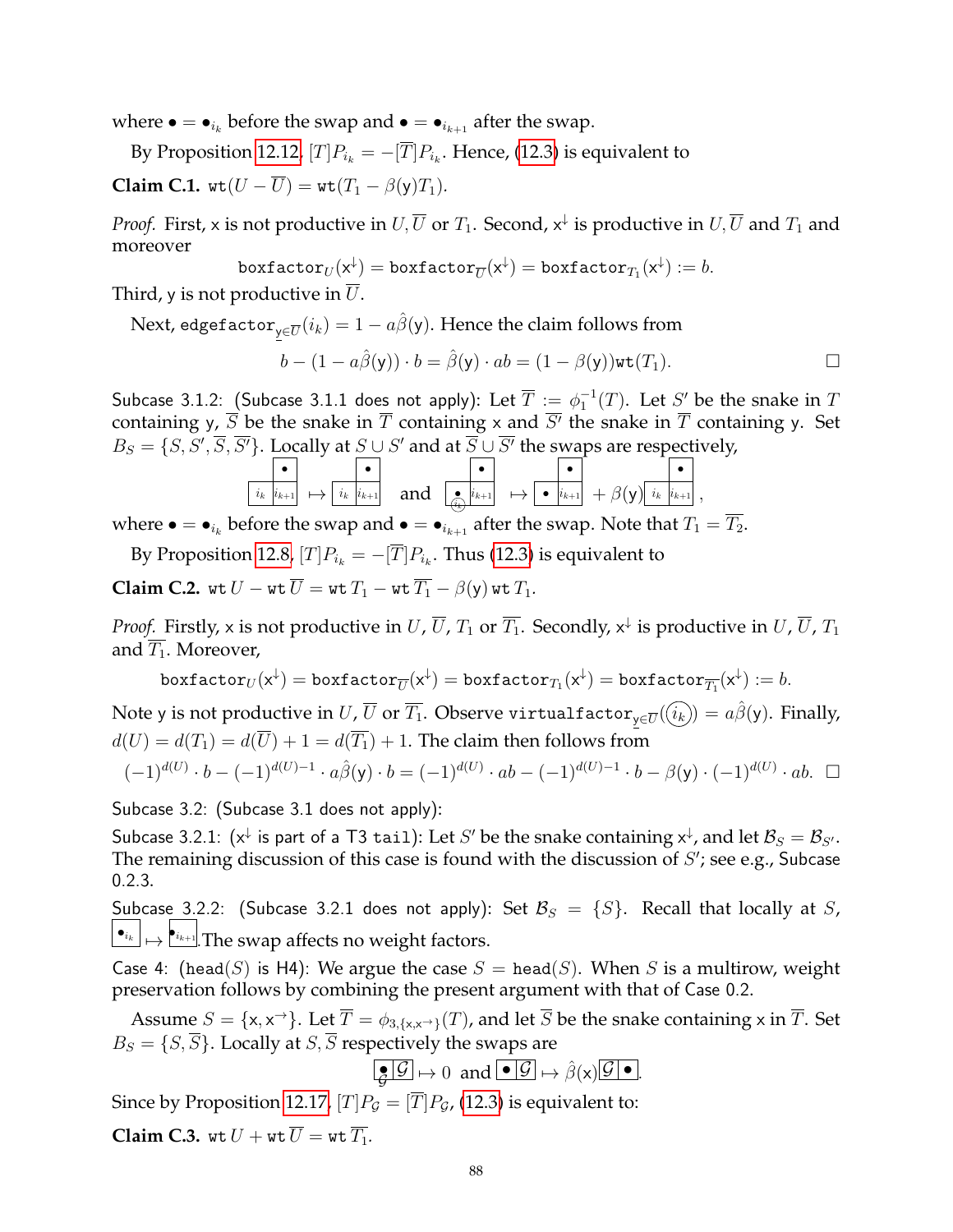*Proof.* In  $U$  and  $U$ , x is not productive. However x is productive in  $T_1.$  Let boxfactor $_{\overline{T_1}}({\sf x}) :=$ a. In  $\overline{T_1}$ ,  $x^{\to}$  is not productive. In  $U$ ,  $x^{\to}$  is productive if and only if  $x^{\to\to}$  does not contain a label of family  $i.$  Further,  $\mathsf{x}^{\rightarrow}$  is productive in  $U$  if and only if it is productive in  $\overline{U}$ and if and only if  $(\mathcal{G})\in\overline{{\sf x}^{\to}}$  in  $\overline{T_1}.$  In this case, boxfactor $_U({\sf x}^{\to})\,=\,\text{boxfactor}_{\overline{U}}({\sf x}^{\to})\,=\,$  $\texttt{virtualfactor}_{\overline{\mathsf{x}}\rightarrow \in \overline{T_1}}(\mathcal{G}) := b.$ 

In  $T$ , edgefactor $(\underline{\mathsf{x}}) = 1-\hat{\beta}(\mathsf{x})a.$  Finally  $d(U) = d(\overline{U}) + 1 = d(\overline{T_1}) + 1.$  If  $\mathsf{x}^\rightarrow$  is productive in  $U$ , then the claim follows from

$$
(-1)^{d(U)} \cdot (1-\hat{\beta}(\mathbf{x})a) \cdot b + (-1)^{d(U)-1} \cdot b = \hat{\beta}(\mathbf{x})(-1)^{d(U)-1} \cdot ab.
$$

Otherwise we use the same identity with b's removed.  $\Box$ 

Case 5: (head(S) is H5): We only explicitly argue the case  $S = \text{head}(S)$ . The case S is a multirow ribbon follows by combining the present arguments with those from Case 0.2. Hence  $S = \text{head}(S) = \{x, y := x^{\rightarrow}\}.$ 

Subcase 5.1: (head(S) is H5.1): Let  $\mathcal{B}_S = \{S\}$ . Locally at S the swap is  $\begin{bmatrix} \bullet & \mathcal{G} \\ \mathcal{H} \end{bmatrix}$  $\begin{equation} \begin{bmatrix} \mathcal{G} \\ \mathcal{H} \end{bmatrix} \mapsto \begin{bmatrix} \bullet & \mathcal{G}^! \\ \bullet & \mathcal{H}^! \end{bmatrix}, \end{equation}$ ! where  $\mathcal{H} \in$  y, family $(\mathcal{H})\,$  = family $(\mathcal{G})+1$  and  $N_\mathcal{H}\,=\,N_\mathcal{G}.$  Since no labels move, [\(12.3\)](#page-44-0) follows trivially.

Subcase 5.2: (head(S) is H5.2): Locally at S the swap is  $\begin{array}{|c|c|c|c|c|}\hline \bullet & \mathcal{G} & \bullet & \mathcal{G} \end{array} \rightarrow \begin{array}{|c|c|c|c|c|}\hline \bullet & \mathcal{G} & \bullet & \mathcal{G} \end{array} \rightarrow \begin{array}{|c|c|c|c|c|c|c|c|c|c|c|c|c|c} \hline \bullet & \mathcal{G} & \bullet & \mathcal{G} \end{array}$ By Lemma [5.6,](#page-13-0) y contains the westmost instance of G and that hence  $(\mathcal{G})\notin \underline{\mathsf{x}}$ .

Subcase 5.2.1:  $(\mathcal{G}^{-}\in \mathsf{x}^{\leftarrow}$  with  $\texttt{family}(\mathcal{G}^{-})=i)$ : Let  $\mathcal{B}_{S}=\{S\}.$  Now, y is productive in  $U$  if and only if it is productive in  $T_1$  and if and only if  $\mathcal{G} \in \overline{y}$  in  $T_2$ . In this case,

$$
\mathtt{boxfactor}_U(\mathsf{y}) = \mathtt{boxfactor}_{T_1}(\mathsf{y}) = \mathtt{virtualfactor}_{\overline{\jmath}\in T_2}(\mathcal{G}) := a.
$$

Let virtualfacto $\mathbf{r}_{\mathsf{y}\in U}(\mathcal(H)):=b.$  The box x is productive only in  $T_2$ , with boxfacto $\mathbf{r}_{T_2}(\mathsf{x})=0$ b. The box  $x^{\leftarrow}$  is productive in U and  $T_1$ ;  $x^{\leftarrow}$  is not productive in  $T_2$ . Furthermore, boxfactor $_{U}(\mathsf{x}^{\leftarrow})\, =\,$ boxfactor $_{T_{1}}(\mathsf{x}^{\leftarrow})\, =\, \hat{\beta}(\mathsf{x})b.$  Observe virtualfactor $_{\mathsf{y}\in T_{1}}(\widehat{\mathcal{H}})\, =\, b\, -\, 1.$ In this case, [\(12.3\)](#page-44-0) is equivalent to  $wt U = wt T_1 + \hat{\beta}(x) wt T_2$ . If y is productive in U, this follows from the identity

$$
b \cdot a\hat{\beta}(\mathsf{x})b = (b-1) \cdot a\hat{\beta}(\mathsf{x})b + \hat{\beta}(\mathsf{x}) \cdot a \cdot b.
$$

If y is not productive in  $U$ , we use the same identity without  $a$ .

Subcase 5.2.2:  $(\mathcal{G}^{-}\notin \mathsf{x}^{\leftarrow}$  or  $\text{\sf family}(\mathcal{G}^{-})\neq i)$ : Observe  $T\in \mathcal{S}_3'.$  Let  $\overline{T}=\phi_3^{-1}(T).$  Note that  $H(\mathcal{H}) \notin \mathsf{y}$  in  $\overline{T}$ . Let  $\overline{S}$  be the snake of  $\overline{T}$  containing x. Set  $\mathcal{B}_S = \{S, \overline{S}\}\$ . The swap at S is illustrated at the start of Case 5.2 above. Locally at  $\overline{S}$ , the swap is  $\lfloor\frac{\bullet}{\mathcal{G}}\rfloor\frac{\mathcal{G}}{\mapsto}$   $\mapsto 0.$ 

Observe that y is productive in U if and only if it is productive in  $\overline{U}$  and if and only if it is productive in  $T_1$ ; y is not productive in  $T_2$ . Also if y is productive in U, then boxfactor $_{U}(\mathsf{y})\,=\,\text{\rm boxfactor}_{\overline{U}}(\mathsf{y})\,=\,\text{\rm boxfactor}_{T_1}(\mathsf{y})\,:=\,a.$  There is  $(\mathcal{G})\,\in\,\overline{\mathsf{y}}$  in  $T_2$  if and only if y is productive in  $U.$  In this case, virtualfactor ${}_{\overline{\mathsf{y}}\in T_2}(\mathcal{G})=a.$ 

Let  $b$  := virtualfactor $_{\underline y\in U}((\mathcal H))$  and  $1-c$  := edgefactor $_{\underline x\in \overline U}(\mathcal G).$  Consequently we have virtualfactor $_{\mathsf{y}\in T_1}(\mathcal{H})=b-1$ , while boxfactor $_{T_2}(\mathsf{x})=c/\hat{\beta}(\mathsf{x}).$  Observe  $d(U)=$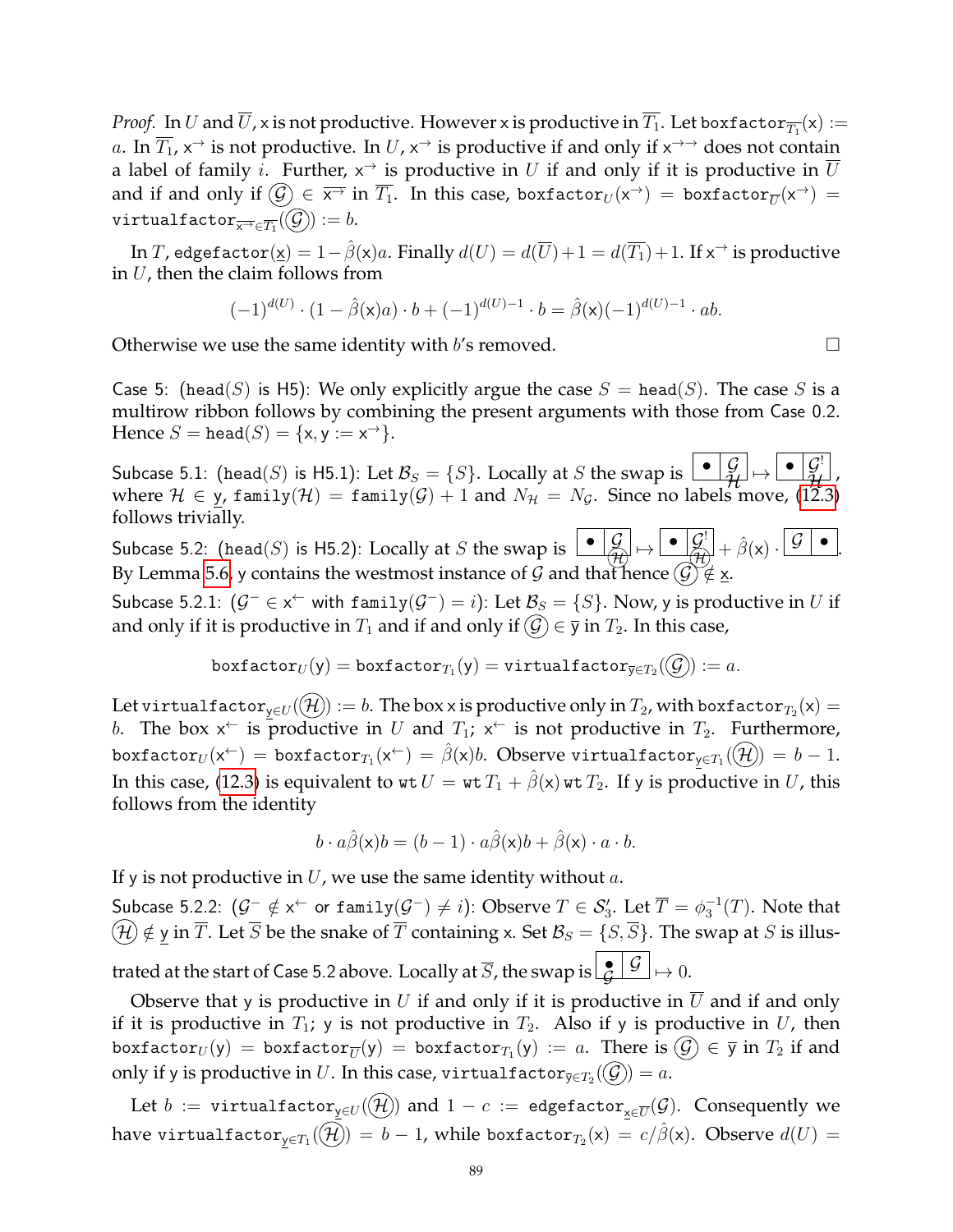$d(T_1) = d(T_2) = d(\overline{U}) - 1$ . By Proposition [12.17,](#page-51-0)  $[T]P$ <sup> $G$ </sup> =  $[\overline{T}]P$ <sup> $G$ </sup>, to [\(12.3\)](#page-44-0) is equivalent to wt  $U + w_t \overline{U} = w_t T_1 + \hat{\beta}(x) w_t T_2$ . If y is productive in U, this follows from

$$
(-1)^{d(U)} \cdot b \cdot a + (-1)^{d(U)-1} \cdot (1-c) \cdot a = (-1)^{d(U)} \cdot (b-1) \cdot a + \hat{\beta}(\mathbf{x}) \cdot (-1)^{d(U)} \cdot a \cdot \frac{c}{\hat{\beta}(\mathbf{x})}.
$$

Otherwise it follows from the same identity without  $a$ 's.

Case 5.3: (head(S) is H5.3):

Subcase 5.3.1:  $(Q) \in \underline{x}$ ): Set  $B_S = \{S\}$ . Let  $S = \{x, y := x^{\rightarrow}\}$ . Locally at S, the swap is  $\begin{array}{c|c|c} \bullet & \mathcal{G} & \mapsto & \hat{\beta}( \times ) \end{array}$   $\mathcal{G}$   $\begin{array}{c|c} \bullet & \bullet \end{array}$  . Let  $a$  := virtualfactor $_{\mathsf{x}\in U}(\mathcal{G})$ ). In  $U$ , x is not productive, while y is productive if and only if  $y^{\rightarrow}$  does not contain a label of family *i*. Further y is productive in U if and only if  $\mathcal{G} \in \overline{y}$  in  $T_1$ . If y is productive in U, then boxfactor $U(y) =$ virtualfactor ${}_{\overline{y}\in T_1}(\widehat{\mathcal{G}}):=b.$  In  $T_1$ , x is productive, but y is not; boxfactor ${}_{T_1}(\mathsf{x})=\frac{a}{\hat{\beta}(\mathsf{x})}.$ Here [\(12.3\)](#page-44-0) is equivalent to  $wt U = \hat{\beta}(x)wt T_1$ . If y is productive in U, this follows from  $a\cdot b=\hat{\beta}(\mathsf{x})\cdot b\cdot \frac{a}{\hat{\beta}(\mathsf{x})}.$  Otherwise we use the same identity without  $b.$ Subcase 5.3.2:  $(\mathcal{G}^{-} \in \times^{\leftarrow}$  with family $(\mathcal{G}^{-}) = i$ ): By (G.12) and Lemma [5.10,](#page-14-0) no label

of family *i* appears in x's column. Hence the  $G \in y$  is the Westmost G. In particular,  $(\mathcal{G}) \notin \Sigma$ , so this case is disjoint from Subcase 5.3.1. Set  $B_S = \{S\}$ . Locally at S, the swap is  $\bullet$   $\boxed{\mathcal{G}}$   $\mapsto$   $\hat{\beta}(x)$   $\boxed{\mathcal{G}}$   $\bullet$ .

Let  $a := \text{box}_{U}(x^+)$ . In U, x is not productive, while y is productive if and only if y<sup>→</sup> does not contain a label of family i if and only if  $(\mathcal{G}) \in \bar{y}$  in  $T_1$ . In this case boxfactor $_{U}(\mathsf{y})$   $=$  virtualfactor $_{\overline{\mathsf{y}} \in T_1}(\widehat{\mathcal{G}})$   $:=$   $b.$  In  $T_1$ ,  $\mathsf{x}^{\leftarrow}$  and  $\mathsf{y}$  are not productive, while x is productive and boxfactor $_{T_1}(\mathsf{x})\ =\ a/\hat\beta(\mathsf{x}).\,$  Here [\(12.3\)](#page-44-0) is equivalent to  $wt(U) = \hat{\beta}(x)wt(T_1)$ . If  $y \in U$  is productive then this follows from  $ab = \hat{\beta}(x) \cdot b \cdot a/\hat{\beta}(x)$ ; otherwise the same is true after removing the  $b$ 's.

Subcase 5.3.3: (Subcases 5.3.1 and 5.3.2 do not apply): There is no  $\mathcal{G}^- \in x^{\leftarrow}$  because we are not in Subcase 5.3.2. Since we are not in Case 5.1 there is not  $\mathcal{H} \in \mathsf{y}$  with family $(\mathcal{H}) = i + 1$ and  $N_{\mathcal{H}} = N_{\mathcal{G}}$ . By the assumption that we are in Case 5, there can be no label of family( $\mathcal{G}$ ) in the column of x. Thus if the  $\mathcal{G} \in \mathsf{y}$  were not Westmost then  $(\mathcal{G}) \in \mathsf{x}$  and we would be in Subcase 5.3.1, a contradiction. Therefore we conclude  $T\in \mathcal{S}_3'.$  Let  $\overline{T}:=\phi_3^{-1}(T).$  Let  $\overline{S}$  be the snake in  $\overline{T}$  containing x. Then set  $\mathcal{B}_S = \{S, \overline{S}\}.$ 

Locally at S we have the swap is  $\begin{array}{c} \bullet \ \vert \mathcal{G} \end{array} \mapsto \hat{\beta}(x) \begin{array}{c} \mathcal{G} \ \vert \bullet \end{array}$ . Locally at  $\overline{S}$ , the swap is  $\frac{\bullet}{\mathcal{G}}\left|\frac{\mathcal{G}}{\rightarrow}\right.$   $\mapsto$   $0.$  By Proposition [12.17,](#page-51-0)  $[T]P_k=[\overline{T}]P_k.$  Therefore [\(12.3\)](#page-44-0) is equivalent to  $\texttt{wt}(U)+$  $\mathbf{wt}(\overline{U}) = \hat{\beta}(x)\mathbf{wt}(T_1)$ . This is exactly proved (up to renaming of tableaux) in Case 4. Case 6: (head(S) is H6): Here  $S = \{x, x^{\rightarrow}\}.$ 

Subcase 6.1:  $(\bullet_{\mathcal{G}}\notin\mathsf{x}^{\rightarrow\uparrow})$ : Let  $\mathcal{B}_S=\{S\}$ . Locally at  $S$ ,  $\left\lfloor\frac{\mathsf{e}}{\mathsf{G}}\big\vert\frac{\mathsf{G}^+}{\mathsf{G}}\right\rfloor\mapsto\beta(\mathsf{x})\cdot\left\lfloor\frac{\mathsf{G}}{\mathsf{G}}\big\vert\frac{\mathsf{G}^+}{\mathsf{G}}\right\rfloor+\hat{\beta}(\mathsf{x})\cdot\left\lfloor\frac{\mathsf{G}}{\mathsf{G}}\big\rfloor\frac{\mathsf{$ In  $U, T_1$  and  $T_2$ , x is not productive. Now,  $x^{\rightarrow}$  is productive in  $T_1$  if and only if it is productive in  $T_2$  if and only if it is productive in  $U$ ; in case of productivity,

$$
a := \texttt{boxfactor}_U(\mathsf{x}^\rightarrow) = \texttt{boxfactor}_{T_1}(\mathsf{x}^\rightarrow) = \texttt{boxfactor}_{T_2}(\mathsf{x}^\rightarrow).
$$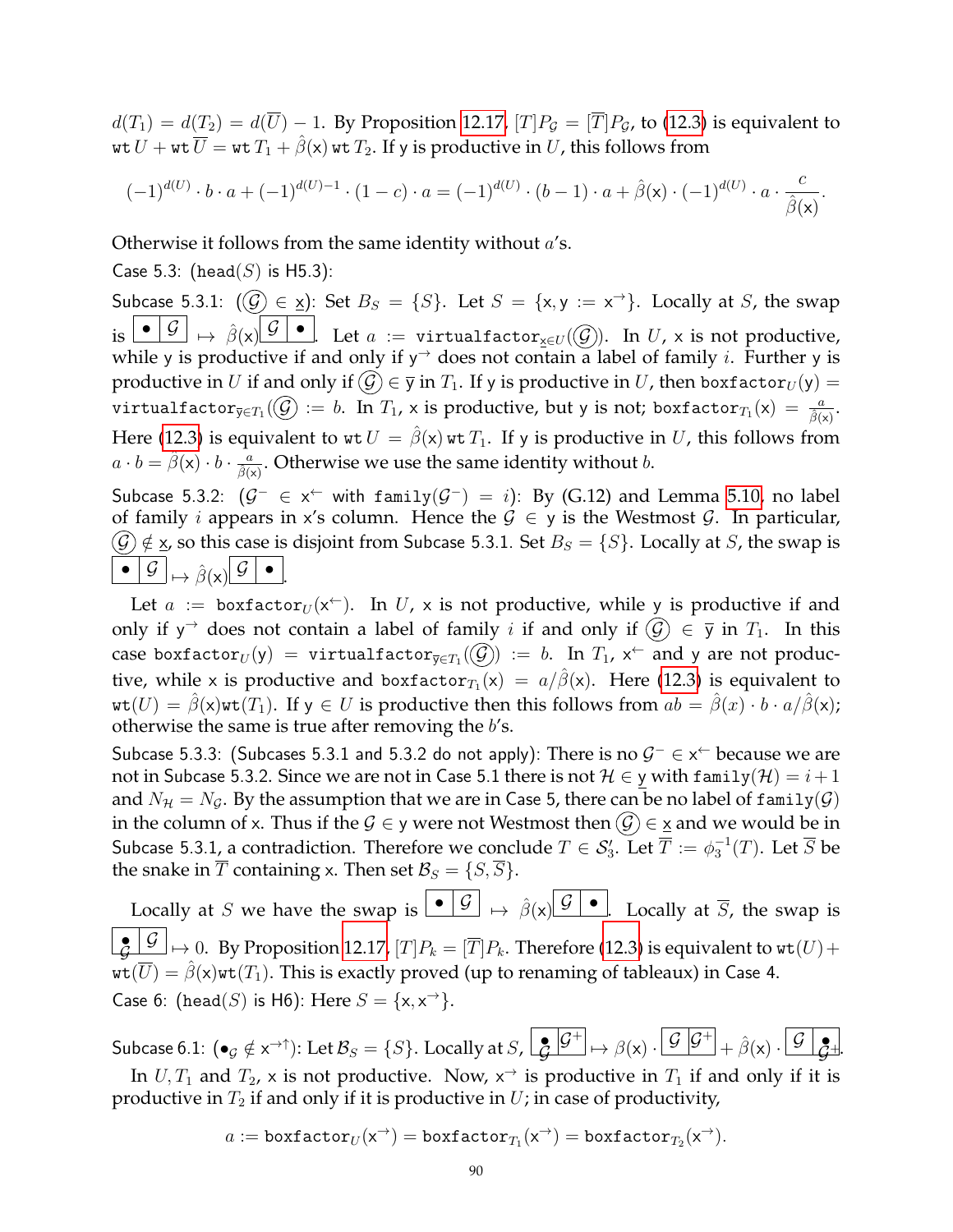${\rm Next}$ , let edgefacto ${\rm r}_{\underline{{\sf x}} \in U}(\mathcal{G}):=1-b.$  Thus edgefacto ${\rm r}_{\underline{{\sf x}} \to \in T_2}(\mathcal{G}^+)=1-b/\hat{\beta}({\sf x}).$ 

Finally, [\(12.3\)](#page-44-0) is equivalent to  $\texttt{wt}(U) = \beta(\textsf{x})\texttt{wt}(T_1) + \hat{\beta}(\textsf{x})(T_2)$ . If  $\textsf{x}^{\rightarrow}$  is productive in  $U$ , then this follows from

$$
(1-b) \cdot a = \beta(\mathsf{x}) \cdot a + \hat{\beta}(\mathsf{x}) \cdot (1-b/\hat{\beta}(\mathsf{x})) \cdot a;
$$

otherwise we are done by the same expression without the  $a$ 's.

Subcase 6.2:  $(\bullet_{\mathcal{G}}\in\times^{\to\uparrow})$ : Thus  $T\in\mathcal{S}_2.$  Let  $\overline{T}:=\phi_2(T).$  Let  $\overline{S}$  be the snake of  $\overline{T}$  containing x. Let  $S'$  and  $\overline{S'}$  be the snakes of  $T$  and  $\overline{T}$  containing  $x^{\to \uparrow}$ , respectively. Set  $\mathcal{B}_S = \{S, S', \overline{S}, \overline{S'}\}$ .

Notice S' falls into Case 3 and in fact the  $\mathcal{B}_{S'}$  defined there equals the current  $\mathcal{B}_{S}$ . Hence [\(12.3\)](#page-44-0) holds by Case 3.

Case 7: (head(S) is H7): Here  $S = \{x, x^{\rightarrow}\}.$ 

Subcase 7.1:  $(\bullet_{\mathcal{G}} \notin x^{\to \uparrow})$ : Let  $\mathcal{B}_S = \{S\}$ . Locally at  $S$ ,

$$
\boxed{\bullet\,\mathcal{G}^+}\mapsto\boxed{\bullet\,\mathcal{G}^+}+\beta(x)\cdot\boxed{\mathcal{G}\,\mathcal{G}^+}+\hat{\beta}(x)\cdot\boxed{\mathcal{G}\,\mathcal{G}^+}
$$

First, x is not productive in  $U, T_1, T_2$  or  $T_3$  whereas  $\times^{\rightarrow}$  is productive in each of  $U, T_1, T_2$  and  $T_3$  or otherwise not productive in any of these tableaux. If  $\times^{\rightarrow}$  is productive then

 $a := \text{boxfactor}_U(\mathsf{x}^\rightarrow) = \text{boxfactor}_{T_i}(\mathsf{x}^\rightarrow)$  for  $i = 1, 2, 3.$ 

 $\text{Second, let } b:=\texttt{virtualfactor}_{\underline{\mathsf{x}}\in U}(\mathcal{G})$ ). Third, edge $\texttt{factor}_{\underline{\mathsf{x}}\to\in T_3}(\mathcal{G}^+)=1-b/\hat{\beta}(\mathsf{x})$ . Fourth,  $d(T_1) = d(U)$ ,  $d(T_2) = d(T_3) = d(U) + 1$ .

Here [\(12.3\)](#page-44-0) is equivalent to  $\texttt{wt}(U) = \texttt{wt}(T_1) + \beta(\textsf{x})\texttt{wt}(T_2) + \hat{\beta}(\textsf{x})\texttt{wt}(T_3).$  If  $\textsf{x}^{\rightarrow}$  is productive in  $U$ , then this follows from

$$
(-1)^{d(U)}b \cdot a = (-1)^{d(U)}a + \beta(\mathbf{x})(-1)^{d(U)+1}a + \hat{\beta}(\mathbf{x})(-1)^{d(U)+1}\left(1 - \frac{b}{\hat{\beta}(\mathbf{x})}\right) \cdot a;
$$

otherwise we are done by the same identity without the  $a$ 's.

Subcase 7.2:  $(\bullet_{\mathcal{G}}\in\times^{\to\uparrow})$ : Thus  $T\in\mathcal{S}_1.$  Let  $\overline{T}:=\phi_1(T).$  Let  $\overline{S}$  be the snake of  $\overline{T}$  containing x. Let  $S'$  and  $\overline{S'}$  be the snakes of  $T$  and  $\overline{T}$  containing  $x^{\to \uparrow}$ , respectively. Set  $\mathcal{B}_S = \{S, S', \overline{S}, \overline{S'}\}$ .

Notice S' falls into Case 3 and in fact the  $\mathcal{B}_{S'}$  defined there equals the current  $\mathcal{B}_S$ . Hence [\(12.3\)](#page-44-0) holds by Case 3.

Case 8: (head(S) is H8): Here head(S) = S. The definitions of  $\mathcal{B}_S$  and subsequent analysis are exactly the same as in Case 3.

Case 9: (head(S) is H9): Let  $\mathcal{B}_S = \{S\}$ . If head(S) = S, then since swapping at S does nothing (including no change to any • indices), [\(12.3\)](#page-44-0) is trivially true. If head( $S \neq S$ , then we use an argument similar to Subcase 0.2.

#### ACKNOWLEDGMENTS

AY thanks Hugh Thomas for his collaboration during [\[ThYo13\]](#page-92-0). Both authors thank him for his crucial role during the early stages of this project. OP was supported by an Illinois Distinguished Fellowship, an NSF Graduate Research Fellowship and NSF MCTP grant DMS 0838434. AY was supported by NSF grants and a Helen Corley Petit fellowship at UIUC.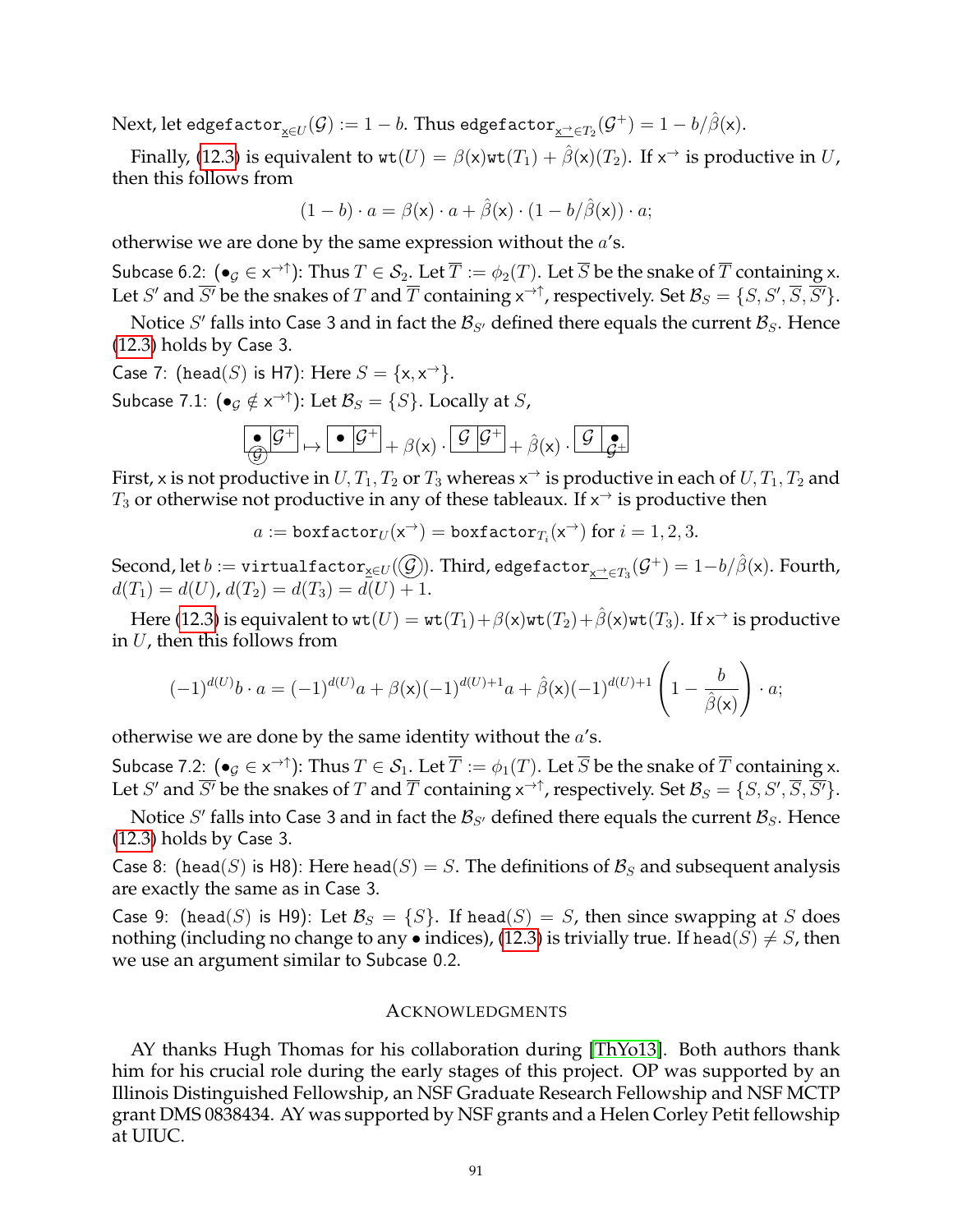#### **REFERENCES**

- [AnGrMi11] D. Anderson, S. Griffeth and E. Miller, *Positivity and Kleiman transversality in equivariant Ktheory of homogeneous spaces*, J. Eur. Math. Soc., **13** (2011), 57–84.
- [Br05] M. Brion, *Lectures on the geometry of flag varieties*. Topics in cohomological studies of algebraic varieties, 33–85, Trends Math., Birkhäuser, Basel, 2005.
- [Bu02] A. Buch, *A Littlewood-Richardson rule for the K-theory of Grassmannians*, Acta Math. **189** (2002), 37–78.
- [Bu15] A. Buch, *Mutations of puzzles and equivariant cohomology of two-step flag varieties*, Ann. of Math. **182** (2015), 173–220.
- [BKPT13] A. Buch, A. Kresch, K. Purbhoo and H. Tamvakis, *The puzzle conjecture for the cohomology of two-step flag manifolds*, preprint, 2013. arXiv:1401.1725
- [BuKrTa03] A. Buch, A. Kresch and H. Tamvakis, *Gromov-Witten invariants on Grassmannians*, J. Amer. Math. Soc., **16** (2003), 901–915.
- [BuMi11] A. Buch and L. Mihalcea, *Quantum* K*-theory of Grassmannians*, Duke Math. J., **156** (2011), no. 3, 501–538.
- [Co09] I. Cos¸kun, *A Littlewood-Richardson rule for two-step flag varieties*, Invent. Math. **176** (2009), 325– 395.
- [CoVa05] I. Coskun and R. Vakil, *Geometric positivity in the cohomology of homogeneous spaces and generalized Schubert calculus*, in "Algebraic Geometry — Seattle 2005" Part 1, 77–124, Proc. Sympos. Pure Math., 80, Amer. Math. Soc., Providence, RI, 2009.
- [FuLa94] W. Fulton and A. Lascoux, *A Pieri formula in the Grothendieck ring of a flag bundle*, Duke Math. J., **76** (1994), no. 3, 711–729.
- [Gr01] W. Graham, *Positivity in equivariant Schubert calculus*, Duke Math. J., **109** (2001), no. 3, 599–614.
- [GrKu08] W. Graham and S. Kumar, *On positivity in* T*-equivariant* K*-theory of flag varieties*, Inter. Math. Res. Notices, Vol. 2008, Art. ID rnn093, 43 pages.
- [HLMvW11] J. Haglund, K. Luoto, S. Mason and S. van Willigenburg. *Refinements of the Littlewood-Richardson rule*, Trans. Amer. Math. Soc., **363** (2011), 1665–1686.
- [Kn10] A. Knutson, *Puzzles, positroid varieties, and equivariant* K*-theory of Grassmannians*, preprint, 2010. arXiv:1008.4302
- [KnMiYo09] A. Knutson, E. Miller and A. Yong, *Gröbner geometry of vertex decompositions and of flagged tableaux*, J. Reine Angew. Math. (Crelle's J.) **630** (2009), 1–31.
- [KnTa03] A. Knutson and T. Tao, *Puzzles and (equivariant) cohomology of Grassmannians*, Duke Math. J. **119** (2003), no. 2, 221–260.
- [KoKu90] B. Kostant and S. Kumar, T*-equivariant* K*-theory of generalized flag varieties*, J. Differential Geom., **32** (1990), 549–603.
- [Kr05] V. Kreiman, *Schubert classes in the equivariant* K*-theory and equivariant cohomology of the Grassmannian*, preprint, 2005. arXiv:math/0512204
- [LaSc82] A. Lascoux and M.-P. Schützenberger, *Structure de Hopf de l'anneau de cohomologie et de l'anneau de Grothendieck d'une vari´et´e de drapeaux*, C. R. Acad. Sci. Paris, **295** (1982), 629–633.
- [LePo07] C. Lenart and A. Postnikov, *Affine Weyl groups in* K*-theory and representation theory*, Int. Math. Res. Not., 2007, no. 12, Art. ID rnm038, 65 pp.
- [LiRi34] D. E. Littlewood and A. R. Richardson, *Group Characters and Algebra*, Philos. Trans. R. Soc. Lond. Ser. A Math. Phys. Eng. Sci. **233** (1934), no. 721–730, 99–141.
- [MoSa99] A. Molev and B. Sagan, *A Littlewood-Richardson rule for factorial Schur functions*, Trans. Amer. Math. Soc. **351** (1999), no. 11, 4429–4443.
- [PeYo15] O. Pechenik and A. Yong, *Genomic tableaux and combinatorial* K*-theory*, Discrete Math. Theor. Comput. Sci. Proc., to appear, 2015. FPSAC 2015, Daejeon, Korea.
- [RoYo13] C. Ross and A. Yong, *Combinatorial rules for three bases of polynomials*, Sém. Lothar. Combin., to appear, 2014. arXiv:1302.0214
- [Sc77] M.-P. Schützenberger, *Combinatoire et représentation du groupe symétrique* (Actes Table Ronde CNRS, Univ. Louis-Pasteur Strasbourg, Strasbourg, 1976), pp. 59–113. Lecture Notes in Math., Vol. 579, Springer, Berlin, 1977.
- [ThYo09a] H. Thomas and A. Yong, *A combinatorial rule for (co)minuscule Schubert calculus*, Adv. Math. **222** (2009), no. 2, 596–620.